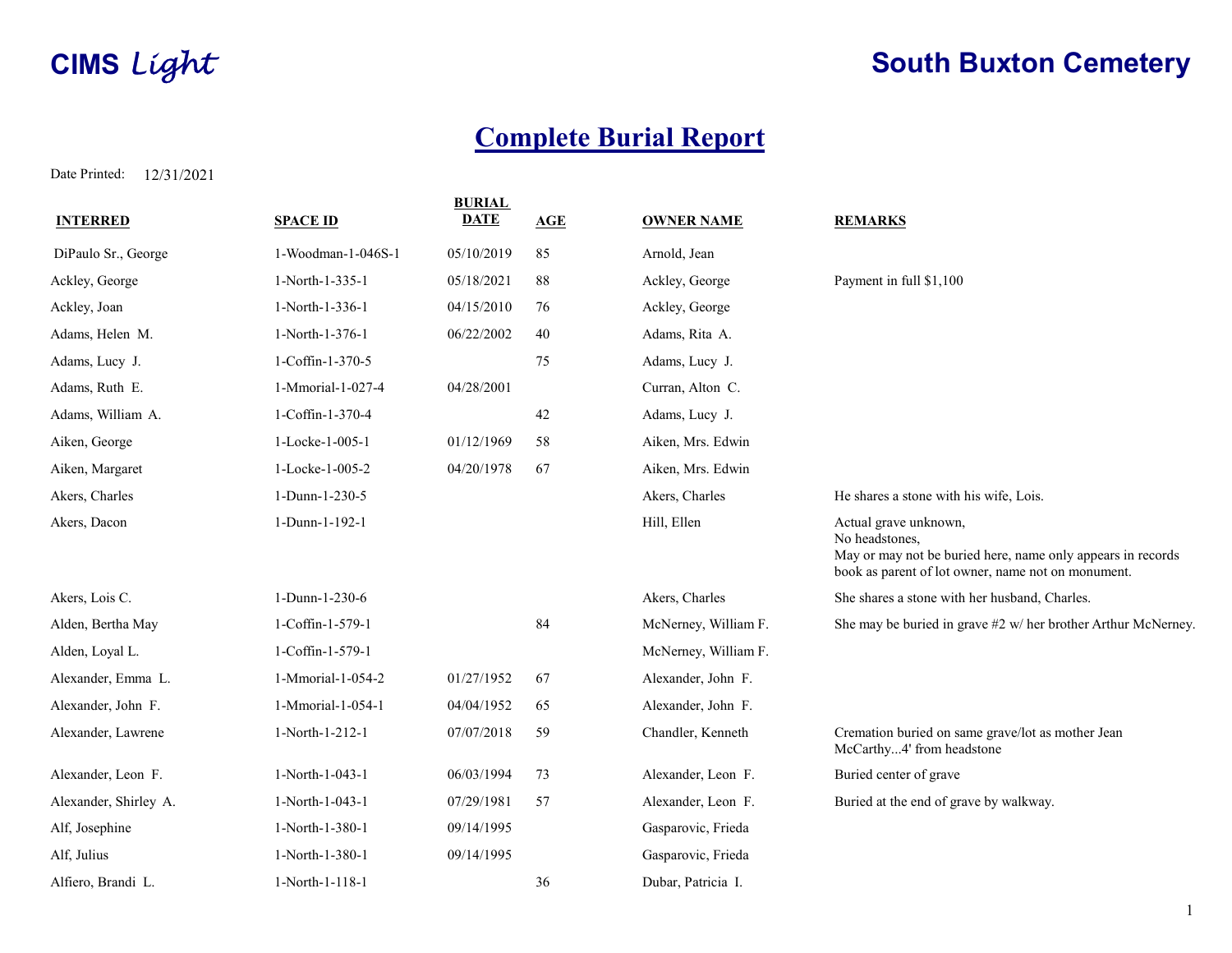| <b>INTERRED</b>       | <b>SPACE ID</b>   | <b>BURIAL</b><br><b>DATE</b> | AGE            | <b>OWNER NAME</b>       | <b>REMARKS</b>                      |
|-----------------------|-------------------|------------------------------|----------------|-------------------------|-------------------------------------|
| Alfiero, John P. Jr.  | 1-North-1-051-1   | 09/22/1985                   | 1 <sub>d</sub> | Alfiero, John           | Buried at the end away from walkway |
| Alfiero, Nicholas J.  | 1-North-1-051-1   | 09/09/1994                   | 2d             | Alfiero, John           | Buried at the walkway end of grave  |
| Allen, Alton E.       | 1-Mmorial-1-022-6 |                              | 79             | Woodward, Maurice A.    |                                     |
| Allen, Ann            | 1-Dunn-1-037-2    |                              | 81             | Allen, Theodore S.      |                                     |
| Allen, Ansel W.       | 1-GSawyer-1-779-3 |                              | 59             | Waterman, Marguerite A. |                                     |
| Allen, Charles S.     | 1-North-1-033-1   | 05/24/1994                   | 81             | Allen, Mildred H.       | remains placed 18" from footstone.  |
| Allen, Earl           | 1-North-1-153-1   | 05/07/1993                   | 69             | Allen, Stacia P.        |                                     |
| Allen, Gladys M.      | 1-Locke-1-142-2   | 05/05/1983                   | 83             | Allen, Leroy A.         |                                     |
| Allen, Joanna P.      | 1-Dunn-1-022-3    |                              | 17             | Dresser, Mary J.        |                                     |
| Allen, Leroy A.       | 1-Locke-1-142-1   | 08/09/1968                   | 75             | Allen, Leroy A.         |                                     |
| Allen, Mildred H.     | 1-North-1-033-1   | 06/04/2006                   | 92             | Allen, Mildred H.       | 2' from monument                    |
| Allen, Milton         | 1-Dunn-1-149-3    |                              |                | Sawyer, Cyrus           |                                     |
| Allen, Phebe J.       | 1-Dunn-1-037-5    |                              | 55             | Allen, Theodore S.      |                                     |
| Allen, Sarah E.       | 1-Coffin-1-456-6  |                              |                | Sawyer-Smith, Annie E.  |                                     |
| Allen, Stacia P.      | 1-North-1-154-1   | 05/21/2012                   | 82             | Allen, Stacia P.        |                                     |
| Allen, Theodore B.    | 1-Dunn-1-037-6    |                              | 57             | Allen, Theodore S.      |                                     |
| Allen, Theodore S.    | 1-Dunn-1-037-1    |                              | 61             | Allen, Theodore S.      |                                     |
| Allen, Wesley L.      | 1-Locke-1-142-3   | 11/19/1999                   | $80\,$         | Allen, Leroy A.         |                                     |
| Amadon, Leslie J. Jr  | 1-Locke-1-152w-1  | 11/15/1976                   | 32             | Amadon, Nancy           |                                     |
| Ames, Arthur          | 1-Park-1-46-3     | 10/15/2016                   | 84             | Ames, Arthur            |                                     |
| Ames, Evangeline      | 1-Park-1-46-4     | 06/06/2020                   | 89             | Ames, Arthur            |                                     |
| Anderson, Addie       | 1-ASawyer-1-889-2 |                              |                | Anderson, Addie         |                                     |
| Anderson, Albion P.   | 1-ASawyer-1-890-4 |                              |                | Anderson, Addie         |                                     |
| Anderson, Barbara L.  | 1-Locke-1-150w-2  | 05/18/2009                   | 79             | Anderson, Carl H.       |                                     |
| Anderson, Barbara W.  | 1-Park-1-86-1     | 10/31/2013                   |                | Sjulander, Judy         |                                     |
| Anderson, Barbara Eva | 1-Mmorial-1-097-2 | 10/18/2021                   | 83             | Anderson, Donald L.     | paid \$600.00                       |
| Anderson, Carl H.     | 1-Locke-1-150w-1  | 09/20/2017                   | 92             | Anderson, Carl H.       |                                     |
| Anderson, Carmen      | 1-Locke-1-175e-2  | 11/12/2004                   | 71             | Anderson, Clifford A.   |                                     |
| Anderson, Chester F.  | 1-ASawyer-1-889-5 |                              |                | Anderson, Addie         |                                     |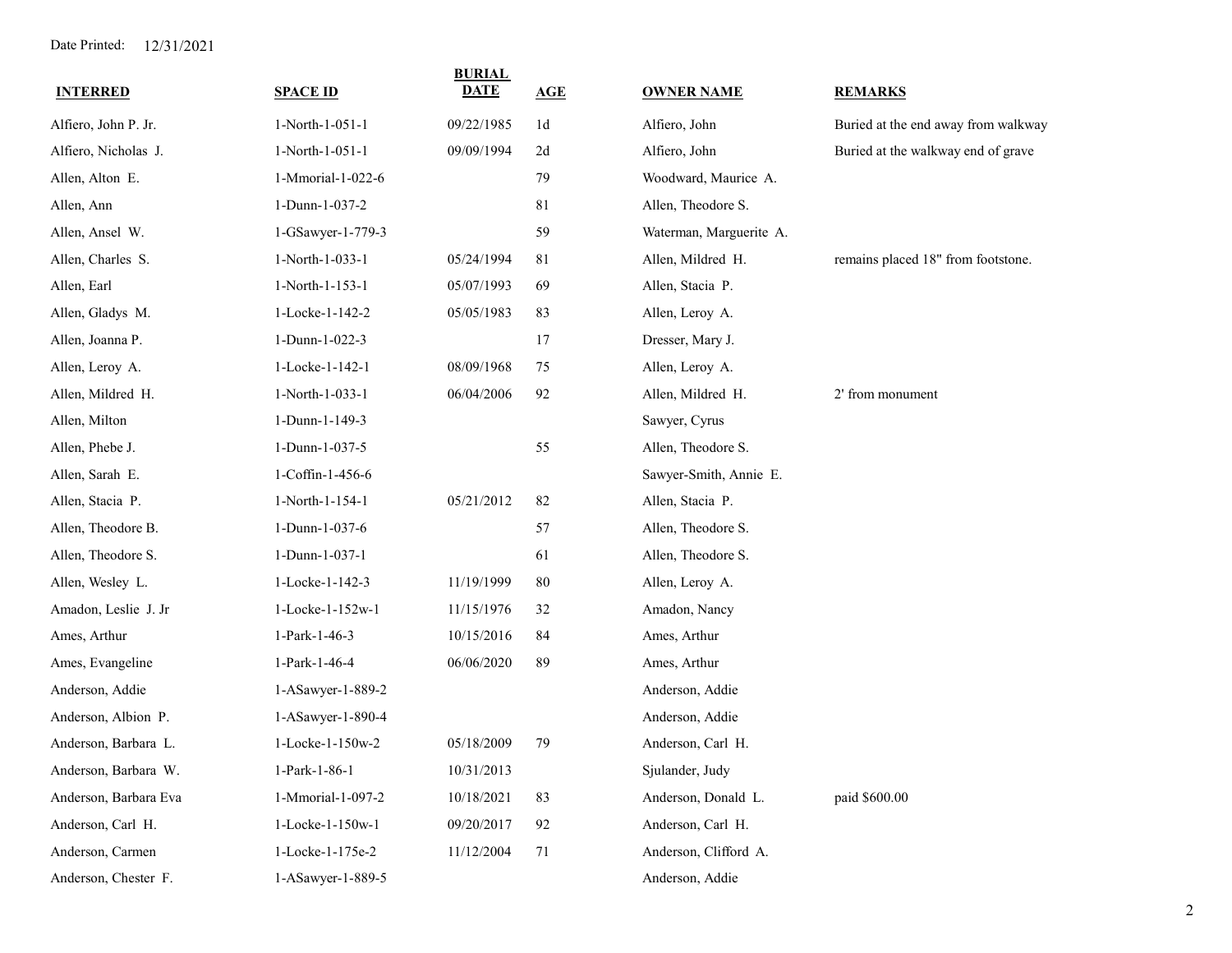| <b>INTERRED</b>       | <b>SPACE ID</b>    | <b>BURIAL</b><br><b>DATE</b> | <u>AGE</u> | <b>OWNER NAME</b>     | <b>REMARKS</b>                                                                                            |
|-----------------------|--------------------|------------------------------|------------|-----------------------|-----------------------------------------------------------------------------------------------------------|
| Anderson, Clifford A. | 1-Locke-1-175e-1   | 06/27/2012                   | 84         | Anderson, Clifford A. |                                                                                                           |
| Anderson, Dawn Leigh  | 1-Mmorial-1-097-3  | 04/28/1962                   | 2m         | Anderson, Donald L.   |                                                                                                           |
| Anderson, Donald L.   | 1-Mmorial-1-097-1  | 05/02/1995                   | 62         | Anderson, Donald L.   |                                                                                                           |
| Anderson, Ernest L.   | 1-Park-1-86-1      | 10/31/2013                   |            | Sjulander, Judy       |                                                                                                           |
| Anderson, Freddie W.  | 1-OldYard-1-360-4  |                              | $\sqrt{2}$ | Maddox, Ivory         |                                                                                                           |
| Anderson, Georgia E.  | 1-ASawyer-1-889-1  |                              |            | Anderson, Addie       |                                                                                                           |
| Anderson, Hannah      | 1-Dunn-1-296-2     |                              | 81         | Meserve, A.K.P.       | Actual grave number unknown; there is no grave marker, and it<br>is not specified in the written records. |
| Anderson, Herbert R.  | 1-Coffin-1-447-4   |                              |            | Anderson, Mary E.     |                                                                                                           |
| Anderson, James E.    | 1-OldYard-1-360-3  |                              | 44         | Maddox, Ivory         |                                                                                                           |
| Anderson, John F.     | 1-ASawyer-1-889-3  |                              |            | Anderson, Addie       |                                                                                                           |
| Anderson, John W.     | 1-ASawyer-1-890-3  | 03/15/1951                   | 74         | Anderson, Addie       |                                                                                                           |
| Anderson, Mary E.     | 1-Coffin-1-447-5   |                              | 64         | Anderson, Mary E.     |                                                                                                           |
| Anderson, Pearl A.    | 1-Woodman-1-224N-2 | 05/12/2005                   | 75         | Anderson, Charles H.  |                                                                                                           |
| Anderson, Roger C.    | 1-Mmorial-1-7A-1   | 12/15/1984                   | 63         | Clough, Idella M.     |                                                                                                           |
| Anderson, Sadie B.    | 1-ASawyer-1-890-2  | 12/30/1982                   | 84         | Anderson, Addie       |                                                                                                           |
| Anderson Jr., Roger   | 1-Mmorial-1-7A-3   | 05/17/2018                   | 58         | Clough, Idella M.     | Memorial 7A-3 Rec'd \$880.00                                                                              |
| Andrews, Betsey       | 1-Coffin-1-401-6   |                              | 25         | Mckenney, Edmund K.   |                                                                                                           |
| Andrews, Elisha       | 1-Dunn-1-136-1     |                              | 67         | Andrews, Elisha       |                                                                                                           |
| Andrews, Emily J.     | 1-Dunn-1-137-3     |                              | 17         | Andrews, William      |                                                                                                           |
| Andrews, Frank E.     | 1-GSawyer-1-771-3  |                              | 78         | Andrews, Frank E.     |                                                                                                           |
| Andrews, Hannah S.    | 1-Dunn-1-136-2     |                              |            | Andrews, Elisha       |                                                                                                           |
| Andrews, Miranda      | 1-Dunn-1-137-2     |                              | 66         | Andrews, William      |                                                                                                           |
| Andrews, Sarah L.     | 1-Mmorial-1-047-1  | 06/04/1959                   | 80         | Andrews, Sarah L.     |                                                                                                           |
| Andrews, W. Blanche   | 1-GSawyer-1-771-2  |                              |            | Andrews, Frank E.     |                                                                                                           |
| Andrews, William      | 1-Dunn-1-137-1     |                              | 55         | Andrews, William      |                                                                                                           |
| Anthony, Charles S.   | 1-Mmorial-1-092-3  | 05/09/1960                   | 47         | Anthony, Charles S.   |                                                                                                           |
| Anthony, David        | 1-Mmorial-1-092-5  |                              |            | Anthony, Charles S.   |                                                                                                           |
| Anthony, Jane         | 1-Mmorial-1-092-4  |                              |            | Anthony, Charles S.   |                                                                                                           |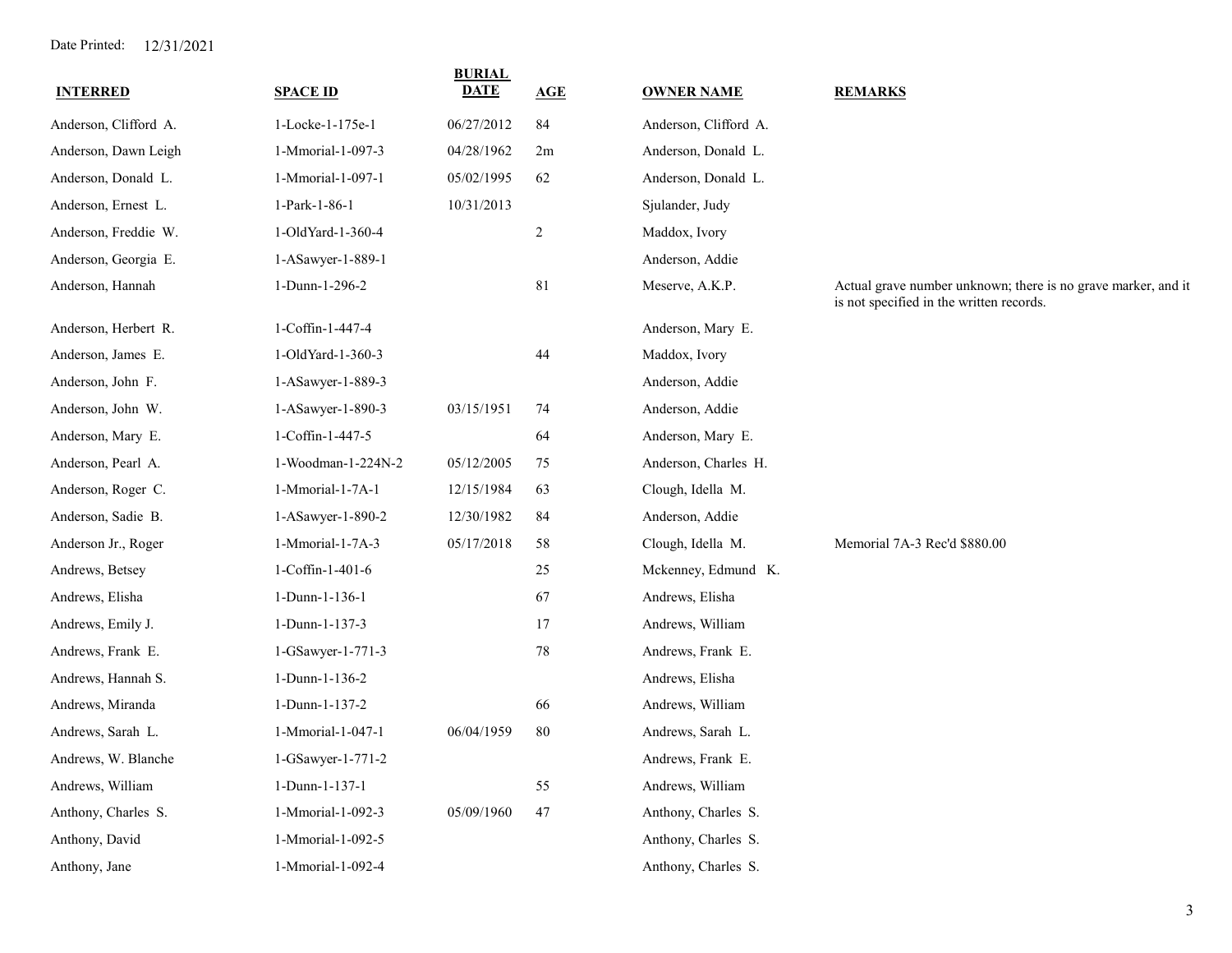| <b>INTERRED</b>            | <b>SPACE ID</b>    | <b>BURIAL</b><br>DATE | AGE | <b>OWNER NAME</b>      | <b>REMARKS</b>                                                                                                                  |
|----------------------------|--------------------|-----------------------|-----|------------------------|---------------------------------------------------------------------------------------------------------------------------------|
| Anthony, Paul              | 1-Mmorial-1-092-6  |                       |     | Anthony, Charles S.    |                                                                                                                                 |
| Anthony, Peter             | 1-Mmorial-1-092-5  |                       |     | Anthony, Charles S.    |                                                                                                                                 |
| Anthony, Suzanne E.        | 1-Mmorial-1-092-2  | 07/28/1962            | 48  | Anthony, Charles S.    |                                                                                                                                 |
| Appleby, Clayton M.        | 1-Mmorial-1-157-1  |                       | 31  | Appleby, Maurice B.    |                                                                                                                                 |
| Appleby, Edith P.          | 1-North-1-348-1    | 12/07/1987            | 81  | Appleby, Edith P.      |                                                                                                                                 |
| Appleby, George W.         | 1-Woodman-1-134N-1 |                       |     | Appleby, George W.     |                                                                                                                                 |
| Appleby, Gloria D.         | 1-Woodman-1-134N-2 | 11/16/2007            | 81  | Appleby, George W.     |                                                                                                                                 |
| Appleby, Helen L.          | 1-Mmorial-1-157-2  | 09/26/1990            | 74  | Appleby, Maurice B.    |                                                                                                                                 |
| Appleby, Katie L.          | 1-Mmorial-1-070-2  | 12/24/1962            | 84  | Appleby, Katie L.      |                                                                                                                                 |
| Appleby, Llewellyn         | 1-Mmorial-1-070-3  |                       | 41  | Appleby, Katie L.      |                                                                                                                                 |
| Appleby, Maurice B.        | 1-Mmorial-1-157-1  | 06/09/2001            | 89  | Appleby, Maurice B.    |                                                                                                                                 |
| Appleby, Samuel E.         | 1-North-1-349-1    | 06/03/1977            | 81  | Appleby, Edith P.      |                                                                                                                                 |
| Atkinson, Alfa G.          | 1-GSawyer-1-807-2  | 08/08/1959            | 53  | Atkinson, Neal H.      |                                                                                                                                 |
| Atkinson, Annabelle M.     | 1-Mmorial-1-155-2  | 11/06/1992            | 84  | Atkinson, Annabelle M. |                                                                                                                                 |
| Atkinson, Avis D.          | 1-GSawyer-1-807-3  | 08/08/2009            | 81  | Atkinson, Neal H.      |                                                                                                                                 |
| Atkinson, Bertha L.        | 1-Mmorial-1-087-2  | 09/02/1984            | 78  | Atkinson, Kenneth E.   |                                                                                                                                 |
| Atkinson, Carlton N. "Bud" | 1-GSawyer-1-807-3  | 06/18/1981            | 53  | Atkinson, Neal H.      | remains buried up by family stone                                                                                               |
| Atkinson, Darlene          | 1-Mmorial-1-076-3  | 05/27/2010            |     | Atkinson, Kenneth E.   |                                                                                                                                 |
| Atkinson, Diane            | 1-Mmorial-1-076-3  | 09/19/1952            |     | Atkinson, Kenneth E.   |                                                                                                                                 |
| Atkinson, Eleanor R.       | 1-Mmorial-1-076-2  | 05/27/2010            | 72  | Atkinson, Kenneth E.   | 2' from monument                                                                                                                |
| Atkinson, Everard N.       | 1-GSawyer-1-807-1  |                       | 75  | Atkinson, Neal H.      |                                                                                                                                 |
| Atkinson, Jay E.           | 1-Mmorial-1-087-1  | 10/27/1963            | 66  | Atkinson, Kenneth E.   |                                                                                                                                 |
| Atkinson, John S.          | 1-OldYard-1-353-1  |                       | 47  | Atkinson, Orenda A.    |                                                                                                                                 |
| Atkinson, Keith I.         | 1-Mmorial-1-083-6  | 05/06/2003            | 81  | Robinson, Martha M.    |                                                                                                                                 |
| Atkinson, Kenneth E.       | 1-Mmorial-1-076-2  | 09/14/2013            | 83  | Atkinson, Kenneth E.   |                                                                                                                                 |
| Atkinson, Marian R.        | 1-Mmorial-1-083-5  | 04/25/1992            | 66  | Robinson, Martha M.    |                                                                                                                                 |
| Atkinson, Mary A.          | 1-GSawyer-1-807-5  | 12/01/1954            | 92  | Atkinson, Neal H.      |                                                                                                                                 |
| Atkinson, Nancy            | 1-Woodman-1-067-1  | 06/27/2020            | 63  | Atkinson, Brian        | Nancy is interned within the monument itself which has spaces<br>for cremation urns,,,,she is in the top space in the monument. |

4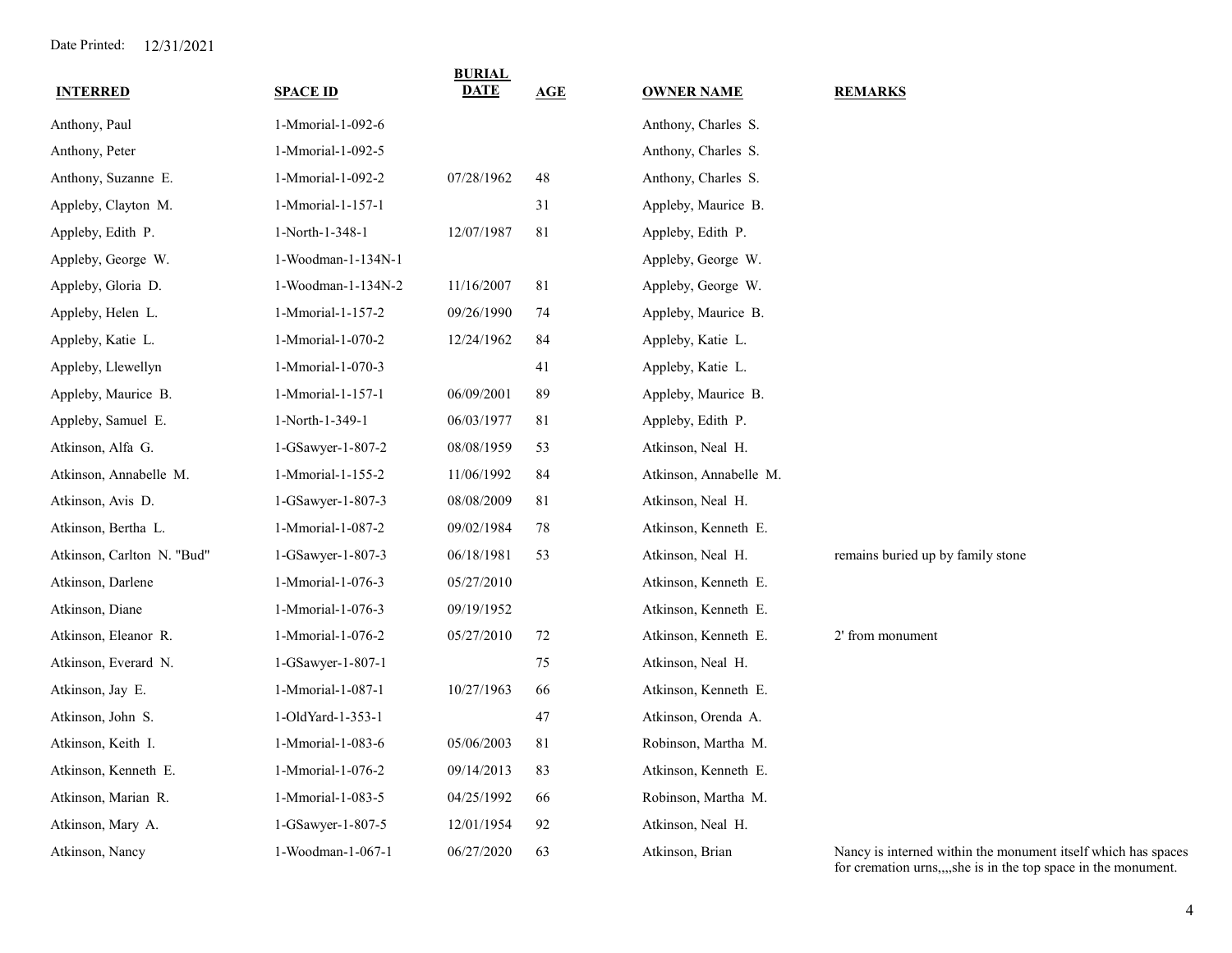| <b>INTERRED</b>          | <b>SPACE ID</b>    | <b>BURIAL</b><br><b>DATE</b> | AGE | <b>OWNER NAME</b>         | <b>REMARKS</b>                                                                                                                                |
|--------------------------|--------------------|------------------------------|-----|---------------------------|-----------------------------------------------------------------------------------------------------------------------------------------------|
| Atkinson, Neal H.        | 1-GSawyer-1-807-6  |                              | 92  | Atkinson, Neal H.         |                                                                                                                                               |
| Atkinson, Orenda A.      | 1-OldYard-1-353-2  |                              | 57  | Atkinson, Orenda A.       |                                                                                                                                               |
| Atkinson, Philip B. Jr.  | 1-Mmorial-1-155-3  | 06/07/2013                   |     | Atkinson, Annabelle M.    |                                                                                                                                               |
| Atkinson, Philip Bruce   | 1-Mmorial-1-155-1  | 05/19/2003                   | 90  | Atkinson, Annabelle M.    | $11/2$ from monument                                                                                                                          |
| Atkinson, Timothy        | 1-Mmorial-1-076-1  | 05/10/2019                   | 59  | Atkinson, Kenneth E.      | Buried by familyno funeral home involved                                                                                                      |
| Austin, Dennis W.        | 1-North-1-263-1    | 09/11/2008                   | 49  | Austin, Pamala            | 2' from monument                                                                                                                              |
| Austin, Iona             | 1-North-1-236-1    | 10/20/2018                   |     | Austin, Terrance E.       | Buried on top of husband Ralphson Brian made burial<br>arrangement                                                                            |
| Austin, Ralph W. Jr      | 1-North-1-236-1    | 07/08/1979                   | 56  | Austin, Terrance E.       | Pre-paid \$625 for cremation burial of Iona Austin on top of<br>Ralph Austin Jr pd on 6/18/2018                                               |
| Bacon, Ronald            | 1-Park-1-53-3      | 05/01/2020                   |     | Grant, Anthony            | Buried on Grant lot in Park section\$600 for cremation burial                                                                                 |
| Bailey, Emeline          | 1-GSawyer-1-689-1  |                              | 86  | Bradbury, Minnie C.       | marker on grave#1 not sure her location,                                                                                                      |
| Baker, Helen C.          | 1-Locke-1-145-2    | 05/08/1987                   | 67  | Baker, Helen C.           |                                                                                                                                               |
| Baker, Theodore W.       | 1-Locke-1-145-1    | 07/12/1969                   | 61  | Baker, Helen C.           |                                                                                                                                               |
| Balogh, Helen            | 1-North-1-359-1    | 08/16/2001                   |     | McNierney, Myles D.       | believed to be the wife of John McNierney. no definite data.                                                                                  |
| Barnard, Eliza (Darrah)  | 1-Dunn-1-229-2     |                              |     | Barnard, Eliza (Darrah)   |                                                                                                                                               |
| Barnard, Joseph S.       | 1-Dunn-1-229-1     |                              |     | Barnard, Eliza (Darrah)   |                                                                                                                                               |
| Barry-Saucier, Sandra L. | 1-Woodman-1-212S-2 | 05/26/2007                   | 50  | Littlefield, Cynthia-Leda |                                                                                                                                               |
| Bartlett, Alice M.       | 1-GSawyer-1-734-5  |                              |     | Bartlett, Rankin          |                                                                                                                                               |
| Bartlett, Joseph         | 1-Dunn-1-008-5     |                              | 66  | Bartlett, Joseph          |                                                                                                                                               |
| Bartlett, Margaret R.    | 1-Dunn-1-008-4     |                              |     | Bartlett, Joseph          |                                                                                                                                               |
| Bartlett, Rankin         | 1-GSawyer-1-734-6  | 12/12/1957                   | 80  | Bartlett, Rankin          |                                                                                                                                               |
| Bartlett, Sarah C.       | 1-Dunn-1-008-6     |                              |     | Bartlett, Joseph          | Actual grave unknown; there is no grave marker.<br>Her relation to the lot owner is uncertain; she could either be his<br>sister or daughter. |
| Bean, Admiral            | 1-ASawyer-1-944-3  |                              |     | Bean, Alja F.             | actual grave location unknown                                                                                                                 |
| Bean, Alja F.            | 1-ASawyer-1-943-3  |                              |     | Bean, Alja F.             |                                                                                                                                               |
| Bean, Carrie             | 1-Coffin-1-595-2   |                              |     | Bean, Carrie              | actual grave location and dates unknown                                                                                                       |
| Bean, Clyde F.           | 1-North-1-409-1    | 05/06/2000                   | 79  | Bean, Clyde F.            |                                                                                                                                               |
| Bean, Georgiannah        | 1-Dunn-1-300-2     |                              | 80  | Richards, Melvin O.       | Actual grave unknown; there is no grave marker or specification<br>in the written records.                                                    |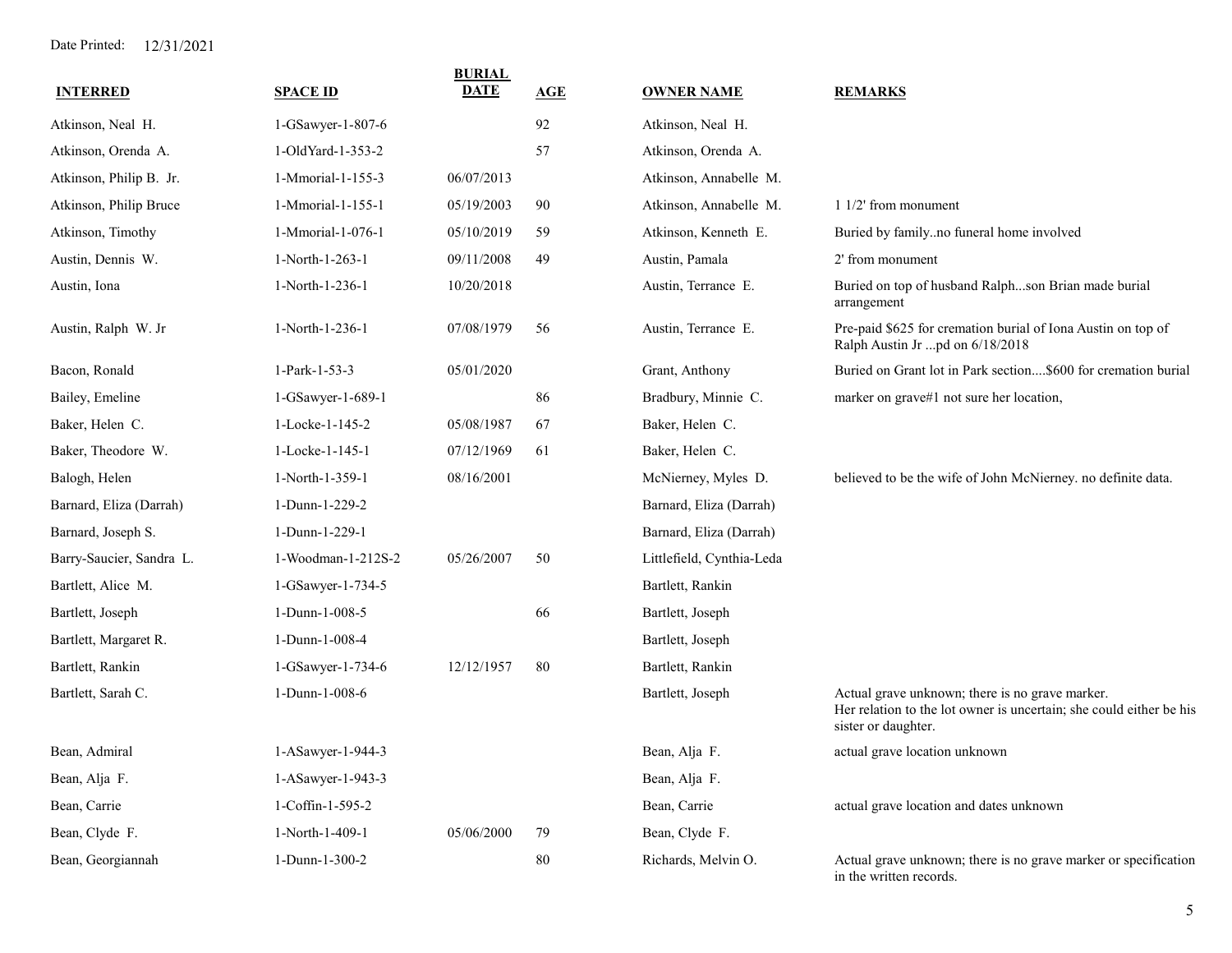| <b>INTERRED</b>          | <b>SPACE ID</b>    | <b>BURIAL</b><br><b>DATE</b> | AGE        | <b>OWNER NAME</b>    | <b>REMARKS</b>                                                                             |
|--------------------------|--------------------|------------------------------|------------|----------------------|--------------------------------------------------------------------------------------------|
|                          |                    |                              |            |                      |                                                                                            |
| Bean, Jasper A.          | 1-ASawyer-1-847-1  |                              | 57         | Emery, George L.     |                                                                                            |
| Bean, Jerome             | 1-Dunn-1-300-3     |                              | 77         | Richards, Melvin O.  | Actual grave unknown; there is no grave marker or specification<br>in the written records. |
| Bean, Lewis              | 1-ASawyer-1-944-1  |                              |            | Bean, Alja F.        | actual grave location unknown                                                              |
| Bean, Patrica A.         | 1-Coffin-1-461-4   | 06/16/2014                   | 85         | Stevens, Wm Clifford |                                                                                            |
| Bean, Rebecca H.         | 1-ASawyer-1-847-2  | 05/26/1984                   | 77         | Emery, George L.     |                                                                                            |
| Bean, Sally              | 1-ASawyer-1-944-2  |                              |            | Bean, Alja F.        | actual grave location unknown                                                              |
| Bean, Sarah F.           | 1-ASawyer-1-943-2  |                              |            | Bean, Alja F.        |                                                                                            |
| Bean, Shirley B.         | 1-North-1-408-1    | 04/20/1981                   | 55         | Bean, Clyde F.       |                                                                                            |
| Bean, Wenonah            | 1-ASawyer-1-942-2  | 05/05/1989                   | 80         | Bean, Wenonah        |                                                                                            |
| Bean, William            | 1-Coffin-1-595-1   |                              |            | Bean, Carrie         | actual grave location unknown                                                              |
| Beane, Elizabeth M.      | 1-North-1-388-1    | 08/31/2011                   | 90         | Beane, Merle L.      | Front end of grave, 4' from monument                                                       |
| Beane, Merle L.          | 1-North-1-388-1    | 05/19/2005                   | 84         | Beane, Merle L.      | 2' from walkway                                                                            |
| Bearor, Victoria Rhyanne | 1-Woodman-1-199N-1 | 04/20/2012                   | 45 minutes | Bearor, Russell L.   | infant at head on grave                                                                    |
| Beaulieu, Austin J.      | 1-Woodman-1-240S-2 | 10/04/2014                   | 17         | Beaulieu, Heather    |                                                                                            |
| Beaulieu, Ellery James   | 1-North-1-224-1    |                              | 2d         | Shay, Penny          |                                                                                            |
| Beaulieu, Richard E.     | 1-Locke-1-017-1    | 11/28/1973                   | 25         | Beaulieu, Brenda     |                                                                                            |
| Belanger, Barbara        | 1-Woodman-1-259N-2 | 05/02/2015                   |            | Belanger, Raymond    | 2' from monument                                                                           |
| Belanger, Rachel C.      | 1-Park-1-68-2      | 07/30/2008                   | 73         | MacDonald, John E.   |                                                                                            |
| Bell, Annie M.           | 1-OldYard-1-342-2  |                              |            | Bell, Annie M.       | no record of burial                                                                        |
| Bennett, Janice L.       | 1-Locke-1-185e-2   | 04/21/2006                   | 61         | Bennett, Sheridan    |                                                                                            |
| Bennett, Jean K.         | 1-Locke-1-031-2    | 11/13/2015                   | 91         | Bennett, Walter E.   |                                                                                            |
| Bennett, Louise J.       | 1-Mmorial-1-140-2  | 06/25/1961                   | 36         | Bennett, Richard     |                                                                                            |
| Bennett, Raymond O.      | 1-Woodman-1-135N-1 | 06/13/1994                   | 50         | Bennett, Raymond O.  |                                                                                            |
| Bennett, Walter E.       | 1-Locke-1-031-3    | 04/22/2006                   | 79         | Bennett, Walter E.   |                                                                                            |
| Benson, Annie H.         | 1-ASawyer-1-931-2  | 04/29/1944                   | 78         | Benson, Fred         |                                                                                            |
| Benson, Clair F.         | 1-ASawyer-1-931-4  | 04/26/1971                   | 79         | Benson, Fred         |                                                                                            |
| Benson, Fred             | 1-ASawyer-1-931-1  |                              | 83         | Benson, Fred         |                                                                                            |
| Benson, Lucille B.       | 1-ASawyer-1-931-5  | 12/07/1999                   | 92         | Benson, Fred         |                                                                                            |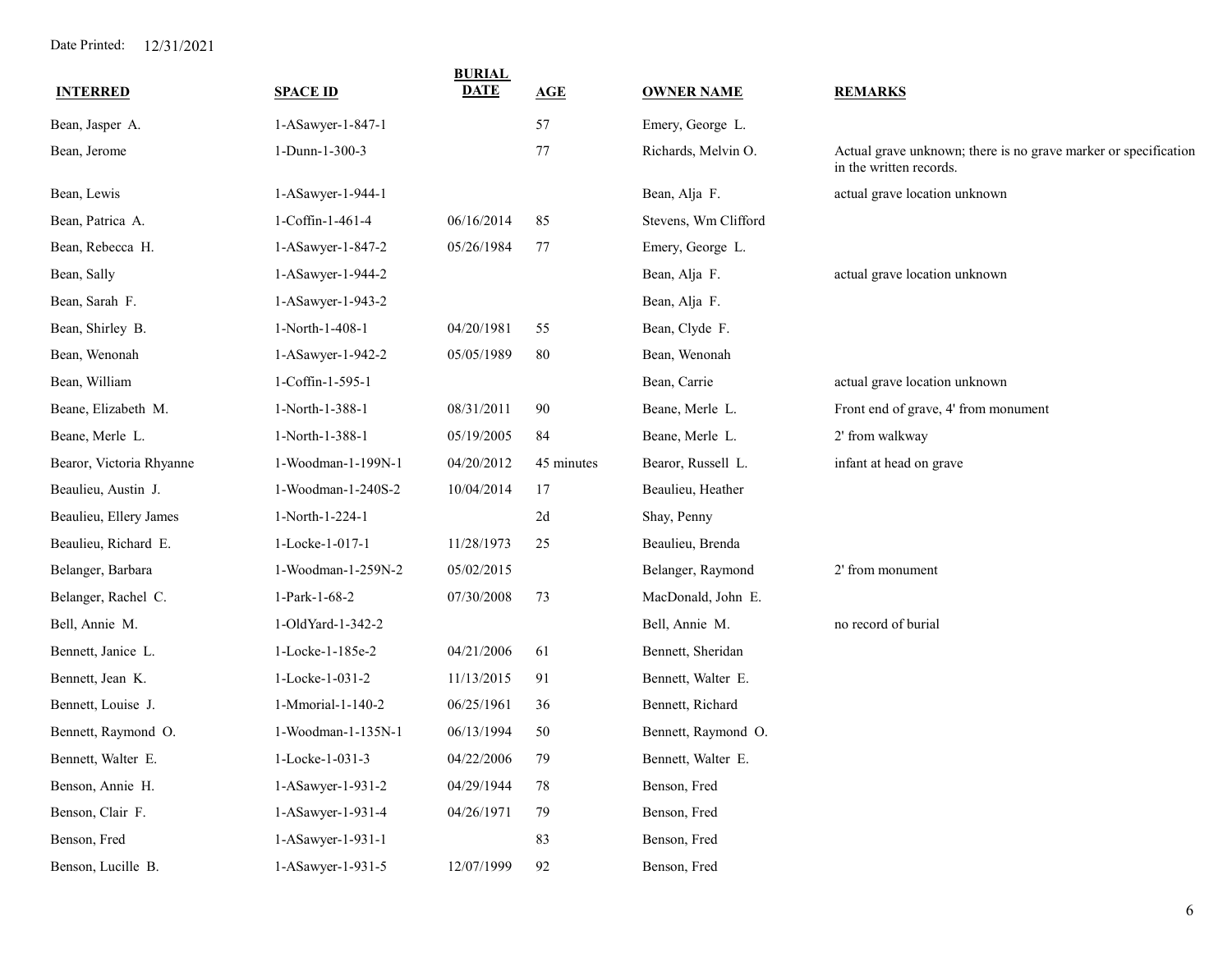| <b>INTERRED</b>     | <b>SPACE ID</b>   | <b>BURIAL</b><br><b>DATE</b> | AGE | <b>OWNER NAME</b> | <b>REMARKS</b>                                                                                                                           |
|---------------------|-------------------|------------------------------|-----|-------------------|------------------------------------------------------------------------------------------------------------------------------------------|
| Bernier, Hazel M.   | 1-Locke-1-096-2   | 04/29/2016                   | 100 | Bernier, Leo A.   |                                                                                                                                          |
| Bernier, Leo A.     | 1-Locke-1-096-3   | 07/15/2008                   | 94  | Bernier, Leo A.   |                                                                                                                                          |
| Bernstein, Baby Boy | 1-Locke-1-144-3   | 09/19/1979                   |     | Paine, Francis E. |                                                                                                                                          |
| Berry, Abba C.      | 1-Dunn-1-050-2    |                              | 5   | Berry, Stephen H. | Both Abba & Addison's names appear on headstone for grave #2<br>But it is unclear if they're buried together or if one is in grave#1.    |
| Berry, Abner F.     | 1-Dunn-1-111-3    |                              |     | Pennell, Horace   | Actual grave unknown; the lot contains no stones and the<br>written records don't list grave numbers.                                    |
| Berry, Ada M.       | 1-Coffin-1-485-5  |                              |     | Berry, James A.   |                                                                                                                                          |
| Berry, Addison P.   | 1-Dunn-1-050-2    |                              |     | Berry, Stephen H. | Both Addison & Abba's names appear on headstone for grave#2<br>But it is unclear if they're buried together or if one is in grave<br>#1. |
| Berry, Aleta G.     | 1-Locke-1-171-2   | 11/13/2008                   | 63  | Berry, Herman     |                                                                                                                                          |
| Berry, Alexander    | 1-Dunn-1-111-4    |                              |     | Pennell, Horace   | Actual grave unknown; the lot contains no stones and the<br>written records don't list grave numbers.                                    |
| Berry, Alfred G.    | 1-Locke-1-193-1   | 08/09/1982                   | 74  | Berry, Alfred G.  |                                                                                                                                          |
| Berry, Alice J.     | 1-Coffin-1-683-5  |                              | 80  | Berry, Anna       |                                                                                                                                          |
| Berry, Althea M.    | 1-ASawyer-1-848-5 |                              |     | Berry, Charles E. | actual grave location unknown, no record of burial.                                                                                      |
| Berry, Andrew L.    | 1-GSawyer-1-722-3 |                              | 11  | Berry, Andrew L.  |                                                                                                                                          |
| Berry, Andrew Lloyd | 1-Locke-1-172-3   | 05/05/2018                   |     | Berry, Lloyd N.   | Permit received<br>Paid \$1,140                                                                                                          |
| Berry, Anna         | 1-Coffin-1-683-2  |                              |     | Berry, Anna       | actual grave location unknown                                                                                                            |
| Berry, Aphia        | 1-Dunn-1-111-5    |                              |     | Pennell, Horace   | Actual grave unknown; the lot contains no stones and the<br>written records don't list grave numbers.                                    |
| Berry, Aroline      | 1-ASawyer-1-826-2 |                              | 76  | Berry, Ivory      |                                                                                                                                          |
| Berry, Arthur E.    | 1-ASawyer-1-848-4 |                              |     | Berry, Charles E. | actual grave location unknown,<br>no record of burial                                                                                    |
| Berry, Atwood       | 1-ASawyer-1-909-3 |                              |     | Berry, Uriah A.   |                                                                                                                                          |
| Berry, Carlton      | 1-Locke-1-112-2   | 06/23/2021                   | 89  | Berry, Carlton    |                                                                                                                                          |
| Berry, Carolyn T.   | 1-Locke-1-008-4   | 06/14/2003                   | 70  | Pease, Albert C.  | 2'from walkway                                                                                                                           |
| Berry, Catherine    | 1-Dunn-1-050-4    |                              | 75  | Berry, Stephen H. |                                                                                                                                          |
| Berry, Charles E.   | 1-Coffin-1-681-4  |                              |     | Harmon, Stephen   |                                                                                                                                          |
| Berry, Charles E.   | 1-ASawyer-1-848-6 |                              |     | Berry, Charles E. | actual grave location unknown, no record of burial, may not be<br>buried here.                                                           |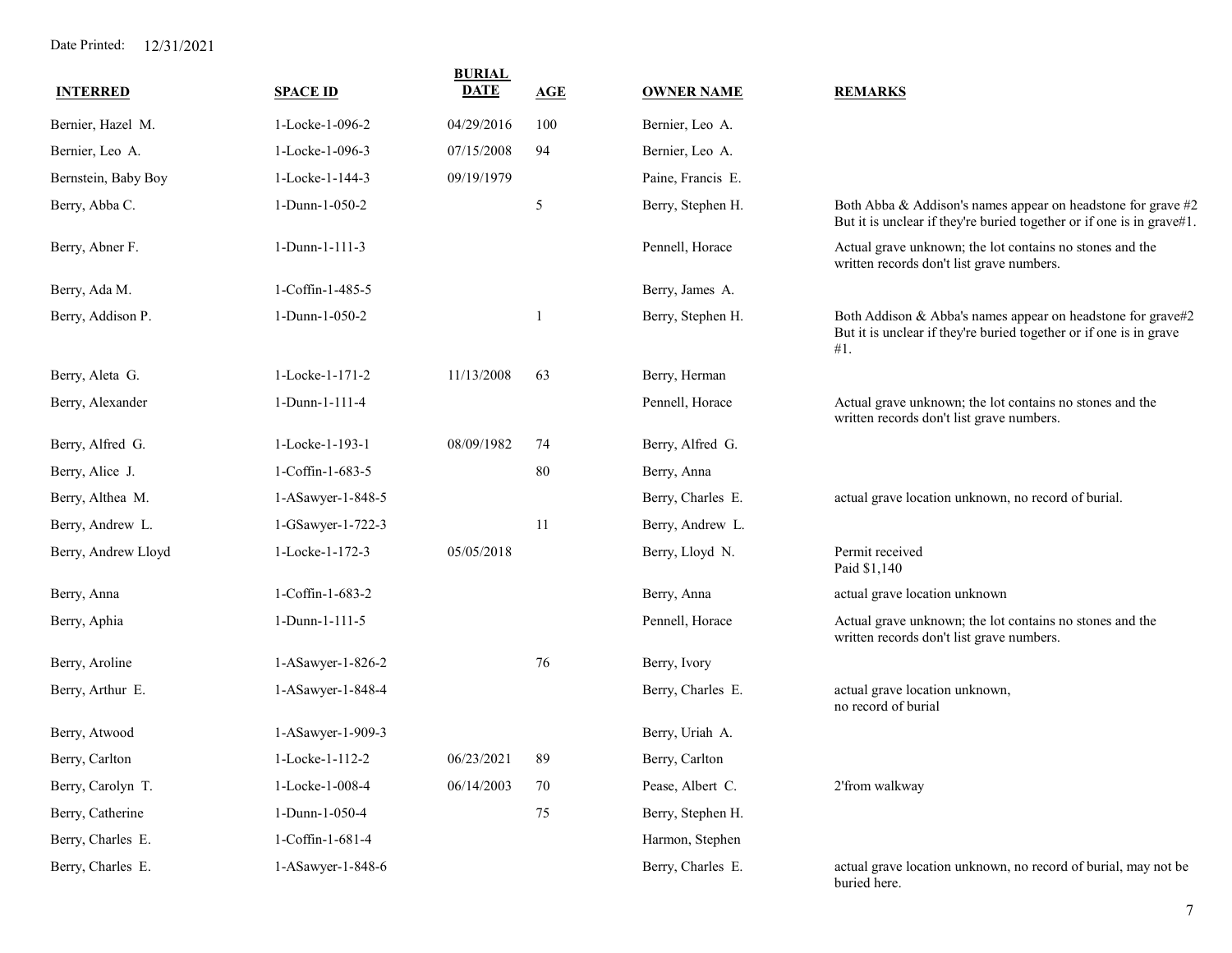| <b>INTERRED</b>           | <b>SPACE ID</b>   | <b>BURIAL</b><br><b>DATE</b> | AGE            | <b>OWNER NAME</b>   | <b>REMARKS</b>                                                                                                                      |
|---------------------------|-------------------|------------------------------|----------------|---------------------|-------------------------------------------------------------------------------------------------------------------------------------|
| Berry, Charles H.         | 1-ASawyer-1-925-6 |                              |                | Berry, Hortense R.  |                                                                                                                                     |
| Berry, Charles F.         | 1-Coffin-1-586-1  |                              |                | Berry, Shirley      | Actual grave unknown,<br>No grave marker                                                                                            |
| Berry, Charles H.         | 1-Dunn-1-106-3    |                              |                | Berry, Charles H.   | There is one stone for both grave $3 \& 4$ with info. for both<br>burials, Charles and his wife Eliza Jane.                         |
| Berry, Clara              | 1-ASawyer-1-826-5 |                              | 89             | Berry, Ivory        |                                                                                                                                     |
| Berry, Clara May          | 1-GSawyer-1-729-2 | 05/29/1968                   | 76             | Berry, Elizabeth    |                                                                                                                                     |
| Berry, Clifford L.        | 1-GSawyer-1-780-2 | 06/05/1984                   | 80             | Berry, George B.    |                                                                                                                                     |
| Berry, Col. Josiah        | 1-Dunn-1-106-1    |                              | 60             | Berry, Charles H.   |                                                                                                                                     |
| Berry, Cora               | 1-ASawyer-1-909-2 |                              |                | Berry, Uriah A.     |                                                                                                                                     |
| Berry, David E.           | 1-Coffin-1-485-4  |                              |                | Berry, James A.     |                                                                                                                                     |
| Berry, Dorothy M.         | 1-GSawyer-1-780-3 | 11/21/1992                   | 83             | Berry, George B.    |                                                                                                                                     |
| Berry, Edward             | 1-Coffin-1-627-3  |                              | 79             | Berry, Edward       |                                                                                                                                     |
| Berry, Edward C.          | 1-Coffin-1-584-4  | 05/05/2000                   |                | Shordon, Lewis      | Discrepancy with burial location;<br>Burial card originally read, lot 586, grave #6, but name is on lot<br>584 monument w/ his wife |
| Berry, Edward S.          | 1-Dunn-1-050-3    |                              | $22\,$         | Berry, Stephen H.   |                                                                                                                                     |
| Berry, Eliza              | 1-Coffin-1-543-2  |                              | 90             | Berry, Eliza        |                                                                                                                                     |
| Berry, Eliza Jane         | 1-Dunn-1-106-4    |                              |                | Berry, Charles H.   | There is one stone for both grave $3 \& 4$ with info. for both<br>burials, Eliza Jane and her husband Charles.                      |
| Berry, Elizabeth          | 1-GSawyer-1-729-4 |                              | 71             | Berry, Elizabeth    |                                                                                                                                     |
| Berry, Elizabeth A.       | 1-ASawyer-1-876-5 |                              |                | Berry, Thomas       |                                                                                                                                     |
| Berry, Elizabeth "Lizzie" | 1-Dunn-1-108-1    |                              | 81             | Gould, Ben. Emerson | Her grave stone is laying flat on the ground as of 9-6-2011.                                                                        |
| Berry, Ella               | 1-Coffin-1-586-3  |                              |                | Berry, Shirley      | Actual grave unknown,<br>No grave marker                                                                                            |
| Berry, Ella A.            | 1-ASawyer-1-910-3 |                              |                | Berry, Uriah A.     |                                                                                                                                     |
| Berry, Ernest F.          | 1-GSawyer-1-791-4 | 05/04/1990                   | 86             | Sands, Lester G.    |                                                                                                                                     |
| Berry, Etta A.            | 1-GSawyer-1-710-5 |                              |                | Berry, Albert       |                                                                                                                                     |
| Berry, Eugene S.          | 1-Coffin-1-586-2  |                              | $\mathfrak{Z}$ | Berry, Shirley      | Actual grave unknown,<br>No grave marker                                                                                            |
| Berry, Evelyn S.          | 1-Locke-1-193-2   | 10/16/1973                   | 63             | Berry, Alfred G.    |                                                                                                                                     |
| Berry, Evelyn "Pinky"     | 1-Locke-1-172-2   | 05/06/1999                   | 79             | Berry, Lloyd N.     |                                                                                                                                     |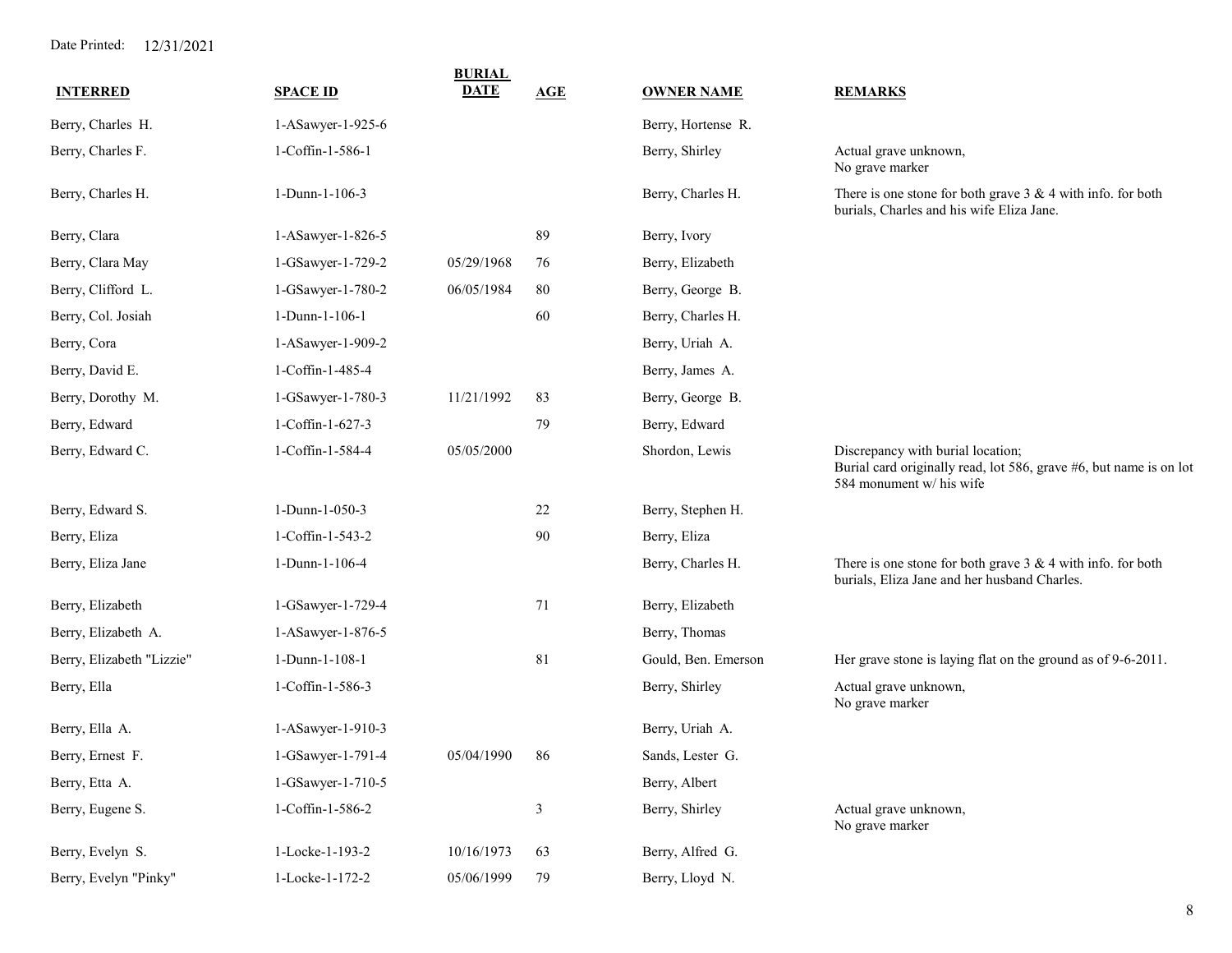| <b>INTERRED</b>    | <b>SPACE ID</b>   | <b>BURIAL</b><br><b>DATE</b> | <b>AGE</b> | <b>OWNER NAME</b>     | <b>REMARKS</b>                                                                                                                                                                                                                                                                        |
|--------------------|-------------------|------------------------------|------------|-----------------------|---------------------------------------------------------------------------------------------------------------------------------------------------------------------------------------------------------------------------------------------------------------------------------------|
| Berry, Everett E.  | 1-GSawyer-1-754-3 |                              |            | Berry, Georgia A.     |                                                                                                                                                                                                                                                                                       |
| Berry, Ezra        | 1-Coffin-1-627-4  |                              |            | Berry, Edward         | actual grave location unknown                                                                                                                                                                                                                                                         |
| Berry, Florence P. | 1-Dunn-1-106-5    |                              | 24         | Berry, Charles H.     |                                                                                                                                                                                                                                                                                       |
| Berry, Frances M.  | 1-ASawyer-1-910-1 |                              |            | Berry, Uriah A.       |                                                                                                                                                                                                                                                                                       |
| Berry, Fred        | 1-Coffin-1-683-1  |                              |            | Berry, Anna           | actual grave location unknown                                                                                                                                                                                                                                                         |
| Berry, Fred A.     | 1-Coffin-1-683-6  |                              | 71         | Berry, Anna           |                                                                                                                                                                                                                                                                                       |
| Berry, Fred P.     | 1-ASawyer-1-925-1 |                              |            | Berry, Hortense R.    |                                                                                                                                                                                                                                                                                       |
| Berry, Freeda M.   | 1-Park-1-19-1     | 05/09/1987                   | 78         | Berry, Freeda M.      |                                                                                                                                                                                                                                                                                       |
| Berry, George B.   | 1-GSawyer-1-780-6 |                              |            | Berry, George B.      |                                                                                                                                                                                                                                                                                       |
| Berry, Georgia A.  | 1-GSawyer-1-754-2 |                              |            | Berry, Georgia A.     |                                                                                                                                                                                                                                                                                       |
| Berry, Grace       | 1-GSawyer-1-780-5 | 03/27/1967                   | 94         | Berry, George B.      |                                                                                                                                                                                                                                                                                       |
| Berry, Grover E.   | 1-ASawyer-1-826-6 |                              | 62         | Berry, Ivory          |                                                                                                                                                                                                                                                                                       |
| Berry, Harold L.   | 1-ASawyer-1-909-1 | 07/06/1957                   | 57         | Berry, Uriah A.       |                                                                                                                                                                                                                                                                                       |
| Berry, Harriet     | 1-Coffin-1-627-2  |                              | 82         | Berry, Edward         |                                                                                                                                                                                                                                                                                       |
| Berry, Harry M.    | 1-Coffin-1-682-6  |                              | 62         | Edgecomb, Alphonso I. |                                                                                                                                                                                                                                                                                       |
| Berry, Harry E.    | 1-Dunn-1-285-5    |                              |            | Woodman, Elisha       |                                                                                                                                                                                                                                                                                       |
| Berry, Hattie E.   | 1-ASawyer-1-848-2 |                              |            | Berry, Charles E.     | actual grave location unknown                                                                                                                                                                                                                                                         |
| Berry, Helen Joan  | 1-Locke-1-151e-1  | 07/10/2020                   | 85         | Berry, Helen Joan     | Buried with Phil\$600 paid in full                                                                                                                                                                                                                                                    |
| Berry, Helen R.    | 1-Dunn-1-220-1    |                              | Infant     | Berry, Guy            |                                                                                                                                                                                                                                                                                       |
| Berry, Hortense R. | 1-ASawyer-1-925-2 |                              |            | Berry, Hortense R.    |                                                                                                                                                                                                                                                                                       |
| Berry, Ida May     | 1-Dunn-1-285-6    |                              |            | Woodman, Elisha       |                                                                                                                                                                                                                                                                                       |
| Berry, Ithama      | 1-OldYard-1-331-6 |                              | 62         | Berry, Ithama         | actual grave location unknown                                                                                                                                                                                                                                                         |
| Berry, Ivory       | 1-Dunn-1-001-6    |                              |            | Berry, Ivory          | Actual grave unknown; the written records list him as the lot<br>owner, where his wife & daughter are buried, but there are no<br>stones on the lot for him and the written records have no burial<br>data for him, but they list him as having been buried in this lot<br>somewhere. |
| Berry, Ivory       | 1-ASawyer-1-826-1 |                              |            | Berry, Ivory          |                                                                                                                                                                                                                                                                                       |
| Berry, James A.    | 1-GSawyer-1-710-6 |                              |            | Berry, Albert         |                                                                                                                                                                                                                                                                                       |

Berry, James A. actual grave location unknown 1-Coffin-1-627-5 Berry, Edward

9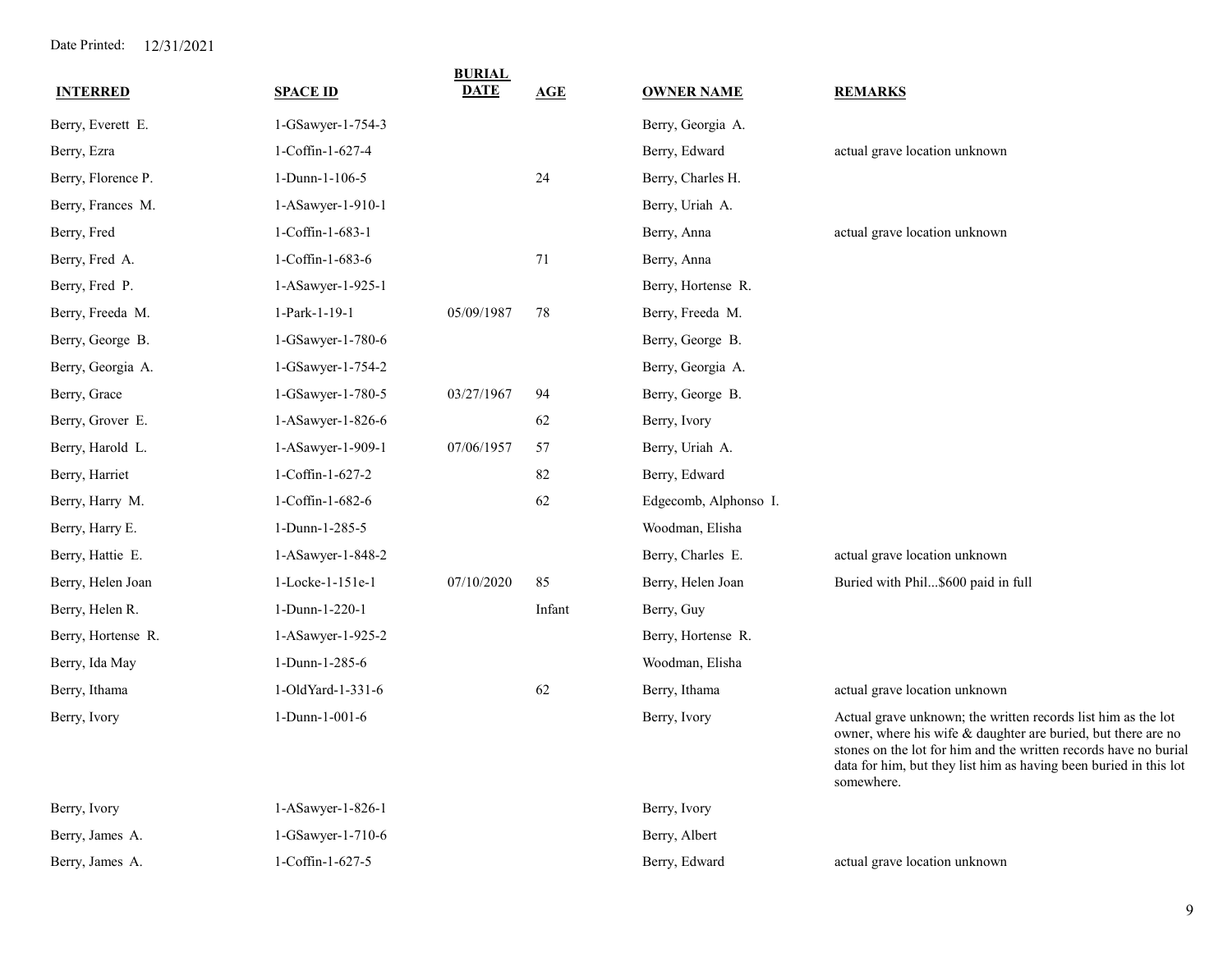| <b>INTERRED</b>        | <b>SPACE ID</b>   | <b>BURIAL</b><br><b>DATE</b> | AGE            | <b>OWNER NAME</b>      | <b>REMARKS</b>                                                                                              |
|------------------------|-------------------|------------------------------|----------------|------------------------|-------------------------------------------------------------------------------------------------------------|
| Berry, James H.        | 1-North-1-365-1   | 04/19/1980                   | 64             | Berry, Lillian         |                                                                                                             |
| Berry, James M.        | 1-GSawyer-1-754-3 |                              |                | Berry, Georgia A.      |                                                                                                             |
| Berry, Jennie L.       | 1-ASawyer-1-910-3 |                              |                | Berry, Uriah A.        |                                                                                                             |
| Berry, Jennie S.       | 1-ASawyer-1-827-6 |                              |                | Berry, Jennie S.       | actual grave location unknown                                                                               |
| Berry, Jennie A.       | 1-Dunn-1-055-2    |                              | 96             | Deering, Oscar F.      | Actual grave unknown; her name is on the monument with her<br>husband, Perley, and there are no headstones. |
| Berry, John            | 1-Coffin-1-543-3  |                              | 67             | Berry, Eliza           |                                                                                                             |
| Berry, John            | 1-Coffin-1-544-4  |                              | 48             | Pennell, Laura A.      |                                                                                                             |
| Berry, Julia A.        | 1-Dunn-1-001-3    |                              | 7 months       | Berry, Ivory           |                                                                                                             |
| Berry, Julia F.        | 1-Dunn-1-001-5    |                              | 29             | Berry, Ivory           |                                                                                                             |
| Berry, Kenneth H.      | 1-GSawyer-1-729-3 |                              | 75             | Berry, Elizabeth       |                                                                                                             |
| Berry, Lester "Leslie" | 1-Park-1-19-2     | 04/24/1971                   | 60             | Berry, Freeda M.       |                                                                                                             |
| Berry, Lillian         | 1-North-1-364-1   | 11/19/2015                   | 88             | Berry, Lillian         |                                                                                                             |
| Berry, Lillie F.       | 1-Coffin-1-681-5  |                              |                | Harmon, Stephen        |                                                                                                             |
| Berry, Lloyd N.        | 1-Locke-1-172-1   | 11/08/2004                   | 90             | Berry, Lloyd N.        |                                                                                                             |
| Berry, Lois M.         | 1-Locke-1-112-1   | 09/15/2021                   | 87             | Berry, Carlton         |                                                                                                             |
| Berry, Louis C.        | 1-GSawyer-1-729-5 |                              |                | Berry, Elizabeth       | grave $#$ unknown                                                                                           |
| Berry, Luella F.       | 1-Mmorial-1-006-2 |                              | 71             | Berry, Perly           |                                                                                                             |
| Berry, Marcia M.       | 1-ASawyer-1-837-5 |                              | 85             | Haines, William Oliver |                                                                                                             |
| Berry, Marcie E.       | 1-Locke-1-171-3   | 12/16/1986                   | $\overline{4}$ | Berry, Herman          |                                                                                                             |
| Berry, Martha E.       | 1-GSawyer-1-772-5 | 05/08/1989                   | 81             | Libby, Squire L.       |                                                                                                             |
| Berry, Mary            | 1-OldYard-1-331-4 |                              | 87             | Berry, Ithama          | marker says wife of John Berry, he may be buried on this lot.                                               |
| Berry, Mary J.         | 1-Coffin-1-586-5  |                              | 67             | Berry, Shirley         | Actual grave unknown,<br>No grave marker                                                                    |
| Berry, Mayvilla        | 1-Coffin-1-682-5  | 05/27/1981                   | 96             | Edgecomb, Alphonso I.  |                                                                                                             |
| Berry, Myrtle E.       | 1-Coffin-1-584-4  | 11/10/1998                   |                | Shordon, Lewis         | Right side of stone                                                                                         |
| Berry, Perley A.       | 1-Dunn-1-055-1    |                              | 85             | Deering, Oscar F.      | Actual grave unknown; his name is on the monument with his<br>wife, Jennie, and there are no headstones.    |
| Berry, Perly           | 1-Mmorial-1-006-4 | 07/22/2002                   | 88             | Berry, Perly           |                                                                                                             |
| Berry, Philip P.       | 1-Locke-1-151e-1  | 04/24/2004                   | 72             | Berry, Helen Joan      | 3' from walkway                                                                                             |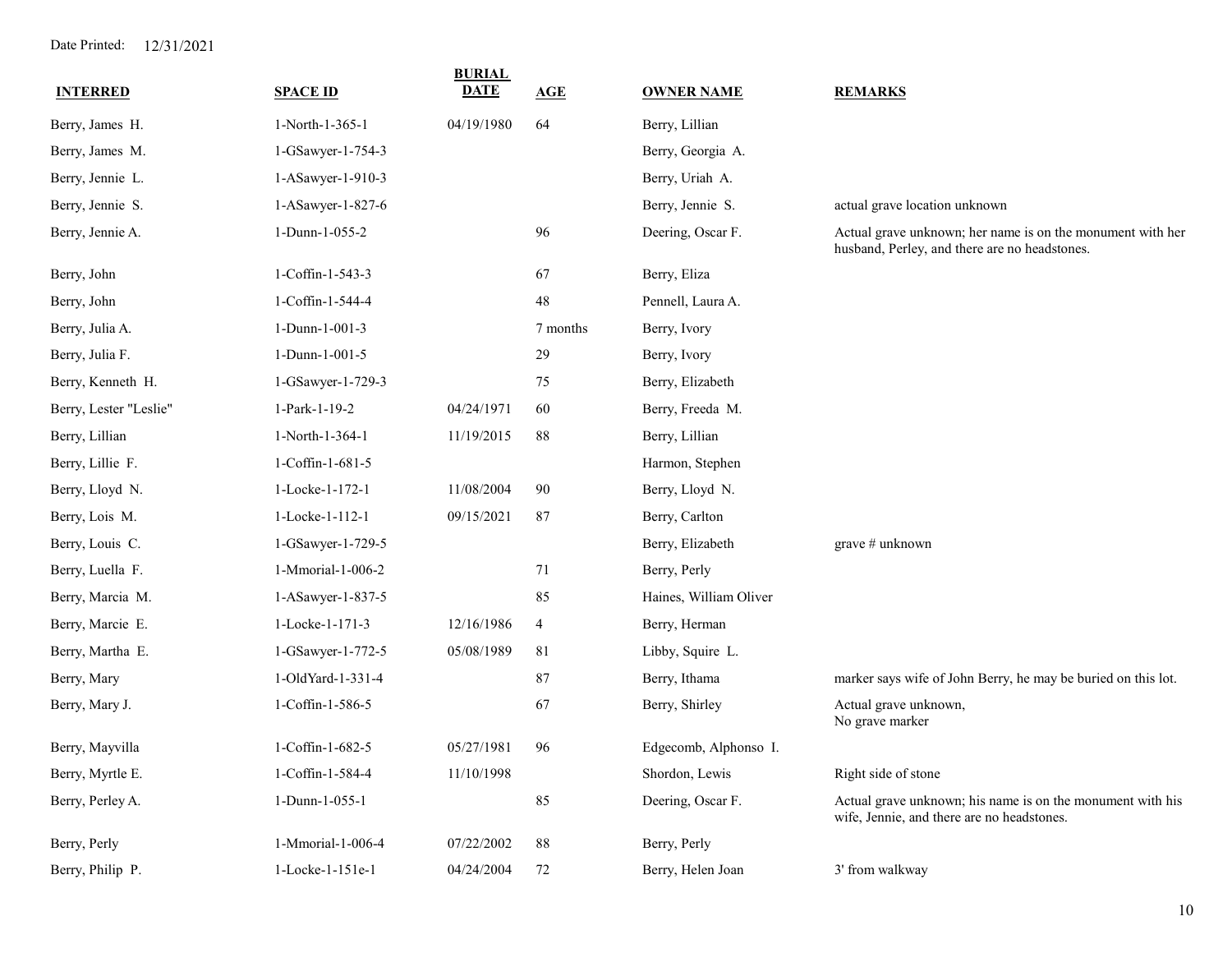| <b>INTERRED</b>         | <b>SPACE ID</b>    | <b>BURIAL</b><br><b>DATE</b> | AGE | <b>OWNER NAME</b>   | <b>REMARKS</b>                                                                                                                                   |
|-------------------------|--------------------|------------------------------|-----|---------------------|--------------------------------------------------------------------------------------------------------------------------------------------------|
| Berry, Ralph C.         | 1-GSawyer-1-772-4  | 07/02/1971                   | 65  | Libby, Squire L.    |                                                                                                                                                  |
| Berry, Reita A.         | 1-Mmorial-1-006-5  | 04/21/1993                   | 77  | Berry, Perly        |                                                                                                                                                  |
| Berry, Reynold "Bud" E. | 1-Coffin-1-484-1   | 08/10/1991                   | 46  | Dunnell, Henry      | Re-burial; moved from Woodlawn Cemetery in Westbrook; wife,<br>Brenda F. Berry, asked for cemetery not to tell anyone that he is<br>buried here. |
| Berry, Ronelda          | 1-GSawyer-1-791-5  | 07/20/2011                   | 97  | Sands, Lester G.    |                                                                                                                                                  |
| Berry, Rosella J.       | 1-ASawyer-1-925-5  |                              |     | Berry, Hortense R.  |                                                                                                                                                  |
| Berry, Sally            | 1-Dunn-1-106-2     |                              | 72  | Berry, Charles H.   |                                                                                                                                                  |
| Berry, Samuel A.        | 1-Coffin-1-486-1   |                              |     | Berry, Samuel A.    | unknown if buried here                                                                                                                           |
| Berry, Sarah B.         | 1-Coffin-1-544-6   |                              | 76  | Pennell, Laura A.   |                                                                                                                                                  |
| Berry, Shirley          | 1-Coffin-1-586-4   |                              | 69  | Berry, Shirley      | Actual grave unknown,<br>No grave marker                                                                                                         |
| Berry, Stephen H.       | 1-Dunn-1-050-5     |                              | 65  | Berry, Stephen H.   |                                                                                                                                                  |
| Berry, Susan A.         | 1-GSawyer-1-722-2  |                              |     | Berry, Andrew L.    |                                                                                                                                                  |
| Berry, Thomas           | 1-ASawyer-1-876-4  |                              |     | Berry, Thomas       |                                                                                                                                                  |
| Berry, Uriah A.         | 1-ASawyer-1-910-2  |                              |     | Berry, Uriah A.     |                                                                                                                                                  |
| Berry, Virginia L.      | 1-Woodman-1-261S-2 | 11/18/2011                   | 31  | Berry, Todd N.      |                                                                                                                                                  |
| Berry, Wayne            | 1-Mmorial-1-006-6  | 05/15/2019                   | 78  | Berry, Perly        |                                                                                                                                                  |
| Berry, William C.       | 1-Mmorial-1-006-1  |                              | 78  | Berry, Perly        |                                                                                                                                                  |
| Berwick, Ethel M.       | 1-Park-1-63-3      | 10/28/1970                   | 90  | Mahoney, Helen L.   |                                                                                                                                                  |
| Bettinger, Fannie M.    | 1-Mmorial-1-014-5  | 06/23/1979                   | 89  | Bettinger, Harry L. |                                                                                                                                                  |
| Bettinger, Harry L.     | 1-Mmorial-1-014-4  | 04/25/1959                   | 74  | Bettinger, Harry L. |                                                                                                                                                  |
| Betts, Helen E.         | 1-Locke-1-039-2    | 06/04/2016                   | 88  | Betts, Helen E.     |                                                                                                                                                  |
| Betts, Leroy L          | 1-Locke-1-039-1    | 04/13/1981                   | 56  | Betts, Helen E.     |                                                                                                                                                  |
| Betts, Priscilla        | 1-Park-1-43-2      | 07/24/1977                   | 47  | Betts, Roger A.     |                                                                                                                                                  |
| Betts, Roger A.         | 1-Locke-1-186w-1   | 12/12/2011                   | 81  | Betts, Bonita A.    |                                                                                                                                                  |
| Betts, Sharon A.        | 1-Mmorial-1-091-5  | 10/14/2001                   | 47  | Young, Carl K.      |                                                                                                                                                  |
| Bickford, Barbara       | 1-North-1-249-1    | 05/31/1979                   | 40  | Bickford, Barbara   |                                                                                                                                                  |
| Bickford, Charles       | 1-Mmorial-1-008-6  | 06/29/1994                   | 61  | Wallace, Everett V. |                                                                                                                                                  |
| Bickford, Sandra        | 1-North-1-250-1    | 04/24/1997                   | 58  | Bickford, Barbara   |                                                                                                                                                  |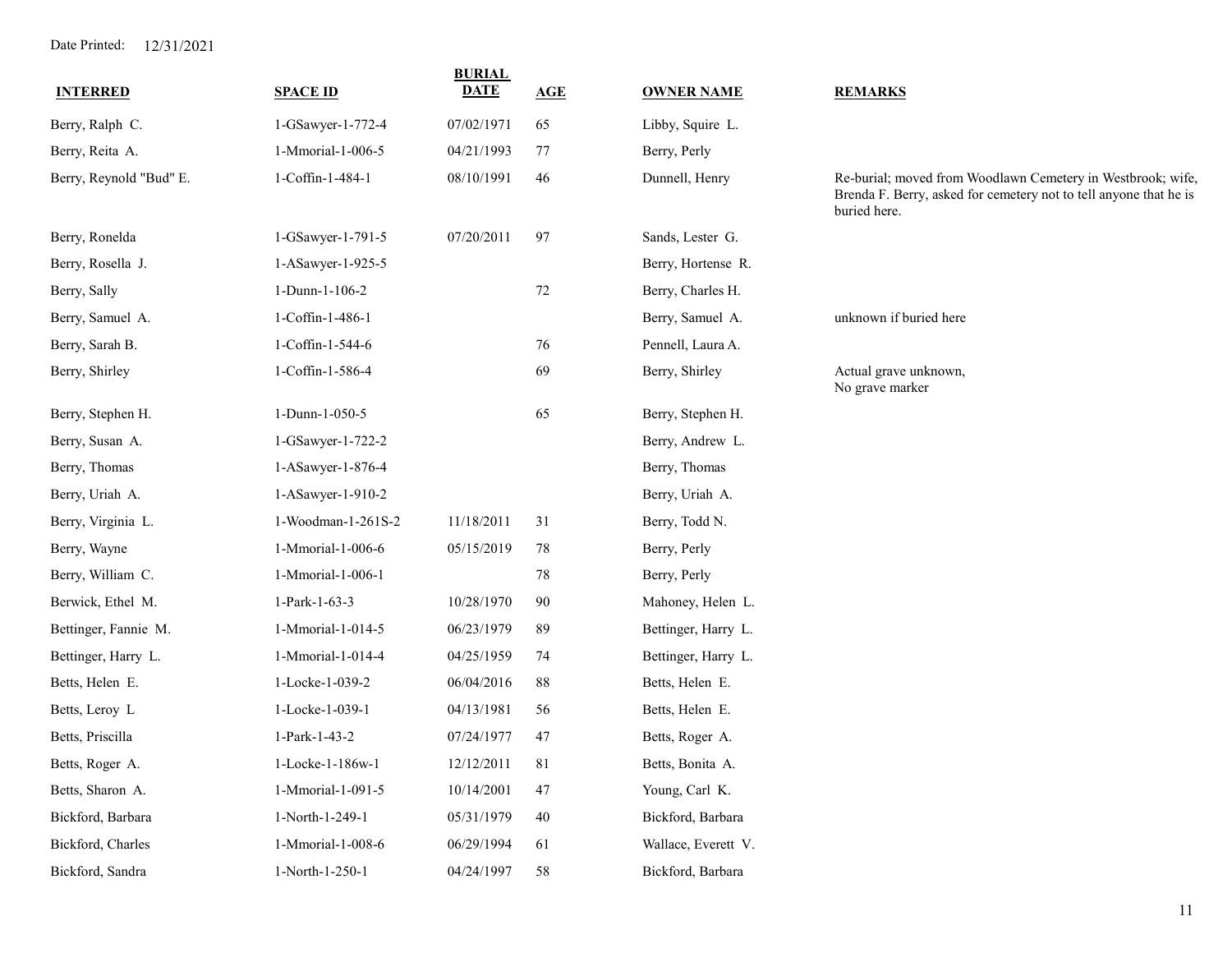| <b>INTERRED</b>        | <b>SPACE ID</b>   | <b>BURIAL</b><br><b>DATE</b> | AGE | <b>OWNER NAME</b>       | <b>REMARKS</b>                                                                                       |
|------------------------|-------------------|------------------------------|-----|-------------------------|------------------------------------------------------------------------------------------------------|
| Bickford, Winonah M.   | 1-Mmorial-1-008-5 | 11/07/2002                   | 66  | Wallace, Everett V.     |                                                                                                      |
| Bicknell, Genevieve    | 1-Coffin-1-537-2  | 07/17/1969                   | 62  | Goodwin, Chase          |                                                                                                      |
| Bicknell, Ralph W. Jr. | 1-Coffin-1-537-1  | 05/05/1982                   | 64  | Goodwin, Chase          |                                                                                                      |
| Billings, Elliot M.    | 1-Locke-1-197-2   | 06/10/1974                   | 64  | Billings, Elliot M.     |                                                                                                      |
| Billings, Hazel        | 1-Locke-1-197-1   | 05/06/1997                   | 82  | Billings, Elliot M.     |                                                                                                      |
| Billings, Robert E.    | 1-Locke-1-184w-1  | 05/14/2007                   | 67  | Billings, Robert E.     |                                                                                                      |
| Bisco, Peggy Ann       | 1-C-1-1-South16-A | 04/08/2015                   | 56  | Colin, Christie         |                                                                                                      |
| Black, Alice J.        | 1-Mmorial-1-128-5 |                              | 75  | Black, Lester M.        |                                                                                                      |
| Black, Charles H.      | 1-North-1-392-1   | 07/24/1993                   | 75  | Black, Ethel A.         |                                                                                                      |
| Black, Ethel A.        | 1-North-1-393-1   | 06/16/1998                   | 81  | Black, Ethel A.         |                                                                                                      |
| Black, Howard          | 1-Mmorial-1-128-4 | 11/15/1963                   | 69  | Black, Lester M.        |                                                                                                      |
| Black, Lester M.       | 1-Mmorial-1-128-1 | 05/30/1988                   | 89  | Black, Lester M.        |                                                                                                      |
| Black, Lillian B.      | 1-Locke-1-046-1   | 04/23/1966                   | 71  | Black, Melvin A.        |                                                                                                      |
| Black, Lillian P.      | 1-Mmorial-1-128-2 | 04/06/1985                   | 86  | Black, Lester M.        |                                                                                                      |
| Black, Melvin A.       | 1-Locke-1-045-1   | 07/06/1978                   | 82  | Black, Melvin A.        |                                                                                                      |
| Blaisdell, Leon A.     | 1-Woodman-1-072-4 | 11/22/1993                   | 65  | Blaisdell, Leon A.      | 2 1/2 feet from walkway                                                                              |
| Blaisdell, Mary        | 1-Woodman-1-072-3 | 08/25/2021                   | 87  | Blaisdell, Leon A.      |                                                                                                      |
| Blaisdell, Urban L.    | 1-Woodman-1-072-3 | 04/21/1987                   | 34  | Blaisdell, Leon A.      |                                                                                                      |
| Blake, Emma May        | 1-Dunn-1-081-4    |                              | 66  | Harmon, William Francis | Her info. is on the family monument, and only a footstone with<br>her initials marks her grave site. |
| Blake, Lydia K.        | 1-Coffin-1-417-2  |                              | 50  | Blake, Lydia K.         |                                                                                                      |
| Blake, Marshall E.     | 1-Coffin-1-417-3  |                              | 41  | Blake, Lydia K.         |                                                                                                      |
| Blethen, B. B.         | 1-Dunn-1-016-5    |                              |     | Sanderson, Nelson       |                                                                                                      |
| Blethen, Leuella M.    | 1-Dunn-1-016-6    |                              |     | Sanderson, Nelson       |                                                                                                      |
| Blue, Alberta Ann      | 1-GSawyer-1-758-6 |                              |     | Whittaker, William G.   |                                                                                                      |
| Blue, Blanche M.       | 1-GSawyer-1-758-5 | 11/29/1984                   | 87  | Whittaker, William G.   |                                                                                                      |
| Blue, Edith Dorothy    | 1-GSawyer-1-758-6 |                              |     | Whittaker, William G.   |                                                                                                      |
| Blue, Gilbert A.       | 1-GSawyer-1-758-4 | 04/20/1981                   | 87  | Whittaker, William G.   | William Blue cremation burial on top of Gilbert                                                      |
| Blue, Louis S.         | 1-GSawyer-1-758-5 |                              | 76  | Whittaker, William G.   |                                                                                                      |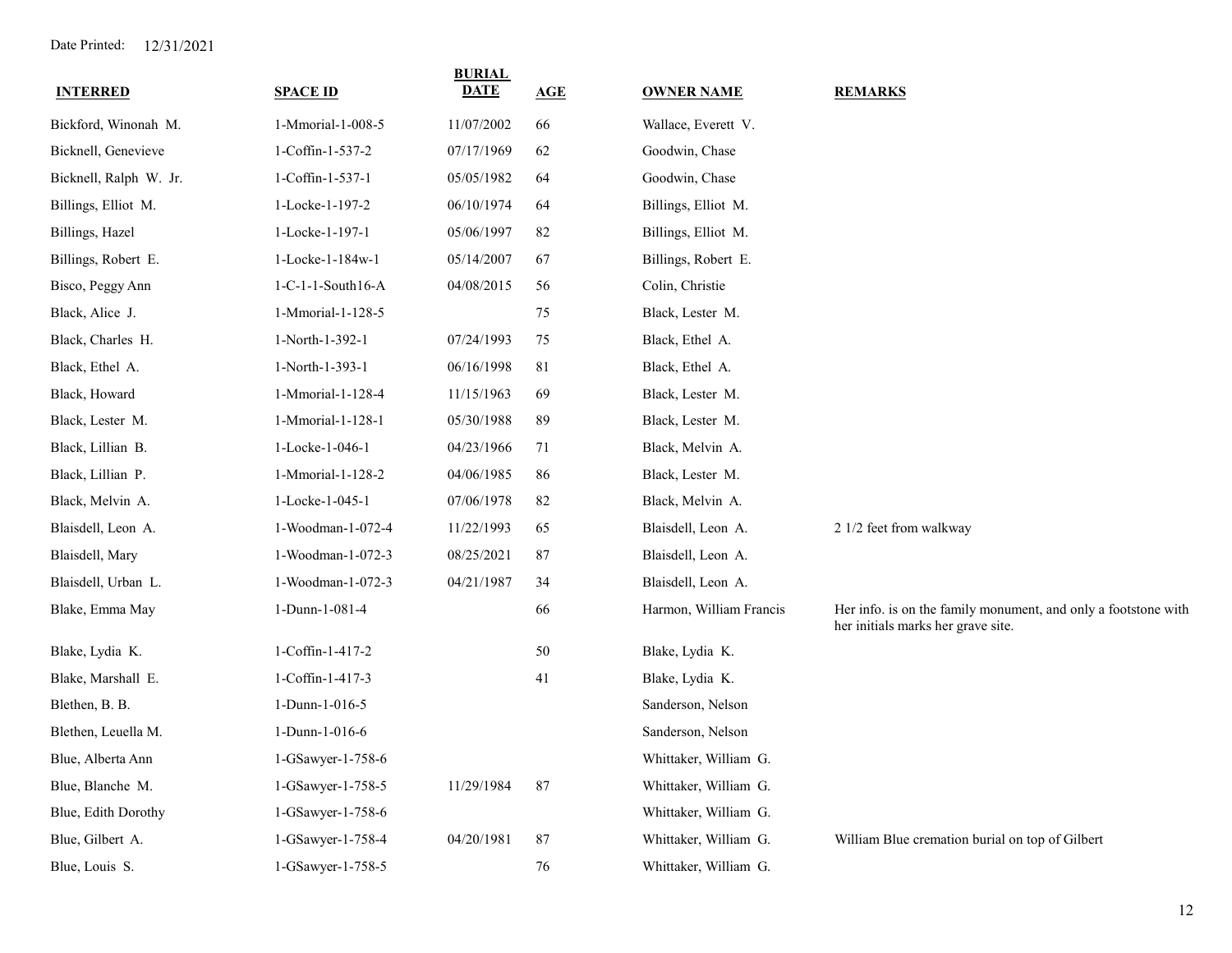| <b>INTERRED</b>           | <b>SPACE ID</b>   | <b>BURIAL</b><br>DATE | AGE            | <b>OWNER NAME</b>     | <b>REMARKS</b>                                                                                                                         |
|---------------------------|-------------------|-----------------------|----------------|-----------------------|----------------------------------------------------------------------------------------------------------------------------------------|
| Blue, William G.          | 1-GSawyer-1-758-4 | 05/21/2018            | 97             | Whittaker, William G. | Buried on top of father Gilbertcremation burial Pd \$500                                                                               |
| Boardman-Weeks, Eliza     | 1-Coffin-1-577-6  |                       | 53             | Boardman-Weeks, Eliza |                                                                                                                                        |
| Boardman-Weeks, Grace     | 1-Coffin-1-577-4  |                       | 18             | Boardman-Weeks, Eliza |                                                                                                                                        |
| Boardman-Weeks, Martie    | 1-Coffin-1-577-5  |                       |                | Boardman-Weeks, Eliza |                                                                                                                                        |
| Bodge, Alice R.           | 1-GSawyer-1-737-2 | 05/29/1955            | 89             | Bodge, Edward W.      |                                                                                                                                        |
| Bodge, Edward W.          | 1-GSawyer-1-737-3 |                       |                | Bodge, Edward W.      |                                                                                                                                        |
| Bolster, Candace          | 1-Mmorial-1-153-3 | 03/19/1959            |                | Bolster, Freeland     |                                                                                                                                        |
| Bolster, Clinton F.       | 1-Mmorial-1-156-1 | 06/17/1992            | 88             | Bolster, Clinton F.   |                                                                                                                                        |
| Bolster, Cora A.          | 1-Mmorial-1-153-2 | 09/08/2012            | 80             | Bolster, Freeland     |                                                                                                                                        |
| Bolster, Everett A.       | 1-Mmorial-1-156-3 | 06/10/1995            | 88             | Bolster, Clinton F.   |                                                                                                                                        |
| Bolster, Freeland         | 1-Mmorial-1-153-1 | 06/26/2001            | 71             | Bolster, Freeland     |                                                                                                                                        |
| Bolster, Violet B.        | 1-Mmorial-1-156-2 | 06/28/2006            | 97             | Bolster, Clinton F.   |                                                                                                                                        |
| Booth, George N.          | 1-Mmorial-1-164-2 | 06/04/1975            | 81             | Booth, George N.      |                                                                                                                                        |
| Booth, Jessie M.          | 1-Mmorial-1-164-3 | 04/18/1969            | 79             | Booth, George N.      |                                                                                                                                        |
| Boothby, "Little" Herbert | 1-OldYard-1-310-4 |                       | $\mathfrak{Z}$ | Boothby, Frederick C. |                                                                                                                                        |
| Boothby, Annah            | 1-OldYard-1-354-5 |                       |                | Boothby, Eli F.       |                                                                                                                                        |
| Boothby, Arthur           | 1-Dunn-1-235-1    |                       |                | Boothby, Arthur       | Actual grave number unknown. There is no grave marker, only a<br>family monument, and the written records don't list grave<br>numbers. |
| Boothby, Cora F.          | 1-OldYard-1-309-3 |                       | 3m             | Boothby, George E.    |                                                                                                                                        |
| Boothby, Delano E.        | 1-OldYard-1-309-2 |                       | 1 <sub>m</sub> | Boothby, George E.    |                                                                                                                                        |
| Boothby, Eli F.           | 1-OldYard-1-354-6 |                       |                | Boothby, Eli F.       | no record of burial                                                                                                                    |
| Boothby, Ella G.          | 1-Dunn-1-236-2    |                       |                | Boothby, Arthur       | Actual grave number unknown. There is no grave marker, only a<br>family monument, and the written records don't list grave<br>numbers. |
| Boothby, Ellen H.         | 1-Dunn-1-235-3    |                       |                | Boothby, Arthur       | Actual grave number unknown. There is no grave marker, only a<br>family monument, and the written records don't list grave<br>numbers. |
| Boothby, Elmer E.         | 1-GSawyer-1-768-6 |                       | 77             | Boothby, Elmer E.     |                                                                                                                                        |
| Boothby, Enoch            | 1-OldYard-1-308-6 |                       | 72             | Boothby, George E.    |                                                                                                                                        |
| Boothby, Ethel E.         | 1-GSawyer-1-768-5 |                       |                | Boothby, Elmer E.     | foot stone is on grave#4 so she may be in #4                                                                                           |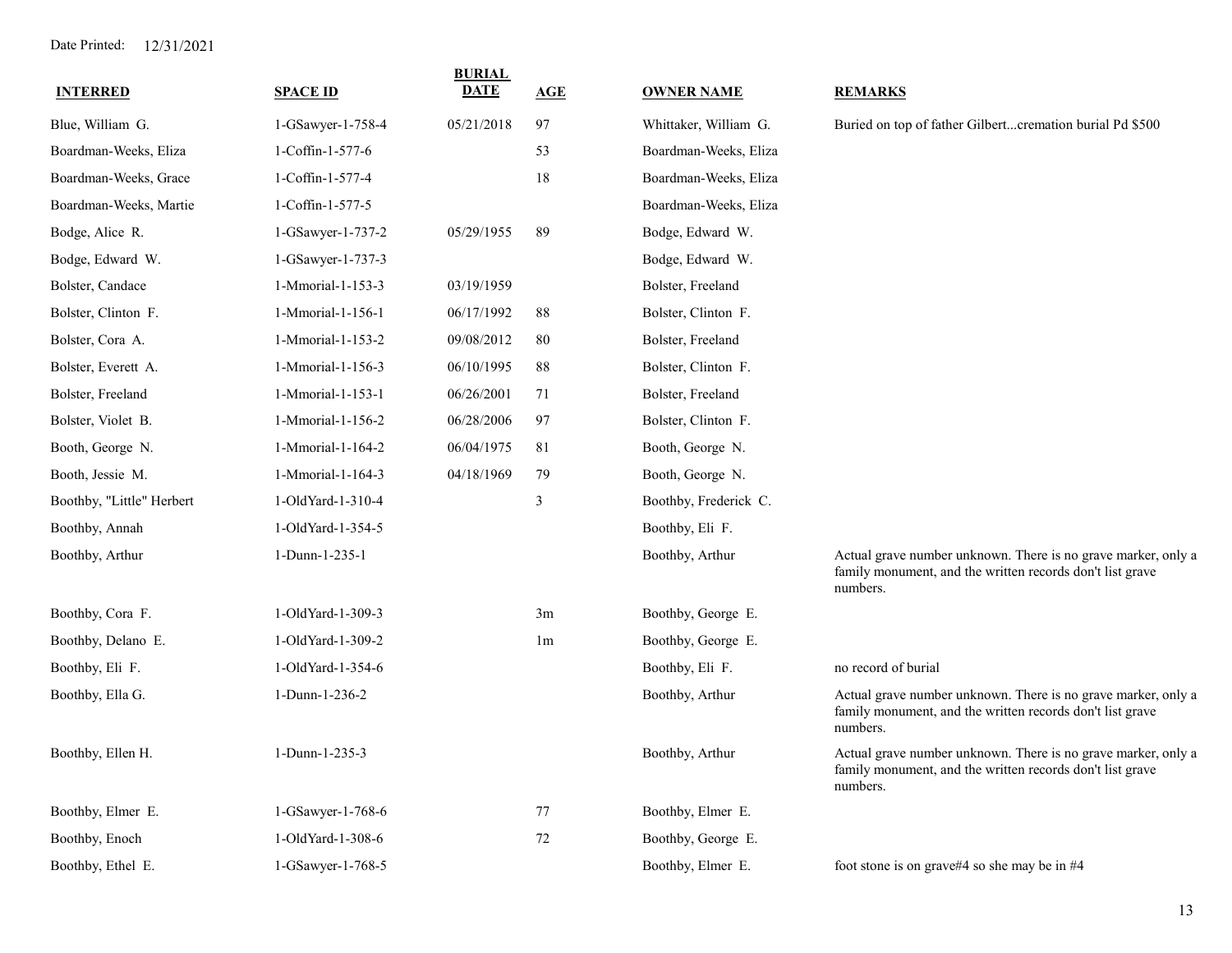| <b>INTERRED</b>                | <b>SPACE ID</b>   | <b>BURIAL</b><br><b>DATE</b> | AGE    | <b>OWNER NAME</b>            | <b>REMARKS</b>                                                                                                                         |
|--------------------------------|-------------------|------------------------------|--------|------------------------------|----------------------------------------------------------------------------------------------------------------------------------------|
| Boothby, Fred E.               | 1-OldYard-1-310-3 |                              | 3      | Boothby, Frederick C.        |                                                                                                                                        |
| Boothby, Frederick C.          | 1-OldYard-1-310-6 |                              | $72\,$ | Boothby, Frederick C.        |                                                                                                                                        |
| Boothby, George E.             | 1-OldYard-1-309-6 |                              | 56     | Boothby, George E.           |                                                                                                                                        |
| Boothby, George W.             | 1-ASawyer-1-900-3 |                              |        | Boothby, Mabel E.            | maybe grave#1                                                                                                                          |
| Boothby, Georgianna            | 1-OldYard-1-354-3 |                              |        | Boothby, Eli F.              |                                                                                                                                        |
| Boothby, Harriet S.            | 1-OldYard-1-308-5 |                              | 53     | Boothby, George E.           |                                                                                                                                        |
| Boothby, John L.               | 1-Dunn-1-027-3    |                              | 9 mo.  | Boothby, Levi F.             |                                                                                                                                        |
| Boothby, Levi F.               | 1-Dunn-1-027-1    |                              | 41     | Boothby, Levi F.             |                                                                                                                                        |
| Boothby, Mabel E.              | 1-ASawyer-1-900-2 |                              |        | Boothby, Mabel E.            |                                                                                                                                        |
| Boothby, Martha O.             | 1-OldYard-1-310-5 |                              | 66     | Boothby, Frederick C.        |                                                                                                                                        |
| Boothby, Mary A.               | 1-OldYard-1-309-5 |                              | 81     | Boothby, George E.           |                                                                                                                                        |
| Boothby, Mary A.               | 1-Dunn-1-027-2    |                              | 91     | Boothby, Levi F.             |                                                                                                                                        |
| Boothby, Miriam M.             | 1-Dunn-1-236-3    |                              |        | Boothby, Arthur              | Actual grave number unknown. There is no grave marker, only a<br>family monument, and the written records don't list grave<br>numbers. |
| Boothby, Otis W.               | 1-OldYard-1-309-4 |                              | 6m     | Boothby, George E.           |                                                                                                                                        |
| Boothby, Sallie J.             | 1-Dunn-1-235-2    |                              |        | Boothby, Arthur              | Actual grave number unknown. There is no grave marker, only a<br>family monument, and the written records don't list grave<br>numbers. |
| Boothby, Samuel                | 1-Dunn-1-236-1    |                              |        | Boothby, Arthur              | Actual grave number unknown. There is no grave marker, only a<br>family monument, and the written records don't list grave<br>numbers. |
| Boothby, Samuel A.             | 1-Dunn-1-027-5    |                              | 16     | Boothby, Levi F.             |                                                                                                                                        |
| Boothby, Sarah J.              | 1-Dunn-1-027-4    |                              | 14     | Boothby, Levi F.             |                                                                                                                                        |
| Boothby, Statira A.            | 1-OldYard-1-308-2 |                              | $70\,$ | Boothby, George E.           |                                                                                                                                        |
| Boothby, William               | 1-OldYard-1-308-4 |                              | 24     | Boothby, George E.           |                                                                                                                                        |
| Boothby, William H.            | 1-OldYard-1-354-2 |                              | 47     | Boothby, Eli F.              |                                                                                                                                        |
| Boothby-Peterson, Ruth "Norma" | 1-Locke-1-083-3   | 08/08/2011                   | 97     | Boothby-Peterson, Ruth "Norm |                                                                                                                                        |
| Boucher, Adrien J.             | 1-Park-1-25-3     | 05/01/1988                   | 75     | Boucher, John                |                                                                                                                                        |
| Boucher, Elinor A.             | 1-Park-1-25-4     | 04/20/1991                   | 71     | Boucher, John                |                                                                                                                                        |
| Boucher, Joan                  | 1-Park-1-25-1     | 06/19/1996                   | 50     | Boucher, John                |                                                                                                                                        |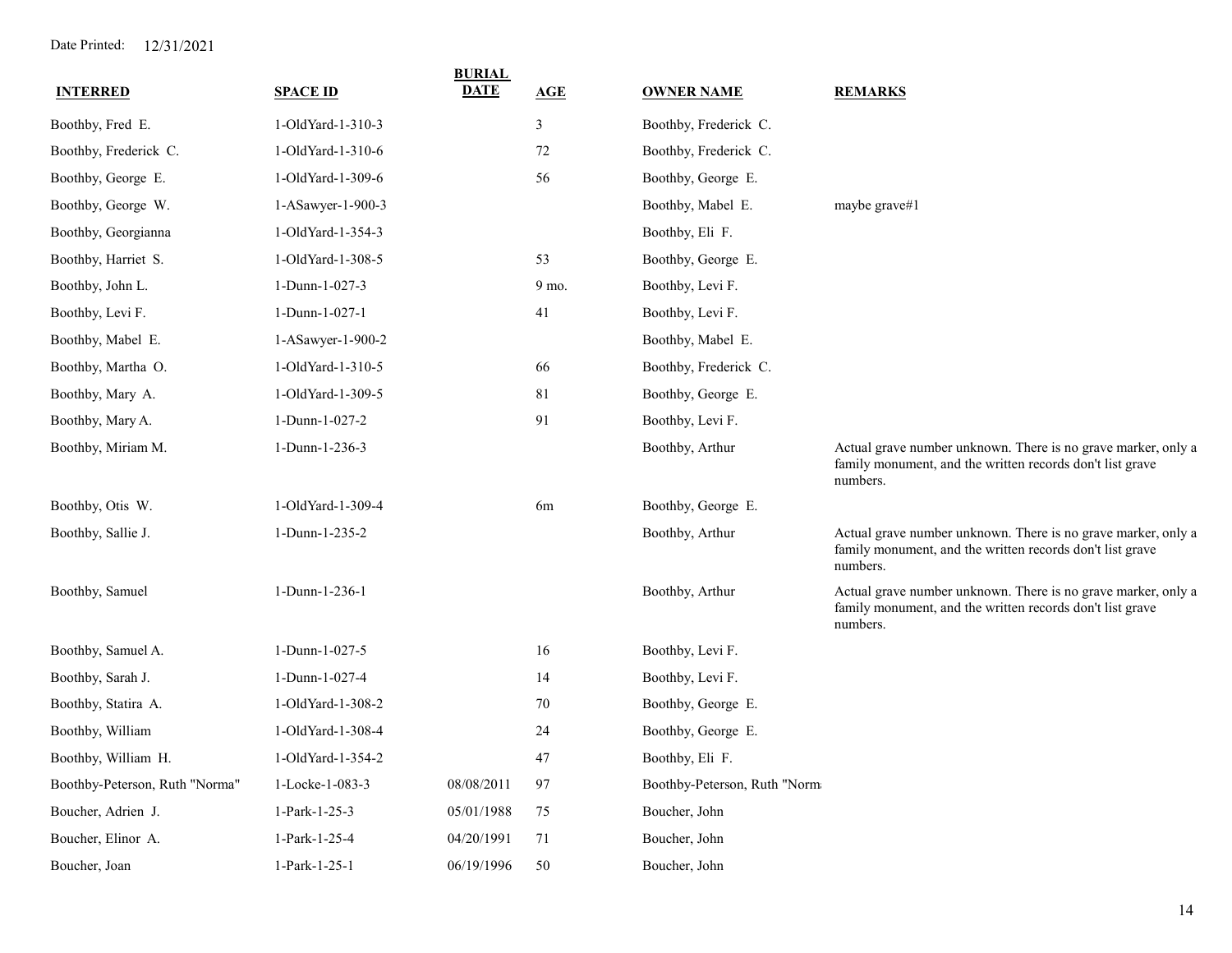| <b>INTERRED</b>     | <b>SPACE ID</b>    | <b>BURIAL</b><br><b>DATE</b> | AGE    | <b>OWNER NAME</b>   | <b>REMARKS</b>                                                                                       |
|---------------------|--------------------|------------------------------|--------|---------------------|------------------------------------------------------------------------------------------------------|
| Boucher, John       | 1-Park-1-25-2      | 05/21/2013                   |        | Boucher, John       |                                                                                                      |
| Bowden, Everett E.  | 1-Locke-1-090-1    | 07/14/1987                   | 71     | Bowden, Everett E.  |                                                                                                      |
| Bowden, Rose V.     | 1-Locke-1-089-1    | 10/28/1966                   | 52     | Bowden, Everett E.  |                                                                                                      |
| Bowdoin, Bernice C. | 1-Woodman-1-163S-1 | 10/31/2014                   |        | Nelson, John H. Sr. | 2'from walkway                                                                                       |
| Bowen, Helen B.     | 1-Mmorial-1-025-2  | 05/03/1993                   | 91     | Grant, Leroy C.     |                                                                                                      |
| Bowker, Ida E.      | 1-Coffin-1-549-2   |                              | 69     | Dunnell, Joseph     | actual grave location unknown                                                                        |
| Bowker, Rufus       | 1-Coffin-1-549-1   |                              |        | Dunnell, Joseph     | actual grave location unknown                                                                        |
| Bowley, William P.  | 1-Mmorial-1-149-1  | 07/15/1974                   | 18     | Paucek, Gertrude    |                                                                                                      |
| Boyce, Annie C.     | 1-ASawyer-1-876-3  | 06/03/1969                   | 86     | Berry, Thomas       | urn touching husbands                                                                                |
| Boyce, John F.      | 1-ASawyer-1-876-3  | 10/10/1957                   |        | Berry, Thomas       | 10' back from headstone                                                                              |
| Boyd, John          | 1-Mmorial-1-122-3  | 08/05/1955                   | 44     | Boyd, John          |                                                                                                      |
| Boynton, Abbie      | 1-OldYard-1-304-2  |                              | $22\,$ | Boynton, Charles H. |                                                                                                      |
| Boynton, Anna M.    | 1-Dunn-1-122-5     |                              |        | Boynton, William    |                                                                                                      |
| Boynton, Charles H. | 1-OldYard-1-304-1  |                              |        | Boynton, Charles H. | may not be buried at South Buxton Cemetery                                                           |
| Boynton, Charles H. | 1-Dunn-1-096-5     |                              | 44     | Boynton, Moses      |                                                                                                      |
| Boynton, Cyrus      | 1-Dunn-1-097-1     |                              | 70     | Boynton, Cyrus      |                                                                                                      |
| Boynton, Daniel S.  | 1-Dunn-1-146-4     |                              | 67     | Boynton, Daniel S.  |                                                                                                      |
| Boynton, Ella Maria | 1-Dunn-1-146-2     |                              | $18\,$ | Boynton, Daniel S.  |                                                                                                      |
| Boynton, Hannah     | 1-Dunn-1-097-2     |                              |        | Boynton, Cyrus      | She has no grave marker, but the written records list her as<br>having been buried here.             |
| Boynton, John Frank | 1-Dunn-1-097-3     |                              | 46     | Boynton, Cyrus      |                                                                                                      |
| Boynton, John W.    | 1-Dunn-1-122-4     |                              | 22     | Boynton, William    |                                                                                                      |
| Boynton, Mary A.    | 1-Dunn-1-096-4     |                              | 18     | Boynton, Moses      |                                                                                                      |
| Boynton, Matilda    | 1-Dunn-1-122-2     |                              | 74     | Boynton, William    |                                                                                                      |
| Boynton, Moses      | 1-Dunn-1-096-1     |                              |        | Boynton, Moses      | There is no grave marker for this grave; the written records list<br>him as having been buried here. |
| Boynton, Sally      | 1-Dunn-1-096-2     |                              |        | Boynton, Moses      |                                                                                                      |
| Boynton, Sarah A.   | 1-Dunn-1-146-3     |                              | 65     | Boynton, Daniel S.  |                                                                                                      |
| Boynton, Sarah E.   | 1-Dunn-1-097-4     |                              | 42     | Boynton, Cyrus      |                                                                                                      |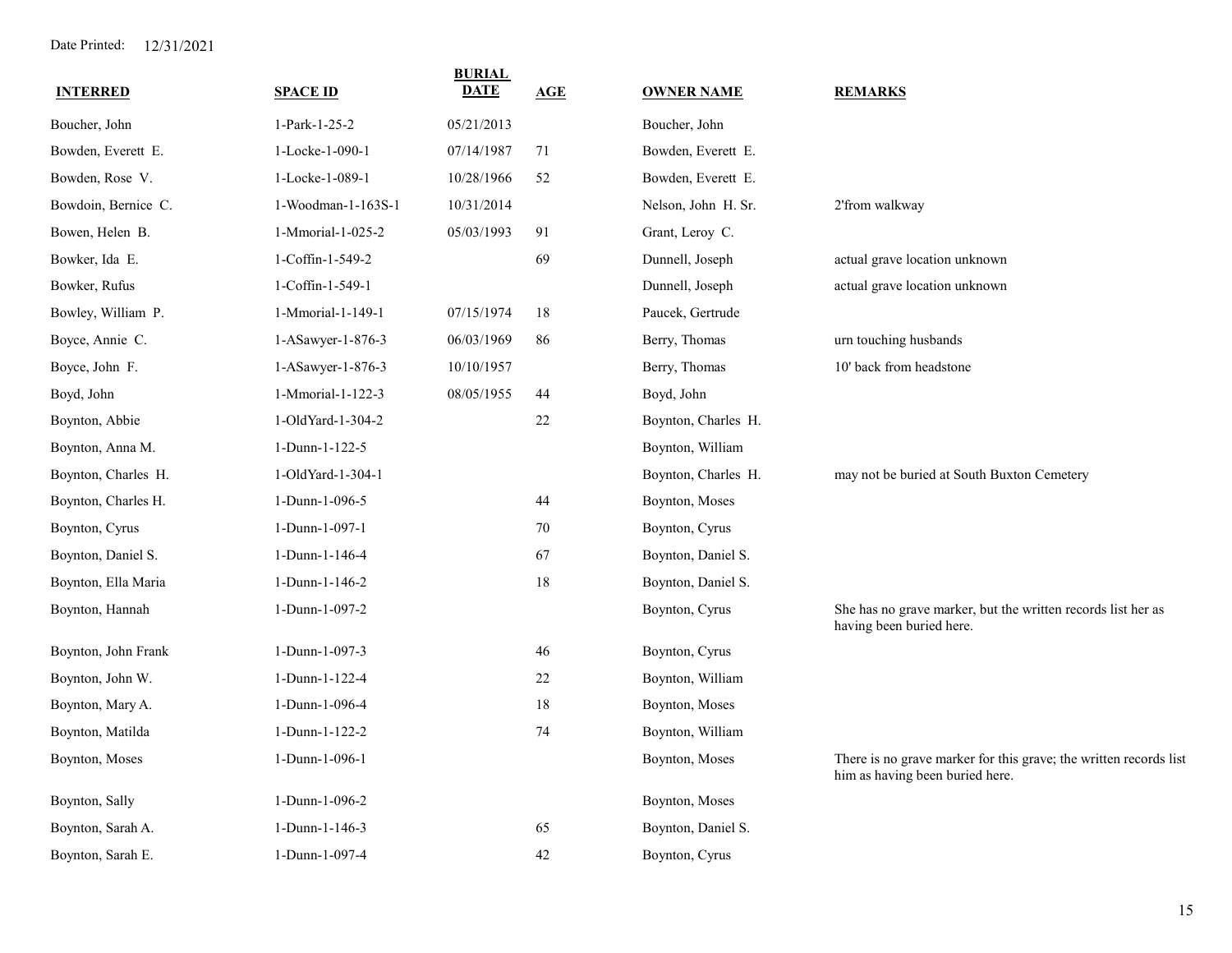| <b>INTERRED</b>        | <b>SPACE ID</b>   | <b>BURIAL</b><br><b>DATE</b> | AGE | <b>OWNER NAME</b>      | <b>REMARKS</b>                                                                                                                      |
|------------------------|-------------------|------------------------------|-----|------------------------|-------------------------------------------------------------------------------------------------------------------------------------|
| Boynton, Sylvia        | 1-Dunn-1-032-2    |                              | 25  | Davis, Moses           | Wife of Oliver M. Boynton--                                                                                                         |
|                        |                   |                              |     |                        | No burial records for husband, but headstone on grave #3 is<br>missing; unsure if he's buried there.                                |
| Boynton, William       | 1-Dunn-1-122-1    |                              | 81  | Boynton, William       |                                                                                                                                     |
| Boynton, William P.    | 1-Dunn-1-146-1    |                              | 38  | Boynton, Daniel S.     |                                                                                                                                     |
| Brackett, Abby H.      | 1-Coffin-1-448-5  |                              |     | Brackett, Ira T.       |                                                                                                                                     |
| Brackett, Claud A.     | 1-North-1-155-1   | 10/26/1994                   | 57  | Brackett, Elizabeth M. |                                                                                                                                     |
| Brackett, Denis N.     | 1-ASawyer-1-959-6 |                              | 3d  | Brackett, Harold L.    |                                                                                                                                     |
| Brackett, Elizabeth M. | 1-North-1-155-1   | 09/28/2019                   | 82  | Brackett, Elizabeth M. | Buiried on top of husband Claud, recerived \$725.00                                                                                 |
| Brackett, Frances L.   | 1-ASawyer-1-959-4 |                              |     | Brackett, Harold L.    |                                                                                                                                     |
| Brackett, Harold L.    | 1-ASawyer-1-959-1 | 04/28/1973                   | 79  | Brackett, Harold L.    |                                                                                                                                     |
| Brackett, Ira T.       | 1-Coffin-1-448-1  |                              | 45  | Brackett, Ira T.       |                                                                                                                                     |
| Brackett, Jere         | 1-Coffin-1-448-6  |                              |     | Brackett, Ira T.       |                                                                                                                                     |
| Brackett, Julia        | 1-Coffin-1-448-3  |                              |     | Brackett, Ira T.       |                                                                                                                                     |
| Brackett, Julia F.     | 1-ASawyer-1-959-2 | 12/09/1984                   | 84  | Brackett, Harold L.    |                                                                                                                                     |
| Brackett, Mary H.      | 1-Coffin-1-448-2  |                              | 70  | Brackett, Ira T.       |                                                                                                                                     |
| Brackett, Robert E.    | 1-ASawyer-1-959-3 | 08/06/1990                   | 63  | Brackett, Harold L.    |                                                                                                                                     |
| Brackett, Samuel J.    | 1-Coffin-1-448-4  |                              | 4   | Brackett, Ira T.       |                                                                                                                                     |
| Brackett, Tibbetts     | 1-ASawyer-1-959-5 |                              |     | Brackett, Harold L.    |                                                                                                                                     |
| Brackett, Viola        | 1-North-1-332-1   | 05/18/2009                   | 77  | Brackett, Viola        |                                                                                                                                     |
| Bracy, Clarence        | 1-Mmorial-1-048-1 | 10/10/1959                   | 74  | Bracy, Clarence        |                                                                                                                                     |
| Bradbury, Adelbert L.  | 1-GSawyer-1-745-6 |                              |     | Bradbury, Adelbert L.  |                                                                                                                                     |
| Bradbury, Alice A.     | 1-GSawyer-1-728-5 |                              | 58  | Bradbury, Lindley L.   |                                                                                                                                     |
| Bradbury, Alice B      | 1-Locke-1-027-4   | 09/14/2018                   | 92  | Thomas, William E.     | Buried with husband Douglass on grave #4 of Lot 27 in Locke<br>paid \$500 for cremation burialburied 2' from Douglas's<br>footstone |
| Bradbury, Allen H.     | 1-GSawyer-1-700-1 |                              |     | Bradbury, Allen H.     | Actual grave unknown                                                                                                                |
| Bradbury, Annie        | 1-ASawyer-1-941-5 |                              | 84  | Palmer, Daniel         |                                                                                                                                     |
| Bradbury, Arthur T.    | 1-GSawyer-1-700-4 |                              |     | Bradbury, Allen H.     | actual grave unknown                                                                                                                |
| Bradbury, Benjamin F.  | 1-Coffin-1-365-6  |                              |     | Bradbury, John B.      |                                                                                                                                     |
| Bradbury, Betsey A.    | 1-Coffin-1-365-3  |                              | 91  | Bradbury, John B.      |                                                                                                                                     |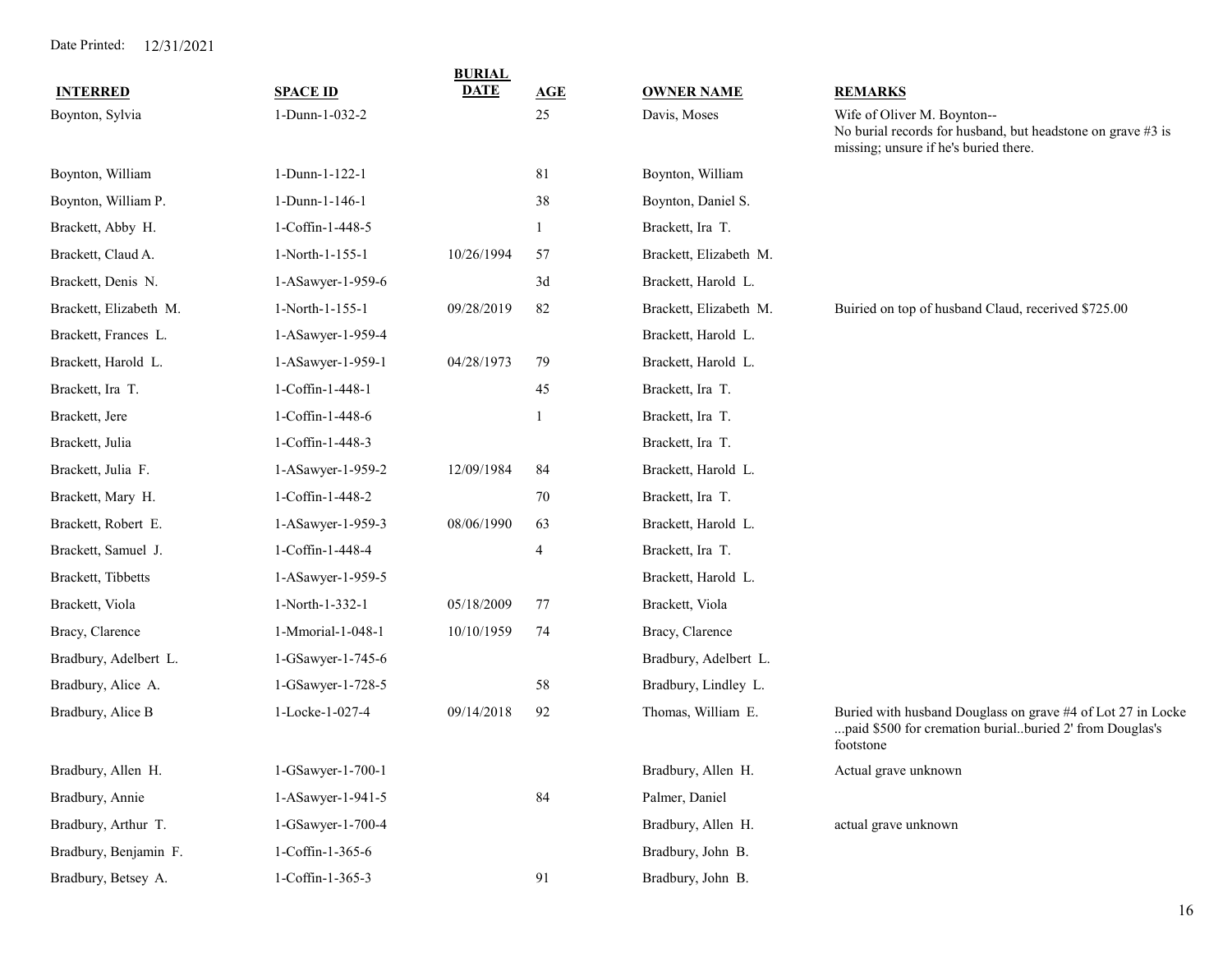| <b>INTERRED</b>         | <b>SPACE ID</b>   | <b>BURIAL</b><br><b>DATE</b> | AGE            | <b>OWNER NAME</b>       | <b>REMARKS</b>                                                                                                                                                        |
|-------------------------|-------------------|------------------------------|----------------|-------------------------|-----------------------------------------------------------------------------------------------------------------------------------------------------------------------|
| Bradbury, Captain Jacob | 1-GSawyer-1-700-3 |                              |                | Bradbury, Allen H.      | unknown if this is where he is buried                                                                                                                                 |
| Bradbury, Catherine E.  | 1-OldYard-1-338-6 |                              |                | Palmer, Stephen         |                                                                                                                                                                       |
| Bradbury, Catherine P.  | 1-GSawyer-1-689-2 |                              | 71             | Bradbury, Minnie C.     |                                                                                                                                                                       |
| Bradbury, Cecil E.      | 1-Locke-1-069-1   | 04/08/1976                   | 73             | Bradbury, Cecil E.      |                                                                                                                                                                       |
| Bradbury, Charles       | 1-Dunn-1-247-1    |                              |                | Warren, Thomas          |                                                                                                                                                                       |
| Bradbury, Clarence S.   | 1-GSawyer-1-719-1 |                              |                | Bradbury, Minnie C.     |                                                                                                                                                                       |
| Bradbury, Douglas R.    | 1-Locke-1-027-4   | 04/21/2012                   | 85             | Thomas, William E.      |                                                                                                                                                                       |
| Bradbury, Edna F.       | 1-Mmorial-1-090-4 | 11/07/2008                   | 80             | Garside, Emma E.        |                                                                                                                                                                       |
| Bradbury, Elizabeth L.  | 1-Coffin-1-365-4  |                              | 80             | Bradbury, John B.       |                                                                                                                                                                       |
| Bradbury, Emerline      | 1-Dunn-1-006-4    |                              |                | Edgerly, Lucy           |                                                                                                                                                                       |
| Bradbury, Enoch B.      | 1-Dunn-1-172-1    |                              |                | Bradbury, Enoch B.      | Actual grave number unknown; he has no grave marker or<br>written burial info. It is assumed he and his wife are buried in<br>this lot near their 6 yr. old daughter. |
| Bradbury, Ernest E.     | 1-Coffin-1-405-4  |                              |                | Elwell, Tristen         |                                                                                                                                                                       |
| Bradbury, Ethel K.      | 1-ASawyer-1-863-5 |                              | 83             | Wormell, Nancy          |                                                                                                                                                                       |
| Bradbury, Eva M.        | 1-GSawyer-1-728-4 | 03/16/1966                   | 75             | Bradbury, Lindley L.    |                                                                                                                                                                       |
| Bradbury, Everett L.    | 1-GSawyer-1-727-4 |                              | 27             | Bradbury, Lindley L.    |                                                                                                                                                                       |
| Bradbury, Francena      | 1-Dunn-1-157-5    |                              | 77             | Bradbury, Joseph        |                                                                                                                                                                       |
| Bradbury, Frederick R.  | 1-GSawyer-1-689-4 |                              | 3              | Bradbury, Minnie C.     | unknown which grave he is in.                                                                                                                                         |
| Bradbury, George E.     | 1-GSawyer-1-700-6 |                              |                | Bradbury, Allen H.      | actual burial location unknown                                                                                                                                        |
| Bradbury, Georgia B     | 1-GSawyer-1-819-2 |                              | 82             | Bradbury, Harold J.     |                                                                                                                                                                       |
| Bradbury, Gibeon E. Jr. | 1-ASawyer-1-945-3 | 08/07/1951                   | 73             | Bradbury, Gibeon E. Jr. |                                                                                                                                                                       |
| Bradbury, Harold J.     | 1-GSawyer-1-819-3 | 04/18/1969                   | 85             | Bradbury, Harold J.     |                                                                                                                                                                       |
| Bradbury, Harriet       | 1-GSawyer-1-700-3 |                              |                | Bradbury, Allen H.      | unknown if this is where she is buried                                                                                                                                |
| Bradbury, Harry A.      | 1-GSawyer-1-790-3 |                              | 89             | Bradbury, Harry A.      |                                                                                                                                                                       |
| Bradbury, Hattie A.     | 1-GSawyer-1-689-5 |                              | 9m             | Bradbury, Minnie C.     | unknown which grave she is in.                                                                                                                                        |
| Bradbury, Helen M.      | 1-Locke-1-030-5   | 09/14/2012                   |                | Bradbury, James F.      |                                                                                                                                                                       |
| Bradbury, Herbert W.    | 1-ASawyer-1-945-1 |                              | $\mathfrak{S}$ | Bradbury, Gibeon E. Jr. |                                                                                                                                                                       |
| Bradbury, Herbertina    | 1-GSawyer-1-745-5 |                              |                | Bradbury, Adelbert L.   |                                                                                                                                                                       |
| Bradbury, Isabelle R.   | 1-GSawyer-1-774-5 | 04/20/1948                   | 79             | Bradbury, Isabelle R.   |                                                                                                                                                                       |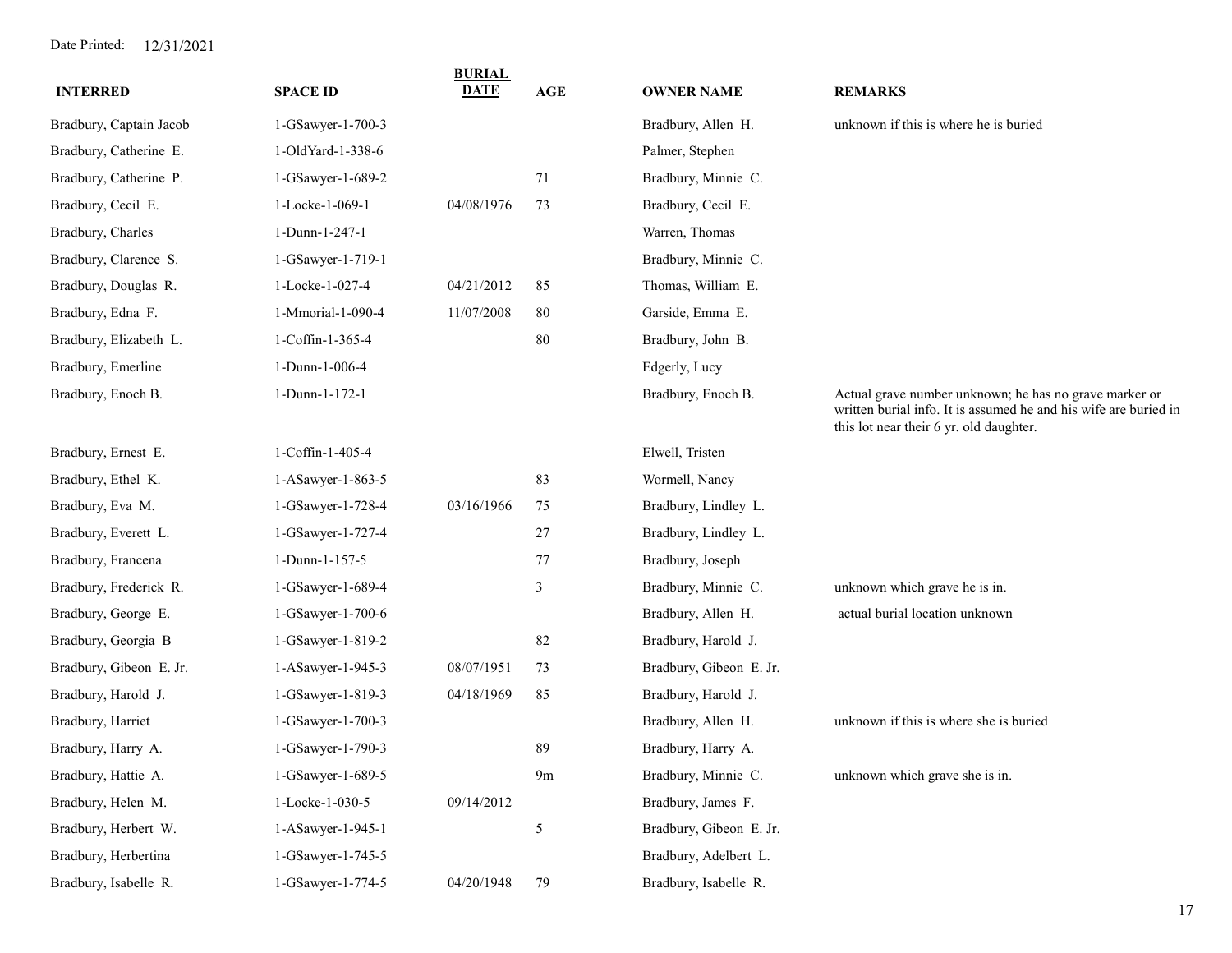| <b>INTERRED</b>        | <b>SPACE ID</b>    | <b>BURIAL</b><br><b>DATE</b> | AGE            | <b>OWNER NAME</b>       | <b>REMARKS</b>                                                                                                                                                             |
|------------------------|--------------------|------------------------------|----------------|-------------------------|----------------------------------------------------------------------------------------------------------------------------------------------------------------------------|
| Bradbury, Ivory J.     | 1-ASawyer-1-863-6  | 04/28/1980                   | 82             | Wormell, Nancy          |                                                                                                                                                                            |
| Bradbury, Ivory J. Jr  | 1-Mmorial-1-090-4  | 06/08/2006                   | 81             | Garside, Emma E.        |                                                                                                                                                                            |
| Bradbury, Jacob Jr.    | 1-GSawyer-1-700-6  |                              |                | Bradbury, Allen H.      | unknown if he is buried here.                                                                                                                                              |
| Bradbury, James F.     | 1-Locke-1-030-4    |                              |                | Bradbury, James F.      | buried in 2000.                                                                                                                                                            |
| Bradbury, Jennie R.    | 1-Coffin-1-365-5   |                              | 72             | Bradbury, John B.       |                                                                                                                                                                            |
| Bradbury, Jennie B.    | 1-Dunn-1-200-3     |                              |                | Bradbury, Gibeon E. Jr. |                                                                                                                                                                            |
| Bradbury, John B.      | 1-Coffin-1-365-2   |                              | 90             | Bradbury, John B.       |                                                                                                                                                                            |
| Bradbury, John E.      | 1-ASawyer-1-863-1  | 09/28/1982                   | 45             | Wormell, Nancy          |                                                                                                                                                                            |
| Bradbury, John Frances | 1-Dunn-1-157-6     |                              | 68             | Bradbury, Joseph        |                                                                                                                                                                            |
| Bradbury, Joseph       | 1-Dunn-1-125-1     |                              | 85             | Bradbury, Joseph        |                                                                                                                                                                            |
| Bradbury, Josephine E  | 1-ASawyer-1-863-2  |                              |                | Wormell, Nancy          | actual grave location unknown                                                                                                                                              |
| Bradbury, Katie W.     | 1-GSawyer-1-689-6  |                              | 1 <sub>d</sub> | Bradbury, Minnie C.     | unknown which grave she is in.                                                                                                                                             |
| Bradbury, Laura E.     | 1-OldYard-1-309-1  |                              | 68             | Boothby, George E.      |                                                                                                                                                                            |
| Bradbury, Lena E.      | 1-GSawyer-1-700-5  |                              | 86             | Bradbury, Allen H.      |                                                                                                                                                                            |
| Bradbury, Lindley L.   | 1-GSawyer-1-728-6  |                              | 68             | Bradbury, Lindley L.    |                                                                                                                                                                            |
| Bradbury, Louisa B.    | 1-GSawyer-1-790-2  |                              |                | Bradbury, Harry A.      |                                                                                                                                                                            |
| Bradbury, Louisa W.    | 1-Coffin-1-365-1   |                              | 44             | Bradbury, John B.       |                                                                                                                                                                            |
| Bradbury, Louise Tayor | 1-C-1-1-North 3-A  |                              |                | Bradbury, Scott         |                                                                                                                                                                            |
| Bradbury, Lucy         | 1-Coffin-1-401-5   |                              | 86             | Mckenney, Edmund K.     |                                                                                                                                                                            |
| Bradbury, Margaret     | 1-ASawyer-1-863-5  |                              |                | Wormell, Nancy          | actual location unknown                                                                                                                                                    |
| Bradbury, Martha A.    | 1-Dunn-1-247-2     |                              | 95             | Warren, Thomas          |                                                                                                                                                                            |
| Bradbury, Mary         | 1-GSawyer-1-700-3  |                              |                | Bradbury, Allen H.      | unknown if this is where she is buried                                                                                                                                     |
| Bradbury, Mary C.      | 1-Dunn-1-172-2     |                              |                | Bradbury, Enoch B.      | Actual grave number unknown; she has no grave marker or<br>written burial info. It is assumed she and her husband are buried<br>in this lot near their 6 yr. old daughter. |
| Bradbury, Maude        | 1-ASawyer-1-945-2  |                              |                | Bradbury, Gibeon E. Jr. |                                                                                                                                                                            |
| Bradbury, Melville E.  | 1-Woodman-1-185N-1 | 07/31/2006                   | 75             | Bradbury, Melville E.   |                                                                                                                                                                            |
| Bradbury, Minnie C.    | 1-GSawyer-1-719-2  |                              |                | Bradbury, Minnie C.     |                                                                                                                                                                            |
| Bradbury, Moses W.     | 1-GSawyer-1-689-3  |                              | 69             | Bradbury, Minnie C.     |                                                                                                                                                                            |
| Bradbury, Nellie I.    | 1-GSawyer-1-700-2  |                              |                | Bradbury, Allen H.      | actual grave unknown                                                                                                                                                       |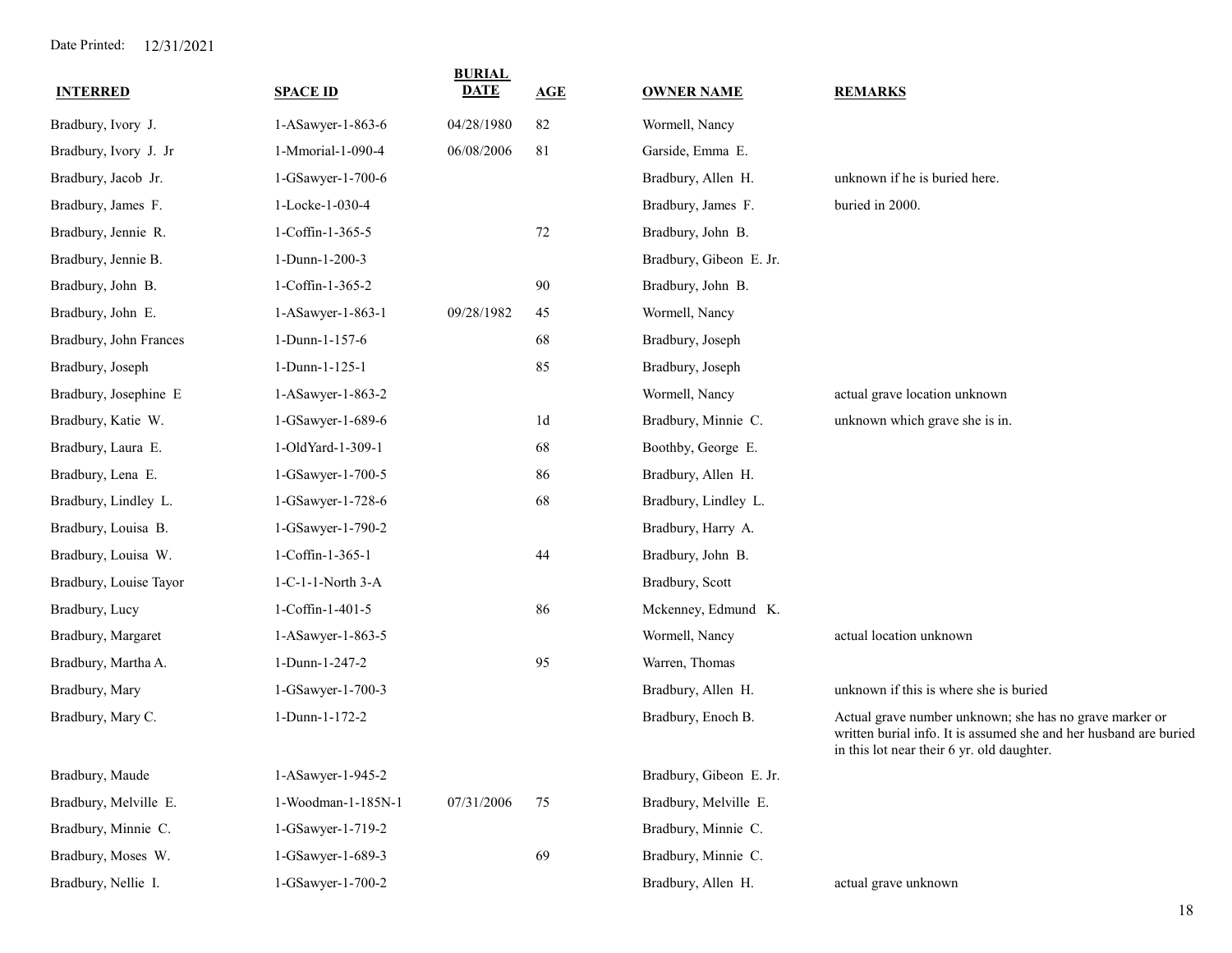| <b>INTERRED</b>            | <b>SPACE ID</b>   | <b>BURIAL</b><br><b>DATE</b> | AGE    | <b>OWNER NAME</b>       | <b>REMARKS</b>                                                            |
|----------------------------|-------------------|------------------------------|--------|-------------------------|---------------------------------------------------------------------------|
| Bradbury, Olive F.         | 1-Coffin-1-405-5  |                              |        | Elwell, Tristen         |                                                                           |
| Bradbury, Ruth L.          | 1-Dunn-1-125-2    |                              | $72\,$ | Bradbury, Joseph        |                                                                           |
| Bradbury, Sally            | 1-GSawyer-1-700-3 |                              |        | Bradbury, Allen H.      | unknown if this is where she is buried.                                   |
| Bradbury, Samuel K.        | 1-GSawyer-1-689-1 |                              | 43     | Bradbury, Minnie C.     | also a marker for Emeline Bailey on this grave                            |
| Bradbury, Sarah            | 1-GSawyer-1-700-6 |                              |        | Bradbury, Allen H.      | unknown if she is buried at this location.                                |
| Bradbury, Susan M.         | 1-Dunn-1-172-3    |                              | 6      | Bradbury, Enoch B.      |                                                                           |
| Bradbury, Thomas           | 1-Dunn-1-006-3    |                              |        | Edgerly, Lucy           |                                                                           |
| Bradbury, Walter E.        | 1-GSawyer-1-774-6 |                              |        | Bradbury, Isabelle R.   |                                                                           |
| Bradbury, Willard J.       | 1-ASawyer-1-863-3 |                              | 77     | Wormell, Nancy          | actual grave location unknown                                             |
| Bradbury, Winthrop         | 1-Coffin-1-401-4  |                              | 47     | Mckenney, Edmund K.     |                                                                           |
| Bradbury Sr., Gibeon Elden | 1-Dunn-1-200-4    |                              | 71     | Bradbury, Gibeon E. Jr. |                                                                           |
| Bradeen, Algernon R.       | 1-ASawyer-1-923-3 |                              |        | Bradeen, Giles S.       |                                                                           |
| Bradeen, Charles H.        | 1-Park-1-90-1     |                              | 74     | Bradeen, Hazel M.       |                                                                           |
| Bradeen, Giles S.          | 1-ASawyer-1-923-6 |                              |        | Bradeen, Giles S.       |                                                                           |
| Bradeen, Hazel M.          | 1-Locke-1-011-4   | 04/27/1977                   | 72     | Bradeen, Hazel M.       |                                                                           |
| Bradeen, Howard C.         | 1-Coffin-1-422-5  | 11/23/1983                   | 69     | Bradeen, Howard C.      |                                                                           |
| Bradeen, Josephine F.      | 1-ASawyer-1-923-5 |                              |        | Bradeen, Giles S.       |                                                                           |
| Bradeen, Margaret K.       | 1-Coffin-1-422-6  | 08/14/1995                   | 72     | Bradeen, Howard C.      |                                                                           |
| Bradish, Ann S.            | 1-OldYard-1-344-3 |                              |        | Bradish, Olive          | actual grave unknown                                                      |
| Bradish, Caroline          | 1-OldYard-1-344-2 |                              |        | Bradish, Olive          |                                                                           |
| Bradish, Edmund P.         | 1-OldYard-1-344-4 |                              |        | Bradish, Olive          | actual grave location unknown                                             |
| Bradish, Jas/James         | 1-OldYard-1-333-5 |                              |        | Bradish, Jas/James      |                                                                           |
| Bradish, John L.           | 1-OldYard-1-333-1 |                              |        | Bradish, Jas/James      |                                                                           |
| Bradish, Olive             | 1-OldYard-1-344-1 |                              |        | Bradish, Olive          |                                                                           |
| Bradish, William           | 1-OldYard-1-333-4 |                              | 85     | Bradish, Jas/James      |                                                                           |
| Bragdon, Aaron             | 1-ASawyer-1-881-1 |                              | 73     | Bragdon, Perley Sumner  | Marker on grave#6 Lot 882 it is unknown which grave he is in<br>for sure! |
| Bragdon, Alice V.          | 1-ASawyer-1-952-3 | 07/16/2002                   | 84     | Bragdon, Everett        |                                                                           |
| Bragdon, Amelia Z.         | 1-ASawyer-1-952-2 |                              |        | Bragdon, Everett        |                                                                           |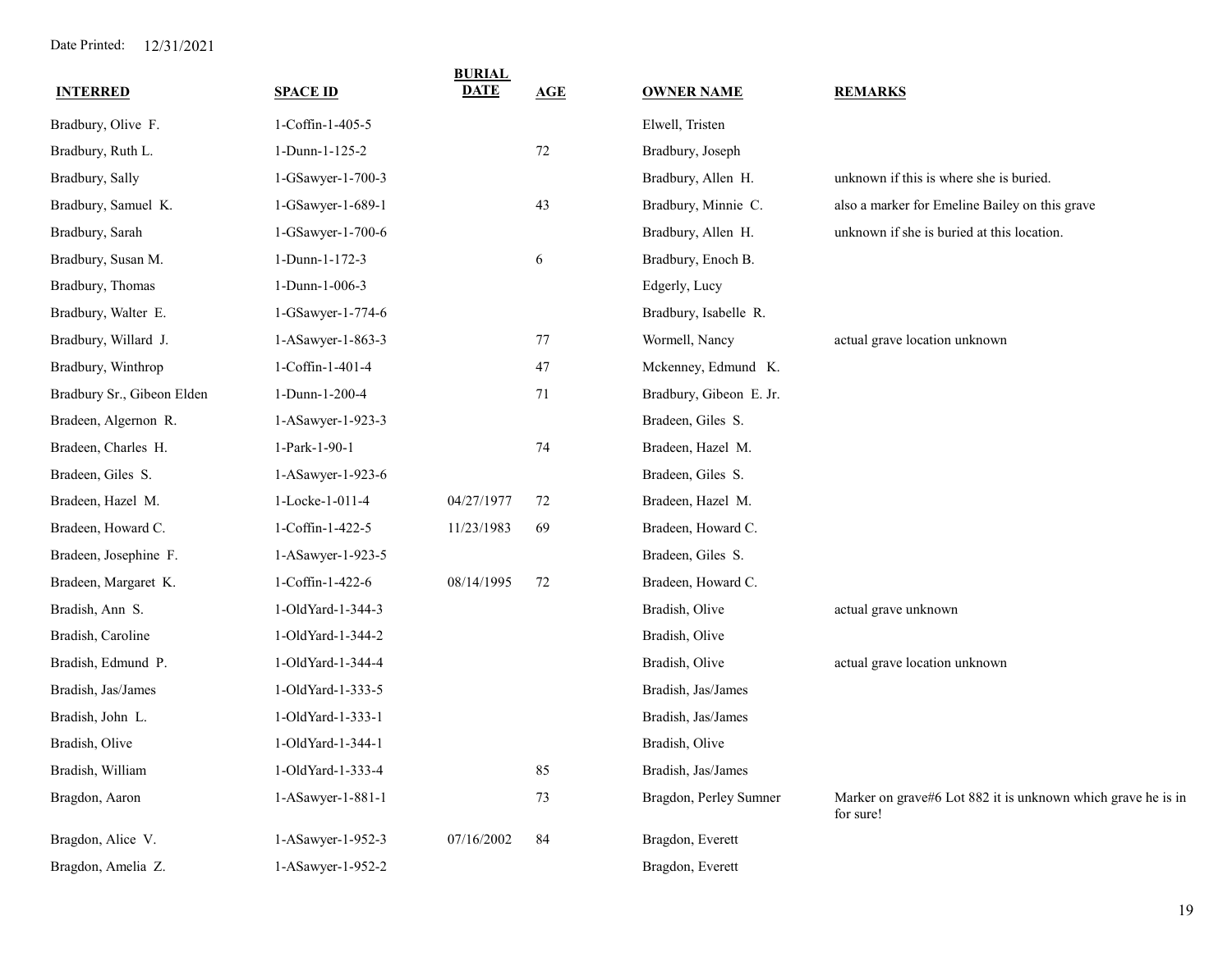|                        |                       | <b>BURIAL</b><br><b>DATE</b> |        |                        |                                                                              |
|------------------------|-----------------------|------------------------------|--------|------------------------|------------------------------------------------------------------------------|
| <b>INTERRED</b>        | <b>SPACE ID</b>       |                              | AGE    | <b>OWNER NAME</b>      | <b>REMARKS</b>                                                               |
| Bragdon, Amos R.       | 1-ASawyer-1-882-3     |                              | 83     | Bragdon, Amos R.       |                                                                              |
| Bragdon, Eunice        | 1-ASawyer-1-881-2     |                              | 74     | Bragdon, Perley Sumner | Marker on Grave #6 Lot #882, unknown which grave she is in                   |
| Bragdon, Everett       | 1-ASawyer-1-952-1     |                              | 64     | Bragdon, Everett       |                                                                              |
| Bragdon, Fannie H.     | 1-ASawyer-1-882-2     |                              | 46     | Bragdon, Amos R.       |                                                                              |
| Bragdon, Forrest E.    | 1-ASawyer-1-880-4     |                              |        | Bragdon, Sarah L.      |                                                                              |
| Bragdon, Lawrence H.   | 1-ASawyer-1-881-3     |                              | 18     | Bragdon, Perley Sumner |                                                                              |
| Bragdon, Lizzie F.     | 1-ASawyer-1-881-6     |                              | 51     | Bragdon, Perley Sumner |                                                                              |
| Bragdon, Lurana W.     | 1-ASawyer-1-881-4     |                              | 68     | Bragdon, Perley Sumner |                                                                              |
| Bragdon, Lydia R.      | 1-ASawyer-1-882-4     |                              | 78     | Bragdon, Amos R.       |                                                                              |
| Bragdon, Milton S.     | 1-ASawyer-1-882-1     |                              |        | Bragdon, Amos R.       |                                                                              |
| Bragdon, Orem          | 1-Mmorial-1-Pauper-01 | 01/25/1900                   | 79     | Buxton, Town of        |                                                                              |
| Bragdon, Perley C.     | 1-ASawyer-1-882-5     |                              | 91     | Bragdon, Amos R.       |                                                                              |
| Bragdon, Perley Sumner | 1-ASawyer-1-881-5     |                              | 88     | Bragdon, Perley Sumner |                                                                              |
| Bragdon, Sarah E.      | 1-ASawyer-1-882-6     |                              | 20     | Bragdon, Amos R.       |                                                                              |
| Bragdon, Sarah L.      | 1-ASawyer-1-880-5     |                              |        | Bragdon, Sarah L.      |                                                                              |
| Brannon, Mary          | 1-Dunn-1-012-6        |                              | 40     | Sweat M.D., William    |                                                                              |
| Breen, clarence        | 1-Woodman-1-186S-1    | 10/05/2018                   | 95     | Breen, Robert          | Received \$810.\$500 for burial and \$310 for stoneburied 2 ft<br>from stone |
| Breen, Katherine       | 1-Woodman-1-186S-2    | 05/03/2002                   | 10     | Breen, Robert          |                                                                              |
| Brewster, Dorcas       | 1-Dunn-1-020-4        |                              | 80     | Brewster, Dorcas       |                                                                              |
| Brewster, Dorcas C.    | 1-Dunn-1-020-3        |                              | 51     | Brewster, Dorcas       |                                                                              |
| Brewster, Eliza C.     | 1-Dunn-1-020-1        |                              | $28\,$ | Brewster, Dorcas       |                                                                              |
| Brewster, John         | 1-Dunn-1-020-2        |                              | 88     | Brewster, Dorcas       |                                                                              |
| Brewster M.D., Royall  | 1-Dunn-1-020-5        |                              | 64     | Brewster, Dorcas       |                                                                              |
| Brigham, Frances       | 1-Dunn-1-279-3        |                              |        | Dyer, William H.       |                                                                              |
| Brink, Marjorie A.     | 1-Coffin-1-683-4      |                              | 78     | Berry, Anna            | no record of burial                                                          |
| Brooks, Aaron          | 1-Dunn-1-130-2        |                              | 79     | Brooks, Aaron          |                                                                              |
| Brooks, Alexander      | 1-Dunn-1-226-6        |                              |        | Brooks, Edwin          |                                                                              |
| Brooks, Ann L.         | 1-Dunn-1-130-4        |                              | 21     | Brooks, Aaron          |                                                                              |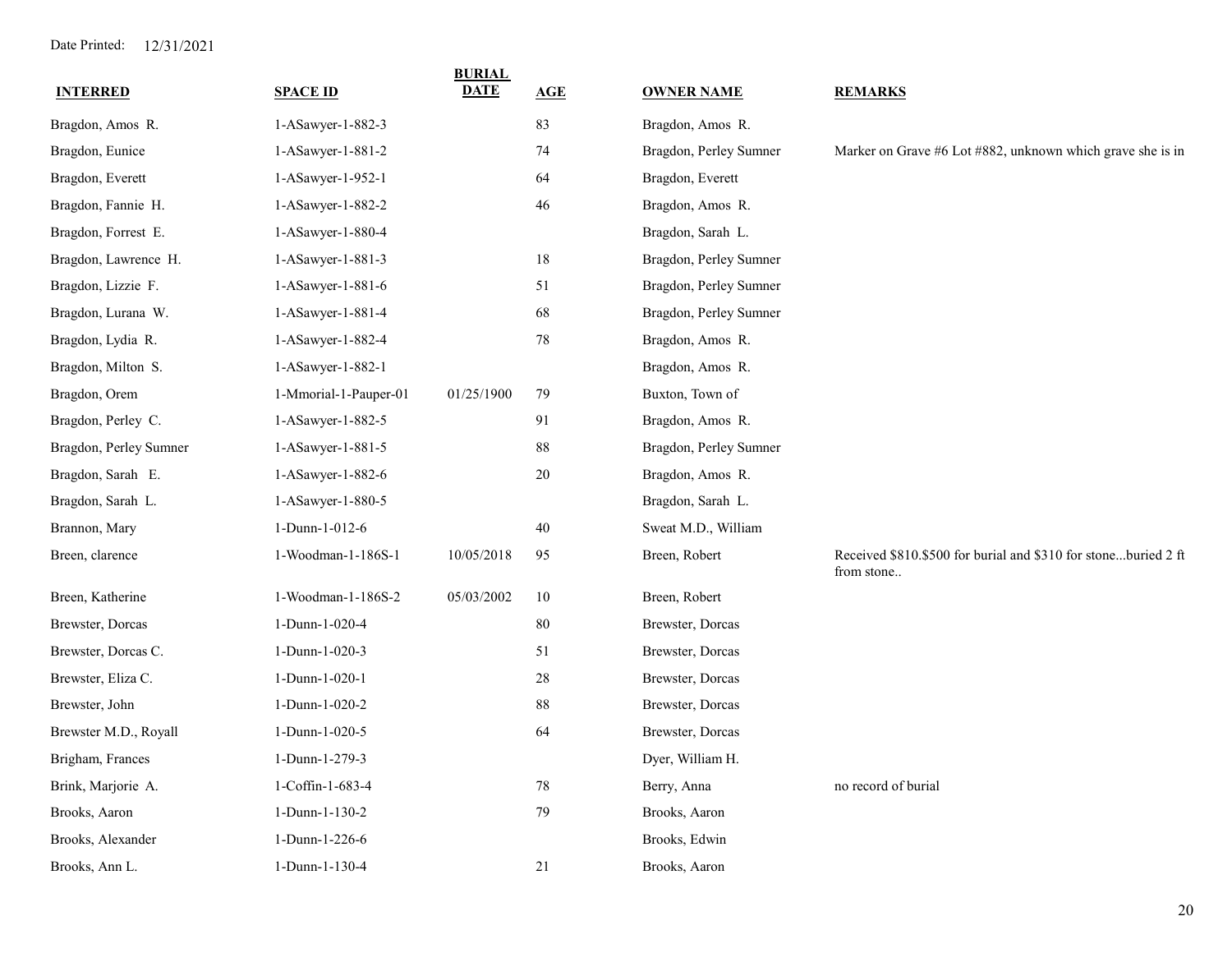| <b>INTERRED</b>     | <b>SPACE ID</b>    | <b>BURIAL</b><br><b>DATE</b> | AGE    | <b>OWNER NAME</b>   | <b>REMARKS</b>                                                                                                                                                                                                                                                                                                                                                                    |
|---------------------|--------------------|------------------------------|--------|---------------------|-----------------------------------------------------------------------------------------------------------------------------------------------------------------------------------------------------------------------------------------------------------------------------------------------------------------------------------------------------------------------------------|
| Brooks, Ann W.      | 1-Dunn-1-130-1     |                              | 33     | Brooks, Aaron       |                                                                                                                                                                                                                                                                                                                                                                                   |
| Brooks, Bethiah     | 1-Dunn-1-131-6     |                              | 77     | Brooks, Aaron       |                                                                                                                                                                                                                                                                                                                                                                                   |
| Brooks, Charles     | 1-Dunn-1-224-5     |                              | 79     | Brooks, Margaret A. |                                                                                                                                                                                                                                                                                                                                                                                   |
| Brooks, Edwin       | 1-Dunn-1-225-2     |                              |        | Brooks, Edwin       |                                                                                                                                                                                                                                                                                                                                                                                   |
| Brooks, Emeline D.  | 1-Dunn-1-130-3     |                              | 95     | Brooks, Aaron       |                                                                                                                                                                                                                                                                                                                                                                                   |
| Brooks, Ethel G.    | 1-Coffin-1-509-3   |                              |        | Palmer, Alonzo      | Actual Grave unknown                                                                                                                                                                                                                                                                                                                                                              |
| Brooks, Ethel H.    | 1-Dunn-1-084-5     |                              | $80\,$ | Spofford, Benj. W.  | May be grandaughter of lot owner, but actual realation<br>unknown.<br>Actual grave unknown; name appears on family monument with<br>her son & husband.<br>Also, written records list her in lot #85 grave #2, but the map $\&$<br>yard show that to be wrong.<br>In addition, the monument appears to have been placed at their<br>feet, making it look like they are in lot #83. |
| Brooks, Frances     | 1-Coffin-1-509-4   |                              |        | Palmer, Alonzo      | Actual grave unknown                                                                                                                                                                                                                                                                                                                                                              |
| Brooks, George      | 1-Coffin-1-509-5   |                              | Infant | Palmer, Alonzo      | Actual grave unknown                                                                                                                                                                                                                                                                                                                                                              |
| Brooks, Glennis V.  | 1-Locke-1-177e-2   | 04/29/2010                   | 75     | Moodie, Kathleen V. |                                                                                                                                                                                                                                                                                                                                                                                   |
| Brooks, Harriet     | 1-Dunn-1-226-5     |                              |        | Brooks, Edwin       |                                                                                                                                                                                                                                                                                                                                                                                   |
| Brooks, Jane        | 1-Dunn-1-131-2     |                              |        | Brooks, Aaron       | Actual grave unknown--<br>She shares a monument with her husband, and their monument<br>is placed in the shared island lot 130, but it is assumed that they<br>are buried in lot 131, due to lack of room in lot 130.                                                                                                                                                             |
| Brooks, John R.     | 1-Woodman-1-164S-1 | 10/07/2006                   | 56     | Brooks, Ruth A.     | 2' from monument                                                                                                                                                                                                                                                                                                                                                                  |
| Brooks, Laura J.    | 1-Dunn-1-225-4     |                              |        | Brooks, Edwin       |                                                                                                                                                                                                                                                                                                                                                                                   |
| Brooks, Leroy A.    | 1-Dunn-1-084-6     |                              |        | Spofford, Benj. W.  | May be greatgrandson of lot owner, but actual relation<br>unknown.<br>Actual grave unknown; name appears on family monument with<br>mother & father; also, it appears that the monument was placed<br>at the feet, making it look like they're buried in lot #83.                                                                                                                 |
| Brooks, Margaret A. | 1-Dunn-1-224-4     |                              | 80     | Brooks, Margaret A. |                                                                                                                                                                                                                                                                                                                                                                                   |
| Brooks, Moses       | 1-Dunn-1-131-1     |                              | 73     | Brooks, Aaron       | Actual grave unknown--<br>He shares a monument with his wife, and their monument is<br>placed in the shared island lot 130, but it is assumed that they<br>are buried in lot 131, due to lack of room in lot 130.                                                                                                                                                                 |
| Brooks, Nancy R.    | 1-Dunn-1-226-3     |                              |        | Brooks, Edwin       |                                                                                                                                                                                                                                                                                                                                                                                   |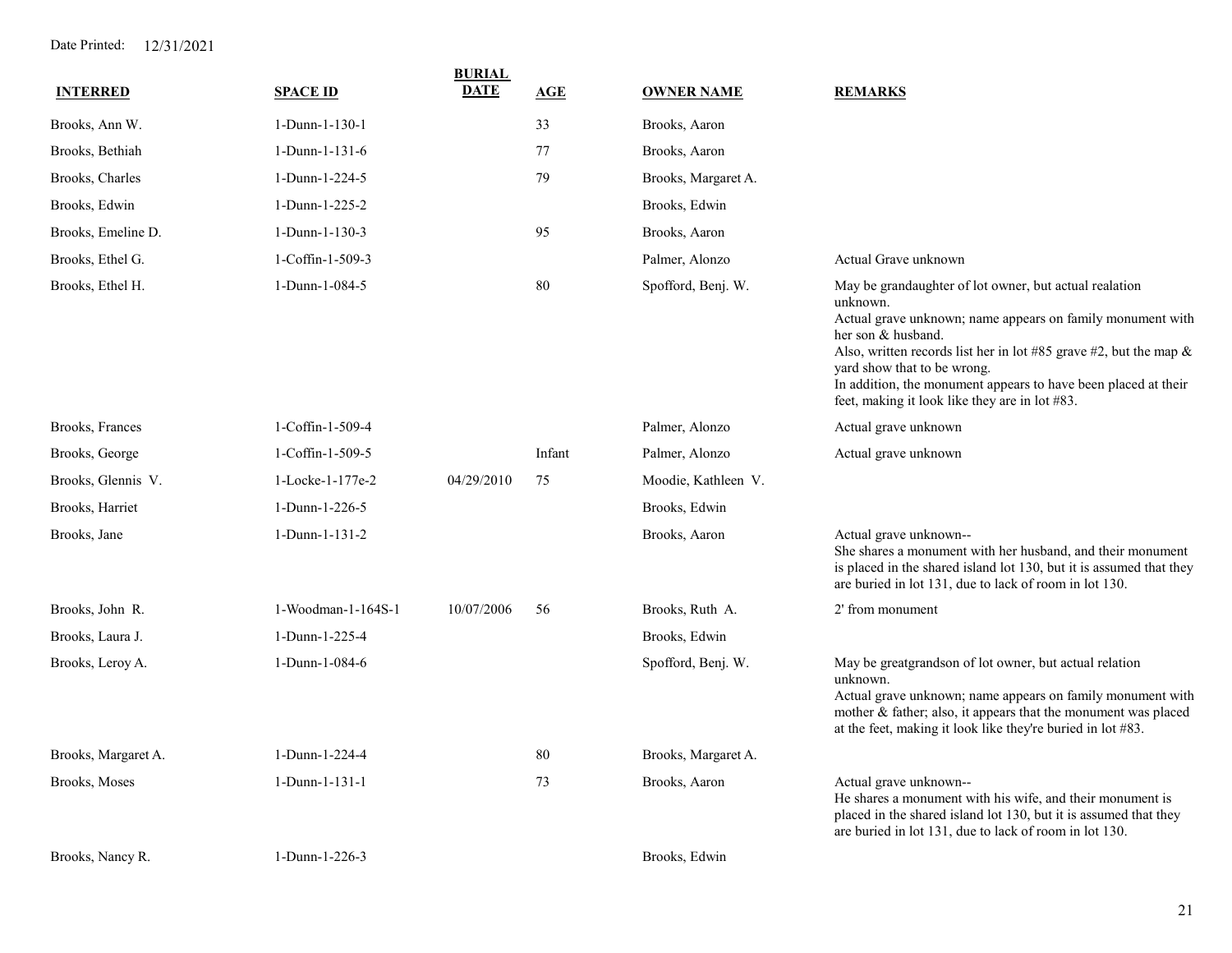|                        |                    | <b>BURIAL</b> |     |                      |                                                                                                                                                                                                                                                                                                                         |
|------------------------|--------------------|---------------|-----|----------------------|-------------------------------------------------------------------------------------------------------------------------------------------------------------------------------------------------------------------------------------------------------------------------------------------------------------------------|
| <b>INTERRED</b>        | <b>SPACE ID</b>    | <b>DATE</b>   | AGE | <b>OWNER NAME</b>    | <b>REMARKS</b>                                                                                                                                                                                                                                                                                                          |
| Brooks, Phillip S.     | 1-Dunn-1-084-4     |               |     | Spofford, Benj. W.   | Actual grave unknown; his name is on family monument with<br>his wife and son's.<br>Also, the written burial records list him buried in lot $#85$ in<br>grave #3, but the map and yard show that to be wrong.<br>In addition, his family monument was placed at their feet,<br>making it look like they are in lot #83. |
| Brooks, Rebekah        | 1-Dunn-1-130-6     |               |     | Brooks, Aaron        |                                                                                                                                                                                                                                                                                                                         |
| Brooks, Robert         | 1-Dunn-1-226-1     |               |     | Brooks, Edwin        |                                                                                                                                                                                                                                                                                                                         |
| Brooks, Robert         | 1-Dunn-1-130-5     |               |     | Brooks, Aaron        |                                                                                                                                                                                                                                                                                                                         |
| Brooks, Sherri Lynn    | 1-Woodman-1-164S-2 | 05/24/2014    |     | Brooks, John R. Jr.  | 2' from monument, urn vault                                                                                                                                                                                                                                                                                             |
| Brooks, Susan          | 1-Dunn-1-030-6     |               | 51  | Emery, Peter         |                                                                                                                                                                                                                                                                                                                         |
| Broomall, Michelle Lee | 1-Locke-1-093-6    | 05/08/1971    |     | Goodrich, Bertha L   |                                                                                                                                                                                                                                                                                                                         |
| Brown, Ampara A.       | 1-Woodman-1-181N-1 | 05/14/2009    | 81  | Brown, Stanley Jr.   |                                                                                                                                                                                                                                                                                                                         |
| Brown, Dea. Asa        | 1-Dunn-1-017-1     |               | 76  | Brown, Dea. Asa      |                                                                                                                                                                                                                                                                                                                         |
| Brown, Fern M.         | 1-GSawyer-1-712-4  | 05/29/2009    | 89  | Brown, Wilbur J.     |                                                                                                                                                                                                                                                                                                                         |
| Brown, Joshua          | 1-OldYard-1-357-6  |               |     | Caton, James W.      |                                                                                                                                                                                                                                                                                                                         |
| Brown, Lester A.       | 1-Locke-1-118-1    | 05/07/1977    | 60  | Brown, Winona E.     |                                                                                                                                                                                                                                                                                                                         |
| Brown, Lewis R.        | 1-Dunn-1-057-5     |               | 67  | Libby, De Lancey M.  |                                                                                                                                                                                                                                                                                                                         |
| Brown, Mary W.         | 1-Dunn-1-057-6     |               |     | Libby, De Lancey M.  |                                                                                                                                                                                                                                                                                                                         |
| Brown, Mildred F.      | 1-GSawyer-1-712-5  | 07/27/1984    | 91  | Brown, Wilbur J.     |                                                                                                                                                                                                                                                                                                                         |
| Brown, Rachel C.       | 1-Dunn-1-017-2     |               | 67  | Brown, Dea. Asa      |                                                                                                                                                                                                                                                                                                                         |
| Brown, Ruby M."Ruth"   | 1-Mmorial-1-143-2  | 11/02/1988    | 92  | Brown, Ruby M."Ruth" |                                                                                                                                                                                                                                                                                                                         |
| Brown, Stanley E.      | 1-Woodman-1-182N-1 | 07/25/2015    | 82  | Brown, Stanley E.    |                                                                                                                                                                                                                                                                                                                         |
| Brown, Steven M.       | 1-Woodman-1-181N-2 | 10/30/2007    | 47  | Brown, Stanley Jr.   |                                                                                                                                                                                                                                                                                                                         |
| Brown, Wilbur J.       | 1-GSawyer-1-712-6  |               | 75  | Brown, Wilbur J.     |                                                                                                                                                                                                                                                                                                                         |
| Brown, William E.      | 1-Mmorial-1-143-1  | 09/02/1964    | 60  | Brown, Ruby M."Ruth" |                                                                                                                                                                                                                                                                                                                         |
| Brown, Winona E.       | 1-Locke-1-118-2    | 07/04/1984    | 68  | Brown, Winona E.     | in back of monument                                                                                                                                                                                                                                                                                                     |
| Browne, James          | 1-Park-1-89-1      | 08/06/1965    | 60  | Browne, Matilda      |                                                                                                                                                                                                                                                                                                                         |
| Bruno, Theresa         | 1-Locke-1-082-2    | 04/19/1978    | 60  | Bruno, J. Vincent    |                                                                                                                                                                                                                                                                                                                         |
| Bruns, Audrey E.       | 1-North-1-019-1    | 12/02/2004    | 69  | Bruns, Harold A.     |                                                                                                                                                                                                                                                                                                                         |
| Bruns, Harold A.       | 1-North-1-020-1    | 08/20/2013    | 85  | Bruns, Harold A.     |                                                                                                                                                                                                                                                                                                                         |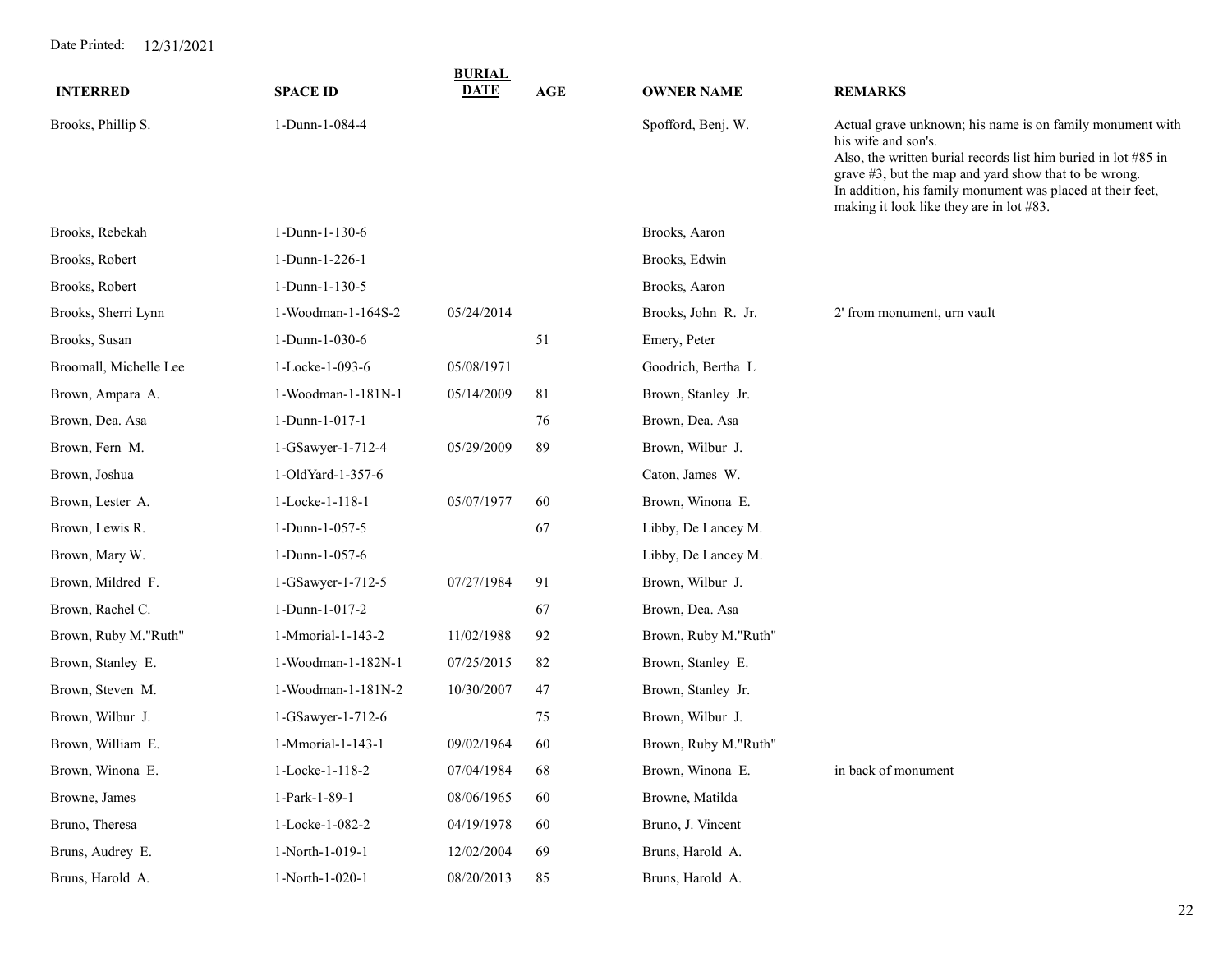| <b>INTERRED</b>       | <b>SPACE ID</b>    | <b>BURIAL</b><br><b>DATE</b> | AGE            | <b>OWNER NAME</b>   | <b>REMARKS</b>                                           |
|-----------------------|--------------------|------------------------------|----------------|---------------------|----------------------------------------------------------|
| Bruns, Wayne P.       | 1-North-1-021-1    | 10/12/1982                   | 24             | Bruns, Harold A.    |                                                          |
| Bryant, Essmah J.     | 1-Coffin-1-441-2   |                              | 2              | Hopkinson, M.J.     |                                                          |
| Bryant, Frank E.      | 1-Woodman-1-002-2  | 12/14/1988                   | 63             | Bryant, Wallace C.  |                                                          |
| Bryant, John L.       | 1-Woodman-1-061S-2 | 08/14/1995                   | 67             | Bryant, Shirley E.  |                                                          |
| Bryant, Patience      | 1-Coffin-1-441-5   |                              | 55             | Hopkinson, M.J.     | grave location unknown                                   |
| Bryant, Ruth E.       | 1-OldYard-1-G-5    | 04/22/1983                   | 54             | Cole, John W.       |                                                          |
| Bryant, Samuel        | 1-Coffin-1-441-3   |                              |                | Hopkinson, M.J.     | May not be buried here                                   |
| Bryant, Shirley E.    | 1-Woodman-1-061S-1 | 04/14/2006                   | 66             | Bryant, Shirley E.  |                                                          |
| Bryant, Thomas        | 1-Woodman-1-060S-2 | 05/10/1999                   | 68             | Bryant, Arlene      |                                                          |
| Bryant, Wallace C.    | 1-Woodman-1-003-3  | 05/21/2007                   | 44             | Bryant, Wallace C.  |                                                          |
| Buckwalter, Sally     | 1-Mmorial-1-4A-3   | 08/09/1996                   |                | Moulton, Maurice E. |                                                          |
| Buhlet, Linda M       | 1-Mmorial-1-098-3  | 04/23/2021                   | 72             | Emmons, Elbert N.   | Buried 2 ft from monumentbrother paid \$600 paid in full |
| Bukerich, Anna M.     | 1-Mmorial-1-106-2  | 06/06/1964                   | 61             | Frenette, John      |                                                          |
| Burbank, Elizabeth A. | 1-Dunn-1-243-5     |                              | 57             | Dunn, Moses         |                                                          |
| Burch, Flora B.M.     | 1-Locke-1-209-1    | 04/20/1974                   | 69             | Johnson, Robert C.  |                                                          |
| Burgess, Child        | 1-ASawyer-1-956-5  |                              |                | Burgess, George E.  |                                                          |
| Burgess, George E.    | 1-ASawyer-1-956-4  | 02/06/1967                   | 78             | Burgess, George E.  |                                                          |
| Burgess, Leroy C.     | 1-Locke-1-135-1    | 04/18/1969                   |                | Burgess, Leroy C.   |                                                          |
| Burgess, Lillian C.   | 1-ASawyer-1-956-6  |                              |                | Burgess, George E.  |                                                          |
| Burgess, Lucy A.      | 1-Locke-1-135-2    | 11/20/1965                   | 74             | Burgess, Leroy C.   |                                                          |
| Burgess, Milton R.    | 1-Locke-1-211-3    | 10/28/1992                   | 63             | Burgess, Milton R.  |                                                          |
| Burgess, Morris G.    | 1-ASawyer-1-956-5  |                              |                | Burgess, George E.  |                                                          |
| Burgess, Steven A.    | 1-Locke-1-135-3    | 05/11/1977                   | 15             | Burgess, Leroy C.   |                                                          |
| Burke, Lawrence W.    | 1-Park-1-95-1      | 05/22/1986                   | 69             | Burke, Lawrence W.  |                                                          |
| Burke, Walter L. Jr   | 1-Locke-1-178w-1   | 08/03/1981                   | 3h             | Burke, Walter L.    |                                                          |
| Burnell, Theodore W.  | 1-Locke-1-145-3    | 03/30/1976                   | $\mathfrak{Z}$ | Baker, Helen C.     |                                                          |
| Burnell, Trent W.     | 1-Locke-1-145-3    | 03/30/1976                   | $\overline{c}$ | Baker, Helen C.     |                                                          |
| Burnell, Wayne L.     | 1-Locke-1-150e-3   | 11/23/1986                   | 37             | Burnell, Wayne L.   |                                                          |
| Burnett, Claude A.    | 1-Mmorial-1-112-3  |                              | 66             | Burnett, Claude A.  |                                                          |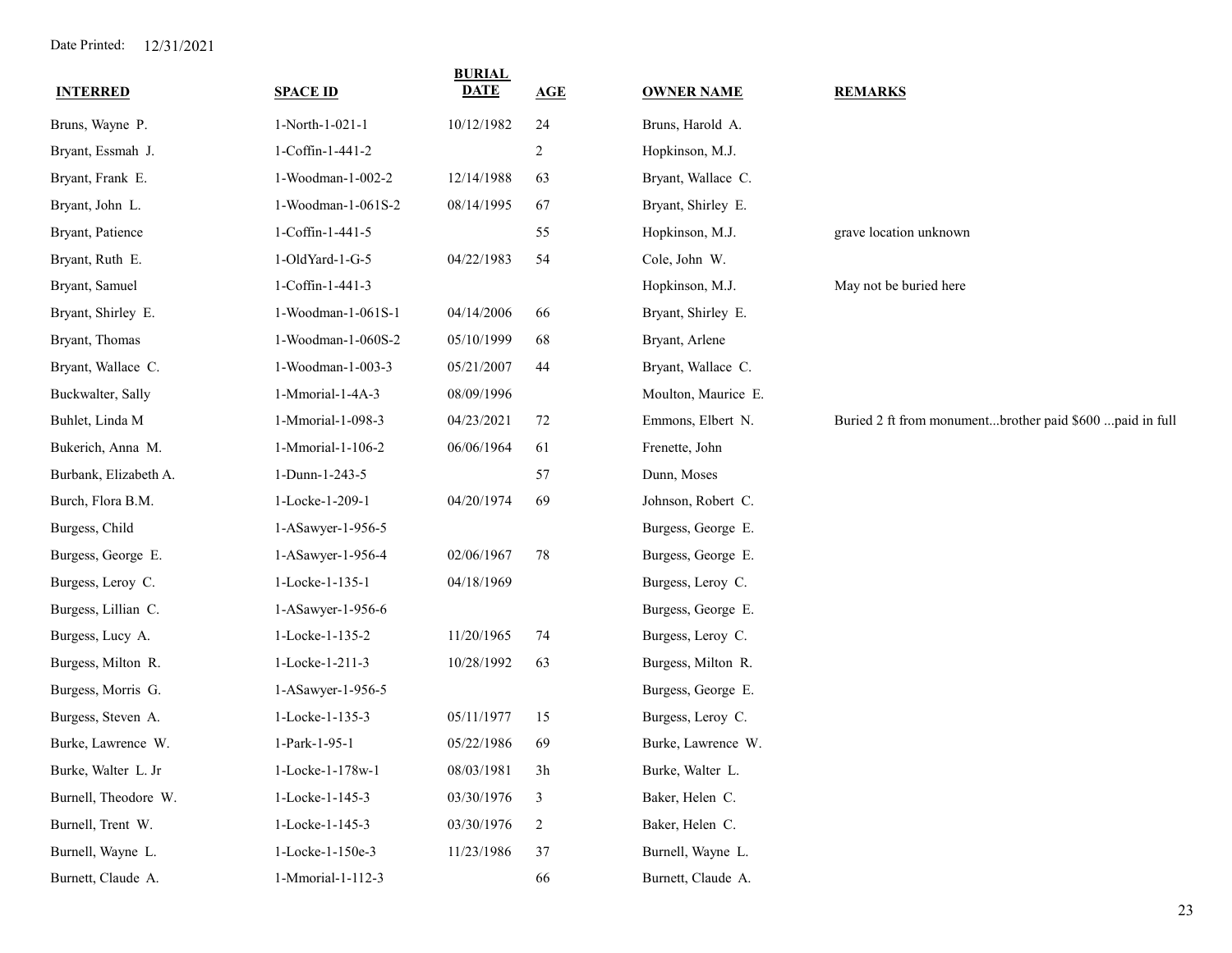| <b>INTERRED</b>       | <b>SPACE ID</b>   | <b>BURIAL</b><br><b>DATE</b> | AGE | <b>OWNER NAME</b>     | <b>REMARKS</b>                                           |
|-----------------------|-------------------|------------------------------|-----|-----------------------|----------------------------------------------------------|
| Burnett, Iva M.       | 1-Mmorial-1-112-2 | 08/16/1979                   | 88  | Burnett, Claude A.    |                                                          |
| Burnham, Almira       | 1-Coffin-1-501-2  |                              | 82  | Burnham, Almira       |                                                          |
| Burnham, Almira A.    | 1-Coffin-1-504-2  |                              | 79  | Burnham, Almira A.    |                                                          |
| Burnham, Caroline     | 1-OldYard-1-319-2 |                              | 65  | Burnham, John H.      |                                                          |
| Burnham, David        | 1-Coffin-1-504-5  |                              | 79  | Burnham, Almira A.    |                                                          |
| Burnham, David        | 1-Coffin-1-501-3  |                              | 59  | Burnham, Almira       |                                                          |
| Burnham, Eliza        | 1-Coffin-1-504-4  |                              | 82  | Burnham, Almira A.    |                                                          |
| Burnham, Eliza Ann    | 1-Coffin-1-501-1  |                              | 5   | Burnham, Almira       |                                                          |
| Burnham, Elizabeth S. | 1-Coffin-1-489-5  |                              |     | Burnham, Elizabeth S. |                                                          |
| Burnham, Eunice       | 1-Coffin-1-504-6  |                              | 71  | Burnham, Almira A.    |                                                          |
| Burnham, Fanny M.     | 1-OldYard-1-316-2 |                              | 40  | Milliken, Nathaniel   |                                                          |
| Burnham, J. Collins   | 1-Coffin-1-504-6  |                              | 81  | Burnham, Almira A.    |                                                          |
| Burnham, J. E.        | 1-Coffin-1-504-3  |                              | 74  | Burnham, Almira A.    |                                                          |
| Burnham, John H.      | 1-OldYard-1-319-1 |                              |     | Burnham, John H.      | no record of burial, may not be buried here!             |
| Burnham, John Henry   | 1-Coffin-1-489-6  |                              | 83  | Burnham, Elizabeth S. |                                                          |
| Burnham, Josiah E.    | 1-Dunn-1-237-6    |                              | 47  | Burnham, Rhoda        |                                                          |
| Burnham, Lucinda S.   | 1-Dunn-1-237-3    |                              | 20  | Burnham, Rhoda        |                                                          |
| Burnham, Mary F.      | 1-Coffin-1-418-3  |                              | 86  | Fellows, John         | Actual grave unknown,<br>No monument,<br>No grave marker |
| Burnham, May O.       | 1-Dunn-1-237-2    |                              | 24  | Burnham, Rhoda        |                                                          |
| Burnham, Samuel H.    | 1-Coffin-1-489-4  |                              |     | Burnham, Elizabeth S. |                                                          |
| Butler, Charles R.    | 1-Locke-1-164-1   | 04/29/2008                   | 78  | Butler, Charles R.    |                                                          |
| Butler, Everett L.    | 1-Mmorial-1-127-1 |                              |     | Butler, Gertrude C.   |                                                          |
| Butler, Freda N.      | 1-Mmorial-1-010-5 | 12/17/1962                   | 66  | Lawler, Shirley M.    |                                                          |
| Butler, George        | 1-Park-1-76-1     | 08/31/1985                   | 88  | Butler, Stephanie     |                                                          |
| Butler, Gertrude C.   | 1-Mmorial-1-127-2 | 12/12/1983                   | 83  | Butler, Gertrude C.   |                                                          |
| Butler, Mazie         | 1-Locke-1-164-2   | 04/22/1970                   |     | Butler, Charles R.    |                                                          |
| Butler, Owen          | 1-Mmorial-1-010-6 | 11/14/1962                   | 72  | Lawler, Shirley M.    |                                                          |
| Butler, Shirley P.    | 1-Mmorial-1-127-5 | 10/05/1992                   | 66  | Butler, Gertrude C.   |                                                          |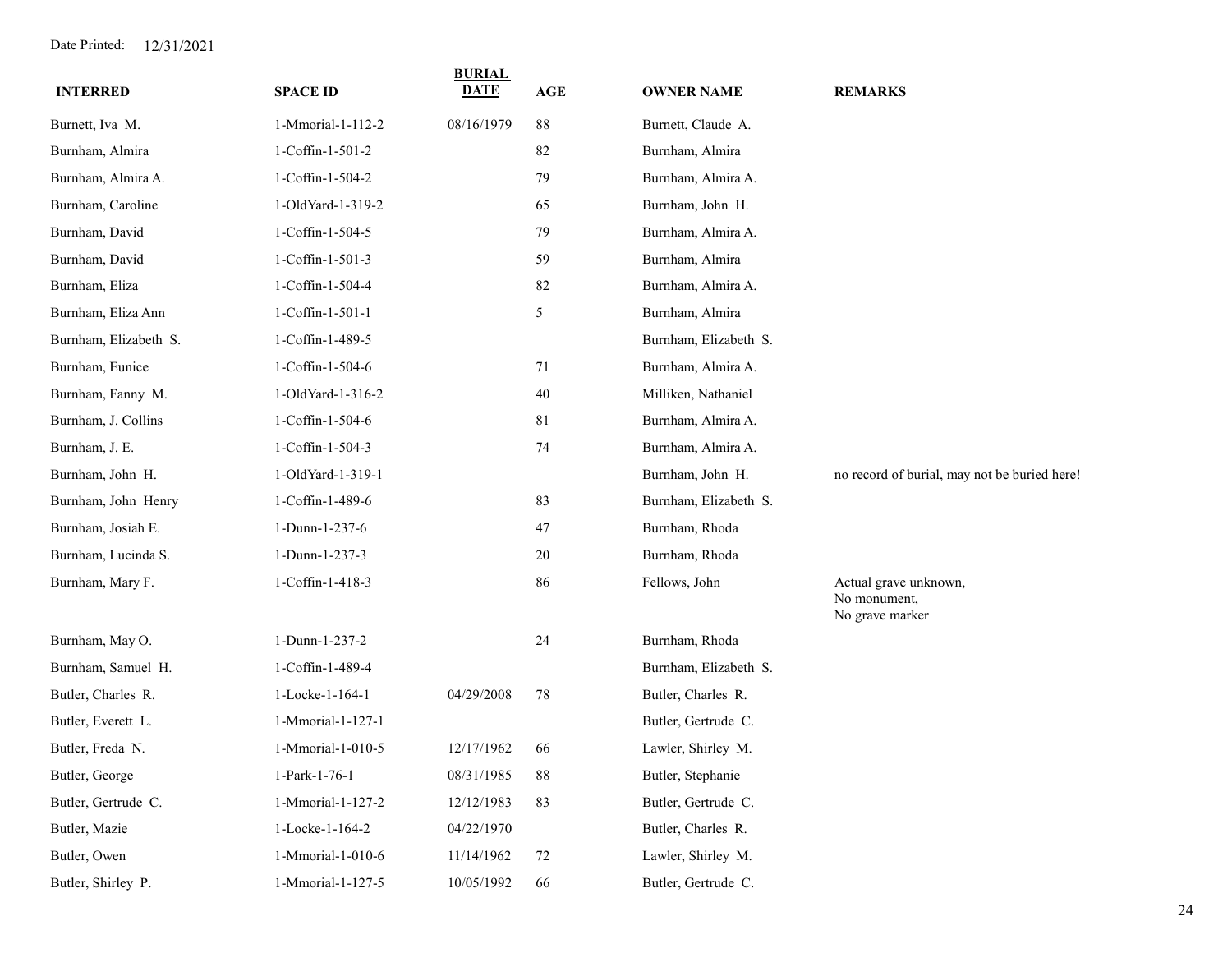| <b>INTERRED</b>           | <b>SPACE ID</b>    | <b>BURIAL</b><br><b>DATE</b> | AGE | <b>OWNER NAME</b>       | <b>REMARKS</b>                                                                                                                                                                    |
|---------------------------|--------------------|------------------------------|-----|-------------------------|-----------------------------------------------------------------------------------------------------------------------------------------------------------------------------------|
| Butler, Stephanie         | 1-Park-1-76-2      | 09/24/1978                   | 70  | Butler, Stephanie       |                                                                                                                                                                                   |
| Butler, Whitman R.        | 1-Park-1-76-4      | 10/29/1967                   | 39  | Butler, Stephanie       |                                                                                                                                                                                   |
| Butler, William L. (Bill) | 1-Mmorial-1-127-4  | 08/01/2012                   | 89  | Butler, Gertrude C.     |                                                                                                                                                                                   |
| Butterfield, Rufus H.     | 1-ASawyer-1-843-1  |                              |     | Butterfield, Selinda R. | actual grave location unknown                                                                                                                                                     |
| Butterfield, Selinda R.   | 1-ASawyer-1-843-2  |                              |     | Butterfield, Selinda R. | actual grave location unknown                                                                                                                                                     |
| Buzzell, Addie            | 1-ASawyer-1-889-6  |                              |     | Anderson, Addie         |                                                                                                                                                                                   |
| Buzzell, G.L.             | 1-OldYard-1-346-3  |                              |     | Palmer, Ellis B.        |                                                                                                                                                                                   |
| Buzzell, Vivian           | 1-Mmorial-1-014-3  | 05/02/2002                   | 86  | Bettinger, Harry L.     |                                                                                                                                                                                   |
| Byrnes, Vicki             | 1-Woodman-1-179S-1 | 05/18/2018                   | 63  | Byrnes, Daniel          | Pd \$500 for burialPD \$1699 for the two lots 179 S1 and S2<br>pd in full                                                                                                         |
| Callaghan, Diane M.       | 1-North-1-167-1    | 10/12/2016                   | 49  | Head, Kelly             |                                                                                                                                                                                   |
| Callaghan, Robert E.      | 1-North-1-166-1    | 10/28/2003                   | 41  | Callaghan, Diane M.     |                                                                                                                                                                                   |
| Camden, William A.        | 1-GSawyer-1-815-1  | 01/12/1983                   | 52  | Sargent, James E.       |                                                                                                                                                                                   |
| Came, Amanda              | 1-Dunn-1-151-5     |                              | 52  | Came, P. E.             |                                                                                                                                                                                   |
| Came, Charles             | $1-Dunn-1-151-6$   |                              |     | Came, P. E.             |                                                                                                                                                                                   |
| Came, Narcissa            | 1-Dunn-1-151-2     |                              | 76  | Came, P. E.             |                                                                                                                                                                                   |
| Came, Nathan M.           | 1-Dunn-1-213-2     |                              |     | Came, Nathan M.         | Actual grave unknown; there is no grave marker, but the written<br>records list him as having been buried in this lot with his wife<br>and daughter.                              |
| Came, Olive C.            | 1-Dunn-1-213-3     |                              | 52  | Came, Nathan M.         |                                                                                                                                                                                   |
| Came, Peltriah            | 1-Dunn-1-151-1     |                              | 83  | Came, P. E.             |                                                                                                                                                                                   |
| Came, Phebe               | 1-Dunn-1-004-1     |                              | 55  | Cram. Ebenezer "Eben"   |                                                                                                                                                                                   |
| Came, Rufus               | 1-Dunn-1-004-6     |                              | 20  | Cram, Ebenezer "Eben"   | His head stone is broken and flat on the ground, but the info. on<br>it is, on 9-21-2011, visible.                                                                                |
| Came, Rufus B.            | 1-Dunn-1-004-3     |                              | 22  | Cram, Ebenezer "Eben"   |                                                                                                                                                                                   |
| Came, Ruth                | 1-Dunn-1-004-5     |                              | 71  | Cram, Ebenezer "Eben"   |                                                                                                                                                                                   |
| Came, Ruth C.             | 1-Dunn-1-005-6     |                              |     | Cram, Ebenezer "Eben"   | Actual grave unknown; she is in the records as having been<br>buried in her family's lot, lot 4, but there are 6 burials there with<br>headstones and there is no room for a 7th. |
| Came, Samuel              | 1-Dunn-1-004-2     |                              | 72  | Cram, Ebenezer "Eben"   |                                                                                                                                                                                   |
| Came, Samuel              | 1-Dunn-1-004-4     |                              | 53  | Cram, Ebenezer "Eben"   |                                                                                                                                                                                   |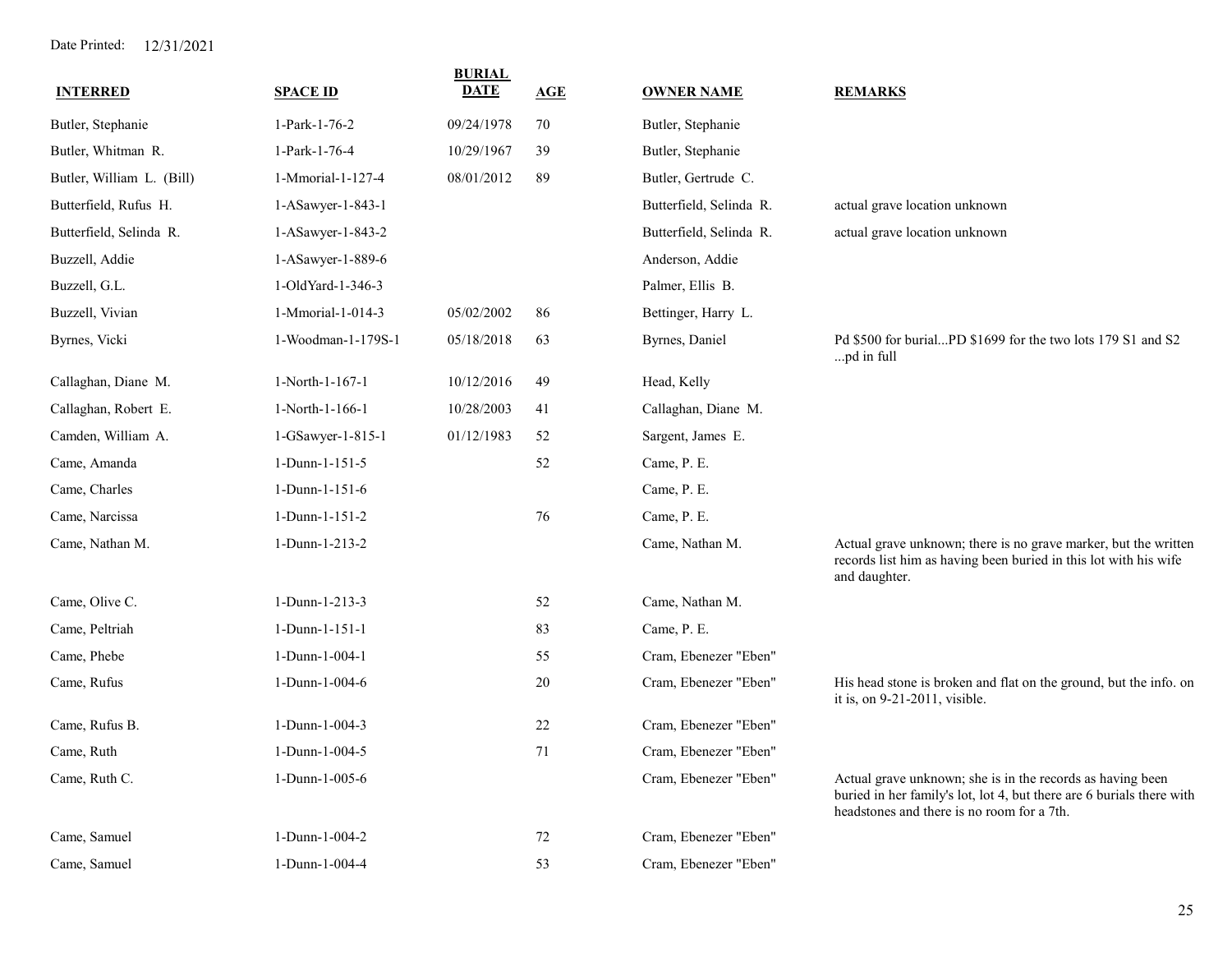| <b>INTERRED</b>       | <b>SPACE ID</b>    | <b>BURIAL</b><br><b>DATE</b> | AGE            | <b>OWNER NAME</b>   | <b>REMARKS</b>                                       |
|-----------------------|--------------------|------------------------------|----------------|---------------------|------------------------------------------------------|
| Campbell, Annie       | 1-ASawyer-1-888-5  |                              |                | Meserve, Sarah E.   |                                                      |
| Campbell, Byron J.    | 1-Locke-1-148e-3   | 08/16/1999                   | 60             | Campbell, John H.   |                                                      |
| Campbell, Calvin E.   | 1-Locke-1-180w-3   | 11/14/2001                   | 76             | Campbell, Calvin E. |                                                      |
| Campbell, Clarence G. | 1-Locke-1-201-3    | 04/29/1993                   | 66             | Dobbins, Rufus S.   |                                                      |
| Campbell, Gilman H.   | 1-ASawyer-1-888-5  |                              | 80             | Meserve, Sarah E.   |                                                      |
| Campbell, John H.     | 1-Locke-1-148e-1   | 05/05/1989                   | 70             | Campbell, John H.   |                                                      |
| Campbell, Nellie      | 1-Coffin-1-573-1   | 05/31/1990                   | 98             | Grady, Annie F.     |                                                      |
| Campbell, Raymond H.  | 1-Coffin-1-573-2   |                              |                | Grady, Annie F.     |                                                      |
| Campbell, Rita        | 1-Locke-1-148e-2   | 04/17/2012                   |                | Campbell, John H.   |                                                      |
| Campbell, Virtue      | 1-Locke-1-180w-2   | 07/02/1986                   |                | Campbell, Calvin E. | reburial                                             |
| Canning, Daniel E.    | 1-Locke-1-059-4    | 10/30/1995                   | 29             | Canning, Kelly A.   |                                                      |
| Canning, James E.     | 1-Woodman-1-306S-2 | 06/27/2016                   | 66             | Canning, Lynn       | 2' from monument                                     |
| Caperton, Nellie      | 1-Woodman-1-129-2  | 05/03/2006                   | 76             | Caperton, Kathy L.  |                                                      |
| Caranci, Norma I      | 1-Locke-1-011-3    | 06/25/1991                   | 66             | Bradeen, Hazel M.   |                                                      |
| Carignan, Anna L.     | 1-Mmorial-1-134-3  | 04/27/2012                   |                | Carignan, Lester F. |                                                      |
| Carignan, Lester F.   | 1-Mmorial-1-134-2  | 04/23/1990                   | 63             | Carignan, Lester F. |                                                      |
| Carignan, Mark        | 1-Mmorial-1-134-3  | 01/30/1959                   |                | Carignan, Lester F. |                                                      |
| Carignan, Mathew      | 1-Mmorial-1-134-3  | 01/30/1959                   |                | Carignan, Lester F. |                                                      |
| Carll, David          | 1-ASawyer-1-933-4  | 05/15/2018                   | 60             | Carll, Janet        | Moved to A Sawyer based on family requestrec'd \$500 |
| Carll, Ella M.        | 1-ASawyer-1-933-2  | 10/29/1949                   | 73             | Carll, Janet        |                                                      |
| Carll, Evelyn         | 1-Coffin-1-630-6   |                              | $\overline{c}$ | Carll, James B.     |                                                      |
| Carll, Grace H.       | 1-Locke-1-038-2    | 08/27/2004                   | 95             | Carll, Grace H.     |                                                      |
| Carll, Guy J.         | 1-Locke-1-038-1    | 09/27/1973                   | 64             | Carll, Grace H.     |                                                      |
| Carll, Harold H.      | 1-ASawyer-1-933-6  |                              |                | Carll, Janet        |                                                      |
| Carll, Harold L.      | 1-ASawyer-1-933-5  | 05/14/2010                   | 79             | Carll, Janet        |                                                      |
| Carll, Inez L.        | 1-Coffin-1-630-2   | 04/30/2009                   | 95             | Carll, James B.     | 2' from monument                                     |
| Carll, James          | 1-Dunn-1-014-6     |                              | 4              | Carll, Thomas       |                                                      |
| Carll, James B.       | 1-Coffin-1-630-4   |                              | 55             | Carll, James B.     |                                                      |
| Carll, Jane R.        | 1-Dunn-1-014-2     |                              | 40             | Carll, Thomas       |                                                      |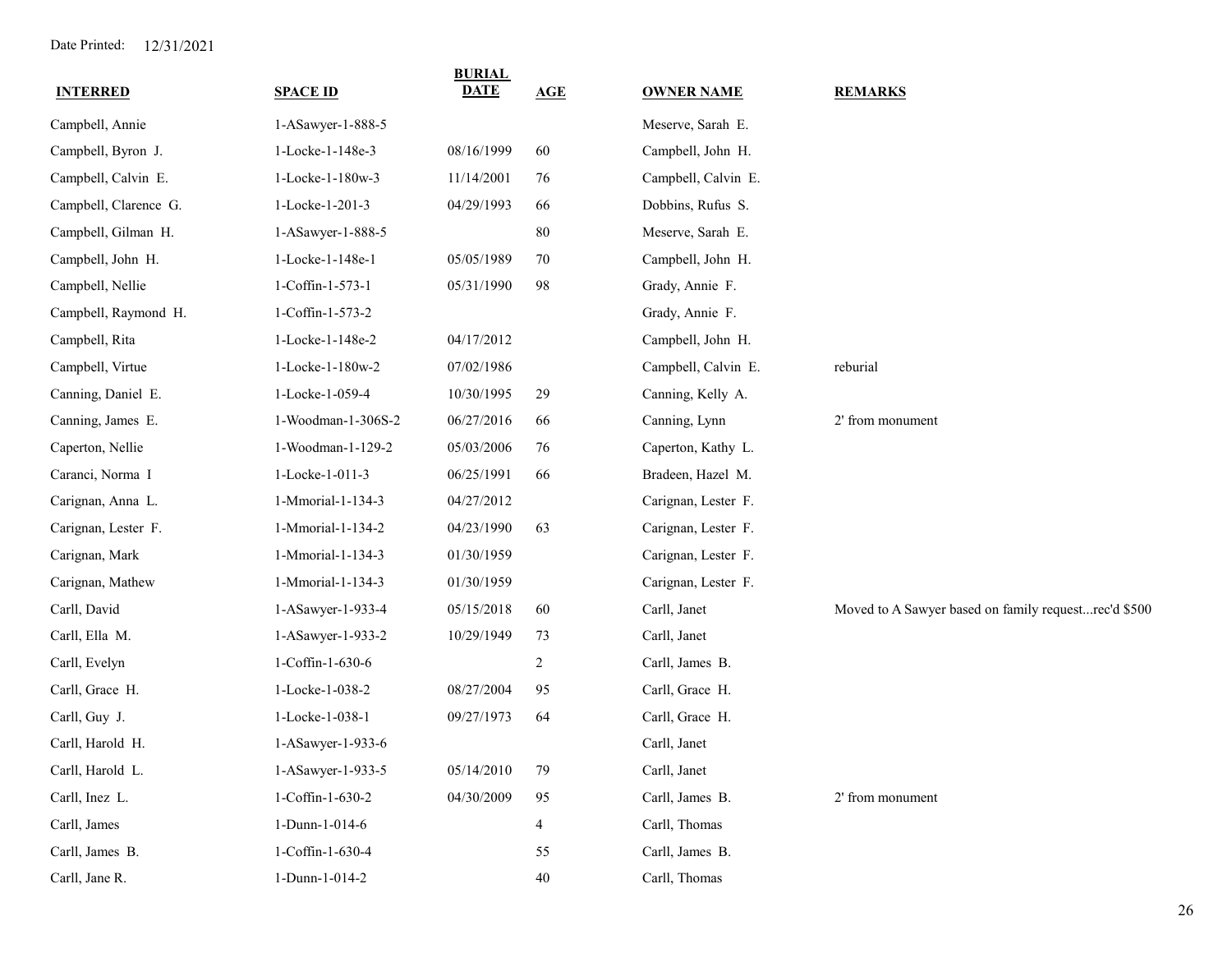| <b>INTERRED</b>     | <b>SPACE ID</b>    | <b>BURIAL</b><br><b>DATE</b> | AGE    | <b>OWNER NAME</b>  | <b>REMARKS</b>                                                             |
|---------------------|--------------------|------------------------------|--------|--------------------|----------------------------------------------------------------------------|
| Carll, John         | 1-Dunn-1-014-1     |                              | 74     | Carll, Thomas      |                                                                            |
| Carll, Leroy H.     | 1-ASawyer-1-933-1  | 11/01/1943                   | 64     | Carll, Janet       |                                                                            |
| Carll, Leslie       | 1-Coffin-1-630-6   |                              |        | Carll, James B.    |                                                                            |
| Carll, Mabel G.     | 1-Coffin-1-630-5   |                              | 78     | Carll, James B.    |                                                                            |
| Carll, Mary         | 1-Coffin-1-543-1   |                              | 77     | Berry, Eliza       |                                                                            |
| Carll, Mattie M.    | 1-ASawyer-1-888-2  |                              |        | Meserve, Sarah E.  | actual grave location unknown                                              |
| Carll, Nancy        | 1-Coffin-1-451-5   |                              |        | Reed, Dawson W.    |                                                                            |
| Carll, S. Roger     | 1-Coffin-1-630-1   | 09/30/1976                   | 62     | Carll, James B.    |                                                                            |
| Carll, Samuel H.    | 1-Coffin-1-451-6   |                              |        | Reed, Dawson W.    |                                                                            |
| Carll, Sarah Jane   | 1-Dunn-1-014-5     |                              | 20     | Carll, Thomas      |                                                                            |
| Carll, Susan        | 1-Dunn-1-014-4     |                              | 74     | Carll, Thomas      |                                                                            |
| Carll, Thomas       | 1-Dunn-1-014-3     |                              | 81     | Carll, Thomas      |                                                                            |
| Carroll, Sara P.    | 1-Park-1-78-2      | 06/17/1970                   | 28     | Carroll, Robert C. |                                                                            |
| Carson, Richard S.  | 1-Woodman-1-175N-1 | 07/14/2018                   | 85     | Carson, Richard S. | Dennett&Craig                                                              |
| Carson, Ursula M.   | 1-Woodman-1-175N-2 | 04/26/2004                   | 66     | Carson, Richard S. |                                                                            |
| Carter, Al L.       | 1-Coffin-1-593-4   |                              | 78     | Carter, Al L.      |                                                                            |
| Carter, Annie B.    | 1-Coffin-1-593-3   |                              | 82     | Carter, Al L.      |                                                                            |
| Carter, Dennis J.   | 1-Coffin-1-593-6   |                              | 77     | Carter, Al L.      |                                                                            |
| Carter, Lewis E.    | 1-Coffin-1-593-1   | 04/18/1974                   | 94     | Carter, Al L.      |                                                                            |
| Carter, Lucretia R. | 1-Coffin-1-593-5   |                              | 85     | Carter, Al L.      |                                                                            |
| Cassin, Alice       | 1-Dunn-1-174-1     |                              |        | Cassin, George     |                                                                            |
| Cassin, Emeline F.  | 1-Dunn-1-173-2     |                              |        | Cassin, George     | She was George's 2nd wife.                                                 |
| Cassin, Fannie M.   | 1-Dunn-1-174-6     |                              | Infant | Cassin, George     | This grave contains 2 people, a young child and this infant.               |
| Cassin, Fred L.     | 1-Dunn-1-174-6     |                              |        | Cassin, George     | This grave contains two people, this young child and his infant<br>sister. |
| Cassin, George      | 1-Dunn-1-173-1     |                              |        | Cassin, George     |                                                                            |
| Cassin, George A.   | 1-Dunn-1-174-3     |                              |        | Cassin, George     |                                                                            |
| Cassin, Harlan R.   | 1-Dunn-1-174-5     |                              |        | Cassin, George     |                                                                            |
| Cassin, Mary E.     | 1-Dunn-1-174-4     |                              |        | Cassin, George     |                                                                            |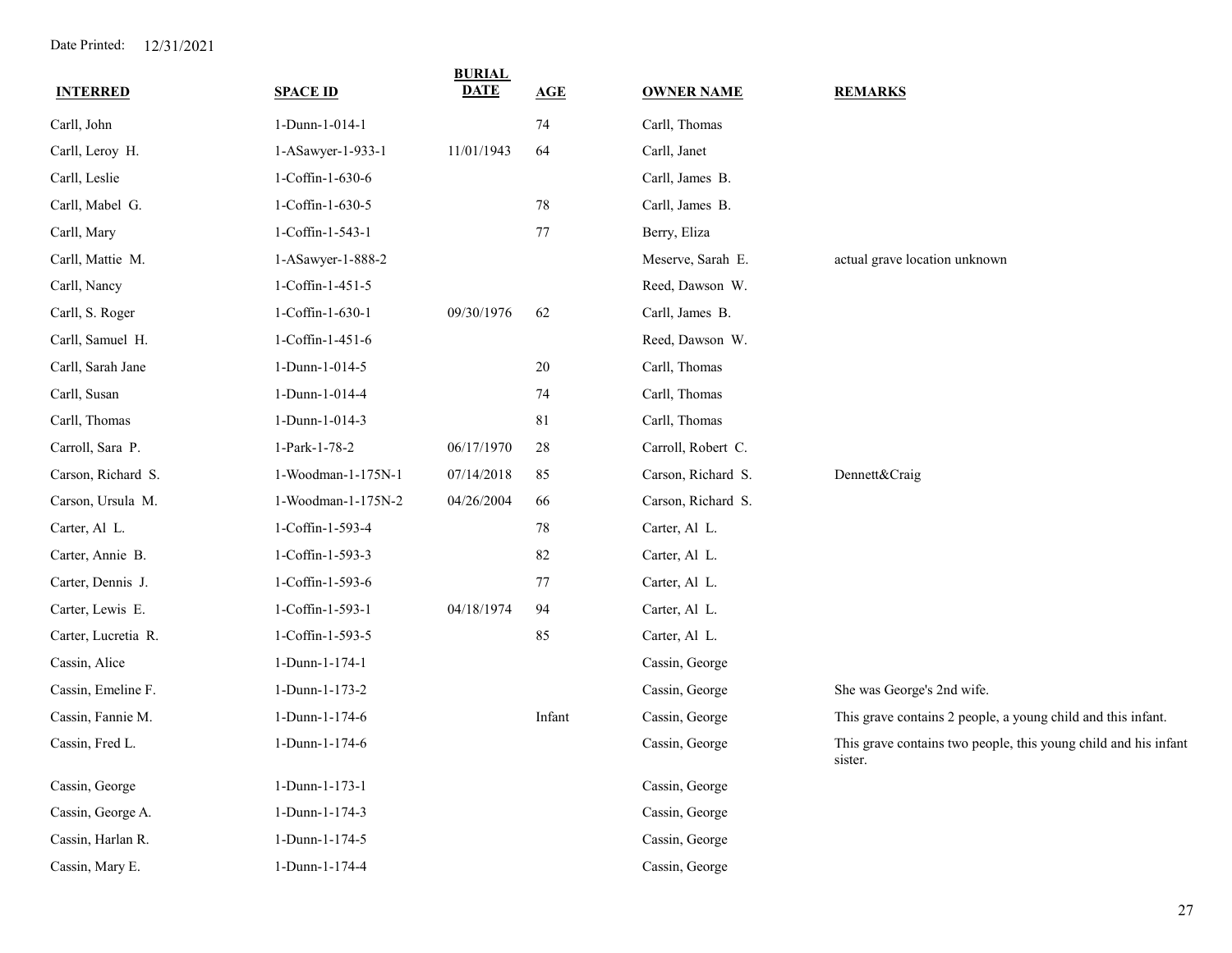| <b>INTERRED</b>       | <b>SPACE ID</b>    | <b>BURIAL</b><br><b>DATE</b> | AGE | <b>OWNER NAME</b>    | <b>REMARKS</b>                                                                                                          |
|-----------------------|--------------------|------------------------------|-----|----------------------|-------------------------------------------------------------------------------------------------------------------------|
| Cassin, Olive C.      | 1-OldYard-1-347-6  |                              |     | Cassin, Olive C.     | actual grave unknown                                                                                                    |
| Cassin, Sarah J.      | 1-Dunn-1-174-2     |                              |     | Cassin, George       | She was George Cassin's 1st wife.                                                                                       |
| Caton, Annie M.       | 1-OldYard-1-359-2  |                              |     | Lovell, Hilda "Emma" | no record of burial                                                                                                     |
| Caton, Chester F.     | 1-OldYard-1-359-4  | 05/09/1983                   | 79  | Lovell, Hilda "Emma" |                                                                                                                         |
| Caton, Clifford T.    | 1-OldYard-1-359-1  | 09/18/1995                   | 54  | Lovell, Hilda "Emma" | In front of monument<br>left side of away from 112                                                                      |
| Caton, Eben B.        | 1-OldYard-1-359-6  |                              |     | Lovell, Hilda "Emma" | actual grave location unknown                                                                                           |
| Caton, Frances E.     | 1-OldYard-1-357-2  |                              | 29  | Caton, James W.      |                                                                                                                         |
| Caton, Frank          | 1-OldYard-1-359-4  |                              |     | Lovell, Hilda "Emma" | actual grave location unknown                                                                                           |
| Caton, James W.       | 1-OldYard-1-357-1  |                              |     | Caton, James W.      | no record of burial                                                                                                     |
| Caton, John           | 1-OldYard-1-359-3  |                              |     | Lovell, Hilda "Emma" | actual grave location unknown                                                                                           |
| Caton, Rebecca        | 1-OldYard-1-359-5  |                              |     | Lovell, Hilda "Emma" | actual grave location unknown                                                                                           |
| Cederfeldt, Brenda L. | 1-Locke-1-187e-3   | 10/12/1992                   | 49  | Emens, Eric S.       |                                                                                                                         |
| Center, Donald A.     | 1-Locke-1-012-3    | 04/30/1987                   | 42  | Smith, Gordon A.     |                                                                                                                         |
| Chadbourne, James E.  | 1-Coffin-1-616-6   | 09/22/2018                   |     | Grover, Jeffrey M.   | Buried on Lot 616 grave 6 owned by Jeff/Tammy<br>Grover(stepson)in return Jeff/Tammy will take graqve #4 of lot<br>616. |
| Chadbourne, William   | 1-OldYard-1-343-1  |                              |     | Runnells, Betsy H.   | this may not be the actual grave location it could be any of the<br>other 5 graves on this lot                          |
| Chamard, Donald       | 1-North-1-163-1    | 07/06/1999                   | 60  | Chamard, Donald      |                                                                                                                         |
| Chamard, M.Madeline   | 1-North-1-162-1    | 05/18/1993                   | 49  | Chamard, Donald      |                                                                                                                         |
| Chapman, Carlton E.   | 1-North-1-083-1    | 07/29/2016                   |     | Kennedy, Lillian A.  |                                                                                                                         |
| Chapman, Jeanne F.    | 1-North-1-083-1    | 11/28/1986                   | 39  | Kennedy, Lillian A.  |                                                                                                                         |
| Chapman, Patricia A.  | 1-Woodman-1-113N-1 | 09/21/2009                   | 56  | Chapman, Patricia A. | 2' from monument                                                                                                        |
| Chase, Benjamin T.    | 1-Dunn-1-070-1     |                              | 55  | Chase, B. F.         |                                                                                                                         |
| Chase, Capitola M.    | 1-Locke-1-059-4    | 11/30/2006                   | 88  | Canning, Kelly A.    |                                                                                                                         |
| Chase, Doris          | 1-North-1-061-1    | 05/14/2014                   |     | Pelkey, Maynard      |                                                                                                                         |
| Chase, Eliza R.       | 1-North-1-379-1    | 06/02/1998                   |     | Chase, Scott         |                                                                                                                         |
| Chase, Elizabeth      | 1-Dunn-1-070-4     |                              | 58  | Chase, B. F.         |                                                                                                                         |
| Chase, John B.        | 1-Dunn-1-103-5     |                              | 71  | Sweetser, Sally      |                                                                                                                         |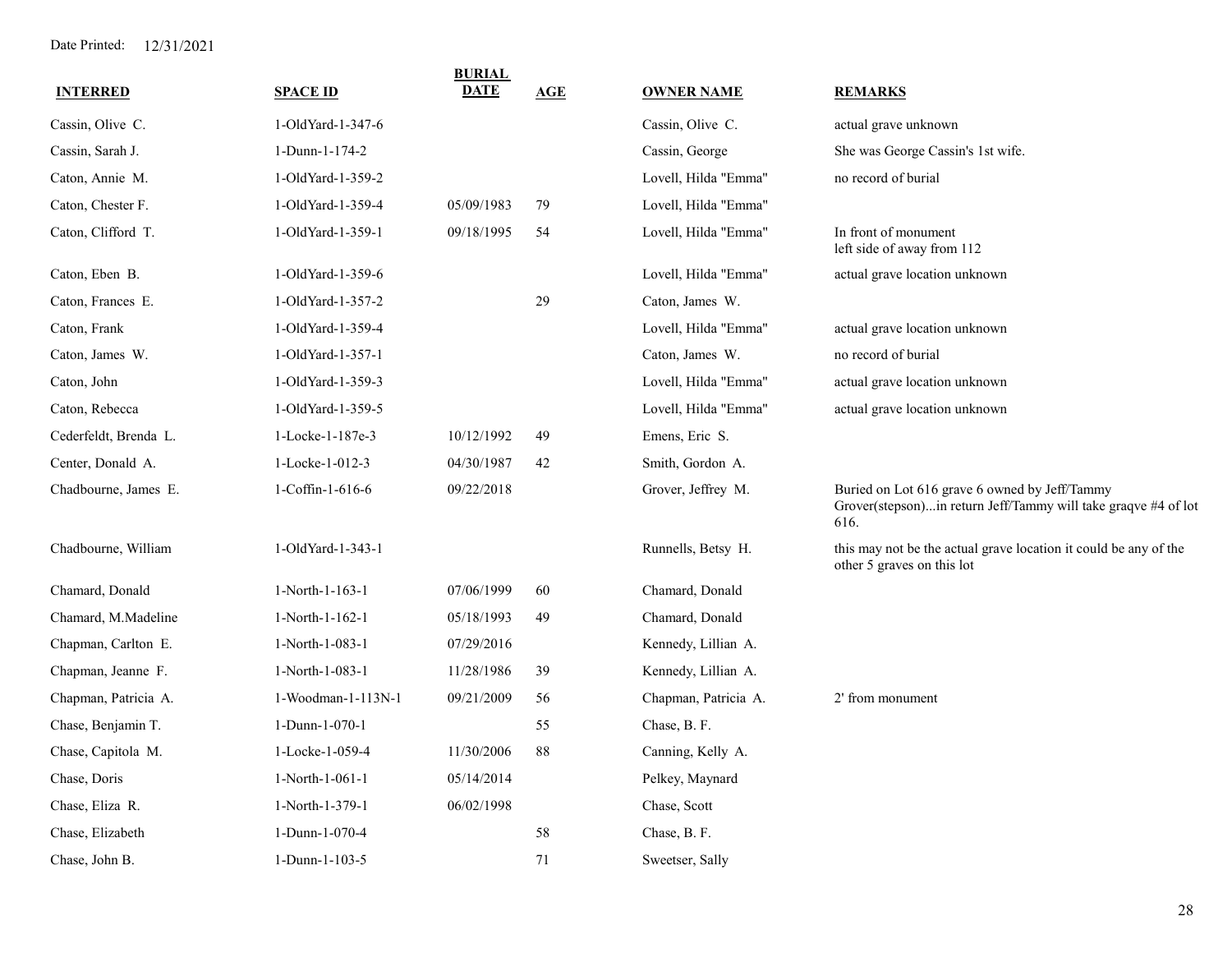| <b>INTERRED</b>       | <b>SPACE ID</b>    | <b>BURIAL</b><br><b>DATE</b> | AGE | <b>OWNER NAME</b>     | <b>REMARKS</b>                                     |
|-----------------------|--------------------|------------------------------|-----|-----------------------|----------------------------------------------------|
| Chase, Patricia J.    | 1-Coffin-1-617-6   | 04/13/2013                   | 81  | Cousins, Vicki        | 2 ' from walkway                                   |
| Chase, Submit.        | 1-Dunn-1-070-2     |                              | 56  | Chase, B. F.          |                                                    |
| Chase, Susan A.       | 1-Dunn-1-103-6     |                              | 71  | Sweetser, Sally       |                                                    |
| Chase, Susan W.       | 1-Dunn-1-071-5     |                              | 83  | Chase, B. F.          |                                                    |
| Chase, Willie S.      | 1-Dunn-1-103-4     |                              |     | Sweetser, Sally       |                                                    |
| Chevalier, Nellie A.  | 1-Locke-1-025-5    | 09/18/2006                   | 79  | Chevalier, Nellie A.  |                                                    |
| Chichester, Eugene G. | 1-North-1-143-1    | 04/26/1984                   | 78  | Chichester, Eugene G. |                                                    |
| Chick., Olive A.      | 1-Dunn-1-073-3     |                              | 34  | Chick., Andrew C.     |                                                    |
| Child, unknown        | 1-ASawyer-1-905-1  |                              |     | Child, unknown        | no data on this child or which grave it is buried. |
| Childs, Leighton M.   | 1-North-1-404-1    | 07/18/1992                   | 75  | Childs, Leighton M.   |                                                    |
| Childs, Rachel M.     | 1-North-1-405-1    | 07/12/1991                   | 74  | Childs, Leighton M.   |                                                    |
| Childs, Rodney        | 1-North-1-403-1    | 10/12/2013                   | 77  | Childs, Leighton M.   |                                                    |
| Cho-Sargent, Jayden   | 1-Woodman-1-182S-2 | 06/30/2017                   | 13  | Foley, Kellie M.      |                                                    |
| Christle, Paul E.     | 1-Mmorial-1-065-1  | 10/12/1952                   | 30  | Christle, Maggie M.   |                                                    |
| Churchill, Donald H.  | 1-Mmorial-1-102-6  | 05/13/1957                   | 24  | Churchill, Elvry M.   |                                                    |
| Churchill, Elvry M.   | 1-Mmorial-1-102-1  | 04/17/2006                   | 96  | Churchill, Elvry M.   |                                                    |
| Churchill, Marie L.   | 1-Mmorial-1-102-2  | 04/29/2003                   | 88  | Churchill, Elvry M.   |                                                    |
| Churchill, Richard E. | 1-Mmorial-1-102-4  | 04/17/1968                   | 32  | Churchill, Elvry M.   |                                                    |
| Chute, Florence A.    | 1-Mmorial-1-127-3  | 12/20/1984                   | 57  | Butler, Gertrude C.   |                                                    |
| Clapp, Ernest F.      | 1-GSawyer-1-774-4  |                              |     | Bradbury, Isabelle R. |                                                    |
| Clark, Aaron          | 1-Coffin-1-676-5   |                              | 77  | Clark, Aaron          |                                                    |
| Clark, Donald E.      | 1-Locke-1-189w-3   | 07/24/2002                   | 74  | Clark, Donald E.      |                                                    |
| Clark, Emily D.       | 1-Coffin-1-452-6   |                              |     | Clark, Aaron          |                                                    |
| Clark, F.Bernard      | 1-Park-1-66-1      | 08/22/1978                   | 69  | Clark, F.Bernard      |                                                    |
| Clark, Frank E.       | 1-Mmorial-1-028-1  | 04/15/1981                   | 76  | Clark, Frank E.       |                                                    |
| Clark, Idah Annah     | 1-Coffin-1-452-4   |                              |     | Clark, Aaron          |                                                    |
| Clark, Mary Sue       | 1-Locke-1-189w-2   | 09/13/1991                   | 61  | Clark, Donald E.      |                                                    |
| Clark, Maxine S.      | 1-Park-1-66-2      | 05/12/1996                   | 83  | Clark, F.Bernard      |                                                    |
| Clark, Natalie R.     | 1-Coffin-1-670-5   | 01/06/2007                   | 80  | Clark, Natalie R.     |                                                    |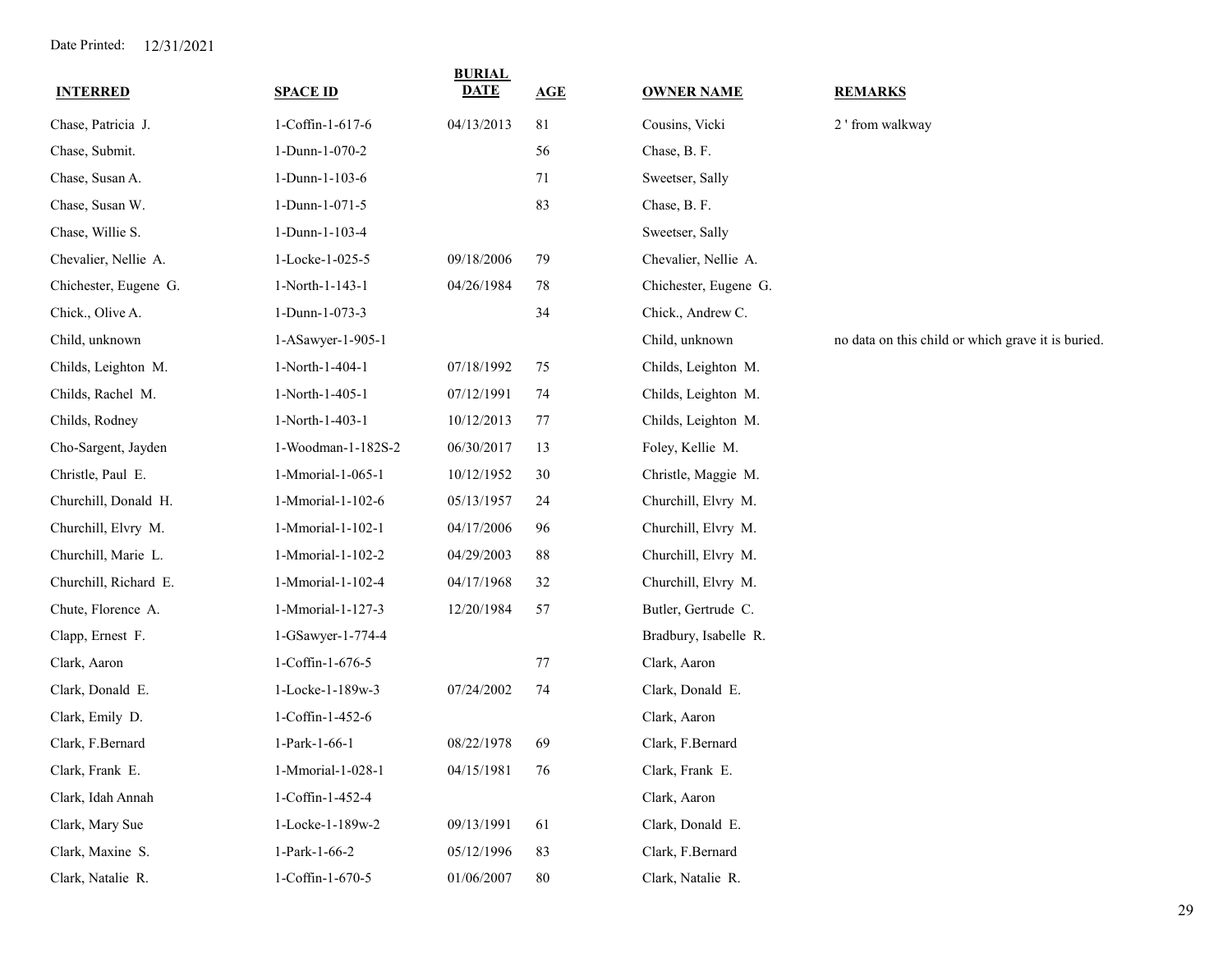| <b>INTERRED</b>        | <b>SPACE ID</b>    | <b>BURIAL</b><br><b>DATE</b> | AGE | <b>OWNER NAME</b>      | <b>REMARKS</b>                                                                                                                                                                       |
|------------------------|--------------------|------------------------------|-----|------------------------|--------------------------------------------------------------------------------------------------------------------------------------------------------------------------------------|
| Clark, Pearl E.        | 1-Mmorial-1-028-2  | 04/19/1985                   | 76  | Clark, Frank E.        |                                                                                                                                                                                      |
| Clark, Phillip W.      | 1-Woodman-1-288S-1 | 05/12/2006                   | 55  | Clark, Beverly A.      |                                                                                                                                                                                      |
| Clark, Susan           | 1-Coffin-1-676-4   |                              | 68  | Clark, Aaron           |                                                                                                                                                                                      |
| Clark, Wilbur D. Jr.   | 1-Coffin-1-670-6   | 03/29/1985                   | 62  | Clark, Natalie R.      |                                                                                                                                                                                      |
| Clark, Willard D.      | 1-Coffin-1-452-5   |                              |     | Clark, Aaron           |                                                                                                                                                                                      |
| Clough, Ella J.        | 1-Dunn-1-177-4     |                              | 84  | Towle, John H.         |                                                                                                                                                                                      |
| Clough, Idella M.      | 1-Mmorial-1-7A-5   | 05/20/2002                   | 97  | Clough, Idella M.      |                                                                                                                                                                                      |
| Clough, Infant         | 1-Coffin-1-508-4   |                              |     | Clough, James H.       | No data; Actual grave unknown                                                                                                                                                        |
| Clough, Isaac A.       | 1-Dunn-1-177-3     |                              | 84  | Towle, John H.         |                                                                                                                                                                                      |
| Clough, James H.       | 1-Coffin-1-508-1   |                              |     | Clough, James H.       | Actual grave unknown                                                                                                                                                                 |
| Clough, Linnie C.      | 1-Dunn-1-177-5     |                              |     | Towle, John H.         | She was the lot owner's son-in-law's sister.                                                                                                                                         |
| Clough, Nellie G.      | 1-Coffin-1-508-2   |                              |     | Clough, James H.       | Actual grave unknown                                                                                                                                                                 |
| Clough, Rudy S.        | 1-Coffin-1-508-5   | 07/25/2013                   | 81  | Clough, James H.       |                                                                                                                                                                                      |
| Clough, Sumner H.      | 1-Coffin-1-508-3   | 04/21/1986                   | 81  | Clough, James H.       |                                                                                                                                                                                      |
| Clough, Wilbur L.      | 1-Mmorial-1-7A-6   | 08/06/1962                   | 59  | Clough, Idella M.      |                                                                                                                                                                                      |
| Cobb, Dorothy          | 1-North-1-308-1    | 06/05/2020                   | 80  | Eaton, Ernest C.       | Burial Fee \$1100.                                                                                                                                                                   |
| Cobb, Mary M.          | 1-North-1-093-1    | 07/15/2013                   |     | Small, Robert L.       |                                                                                                                                                                                      |
| Cochran, Helen Louise  | 1-Woodman-1-080N-1 | 10/19/2001                   | 62  | Cochran, Graydon F.    |                                                                                                                                                                                      |
| Coffin, Charles        | 1-Dunn-1-048-1     |                              | 72  | Coffin, Mary           |                                                                                                                                                                                      |
| Coffin, Charles H.     | 1-Dunn-1-049-1     |                              | 31  | Coffin, Mary           |                                                                                                                                                                                      |
| Coffin, Charles H.     | 1-Dunn-1-049-2     |                              | 26  | Coffin, Mary           |                                                                                                                                                                                      |
| Coffin, Charles Little | 1-Dunn-1-072-1     |                              |     | Coffin, Charles Little | His grave marker is a shared monument for himself and his wife,<br>Sarah.                                                                                                            |
| Coffin, David          | 1-Dunn-1-046-1     |                              | 77  | Coffin, David          |                                                                                                                                                                                      |
| Coffin, Eliza          | 1-Dunn-1-046-2     |                              | 82  | Coffin, David          |                                                                                                                                                                                      |
| Coffin, Elizabeth      | 1-Dunn-1-046-6     |                              |     | Coffin, David          | No headstone for this grave; her name is on headstone for grave<br>#5, along with her Infant sister. Uncertain if Elizabeth is in<br>grave $#5$ with her sister, or $#6$ by herself. |
| Coffin, Hannah M.      | 1-Dunn-1-049-4     |                              | 67  | Coffin, Mary           |                                                                                                                                                                                      |
| Coffin, Harriet L.     | 1-ASawyer-1-917-5  |                              |     | Coffin, Martin         | actual grave location unknown                                                                                                                                                        |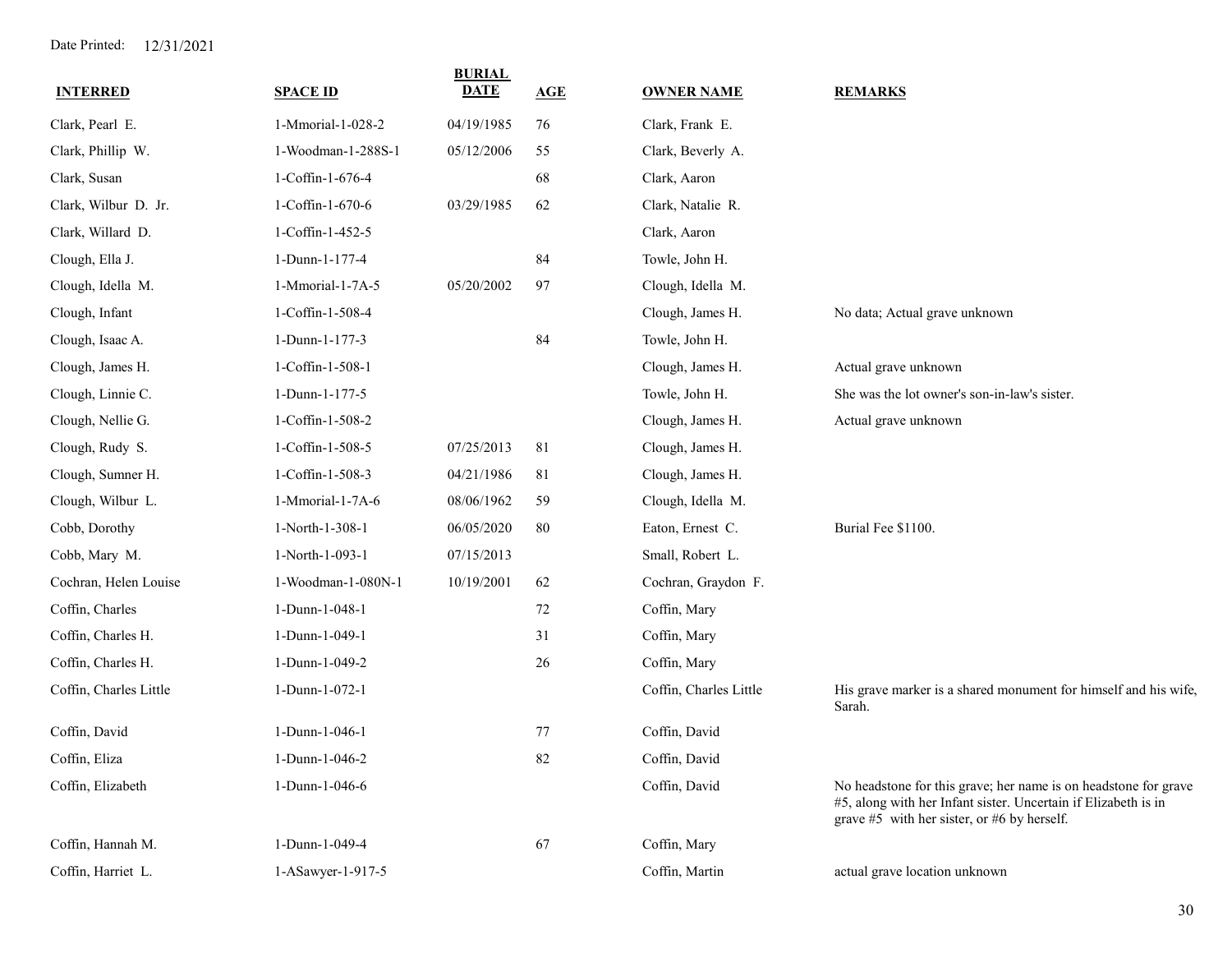|                          |                   | <b>BURIAL</b> |        |                        |                                                                                                                                                                       |
|--------------------------|-------------------|---------------|--------|------------------------|-----------------------------------------------------------------------------------------------------------------------------------------------------------------------|
| <b>INTERRED</b>          | <b>SPACE ID</b>   | <b>DATE</b>   | AGE    | <b>OWNER NAME</b>      | <b>REMARKS</b>                                                                                                                                                        |
| Coffin, Infant           | 1-Dunn-1-072-4    |               | 5 days | Coffin, Charles Little | This grave has a double headstone indicating the burial of 2<br>infants in one grave.                                                                                 |
| Coffin, Infant           | 1-Dunn-1-072-4    |               | 3 mos. | Coffin, Charles Little | This grave has a double headstone indicating the burial of 2<br>infants in one grave.                                                                                 |
| Coffin, Infant           | 1-Dunn-1-046-5    |               |        | Coffin, David          | Headstone for this grave lists a second name, Elizabeth Coffin,<br>but uncertain if she's buried in this grave with infant sister, or if<br>she's buried in grave #6. |
| Coffin, Jane Mc.M.       | 1-Dunn-1-051-1    |               | 82     | Berry, Stephen H.      |                                                                                                                                                                       |
| Coffin, John D.          | 1-Dunn-1-049-3    |               | 58     | Coffin, Mary           |                                                                                                                                                                       |
| Coffin, Marcia           | 1-Dunn-1-072-3    |               | 7 mos  | Coffin, Charles Little |                                                                                                                                                                       |
| Coffin, Martin           | 1-ASawyer-1-917-6 |               |        | Coffin, Martin         | actual grave location unknown                                                                                                                                         |
| Coffin, Mary             | 1-Dunn-1-048-2    |               | 73     | Coffin, Mary           |                                                                                                                                                                       |
| Coffin, Mary Davenport   | 1-Dunn-1-049-5    |               | 2      | Coffin, Mary           |                                                                                                                                                                       |
| Coffin, Mary Gorham      | 1-Dunn-1-048-3    |               | 88     | Coffin, Mary           |                                                                                                                                                                       |
| Coffin, Nellie M.        | 1-ASawyer-1-918-4 |               | 64     | Coffin, Martin         | actual grave location unknown                                                                                                                                         |
| Coffin, Nellie C.        | 1-Dunn-1-072-5    |               | 13     | Coffin, Charles Little |                                                                                                                                                                       |
| Coffin, Sarah Elizabeth  | 1-Dunn-1-072-2    |               |        | Coffin, Charles Little | Her grave marker is a shared monument with her husband who's<br>in grave #1, Charles--the lot owner.                                                                  |
| Coffin, Walter H.        | 1-ASawyer-1-918-5 |               | 81     | Coffin, Martin         | actual grave location unknown                                                                                                                                         |
| Coffin, Will             | 1-OldYard-1-B-1   |               |        | Coffin, Isabelle       |                                                                                                                                                                       |
| Cole, Agnes R.           | 1-OldYard-1-G-6   | 10/05/1980    | 79     | Cole, John W.          |                                                                                                                                                                       |
| Cole, Annie R.           | 1-Locke-1-129-2   | 05/11/1990    | 76     | Cole, Annie R.         |                                                                                                                                                                       |
| Cole, Etta B.            | 1-Locke-1-168-2   | 11/16/2005    | 91     | Cole, Joseph E.        |                                                                                                                                                                       |
| Cole, George M.          | 1-OldYard-1-G-2   |               | 1      | Cole, John W.          | actual grave location unknown                                                                                                                                         |
| Cole, John W.            | 1-OldYard-1-G-3   |               | 63     | Cole, John W.          | actual grave location unknown                                                                                                                                         |
| Cole, Joseph E.          | 1-Locke-1-168-1   | 11/20/1981    | 70     | Cole, Joseph E.        |                                                                                                                                                                       |
| Cole, Leslie A.          | 1-Locke-1-113-3   | 08/14/1987    | 86     | Cole, Leslie A.        |                                                                                                                                                                       |
| Cole, Mildred F.         | 1-Locke-1-113-2   | 10/02/1987    | 70     | Cole, Leslie A.        |                                                                                                                                                                       |
| Cole, Wendle P. "Phil"   | 1-Locke-1-129-1   | 04/19/1969    |        | Cole, Annie R.         |                                                                                                                                                                       |
| Cole Jr., Rusty          | 1-Woodman-1-015-4 | 04/11/2013    | 29     | Elwell, Kimberly M.    |                                                                                                                                                                       |
| Colello, Nellie M. "sis" | 1-Coffin-1-571-4  | 09/12/2015    | 93     | Hanson, Donald A.      | 1 foot from monument                                                                                                                                                  |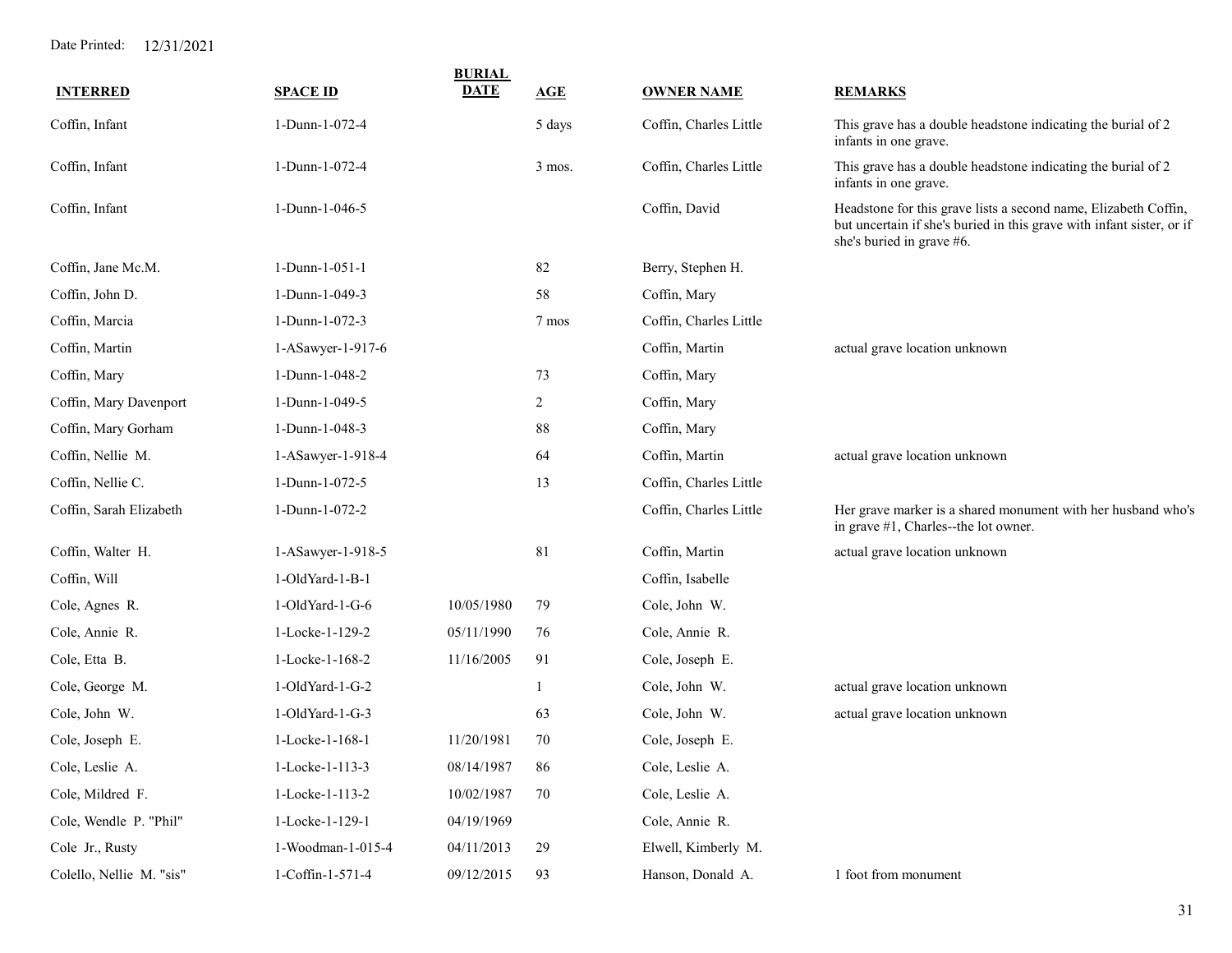| <b>INTERRED</b>     | <b>SPACE ID</b>    | <b>BURIAL</b><br><b>DATE</b> | AGE | <b>OWNER NAME</b>   | <b>REMARKS</b>                                                                      |
|---------------------|--------------------|------------------------------|-----|---------------------|-------------------------------------------------------------------------------------|
| Coleman, Rose Marie | 1-Woodman-1-225S-1 | 06/07/2019                   | 59  | Mowatt, Tina        | Wilson Funeral Home Gray, MEbrurial covered by Chad<br>Poitras                      |
| Colla, Frances L.   | 1-Mmorial-1-147-5  | 08/06/1968                   | 81  | Grady, William A.   |                                                                                     |
| Colla, George       | 1-Mmorial-1-147-4  |                              | 50  | Grady, William A.   |                                                                                     |
| Collis, George E.   | 1-Coffin-1-574-4   |                              |     | Chase, Charles E.   |                                                                                     |
| Collum, Doris M.    | 1-Mmorial-1-009-2  | 10/17/1979                   | 78  | Collum, Doris M.    |                                                                                     |
| Collum, Perly       | 1-Mmorial-1-009-1  |                              | 55  | Collum, Doris M.    |                                                                                     |
| Collum, Richard E.  | 1-Mmorial-1-009-6  | 11/21/2012                   | 67  | Collum, Doris M.    |                                                                                     |
| Collum, Robert F.   | 1-Mmorial-1-009-3  | 12/11/1953                   | 16  | Collum, Doris M.    |                                                                                     |
| Connor, Mary E.     | 1-OldYard-1-355-4  |                              | 22  | Sawyer, Erastus     |                                                                                     |
| Conroy, Patrick S.  | 1-North-1-271-1    | 11/06/1999                   | 53  | Horton, Kristen     |                                                                                     |
| Cooley, Albert      | 1-North-1-337-1    | 08/19/2003                   |     | Cooley, Kenneth E.  | remains were put with wife's remains, no data on this person.                       |
| Cooley, Effie E.    | 1-North-1-337-1    | 08/19/2003                   | 78  | Cooley, Kenneth E.  |                                                                                     |
| Coomber, Percy A.   | 1-Park-1-29-2      | 06/02/1972                   | 61  | Proctor, Robert     |                                                                                     |
| Coombs, Thora I.    | 1-Dunn-1-301-5     |                              | 68  | Richards, Melvin O. |                                                                                     |
| Cooper, Annie H.    | 1-Dunn-1-118-4     |                              | 56  | Cooper, John C.     |                                                                                     |
| Cooper, Caro L.     | 1-Dunn-1-118-3     |                              | 98  | Cooper, John C.     |                                                                                     |
| Cooper, John C.     | 1-Dunn-1-118-5     |                              | 49  | Cooper, John C.     |                                                                                     |
| Corbett, Ella M.    | 1-ASawyer-1-851-4  |                              |     | Edgerly, Fred O.    | no record of this person, but there is a marker on this grave.                      |
| Corson, Clara M.    | 1-Park-1-50-3      | 05/13/2004                   | 99  | Harriman, Edward A. |                                                                                     |
| Cote, Albert J.     | 1-North-1-134-1    |                              | 58  | Cote, Albert J.     | No Data on burial do to lack of recordkeeping by the<br>Superintendent at the time. |
| Cote, Charlotte     | 1-Woodman-1-006-1  | 08/13/2011                   | 78  | Cote, Charlotte     | Buried on top of husband                                                            |
| Cote, Clifford C.   | 1-North-1-090-1    | 08/24/1995                   | 63  | Cote, Clifford C.   |                                                                                     |
| Cote, Ernest Jr.    | 1-Woodman-1-006-1  | 05/09/1998                   | 67  | Cote, Charlotte     |                                                                                     |
| Cote, Ernest L. III | 1-North-1-134-1    | 05/19/1984                   | 20  | Cote, Albert J.     |                                                                                     |
| Cote, Louis W.      | 1-Locke-1-057-1    | 09/09/1974                   | 59  | Hill, C. David      |                                                                                     |
| Cote, Louis W. Jr.  | 1-Locke-1-057-3    | 10/30/1986                   | 48  | Hill, C. David      |                                                                                     |
| Cote, Micheal C.    | 1-North-1-089-1    | 04/21/1982                   | 18  | Cote, Clifford C.   | Struck By car in Gorham.                                                            |
| Cote, Rose A.       | 1-Locke-1-057-2    | 06/25/2008                   |     | Hill, C. David      |                                                                                     |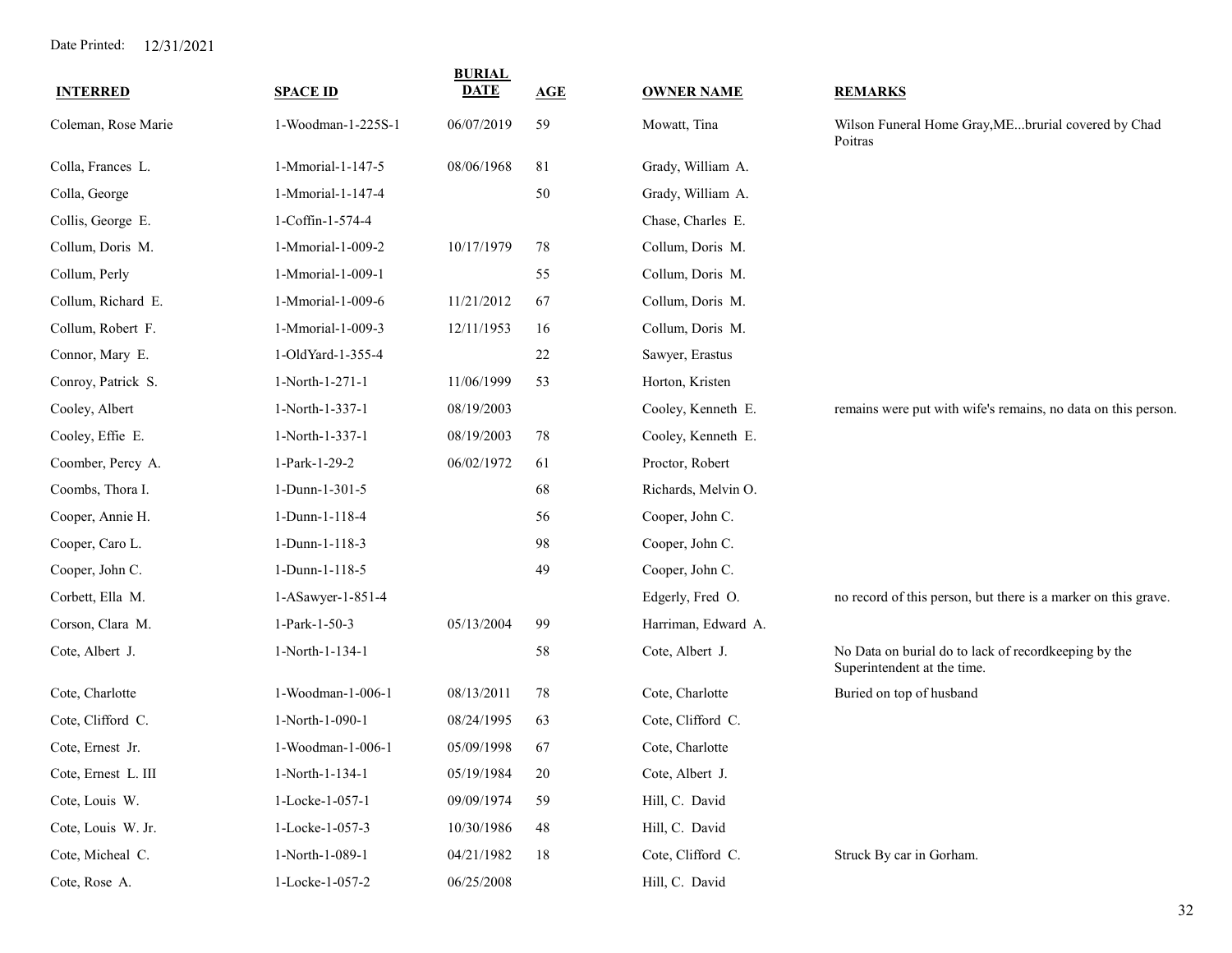| <b>INTERRED</b>           | <b>SPACE ID</b>    | <b>BURIAL</b><br>DATE | AGE            | <b>OWNER NAME</b>     | <b>REMARKS</b>                                                                                                                                                                                                                              |
|---------------------------|--------------------|-----------------------|----------------|-----------------------|---------------------------------------------------------------------------------------------------------------------------------------------------------------------------------------------------------------------------------------------|
| Cote, Shaun D.            | 1-Park-1-29-4      | 07/29/2003            | 21             | Proctor, Robert       |                                                                                                                                                                                                                                             |
| Cote, Wayne I             | 1-Woodman-1-006-1  | 05/19/2014            |                | Cote, Charlotte       |                                                                                                                                                                                                                                             |
| Cotton, Chester W.        | 1-OldYard-1-358-2  |                       | 72             | Cotton, John A.       |                                                                                                                                                                                                                                             |
| Cotton, Delbert A         | 1-OldYard-1-358-4  |                       |                | Cotton, John A.       |                                                                                                                                                                                                                                             |
| Cotton, John A.           | 1-OldYard-1-358-6  |                       | 82             | Cotton, John A.       |                                                                                                                                                                                                                                             |
| Cotton, Nellie R.         | 1-OldYard-1-358-5  |                       | 72             | Cotton, John A.       |                                                                                                                                                                                                                                             |
| Coughlin, Kenneth D.      | 1-Woodman-1-224S-2 | 05/02/2012            | 38             | Coughlin, Jennifer    |                                                                                                                                                                                                                                             |
| Cournoyer, Madelyn D.     | 1-Mmorial-1-071-1  | 05/14/1985            | 82             | Cournoyer, Paul R.    |                                                                                                                                                                                                                                             |
| Cournoyer, Paul R.        | 1-Mmorial-1-072-1  |                       |                | Cournoyer, Paul R.    |                                                                                                                                                                                                                                             |
| Cousens, Daniel L.        | 1-Dunn-1-074-4     |                       | 36             | Hanson, Edward P.     |                                                                                                                                                                                                                                             |
| Cousens, Harry H.         | 1-GSawyer-1-687-6  | 05/14/1986            | 81             | Cousens, Harry H.     |                                                                                                                                                                                                                                             |
| Cousens, Laura E.         | 1-Dunn-1-074-3     |                       |                | Hanson, Edward P.     |                                                                                                                                                                                                                                             |
| Cousens, Lillian M.       | 1-Mmorial-1-113-2  | 05/03/1984            | 83             | Cousens, Ralph E.     |                                                                                                                                                                                                                                             |
| Cousens, Mary E.          | 1-Dunn-1-170-5     |                       | $\overline{4}$ | Cousens, Nathaniel D. | This grave contains 2 people, Mary and her infant brother<br>Samuel.                                                                                                                                                                        |
| Cousens, Nancy            | 1-Dunn-1-170-2     |                       |                | Cousens, Nathaniel D. | Actual grave number unknown; she has no gravemarker or<br>written records, but her and her husband's name appear on the<br>stone for thier two infant children in this lot; therefore, it is<br>assumed that she is buried in this lot too. |
| Cousens, Nathaniel D.     | 1-Dunn-1-170-1     |                       |                | Cousens, Nathaniel D. | Actual grave number unknown; he has no gravemarker or<br>written records, but his and his wife's name appear on the stone<br>for thier two infant children in this lot; therefore, it is assumed<br>that he is buried in this lot too.      |
| Cousens, Ralph E.         | 1-Mmorial-1-113-1  | 06/26/1975            | 78             | Cousens, Ralph E.     |                                                                                                                                                                                                                                             |
| Cousens, Samuel           | 1-Dunn-1-170-5     |                       | $10$ mos.      | Cousens, Nathaniel D. | This grave contains two people; Samuel and his young sister,<br>Mary.                                                                                                                                                                       |
| Cousens, Samuel           | 1-Dunn-1-170-3     |                       | 42             | Cousens, Nathaniel D. |                                                                                                                                                                                                                                             |
| Cousens Jr., Nathaniel    | 1-Dunn-1-169-1     |                       | 64             | Cousens, Nathaniel D. |                                                                                                                                                                                                                                             |
| Cousens-Warren, Alice V.  | 1-GSawyer-1-687-5  | 07/24/2002            | 97             | Cousens, Harry H.     |                                                                                                                                                                                                                                             |
| Cousins, Bruce R.         | 1-Mmorial-1-082-6  | 04/29/1991            | 40             | Cousins, Maurice W.   |                                                                                                                                                                                                                                             |
| Cousins, Elmore W."Peter" | 1-Mmorial-1-151-6  | 06/12/1982            | 70             | Cousins, William I.   |                                                                                                                                                                                                                                             |
| Cousins, Ethel M.         | 1-Mmorial-1-151-2  |                       | 78             | Cousins, William I.   |                                                                                                                                                                                                                                             |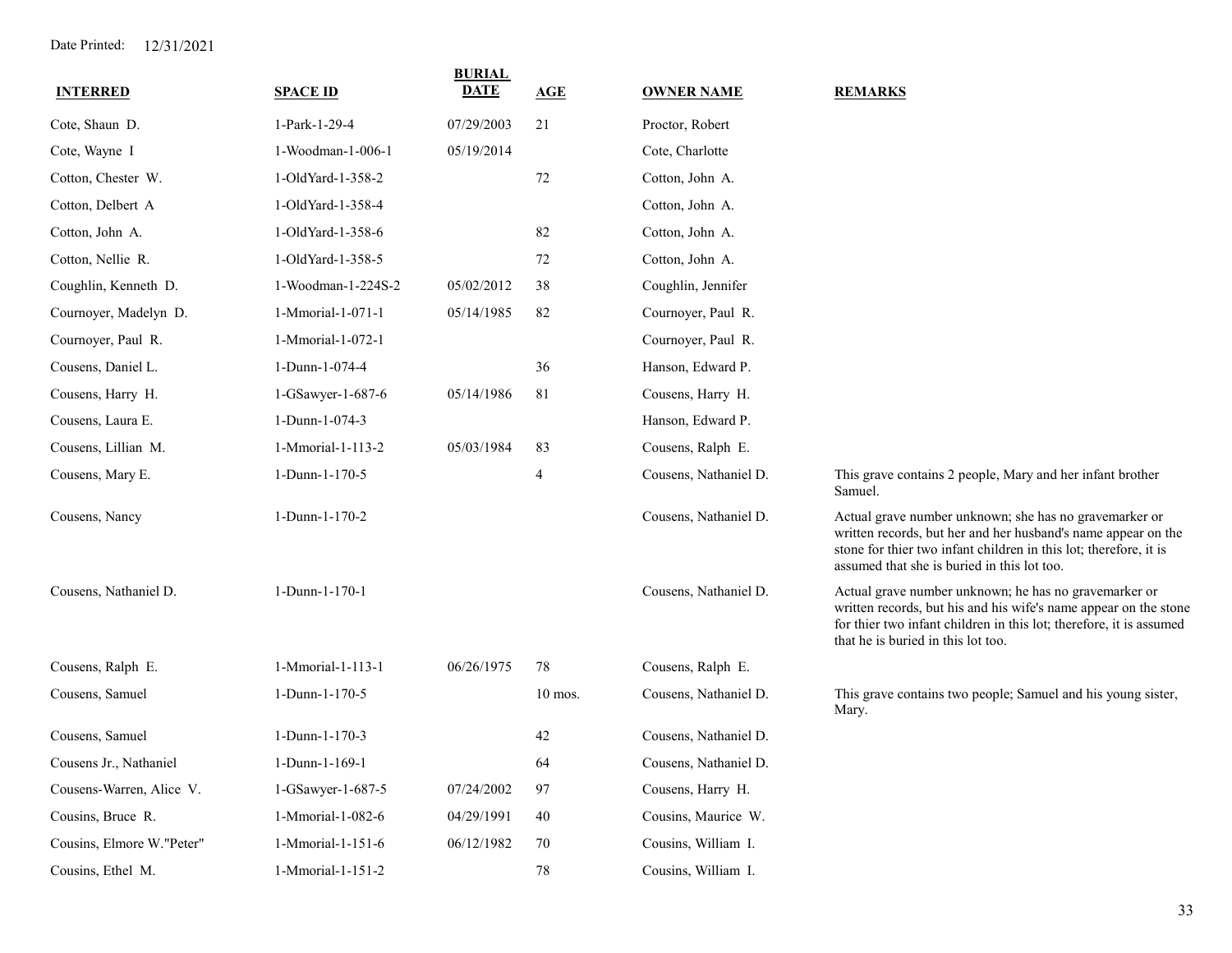| <b>INTERRED</b>       | <b>SPACE ID</b>   | <b>BURIAL</b><br><b>DATE</b> | AGE | <b>OWNER NAME</b>     | <b>REMARKS</b>                                         |
|-----------------------|-------------------|------------------------------|-----|-----------------------|--------------------------------------------------------|
| Cousins, Frank W.     | 1-Mmorial-1-151-1 |                              | 50  | Cousins, William I.   |                                                        |
| Cousins, Leila M.     | 1-Mmorial-1-082-2 | 04/27/1984                   | 83  | Cousins, Maurice W.   |                                                        |
| Cousins, Maurice W.   | 1-Mmorial-1-082-3 | 11/07/1986                   | 82  | Cousins, Maurice W.   |                                                        |
| Cousins, Robert       | 1-Mmorial-1-082-5 | 05/08/2018                   | 90  | Cousins, Maurice W.   |                                                        |
| Cousins, Sheila V.    | 1-Mmorial-1-082-4 | 05/11/2015                   | 76  | Cousins, Maurice W.   |                                                        |
| Cousins, William I.   | 1-Mmorial-1-151-3 |                              | 86  | Cousins, William I.   |                                                        |
| Cram, Calvin L.       | 1-Dunn-1-005-5    |                              |     | Cram, Ebenezer "Eben" |                                                        |
| Cram, Drewyn          | 1-Locke-1-176e-1  | 09/29/2018                   | 25  | Yuhas, Joseph G.      | Buried in same grave as Mallory Morse6' from headstone |
| Cram, Ebenezer "Eben" | 1-Dunn-1-005-1    |                              |     | Cram, Ebenezer "Eben" |                                                        |
| Cram, Eliza A.        | 1-Dunn-1-005-2    |                              | 37  | Cram, Ebenezer "Eben" |                                                        |
| Cram, Marion A.       | 1-Locke-1-009-2   | 09/11/1996                   | 90  | Cram, Winburn S.      |                                                        |
| Cram, Winburn S.      | 1-Locke-1-009-1   | 05/01/1986                   | 76  | Cram, Winburn S.      |                                                        |
| Crawford, Evelyn      | 1-Locke-1-191-2   | 04/24/1999                   | 83  | Crawford, Herbert W.  |                                                        |
| Crawford, Herbert W.  | 1-Locke-1-191-3   | 05/05/1981                   | 72  | Crawford, Herbert W.  |                                                        |
| Cressey, Daniel G.    | 1-Mmorial-1-024-4 | 04/23/1968                   | 81  | Landry, Josephine E.  |                                                        |
| Cressey, Daniel M.    | 1-Coffin-1-400-4  | 05/17/2012                   | 77  | Lang, Bessie M.       |                                                        |
| Cressey, Edmund W.    | 1-Coffin-1-546-3  |                              |     | Cressey, Sarah J.     | actual grave location unknown                          |
| Cressey, Eleanor M.   | 1-North-1-026-1   | 11/22/1985                   | 76  | Cressey, Ernest E.    |                                                        |
| Cressey, Jennie M.    | 1-Coffin-1-400-1  | 07/24/1985                   | 71  | Lang, Bessie M.       |                                                        |
| Cressey, Sarah J.     | 1-Coffin-1-546-2  |                              |     | Cressey, Sarah J.     |                                                        |
| Crimmin, Joyce N.     | 1-Locke-1-194-3   | 12/01/2008                   | 78  | MacDowell, Richard E. |                                                        |
| Critchley, Dorothy    | 1-Mmorial-1-086-2 | 05/30/2001                   | 83  | Critchley, Dorothy    |                                                        |
| Crommett, Lillian B.  | 1-Park-1-08-2     | 08/18/1977                   | 57  | Crommett, Gerald C.   |                                                        |
| Crommett, Milton C.   | 1-Park-1-08-1     | 07/24/1982                   | 64  | Crommett, Gerald C.   |                                                        |
| Curran, Adelburt P.   | 1-Mmorial-1-101-6 | 06/22/1964                   | 60  | Curran, Paul M.       |                                                        |
| Curran, Alesha E.     | 1-Park-1-24-1     | 12/31/1979                   |     | Curran, Alesha E.     |                                                        |
| Curran, Alton C.      | 1-Mmorial-1-027-1 | 04/09/1983                   | 71  | Curran, Alton C.      |                                                        |
| Curran, Edna M.       | 1-Park-1-24-2     | 04/28/1989                   | 82  | Curran, Edna M.       |                                                        |
| Curran, Elizabeth     | 1-Mmorial-1-101-2 | 06/04/1983                   | 46  | Curran, Paul M.       |                                                        |
|                       |                   |                              |     |                       |                                                        |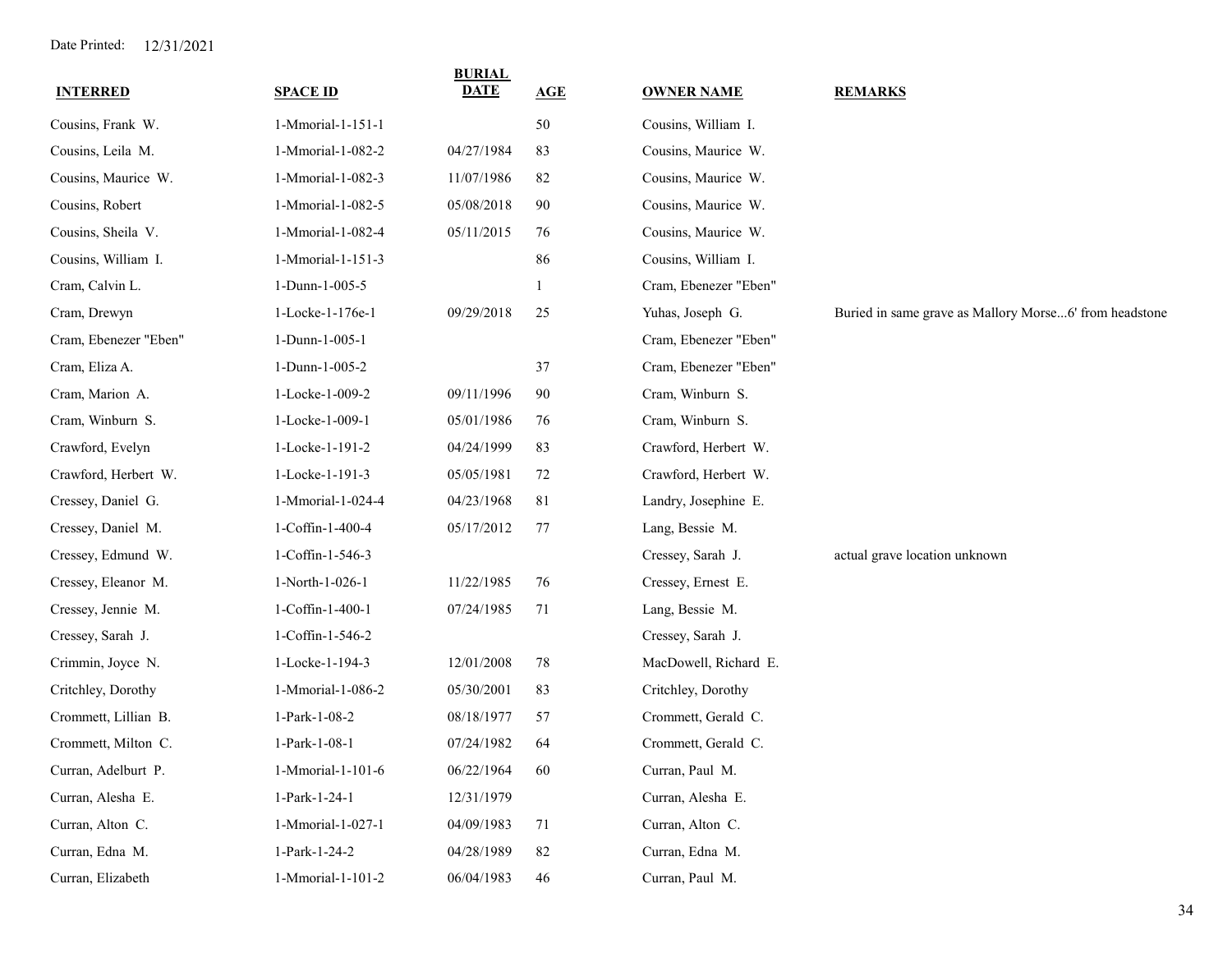| <b>INTERRED</b>        | <b>SPACE ID</b>    | <b>BURIAL</b><br><b>DATE</b> | AGE    | <b>OWNER NAME</b>    | <b>REMARKS</b>                                                                         |
|------------------------|--------------------|------------------------------|--------|----------------------|----------------------------------------------------------------------------------------|
| Curran, Elsie E.       | 1-Mmorial-1-027-2  | 11/08/1951                   | 37     | Curran, Alton C.     |                                                                                        |
| Curran, Paul M.        | 1-Mmorial-1-101-1  | 08/03/2009                   | 72     | Curran, Paul M.      |                                                                                        |
| Curran, Winnefred      | 1-Mmorial-1-101-5  | 10/04/1974                   | $70\,$ | Curran, Paul M.      |                                                                                        |
| Curry, Albert H. Jr.   | 1-Woodman-1-306N-1 | 06/29/2001                   | 77     | Curry, Albert H. Jr. |                                                                                        |
| Curry, Margaret        | 1-Woodman-1-306N-2 | 05/01/2015                   | 92     | Curry, Albert H. Jr. | 2' from monument                                                                       |
| Cutting, Lucy A.       | 1-Dunn-1-068-4     |                              | 63     | Spencer, James       |                                                                                        |
| Cyr, Raoul L.          | 1-North-1-382-1    | 04/24/1986                   | 64     | Cyr, Wayne           |                                                                                        |
| Cyr, Rolande D.        | 1-North-1-382-1    | 06/02/2011                   | 87     | Cyr, Wayne           | 5' from monument                                                                       |
| Czachor, Justin P.     | 1-Woodman-1-303S-2 | 11/20/2012                   | 40     | Czachor, Jennifer    |                                                                                        |
| Daggett, Charles W.    | 1-North-1-399-1    | 06/28/1993                   | 82     | Daggett, Madaline A. |                                                                                        |
| Daggett, Charles W. Jr | 1-North-1-397-1    | 11/02/2012                   |        | Daggett, Madaline A. |                                                                                        |
| Daggett, Elsie M.      | 1-North-1-397-1    | 04/30/2021                   | 72     | Daggett, Madaline A. | Buried 4 ft from stone                                                                 |
| Daggett, Madaline A.   | 1-North-1-398-1    | 05/19/2005                   | 86     | Daggett, Madaline A. |                                                                                        |
| Dahlman, Arthur H.     | 1-Mmorial-1-141-3  | 11/10/1958                   | 65     | Dahlman, Helen F.    |                                                                                        |
| Dahlman, Helen F.      | 1-Mmorial-1-141-2  | 05/07/2001                   | 86     | Dahlman, Helen F.    |                                                                                        |
| Dale, Helen            | 1-ASawyer-1-901-3  | 06/11/2013                   | 90     | Mckenney, George W.  |                                                                                        |
| Dale, Wilfred          | 1-ASawyer-1-901-3  | 06/11/2013                   | 94     | Mckenney, George W.  |                                                                                        |
| Dalton, Freddie W.     | 1-Dunn-1-007-4     |                              |        | Noble, Huldah C.     |                                                                                        |
| Dalton, Isabella       | 1-Dunn-1-007-1     |                              | 56     | Noble, Huldah C.     |                                                                                        |
| Dalton, Patience W.    | 1-Dunn-1-007-3     |                              | 76     | Noble, Huldah C.     |                                                                                        |
| Darling, Bertha L.     | 1-Coffin-1-679-1   |                              | 76     | Darling, Leonard     |                                                                                        |
| Darling, Donald E.     | 1-Locke-1-149e-2   | 05/12/2003                   | 87     | Darling, Donald E.   |                                                                                        |
| Darling, Emily         | 1-Coffin-1-679-5   |                              |        | Darling, Leonard     |                                                                                        |
| Darling, George W.     | 1-Coffin-1-679-3   |                              | 76     | Darling, Leonard     |                                                                                        |
| Darling, Leonard       | 1-Coffin-1-679-6   |                              |        | Darling, Leonard     |                                                                                        |
| Darling, Leonard       | 1-Coffin-1-679-4   |                              |        | Darling, Leonard     |                                                                                        |
| Darrah, Daniel L.      | 1-Dunn-1-090-2     |                              | 62     | Darrah, Daniel L.    | Headstone reads, "Husband," but it's unkown who he married, or<br>where she is buried. |
| Darrah, Esther         | 1-Dunn-1-089-1     |                              |        | Milliken, William    | Actual grave unknown,<br>no headstones                                                 |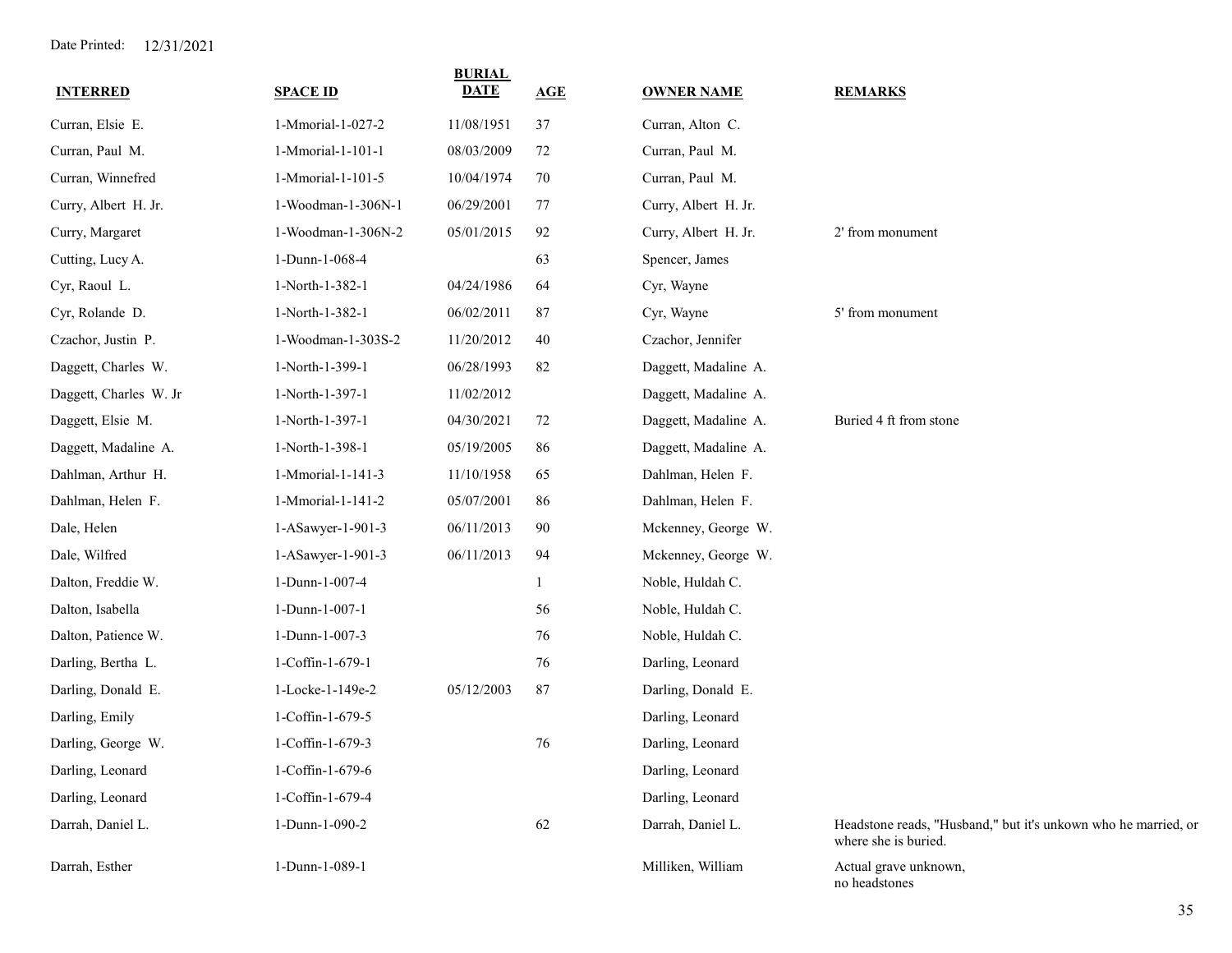|                     |                   | <b>BURIAL</b> |     |                     |                                                                                                                                                                                       |
|---------------------|-------------------|---------------|-----|---------------------|---------------------------------------------------------------------------------------------------------------------------------------------------------------------------------------|
| <b>INTERRED</b>     | <b>SPACE ID</b>   | <b>DATE</b>   | AGE | <b>OWNER NAME</b>   | <b>REMARKS</b>                                                                                                                                                                        |
| Darrah, Georgia A.  | 1-Dunn-1-089-6    |               |     | Milliken, William   | Actual grave unknown,<br>No headstone                                                                                                                                                 |
| Darrah, Joseph      | 1-Dunn-1-089-3    |               |     | Milliken, William   | Actual grave unknown,<br>No headstone                                                                                                                                                 |
| Darrah, Josephine   | 1-Dunn-1-089-5    |               |     | Milliken, William   | Actual grave unknown,<br>No headstone                                                                                                                                                 |
| Darrah, Myra E.     | 1-Dunn-1-089-6    |               |     | Milliken, William   | Actual grave unknown,<br>No headstone                                                                                                                                                 |
| Darrah, Sarah       | 1-Dunn-1-089-4    |               |     | Milliken, William   | Actual grave unknown,<br>No headstone                                                                                                                                                 |
| Darrah, Susen       | 1-Dunn-1-089-5    |               |     | Milliken, William   | Actual grave unknown,<br>No headstone                                                                                                                                                 |
| Davidson, William   | 1-ASawyer-1-930-4 |               |     | Warr, Thomas        | actual grave location unknown                                                                                                                                                         |
| Davis, Abigail G.   | 1-Coffin-1-504-3  |               | 83  | Burnham, Almira A.  |                                                                                                                                                                                       |
| Davis, Agnes        | 1-GSawyer-1-757-3 | 11/03/2006    | 83  | Wiggin, William     | 1' from foot marker                                                                                                                                                                   |
| Davis, Albert S.    | 1-Dunn-1-206-1    |               |     | Davis, Albert S.    | Actual grave number is unknown--there are no grave markers,<br>but he is assumed to be in this lot, not lot 205, because his name<br>is on the side of the monument facing this lot.  |
| Davis, Bertha May   | 1-ASawyer-1-836-2 |               | 83  | Davis, Herbert A.   |                                                                                                                                                                                       |
| Davis, Calvin       | 1-GSawyer-1-757-3 | 11/03/2006    | 83  | Wiggin, William     |                                                                                                                                                                                       |
| Davis, Carl E.      | 1-North-1-228-1   | 06/15/1996    | 67  | Davis, Carl E.      |                                                                                                                                                                                       |
| Davis, Christina B. | 1-Locke-1-130-2   | 04/18/1969    | 65  | Davis, Christina B. |                                                                                                                                                                                       |
| Davis, Clifford E.  | 1-Locke-1-130-1   | 10/12/1968    | 69  | Davis, Christina B. |                                                                                                                                                                                       |
| Davis, Daniel A.    | 1-Coffin-1-504-1  |               | 81  | Burnham, Almira A.  |                                                                                                                                                                                       |
| Davis, Elizabeth W. | 1-Dunn-1-033-2    |               |     | Davis, Moses        |                                                                                                                                                                                       |
| Davis, Ella R.      | 1-Dunn-1-206-3    |               |     | Davis, Albert S.    | Actual grave number is unknown--there are no grave markers,<br>but she is assumed to be in this lot, not lot 205, because her<br>name is on the side of the monument facing this lot. |
| Davis, Emily J.     | 1-Dunn-1-032-1    |               | 77  | Davis, Moses        |                                                                                                                                                                                       |
| Davis, Esther B.    | 1-Dunn-1-034-4    |               | 38  | Davis, George G.    |                                                                                                                                                                                       |
| Davis, Etta         | 1-Coffin-1-534-2  |               | 71  | Harmon, Osborne     |                                                                                                                                                                                       |
| Davis, Everett B.   | 1-Coffin-1-671-4  | 05/05/1990    | 78  | Swett, Sara B.      |                                                                                                                                                                                       |
| Davis, Florence E.  | 1-North-1-391-1   | 08/16/1986    |     | Davis, Florence E.  |                                                                                                                                                                                       |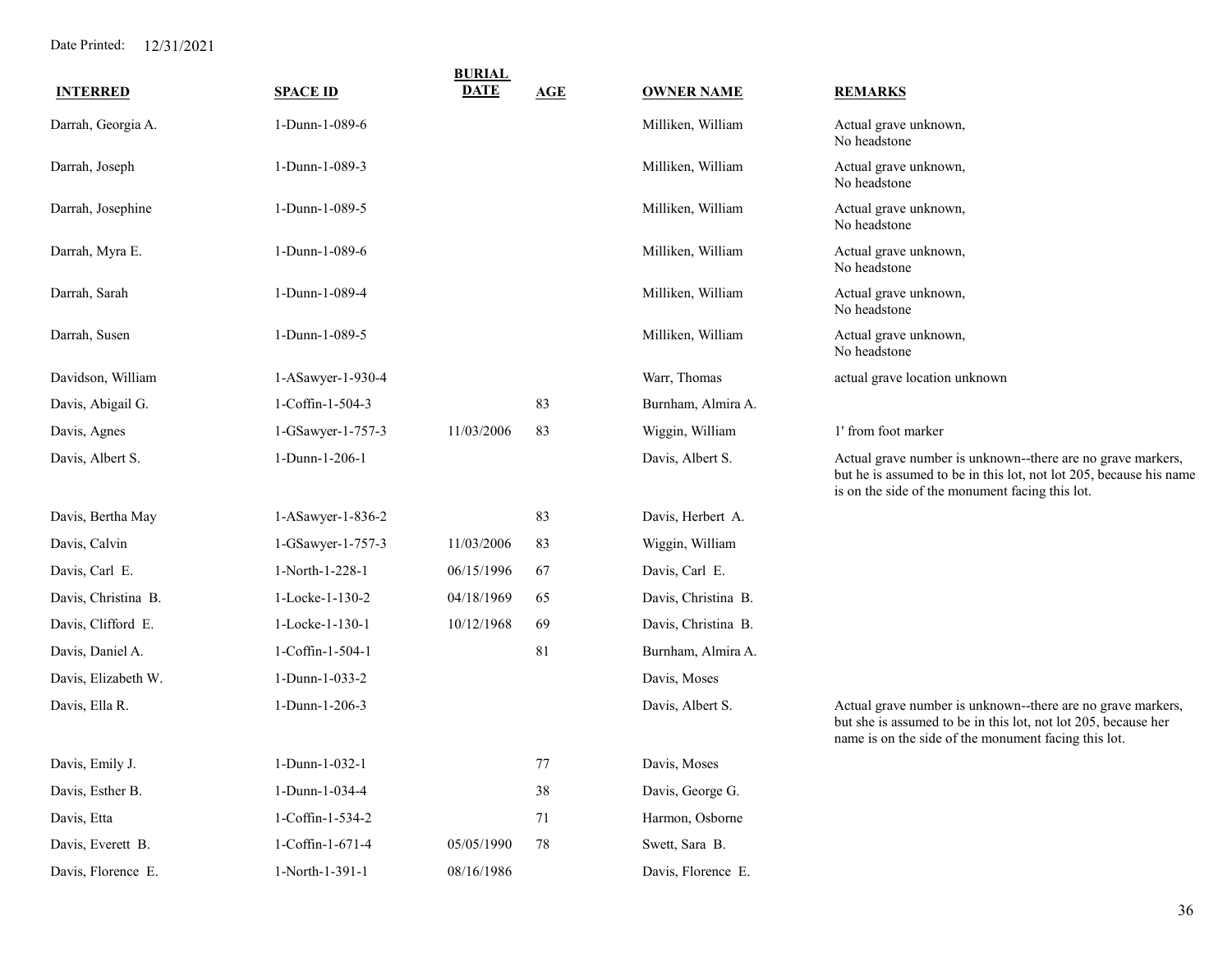| <b>INTERRED</b>      | <b>SPACE ID</b>   | <b>BURIAL</b><br><b>DATE</b> | AGE | <b>OWNER NAME</b>   | <b>REMARKS</b>                                                                                                                                                                        |
|----------------------|-------------------|------------------------------|-----|---------------------|---------------------------------------------------------------------------------------------------------------------------------------------------------------------------------------|
| Davis, George G.     | 1-Dunn-1-034-5    |                              |     | Davis, George G.    | Burial Records Book says he's buried in this lot, but there is no<br>headstone for him; his name appears nowhere on the lot.                                                          |
| Davis, Gertrude M.   | 1-North-1-239-1   | 05/01/1980                   | 56  | Davis, Woodrow W.   |                                                                                                                                                                                       |
| Davis, Gregory P.    | 1-North-1-330-1   | 04/27/2001                   | 33  | Davis, Herbert      |                                                                                                                                                                                       |
| Davis, Harry W.      | 1-ASawyer-1-836-4 | 07/23/1987                   | 80  | Davis, Herbert A.   |                                                                                                                                                                                       |
| Davis, Herbert A.    | 1-ASawyer-1-836-3 | 11/30/1950                   |     | Davis, Herbert A.   |                                                                                                                                                                                       |
| Davis, Jacqueline M. | 1-Mmorial-1-033-5 | 06/11/2008                   |     | Milliken, Arthur L. |                                                                                                                                                                                       |
| Davis, James B.      | 1-ASawyer-1-932-1 | 10/25/1969                   | 34  | Swett, Sara B.      |                                                                                                                                                                                       |
| Davis, John E.       | 1-Coffin-1-534-1  |                              |     | Harmon, Osborne     |                                                                                                                                                                                       |
| Davis, Julia A.      | 1-North-1-240-1   | 06/17/1982                   | 85  | Davis, Woodrow W.   |                                                                                                                                                                                       |
| Davis, Julien E.     | 1-North-1-226-1   | 10/28/2006                   | 70  | Davis, James        |                                                                                                                                                                                       |
| Davis, Kenneth       | 1-ASawyer-1-836-1 |                              |     | Davis, Herbert A.   | No Data on this burial, not positive if this is the grave of<br>internment.                                                                                                           |
| Davis, Laura C.      | 1-ASawyer-1-836-6 | 03/18/2010                   | 91  | Davis, Herbert A.   |                                                                                                                                                                                       |
| Davis, Leona M.      | 1-North-1-242-1   | 09/16/2003                   | 81  | Davis, Woodrow W.   |                                                                                                                                                                                       |
| Davis, Marcia A.     | 1-Dunn-1-206-2    |                              |     | Davis, Albert S.    | Actual grave number is unknown--there are no grave markers,<br>but she is assumed to be in this lot, not lot 205, because her<br>name is on the side of the monument facing this lot. |
| Davis, Margherita R. | 1-North-1-064-1   | 07/22/1998                   | 56  | Davis, Wayne        | 2' from walkway left side                                                                                                                                                             |
| Davis, Mary R.       | 1-Coffin-1-416-2  |                              |     | Davis, Mary R.      |                                                                                                                                                                                       |
| Davis, Mary Elden    | 1-Dunn-1-032-5    |                              | 85  | Davis, Moses        |                                                                                                                                                                                       |
| Davis, Moses         | 1-Dunn-1-032-6    |                              | 77  | Davis, Moses        |                                                                                                                                                                                       |
| Davis, N. Agnes      | 1-Coffin-1-671-1  | 07/22/1982                   | 67  | Swett, Sara B.      |                                                                                                                                                                                       |
| Davis, Nellie E.     | 1-Coffin-1-416-1  |                              |     | Davis, Mary R.      |                                                                                                                                                                                       |
| Davis, Nicholas G.   | 1-North-1-390-1   | 04/27/2016                   | 93  | Davis, Florence E.  |                                                                                                                                                                                       |
| Davis, Paul          | 1-ASawyer-1-836-5 |                              | 88  | Davis, Herbert A.   |                                                                                                                                                                                       |
| Davis, Ralph E.      | 1-North-1-256-1   | 07/01/2015                   | 94  | Davis, Ralph E.     |                                                                                                                                                                                       |
| Davis, Simon B.      | 1-Dunn-1-033-1    |                              |     | Davis, Moses        |                                                                                                                                                                                       |
| Davis, Stanley E.    | 1-North-1-221-1   | 04/30/2004                   | 59  | Davis, Beverly J.   |                                                                                                                                                                                       |
| Davis, Susan A.      | 1-Dunn-1-223-5    |                              | 82  | Deering, Foxwell C. | She was the 1st born child, daughter, of Foxwell, the half-sister<br>of Ambrose.                                                                                                      |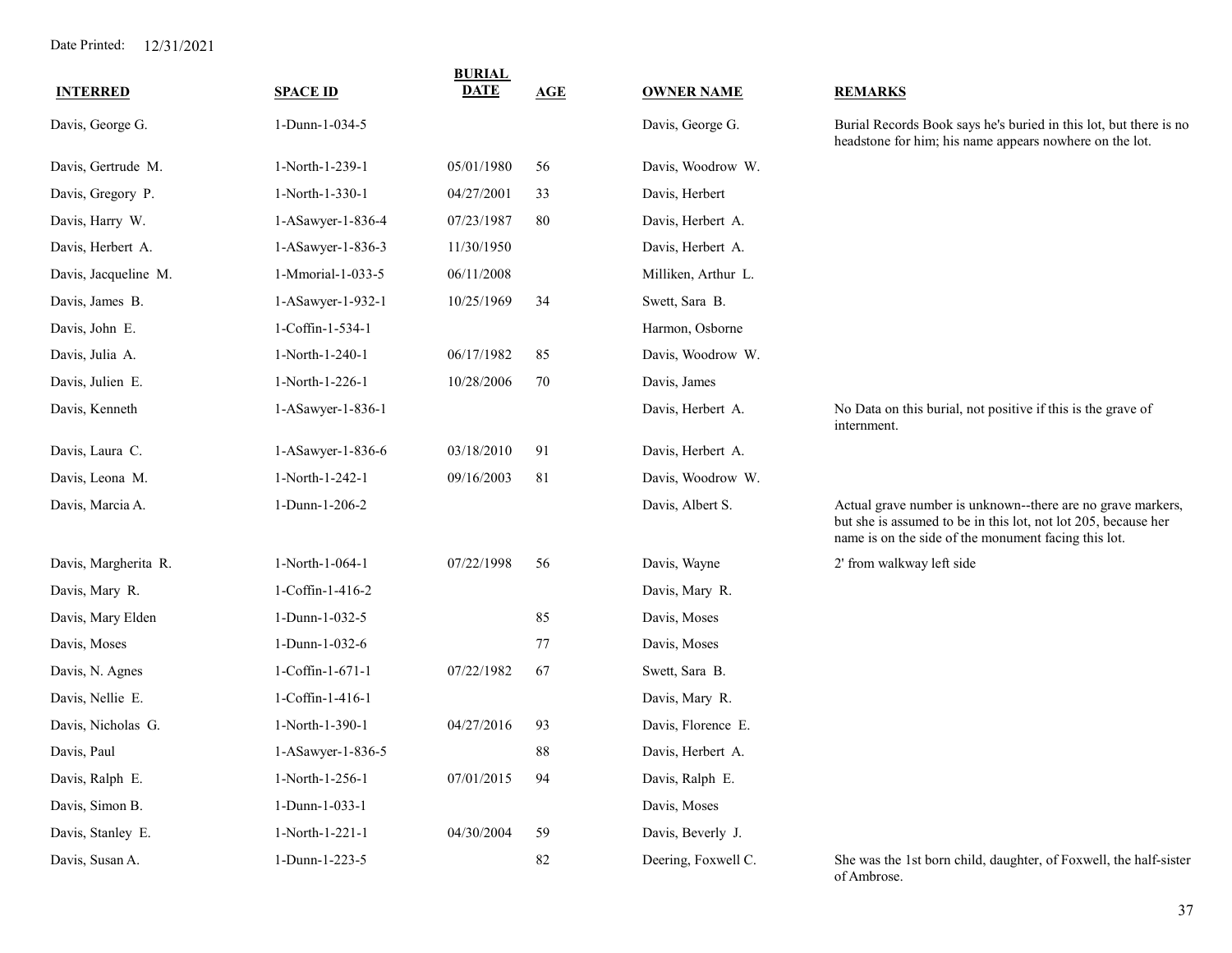| <b>INTERRED</b>        | <b>SPACE ID</b>   | <b>BURIAL</b><br><b>DATE</b> | <b>AGE</b> | <b>OWNER NAME</b>    | <b>REMARKS</b>                                                                                                           |
|------------------------|-------------------|------------------------------|------------|----------------------|--------------------------------------------------------------------------------------------------------------------------|
| Davis, William         | 1-Coffin-1-416-3  |                              |            | Davis, Mary R.       |                                                                                                                          |
| Davis, Woodrow W.      | 1-North-1-241-1   | 12/22/1983                   | 64         | Davis, Woodrow W.    |                                                                                                                          |
| Day, Annie             | 1-ASawyer-1-839-2 | 05/20/1996                   | 87         | Day, Eben            |                                                                                                                          |
| Day, Arnold T.         | 1-North-1-204-1   | 08/14/2015                   | 90         | Day, Arnold T.       |                                                                                                                          |
| Day, Calvin E.         | 1-ASawyer-1-839-3 | 04/27/1972                   | 67         | Day, Eben            |                                                                                                                          |
| Day, Carrie            | 1-ASawyer-1-839-5 |                              |            | Day, Eben            | no record of which grave she is in.                                                                                      |
| Day, Constance M.      | 1-Park-1-75-2     | 07/27/2007                   | 72         | Markert, Leroy T.    | 2' from monument                                                                                                         |
| Day, Eben              | 1-ASawyer-1-839-6 |                              | 71         | Day, Eben            | no record of which grave he is in!                                                                                       |
| Day, Katherine F.      | 1-Coffin-1-621-2  | 06/25/2003                   | 79         | Harriman, Charles    |                                                                                                                          |
| Day, Louise S.         | 1-Coffin-1-583-2  | 11/21/1993                   | 88         | Shordon, Othniel B.  | Buried at the head between graves $1 \& 2$ ,<br>Burial card says funeral home= "Family (Hope F.H., Biddeford,<br>$ME)$ " |
| Day, Robert A.         | 1-Coffin-1-621-1  | 07/08/1988                   | 62         | Harriman, Charles    |                                                                                                                          |
| Day, Theresa G.        | 1-North-1-203-1   | 01/07/1983                   | 50         | Day, Arnold T.       |                                                                                                                          |
| Day, William S         | 1-Park-1-75-2     | 08/01/2019                   | 87         | Markert, Leroy T.    | Buried 4ft from stoneConstance Day also buried in this<br>grave                                                          |
| Dean, Edwin E.         | 1-OldYard-1-364-3 | 04/18/1969                   |            | Dean, William        |                                                                                                                          |
| Dean, Hilda H.         | 1-OldYard-1-364-2 |                              | 71         | Dean, William        |                                                                                                                          |
| Dean, Ida M            | 1-OldYard-1-364-5 |                              | 74         | Dean, William        |                                                                                                                          |
| Dean, William          | 1-OldYard-1-364-6 |                              |            | Dean, William        |                                                                                                                          |
| Deane, Lloyd B.        | 1-Mmorial-1-056-1 | 05/16/1960                   | 58         | Deane, Nettie        |                                                                                                                          |
| Deane, Nettie          | 1-Mmorial-1-055-1 | 10/31/1966                   | 66         | Deane, Nettie        |                                                                                                                          |
| Deane, Sarah           | 1-Dunn-1-048-5    |                              |            | Coffin, Mary         |                                                                                                                          |
| Deangelis, John        | 1-Locke-1-113-6   | 05/16/1998                   | 63         | Cole, Leslie A.      |                                                                                                                          |
| Dearborn, Anna G.      | 1-Dunn-1-009-2    |                              |            | Leavitt, Charles C.  |                                                                                                                          |
| Dearborn, Annie L.     | 1-GSawyer-1-711-5 | 09/21/1926                   | 34         | Dearborn, Willard F. |                                                                                                                          |
| Dearborn, Charles      | 1-Dunn-1-009-1    |                              | 33         | Leavitt, Charles C.  |                                                                                                                          |
| Dearborn, Charles W.   | 1-Dunn-1-009-3    |                              |            | Leavitt, Charles C.  |                                                                                                                          |
| Dearborn, Florence May | 1-Dunn-1-009-6    |                              | 20 days    | Leavitt, Charles C.  |                                                                                                                          |
| Dearborn, Harlan M.    | 1-Mmorial-1-144-1 | 11/10/2016                   |            | Dearborn, Harlan M.  |                                                                                                                          |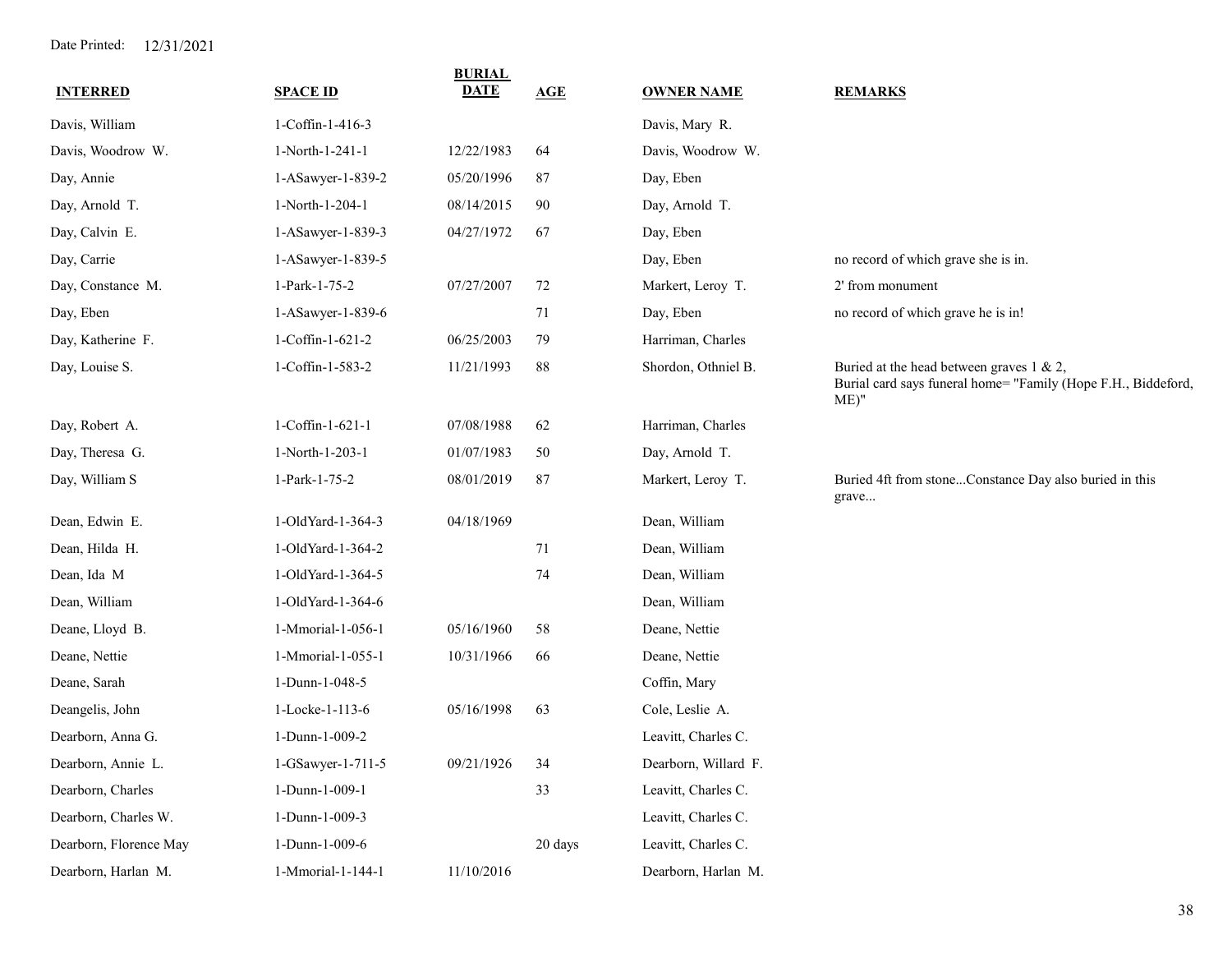| <b>INTERRED</b>        | <b>SPACE ID</b>   | <b>BURIAL</b><br><b>DATE</b> | AGE          | <b>OWNER NAME</b>    | <b>REMARKS</b>                                                                                           |
|------------------------|-------------------|------------------------------|--------------|----------------------|----------------------------------------------------------------------------------------------------------|
| Dearborn, Mildred B.   | 1-Mmorial-1-144-2 | 05/22/2018                   | 93           | Dearborn, Harlan M.  | Cremation burialpd \$500.00                                                                              |
| Dearborn, Ruth A.      | 1-GSawyer-1-711-4 | 07/18/2001                   | 75           | Dearborn, Willard F. |                                                                                                          |
| Dearborn, Willard F.   | 1-GSawyer-1-711-6 |                              | 68           | Dearborn, Willard F. |                                                                                                          |
| Dearing, Clara E.      | 1-Dunn-1-155-3    |                              |              | Palmer, William S.   |                                                                                                          |
| Decker, Adelbert       | 1-Mmorial-1-014-1 | 11/07/1984                   | 79           | Bettinger, Harry L.  |                                                                                                          |
| Decker, Jessie E.      | 1-Mmorial-1-014-2 | 06/03/2004                   | 92           | Bettinger, Harry L.  |                                                                                                          |
| Declaro, Donna         | 1-North-1-257-1   | 10/13/1998                   | 50           | Davis, Ralph E.      |                                                                                                          |
| Deering, Ada G.        | 1-Dunn-1-222-2    |                              | 33           | Deering, Foxwell C.  | She was the daughter of Foxwell, the sister of Ambrose.                                                  |
| Deering, Ambrose B.    | 1-Dunn-1-221-5    |                              | 83           | Deering, Foxwell C.  |                                                                                                          |
| Deering, Andrew C.     | 1-Dunn-1-055-3    |                              |              | Deering, Oscar F.    |                                                                                                          |
| Deering, Barbara       | 1-Locke-1-126-2   | 06/18/2008                   | 78           | Deering, Barbara     |                                                                                                          |
| Deering, Carl A.       | 1-Park-1-59-1     | 08/12/1976                   | 65           | Deering, Carl A.     |                                                                                                          |
| Deering, Chester R.    | 1-Park-1-20-1     | 11/08/1975                   | 68           | Deering, Chester R.  |                                                                                                          |
| Deering, Clarence L.   | 1-Mmorial-1-016-1 | 12/26/1965                   | 91           | Deering, Clarence L. |                                                                                                          |
| Deering, Clifton L.    | 1-Mmorial-1-016-3 | 11/18/1971                   | 61           | Deering, Clarence L. |                                                                                                          |
| Deering, Donald A.     | 1-Locke-1-127-3   | 06/04/1977                   | 70           | Deering, Donald A.   |                                                                                                          |
| Deering, Donald A. Jr  | 1-Locke-1-126-1   | 04/23/1986                   | 59           | Deering, Barbara     |                                                                                                          |
| Deering, Dorothy M.    | 1-Park-1-20-2     | 11/05/2008                   | 92           | Deering, Chester R.  |                                                                                                          |
| Deering, Florence J.   | 1-Dunn-1-221-3    |                              | $\mathbf{1}$ | Deering, Foxwell C.  |                                                                                                          |
| Deering, Foxwell C.    | 1-Dunn-1-223-1    |                              | 83           | Deering, Foxwell C.  |                                                                                                          |
| Deering, Hattie A.     | 1-Dunn-1-222-4    |                              | $30\,$       | Deering, Foxwell C.  | She was the daughter of Foxwell, the sister of Ambrose.                                                  |
| Deering, Jane          | 1-Dunn-1-223-3    |                              | 57           | Deering, Foxwell C.  | She was the second wife of Foxwell.                                                                      |
| Deering, Lizzie A.     | 1-Dunn-1-221-4    |                              | 61           | Deering, Foxwell C.  |                                                                                                          |
| Deering, Lydia M.      | 1-Dunn-1-221-2    |                              |              | Deering, Foxwell C.  | She was the wife of Foxwell's grandson, Ralph, who's in grave<br>1.                                      |
| Deering, Marguerite O. | 1-Mmorial-1-017-2 | 12/14/1998                   | 87           | Deering, Raymond G.  |                                                                                                          |
| Deering, Marion        | 1-Locke-1-127-2   | 06/03/1969                   | 66           | Deering, Donald A.   |                                                                                                          |
| Deering, Mary F.       | 1-Dunn-1-055-5    |                              |              | Deering, Oscar F.    | Actual grave unknown; her name is on the monument with her<br>husband, Oscar, and there is no headstone. |
| Deering, Nancy A.      | 1-North-1-381-1   | 10/20/2016                   |              | Gasparovic, Frieda   |                                                                                                          |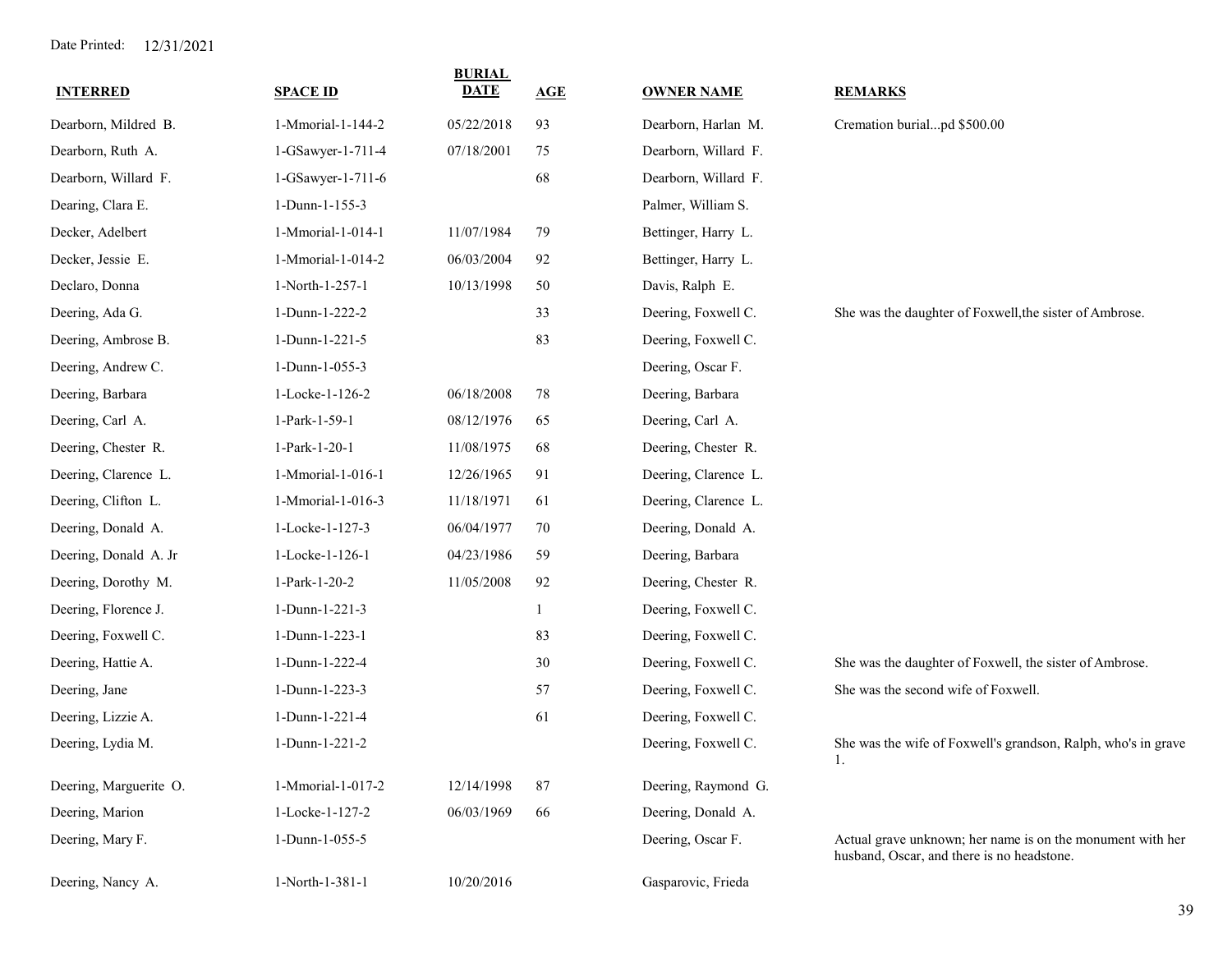| <b>INTERRED</b>        | <b>SPACE ID</b>        | <b>BURIAL</b><br><b>DATE</b> | <b>AGE</b> | <b>OWNER NAME</b>     | <b>REMARKS</b>                                                                                       |
|------------------------|------------------------|------------------------------|------------|-----------------------|------------------------------------------------------------------------------------------------------|
| Deering, Nancy W.      | 1-Dunn-1-223-4         |                              | 76         | Deering, Foxwell C.   | She was the daughter of Foxwell, the sister of Ambrose.                                              |
| Deering, Oscar F.      | 1-Locke-1-127-1        | 09/04/1969                   | 51         | Deering, Donald A.    |                                                                                                      |
| Deering, Oscar F.      | 1-Dunn-1-055-4         |                              |            | Deering, Oscar F.     | Actual grave unknown; his name is on the monument with his<br>wife, Mary, and there is no headstone. |
| Deering, Ralph L.      | 1-Dunn-1-221-1         |                              |            | Deering, Foxwell C.   | He was the grandson of Foxwell.                                                                      |
| Deering, Raymond G.    | 1-Mmorial-1-017-1      | 12/16/1974                   | 68         | Deering, Raymond G.   |                                                                                                      |
| Deering, Richard Keith | 1-Park-1-59-3          | 06/06/2020                   | 86         | Deering, Carl A.      | Initial mpayment of \$880balnce due of \$520 for \$1400 total                                        |
| Deering, Samuel W.     | 1-Dunn-1-222-1         |                              | 38         | Deering, Foxwell C.   | He was the son of Foxwell, the brother of Ambrose.                                                   |
| Deering, Sara A.       | 1-Mmorial-1-016-2      |                              | 75         | Deering, Clarence L.  |                                                                                                      |
| Deering, Susan         | 1-Dunn-1-223-2         |                              | 31         | Deering, Foxwell C.   | She was the first wife of Foxwell.                                                                   |
| Deering, Verlinda J.   | 1-Dunn-1-222-5         |                              | 52         | Deering, Foxwell C.   | She was the daughter of Foxwell, the sister of Ambrose.                                              |
| Degrasse, Daniel L.    | 1-Mmorial-1-137-1      | 11/20/1963                   | 67         | Degrasse, Daniel L.   |                                                                                                      |
| Degrasse, Ethel L.     | 1-Mmorial-1-137-2      |                              | 69         | Degrasse, Daniel L.   |                                                                                                      |
| DelSanto, Keith T.     | 1-Mmorial-1-5A-6       | 05/17/2013                   |            | McKown, Harold        |                                                                                                      |
| Dennett, Abigail       | 1-Coffin-1-459-6       |                              |            | Dennett, Sumner C.    |                                                                                                      |
| Dennett, Ann Maria     | 1-Dunn-1-099-2         |                              | 57         | Dennett, Otis T.      |                                                                                                      |
| Dennett, Annie M.      | 1-Dunn-1-191-1         |                              |            | Dennett, Francis S.   | Actual grave unknown, no headstone; burial records book listes<br>her in grave #1.                   |
| Dennett, Baby          | 1-Dunn-1-191-6         |                              |            | Dennett, Francis S.   | Actual grave unknown,<br>No headstone                                                                |
| Dennett, Barbara Ann   | 1-Mmorial-1-045-3      | 10/06/2008                   | -84        | Dennett, Jeannette B. |                                                                                                      |
| Dennett, Bertha B.     | 1-GSawyer-1-774-2      |                              |            | Bradbury, Isabelle R. |                                                                                                      |
| Dennett, Betsey C.     | 1-Dunn-1-246-2         |                              | 77         | Dennett, Samuel G.    |                                                                                                      |
| Dennett, Betsey H.     | 1-Coffin-1-541-1       |                              |            | Dennett, Oliver N.    | No burial record; Oliver's 2nd wife                                                                  |
| Dennett, Charles H.    | 1-GSawyer-1-783-6      |                              |            | Dennett, Charles H.   |                                                                                                      |
| Dennett, Charley E.    | $1$ -Coffin- $1-541-5$ |                              |            | Dennett, Oliver N.    |                                                                                                      |
| Dennett, Chester       | 1-Mmorial-1-045-1      | 03/27/1952                   | 59         | Dennett, Jeannette B. |                                                                                                      |
| Dennett, Clement       | 1-Coffin-1-458-6       |                              | 78         | Dennett, Sumner C.    |                                                                                                      |
| Dennett, Cora L.       | 1-Coffin-1-459-2       |                              |            | Dennett, Sumner C.    |                                                                                                      |
| Dennett, D. Thea       | 1-ASawyer-1-898-1      | 04/26/1971                   | 83         | Dennett, Lora D.      |                                                                                                      |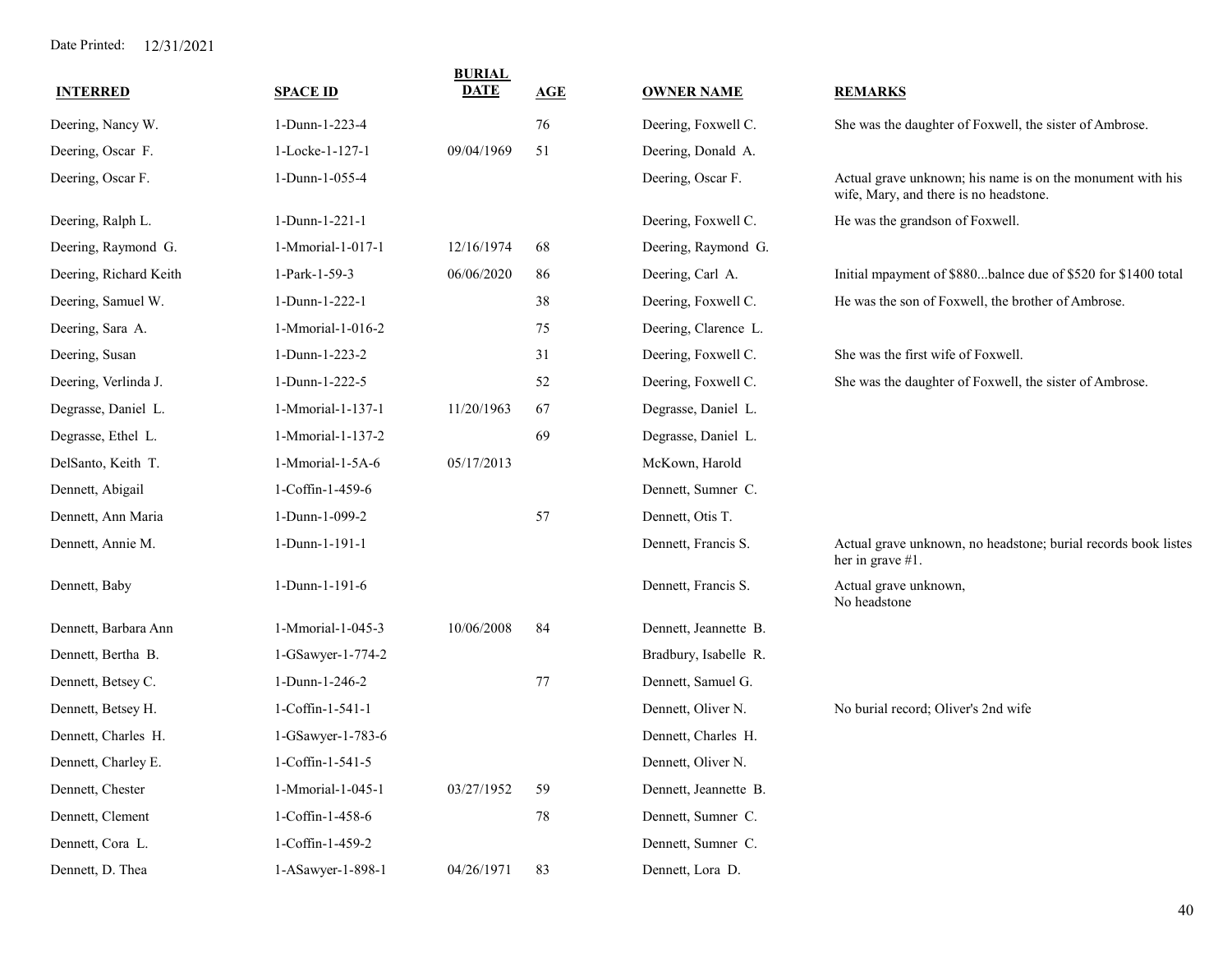| <b>INTERRED</b>        | <b>SPACE ID</b>   | <b>BURIAL</b><br>DATE | AGE            | <b>OWNER NAME</b>       | <b>REMARKS</b>                        |
|------------------------|-------------------|-----------------------|----------------|-------------------------|---------------------------------------|
| Dennett, Daniel        | 1-Coffin-1-458-4  |                       |                | Dennett, Sumner C.      |                                       |
| Dennett, Ernest        | 1-ASawyer-1-957-4 |                       |                | Dennett, Florine F.     |                                       |
| Dennett, Florine F.    | 1-ASawyer-1-957-5 | 12/11/1965            | 81             | Dennett, Florine F.     |                                       |
| Dennett, Francis S.    | 1-Dunn-1-191-3    |                       |                | Dennett, Francis S.     | Actual grave unknown,<br>No headstone |
| Dennett, Freeman A.    | 1-GSawyer-1-783-3 | 09/26/1983            | 88             | Dennett, Charles H.     |                                       |
| Dennett, Hannah S.     | 1-Dunn-1-246-5    |                       | $\overline{2}$ | Dennett, Samuel G.      |                                       |
| Dennett, Harriet F.    | 1-Dunn-1-191-4    |                       |                | Dennett, Francis S.     | Actual grave unknown,<br>No headstone |
| Dennett, Henry F.      | 1-Coffin-1-541-6  |                       | 5              | Dennett, Oliver N.      |                                       |
| Dennett, Herbert A.    | 1-Coffin-1-458-1  |                       | 29             | Dennett, Sumner C.      |                                       |
| Dennett, Ida           | 1-Coffin-1-459-5  |                       | 21 months      | Dennett, Sumner C.      |                                       |
| Dennett, Irving O.     | 1-ASawyer-1-913-4 |                       |                | Dennett, Irving O.      |                                       |
| Dennett, James Clement | 1-Coffin-1-459-4  |                       | 18             | Dennett, Sumner C.      |                                       |
| Dennett, Jeannette B.  | 1-Mmorial-1-045-2 | 12/21/1984            | 86             | Dennett, Jeannette B.   |                                       |
| Dennett, Jennie E.     | 1-ASawyer-1-913-5 |                       | 85             | Dennett, Irving O.      |                                       |
| Dennett, John F.       | 1-Coffin-1-541-5  |                       |                | Dennett, Oliver N.      |                                       |
| Dennett, Joseph E.     | 1-GSawyer-1-783-4 | 12/19/1976            | 79             | Dennett, Charles H.     |                                       |
| Dennett, Josephine     | 1-Dunn-1-191-6    |                       |                | Dennett, Francis S.     | Actual grave unknown,<br>No headstone |
| Dennett, L. Imogene    | 1-GSawyer-1-783-2 | 10/11/1971            | 71             | Dennett, Charles H.     |                                       |
| Dennett, Leah M.       | 1-ASawyer-1-913-6 |                       |                | Dennett, Irving O.      |                                       |
| Dennett, Lester S.     | 1-GSawyer-1-774-3 |                       | 60             | Bradbury, Isabelle R.   |                                       |
| Dennett, Liberty B.    | 1-Coffin-1-459-3  |                       |                | Dennett, Sumner C.      |                                       |
| Dennett, Lizzie E.     | 1-Coffin-1-459-5  |                       | 10 months      | Dennett, Sumner C.      |                                       |
| Dennett, Lora D.       | 1-ASawyer-1-898-3 |                       | 54             | Dennett, Lora D.        |                                       |
| Dennett, Lorenzo B.    | 1-GSawyer-1-783-1 | 12/01/1984            | 95             | Dennett, Charles H.     |                                       |
| Dennett, Lucinda E.    | 1-Coffin-1-542-6  |                       | 14             | Jose, Alverse (Alva) W. |                                       |
| Dennett, Maria F.      | 1-GSawyer-1-783-5 |                       |                | Dennett, Charles H.     |                                       |
| Dennett, Marie K.      | 1-ASawyer-1-898-2 |                       | 72             | Dennett, Lora D.        |                                       |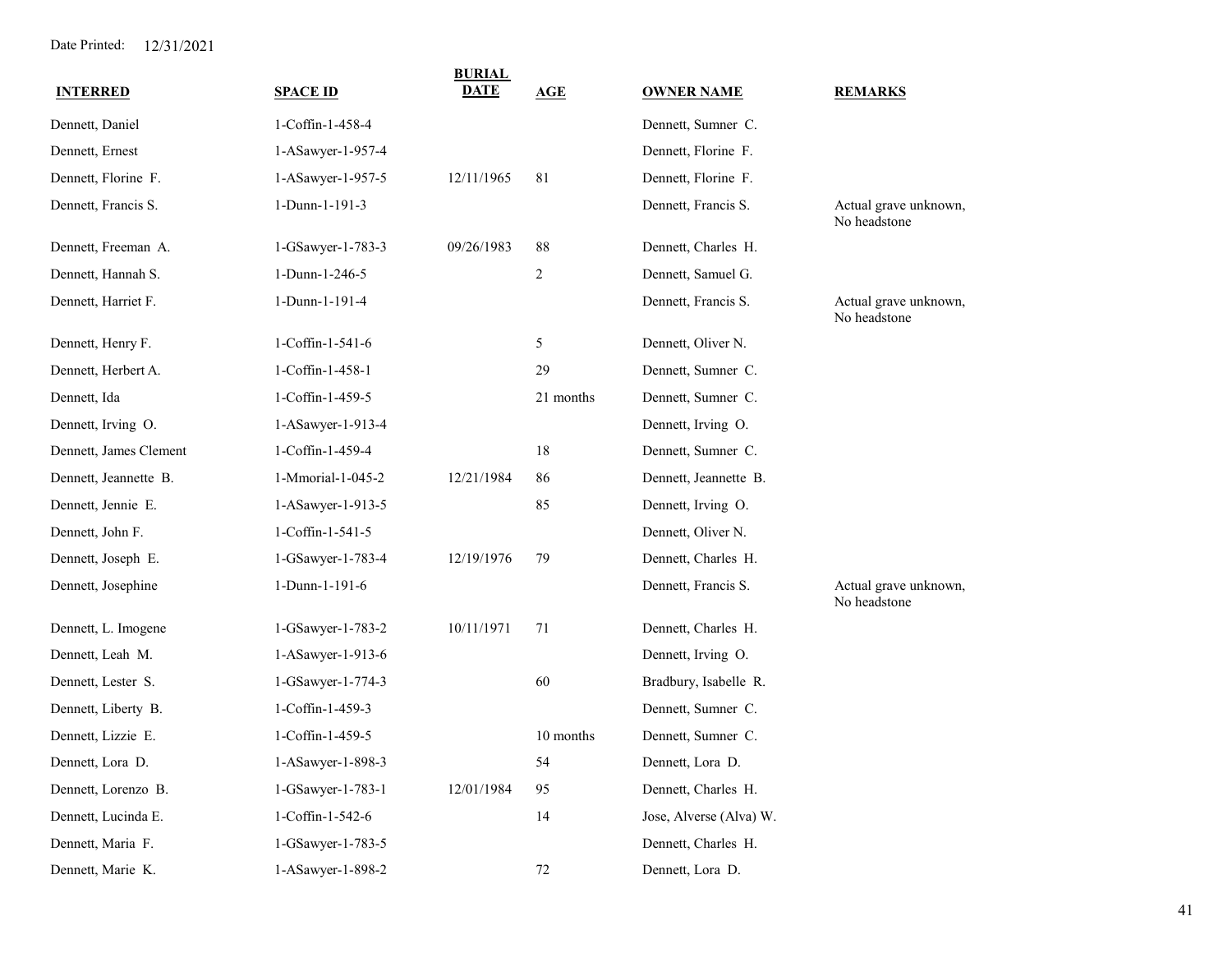| <b>INTERRED</b>           | <b>SPACE ID</b>   | <b>BURIAL</b><br><b>DATE</b> | AGE      | <b>OWNER NAME</b>     | <b>REMARKS</b>                                                                    |
|---------------------------|-------------------|------------------------------|----------|-----------------------|-----------------------------------------------------------------------------------|
| Dennett, Mary             | 1-Coffin-1-458-5  |                              | 94       | Dennett, Sumner C.    |                                                                                   |
| Dennett, Olive            | 1-OldYard-1-311-2 |                              | 67       | Dennett, Oren         | grave location unknown                                                            |
| Dennett, Oliver N.        | 1-Coffin-1-541-2  |                              | $77\,$   | Dennett, Oliver N.    |                                                                                   |
| Dennett, Oren             | 1-OldYard-1-311-1 |                              |          | Dennett, Oren         | actual grave location unknown                                                     |
| Dennett, Otis T.          | 1-Dunn-1-099-1    |                              | 73       | Dennett, Otis T.      |                                                                                   |
| Dennett, Roscoe E.        | 1-Coffin-1-458-2  |                              | 7 months | Dennett, Sumner C.    |                                                                                   |
| Dennett, S. Wilbur        | 1-GSawyer-1-774-1 |                              |          | Bradbury, Isabelle R. |                                                                                   |
| Dennett, Sally            | 1-Coffin-1-441-1  |                              | 66       | Hopkinson, M.J.       |                                                                                   |
| Dennett, Samuel G.        | 1-Dunn-1-246-1    |                              | 59       | Dennett, Samuel G.    |                                                                                   |
| Dennett, Sarah E.         | 1-Coffin-1-541-3  |                              | 33       | Dennett, Oliver N.    | Oliver's 1st wife                                                                 |
| Dennett, Sumner C.        | 1-Coffin-1-459-1  |                              |          | Dennett, Sumner C.    |                                                                                   |
| Dennett, Thomas           | 1-Dunn-1-191-5    |                              |          | Dennett, Francis S.   | Actual grave unknown,<br>No headstone                                             |
| Dennett, Wilbur           | 1-Coffin-1-541-6  |                              | 6        | Dennett, Oliver N.    |                                                                                   |
| Dennett, Wilbur F.        | 1-Coffin-1-541-5  |                              |          | Dennett, Oliver N.    |                                                                                   |
| Dennett, Wilbur S.        | 1-Dunn-1-191-2    |                              |          | Dennett, Francis S.   | Actual grave unknown, no headstone, burial records book lists<br>him in grave #2. |
| Dennett, William Franklin | 1-Dunn-1-246-4    |                              | 34       | Dennett, Samuel G.    |                                                                                   |
| DePeter, Margaret C.      | 1-Woodman-1-307-1 | 06/02/2009                   | 75       | DePeter, Charles      | 2'from walkway                                                                    |
| Dertinger, Gordon F.      | 1-Locke-1-136-1   | 08/24/1998                   | 68       | Dertinger, Gordon F.  |                                                                                   |
| Dertinger, Shirley M.     | 1-Locke-1-136-2   | 01/26/1966                   | 31       | Dertinger, Gordon F.  |                                                                                   |
| DeShon, Amelia S.         | 1-Dunn-1-142-3    |                              | 35       | DeShon, Silas C.      |                                                                                   |
| DeShon, Ansel             | 1-Dunn-1-087-4    |                              | 60       | DeShon, Danforth      |                                                                                   |
| DeShon, Danforth          | 1-Dunn-1-087-1    |                              | 69       | DeShon, Danforth      |                                                                                   |
| DeShon, Hannah            | 1-Dunn-1-143-3    |                              | 82       | DeShon, Silas C.      |                                                                                   |
| DeShon, Lucy              | 1-Dunn-1-087-2    |                              | 75       | DeShon, Danforth      |                                                                                   |
| DeShon, Nellie A.         | 1-Dunn-1-087-3    |                              | $25\,$   | DeShon, Danforth      |                                                                                   |
| DeShon, Peter             | 1-Dunn-1-143-2    |                              | 75       | DeShon, Silas C.      |                                                                                   |
| DeShon, Russell           | 1-Dunn-1-142-4    |                              | 5 months | DeShon, Silas C.      |                                                                                   |
| DeShon, Silas C.          | 1-Dunn-1-142-2    |                              | 69       | DeShon, Silas C.      |                                                                                   |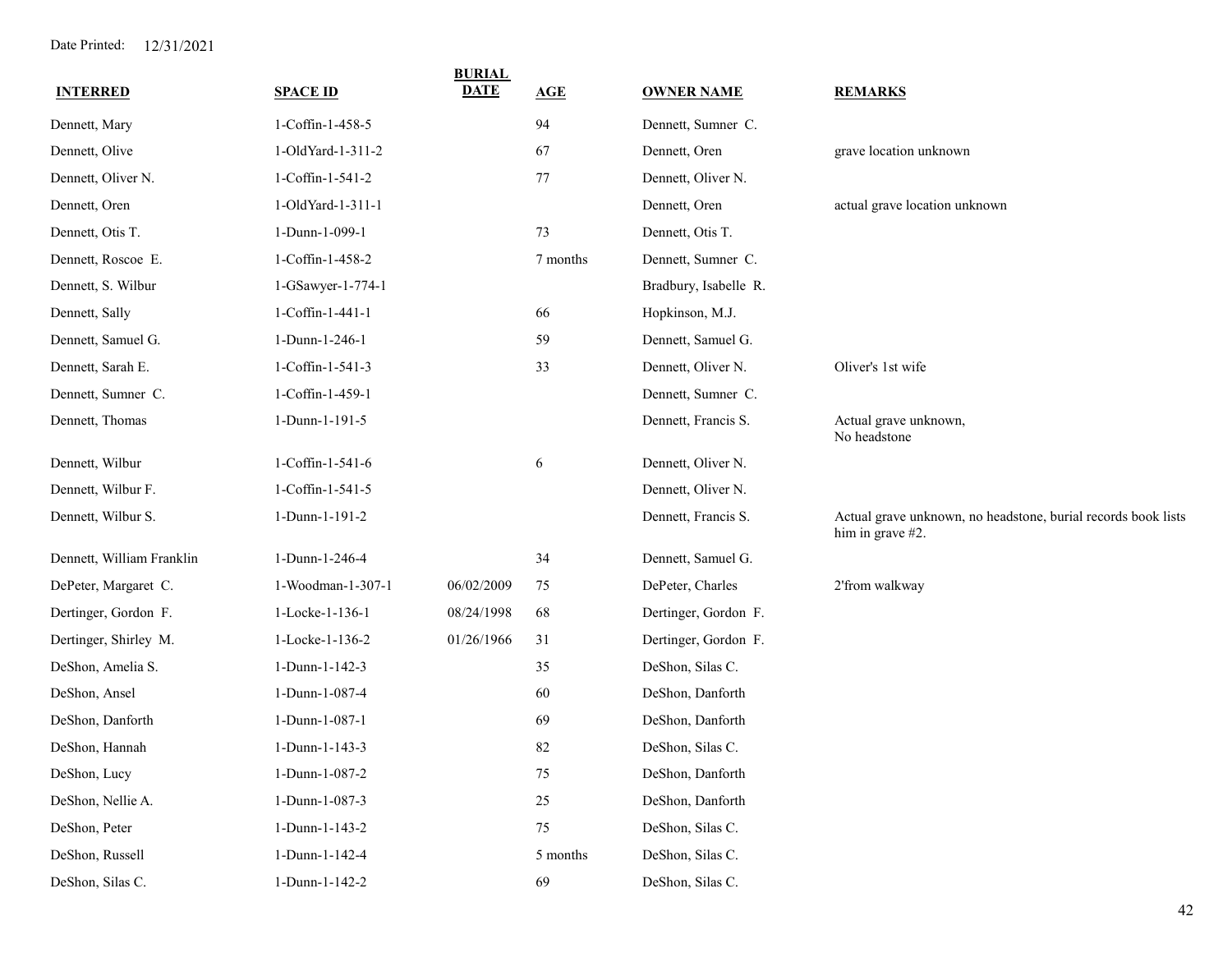| <b>INTERRED</b>        | <b>SPACE ID</b>    | <b>BURIAL</b><br><b>DATE</b> | AGE | <b>OWNER NAME</b>      | <b>REMARKS</b>                                                                                                                         |
|------------------------|--------------------|------------------------------|-----|------------------------|----------------------------------------------------------------------------------------------------------------------------------------|
| DeShon, William R.     | 1-Dunn-1-087-5     |                              | 75  | DeShon, Danforth       |                                                                                                                                        |
| DeVou, Helene E.       | 1-Woodman-1-178N-2 | 05/05/2005                   | 81  | DeVou, James L.        |                                                                                                                                        |
| Devries, Kaitlyn A.    | 1-North-1-292-1    | 06/26/1987                   |     | DeVries, Steven J.     |                                                                                                                                        |
| Dewitt, Mona L.        | 1-Locke-1-017-4    | 11/15/2012                   | 84  | Beaulieu, Brenda       |                                                                                                                                        |
| Dewitt, Willis Raymond | 1-Locke-1-017-5    |                              | 52  | Beaulieu, Brenda       |                                                                                                                                        |
| Dexheimer, Marion F.   | 1-Dunn-1-033-4     | 10/08/1979                   | 93  | Davis, Moses           | Buried directly behind family monument                                                                                                 |
| Dickey, Harry C.       | 1-GSawyer-1-704-5  |                              | 32  | Tripp, David B.        | no record of burial, may not be here name on monument.                                                                                 |
| Dickey, Lena           | 1-GSawyer-1-704-4  |                              | 83  | Tripp, David B.        |                                                                                                                                        |
| Dinsmore, Marion       | 1-Dunn-1-235-5     |                              |     | Boothby, Arthur        | Actual grave number unknown. There is no grave marker, only a<br>family monument, and the written records don't list grave<br>numbers. |
| Dinsmore, Susie E.     | 1-Dunn-1-235-4     |                              |     | Boothby, Arthur        | Actual grave number unknown. There is no grave marker, only a<br>family monument, and the written records don't list grave<br>numbers. |
| Dobbins, Grace A.      | 1-Locke-1-202-2    | 07/24/2000                   | 93  | Dobbins, Rufus S.      |                                                                                                                                        |
| Dobbins, Rufus S.      | 1-Locke-1-202-1    | 05/22/1985                   | 57  | Dobbins, Rufus S.      |                                                                                                                                        |
| Dodge, Lewin A.        | 1-Woodman-1-161N-1 | 05/03/2001                   | 64  | Dodge, Shirley A.      |                                                                                                                                        |
| Doll, Ruth             | 1-Mmorial-1-165-2  | 04/17/1975                   | 87  | Doll, Ruth             |                                                                                                                                        |
| Dolley, Helen K.       | 1-GSawyer-1-782-2  | 04/29/1951                   | 72  | Marshall, Elizabeth Y. |                                                                                                                                        |
| Dolley, Walter         | 1-GSawyer-1-782-1  | 05/17/1952                   | 74  | Marshall, Elizabeth Y. |                                                                                                                                        |
| Donaghy, Harold A.     | 1-Locke-1-128-1    | 08/14/1981                   | 100 | Donaghy, Harold A.     | walkway end of lot                                                                                                                     |
| Donaghy, Vera M.       | 1-Locke-1-128-2    |                              | 81  | Donaghy, Harold A.     |                                                                                                                                        |
| Donald, David C.       | 1-GSawyer-1-705-6  | 09/13/1993                   | 23  | Donald, Harvey C.      |                                                                                                                                        |
| Donald, Harvey L.      | 1-GSawyer-1-705-3  | 12/29/1983                   | 78  | Donald, Harvey L.      |                                                                                                                                        |
| Donald, Jacqueline C.  | 1-GSawyer-1-705-5  | 09/30/2003                   | 62  | Donald, Harvey C.      |                                                                                                                                        |
| Donald, Kathleen C.    | 1-GSawyer-1-705-2  | 04/29/1991                   | 87  | Donald, Harvey L.      |                                                                                                                                        |
| Donald, Patricia K.    | 1-GSawyer-1-705-1  |                              | 61  | Donald, Harvey L.      |                                                                                                                                        |
| Donovan, Jeanne L.     | 1-Mmorial-1-103-5  | 09/09/2005                   | 69  | Mooers, Harold         | 2' from head of grave                                                                                                                  |
| Donovan, Robert        | 1-Mmorial-1-103-4  | 06/09/2001                   | 63  | Mooers, Harold         |                                                                                                                                        |
| Dooley, James H.       | 1-GSawyer-1-715-3  |                              |     | Dooley, Willma H.      |                                                                                                                                        |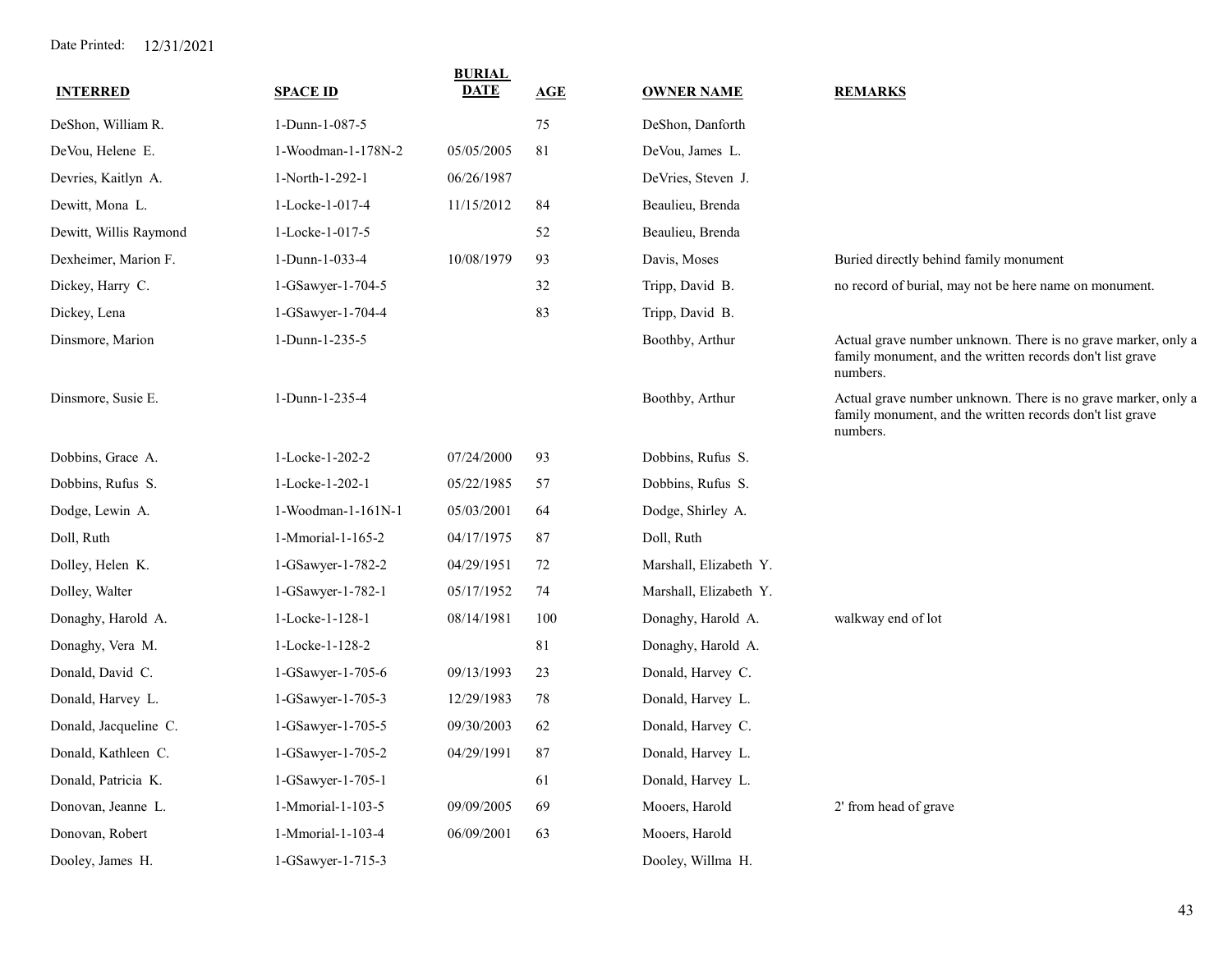| <b>INTERRED</b>       | <b>SPACE ID</b>    | <b>BURIAL</b><br><b>DATE</b> | AGE    | <b>OWNER NAME</b>   | <b>REMARKS</b>                                           |
|-----------------------|--------------------|------------------------------|--------|---------------------|----------------------------------------------------------|
| Dooley, Willma H.     | 1-GSawyer-1-715-2  |                              | $87\,$ | Dooley, Willma H.   |                                                          |
| Dow, Earl F.          | 1-ASawyer-1-924-4  | 08/13/1987                   | 78     | Dow, Earl F.        |                                                          |
| Dow, Eben             | 1-ASawyer-1-864-4  |                              |        | Elwell, Frank       | may be grave $# 6$                                       |
| Dow, Edith            | 1-GSawyer-1-802-6  | 06/26/1986                   | 96     | Weymouth, Calvin R. |                                                          |
| Dow, Ella A.          | 1-ASawyer-1-864-5  | 05/03/1952                   | 75     | Elwell, Frank       |                                                          |
| Dow, Fred H.          | 1-GSawyer-1-802-6  |                              | 82     | Weymouth, Calvin R. |                                                          |
| Dow, Irene May        | 1-Mmorial-1-020-2  | 04/18/2003                   | 79     | Dow, Lawrence E.    | 2' from monument                                         |
| Dow, Lawrence E.      | 1-Mmorial-1-020-2  | 05/18/2011                   | 88     | Dow, Lawrence E.    | 2' from walkway                                          |
| Dow, Leon E.          | 1-ASawyer-1-924-6  |                              | 17     | Dow, Earl F.        |                                                          |
| Dow, Mrs. William     | 1-Coffin-1-624-5   |                              |        | Dunn, Samuel        |                                                          |
| Dow, Richard E.       | 1-Mmorial-1-020-5  | 09/24/2012                   | 67     | Dow, Lawrence E.    |                                                          |
| Dow, Ronald C.        | 1-Mmorial-1-020-1  |                              | 13h    | Dow, Lawrence E.    | Records say grave $#4$ , But the marker is on grave $#1$ |
| Dow, Russell          | 1-Mmorial-1-020-3  | 06/26/2010                   | 66     | Dow, Lawrence E.    |                                                          |
| Dow, Shirley M.       | 1-ASawyer-1-924-5  |                              | 49     | Dow, Earl F.        |                                                          |
| Dow, William          | 1-Coffin-1-624-4   |                              |        | Dunn, Samuel        |                                                          |
| Doyle, Muriel V.      | 1-Locke-1-173-1    | 11/04/1992                   | 77     | Wildes, Lillian B.  |                                                          |
| Doyle, Raymond J.     | 1-Locke-1-173-1    | 07/30/1990                   | 75     | Wildes, Lillian B.  |                                                          |
| Doyle, Robert R.      | 1-Woodman-1-237N-1 | 11/15/2005                   | 55     | Doyle, Evlyn T.     |                                                          |
| Dresser, Adelia L.    | 1-ASawyer-1-833-3  |                              |        | Bradbury, Minnie C. | may not be buried here.                                  |
| Dresser, Alfred M.    | 1-ASawyer-1-833-1  |                              |        | Bradbury, Minnie C. |                                                          |
| Dresser, Annah J.     | 1-ASawyer-1-833-3  |                              |        | Bradbury, Minnie C. |                                                          |
| Dresser, C.A.         | 1-ASawyer-1-833-4  |                              | 76     | Bradbury, Minnie C. |                                                          |
| Dresser, Frederick A. | 1-ASawyer-1-833-3  |                              |        | Bradbury, Minnie C. | may not be buried here.                                  |
| Dresser, Hattie A.    | 1-ASawyer-1-833-3  |                              |        | Bradbury, Minnie C. | may not be buried here.                                  |
| Dresser, Jane         | 1-ASawyer-1-833-6  |                              |        | Bradbury, Minnie C. |                                                          |
| Dresser, Leonard W.   | 1-ASawyer-1-833-3  |                              |        | Bradbury, Minnie C. | may not be buried here                                   |
| Dresser, Mark W.      | 1-ASawyer-1-833-2  |                              | $20\,$ | Bradbury, Minnie C. |                                                          |
| Dresser, Nellie L.    | 1-ASawyer-1-833-3  |                              |        | Bradbury, Minnie C. | may not be buried here.                                  |
| Dresser, Richard      | 1-Dunn-1-022-1     |                              | 40     | Dresser, Mary J.    |                                                          |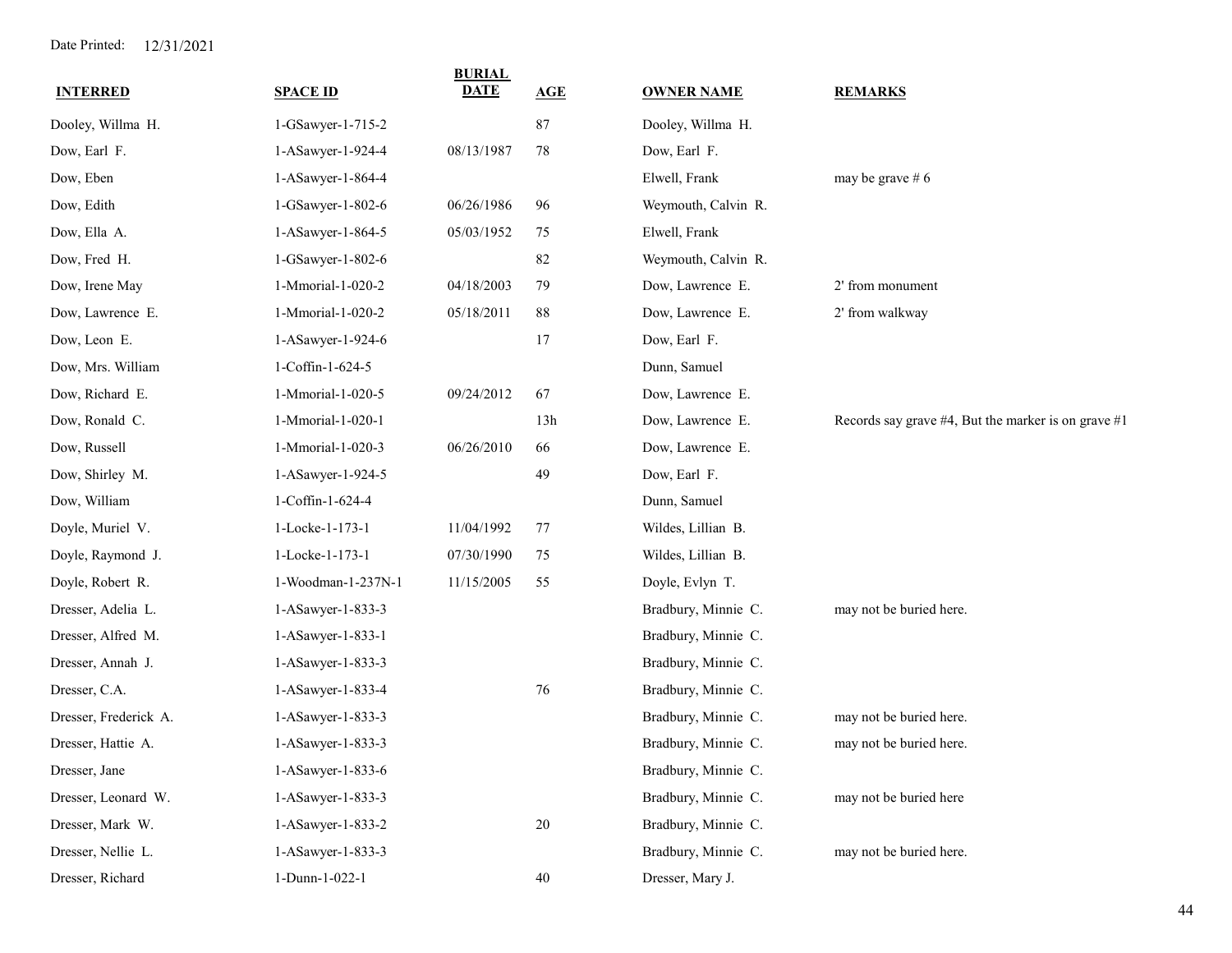| <b>INTERRED</b>        | <b>SPACE ID</b>             | <b>BURIAL</b><br><b>DATE</b> | AGE    | <b>OWNER NAME</b>   | <b>REMARKS</b>                        |
|------------------------|-----------------------------|------------------------------|--------|---------------------|---------------------------------------|
| Dresser, Samuel B.     | 1-ASawyer-1-833-3           |                              |        | Bradbury, Minnie C. | may not be buried here.               |
| Dresser, William A.    | 1-ASawyer-1-833-5           |                              | 74     | Bradbury, Minnie C. |                                       |
| Drew, Robert A.        | $1-ASawyer-1-955-1$         | 04/22/1970                   | 40     | Plummer, Edwin T.   |                                       |
| Drummond, Betty        | 1-Mmorial-1-001-2           | 06/17/1995                   |        | Drummond, Samuel D. | 2' from stone                         |
| Drummond, Samuel D.    | 1-Mmorial-1-001-3           | 11/09/1996                   |        | Drummond, Samuel D. | 2'from stone                          |
| Duncan, Florence W.    | 1-Coffin-1-507-2            |                              | 56     | Fogg, Johnathan A.  |                                       |
| Duncan, John K.        | 1-Coffin-1-507-1            | 05/09/1997                   | 84     | Fogg, Johnathan A.  |                                       |
| Duncan, Lona Ruth      | 1-Coffin-1-507-6            |                              | 76     | Fogg, Johnathan A.  |                                       |
| Dunfield, Howard "Sam" | 1-ASawyer-1-909-4           | 04/27/1990                   | 67     | Berry, Uriah A.     |                                       |
| Dunn, Ada F.           | 1-ASawyer-1-924-1           |                              |        | Dunn, Lewis M.      |                                       |
| Dunn, Algernon P.      | 1-Coffin-1-585-1            |                              |        | Dunn, Lewis M.      |                                       |
| Dunn, Clifton          | $1 - \text{Locke-1-151w-2}$ | 06/09/1998                   | 80     | Dunn, Clifton       |                                       |
| Dunn, Dennis A.        | 1-Locke-1-180e-1            | 05/15/2006                   | 62     | Dunn, Dennis A.     |                                       |
| Dunn, Hannah S.        | 1-Dunn-1-243-4              |                              | $70\,$ | Dunn, Moses         |                                       |
| Dunn, Lewis M.         | 1-ASawyer-1-924-3           |                              |        | Dunn, Lewis M.      |                                       |
| Dunn, Lizzie E.        | 1-Coffin-1-585-5            |                              | 9 mo.  | Dunn, Lewis M.      |                                       |
| Dunn, Louisa           | 1-Dunn-1-243-2              |                              | 50     | Dunn, Moses         |                                       |
| Dunn, Lucy             | 1-Dunn-1-089-2              |                              |        | Milliken, William   | Actual grave unknown,<br>No headstone |
| Dunn, Lucy E.          | 1-ASawyer-1-924-2           |                              |        | Dunn, Lewis M.      |                                       |
| Dunn, Margaret         | 1-Locke-1-151w-3            | 11/22/2006                   | 86     | Dunn, Clifton       |                                       |
| Dunn, Margaret Evelyn  | 1-Coffin-1-585-2            |                              | 84     | Dunn, Lewis M.      |                                       |
| Dunn, Martha           | 1-Coffin-1-585-6            |                              |        | Dunn, Lewis M.      |                                       |
| Dunn, Moses            | 1-Dunn-1-243-3              |                              | 90     | Dunn, Moses         |                                       |
| Dunn, Mrs. Sam         | 1-Coffin-1-624-2            |                              |        | Dunn, Samuel        |                                       |
| Dunn, Nathaniel        | 1-Dunn-1-012-5              |                              | 89     | Sweat M.D., William |                                       |
| Dunn, Olive            | 1-Dunn-1-012-4              |                              | 93     | Sweat M.D., William |                                       |
| Dunn, Perley E.        | 1-Coffin-1-585-4            |                              | 8      | Dunn, Lewis M.      |                                       |
| Dunn, Phyllis E.       | 1-Mmorial-1-139-2           | 05/10/1963                   | 54     | Dunn, Wilbur H.     |                                       |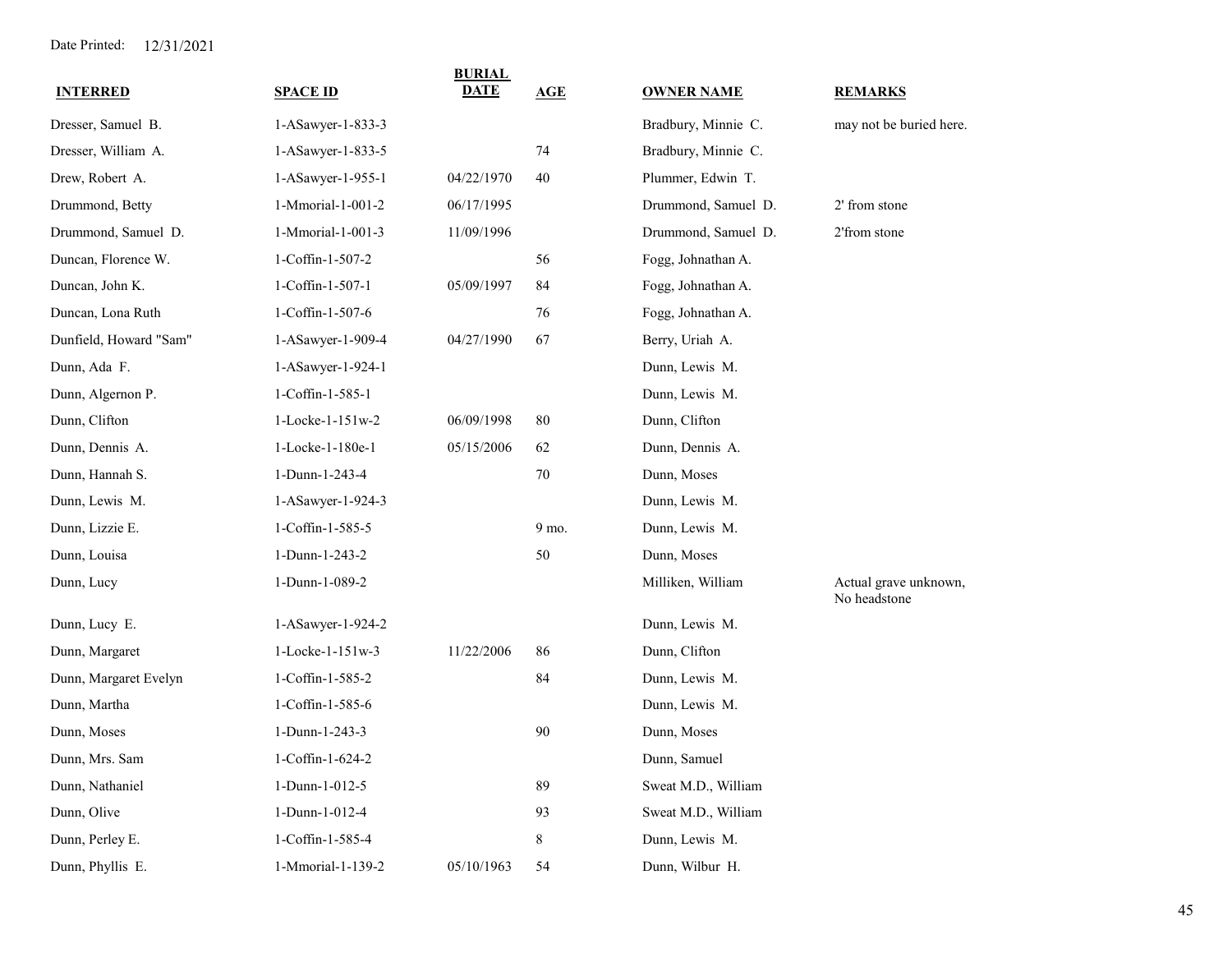| <b>INTERRED</b>       | <b>SPACE ID</b>   | <b>BURIAL</b><br><b>DATE</b> | AGE            | <b>OWNER NAME</b>     | <b>REMARKS</b>                                                                                      |
|-----------------------|-------------------|------------------------------|----------------|-----------------------|-----------------------------------------------------------------------------------------------------|
| Dunn, Samuel          | 1-Coffin-1-624-1  |                              |                | Dunn, Samuel          |                                                                                                     |
| Dunn, Vernon W.       | 1-Locke-1-205-1   | 10/07/1975                   | 62             | Emmons, Maxine M.     | actually in grave #3 Vernon DunnRichard Emmons cremation<br>on this grave#1                         |
| Dunn, Wilbur H.       | 1-Mmorial-1-139-3 | 08/14/1991                   | 84             | Dunn, Wilbur H.       |                                                                                                     |
| Dunn, William         | 1-Coffin-1-624-3  |                              |                | Dunn, Samuel          |                                                                                                     |
| Dunnell, Abagail      | 1-Coffin-1-548-1  |                              | 24             | Dunnell, John         |                                                                                                     |
| Dunnell, Alcestis     | 1-Coffin-1-596-3  |                              |                | Dunnell, Edgar        | no data                                                                                             |
| Dunnell, Asa B.       | 1-ASawyer-1-884-1 |                              |                | Dunnell, Asa B.       | actual grave unknown                                                                                |
| Dunnell, Asa R.       | 1-ASawyer-1-884-3 |                              |                | Dunnell, Asa B.       | actual grave unknown                                                                                |
| Dunnell, Benjamin     | 1-OldYard-1-328-3 |                              | 34             | Dunnell, Benjamin F.  |                                                                                                     |
| Dunnell, Benjamin F.  | 1-OldYard-1-328-6 |                              | 74             | Dunnell, Benjamin F.  |                                                                                                     |
| Dunnell, Betsy        | 1-ASawyer-1-920-5 |                              |                | Dunnell, Esworth H.B. | no data unknown if and where actualy buried                                                         |
| Dunnell, Charles A.   | 1-OldYard-1-329-6 |                              | 81             | Dunnell, Benjamin F.  |                                                                                                     |
| Dunnell, Charles H.   | 1-Coffin-1-492-6  |                              | $\overline{c}$ | Dunnell, Samual L.    |                                                                                                     |
| Dunnell, Edgar        | 1-Coffin-1-596-4  |                              |                | Dunnell, Edgar        |                                                                                                     |
| Dunnell, Eleanor      | 1-Locke-1-101-1   | 10/20/2018                   | 94             | Dunnell, John A.      | Buried in double cremation burial one dual urn with husband<br>Emil, one time charge of \$875       |
| Dunnell, Eliza E.     | 1-Coffin-1-549-5  |                              | 46             | Dunnell, Joseph       |                                                                                                     |
| Dunnell, Eliza E.     | 1-Coffin-1-492-5  |                              | 81             | Dunnell, Samual L.    |                                                                                                     |
| Dunnell, Emil         | 1-Locke-1-101-1   | 10/20/2018                   | 91             | Dunnell, John A.      | Buried in double urn with wife Eleanor Dunnel, same spot, 2'<br>from center of lot line in grave #1 |
| Dunnell, Esworth H.B. | 1-ASawyer-1-920-4 |                              |                | Dunnell, Esworth H.B. | actual grave location unknown                                                                       |
| Dunnell, Ethel F.     | 1-Coffin-1-530-6  |                              | 7              | Dunnell, Stephen H.   |                                                                                                     |
| Dunnell, Fred O.      | 1-ASawyer-1-884-4 |                              |                | Dunnell, Asa B.       | Actual grave unknown                                                                                |
| Dunnell, Georgia A.   | 1-OldYard-1-329-5 |                              | 80             | Dunnell, Benjamin F.  |                                                                                                     |
| Dunnell, Gertrude     | 1-Coffin-1-484-5  |                              | 70             | Dunnell, Henry        | Actual grave unknown, no grave marker, only a monument                                              |
| Dunnell, Hannah B.    | 1-Coffin-1-596-2  |                              |                | Dunnell, Edgar        |                                                                                                     |
| Dunnell, Henry        | 1-Coffin-1-484-4  |                              | 73             | Dunnell, Henry        | Actual grave unknown, no grave marker, only a monument                                              |
| Dunnell, Infant       | 1-Coffin-1-530-1  |                              |                | Dunnell, Stephen H.   |                                                                                                     |
| Dunnell, J.           | 1-Coffin-1-493-5  |                              | Infant         | Dunnell, Samual L.    |                                                                                                     |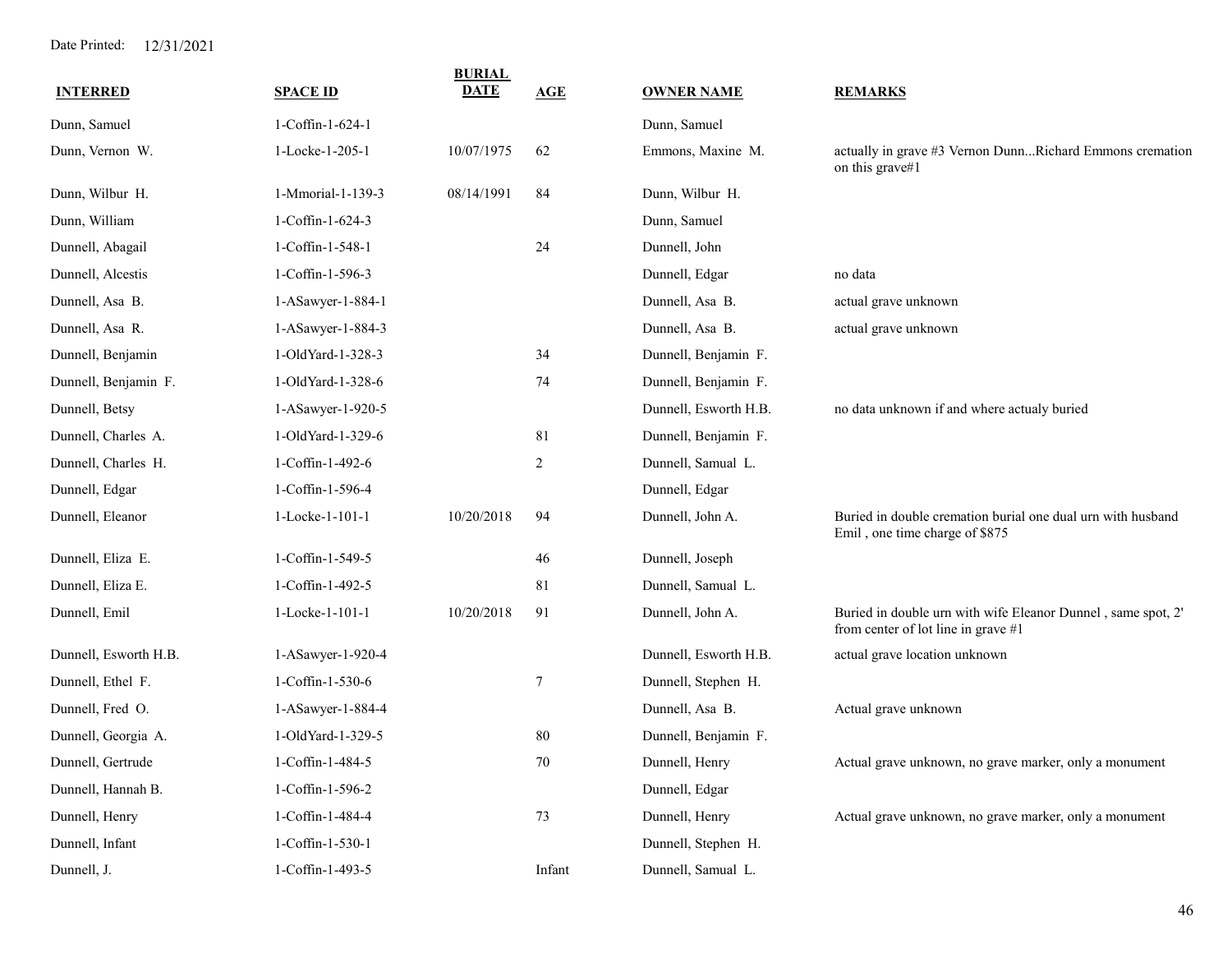| <b>INTERRED</b>       | <b>SPACE ID</b>   | <b>BURIAL</b><br><b>DATE</b> | AGE    | <b>OWNER NAME</b>     | <b>REMARKS</b>                      |
|-----------------------|-------------------|------------------------------|--------|-----------------------|-------------------------------------|
| Dunnell, J.S.         | 1-Coffin-1-493-6  |                              | Infant | Dunnell, Samual L.    |                                     |
| Dunnell, Jane         | 1-Coffin-1-493-1  |                              | 79     | Dunnell, Samual L.    | Actual grave unknown                |
| Dunnell, John         | 1-Coffin-1-548-4  |                              | 69     | Dunnell, John         |                                     |
| Dunnell, John F.      | 1-OldYard-1-329-3 |                              | 2m     | Dunnell, Benjamin F.  |                                     |
| Dunnell, John S.      | 1-Coffin-1-492-3  |                              | 77     | Dunnell, Samual L.    | Actual grave unknown                |
| Dunnell, Joseph       | 1-Coffin-1-549-4  |                              | 73     | Dunnell, Joseph       |                                     |
| Dunnell, Lester A.    | 1-Coffin-1-530-5  |                              | 6m     | Dunnell, Stephen H.   |                                     |
| Dunnell, M.           | 1-Coffin-1-493-4  |                              | Infant | Dunnell, Samual L.    |                                     |
| Dunnell, Mahitable    | 1-Coffin-1-493-1  |                              | 19     | Dunnell, Samual L.    |                                     |
| Dunnell, Mahitable    | 1-OldYard-1-328-2 |                              | 2      | Dunnell, Benjamin F.  |                                     |
| Dunnell, Mahitable D. | 1-OldYard-1-328-5 |                              | 40     | Dunnell, Benjamin F.  |                                     |
| Dunnell, Mahitible    | 1-Coffin-1-548-2  |                              | 22     | Dunnell, John         |                                     |
| Dunnell, Marie S.     | 1-Locke-1-131-2   | 05/23/1983                   | 89     | Dunnell, Raymond M.   |                                     |
| Dunnell, Mary A.      | 1-ASawyer-1-884-2 |                              |        | Dunnell, Asa B.       | actual grave unknown                |
| Dunnell, Mary A.      | 1-OldYard-1-328-1 |                              | 27     | Dunnell, Benjamin F.  |                                     |
| Dunnell, Maud E.      | 1-Coffin-1-596-6  |                              |        | Dunnell, Edgar        |                                     |
| Dunnell, Maude E.     | 1-Coffin-1-530-4  |                              | 3m     | Dunnell, Stephen H.   |                                     |
| Dunnell, Minnie E.    | 1-Coffin-1-530-2  | 01/17/1951                   | 85     | Dunnell, Stephen H.   |                                     |
| Dunnell, Octavia M.   | 1-Coffin-1-596-5  |                              |        | Dunnell, Edgar        |                                     |
| Dunnell, Oliver       | 1-OldYard-1-329-2 |                              | 1      | Dunnell, Benjamin F.  |                                     |
| Dunnell, Rachel       | 1-Coffin-1-548-5  |                              | 59     | Dunnell, John         |                                     |
| Dunnell, Raymond M.   | 1-Locke-1-131-1   | 09/04/1968                   |        | Dunnell, Raymond M.   |                                     |
| Dunnell, Rebecca B.   | 1-OldYard-1-328-4 |                              | 73     | Dunnell, Benjamin F.  |                                     |
| Dunnell, Rubby H.     | 1-ASawyer-1-884-6 |                              |        | Dunnell, Asa B.       |                                     |
| Dunnell, Samual L.    | 1-Coffin-1-492-4  |                              | 63     | Dunnell, Samual L.    | Vet                                 |
| Dunnell, Sarah        | 1-ASawyer-1-920-2 |                              |        | Dunnell, Esworth H.B. | no data unknown if and where buried |
| Dunnell, Stephen H.   | 1-Coffin-1-530-3  |                              |        | Dunnell, Stephen H.   |                                     |
| Dunnell, Susan M.     | 1-ASawyer-1-884-5 |                              |        | Dunnell, Asa B.       | actual grave unknown                |
| Dunnell, William      | 1-Coffin-1-483-4  |                              | 73     | Dunnell, Henry        |                                     |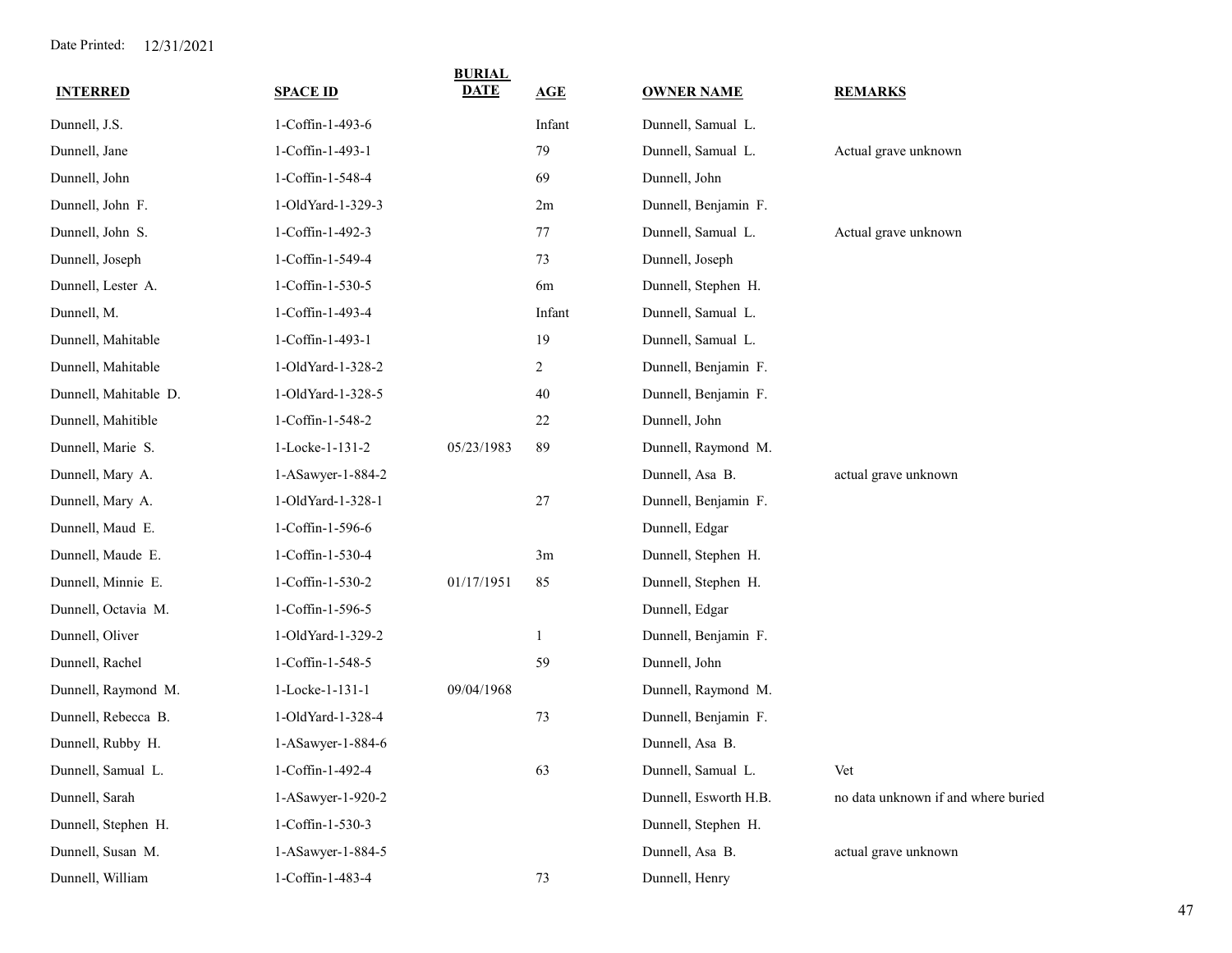| <b>INTERRED</b>       | <b>SPACE ID</b>   | <b>BURIAL</b><br><b>DATE</b> | AGE    | <b>OWNER NAME</b>         | <b>REMARKS</b>                                                                                                                                                                                     |
|-----------------------|-------------------|------------------------------|--------|---------------------------|----------------------------------------------------------------------------------------------------------------------------------------------------------------------------------------------------|
| Dunnell, William H.   | 1-Coffin-1-596-1  |                              |        | Dunnell, Edgar            | maybe grave#3                                                                                                                                                                                      |
| Dunnell, William H.   | 1-ASawyer-1-920-1 |                              |        | Dunnell, Esworth H.B.     | actual grave location unknown                                                                                                                                                                      |
| Durkin, George E.     | 1-Locke-1-079-1   | 11/15/2008                   | 97     | Durkin, Donald G.         |                                                                                                                                                                                                    |
| Durkin, Noella M.     | 1-Locke-1-079-2   | 05/14/2005                   | 85     | Durkin, Donald G.         |                                                                                                                                                                                                    |
| Duross, Doris R.      | 1-Dunn-1-115-4    | 06/19/1987                   | 84     | Priest, Levi J.           | Her name appears, along with two others', on the monument on<br>grave #1, but her burial card lists her as having been buried in<br>grave $#4$ .                                                   |
| Dyer, A. K. P.        | $1-Dunn-1-100-3$  |                              |        | Lane, Living H.           | No grave marker--written records list this person as having been<br>buried in this lot.                                                                                                            |
| Dyer, Abigail H.      | 1-Dunn-1-277-2    |                              | 76     | Dyer, Richard             | Actual grave # & lot # (potentially lot 276) unknown due to<br>placement of the stones, and lack of specificity in written<br>records.                                                             |
| Dyer, Albion          | 1-Dunn-1-100-6    |                              |        | Lane, Living H.           |                                                                                                                                                                                                    |
| Dyer, Algernon Sidney | 1-Dunn-1-279-5    |                              |        | Dyer, William H.          |                                                                                                                                                                                                    |
| Dyer, Annie           | 1-OldYard-1-318-5 |                              |        | Dyer, George W.           | no record of burial may not be buried here                                                                                                                                                         |
| Dyer, Augusta E.      | 1-Dunn-1-279-2    |                              |        | Dyer, William H.          |                                                                                                                                                                                                    |
| Dyer, Augustine W.    | 1-GSawyer-1-731-3 |                              |        | Dyer, Edward T.           |                                                                                                                                                                                                    |
| Dyer, C. H.           | 1-Dunn-1-100-4    |                              |        | Lane, Living H.           |                                                                                                                                                                                                    |
| Dyer, Carrie "Etta"   | 1-ASawyer-1-916-2 |                              |        | Dyer, Stillman B.         |                                                                                                                                                                                                    |
| Dyer, Clinton Linwood | 1-Coffin-1-419-6  |                              | 73     | Rossborough, Samual Scott |                                                                                                                                                                                                    |
| Dyer, Columbus        | 1-GSawyer-1-731-1 |                              |        | Dyer, Edward T.           |                                                                                                                                                                                                    |
| Dyer, Cyrus           | 1-OldYard-1-317-6 |                              | 66     | Dyer, Emeline H.          |                                                                                                                                                                                                    |
| Dyer, Daughter        | 1-Dunn-1-276-3    |                              |        | Dyer, Richard             | There appear to be 2 infants in this one grave.<br>Also--Actual grave # $\&$ lot # (potentially lot 277) unknown due<br>to placement of the stones, and lack of specificity in written<br>records. |
| Dyer, Edey            | 1-OldYard-1-325-4 |                              |        | Dyer, Seth                |                                                                                                                                                                                                    |
| Dyer, Eliza           | $1-Dunn-1-061-3$  |                              | 29     | Dyer, Seth                |                                                                                                                                                                                                    |
| Dyer, Ellen M.        | 1-ASawyer-1-916-5 |                              |        | Dyer, Stillman B.         |                                                                                                                                                                                                    |
| Dyer, Ellis Usher     | 1-Dunn-1-279-6    |                              | Infant | Dyer, William H.          | He shares a stone with his mother, and, since there are 7 people<br>listed as having been buried in this lot, it is assumed that he and<br>his mother were buried together.                        |
| Dyer, Emeline H.      | 1-OldYard-1-317-5 |                              | 63     | Dyer, Emeline H.          |                                                                                                                                                                                                    |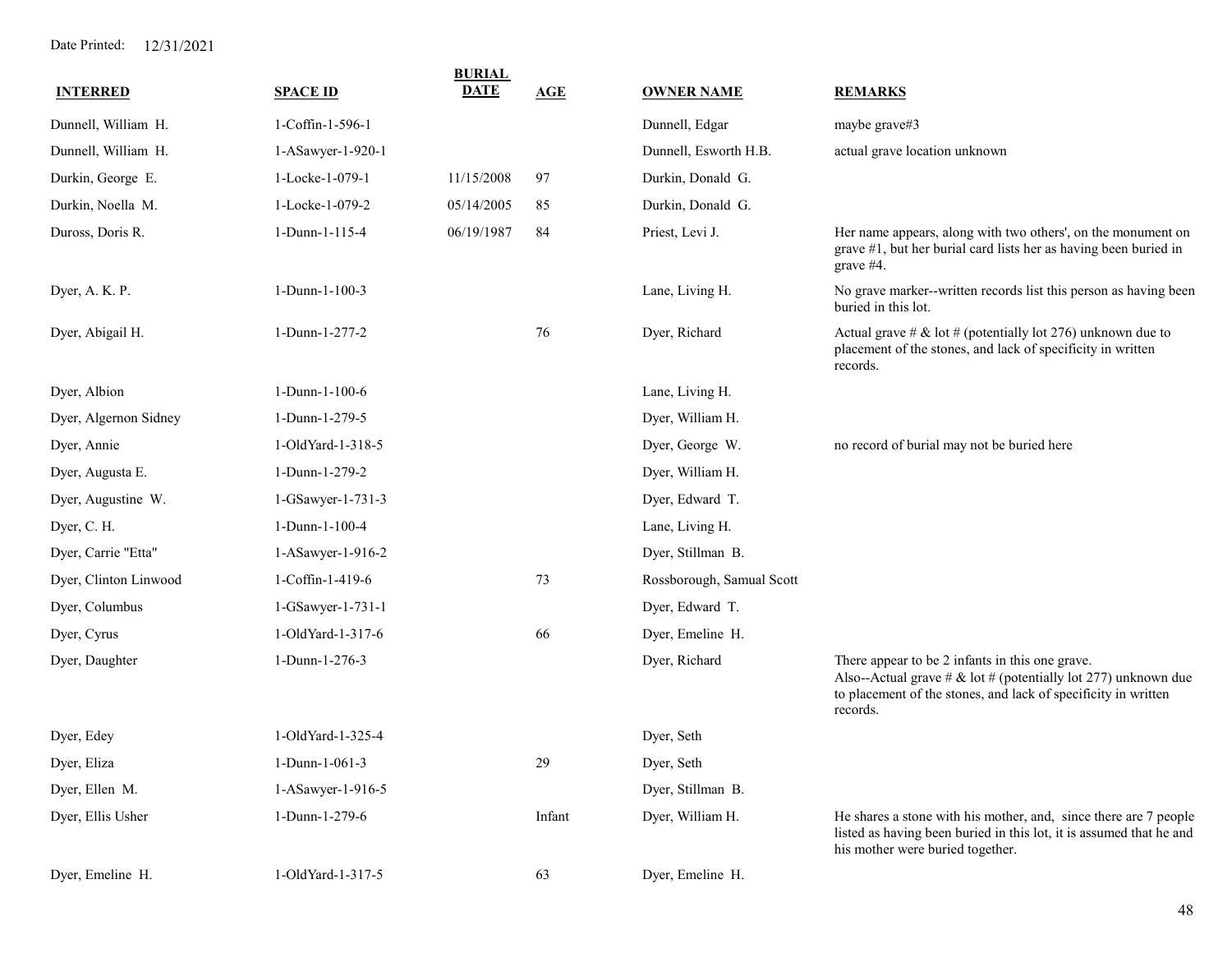| <b>INTERRED</b>        | <b>SPACE ID</b>     | <b>BURIAL</b><br><b>DATE</b> | <b>AGE</b> | <b>OWNER NAME</b>         | <b>REMARKS</b>                                                                                                                                                                                  |
|------------------------|---------------------|------------------------------|------------|---------------------------|-------------------------------------------------------------------------------------------------------------------------------------------------------------------------------------------------|
| Dyer, Eunice A.        | 1-Locke-1-161-2     | 09/13/1969                   | 36         | Dyer, Charles H.          |                                                                                                                                                                                                 |
| Dyer, Evelyn R.        | 1-Coffin-1-502-1    |                              |            | Leavitt, Ralph C.         | May not be buried here; name is crossed out in book, but name<br>is on stone                                                                                                                    |
| Dyer, Ezra F.          | 1-Coffin-1-412-6    |                              |            | Mckenney, Cranville       |                                                                                                                                                                                                 |
| Dyer, Freeman          | 1-Dunn-1-100-5      |                              |            | Lane, Living H.           | No stone--there's a metal stand with name and info.                                                                                                                                             |
| Dyer, George W.        | 1-OldYard-1-318-6   |                              |            | Dyer, George W.           |                                                                                                                                                                                                 |
| Dyer, Georgia          | 1-OldYard-1-314-1   |                              |            | Dyer, Georgia             |                                                                                                                                                                                                 |
| Dyer, Georgia A.       | 1-GSawyer-1-731-3   |                              |            | Dyer, Edward T.           |                                                                                                                                                                                                 |
| Dyer, Hannah           | 1-Dunn-1-276-1      |                              | 25         | Dyer, Richard             | Actual grave # & lot # (potentially lot 277) unknown due to<br>placement of the stones, and lack of specificity in written<br>records.                                                          |
| Dyer, Hannah           | 1-Dunn-1-276-2      |                              | 7 mos.     | Dyer, Richard             | There appear to be 2 infants in this one grave.<br>Also--Actual grave # & lot # (potentially lot 277) unknown due<br>to placement of the stones, and lack of specificity in written<br>records. |
| Dyer, Hannah Hopkinson | 1-Dunn-1-277-4      |                              |            | Dyer, Richard             | Actual grave # & lot # (potentially lot 276) unknown due to<br>placement of the stones, and lack of specificity in written<br>records.                                                          |
| Dyer, Harry B.         | 1-ASawyer-1-916-3   |                              | 69         | Dyer, Stillman B.         |                                                                                                                                                                                                 |
| Dyer, Hazel            | 1-GSawyer-1-731-5   |                              |            | Dyer, Edward T.           |                                                                                                                                                                                                 |
| Dyer, Irva Marvin      | 1-Dunn-1-279-4      |                              | 95         | Dyer, William H.          |                                                                                                                                                                                                 |
| Dyer, Jane             | 1-Dunn-1-279-6      |                              |            | Dyer, William H.          | She shares a stone with her infant son, and, since there are 7<br>people listed as having been buried in this lot, it is assumed that<br>she was buried with the infant.                        |
| Dyer, John             | 1-Dunn-1-276-2      |                              | $17$ mos.  | Dyer, Richard             | There appear to be 2 infants in this one grave.<br>Also--Actual grave # & lot # (potentially lot 277) unknown due<br>to placement of the stones, and lack of specificity in written<br>records. |
| Dyer, Joseph           | 1-OldYard-1-314-2   |                              |            | Dyer, Georgia             |                                                                                                                                                                                                 |
| Dyer, Lawrence E.      | $1-ASawyer-1-916-6$ | 09/11/1985                   | 79         | Dyer, Stillman B.         |                                                                                                                                                                                                 |
| Dyer, Linwood C.       | 1-Coffin-1-419-2    | 07/14/2005                   | 65         | Rossborough, Samual Scott | 2' 6" from walkway                                                                                                                                                                              |
| Dyer, Lucinda          | 1-GSawyer-1-731-2   |                              |            | Dyer, Edward T.           |                                                                                                                                                                                                 |
| Dyer, Lucy A.          | 1-OldYard-1-325-5   |                              |            | Dyer, Seth                |                                                                                                                                                                                                 |
| Dyer, Lula E. "Lulu"   | 1-Coffin-1-419-4    | 04/30/2003                   | 80         | Rossborough, Samual Scott |                                                                                                                                                                                                 |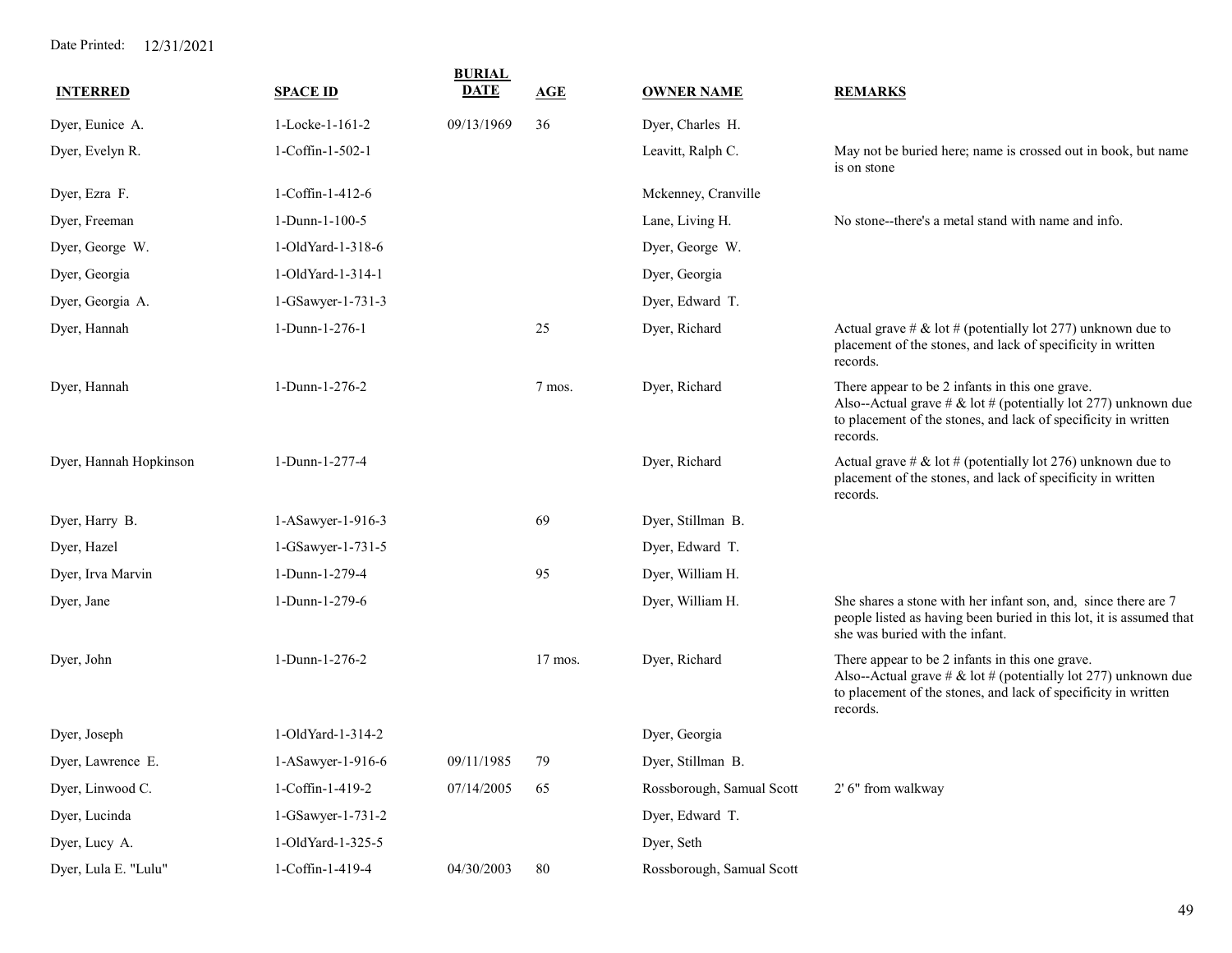|                          |                    | <b>BURIAL</b> |         |                           |                                                                                                                                                                                                 |
|--------------------------|--------------------|---------------|---------|---------------------------|-------------------------------------------------------------------------------------------------------------------------------------------------------------------------------------------------|
| <b>INTERRED</b>          | <b>SPACE ID</b>    | <b>DATE</b>   | AGE     | <b>OWNER NAME</b>         | <b>REMARKS</b>                                                                                                                                                                                  |
| Dyer, Mary               | 1-Dunn-1-061-2     |               |         | Dyer, Seth                | Actual grave unknown; there is no headstone or burial records<br>for her, but her husband is in grave $#1$ , and her dau. & son are in<br>graves #3 & 4.                                        |
| Dyer, Mary E.            | 1-GSawyer-1-725-3  |               |         | Gordon, Mary Anna         |                                                                                                                                                                                                 |
| Dyer, Mary A.            | 1-Coffin-1-502-2   |               |         | Leavitt, Ralph C.         |                                                                                                                                                                                                 |
| Dyer, Murl J.            | 1-ASawyer-1-916-1  | 05/03/1952    | 31      | Dyer, Stillman B.         |                                                                                                                                                                                                 |
| Dyer, Nelson T.          | 1-Coffin-1-502-3   |               | 76      | Leavitt, Ralph C.         |                                                                                                                                                                                                 |
| Dyer, Nettie             | 1-OldYard-1-317-3  |               | 19      | Dyer, Emeline H.          |                                                                                                                                                                                                 |
| Dyer, Oliver D.          | 1-Dunn-1-061-4     |               | 17 mos. | Dyer, Seth                |                                                                                                                                                                                                 |
| Dyer, Richard            | 1-Dunn-1-277-1     |               |         | Dyer, Richard             | Actual grave # & lot # (potentially lot 276) unknown due to<br>placement of the stones, and lack of specificity in written<br>records.                                                          |
| Dyer, Seth               | 1-Dunn-1-061-1     |               | 56      | Dyer, Seth                |                                                                                                                                                                                                 |
| Dyer, Seth               | 1-OldYard-1-325-6  |               |         | Dyer, Seth                |                                                                                                                                                                                                 |
| Dyer, Son                | 1-Dunn-1-276-3     |               |         | Dyer, Richard             | There appear to be 2 infants in this one grave.<br>Also--Actual grave # & lot # (potentially lot 277) unknown due<br>to placement of the stones, and lack of specificity in written<br>records. |
| Dyer, Stillman B.        | 1-ASawyer-1-916-4  |               |         | Dyer, Stillman B.         |                                                                                                                                                                                                 |
| Dyer, Walter             | 1-OldYard-1-317-4  |               |         | Dyer, Emeline H.          |                                                                                                                                                                                                 |
| Dyer, William H.         | 1-Dunn-1-279-1     |               |         | Dyer, William H.          |                                                                                                                                                                                                 |
| Dyer Jr., Arnold Wendell | 1-Coffin-1-419-3   |               | 27 days | Rossborough, Samual Scott |                                                                                                                                                                                                 |
| Dyke, Ernest W.          | 1-Park-1-64-4      | 11/03/1964    | 61      | Dyke-Groves, Elsie C.     | moved from Fogg lot in Rev.Coffin Sec. June1966                                                                                                                                                 |
| Dyke, John W.            | 1-Park-1-64-1      | 05/06/2002    | 68      | Dyke-Groves, Elsie C.     |                                                                                                                                                                                                 |
| Dyke-Groves, Elsie C.    | 1-Park-1-64-3      | 08/27/1986    | 86      | Dyke-Groves, Elsie C.     |                                                                                                                                                                                                 |
| Earl, William            | 1-Dunn-1-154-1     |               | 69      | Earl, William             |                                                                                                                                                                                                 |
| Easterbrooks, Dorna M.   | 1-Locke-1-132-2    | 09/06/1968    | 65      | Easterbrooks, Harris F.   |                                                                                                                                                                                                 |
| Easterbrooks, Harris F.  | 1-Locke-1-132-1    | 06/25/1986    |         | Easterbrooks, Harris F.   |                                                                                                                                                                                                 |
| Eastman, Elmer H.        | 1-GSawyer-1-732-3  |               | 77      | Eastman, Elmer H.         |                                                                                                                                                                                                 |
| Eastman, Irene Marie     | 1-Woodman-1-248S-2 | 07/17/2021    | 64      | Eastman, Christopher L    | Paid \$725 chk#30595 buried 2 ft from monument                                                                                                                                                  |
| Eastman, Margaret B.     | 1-GSawyer-1-732-2  |               |         | Eastman, Elmer H.         |                                                                                                                                                                                                 |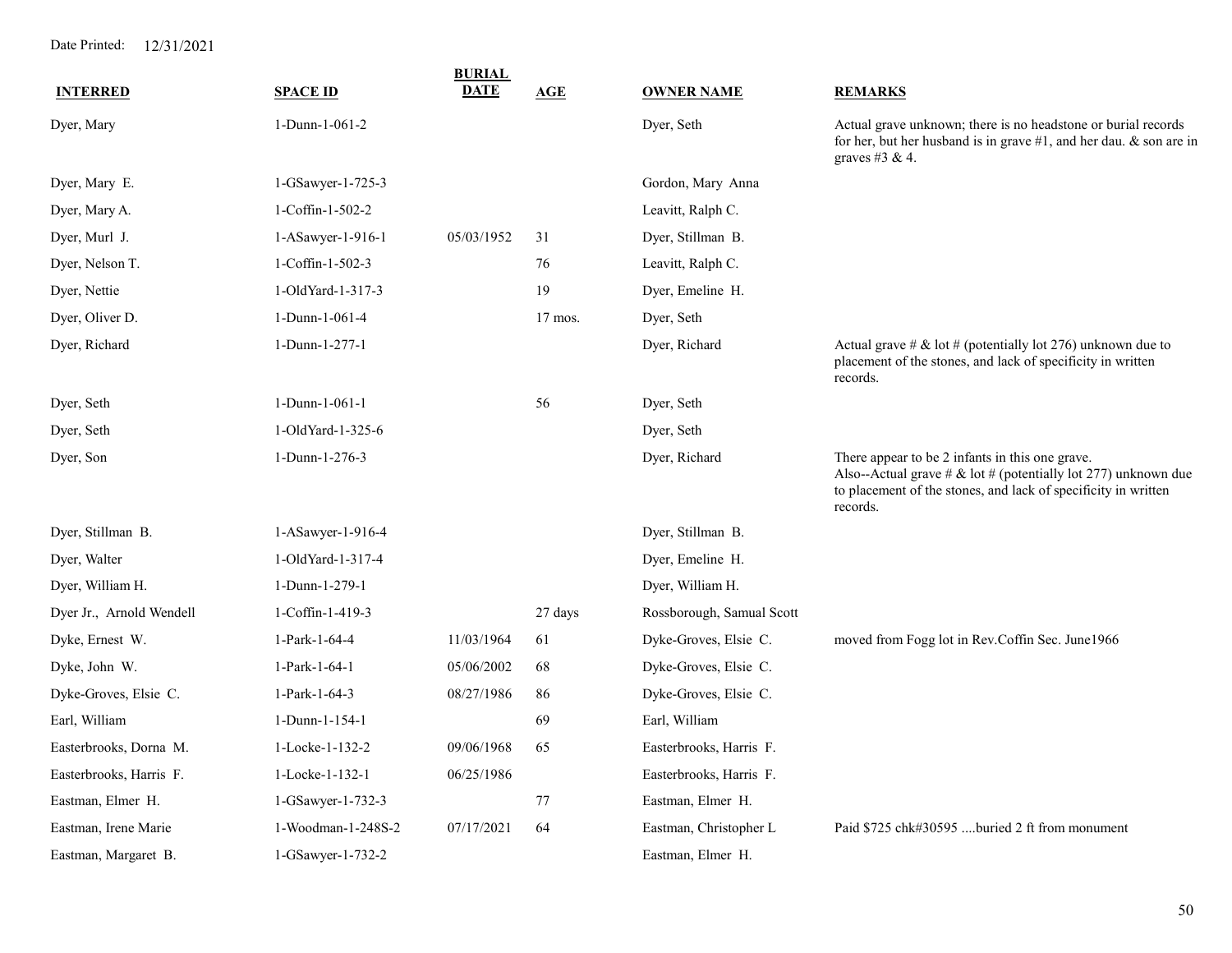| <b>BURIAL</b>         |                      |             |                 |                   |                                                                                                                                                |  |
|-----------------------|----------------------|-------------|-----------------|-------------------|------------------------------------------------------------------------------------------------------------------------------------------------|--|
| <b>INTERRED</b>       | <b>SPACE ID</b>      | <b>DATE</b> | AGE             | <b>OWNER NAME</b> | <b>REMARKS</b>                                                                                                                                 |  |
| Eaton, Albert E.      | 1-Dunn-1-058-4       |             | $3 \text{ mos}$ | Eaton, Noah N.    | Actual grave unknown; there's no headstone; his name is on the<br>family monument.                                                             |  |
| Eaton, Althea         | 1-Mmorial-1-011-3    | 05/17/2013  |                 | Eaton, Karl A.    |                                                                                                                                                |  |
| Eaton, Amanda         | 1-Dunn-1-259-6       |             | 24              | Eaton, William H. |                                                                                                                                                |  |
| Eaton, Amanda Steele  | 1-Dunn-1-260-6       |             | 3               | Eaton, Samuel T.  |                                                                                                                                                |  |
| Eaton, Charles C.     | 1-Coffin-1-407-1     |             |                 | Eaton, Charles C. | actual grave location unknown                                                                                                                  |  |
| Eaton, Cynthia L.     | 1-Mmorial-1-011-5    | 11/13/1960  | $\overline{4}$  | Eaton, Karl A.    |                                                                                                                                                |  |
| Eaton, Donald E.      | 1-Park-1-73-3        | 04/18/1974  | 75              | Eaton, Donald E.  |                                                                                                                                                |  |
| Eaton, Elizabeth G.   | 1-OldYard-1-320-4    |             | 17              | Eaton, Isaac W.   |                                                                                                                                                |  |
| Eaton, Emily Chalmers | 1-Dunn-1-058-2       |             | 78              | Eaton, Noah N.    | Actual grave unknown; there's no headstone; her name is on the<br>family monument.                                                             |  |
| Eaton, Emily Murch    | 1-Dunn-1-260-5       |             | $8\,$           | Eaton, Samuel T.  |                                                                                                                                                |  |
| Eaton, Ernest C.      | 1-North-1-307-1      | 06/28/1989  | 71              | Eaton, Ernest C.  |                                                                                                                                                |  |
| Eaton, Estella        | 1-Dunn-1-059-3       |             |                 | Eaton, Jacob      | Actual grave is unknown; there is no headstone; her info. is on<br>the family monument for lot 58, in addition to those buried in<br>that lot. |  |
| Eaton, Eudoxy         | 1-Dunn-1-193-3       |             | 84              | Garland, Joseph   | Actual grave number unknown--there are no grave markers, only<br>a monument, and no specifics in the written records.                          |  |
| Eaton, Helen H.       | 1-Coffin-1-407-6     |             |                 | Eaton, Charles C. | actual grave location unknown                                                                                                                  |  |
| Eaton, Herbert L.     | 1-Dunn-1-058-3       |             | 2 mos           | Eaton, Noah N.    | Actual grave unknown; there's no headstone; his name is on the<br>family monument.                                                             |  |
| Eaton, Humphrey W.    | 1-Coffin-1-407-3     |             |                 | Eaton, Charles C. | actual grave location unknown                                                                                                                  |  |
| Eaton, Isaac W.       | 1-OldYard-1-320-6    |             | 80              | Eaton, Isaac W.   |                                                                                                                                                |  |
| Eaton, Jacob          | 1-Dunn-1-059-1       |             | 48              | Eaton, Jacob      | Actual grave unknown; there is no headstone; the family<br>monument for lot 58 displays his info., in addition to those<br>buried in that lot. |  |
| Eaton, James L.       | 1-Park-1-73-1        | 05/26/1990  | 55              | Eaton, Donald E.  | 1 and 1/2' from monument                                                                                                                       |  |
| Eaton, Jane           | 1-Coffin-1-407-2     |             |                 | Eaton, Charles C. | actual grave location unknown                                                                                                                  |  |
| Eaton, Jeffrey K.     | 1-Mmorial-1-011-1    |             |                 | Eaton, Karl A.    |                                                                                                                                                |  |
| Eaton, Joshua T.      | 1-OldYard-1-342-1    |             | 36              | Bell, Annie M.    |                                                                                                                                                |  |
| Eaton, Karl A.        | 1-Mmorial-1-011-2    | 06/01/2009  | 94              | Eaton, Karl A.    |                                                                                                                                                |  |
| Eaton, Lucy A.        | $1-D$ unn- $1-260-2$ |             | 85              | Eaton, Samuel T.  |                                                                                                                                                |  |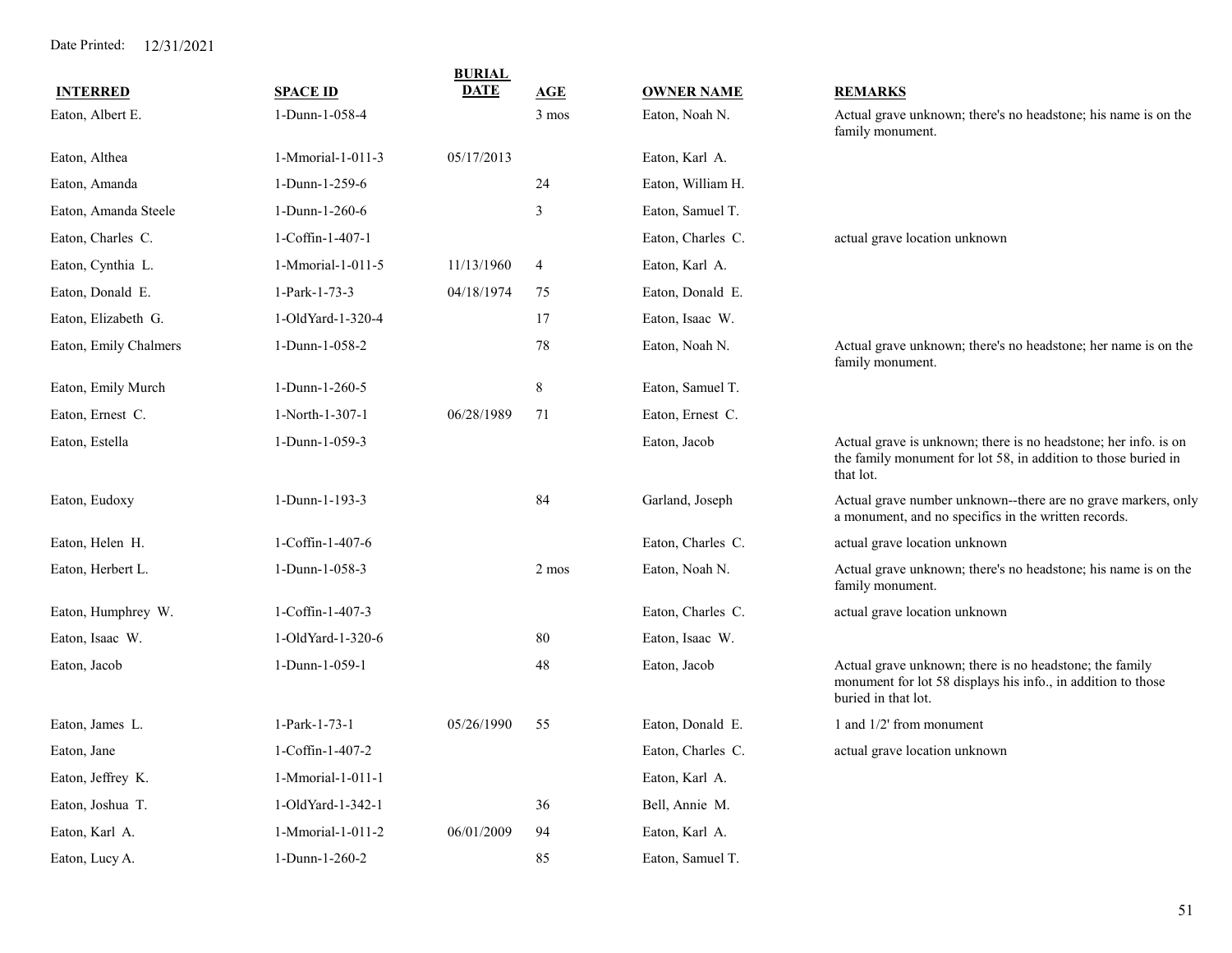| <b>INTERRED</b>       | <b>SPACE ID</b>   | <b>BURIAL</b><br><b>DATE</b> | AGE    | <b>OWNER NAME</b>        | <b>REMARKS</b>                                                                                                                              |
|-----------------------|-------------------|------------------------------|--------|--------------------------|---------------------------------------------------------------------------------------------------------------------------------------------|
| Eaton, Lydia Ellen    | 1-Dunn-1-058-6    |                              | $28\,$ | Eaton, Noah N.           |                                                                                                                                             |
| Eaton, Margeret E.    | 1-Park-1-73-4     | 04/28/1997                   | 94     | Eaton, Donald E.         |                                                                                                                                             |
| Eaton, Mary           | 1-Dunn-1-259-2    |                              | $72\,$ | Eaton, William H.        |                                                                                                                                             |
| Eaton, Mary Helen     | 1-Dunn-1-260-4    |                              | $20\,$ | Eaton, Samuel T.         |                                                                                                                                             |
| Eaton, Nathan         | 1-Dunn-1-259-1    |                              | $72\,$ | Eaton, William H.        |                                                                                                                                             |
| Eaton, Noah N.        | 1-Dunn-1-058-1    |                              | 86     | Eaton, Noah N.           | Actual grave unknown; there's no headstone; his name is on the<br>family monument.                                                          |
| Eaton, Phebe          | 1-OldYard-1-320-5 |                              | 66     | Eaton, Isaac W.          |                                                                                                                                             |
| Eaton, Phebe A.       | 1-OldYard-1-320-3 |                              | 2      | Eaton, Isaac W.          |                                                                                                                                             |
| Eaton, Richard C.     | 1-GSawyer-1-717-6 | 11/15/1957                   | 25     | Eaton, William H.        |                                                                                                                                             |
| Eaton, Roxanna G.     | 1-Dunn-1-259-3    |                              | 69     | Eaton, William H.        |                                                                                                                                             |
| Eaton, Ruth C.M.      | 1-GSawyer-1-717-5 | 04/18/1974                   | 79     | Eaton, William H.        |                                                                                                                                             |
| Eaton, Samuel T.      | 1-Dunn-1-260-1    |                              | 62     | Eaton, Samuel T.         |                                                                                                                                             |
| Eaton, Sarah          | 1-Dunn-1-059-2    |                              |        | Eaton, Jacob             | Actual grave unknown; there is no headstone; her info. is on the<br>family monument for lot 58, in addition to those buried in that<br>lot. |
| Eaton, Sarah J.       | 1-GSawyer-1-717-2 |                              |        | Eaton, William H.        |                                                                                                                                             |
| Eaton, Tristan        | 1-Coffin-1-407-4  |                              |        | Eaton, Charles C.        | actual grave location unknown                                                                                                               |
| Eaton, William H.     | 1-GSawyer-1-717-3 |                              |        | Eaton, William H.        |                                                                                                                                             |
| Eaton, William H.     | 1-OldYard-1-320-3 |                              | 4      | Eaton, Isaac W.          |                                                                                                                                             |
| Eaton, William P.     | 1-GSawyer-1-717-4 | 05/15/1973                   | 75     | Eaton, William H.        |                                                                                                                                             |
| Eaton, William H.     | 1-Dunn-1-259-5    |                              | 55     | Eaton, William H.        |                                                                                                                                             |
| Edgecomb, Alice       | 1-Dunn-1-207-4    |                              | 79     | Edgecomb, John           |                                                                                                                                             |
| Edgecomb, Alphonso I. | 1-Coffin-1-682-1  |                              | 54     | Edgecomb, Alphonso I.    |                                                                                                                                             |
| Edgecomb, Anna S.     | 1-Dunn-1-028-4    |                              |        | Edgecomb M.D., Arthur D. |                                                                                                                                             |
| Edgecomb, Arthur L.   | 1-Dunn-1-028-5    |                              | 69     | Edgecomb M.D., Arthur D. |                                                                                                                                             |
| Edgecomb, Arthur L.   | 1-Dunn-1-028-1    |                              | 13 mo. | Edgecomb M.D., Arthur D. |                                                                                                                                             |
| Edgecomb, Clarissa M. | 1-Dunn-1-207-2    |                              | 86     | Edgecomb, John           |                                                                                                                                             |
| Edgecomb, Cora K.     | 1-Dunn-1-028-5    |                              | 61     | Edgecomb M.D., Arthur D. |                                                                                                                                             |
| Edgecomb, Ellen B.    | 1-Coffin-1-682-2  |                              | 89     | Edgecomb, Alphonso I.    |                                                                                                                                             |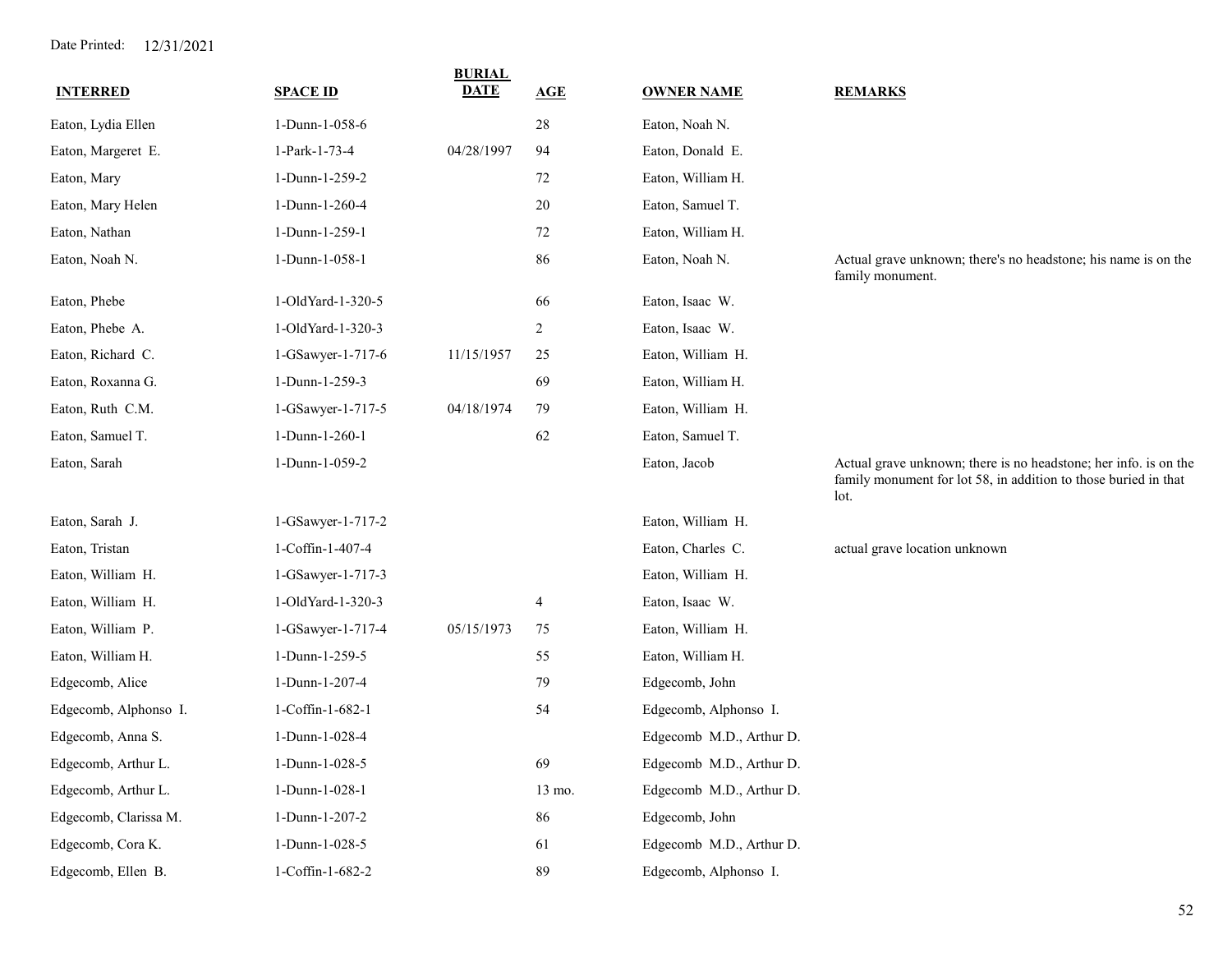| <b>INTERRED</b>          | <b>SPACE ID</b>   | <b>BURIAL</b><br><b>DATE</b> | <b>AGE</b>              | <b>OWNER NAME</b>        | <b>REMARKS</b>                                             |
|--------------------------|-------------------|------------------------------|-------------------------|--------------------------|------------------------------------------------------------|
| Edgecomb, Ezekiel        | 1-Dunn-1-207-3    |                              | 75                      | Edgecomb, John           |                                                            |
| Edgecomb, Hilda C.       | 1-Dunn-1-028-6    | 06/03/1989                   | 95                      | Edgecomb M.D., Arthur D. |                                                            |
| Edgecomb, John           | 1-Dunn-1-207-1    |                              | $78\,$                  | Edgecomb, John           |                                                            |
| Edgecomb, Rebecca A.     | 1-Dunn-1-028-2    |                              | 41                      | Edgecomb M.D., Arthur D. |                                                            |
| Edgecomb M.D., Arthur D. | 1-Dunn-1-028-3    |                              |                         | Edgecomb M.D., Arthur D. |                                                            |
| Edgerly, Abbie E.        | 1-ASawyer-1-852-2 |                              |                         | Edgerly, Frank J.        |                                                            |
| Edgerly, Abigail         | 1-Coffin-1-496-4  |                              | $\overline{\mathbf{4}}$ | Edgerly, Lydia           |                                                            |
| Edgerly, Arthur E.       | 1-Coffin-1-495-2  |                              | 24                      | Edgerly, Lydia           |                                                            |
| Edgerly, Arthur F.       | 1-Dunn-1-240-3    |                              | 3                       | Edgerly, Samuel          |                                                            |
| Edgerly, Arthur W.       | 1-Dunn-1-240-4    |                              | 1                       | Edgerly, Samuel          |                                                            |
| Edgerly, Cora E.         | 1-ASawyer-1-852-5 | 06/23/1956                   |                         | Edgerly, Frank J.        |                                                            |
| Edgerly, Ella E.         | 1-Dunn-1-241-4    |                              | 39                      | Edgerly, Isaiah          |                                                            |
| Edgerly, Ellen           | 1-Coffin-1-495-1  |                              |                         | Edgerly, Lydia           |                                                            |
| Edgerly, Frank J.        | 1-ASawyer-1-852-1 |                              |                         | Edgerly, Frank J.        |                                                            |
| Edgerly, Fred O.         | 1-ASawyer-1-851-3 |                              |                         | Edgerly, Fred O.         |                                                            |
| Edgerly, Harrieta        | 1-Coffin-1-496-4  |                              | $\overline{c}$          | Edgerly, Lydia           |                                                            |
| Edgerly, Infant          | 1-Coffin-1-495-3  |                              |                         | Edgerly, Lydia           |                                                            |
| Edgerly, Infant          | 1-Dunn-1-241-3    |                              |                         | Edgerly, Isaiah          | Relation to owner is - Infant child, whose sex is unknown. |
| Edgerly, Isaiah          | 1-Dunn-1-241-6    |                              | 62                      | Edgerly, Isaiah          |                                                            |
| Edgerly, Ithama P.       | 1-Coffin-1-496-1  |                              | 15 days                 | Edgerly, Lydia           |                                                            |
| Edgerly, Jane E.         | 1-Dunn-1-240-5    |                              | 57                      | Edgerly, Samuel          |                                                            |
| Edgerly, Jennie E.       | 1-ASawyer-1-851-2 |                              |                         | Edgerly, Fred O.         |                                                            |
| Edgerly, John            | 1-Dunn-1-006-1    |                              | 69                      | Edgerly, Lucy            |                                                            |
| Edgerly, Lucy            | 1-Dunn-1-006-2    |                              | 79                      | Edgerly, Lucy            |                                                            |
| Edgerly, Lydia           | 1-Coffin-1-496-5  |                              | $80\,$                  | Edgerly, Lydia           |                                                            |
| Edgerly, Mehitable       | 1-Dunn-1-241-5    |                              | $42\,$                  | Edgerly, Isaiah          |                                                            |
| Edgerly, Mehitable       | 1-Coffin-1-496-2  |                              | $72\,$                  | Edgerly, Lydia           |                                                            |
| Edgerly, Oren            | 1-Coffin-1-496-6  |                              | 66                      | Edgerly, Lydia           |                                                            |
| Edgerly, Samual          | 1-Coffin-1-496-3  |                              | 66                      | Edgerly, Lydia           |                                                            |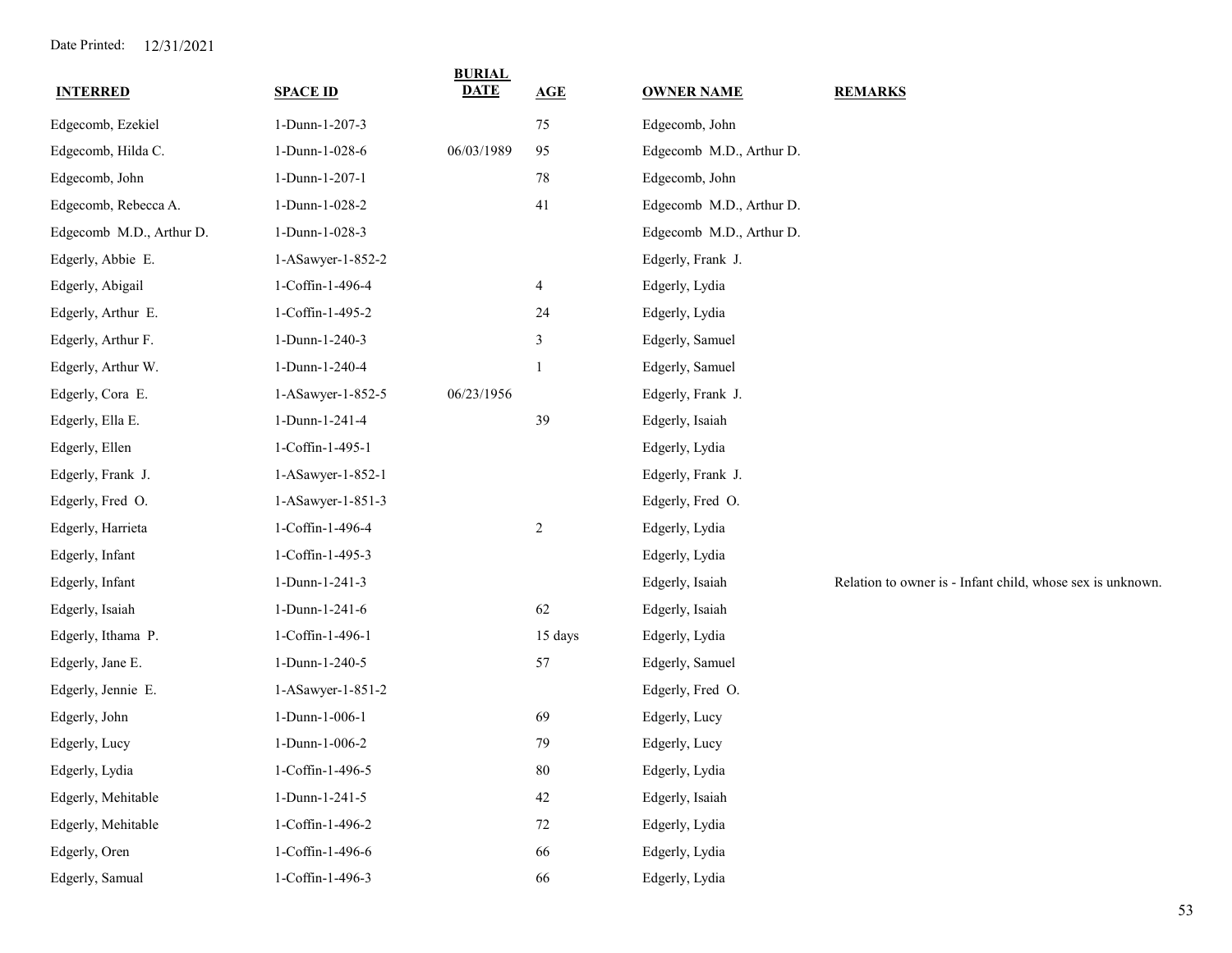| <b>INTERRED</b>        | <b>SPACE ID</b>   | <b>BURIAL</b><br><b>DATE</b> | AGE    | <b>OWNER NAME</b> | <b>REMARKS</b>                                                                                        |
|------------------------|-------------------|------------------------------|--------|-------------------|-------------------------------------------------------------------------------------------------------|
|                        |                   |                              | 56     |                   |                                                                                                       |
| Edgerly, Samuel        | 1-Dunn-1-240-6    |                              |        | Edgerly, Samuel   |                                                                                                       |
| Edgerly, Walter E.     | 1-Dunn-1-240-2    |                              | 78     | Edgerly, Samuel   | This grave has no grave marker, but the written records list him<br>as having been buried in grave 2. |
| Edwards, Ida I.        | 1-Locke-1-159-3   | 11/05/1970                   | 62     | McKenney, Ira     |                                                                                                       |
| Egan, Bryan F.         | 1-Locke-1-049-1   | 05/13/1994                   | 78     | Martin, Harold    |                                                                                                       |
| Egan, Dorothy          | 1-Locke-1-049-3   | 04/20/1974                   | 60     | Martin, Harold    |                                                                                                       |
| Ehrenborg, Alice       | 1-Mmorial-1-069-2 | 04/19/1951                   | 51     | Ehrenborg, Alice  |                                                                                                       |
| Ehrenborg, Carlene Mae | 1-Mmorial-1-069-1 | 11/19/2016                   | 89     | Ehrenborg, Alice  |                                                                                                       |
| Ehrenborg, Eric E.     | 1-Mmorial-1-069-3 |                              |        | Ehrenborg, Alice  |                                                                                                       |
| Ehrenborg, Robert L.   | 1-Mmorial-1-069-1 | 11/19/2016                   | 82     | Ehrenborg, Alice  |                                                                                                       |
| Elden, Albra F.        | 1-Coffin-1-574-5  |                              |        | Chase, Charles E. |                                                                                                       |
| Elden, Alice S.        | 1-Dunn-1-152-4    |                              |        | Elden, Silas      | Actual grave unknown; there is no grave marker or specifics in<br>the written records.                |
| Elden, Almira C.       | 1-Dunn-1-076-3    |                              |        | Elden, Simon H.   | Actual grave unknown; there is no grave marker, only a family<br>monument.                            |
| Elden, Annie D.        | 1-OldYard-1-306-2 |                              | 10     | Elden, William    |                                                                                                       |
| Elden, Arthur E.       | 1-Dunn-1-152-3    |                              |        | Elden, Silas      | Actual grave unknown; there is no grave marker or specifics in<br>the written records.                |
| Elden, Charley         | 1-OldYard-1-306-1 |                              | 5      | Elden, William    |                                                                                                       |
| Elden, Charlie E.      | 1-Dunn-1-152-6    |                              |        | Elden, Silas      | Actual grave unknown; there is no grave marker or specifics in<br>the written records.                |
| Elden, Elizabeth       | 1-GSawyer-1-738-2 |                              |        | Elden, James B.   | actual grave # unknown                                                                                |
| Elden, Elizabeth G.    | 1-Dunn-1-152-2    |                              |        | Elden, Silas      | Actual grave unknown; there is no grave marker or specifics in<br>the written records.                |
| Elden, Elvira J.       | 1-ASawyer-1-897-3 |                              |        | Elden, John W.    |                                                                                                       |
| Elden, Emma J.         | 1-OldYard-1-306-1 |                              | $\tau$ | Elden, William    |                                                                                                       |
| Elden, Eunice          | 1-Dunn-1-076-2    |                              |        | Elden, Simon H.   | Actual grave unknown; there is no grave marker, only a family<br>monument.                            |
| Elden, F. William      | 1-OldYard-1-306-6 |                              | 31     | Elden, William    |                                                                                                       |
| Elden, Frank           | 1-GSawyer-1-736-3 |                              |        | Elden, Frank      |                                                                                                       |
| Elden, George A.       | 1-Dunn-1-152-5    |                              |        | Elden, Silas      | Actual grave unknown; there is no grave marker or specifics in<br>the written records.                |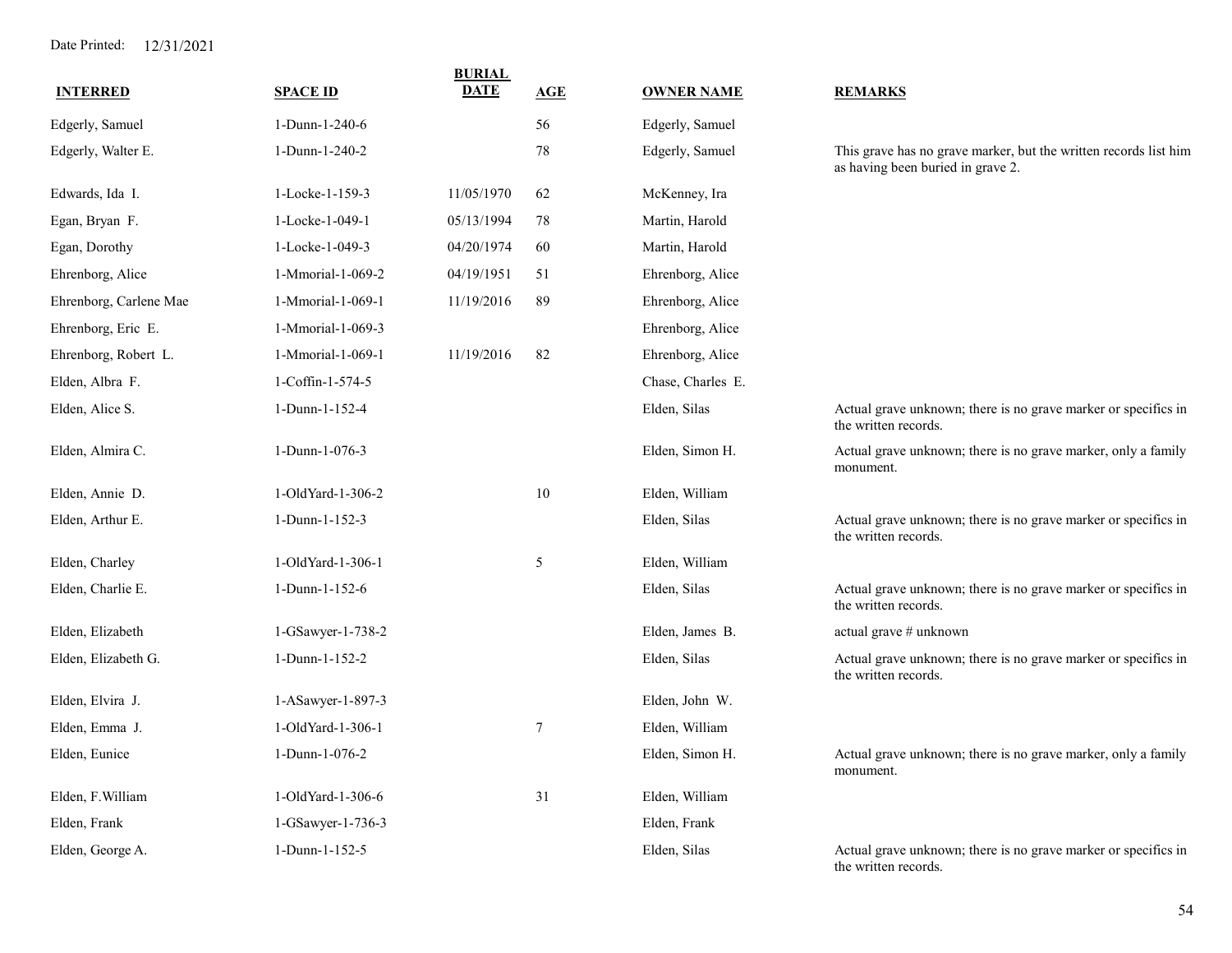| <b>INTERRED</b>        | <b>SPACE ID</b>     | <b>BURIAL</b><br><b>DATE</b> | AGE          | <b>OWNER NAME</b>     | <b>REMARKS</b>                                                                                |
|------------------------|---------------------|------------------------------|--------------|-----------------------|-----------------------------------------------------------------------------------------------|
| Elden, Harriet N.      | 1-ASawyer-1-897-2   |                              |              | Elden, John W.        |                                                                                               |
| Elden, Henrietta       | $1-ASawyer-1-870-1$ |                              | 93           | Hanson, Martha E.     |                                                                                               |
| Elden, James B.        |                     |                              | 81           | Elden, James B.       |                                                                                               |
|                        | 1-GSawyer-1-738-1   |                              |              |                       | actual grave # unknown                                                                        |
| Elden, John            | 1-ASawyer-1-897-2   |                              |              | Elden, John W.        |                                                                                               |
| Elden, John W.         | 1-ASawyer-1-897-1   |                              |              | Elden, John W.        |                                                                                               |
| Elden, Mary P.         | 1-OldYard-1-306-3   |                              | $78\,$       | Elden, William        |                                                                                               |
| Elden, Nathan          | 1-OldYard-1-335-6   |                              | 69           | Elden, Nathan         | actual grave location unknown.                                                                |
| Elden, Nathaniel Hill  | 1-Dunn-1-076-1      |                              |              | Elden, Simon H.       | Actual grave unknown; there is no grave marker, only a family<br>monument.                    |
| Elden, Sarah B.        | 1-OldYard-1-306-4   |                              | 86           | Elden, William        |                                                                                               |
| Elden, Sarah M.        | 1-ASawyer-1-897-1   |                              |              | Elden, John W.        |                                                                                               |
| Elden, Silas           | 1-Dunn-1-152-1      |                              |              | Elden, Silas          | Actual grave unknown; there is no grave marker or specifics in<br>the written records.        |
| Elden, William         | 1-OldYard-1-306-5   |                              | 69           | Elden, William        |                                                                                               |
| Eldridge, Catherine A. | 1-Mmorial-1-088-4   | 12/06/1988                   | 36           | Libby, Calvin         |                                                                                               |
| Eldridge, Warren       | 1-Mmorial-1-088-5   | 10/04/2018                   |              | Libby, Calvin         | Buried next to wife Catherine \$880 paid                                                      |
| Ellis, Caroline L.     | 1-Coffin-1-529-3    |                              | 84           | Milliken, Franklin P. |                                                                                               |
| Ellis, David J.        | 1-North-1-042-1     | 05/19/1981                   | 2d           | Ellis, Todd           | Burial on walkway end of Grave.                                                               |
| Elwell, Albert J.      | 1-GSawyer-1-809-1   | 03/30/1952                   | 78           | Elwell, Albert J.     |                                                                                               |
| Elwell, Anna B.        | 1-Dunn-1-023-2      |                              | 65           | Elwell, George W.     |                                                                                               |
| Elwell, Annie E.       | 1-Coffin-1-463-2    |                              | 71           | Harmon, Artemas       | Actual grave unknown, no marker, book lists in lot 463, name<br>on Harmon monument in lot 462 |
| Elwell, Apphin         | 1-Coffin-1-405-6    |                              |              | Elwell, Tristen       | no data may not be buried here                                                                |
| Elwell, Arthur F.      | 1-ASawyer-1-860-3   |                              | 76           | Milliken, Loren J.    |                                                                                               |
| Elwell, Barbabra E.    | 1-Locke-1-044-2     | 09/03/2010                   | 70           | Elwell, Sharon        |                                                                                               |
| Elwell, Carrie E.      | 1-Coffin-1-405-2    |                              |              | Elwell, Tristen       |                                                                                               |
| Elwell, Charles E.     | 1-ASawyer-1-866-3   |                              | 75           | Towle, Clara          | actual grave location unknown.                                                                |
| Elwell, Donovan K.     | 1-Locke-1-138-1     |                              | 21           | Howe, Henry W. Jr.    |                                                                                               |
| Elwell, Frank          | 1-ASawyer-1-864-1   |                              |              | Elwell, Frank         | actual grave unknown                                                                          |
| Elwell, Frederick A.   | 1-Coffin-1-405-1    |                              | $\mathbf{1}$ | Elwell, Tristen       |                                                                                               |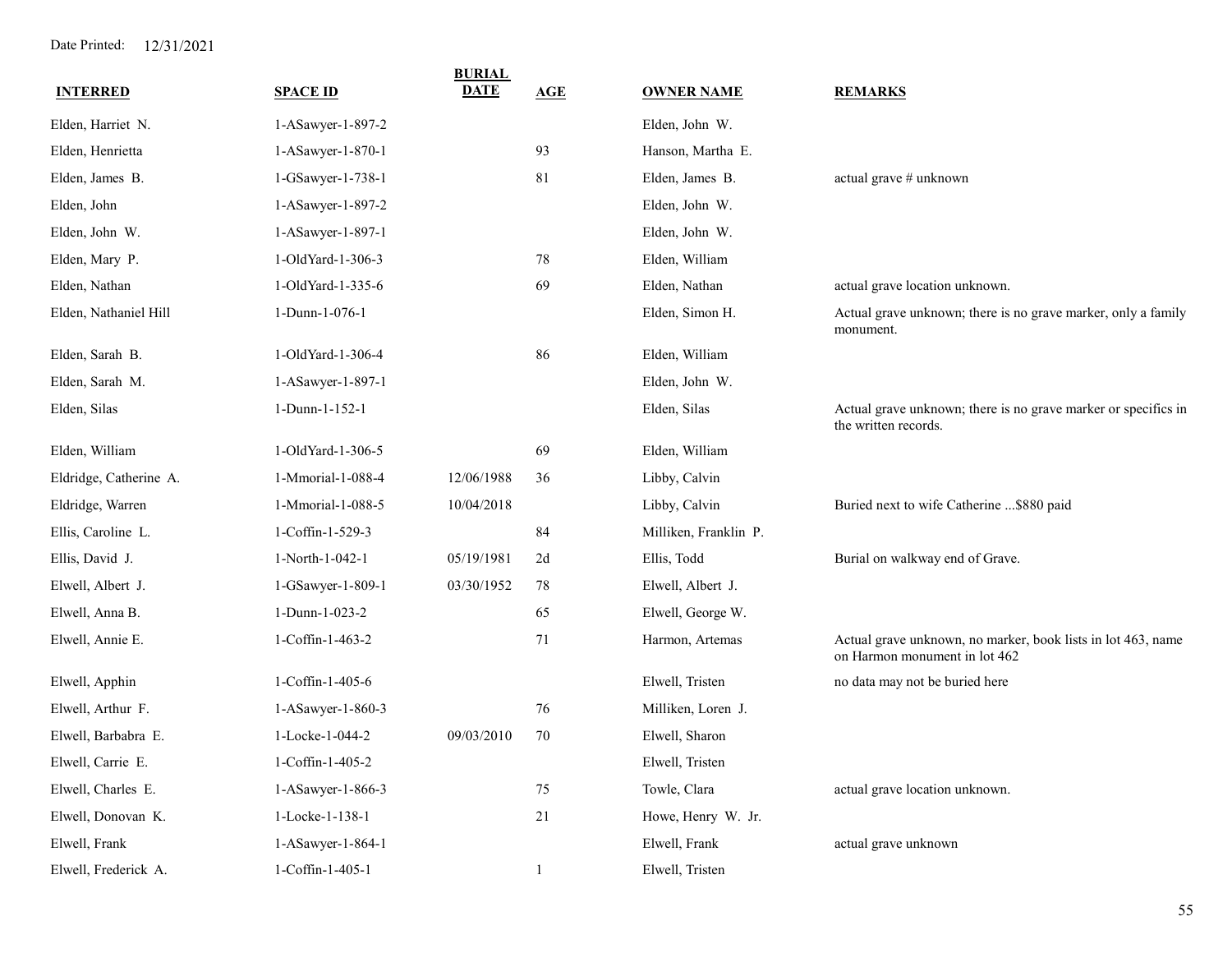| <b>INTERRED</b>        | <b>SPACE ID</b>   | <b>BURIAL</b><br><b>DATE</b> | AGE    | <b>OWNER NAME</b>         | <b>REMARKS</b>                                                                                |
|------------------------|-------------------|------------------------------|--------|---------------------------|-----------------------------------------------------------------------------------------------|
| Elwell, George A.      | 1-GSawyer-1-809-4 | 09/08/1994                   | 88     | Elwell, Albert J.         | 1' from marker                                                                                |
| Elwell, Gertrude S.    | 1-GSawyer-1-809-5 | 07/10/1990                   | 79     | Elwell, Albert J.         | 1' from marker                                                                                |
| Elwell, Harold F.      | 1-ASawyer-1-864-2 |                              |        | Elwell, Frank             | actual grave unknown                                                                          |
| Elwell, Harris M.      | 1-Coffin-1-463-1  |                              |        | Harmon, Artemas           | Actual grave unknown, no marker, book lists in lot 463, name<br>on Harmon monument in lot 462 |
| Elwell, Jabez          | 1-Dunn-1-023-1    |                              |        | Elwell, George W.         |                                                                                               |
| Elwell, Lida H.        | 1-ASawyer-1-860-2 | 05/24/1979                   | 93     | Milliken, Loren J.        |                                                                                               |
| Elwell, Mary           | 1-Park-1-62-4     | 12/09/1987                   | 75     | Elwell, Mary              |                                                                                               |
| Elwell, Mary A.        | 1-ASawyer-1-864-2 |                              |        | Elwell, Frank             | actual grave unknown                                                                          |
| Elwell, Maude R.       | 1-ASawyer-1-864-3 |                              | 61     | Elwell, Frank             | actual grave unknown                                                                          |
| Elwell, Mrs. Thomas C. | 1-Dunn-1-132-2    |                              |        | Elwell, Thomas C.         | Actaul grave unknown--written records say she's "probably<br>buried on this lot."             |
| Elwell, Nellie P.      | 1-GSawyer-1-809-2 | 04/28/1962                   | 82     | Elwell, Albert J.         |                                                                                               |
| Elwell, Norman F.      | 1-Locke-1-138-3   | 05/28/1975                   | 20     | Howe, Henry W. Jr.        |                                                                                               |
| Elwell, Robert A.      | 1-ASawyer-1-860-3 | 10/13/1969                   | 49     | Milliken, Loren J.        | at foot of Father Arthur Elwell                                                               |
| Elwell, Thomas C.      | 1-Dunn-1-132-1    |                              |        | Elwell, Thomas C.         | Actual grave unknown--written records say that he is "probably<br>buried on this lot."        |
| Elwell, Tristen        | 1-Coffin-1-405-3  |                              |        | Elwell, Tristen           | no data may not be buried here                                                                |
| Ely, Leonard Wheeler   | 1-Dunn-1-230-2    |                              |        | Akers, Charles            | He shares a stone with his wife, Sally.                                                       |
| Ely, Sally Frothingham | 1-Dunn-1-230-3    |                              |        | Akers, Charles            | She shares a stone with her husband, Leonard.                                                 |
| Emerson, Florence      | 1-Coffin-1-419-2  | 05/22/2015                   | 93     | Rossborough, Samual Scott | 2, from walkway                                                                               |
| Emery, Alfretta        | 1-GSawyer-1-789-2 |                              | 96     | Emery, Alfretta           |                                                                                               |
| Emery, Alice V.        | 1-Mmorial-1-005-3 | 12/16/1945                   |        | Emery, Robert C.          |                                                                                               |
| Emery, Alice M.        | 1-Dunn-1-209-5    |                              |        | Thompson, Cyrus C.        | Actual grave unknown-- there are no grave markers or<br>specificatins in the written records. |
| Emery, Baby Girl       | 1-Park-1-05-3     | 11/21/1975                   | sb     | Emery, Richard B.         |                                                                                               |
| Emery, Bruce M         | 1-GSawyer-1-798-1 | 08/14/2021                   | 81     | Emery, Henry A.           | Buried same grave#1 as wife Mary Jane approx 4 ft from<br>monumentpaid \$725                  |
| Emery, Carrie Etta     | 1-ASawyer-1-894-2 |                              | $81\,$ | Marston, Rebecca J.       |                                                                                               |
| Emery, Catherine       | 1-Dunn-1-123-2    |                              | 83     | Emery, James L.           | Graves 1 & 2 are marked with one stone with both peoples's<br>info. on it.                    |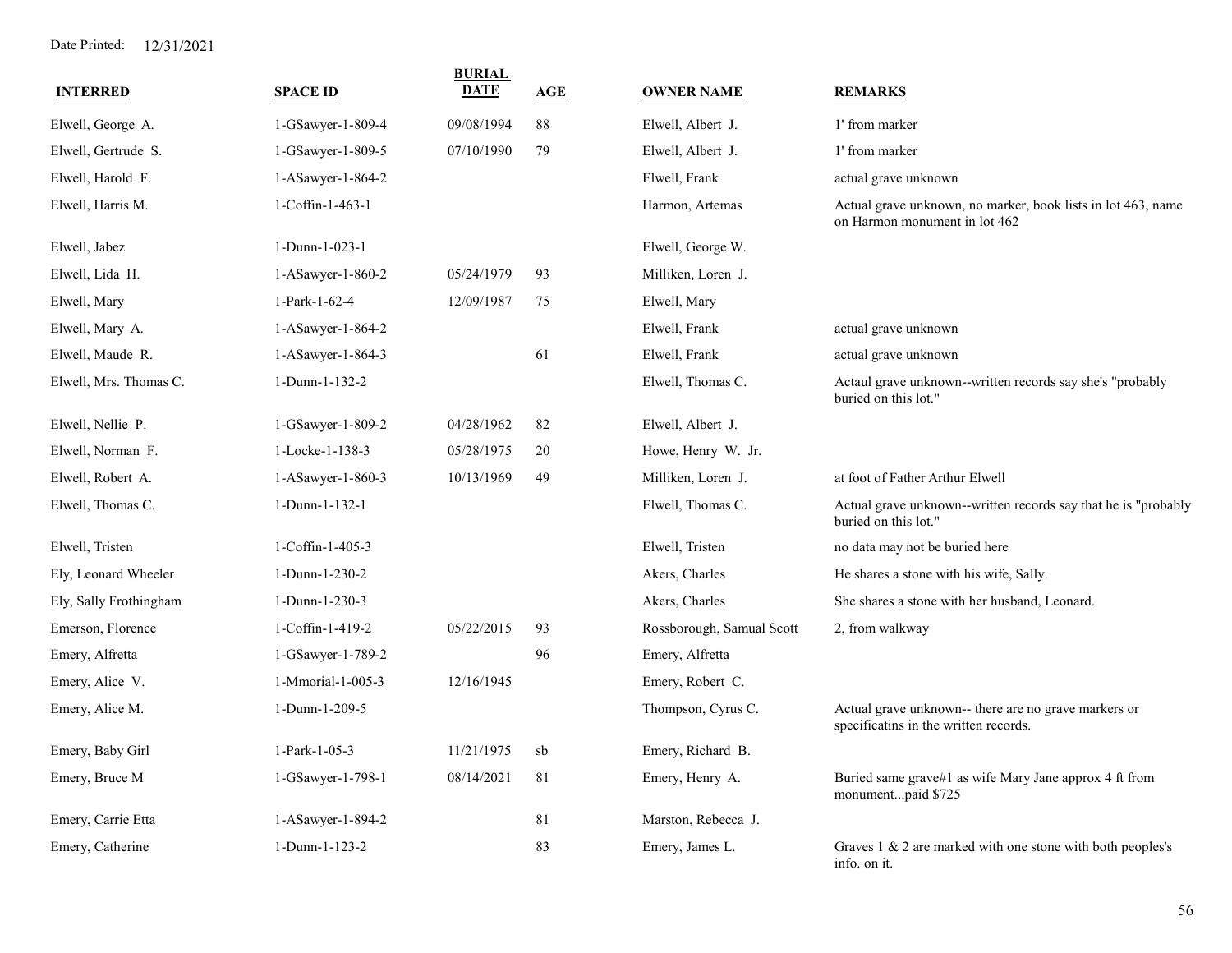| <b>INTERRED</b>    | <b>SPACE ID</b>     | <b>BURIAL</b><br><b>DATE</b> | AGE | <b>OWNER NAME</b>   | <b>REMARKS</b>                                                                                |
|--------------------|---------------------|------------------------------|-----|---------------------|-----------------------------------------------------------------------------------------------|
| Emery, David       | 1-Coffin-1-587-5    |                              |     | Emery, Sarah        |                                                                                               |
| Emery, Doris O.    | 1-GSawyer-1-798-5   | 12/13/1982                   | 80  | Emery, Henry A.     |                                                                                               |
| Emery, Eliza       | 1-Dunn-1-031-2      |                              | 82  | Emery, Peter        |                                                                                               |
| Emery, Eliza B.    | 1-Dunn-1-123-6      |                              | 88  | Emery, James L.     | Graves $5 \& 6$ have one double stone.                                                        |
| Emery, Ellen       | 1-Mmorial-1-005-2   | 04/19/2012                   | 88  | Emery, Robert C.    |                                                                                               |
| Emery, Ernest M.   | 1-ASawyer-1-894-1   |                              | 80  | Marston, Rebecca J. |                                                                                               |
| Emery, Frank       | 1-GSawyer-1-733-2   |                              |     | Emery, Frank        |                                                                                               |
| Emery, George L.   | 1-ASawyer-1-847-4   |                              | 68  | Emery, George L.    |                                                                                               |
| Emery, Henry A.    | 1-GSawyer-1-798-4   | 04/19/1985                   | 84  | Emery, Henry A.     |                                                                                               |
| Emery, Herbert W.  | 1-Mmorial-1-005-6   | 05/20/2009                   | 64  | Emery, Robert C.    | Oversized vault                                                                               |
| Emery, Herman      | 1-GSawyer-1-733-5   |                              |     | Emery, Frank        | no record of burial may not be buried here!                                                   |
| Emery, Isaac A.    | 1-Dunn-1-209-3      |                              |     | Thompson, Cyrus C.  | Actual grave unknown-- there are no grave markers or<br>specificatins in the written records. |
| Emery, James       | 1-Dunn-1-123-1      |                              | 67  | Emery, James L.     | Graves 1 & 2 are marked with one stone with both peoples's<br>info. on it.                    |
| Emery, James W.    | 1-Dunn-1-134-5      |                              | 24  | Emery, Thomas F.    |                                                                                               |
| Emery, Jennie F.B. | 1-Dunn-1-031-4      |                              | 29  | Emery, Peter        |                                                                                               |
| Emery, John        | 1-Dunn-1-030-1      |                              | 65  | Emery, Peter        |                                                                                               |
| Emery, John T.G.   | 1-GSawyer-1-789-3   |                              | 91  | Emery, Alfretta     |                                                                                               |
| Emery, Jonas       | 1-Dunn-1-123-5      |                              | 83  | Emery, James L.     | Graves 5 & 6 have one double stone.                                                           |
| Emery, Lottie      | 1-GSawyer-1-733-4   |                              |     | Emery, Frank        | unknown which grave she is actually in.                                                       |
| Emery, Louis H.    | 1-Locke-1-015-3     | 11/08/2017                   | 88  | Emery, Henry        |                                                                                               |
| Emery, Mabel M.    | 1-ASawyer-1-847-5   |                              | 87  | Emery, George L.    |                                                                                               |
| Emery, Mark        | 1-Dunn-1-031-6      |                              | 18  | Emery, Peter        |                                                                                               |
| Emery, Mary Jane   | 1-GSawyer-1-798-1   | 08/26/2010                   | 74  | Emery, Henry A.     | head end of grave                                                                             |
| Emery, Maud        | 1-GSawyer-1-733-1   |                              |     | Emery, Frank        | may not be this grave maybe grave#3                                                           |
| Emery, Myra B.     | 1-Dunn-1-209-4      |                              |     | Thompson, Cyrus C.  | Actual grave unknown-- there are no grave markers or<br>specificatins in the written records. |
| Emery, Nancy F.    | $1-Dunn-1-134-2$    |                              | 74  | Emery, Thomas F.    |                                                                                               |
| Emery, Paul H.     | $1-ASawyer-1-846-6$ | 10/04/1960                   | 67  | Meserve, Annie S.   |                                                                                               |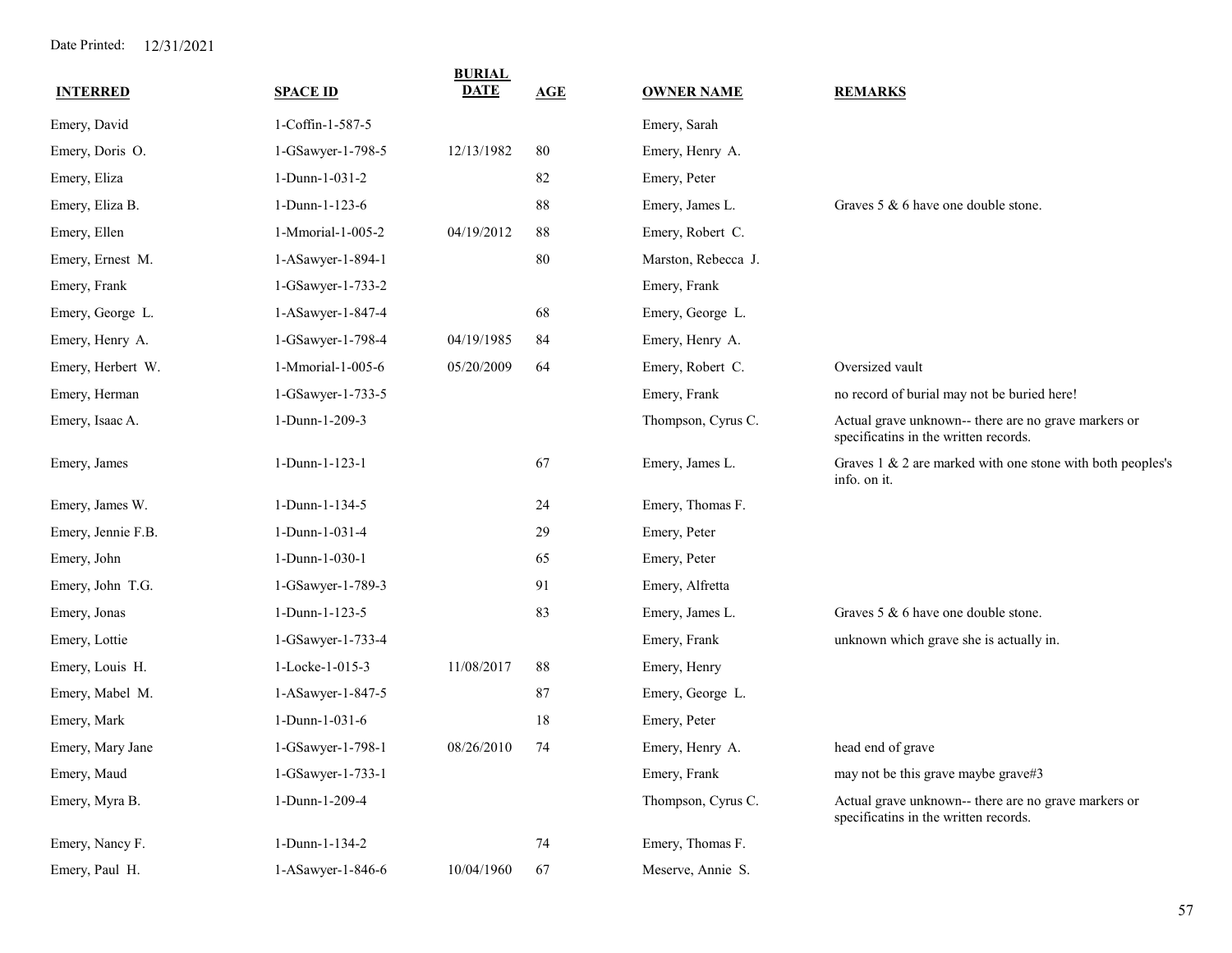| <b>INTERRED</b>       | <b>SPACE ID</b>    | <b>BURIAL</b><br><b>DATE</b> | <b>AGE</b>     | <b>OWNER NAME</b>   | <b>REMARKS</b>                                                                                                         |
|-----------------------|--------------------|------------------------------|----------------|---------------------|------------------------------------------------------------------------------------------------------------------------|
| Emery, Peter          | 1-Dunn-1-031-1     |                              | 81             | Emery, Peter        |                                                                                                                        |
| Emery, Phyllis        | 1-GSawyer-1-798-6  |                              |                | Emery, Henry A.     |                                                                                                                        |
| Emery, Rachel B.      | 1-ASawyer-1-847-6  |                              |                | Emery, George L.    |                                                                                                                        |
| Emery, Robert C.      | 1-Mmorial-1-005-1  | 04/18/1983                   | 59             | Emery, Robert C.    |                                                                                                                        |
| Emery, Robert M.      | 1-ASawyer-1-894-3  |                              | 62             | Marston, Rebecca J. | no record of burial. just a military marker.                                                                           |
| Emery, Ronald W.      | 1-Mmorial-1-066-1  | 08/28/1964                   |                | Emery, Robert C.    |                                                                                                                        |
| Emery, Sarah          | 1-Coffin-1-587-6   |                              | 91             | Emery, Sarah        |                                                                                                                        |
| Emery, Sarah J.       | 1-Dunn-1-030-2     |                              | 66             | Emery, Peter        |                                                                                                                        |
| Emery, Susan D.       | 1-Coffin-1-587-4   |                              | 30             | Emery, Sarah        |                                                                                                                        |
| Emery, Teresa M       | 1-Park-1-05-3      | 06/20/1974                   | s/b            | Emery, Richard B.   | actual location is centered at the top of graves #1 & #3.<br>Moved from Woodlawn cemetery in Westbrook.                |
| Emery, Thomas C.      | 1-Dunn-1-134-4     |                              | 21             | Emery, Thomas F.    |                                                                                                                        |
| Emery, Thomas F.      | 1-Dunn-1-134-1     |                              | 78             | Emery, Thomas F.    |                                                                                                                        |
| Emery, William H.     | 1-Dunn-1-031-5     |                              |                | Emery, Peter        | Grave marker is broken & missing, but burial records book lists<br>a William Emery, son of Peter & Eliza, in this lot. |
| Emery M.D., Samuel S. | 1-Dunn-1-031-3     |                              | 34             | Emery, Peter        |                                                                                                                        |
| Emmons, Diamond R.    | 1-ASawyer-1-927-3  | 04/17/1967                   | 82             | Emmons, Diamond R.  |                                                                                                                        |
| Emmons, Dora          | 1-ASawyer-1-927-2  | 05/12/1993                   | 102            | Emmons, Diamond R.  |                                                                                                                        |
| Emmons, Elbert N.     | 1-Mmorial-1-098-1  | 04/19/1974                   | 63             | Emmons, Elbert N.   |                                                                                                                        |
| Emmons, Gilbert W.    | 1-Locke-1-023-4    | 11/18/1999                   | 89             | Emmons, James M.    |                                                                                                                        |
| Emmons, Hattie        | 1-GSawyer-1-715-5  |                              |                | Dooley, Willma H.   |                                                                                                                        |
| Emmons, Henry         | 1-GSawyer-1-715-4  |                              |                | Dooley, Willma H.   |                                                                                                                        |
| Emmons, Infant        | 1-ASawyer-1-927-6  |                              |                | Emmons, Diamond R.  | actual grave location unknown                                                                                          |
| Emmons, James M.      | 1-Locke-1-023-1    | 07/15/1986                   | 63             | Emmons, James M.    |                                                                                                                        |
| Emmons, Joyce Elaine  | 1-Mmorial-1-119-1  |                              | 1 <sub>d</sub> | Emmons, Waldo       |                                                                                                                        |
| Emmons, Maxine M.     | 1-Locke-1-205-2    | 10/03/2008                   | 96             | Emmons, Maxine M.   |                                                                                                                        |
| Emmons, Phyllis M.    | 1-Mmorial-1-098-2  | 11/28/2007                   | 89             | Emmons, Elbert N.   |                                                                                                                        |
| Emmons, Richard       | 1-Locke-1-205-1    | 08/25/2020                   | $8\sqrt{1}$    | Emmons, Maxine M.   | Vernon Dunn actually buried on grave #3 not 1                                                                          |
| Emmons, Ricky         | 1-Woodman-1-235S-2 | 05/16/2013                   | 46             | Jones, Ruth         |                                                                                                                        |
| Emmons, Rose A.       | 1-Locke-1-023-5    | 11/09/1991                   | 67             | Emmons, James M.    |                                                                                                                        |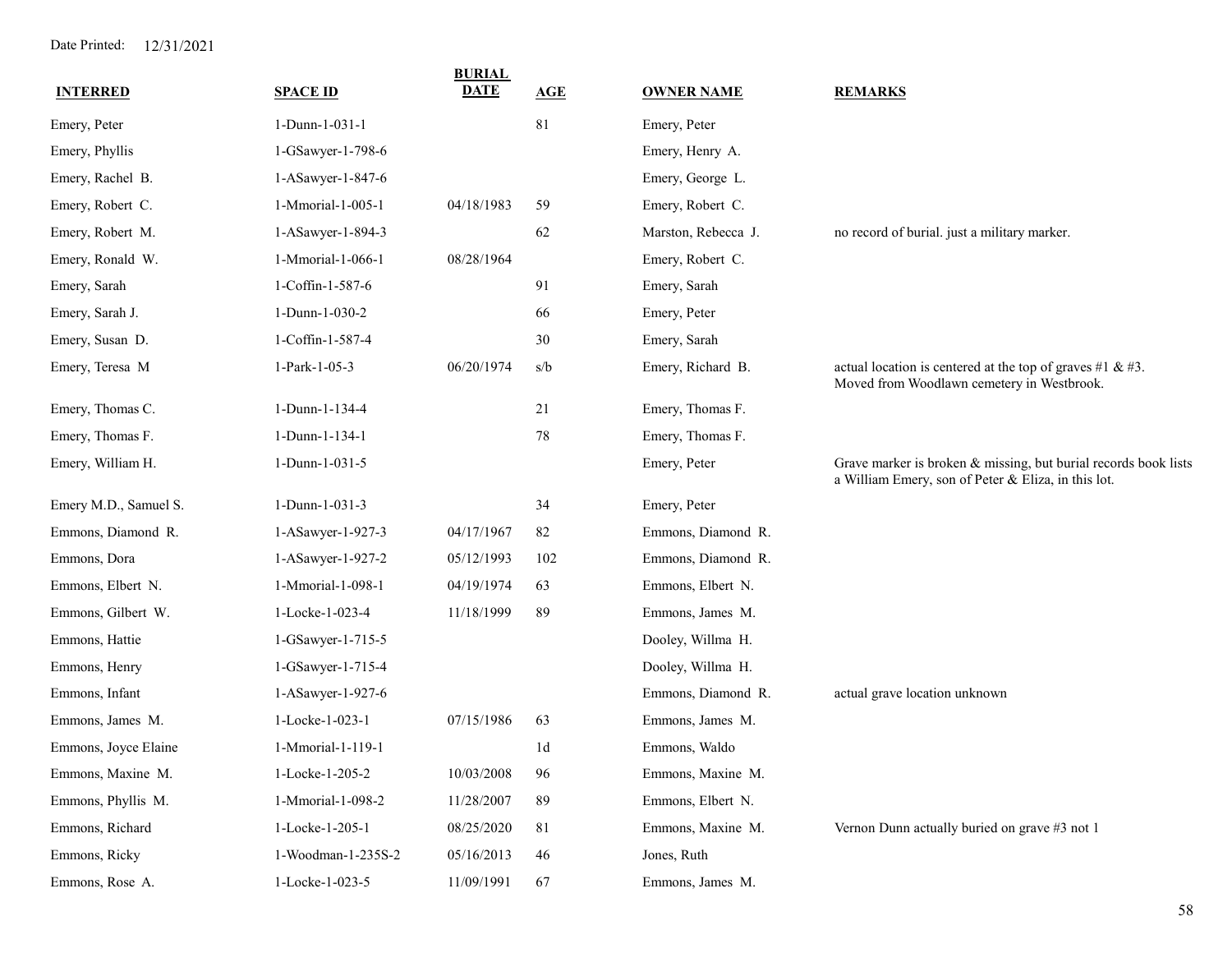| <b>INTERRED</b>        | <b>SPACE ID</b>   | <b>BURIAL</b><br><b>DATE</b> | AGE | <b>OWNER NAME</b>      | <b>REMARKS</b>                                                                                                               |
|------------------------|-------------------|------------------------------|-----|------------------------|------------------------------------------------------------------------------------------------------------------------------|
| Emmons, Unknown        | 1-ASawyer-1-927-5 |                              |     | Emmons, Diamond R.     | actual grave location unknown                                                                                                |
| Emmons, Wilbur R.      | 1-Mmorial-1-098-4 | 05/20/1999                   |     | Emmons, Elbert N.      |                                                                                                                              |
| Emmons, William        | 1-GSawyer-1-715-6 |                              |     | Dooley, Willma H.      |                                                                                                                              |
| Erickson, Albin George | 1-Park-1-14-1     | 07/29/1974                   | 74  | Erickson, Albin George |                                                                                                                              |
| Erickson, Doris E.     | 1-Park-1-14-2     | 04/17/1986                   | 84  | Erickson, Albin George |                                                                                                                              |
| Eskildson, Hazel E.    | 1-Locke-1-116-2   | 05/08/1997                   | 87  | Eskildson, Henry D.    |                                                                                                                              |
| Eskildson, Henry D.    | 1-Locke-1-116-1   | 12/16/1975                   | 80  | Eskildson, Henry D.    |                                                                                                                              |
| Estabrook, Roy E.      | 1-Woodman-1-068-2 | 06/22/1994                   | 59  | Estabrook, Iva J.      |                                                                                                                              |
| Eukitis, Effie L.      | 1-Mmorial-1-159-2 | 07/20/1999                   |     | Palmer, Cedric M.      |                                                                                                                              |
| Farley, Gloria E.      | 1-North-1-342-1   | 12/06/2001                   | 59  | Farley, Philip W.      |                                                                                                                              |
| Farley, Philip W.      | 1-North-1-343-1   | 05/17/2017                   | 91  | Farley, Philip W.      |                                                                                                                              |
| Farrell, Marc Stuart   | 1-GSawyer-1-784-1 | 05/07/1983                   | 17  | Hooper, Milton P.      |                                                                                                                              |
| Fearing, Alfred<br>Jr. | 1-Woodman-1-156-2 | 11/02/2009                   | 72  | Fearing, Nancy J.      |                                                                                                                              |
| Fearing, Douglas A.    | 1-Woodman-1-156-4 | 11/07/2014                   | 53  | Fearing, Nancy J.      |                                                                                                                              |
| Felch, Bella           | 1-Dunn-1-064-4    |                              |     | Felch, Isaac Newton    | Actual grave is unknown; there is no grave marker, only a<br>family monument.                                                |
| Felch, Isaac Newton    | 1-Dunn-1-064-1    |                              | 55  | Felch, Isaac Newton    | Actual grave unknown--no grave marker, only a family<br>monument.                                                            |
| Felch, Isabella        | 1-Dunn-1-064-2    |                              | 55  | Felch, Isaac Newton    | Actual grave is unknown; there is no grave marker, only a<br>family monument.                                                |
| Felch, Luie            | 1-Dunn-1-064-3    |                              |     | Felch, Isaac Newton    | Actual grave is unknown; there is no grave marker, only a<br>family monument.                                                |
| Felch, Willie          | 1-Dunn-1-064-5    |                              |     | Felch, Isaac Newton    | Actual grave is unknown; there is no grave marker, only a<br>family monument.                                                |
| Fellows, Elmer         | 1-Dunn-1-287-2    |                              | 3   | Fellows, John A.       | Actual grave number unknown--there is no grave marker or<br>written specifics. Also, unsure if he's in this lot or lot 286.  |
| Fellows, John          | 1-Coffin-1-418-4  |                              |     | Fellows, John          | Actual grave unknown,<br>no monument,<br>no grave markers                                                                    |
| Fellows, John A.       | 1-Dunn-1-287-1    |                              | 57  | Fellows, John A.       | Actual grave number unknown--there is no grave marker or<br>written specifics. Also, unsure if he's in this lot or lot 286.  |
| Fellows, Mary L.       | 1-Dunn-1-287-3    |                              |     | Fellows, John A.       | Actual grave number unknown--there is no grave marker or<br>written specifics. Also, unsure if she's in this lot or lot 286. |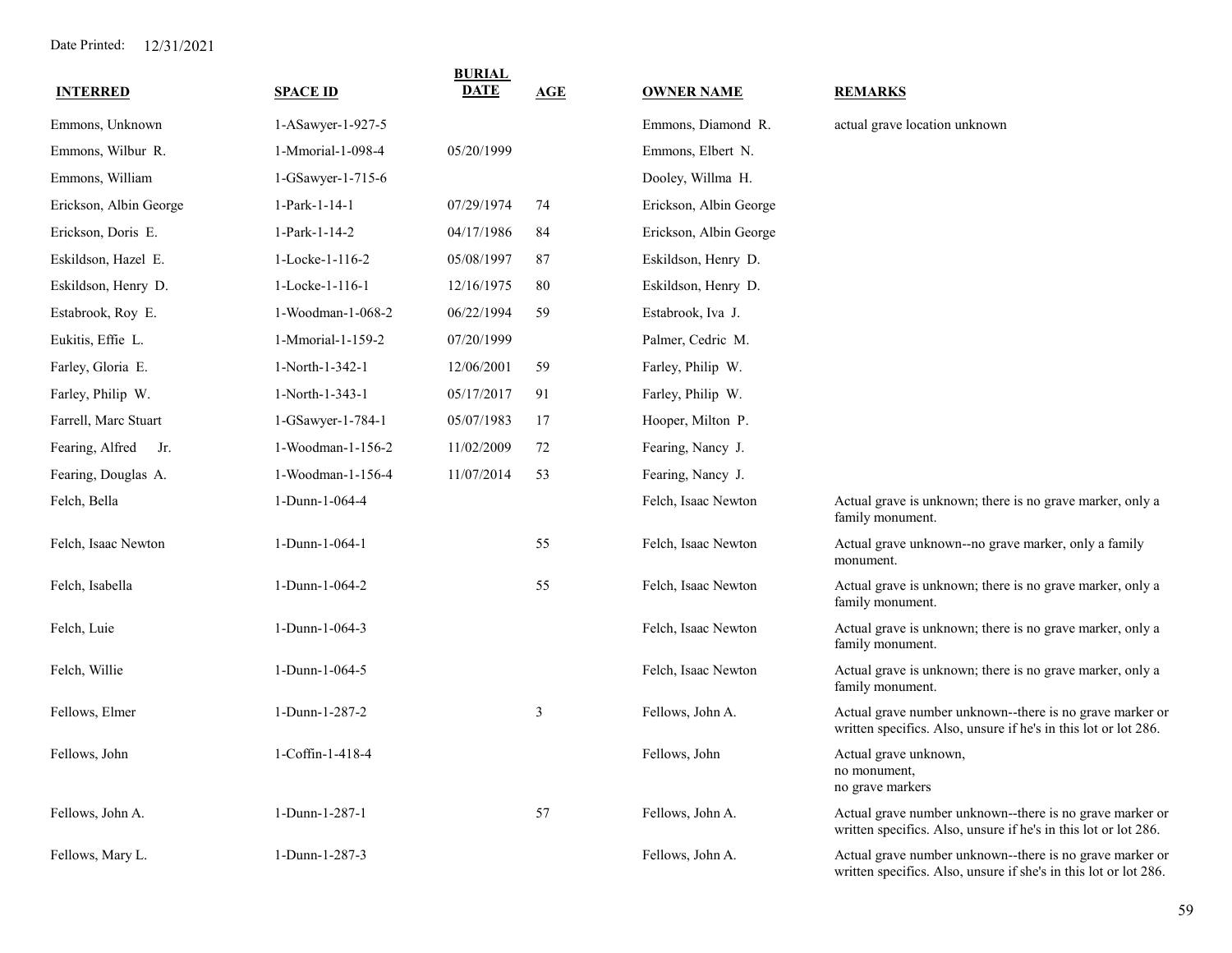| <b>INTERRED</b>              | <b>SPACE ID</b>    | <b>BURIAL</b><br><b>DATE</b> | <b>AGE</b> | <b>OWNER NAME</b>       | <b>REMARKS</b>                                                                                                                |
|------------------------------|--------------------|------------------------------|------------|-------------------------|-------------------------------------------------------------------------------------------------------------------------------|
| Fellows, Maud M.             | 1-Coffin-1-418-5   |                              |            | Fellows, John           | Actual grave unknown,<br>No monument,<br>No grave marker                                                                      |
| Fenderson, Lotta A.          | 1-Dunn-1-117-3     |                              |            | Fenderson, Nathaniel H. |                                                                                                                               |
| Fenderson, Louise D.         | 1-Dunn-1-117-6     |                              |            | Fenderson, Nathaniel H. |                                                                                                                               |
| Fenderson, Nathaniel H.      | 1-Dunn-1-117-5     |                              | 74         | Fenderson, Nathaniel H. |                                                                                                                               |
| Ferguson, Grace E.           | 1-Dunn-1-173-5     |                              | 77         | Cassin, George          |                                                                                                                               |
| Ferguson, Harry N.           | 1-Dunn-1-173-6     |                              | 87         | Cassin, George          |                                                                                                                               |
| Ferguson, Roland F. "Ronald" | 1-Mmorial-1-124-3  | 10/05/1955                   | 23         | Lundberg, Frieda E.     | plane crash.                                                                                                                  |
| Ferland, Albert A.           | 1-Locke-1-095-1    | 11/28/1975                   | 64         | Towns, Frances R. Jr    |                                                                                                                               |
| Ferland, Lillian E.          | 1-Locke-1-095-2    | 07/27/2006                   | 90         | Towns, Frances R. Jr    |                                                                                                                               |
| Feroci, Hazel H.             | 1-Coffin-1-685-6   | 10/21/1967                   | 69         | Lear, Warren            |                                                                                                                               |
| Field, David A.              | 1-Park-1-81-1      | 08/29/1989                   | 55         | Field, Camille          |                                                                                                                               |
| Fifield, Clydia              | 1-Mmorial-1-129-2  | 07/27/1973                   | 73         | Fifield, Philip S.      |                                                                                                                               |
| Fifield, Philip S.           | 1-Mmorial-1-129-1  | 05/24/1983                   | 88         | Fifield, Philip S.      |                                                                                                                               |
| Fitz, Todd J.                | 1-Woodman-1-242N-2 | 08/12/2003                   | 29         | Fitz, Kristen L.        |                                                                                                                               |
| Flanagan, Charles D.         | 1-Park-1-62-1      | 05/06/1971                   | 59         | Flanagan, Gwendolen     |                                                                                                                               |
| Flanagan, Gwendolen          | 1-Park-1-62-2      | 05/22/2008                   | 92         | Flanagan, Gwendolen     |                                                                                                                               |
| Flanders, Daniel C.          | 1-Dunn-1-104-1     |                              |            | Chase, Susan S.         |                                                                                                                               |
| Flanders, Elizabeth F.       | 1-ASawyer-1-905-5  |                              | 83         | Flanders, Elizabeth F.  |                                                                                                                               |
| Flanders, Elizabeth H.       | 1-Dunn-1-104-2     |                              |            | Chase, Susan S.         |                                                                                                                               |
| Flanders, William H.         | 1-ASawyer-1-905-6  |                              |            | Flanders, Elizabeth F.  |                                                                                                                               |
| Flint, Janice                | 1-Woodman-1-185S-2 | 06/13/2020                   |            | Flint, Robert S.        | Buried on same grave as Bob Flint (husband)                                                                                   |
| Flint, Robert S.             | 1-Woodman-1-185S-2 | 09/21/2019                   | 80         | Flint, Robert S.        | Jones Rich and Hutchins FH                                                                                                    |
| Floyd, Benjamin              | 1-Dunn-1-015-5     |                              |            | Lane, Nathan            | This grave has no grave marker, but the written records list him<br>as having been buried in this lot with his wife Julietta. |
| Floyd, Julietta              | 1-Dunn-1-015-4     |                              | 56         | Lane, Nathan            |                                                                                                                               |
| Flynn, Celia                 | 1-Mmorial-1-138-2  | 07/03/1974                   | 58         | Flynn, James H.         |                                                                                                                               |
| Flynn, James H.              | 1-Mmorial-1-138-1  | 05/10/1999                   | 83         | Flynn, James H.         |                                                                                                                               |
| Fogg, Alton E.               | 1-Coffin-1-539-3   |                              |            | Moulton, Austin C.      |                                                                                                                               |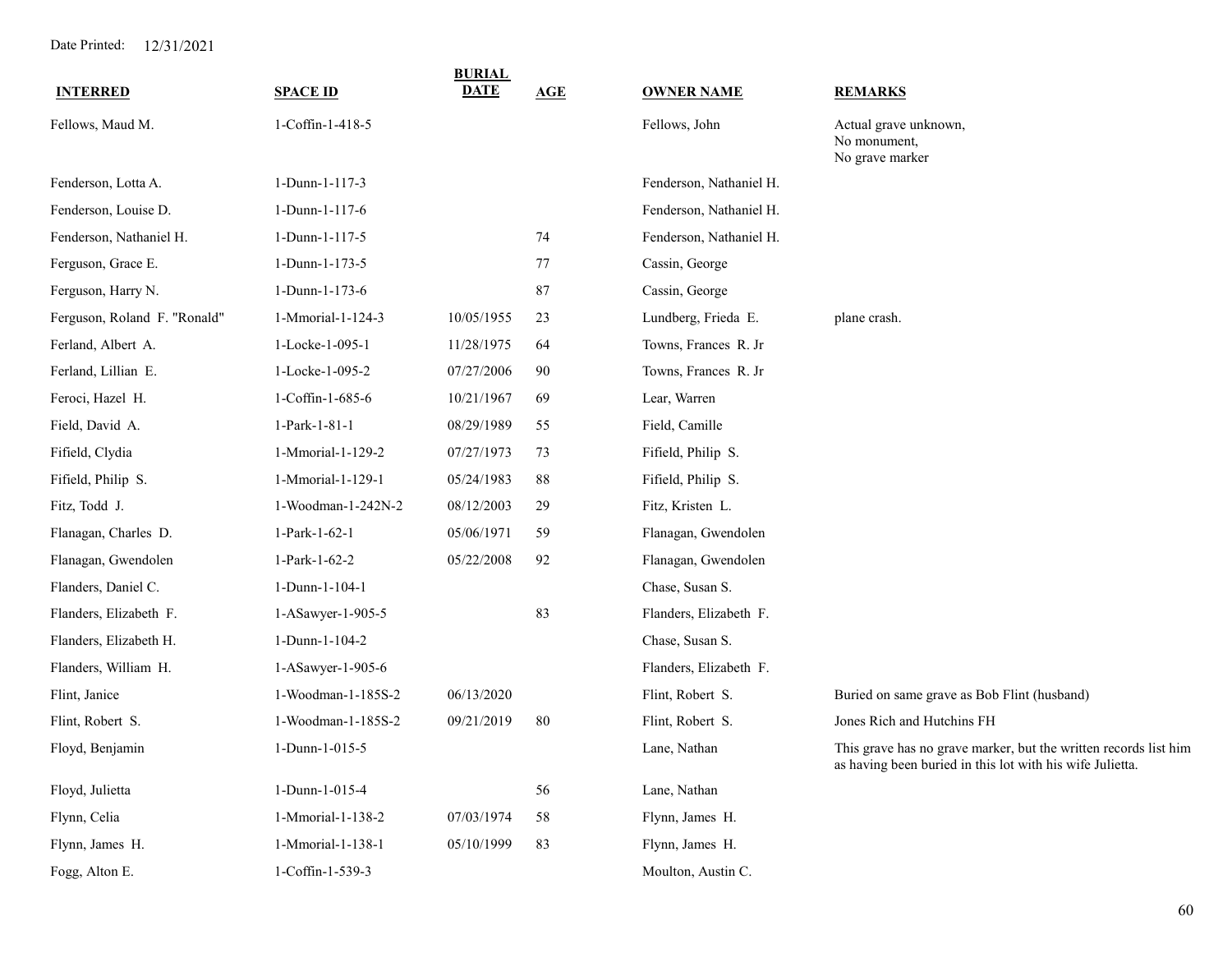| <b>INTERRED</b>        | <b>SPACE ID</b>    | <b>BURIAL</b><br><b>DATE</b> | AGE      | <b>OWNER NAME</b>   | <b>REMARKS</b>                                                                                                                 |
|------------------------|--------------------|------------------------------|----------|---------------------|--------------------------------------------------------------------------------------------------------------------------------|
| Fogg, Arthur           | 1-GSawyer-1-786-6  | 12/04/1971                   | 71       | Fogg, Sumner F.     |                                                                                                                                |
| Fogg, Carlton L.       | 1-Locke-1-202-3    | 09/03/1983                   | 56       | Dobbins, Rufus S.   |                                                                                                                                |
| Fogg, Carrie M.        | 1-ASawyer-1-835-5  |                              |          | Fogg, James O.      |                                                                                                                                |
| Fogg, Harold E.        | 1-Coffin-1-506-4   |                              |          | Ford, Joseph R.     |                                                                                                                                |
| Fogg, Ina M.           | 1-Coffin-1-507-5   |                              |          | Fogg, Johnathan A.  |                                                                                                                                |
| Fogg, James O.         | 1-ASawyer-1-835-4  |                              |          | Fogg, James O.      | may be grave #6                                                                                                                |
| Fogg, Johnathan A.     | 1-Coffin-1-507-4   |                              | 68       | Fogg, Johnathan A.  |                                                                                                                                |
| Fogg, Laurence A.      | 1-Mmorial-1-007-2  | 05/04/2001                   | 94       | Fogg, Laurence A.   |                                                                                                                                |
| Fogg, Marjorie G.      | 1-Coffin-1-539-2   | 05/03/1986                   | 100      | Moulton, Austin C.  |                                                                                                                                |
| Fogg, Mary W.          | 1-GSawyer-1-786-5  |                              |          | Fogg, Sumner F.     |                                                                                                                                |
| Fogg, Mildred D.       | 1-GSawyer-1-786-2  | 01/05/1957                   | 79       | Fogg, Sumner F.     |                                                                                                                                |
| Fogg, Preston          | 1-Coffin-1-506-6   |                              |          | Ford, Joseph R.     |                                                                                                                                |
| Fogg, Roland           | 1-GSawyer-1-786-4  | 06/30/2018                   | 92       | Fogg, Sumner F.     | Pd \$1140 for Saturday 2PM burialdid not charge extra for late<br>burial after 1PMone time reduction                           |
| Fogg, Roy M.           | 1-GSawyer-1-786-1  | 09/13/1990                   | 91       | Fogg, Sumner F.     |                                                                                                                                |
| Fogg, Ruby E.          | 1-Mmorial-1-007-3  | 09/05/1991                   | 81       | Fogg, Laurence A.   |                                                                                                                                |
| Fogg, Ruth E.          | 1-GSawyer-1-785-3  |                              | 62       | Fogg, Sumner F.     |                                                                                                                                |
| Fogg, Sumner F.        | 1-GSawyer-1-786-3  |                              |          | Fogg, Sumner F.     |                                                                                                                                |
| Foley, Elizabeth P.    | 1-Woodman-1-308-1  | 09/27/2013                   |          | Foley, Elizabeth P. |                                                                                                                                |
| Foley, Thomas A.       | 1-Woodman-1-308-1  | 04/20/2011                   | 83       | Foley, Elizabeth P. | 3' from walkway                                                                                                                |
| Fondak Jr., Nicholas A | 1-Woodman-1-223S-1 | 09/19/2020                   | 53       | Fondak, Nicholas A. | Pd \$1400 Saturday burial full                                                                                                 |
| Ford, Cynthia C.       | 1-Coffin-1-506-2   |                              |          | Ford, Joseph R.     |                                                                                                                                |
| Ford, Joseph R.        | 1-Coffin-1-506-3   |                              |          | Ford, Joseph R.     |                                                                                                                                |
| Forrest, Dorothy P.    | 1-GSawyer-1-775-5  | 11/11/2003                   | 85       | Peavey, Harry H.    |                                                                                                                                |
| Forrest, Ralph W.      | 1-GSawyer-1-775-6  | 05/09/1980                   | 59       | Peavey, Harry H.    |                                                                                                                                |
| Foss, Abby             | 1-Dunn-1-044-4     |                              |          | Foss, John F.       | No headstone, but the burial records book lists her buried in this<br>lot and as the daughter of the lot owner.                |
| Foss, Alcestis Aced    | 1-Dunn-1-256-4     |                              | 4 months | Foss, John          | Actual grave $\&$ lot # unknown; there is no grave marker or<br>written specifications; therfore, he could be in lot #257 or a |

different grave in this lot.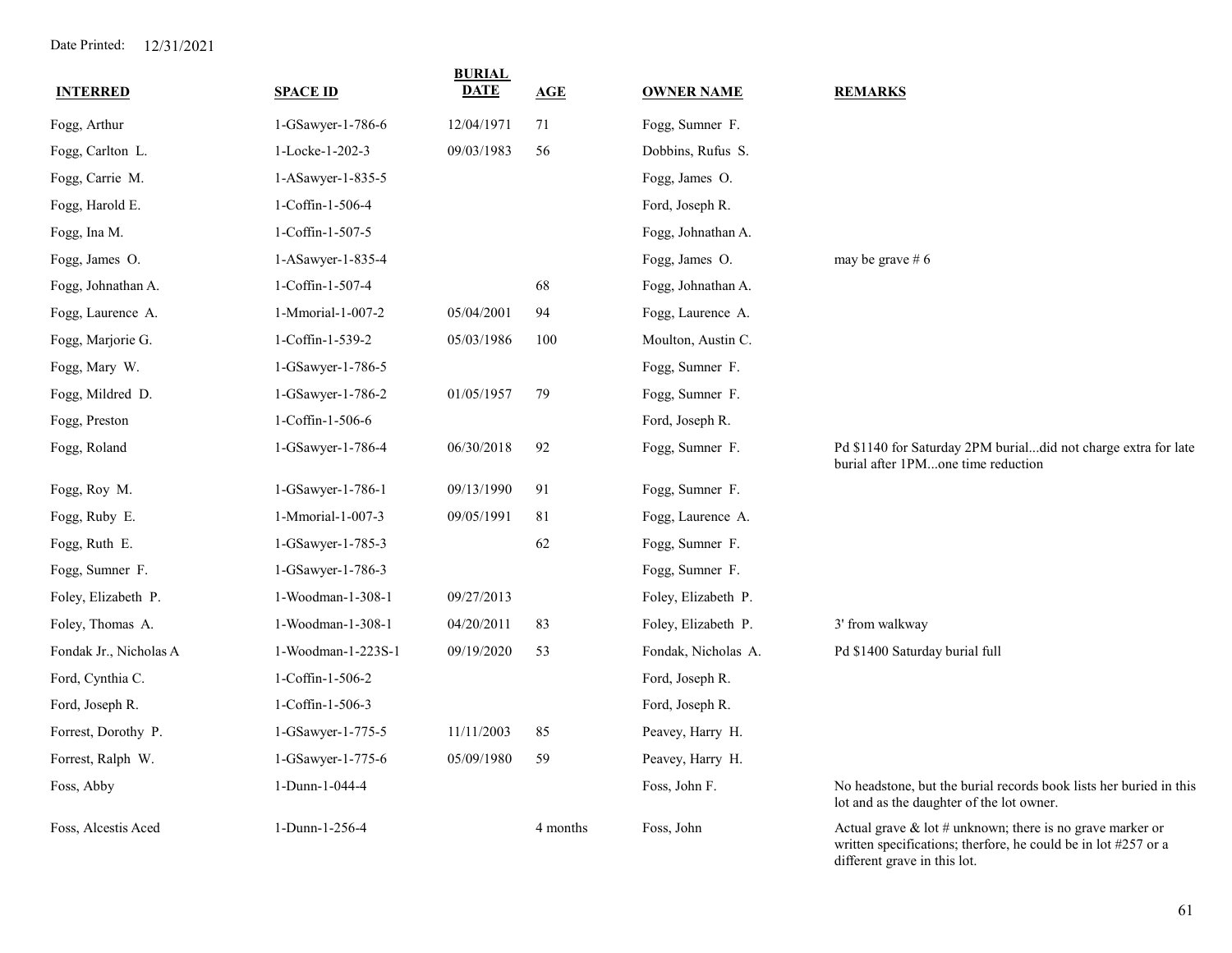| <b>INTERRED</b>       | <b>SPACE ID</b>       | <b>BURIAL</b><br><b>DATE</b> | AGE            | <b>OWNER NAME</b>    | <b>REMARKS</b>                                                                                                                                                 |
|-----------------------|-----------------------|------------------------------|----------------|----------------------|----------------------------------------------------------------------------------------------------------------------------------------------------------------|
| Foss, Almira B.       | 1-Dunn-1-046-3        |                              | 35             | Coffin, David        |                                                                                                                                                                |
| Foss, Alvin           | 1-ASawyer-1-841-6     |                              |                | Place, Belle C.      | actual grave location unknown                                                                                                                                  |
| Foss, Charles         | 1-Dunn-1-256-6        |                              |                | Foss, John           | Actual grave $\&$ lot # unknown; there is no grave marker or<br>written specifications; therfore, he could be in lot #257 or a<br>different grave in this lot. |
| Foss, Elizabeth       | 1-ASawyer-1-841-5     |                              |                | Place, Belle C.      | actual grave location unknown                                                                                                                                  |
| Foss, Frederick       | 1-Dunn-1-035-1        |                              | 2              | Foss, William        |                                                                                                                                                                |
| Foss, George Willard  | 1-Dunn-1-080-1        |                              |                | Foss, George Willard | Actual grave unknown, no grave marker.                                                                                                                         |
| Foss, Harriet         | 1-Dunn-1-044-2        |                              |                | Foss, John F.        | No headstone, but her 1 year old son is buried in grave #3;<br>therefore, it is assumed that Harriet is buried here.                                           |
| Foss, Harriet         | 1-Mmorial-1-Pauper-05 | 05/30/1899                   | 70             | Buxton, Town of      |                                                                                                                                                                |
| Foss, James           | 1-Dunn-1-045-1        |                              | 75             | Foss, James          |                                                                                                                                                                |
| Foss, James M.        | 1-Dunn-1-054-1        |                              | 29             | Foss Jr., James      |                                                                                                                                                                |
| Foss, James S.        | 1-Dunn-1-044-3        |                              | 1              | Foss, John F.        |                                                                                                                                                                |
| Foss, Jas. F.         | 1-Dunn-1-046-4        |                              |                | Coffin, David        |                                                                                                                                                                |
| Foss, John            | 1-Dunn-1-256-1        |                              |                | Foss, John           | Actual grave $\&$ lot # unknown; there is no grave marker or<br>written specifications; therfore, he could be in lot #257 or a<br>different grave in this lot. |
| Foss, John            | 1-Dunn-1-102-6        |                              | 57             | Foss, John           |                                                                                                                                                                |
| Foss, John F.         | 1-Dunn-1-044-1        |                              |                | Foss, John F.        | No headstone, but his 1 year old son is buried in grave #3;<br>therefore, it is assumed that John is buried here.                                              |
| Foss, John S.         | 1-Dunn-1-021-1        |                              | 72             | Foss, John S.        |                                                                                                                                                                |
| Foss, Josepth W.      | 1-Coffin-1-453-2      |                              | 3              | Richards, Eliakin    |                                                                                                                                                                |
| Foss, Julia May (Mae) | 1-Dunn-1-080-4        |                              | $\mathbf{1}$   | Foss, George Willard |                                                                                                                                                                |
| Foss, Kenneth E.      | 1-Mmorial-1-051-1     | 11/22/1988                   | 80             | Foss, Kenneth E.     |                                                                                                                                                                |
| Foss, Laura E.        | 1-Dunn-1-080-2        |                              |                | Foss, George Willard | Actual grave unknown, no grave marker.                                                                                                                         |
| Foss, Leander A.      | 1-GSawyer-1-739-1     |                              | 56             | Foss, Leander A.     | actual grave location unknown                                                                                                                                  |
| Foss, Leonard H.      | 1-Dunn-1-035-3        |                              | 25             | Foss, William        |                                                                                                                                                                |
| Foss, Lizzie May      | 1-Dunn-1-080-5        |                              | 80             | Foss, George Willard | No grave marker, but burial records book lists her in grave #5.                                                                                                |
| Foss, Llewellyn P.    | 1-Dunn-1-080-3        |                              | $\overline{4}$ | Foss, George Willard |                                                                                                                                                                |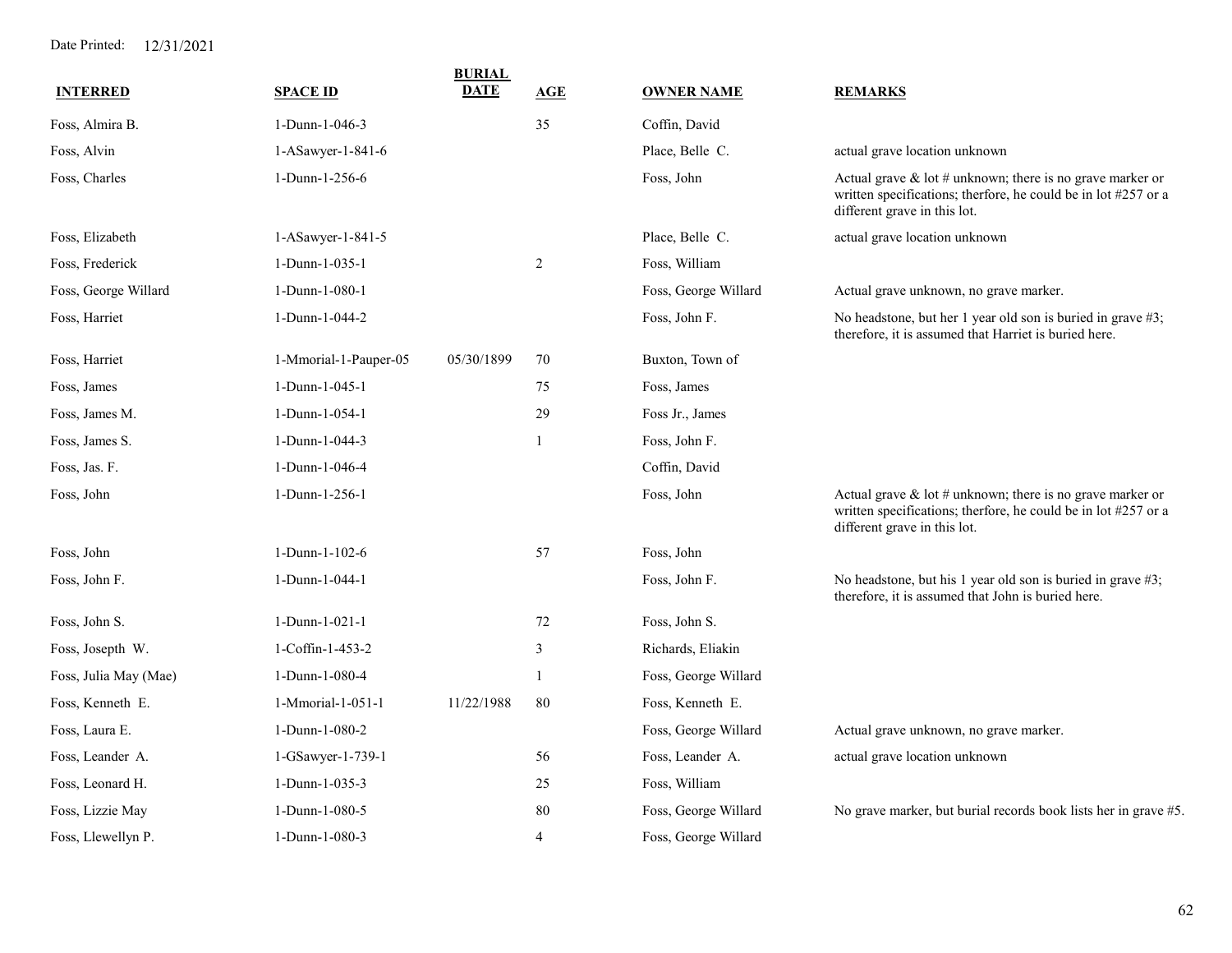|                     |                   | <b>BURIAL</b> |     |                   |                                                                                                                                                                  |
|---------------------|-------------------|---------------|-----|-------------------|------------------------------------------------------------------------------------------------------------------------------------------------------------------|
| <b>INTERRED</b>     | <b>SPACE ID</b>   | DATE          | AGE | <b>OWNER NAME</b> | <b>REMARKS</b>                                                                                                                                                   |
| Foss, Lydia D.      | 1-Dunn-1-256-2    |               |     | Foss, John        | Actual grave $&$ lot $#$ unknown; there is no grave marker or<br>written specifications; therfore, she could be in lot #257 or a<br>different grave in this lot. |
| Foss, Mary E.       | 1-Coffin-1-453-1  |               | 44  | Richards, Eliakin |                                                                                                                                                                  |
| Foss, Mary Angelina | 1-Dunn-1-035-2    |               | -1  | Foss, William     |                                                                                                                                                                  |
| Foss, Mehitable     | 1-Dunn-1-021-2    |               | 72  | Foss, John S.     |                                                                                                                                                                  |
| Foss, Melville J.   | 1-Dunn-1-257-1    |               |     | Foss, John        | Actual grave $\&$ lot # unknown; there is no grave marker or<br>written specifications; therfore, he could be in lot #256 or a<br>different grave in this lot.   |
| Foss, Mona L.       | 1-Mmorial-1-051-2 | 05/22/2001    |     | Foss, Kenneth E.  |                                                                                                                                                                  |
| Foss, Pheobe C.     | 1-GSawyer-1-739-2 |               | 88  | Foss, Leander A.  | actual location unknown                                                                                                                                          |
| Foss, Rebecca A.    | 1-Dunn-1-256-3    |               |     | Foss, John        | Actual grave $\&$ lot # unknown; there is no grave marker or<br>written specifications; therfore, she could be in lot #257 or a<br>different grave in this lot.  |
| Foss, Rebecca A.    | 1-Dunn-1-256-5    |               |     | Foss, John        | Actual grave $&$ lot $#$ unknown; there is no grave marker or<br>written specifications; therfore, she could be in lot #257 or a<br>different grave in this lot. |
| Foss, William       | 1-Dunn-1-035-6    |               | 86  | Foss, William     |                                                                                                                                                                  |
| Foster, Frank W.    | 1-ASawyer-1-879-3 |               |     | Nason, Warren     |                                                                                                                                                                  |
| Foster, Guy A.      | 1-North-1-368-1   | 10/07/1998    | 38  | Foster, Karen     |                                                                                                                                                                  |
| Foster, Helen W.    | 1-Mmorial-1-153-5 | 07/09/1994    | 94  | Foster, Sidney C. |                                                                                                                                                                  |
| Foster, Mary A.     | 1-ASawyer-1-879-2 |               |     | Nason, Warren     |                                                                                                                                                                  |
| Foster, Sidney C.   | 1-Mmorial-1-153-6 | 10/01/1982    | 81  | Foster, Sidney C. |                                                                                                                                                                  |
| Fox, Calvin E.      | 1-Mmorial-1-120-2 | 05/07/2001    | 76  | Fox, Calvin E.    |                                                                                                                                                                  |
| Fox, Linda L.       | 1-Mmorial-1-120-1 |               | 1d  | Fox, Calvin E.    |                                                                                                                                                                  |
| Foye, Bernice H.    | 1-GSawyer-1-794-2 | 07/17/1985    | 82  | Foye, William B.  |                                                                                                                                                                  |
| Foye, Glen R.       | 1-GSawyer-1-799-1 | 10/25/1991    | 59  | Hays, Octavius W. | at monument end.                                                                                                                                                 |
| Foye, Glen Steven   | 1-GSawyer-1-799-2 | 07/20/2016    | 61  | Hays, Octavius W. | 1' from monument                                                                                                                                                 |
| Foye, Infant        | 1-GSawyer-1-794-1 |               |     | Foye, William B.  |                                                                                                                                                                  |
| Foye, Larry P.      | 1-GSawyer-1-794-4 | 07/13/1976    | 19  | Foye, William B.  |                                                                                                                                                                  |
| Foye, Robert        | 1-GSawyer-1-794-6 | 05/11/2019    | 88  | Foye, William B.  | Cremation 2 ft from headstone                                                                                                                                    |
| Foye, William B.    | 1-GSawyer-1-794-3 | 12/01/1967    | 69  | Foye, William B.  |                                                                                                                                                                  |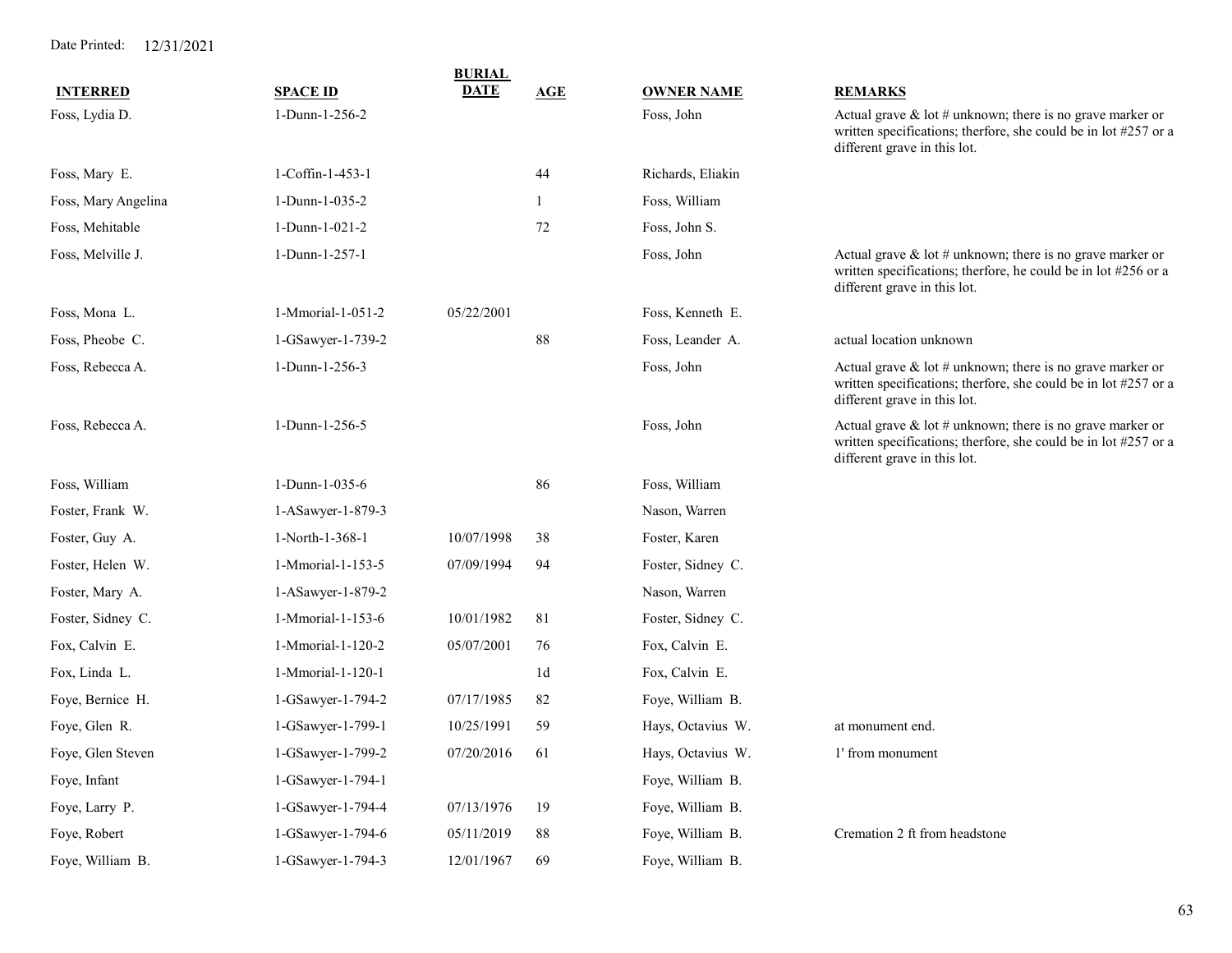| <b>INTERRED</b>               | <b>SPACE ID</b>    | <b>BURIAL</b><br>DATE | AGE    | <b>OWNER NAME</b>             | <b>REMARKS</b>                |
|-------------------------------|--------------------|-----------------------|--------|-------------------------------|-------------------------------|
| Frank, Donald C.              | 1-Locke-1-125-3    | 10/30/1986            | 64     | Tasker, Basil C. Jr.          |                               |
| Frank, Ola C.                 | 1-Locke-1-125-2    | 04/16/1991            | 72     | Tasker, Basil C. Jr.          |                               |
| Franklin, Hugh                | 1-Woodman-1-186N-2 | 06/18/1989            | 67     | Franklin, Hugh                |                               |
| Franklin, Thelma K.           | 1-Woodman-1-186N-1 | 08/11/2004            | 84     | Franklin, Hugh                | 2' from walkway               |
| Frazier, Grace M.             | 1-Locke-1-212-1    | 06/10/1980            | 83     | Ingalls, Urban L.             |                               |
| French, Charles D.            | 1-Locke-1-011-1    | 11/28/1967            | 69     | Bradeen, Hazel M.             |                               |
| French, Frances E.            | 1-Locke-1-011-2    | 05/24/1979            | 70     | Bradeen, Hazel M.             |                               |
| Frenette, John                | 1-Mmorial-1-106-3  | 12/14/1964            | 55     | Frenette, John                |                               |
| Friedman, Cecil               | 1-North-1-320-1    | 07/15/2020            | 97     | Friedman, Harry               | Paid \$1100.                  |
| Friedman, Harry               | 1-North-1-319-1    | 05/04/1996            |        | Friedman, Harry               | 2'from monument               |
| Frohock, Florence E.          | 1-ASawyer-1-826-3  |                       | 79     | Berry, Ivory                  |                               |
| Frost, Donald L.              | 1-Mmorial-1-1A-6   | 05/20/1988            | 66     | Keller, Henry P.              |                               |
| Frothingham, Charles Ralph    | 1-Dunn-1-034-3     |                       |        | Davis, George G.              |                               |
| Frothingham, Estella F.       | 1-Dunn-1-033-5     |                       |        | Davis, Moses                  |                               |
| Frothingham, George B.        | 1-OldYard-1-F-3    | 05/02/1981            | 92     | Frothingham, George B.        |                               |
| Frothingham, Georgia          | 1-ASawyer-1-902-2  | 07/27/2002            | 85     | Mckenney, A.B.                | 2" from back of monumemt.     |
| Frothingham, Jane E.          | 1-OldYard-1-F-1    |                       | 25     | Frothingham, George B.        |                               |
| Frothingham, Winnifred E.     | 1-OldYard-1-F-2    |                       | 83     | Frothingham, George B.        |                               |
| Frothingham M.D., Charles B.  | 1-Dunn-1-033-6     |                       | 83     | Davis, Moses                  |                               |
| Furstenwalde, Else            | 1-Mmorial-1-133-3  | 05/28/1981            | 81     | Furstenwalde, H. Curt "Henry" |                               |
| Furstenwalde, H. Curt "Henry" | 1-Mmorial-1-133-1  | 08/29/1959            | 66     | Furstenwalde, H. Curt "Henry" |                               |
| Furstenwalde, Isle Ann        | 1-Mmorial-1-133-2  | 07/16/2009            | 88     | Furstenwalde, H. Curt "Henry" |                               |
| Galambos, Isabel              | 1-Mmorial-1-094-3  | 08/22/1998            |        | Galambos, Isabel              |                               |
| Galambos, Paul V.             | 1-Mmorial-1-094-3  | 08/07/1957            | 44     | Galambos, Isabel              |                               |
| Galambos Jr., Paul V.         | 1-Mmorial-1-094-2  | 07/06/2011            | 64     | Galambos, Isabel              |                               |
| Galey, George L.              | 1-Coffin-1-367-3   |                       | $40\,$ | Sanborn, Cordelia             | actual grave location unknown |
| Galey, Ida M.                 | 1-Coffin-1-367-3   |                       | 62     | Sanborn, Cordelia             | actual grave location unknown |
| Gallant, Barry                | 1-Park-1-35-4      | 06/29/2012            |        | Libby, Carl A. Jr             |                               |
| Gallant, Francis J.           | 1-ASawyer-1-947-1  |                       |        | Gallant, Marcia A.            |                               |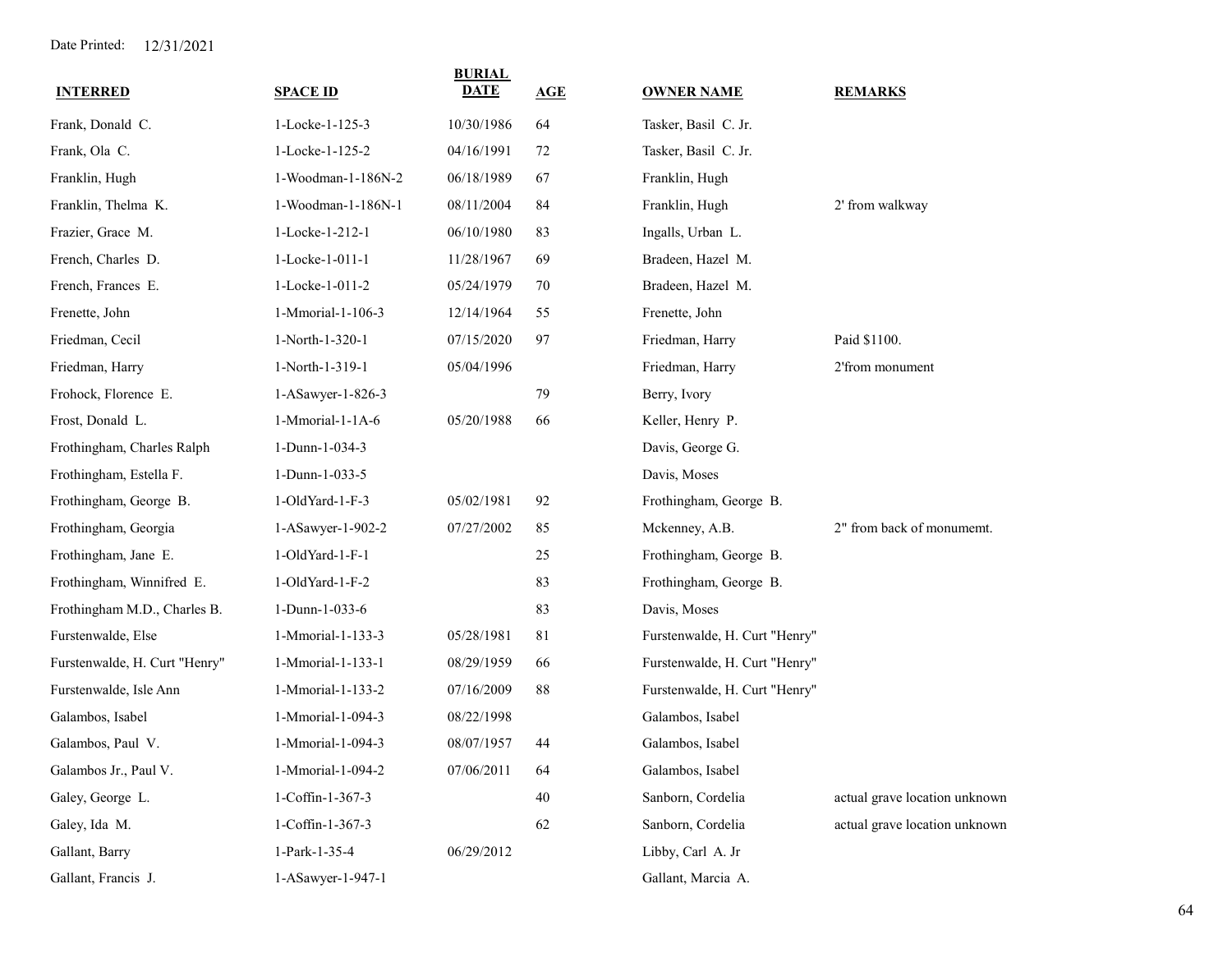| <b>INTERRED</b>         | <b>SPACE ID</b>   | <b>BURIAL</b><br><b>DATE</b> | <b>AGE</b> | <b>OWNER NAME</b>   | <b>REMARKS</b>                                                                                                                                                                                                                                                      |
|-------------------------|-------------------|------------------------------|------------|---------------------|---------------------------------------------------------------------------------------------------------------------------------------------------------------------------------------------------------------------------------------------------------------------|
| Gallant, Francis J. Jr. | 1-ASawyer-1-947-4 | 07/03/1994                   | 81         | Gallant, Marcia A.  | center of grave                                                                                                                                                                                                                                                     |
| Gallant, Harold E.      | 1-North-1-130-1   | 05/14/2004                   | 96         | Gallant, Harold E.  |                                                                                                                                                                                                                                                                     |
| Gallant, Hazel H.       | 1-North-1-131-1   | 04/25/1992                   | 84         | Gallant, Harold E.  |                                                                                                                                                                                                                                                                     |
| Gallant, Lois M.        | 1-ASawyer-1-947-4 | 09/30/2013                   |            | Gallant, Marcia A.  |                                                                                                                                                                                                                                                                     |
| Gallant, Marcia A.      | 1-ASawyer-1-947-2 | 07/06/1979                   | 92         | Gallant, Marcia A.  |                                                                                                                                                                                                                                                                     |
| Gamache, Eleanor R.     | 1-Mmorial-1-1A-1  | 11/17/2017                   | 91         | Keller, Henry P.    |                                                                                                                                                                                                                                                                     |
| Gammon, Roland L.       | 1-Locke-1-162-2   | 07/24/2004                   | 79         | Gammon, Roland L.   |                                                                                                                                                                                                                                                                     |
| Gammon, Roland L. Jr.   | 1-Locke-1-163-1   | 11/04/1967                   | 23         | Gammon, Alice       |                                                                                                                                                                                                                                                                     |
| Gardner, Baby           | 1-Dunn-1-266-1    |                              |            | Junkins, Merton A.  | Family of this infant are in lot #267. Written records did not list<br>this baby's burial, and falsely recorded someone else in this<br>grave.                                                                                                                      |
| Gardner, Baby Girl      | 1-Locke-1-054-3   | 05/09/1980                   |            | Gardner, Kenneth F. | Foot of grave                                                                                                                                                                                                                                                       |
| Gardner, Beatrice A.    | 1-Dunn-1-267-5    |                              |            | Gardner, Chester G. | Relation to lot owner is uncertain--one set of records list her<br>maiden name as Gardner, and another set of records list it as<br>Huppe; she may have been a daughter or a daughter-in-law, but<br>it is uncertain due to the discrepancy in the written records. |
| Gardner, Chester G.     | 1-Dunn-1-267-3    |                              | 81         | Gardner, Chester G. |                                                                                                                                                                                                                                                                     |
| Gardner, Elizabeth      | 1-Locke-1-054-2   | 09/13/2006                   | 72         | Gardner, Kenneth F. |                                                                                                                                                                                                                                                                     |
| Gardner, Glen Alan      | 1-Locke-1-054-3   | 03/30/1965                   | 3d         | Gardner, Kenneth F. | Head of grave                                                                                                                                                                                                                                                       |
| Gardner, Kenneth F.     | 1-Locke-1-054-1   | 05/09/2007                   | 77         | Gardner, Kenneth F. |                                                                                                                                                                                                                                                                     |
| Gardner, Lewis E.       | 1-Dunn-1-267-1    |                              | 64         | Gardner, Chester G. | Written records list him in grave $#1$ , but they also say that the<br>"grave may be off lot."                                                                                                                                                                      |
| Gardner, Phoebe         | 1-Dunn-1-267-2    |                              | 85         | Gardner, Chester G. |                                                                                                                                                                                                                                                                     |
| Gardner, Richard M.     | 1-Dunn-1-267-4    |                              | Infant     | Gardner, Chester G. | Relation to lot owner is uncertain.<br>He was buried with his twin brother, Robert R. Gardner.<br>Also, Randall L. Goodwin & Louise Philbrick are said, by the<br>written records, to also be in this grave.                                                        |
| Gardner, Robert R.      | 1-Dunn-1-267-4    |                              | Infant     | Gardner, Chester G. | Relation to lot owner is uncertain.<br>He was buried with his twin brother, Richard M. Gardner.<br>Also, Randall L. Goodwin & Louise Philbrick are said, by the<br>written records, to also be in this grave.                                                       |
| Garland, Baby Girl      | 1-Coffin-1-421-4  |                              |            | Garland, Laurence   |                                                                                                                                                                                                                                                                     |
| Garland, Bernard C.     | 1-ASawyer-1-951-2 | 05/27/2006                   | 91         | Tibbetts, Leon      | foot end of grave                                                                                                                                                                                                                                                   |
| Garland, Bertha E.      | 1-ASawyer-1-951-2 | 10/24/2015                   | 93         | Tibbetts, Leon      | center of grave                                                                                                                                                                                                                                                     |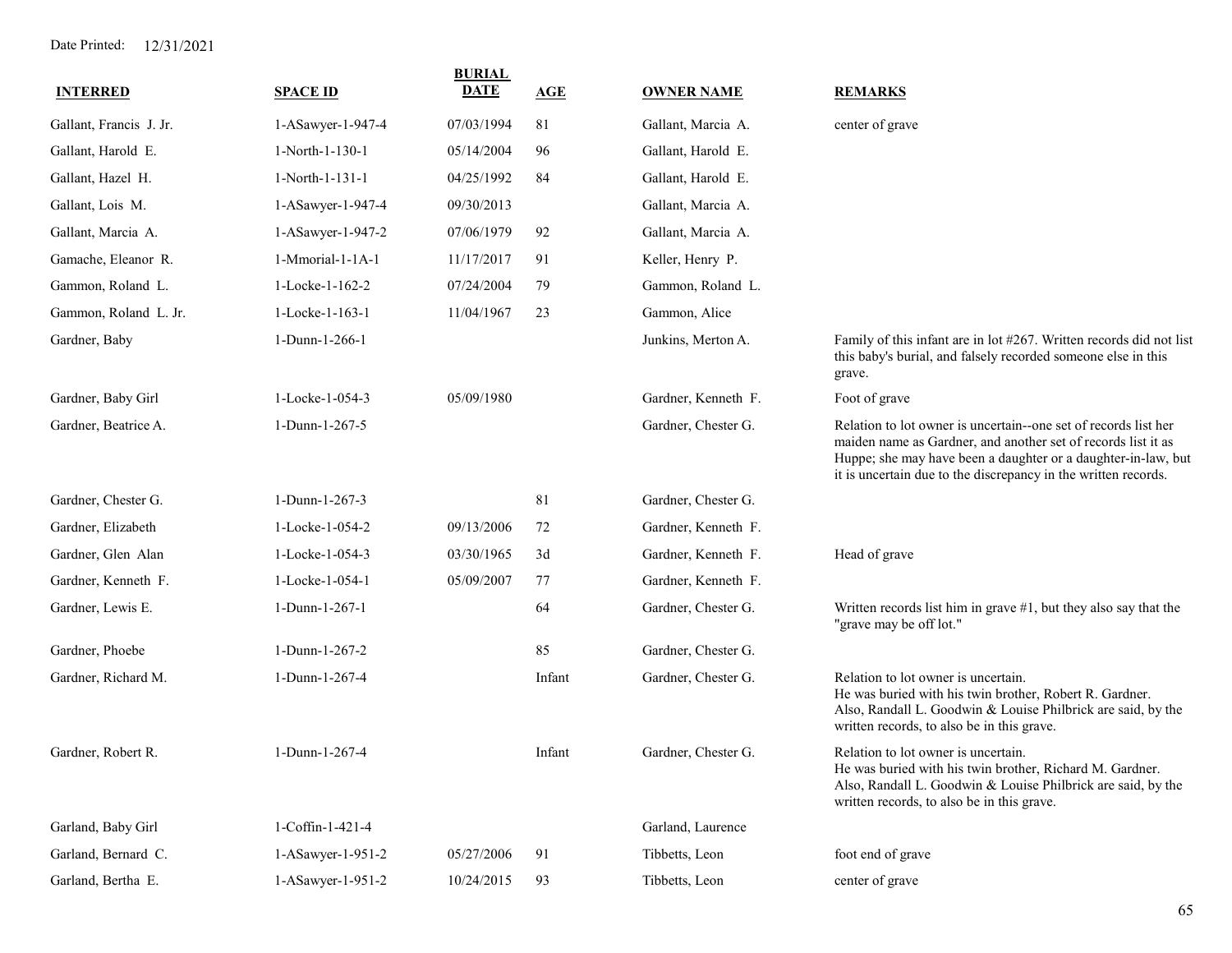| <b>INTERRED</b>        | <b>SPACE ID</b>    | <b>BURIAL</b><br><b>DATE</b> | <b>AGE</b> | <b>OWNER NAME</b>    | <b>REMARKS</b>                                                                                                        |
|------------------------|--------------------|------------------------------|------------|----------------------|-----------------------------------------------------------------------------------------------------------------------|
| Garland, Bertha T.     | 1-Coffin-1-421-5   |                              |            | Garland, Laurence    |                                                                                                                       |
| Garland, Bessie D.     | 1-Coffin-1-631-5   |                              | 76         | Garland, Werner H.   |                                                                                                                       |
| Garland, Eugene A.     | 1-Coffin-1-631-1   |                              | 56         | Garland, Werner H.   |                                                                                                                       |
| Garland, Joseph        | 1-Dunn-1-193-1     |                              | 70         | Garland, Joseph      | Actual grave number unknown--there are no grave markers, only<br>a monument, and no specifics in the written records. |
| Garland, Laurence      | 1-Coffin-1-421-4   | 07/10/1984                   | 97         | Garland, Laurence    |                                                                                                                       |
| Garland, Oland W.      | 1-Coffin-1-631-6   |                              |            | Garland, Werner H.   |                                                                                                                       |
| Garland, Sarah         | 1-Dunn-1-193-2     |                              | 58         | Garland, Joseph      | Actual grave number unknown--there are no grave markers, only<br>a monument, and no specifics in the written records. |
| Garland, Werner H.     | 1-Coffin-1-631-4   |                              | 68         | Garland, Werner H.   |                                                                                                                       |
| Garon, Alec J.         | 1-Mmorial-1-166-2  | 08/02/2002                   | 79         | Garon, Alec J.       | 2' from monument                                                                                                      |
| Garon, Marjorie E.     | 1-Mmorial-1-166-3  | 07/22/2014                   | 88         | Garon, Alec J.       |                                                                                                                       |
| Garrigan, George G.    | 1-Woodman-1-189N-1 | 06/11/2008                   | 57         | Garrigan, Barbara    | oversized urn vault                                                                                                   |
| Garrigan, George N. Jr | 1-Woodman-1-188N-1 | 06/09/2001                   | 73         | Garrigan, Shirley M. |                                                                                                                       |
| Garrigan, Shirley M.   | 1-Woodman-1-188N-1 | 10/28/2020                   |            | Garrigan, Shirley M. |                                                                                                                       |
| Garrigan III, George   | 1-Woodman-1-188N-1 | 10/28/2020                   | 69         | Garrigan, Shirley M. |                                                                                                                       |
| Garside, Emma E.       | 1-Mmorial-1-090-2  | 06/27/1985                   | 89         | Garside, Emma E.     |                                                                                                                       |
| Garside, Thomas H.     | 1-Mmorial-1-090-1  |                              | 63         | Garside, Emma E.     |                                                                                                                       |
| Gasparovic, John F.    | 1-North-1-381-1    | 09/14/1995                   |            | Gasparovic, Frieda   |                                                                                                                       |
| Gates, Helen Jose      | 1-Dunn-1-165-5     |                              | 8 mos.     | Palmer, James        |                                                                                                                       |
| Gay, Arlene A.         | 1-Locke-1-207-2    | 10/30/1984                   | 73         | Gay, Forrest W.      |                                                                                                                       |
| Gay, Forrest W.        | 1-Locke-1-207-3    | 10/11/1983                   | 71         | Gay, Forrest W.      |                                                                                                                       |
| Gendron, Andrew P.     | 1-Park-1-09-3      | 06/24/1976                   | 13         | Gendron, George A.   |                                                                                                                       |
| Gendron, Doris J.      | 1-Park-1-09-3      | 07/04/1995                   | 72         | Gendron, George A.   | remains interred at monument end next to vault                                                                        |
| Gerrish, Arthur        | 1-Coffin-1-674-3   |                              | 74         | Gerrish, Arthur      |                                                                                                                       |
| Gerrish, Clarence E.   | 1-ASawyer-1-835-1  |                              | 48         | Fogg, James O.       |                                                                                                                       |
| Gerrish, Harriet F.    | 1-Coffin-1-674-2   |                              | 85         | Gerrish, Arthur      |                                                                                                                       |
| Gerrish, Mildred       | 1-Coffin-1-674-1   |                              |            | Gerrish, Arthur      |                                                                                                                       |
| Gerrish, Stephen P.    | 1-North-1-053-1    | 06/24/1991                   | 63         | Gerrish, Stephen P.  |                                                                                                                       |
| Gerrish, Virginia      | 1-Coffin-1-674-4   |                              |            | Gerrish, Arthur      | no record of burial, actual grave location unknown.                                                                   |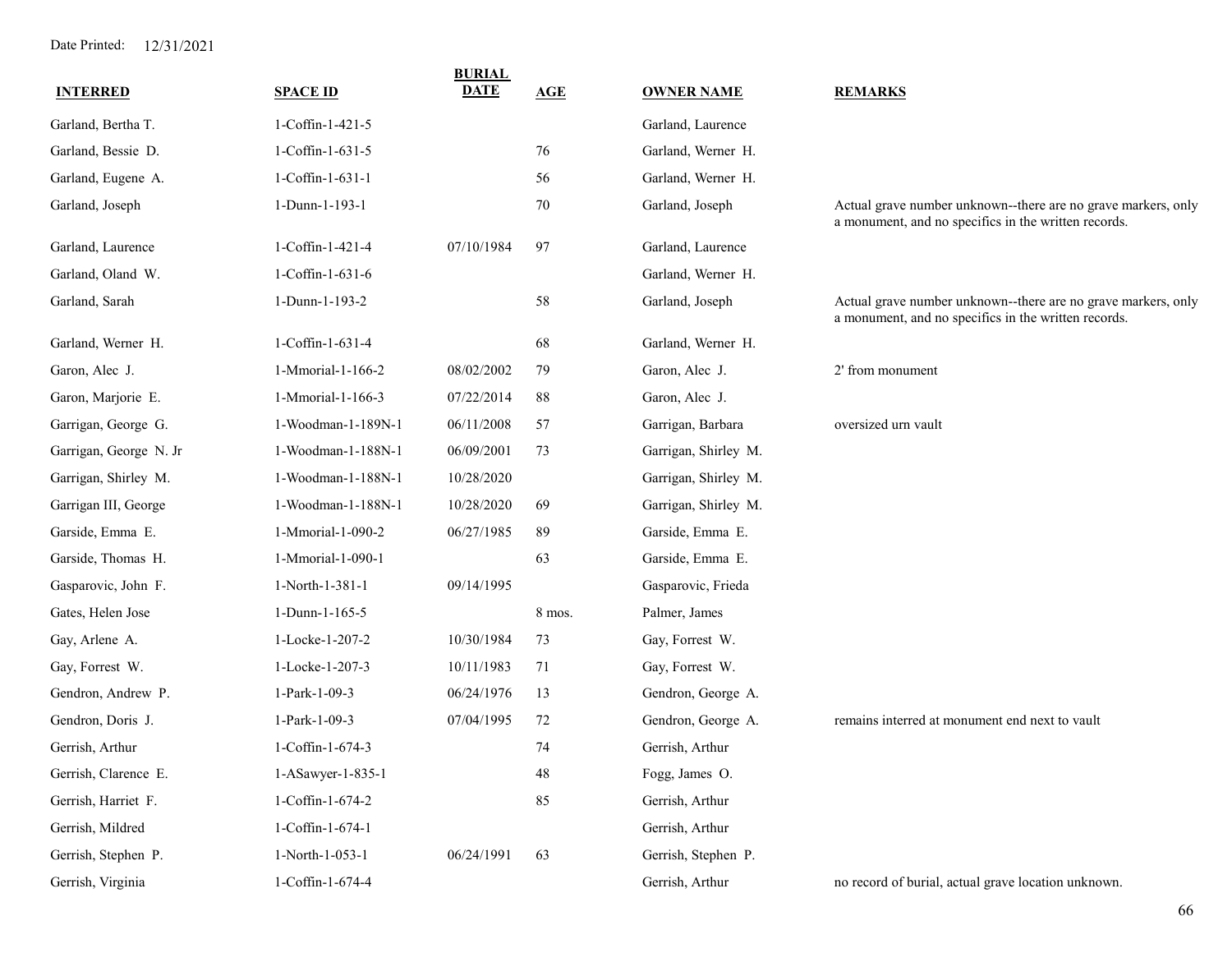| <b>INTERRED</b>               | <b>SPACE ID</b>   | <b>BURIAL</b><br><b>DATE</b> | AGE | <b>OWNER NAME</b>      | <b>REMARKS</b>   |
|-------------------------------|-------------------|------------------------------|-----|------------------------|------------------|
| Gerrish-Koonitsky, Eugenia R. | 1-ASawyer-1-835-2 | 10/17/2015                   | 91  | Fogg, James O.         |                  |
| Gerry, Garredd M.             | 1-Locke-1-064-1   | 06/07/1969                   | 69  | Gerry, Gladys H.       |                  |
| Gerry, Gladys H.              | 1-Locke-1-063-1   | 12/14/1985                   | 83  | Gerry, Gladys H.       |                  |
| Gerry, Merle G.               | 1-Locke-1-060-1   | 05/19/1976                   | 54  | Gerry, Marie           |                  |
| Geyer, Carl B.                | 1-Locke-1-174e-1  | 10/11/2017                   | 84  | Geyer, Carl B.         |                  |
| Geyer, Marilyn A.             | 1-Locke-1-174e-2  | 07/27/2016                   | 82  | Geyer, Carl B.         |                  |
| Gibson, Richard Donald        | 1-Dunn-1-085-5    |                              |     | Spofford, Benj. W.     |                  |
| Gilbert, Alvin E.             | 1-ASawyer-1-929-3 |                              |     | Gilbert, Lillian       |                  |
| Gilbert, Susan M.             | 1-ASawyer-1-929-2 |                              |     | Gilbert, Lillian       |                  |
| Gillette, Gloria              | 1-Coffin-1-669-1  | 11/19/2020                   | 80  | Wilson, George I.      | Pd \$600in full. |
| Gillingham, Arthur D.         | 1-Mmorial-1-146-3 |                              | 66  | Gillingham, Arthur D.  |                  |
| Gillingham, Janie S.          | 1-Mmorial-1-146-2 | 09/25/1982                   | 93  | Gillingham, Arthur D.  |                  |
| Gilman, Horton P.             | 1-North-1-296-1   | 05/23/1996                   | 80  | Gilman, Horton P.      |                  |
| Gilman, Mary P.               | 1-North-1-296-1   | 07/06/1984                   | 66  | Gilman, Horton P.      |                  |
| Gilpatric, Joseph O.          | 1-North-1-237-1   | 05/01/1992                   | 57  | Gilpatric, Joseph O.   |                  |
| Gilpatrick, Anita             | 1-ASawyer-1-850-3 | 09/06/1956                   | 79  | Pease, Marthus B.      |                  |
| Gingue, Luella A.             | 1-North-1-243-1   | 05/03/1996                   | 85  | Gingue, Luella A.      |                  |
| Gingue, Ralph J.              | 1-North-1-244-1   | 06/09/1979                   | 81  | Gingue, Luella A.      |                  |
| Giroux, Robert                | 1-Locke-1-203-1   | 09/27/2019                   | 81  | Kenny, Ann             |                  |
| Glydon-Sawyer, Beula          | 1-Coffin-1-442-3  |                              |     | Pennell, Albert R.     |                  |
| Gochie, Ethel E.              | 1-GSawyer-1-773-3 | 04/12/1973                   | 63  | Libby, Ira M.          |                  |
| Gochie, Samuel E.             | 1-GSawyer-1-773-6 | 06/15/1988                   | 79  | Libby, Ira M.          |                  |
| Golojuch, Alice               | 1-Locke-1-206-1   | 12/02/2003                   | 81  | Golojuch, Alice        |                  |
| Golojuch, Frank H.            | 1-Locke-1-206-2   | 10/29/1980                   | 63  | Golojuch, Alice        |                  |
| Goodheart, Barbara Ann        | 1-Woodman-1-129-1 | 05/08/2020                   | 62  | Caperton, Kathy L.     | Paid \$1,100     |
| Goodrich, Bertha L            | 1-Locke-1-093-2   | 10/31/1990                   | 72  | Goodrich, Bertha L     |                  |
| Goodrich, Perry C.            | 1-Locke-1-093-1   | 05/06/1969                   | 60  | Goodrich, Bertha L     |                  |
| Goodson, Robert R.            | 1-Mmorial-1-052-1 |                              | 70  | Gooodson, Ruth M.      |                  |
| Goodson, Wendy J.             | 1-Locke-1-098-3   | 08/13/1977                   | 10  | Goodson, Maurice R. II |                  |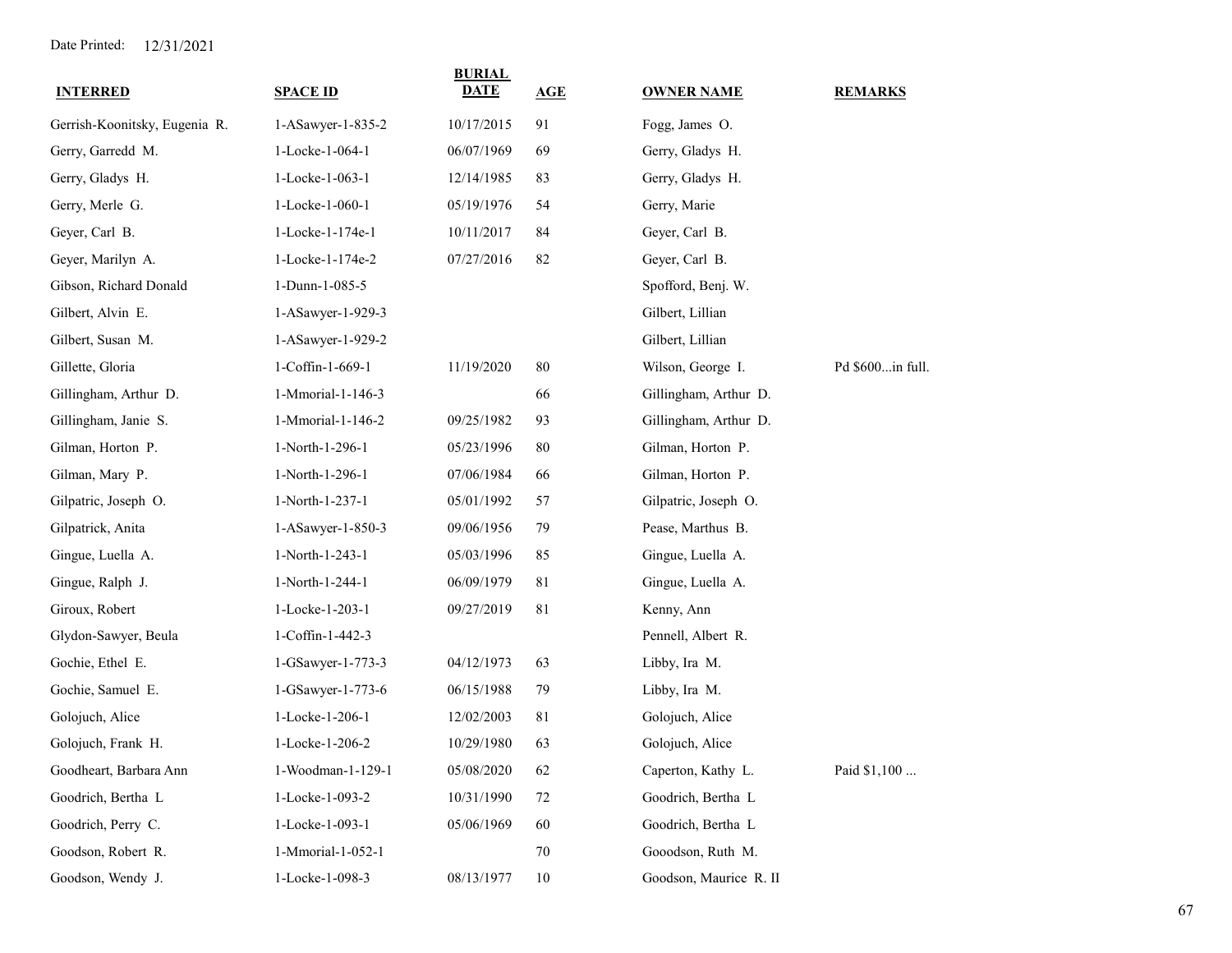| <b>INTERRED</b>        | <b>SPACE ID</b>    | <b>BURIAL</b><br><b>DATE</b> | <b>AGE</b> | <b>OWNER NAME</b>    | <b>REMARKS</b>                                                                                                                                                                                                                                |
|------------------------|--------------------|------------------------------|------------|----------------------|-----------------------------------------------------------------------------------------------------------------------------------------------------------------------------------------------------------------------------------------------|
| Goodspeed, Margaret    | 1-Woodman-1-236S-2 | 05/10/2003                   |            | Goodspeed, Vieruetta | 2' from monument                                                                                                                                                                                                                              |
| Goodwin, Ann B.        | 1-Dunn-1-217-3     |                              |            | Lane, Mehitable W.   |                                                                                                                                                                                                                                               |
| Goodwin, Chase         | 1-Coffin-1-537-6   |                              |            | Goodwin, Chase       |                                                                                                                                                                                                                                               |
| Goodwin, Eliza         | 1-Dunn-1-210-3     |                              | 64         | Goodwin, Eliza       |                                                                                                                                                                                                                                               |
| Goodwin, Ellen P.      | 1-Coffin-1-537-5   |                              |            | Goodwin, Chase       |                                                                                                                                                                                                                                               |
| Goodwin, Everett L.    | 1-Coffin-1-537-4   |                              | 80         | Goodwin, Chase       |                                                                                                                                                                                                                                               |
| Goodwin, Fannie A.     | 1-Dunn-1-019-4     |                              | 15         | Goodwin, Joseph W.   |                                                                                                                                                                                                                                               |
| Goodwin, Francis H.    | 1-Dunn-1-019-3     |                              | $11$ mos.  | Goodwin, Joseph W.   |                                                                                                                                                                                                                                               |
| Goodwin, Guy L.        | 1-ASawyer-1-841-1  |                              |            | Place, Belle C.      | actual grave location unknown                                                                                                                                                                                                                 |
| Goodwin, Hannah        | 1-Dunn-1-210-4     |                              | 83         | Goodwin, Eliza       |                                                                                                                                                                                                                                               |
| Goodwin, Joannah       | 1-Dunn-1-018-6     |                              | 76         | Goodwin, Nathan      |                                                                                                                                                                                                                                               |
| Goodwin, Joseph W.     | 1-Dunn-1-019-1     |                              | 57         | Goodwin, Joseph W.   |                                                                                                                                                                                                                                               |
| Goodwin, Josephine     | 1-Mmorial-1-142-2  | 06/12/1995                   | 87         | Goodwin, Josephine   |                                                                                                                                                                                                                                               |
| Goodwin, Lucy          | 1-Dunn-1-210-2     |                              | 84         | Goodwin, Eliza       |                                                                                                                                                                                                                                               |
| Goodwin, Mary E.       | 1-Dunn-1-019-2     |                              | 89         | Goodwin, Joseph W.   |                                                                                                                                                                                                                                               |
| Goodwin, Nathan        | 1-Dunn-1-018-5     |                              | 59         | Goodwin, Nathan      |                                                                                                                                                                                                                                               |
| Goodwin, Randall L.    | 1-Dunn-1-267-4     |                              |            | Gardner, Chester G.  | Relation to lot owner is uncertain.<br>Written records say he is buried with twin infants, Robert R. &<br>Richard M. Gardner, as well as with Louise Philbrick; it is<br>uncertain how they were all related, or if they were related at all. |
| Goodwin, Richard E.    | 1-Mmorial-1-142-3  |                              | 15         | Goodwin, Josephine   |                                                                                                                                                                                                                                               |
| Goodwin, Samuel        | 1-Dunn-1-210-1     |                              |            | Goodwin, Eliza       | This is an unmarked grave, but the written records say he, "must<br>have been buried on this lot;" therefore, he is listed in the<br>unmarked grave next to his wife.                                                                         |
| Goodwin, Sarah Frances | 1-Dunn-1-018-4     |                              | 17         | Goodwin, Nathan      |                                                                                                                                                                                                                                               |
| Googins, Susie         | 1-Coffin-1-396-2   | 04/22/1970                   | 88         | Hayes, George B.     |                                                                                                                                                                                                                                               |
| Gooodson, Ruth M.      | 1-Mmorial-1-052-2  | 10/10/1987                   | 95         | Gooodson, Ruth M.    | Center by monument                                                                                                                                                                                                                            |
| Gordon, Anna           | 1-GSawyer-1-725-4  |                              |            | Gordon, Mary Anna    |                                                                                                                                                                                                                                               |
| Gordon, Charles        | 1-GSawyer-1-725-3  |                              |            | Gordon, Mary Anna    |                                                                                                                                                                                                                                               |
| Gordon, Elsie M.       | 1-GSawyer-1-813-2  | 06/09/1962                   | 76         | Gordon, Levi K.      |                                                                                                                                                                                                                                               |
| Gordon, Hannah         | 1-GSawyer-1-725-5  |                              |            | Gordon, Mary Anna    |                                                                                                                                                                                                                                               |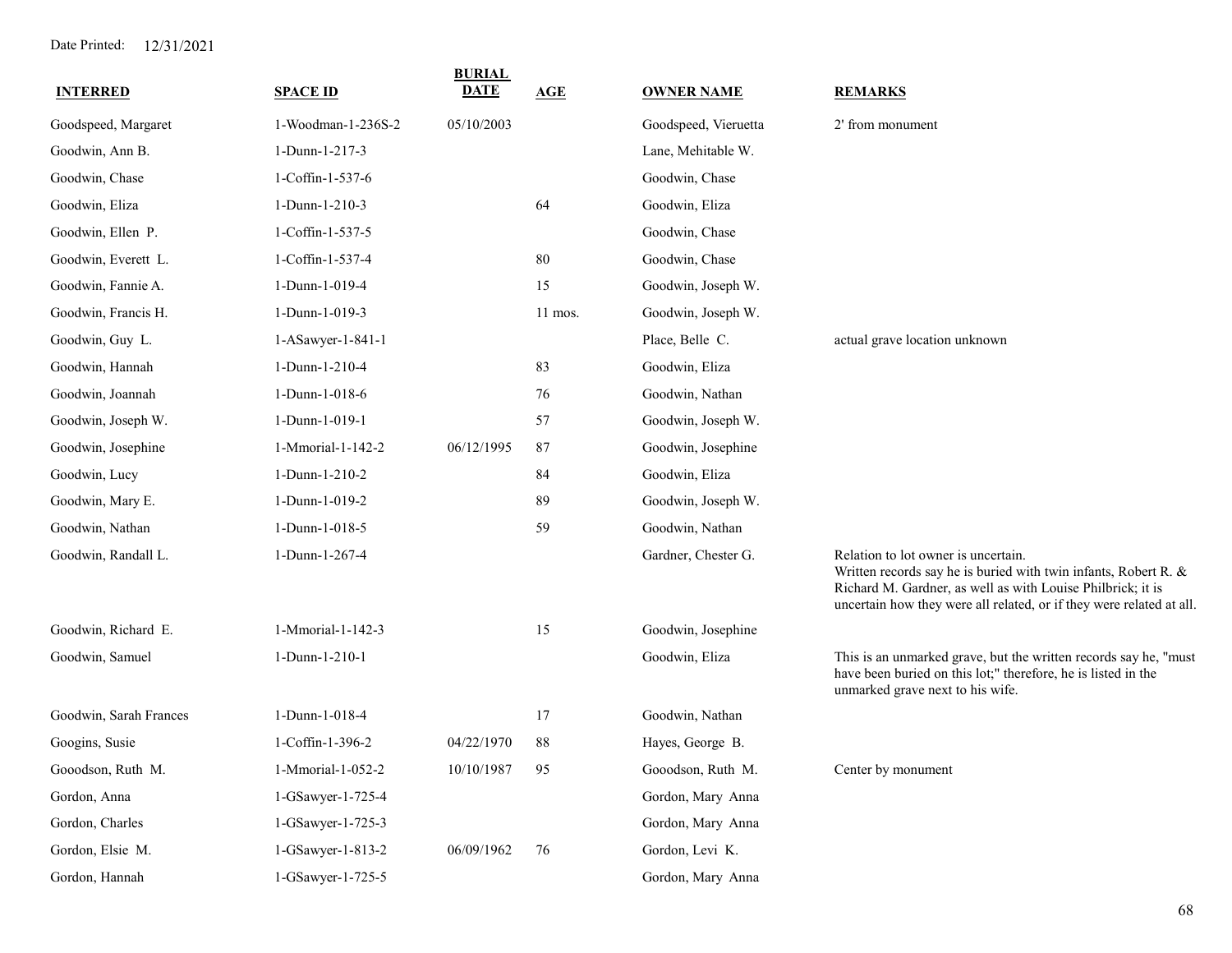| <b>INTERRED</b>      | <b>SPACE ID</b>   | <b>BURIAL</b><br><b>DATE</b> | AGE      | <b>OWNER NAME</b>   | <b>REMARKS</b>                                                                                                                                        |
|----------------------|-------------------|------------------------------|----------|---------------------|-------------------------------------------------------------------------------------------------------------------------------------------------------|
|                      |                   |                              |          |                     |                                                                                                                                                       |
| Gordon, Isabell      | 1-GSawyer-1-725-4 |                              |          | Gordon, Mary Anna   |                                                                                                                                                       |
| Gordon, James        | 1-GSawyer-1-725-4 |                              |          | Gordon, Mary Anna   |                                                                                                                                                       |
| Gordon, James S.     | 1-GSawyer-1-725-1 |                              |          | Gordon, Mary Anna   |                                                                                                                                                       |
| Gordon, Jeremiah     | 1-GSawyer-1-725-6 |                              |          | Gordon, Mary Anna   |                                                                                                                                                       |
| Gordon, Jeremiah Jr. | 1-GSawyer-1-725-6 |                              |          | Gordon, Mary Anna   |                                                                                                                                                       |
| Gordon, John         | 1-GSawyer-1-725-6 |                              |          | Gordon, Mary Anna   |                                                                                                                                                       |
| Gordon, Levi K.      | 1-GSawyer-1-813-1 |                              | 65       | Gordon, Levi K.     |                                                                                                                                                       |
| Gordon, Mark F.      | 1-GSawyer-1-725-3 |                              |          | Gordon, Mary Anna   |                                                                                                                                                       |
| Gordon, Mary         | 1-GSawyer-1-725-5 |                              |          | Gordon, Mary Anna   |                                                                                                                                                       |
| Gordon, Mary A.      | 1-GSawyer-1-725-3 |                              |          | Gordon, Mary Anna   |                                                                                                                                                       |
| Gordon, Mary Anna    | 1-GSawyer-1-725-2 |                              |          | Gordon, Mary Anna   |                                                                                                                                                       |
| Gordon, Mercy        | 1-GSawyer-1-725-5 |                              |          | Gordon, Mary Anna   |                                                                                                                                                       |
| Gordon, Sarah        | 1-GSawyer-1-725-5 |                              |          | Gordon, Mary Anna   |                                                                                                                                                       |
| Gordon, Sarah        | 1-GSawyer-1-725-6 |                              |          | Gordon, Mary Anna   |                                                                                                                                                       |
| Gorham, Austin G.    | 1-Coffin-1-378-1  |                              |          | Gorham, Austin G.   |                                                                                                                                                       |
| Gorham, Mildred E.   | 1-Park-1-39-2     | 04/28/1990                   | 84       | Gorham, Mildred E.  |                                                                                                                                                       |
| Gould, Ben. Emerson  | 1-Dunn-1-108-2    |                              |          | Gould, Ben. Emerson | Actual grave unknown--<br>This grave has no grave marker; the written records list him as<br>having been buried in this lot and as owner of this lot. |
| Gould, Eliza         | 1-Dunn-1-108-3    |                              | 39       | Gould, Ben. Emerson |                                                                                                                                                       |
| Gould, Ella B.       | 1-Dunn-1-150-4    |                              | 1        | Gould, Isaac W.     |                                                                                                                                                       |
| Gould, Isaac W.      | 1-Dunn-1-150-1    |                              |          | Gould, Isaac W.     | Actual grave unknown, but the written records list him as the lot<br>owner and as having been buried in this lot with his family.                     |
| Gould, Minnie        | 1-Dunn-1-150-3    |                              | 7 months | Gould, Isaac W.     |                                                                                                                                                       |
| Gould, Rodney H.     | 1-Dunn-1-150-5    |                              |          | Gould, Isaac W.     |                                                                                                                                                       |
| Gould, Sarah         | 1-Dunn-1-150-2    |                              | 31       | Gould, Isaac W.     |                                                                                                                                                       |
| Gower, Ruth          | 1-Park-1-42-4     | 05/31/2019                   | 64       | Gower, Ruth         |                                                                                                                                                       |
| Grace, Dorothy A.    | 1-Mmorial-1-117-3 | 05/02/1997                   | 65       | Grace, Fred E.      |                                                                                                                                                       |
| Grace, Fred E.       | 1-Mmorial-1-115-1 |                              | 67       | Grace, Fred E.      |                                                                                                                                                       |
| Grace, Lillian W.    | 1-Mmorial-1-115-2 | 10/22/1977                   | 80       | Grace, Fred E.      |                                                                                                                                                       |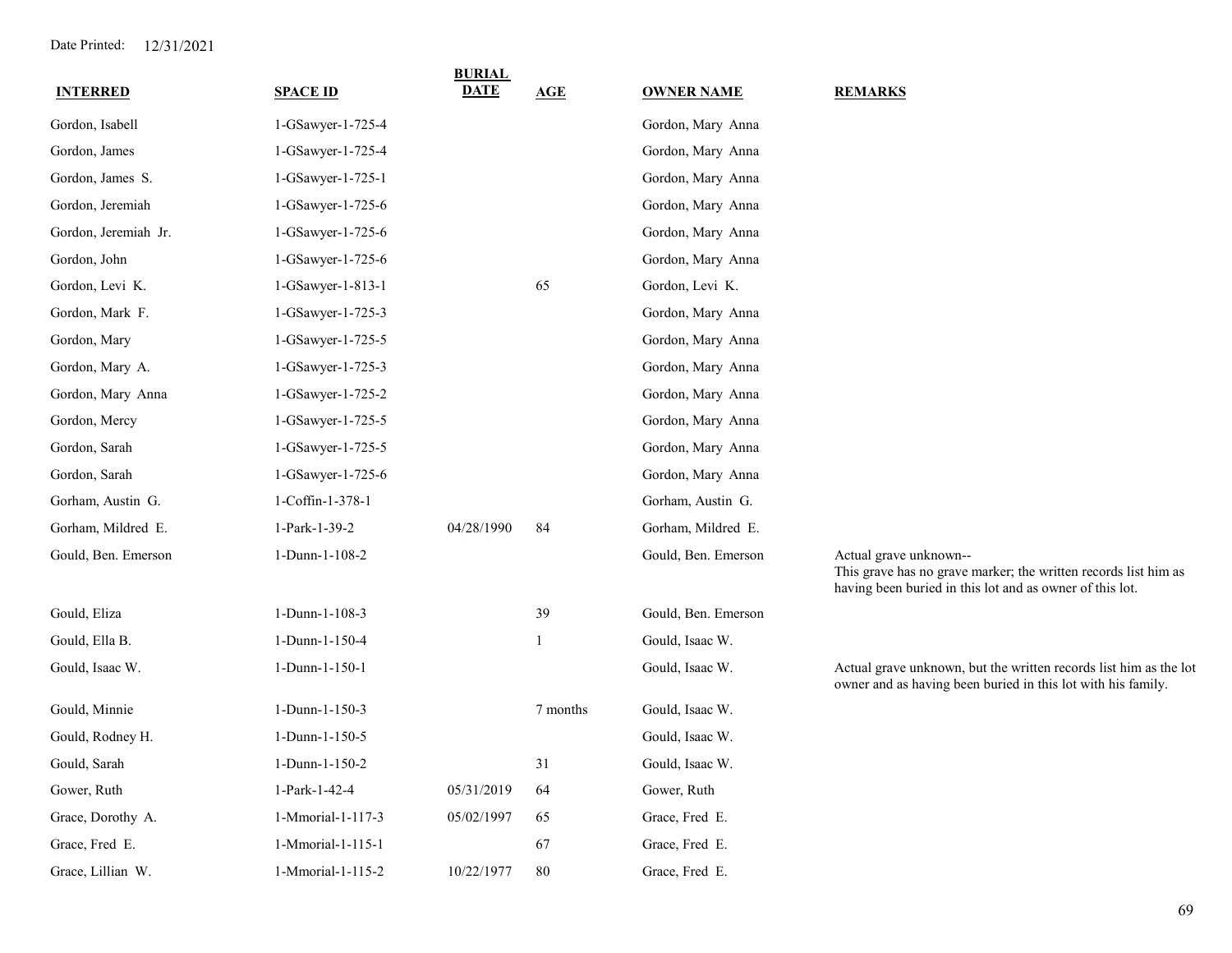| <b>INTERRED</b>        | <b>SPACE ID</b>   | <b>BURIAL</b><br>DATE | AGE            | <b>OWNER NAME</b>   | <b>REMARKS</b> |
|------------------------|-------------------|-----------------------|----------------|---------------------|----------------|
| Grady, Annie F.        | 1-Coffin-1-573-5  |                       | 71             | Grady, Annie F.     |                |
| Grady, Ellen M.        | 1-Mmorial-1-147-2 | 06/28/1980            | 73             | Grady, William A.   |                |
| Grady, Henry J.        | 1-Coffin-1-573-6  |                       | 38             | Grady, Annie F.     |                |
| Grady, Maybell         | 1-Coffin-1-573-4  | 04/19/1973            | 78             | Grady, Annie F.     |                |
| Grady, Walter E.       | 1-Coffin-1-573-3  |                       | $\overline{c}$ | Grady, Annie F.     |                |
| Grady, William A.      | 1-Mmorial-1-147-3 | 05/03/1984            | 84             | Grady, William A.   |                |
| Graffam, Elsie E.      | 1-OldYard-1-D-2   |                       | 52             | Graffam, Ralph L.   |                |
| Graffam, Gordon L.     | 1-ASawyer-1-878-1 |                       |                | Graffam, Willis J.  |                |
| Graffam, Harold J.     | 1-ASawyer-1-878-6 |                       |                | Graffam, Willis J.  |                |
| Graffam, Octavia       | 1-ASawyer-1-878-5 |                       |                | Graffam, Willis J.  |                |
| Graffam, Ralph L.      | 1-OldYard-1-D-3   |                       | 72             | Graffam, Ralph L.   |                |
| Graffam, Willis J.     | 1-ASawyer-1-878-4 | 09/16/1940            | 81             | Graffam, Willis J.  |                |
| Graffam-Garland, Grace | 1-ASawyer-1-878-2 | 05/01/1996            | 93             | Graffam, Willis J.  |                |
| Gramigan, Elsie        | 1-Coffin-1-553-4  | 06/22/1969            | 79             | Hood, Charles E.    |                |
| Grant, Ada May         | 1-Park-1-53-1     |                       | 80             | Grant, Anthony      |                |
| Grant, Albert P.       | 1-Coffin-1-371-4  |                       | 71             | Grant, Richard L.K. |                |
| Grant, Annie P.        | 1-Coffin-1-372-6  |                       |                | Grant, Richard L.K. |                |
| Grant, Anthony         | 1-Park-1-53-2     | 05/12/2017            | 99             | Grant, Anthony      |                |
| Grant, Arnold L.       | 1-Woodman-1-128-2 | 10/25/1991            | 51             | Grant, Betty Jane   |                |
| Grant, Benjamin        | 1-ASawyer-1-828-3 |                       | 82             | Grant, George M.    |                |
| Grant, Benjamin Jr.    | 1-Coffin-1-371-1  |                       |                | Grant, Richard L.K. |                |
| Grant, Beryl G.        | 1-Locke-1-160-2   | 07/17/1995            | 78             | Grant, Guy R.       |                |
| Grant, Blanche R.      | 1-Mmorial-1-025-5 | 07/25/2006            | 90             | Grant, Leroy C.     |                |
| Grant, Cecil E.        | 1-Coffin-1-371-6  |                       | 3 months       | Grant, Richard L.K. |                |
| Grant, Earl D.         | 1-ASawyer-1-829-3 | 08/24/1979            | 63             | Grant, Richard L.K. |                |
| Grant, Edith R.        | 1-Park-1-72-2     | 06/11/1988            | 76             | Grant, Harry L.     |                |
| Grant, Elijah M.       | 1-Coffin-1-373-3  |                       |                | Grant, Richard L.K. |                |
| Grant, Elmer B.        | 1-ASawyer-1-829-1 | 04/24/1997            | 61             | Grant, Richard L.K. |                |
| Grant, Elvira B.       | 1-Coffin-1-371-2  |                       |                | Grant, Richard L.K. |                |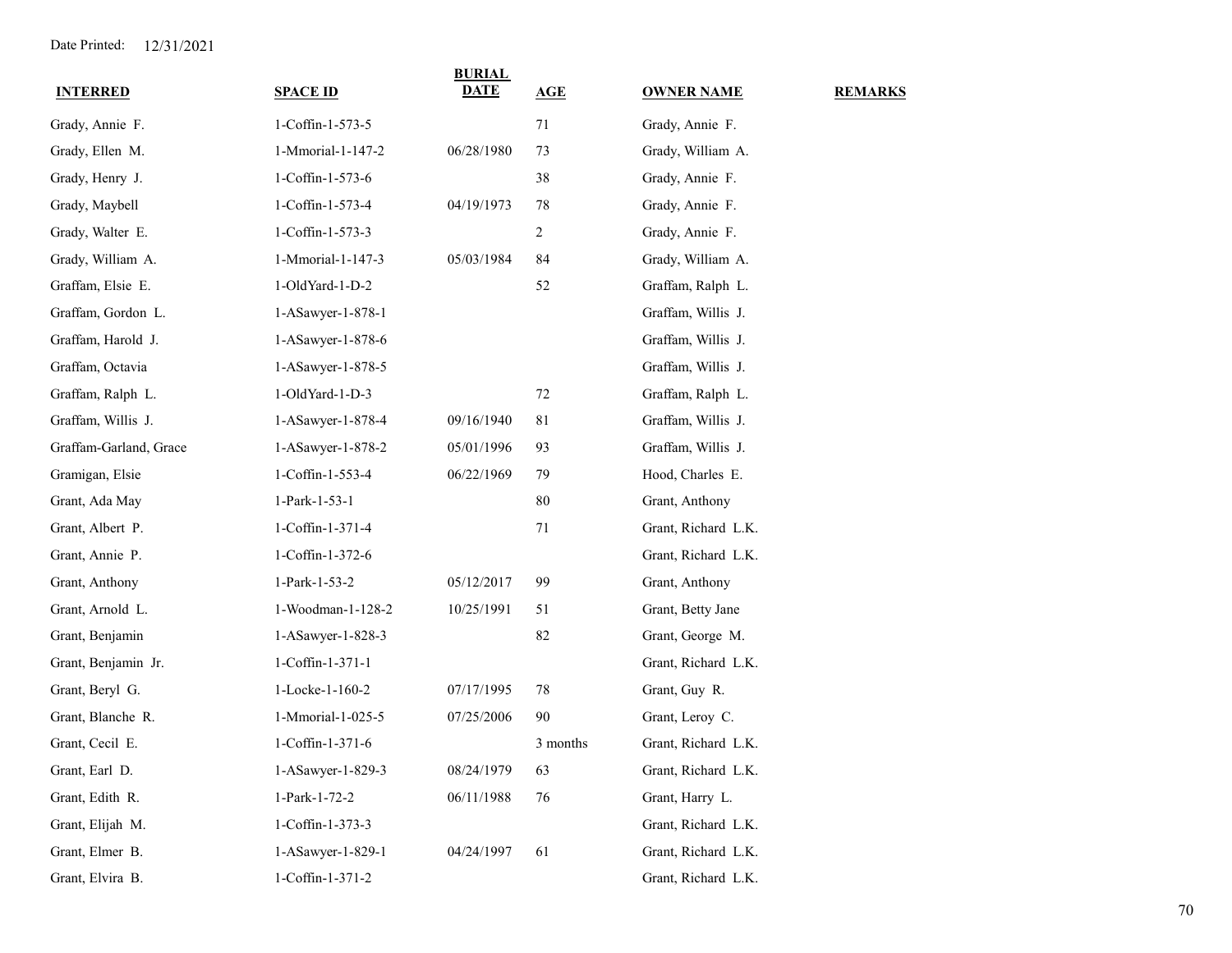| <b>INTERRED</b>                   | <b>SPACE ID</b>   | <b>BURIAL</b><br><b>DATE</b> | AGE         | <b>OWNER NAME</b>   | <b>REMARKS</b>                                      |
|-----------------------------------|-------------------|------------------------------|-------------|---------------------|-----------------------------------------------------|
| Grant, Emily D.                   | 1-Coffin-1-373-2  |                              | 89          | Grant, Richard L.K. |                                                     |
| Grant, Etta M.                    | 1-Coffin-1-373-4  |                              | 79          | Grant, Richard L.K. |                                                     |
| Grant, Florence B.                | 1-Locke-1-157-2   | 09/05/1980                   | 79          | Grant, Walter L.    |                                                     |
| Grant, George M.                  | 1-ASawyer-1-828-1 |                              |             | Grant, George M.    | unknown if he is in grave#1 or#6                    |
| Grant, George M.                  | 1-Coffin-1-373-6  |                              |             | Grant, Richard L.K. |                                                     |
| Grant, Guy R.                     | 1-Locke-1-160-1   | 11/03/1988                   | 77          | Grant, Guy R.       |                                                     |
| Grant, Hannah                     | 1-ASawyer-1-830-1 |                              |             | Grant, Richard L.K. | There is a question of which grave she is interred. |
| Grant, Harriot "Hattie" E.        | 1-Coffin-1-372-4  |                              | 88          | Grant, Richard L.K. |                                                     |
| Grant, Harry L.                   | 1-Park-1-72-1     | 09/28/1991                   | 83          | Grant, Harry L.     |                                                     |
| Grant, Harvey P.                  | 1-Woodman-1-128-4 | 09/22/2008                   | 66          | Grant, Betty Jane   | 2' from monument                                    |
| Grant, Jane E.                    | 1-Coffin-1-371-5  |                              |             | Grant, Richard L.K. |                                                     |
| Grant, Jennie H.                  | 1-Coffin-1-373-5  |                              |             | Grant, Richard L.K. |                                                     |
| Grant, Larry C.                   | 1-Mmorial-1-025-6 | 03/25/1949                   |             | Grant, Leroy C.     |                                                     |
| Grant, Leroy C.                   | 1-Mmorial-1-025-4 | 04/23/1982                   | 75          | Grant, Leroy C.     |                                                     |
| Grant, Martha H.                  | 1-Coffin-1-372-2  |                              |             | Grant, Richard L.K. |                                                     |
| Grant, Mary E.                    | 1-Coffin-1-372-1  |                              |             | Grant, Richard L.K. |                                                     |
| Grant, Richard L.K.               | 1-Coffin-1-372-3  |                              |             | Grant, Richard L.K. |                                                     |
| Grant, Richard M.                 | 1-Coffin-1-372-1  | 09/12/2017                   | 57          | Grant, Richard L.K. |                                                     |
| Grant, Richard O.                 | 1-Coffin-1-372-5  |                              | 79          | Grant, Richard L.K. |                                                     |
| Grant, Rosalie B.                 | 1-Locke-1-193-3   | 12/12/2015                   | 78          | Berry, Alfred G.    |                                                     |
| Grant, Ruth E.                    | 1-ASawyer-1-829-2 | 07/26/1974                   | 54          | Grant, Richard L.K. |                                                     |
| Grant, Sarah                      | 1-ASawyer-1-828-2 |                              | 77          | Grant, George M.    |                                                     |
| Grant, Sarah L.                   | 1-Coffin-1-371-3  |                              |             | Grant, Richard L.K. |                                                     |
| Grant, Stanley                    | 1-Coffin-1-373-1  |                              |             | Grant, Richard L.K. |                                                     |
| Grant, Walter L.                  | 1-Locke-1-157-3   | 04/22/1970                   | 71          | Grant, Walter L.    |                                                     |
| Grant, William B.                 | 1-Coffin-1-373-4  |                              |             | Grant, Richard L.K. |                                                     |
| Graves, Charles "Charlie"Melville | 1-Dunn-1-257-4    |                              |             | Foss, John          |                                                     |
| Gray, Ellen                       | 1-Dunn-1-077-3    |                              | 53          | Strout, Albion P.   |                                                     |
| Gray, Margaret A.                 | 1-Locke-1-179w-3  | 04/30/1991                   | $\sqrt{48}$ | Hubbard, Ronald     |                                                     |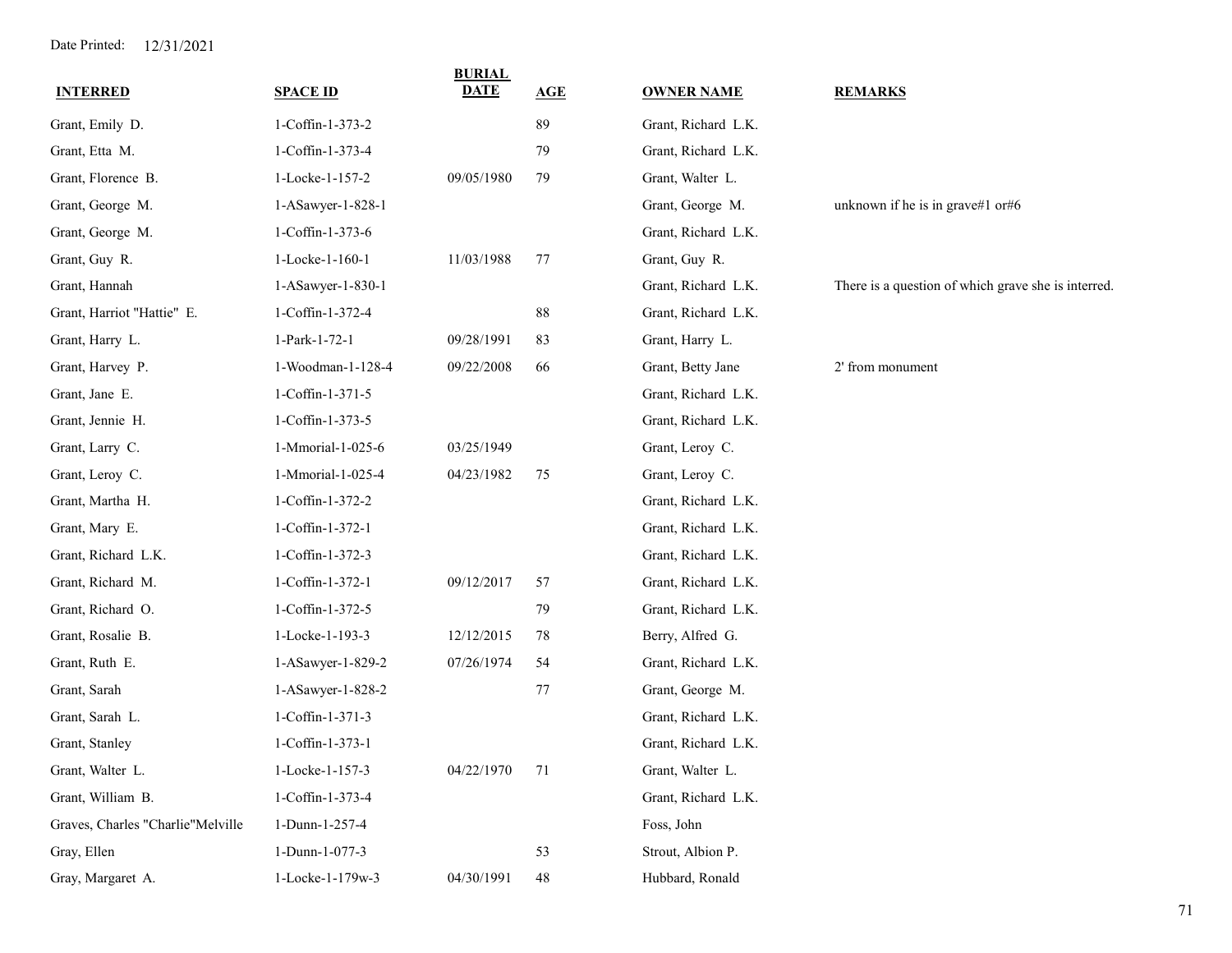| <b>INTERRED</b>      | <b>SPACE ID</b>    | <b>BURIAL</b><br><b>DATE</b> | <b>AGE</b> | <b>OWNER NAME</b>      | <b>REMARKS</b>                                                 |
|----------------------|--------------------|------------------------------|------------|------------------------|----------------------------------------------------------------|
| Green, Alma E.       | 1-Locke-1-084-1    | 04/13/1981                   | 76         | Green, Alma E.         |                                                                |
| Green, Henry         | 1-Locke-1-085-1    | 11/12/1966                   | 64         | Green, Alma E.         |                                                                |
| Green, Marian M.     | 1-Woodman-1-060N-2 | 10/22/2012                   |            | Silver, Jane           | Double urn:<br>Identity of second remains unknown              |
| Green, Marion M.     | 1-North-1-322-1    | 11/29/2017                   | 78         | Green, Richard         |                                                                |
| Greene, Helen T.     | 1-OldYard-1-330-3  |                              |            | Libby, Stephen F.      | actual grave unknown                                           |
| Greene, Katherine A. | 1-Woodman-1-295S-1 | 09/25/2015                   |            | Greene, Peter N.       |                                                                |
| Greene, Rufus E.     | 1-OldYard-1-330-4  |                              |            | Libby, Stephen F.      | actual grave unknown                                           |
| Greenwood, Albert L. | 1-Coffin-1-622-6   | 04/07/1983                   | 60         | Greenwood, Laura M.    |                                                                |
| Greenwood, Laura M.  | 1-Coffin-1-622-5   |                              |            | Greenwood, Laura M.    |                                                                |
| Greenwood, Louis     | 1-Coffin-1-622-4   |                              |            | Greenwood, Laura M.    |                                                                |
| Griffin, Paul W.     | 1-GSawyer-1-810-4  | 04/25/1984                   | S/B        | Whitten, Winslow E.    | at the left side of family monument with back to<br>Rt. 112    |
| Grigiss, George P.   | 1-Locke-1-115-2    | 07/15/2006                   | 91         | Grigiss, George P.     |                                                                |
| Grigiss, Geraldine   | 1-Locke-1-115-1    | 05/04/2002                   | 84         | Grigiss, George P.     |                                                                |
| Gross, Margaret D.   | 1-Park-1-16-2      | 08/15/2011                   |            | Gross, Philip H.       | Buried with her husband                                        |
| Gross, Philip H.     | 1-Park-1-16-2      | 08/15/2011                   | 95         | Gross, Philip H.       | Buried with his wife                                           |
| Grover, Adam W.      | 1-North-1-269-1    | 09/24/2004                   | 19         | Keeley, Elizabeth A.   |                                                                |
| Grover, Josephine    | 1-North-1-270-1    | 05/10/2016                   |            | Grover, Josephine      |                                                                |
| Guertin, Anna Marie  | 1-North-1-366-1    | 06/27/2020                   | 50         | Nichols, James G. Jr   | Cremation burial graveside handled by family on top of brother |
| H, M.D.              | 1-OldYard-1-343-3  |                              |            | Runnells, Betsy H.     | one small marker with Letters M.D.H                            |
| Hackett, Beverly A.  | 1-Locke-1-036-1    | 09/27/1996                   | 64         | Hackett, Earl M.       |                                                                |
| Hackett, Earl M.     | 1-Locke-1-036-2    | 12/04/1991                   | 63         | Hackett, Earl M.       |                                                                |
| Hackett, Maurice E.  | 1-Locke-1-036-3    | 04/19/1973                   | 21         | Hackett, Earl M.       |                                                                |
| Haines, A.K.P.       | 1-Coffin-1-465-2   |                              | 70         | Milliken, Nathaniel S. |                                                                |
| Haines, Addie G.     | 1-ASawyer-1-837-3  | 05/08/1952                   | 84         | Haines, William Oliver |                                                                |
| Haines, Adelbert A.  | 1-Coffin-1-629-3   |                              | 74         | Haines, Adelbert A.    |                                                                |
| Haines, Fannie       | 1-GSawyer-1-702-5  | 10/26/1953                   |            | Harmon, A. Everett     |                                                                |
| Haines, Luella       | 1-Coffin-1-629-2   | 03/30/1964                   | 86         | Haines, Adelbert A.    |                                                                |
| Haines, Melissa A.   | 1-ASawyer-1-837-2  |                              |            | Haines, William Oliver | no record of which grave she is in.                            |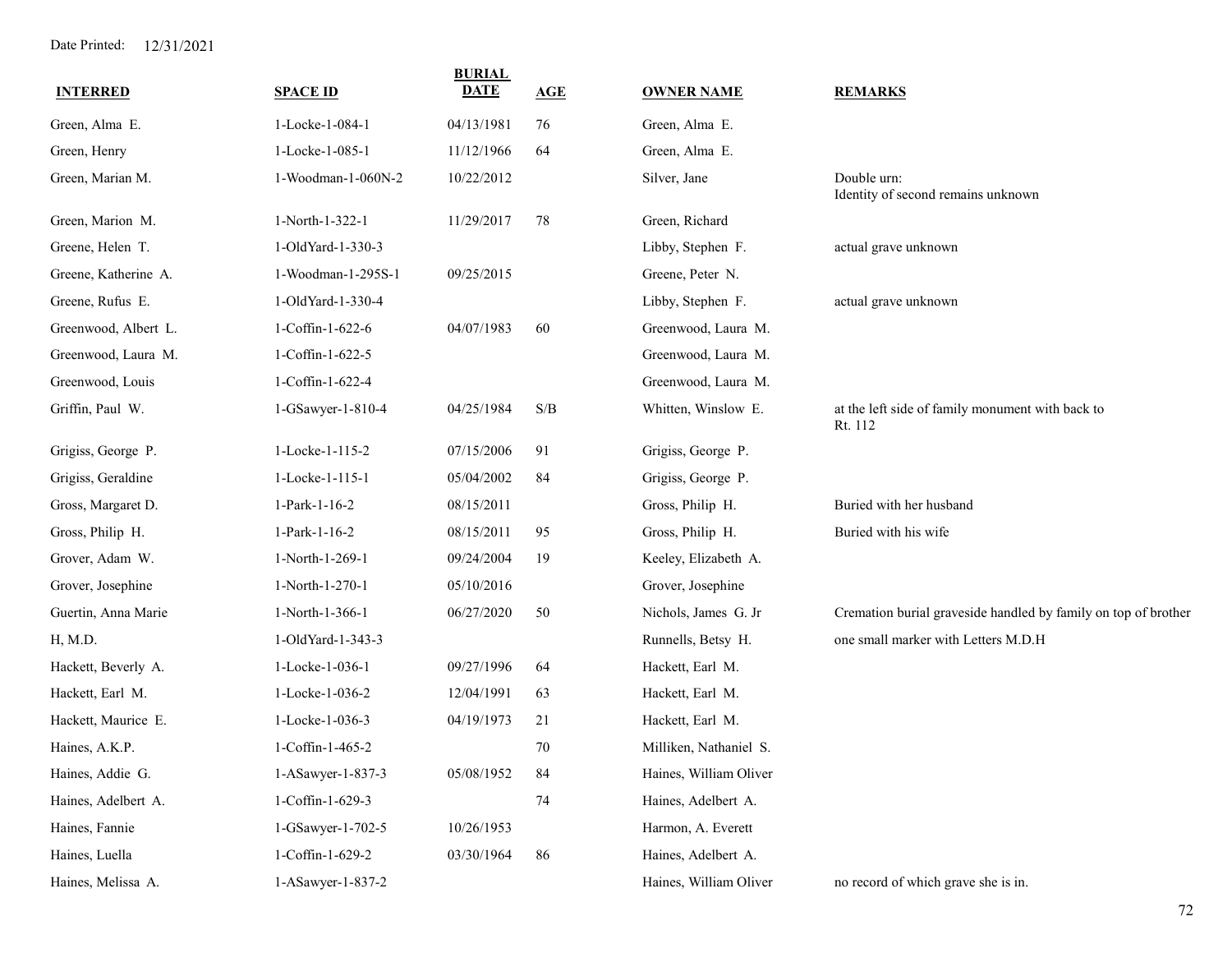| <b>INTERRED</b>        | <b>SPACE ID</b>    | <b>BURIAL</b><br><b>DATE</b> | AGE | <b>OWNER NAME</b>      | <b>REMARKS</b>                                                                                                    |
|------------------------|--------------------|------------------------------|-----|------------------------|-------------------------------------------------------------------------------------------------------------------|
| Haines, Newell T.      | 1-Coffin-1-466-3   |                              | 34  | Milliken, Nathaniel S. |                                                                                                                   |
| Haines, Sarah E.       | 1-Coffin-1-465-3   |                              | 64  | Milliken, Nathaniel S. |                                                                                                                   |
| Haines, Walter A.      | 1-GSawyer-1-702-4  | 05/09/1992                   | 86  | Harmon, A. Everett     |                                                                                                                   |
| Haines, William Oliver | 1-ASawyer-1-837-1  |                              |     | Haines, William Oliver | no record of which grave he is in.                                                                                |
| Haley, Brian R.        | 1-Locke-1-040-3    | 08/12/2014                   |     | Betts, Helen E.        |                                                                                                                   |
| Haley, Clara           | 1-North-1-107-1    | 05/10/2002                   | 75  | Haley, Ralph           |                                                                                                                   |
| Haley, Elinor M.       | 1-Coffin-1-626-3   |                              |     | Lang, Augusta M.       |                                                                                                                   |
| Haley, Larry R.        | 1-North-1-109-1    | 09/26/1992                   | 30  | Haley, Ralph           |                                                                                                                   |
| Haley, Patricia A.     | 1-Locke-1-040-3    | 05/23/2003                   | 51  | Betts, Helen E.        | 2' from marker                                                                                                    |
| Haley, Ralph           | 1-North-1-108-1    | 12/11/1996                   | 75  | Haley, Ralph           |                                                                                                                   |
| Hall, Abbie W.         | 1-Coffin-1-576-5   |                              |     | Hall, Frank J.         |                                                                                                                   |
| Hall, Alice B.         | 1-Mmorial-1-068-2  | 04/22/1975                   | 87  | Hall, Charles R.       |                                                                                                                   |
| Hall, Charles G.       | 1-Park-1-82-1      | 04/07/1983                   | 76  | Hall, Charles G.       |                                                                                                                   |
| Hall, Charles R.       | 1-Mmorial-1-068-1  | 04/20/1979                   | 59  | Hall, Charles R.       |                                                                                                                   |
| Hall, Frank J.         | 1-Coffin-1-576-6   |                              | 84  | Hall, Frank J.         |                                                                                                                   |
| Hall, George           | 1-ASawyer-1-876-1  | 08/01/1952                   |     | Berry, Thomas          |                                                                                                                   |
| Hall, Guy L.           | 1-GSawyer-1-724-3  | 12/18/1941                   | 60  | Hall, Guy L.           |                                                                                                                   |
| Hall, Marcia M.        | 1-GSawyer-1-724-2  |                              |     | Hall, Guy L.           |                                                                                                                   |
| Hall, Mary             | 1-ASawyer-1-876-2  | 08/06/1952                   |     | Berry, Thomas          |                                                                                                                   |
| Hall, Muriel R.        | 1-Park-1-83-1      | 12/11/1976                   | 70  | Hall, Charles G.       |                                                                                                                   |
| Hall, William H.       | 1-Coffin-1-576-4   |                              | 65  | Hall, Frank J.         |                                                                                                                   |
| Hallowell, William     | 1-Coffin-1-574-3   |                              |     | Chase, Charles E.      | actual grave location unknown                                                                                     |
| Ham, Beverly           | 1-Woodman-1-199S-1 | 10/14/2021                   | 79  | Ham, Beverly           | Buried on top of Fredonly less than 1ft from surfacefull<br>burial for Fred very shallowapprox 2 ft from monument |
| Ham, Fred N. Jr.       | 1-Woodman-1-199S-1 | 05/16/2011                   | 73  | Ham, Beverly           |                                                                                                                   |
| Hamilton, Donald A.    | 1-Locke-1-116-6    |                              |     | Eskildson, Henry D.    | no record of burial                                                                                               |
| Hamlin, Clarence E.    | 1-GSawyer-1-719-4  |                              |     | Bradbury, Minnie C.    |                                                                                                                   |
| Hamlin, George I.      | 1-GSawyer-1-719-6  | 08/21/2003                   |     | Bradbury, Minnie C.    |                                                                                                                   |
| Hamlin, Mary B.        | 1-GSawyer-1-719-5  | 10/14/1986                   | 57  | Bradbury, Minnie C.    |                                                                                                                   |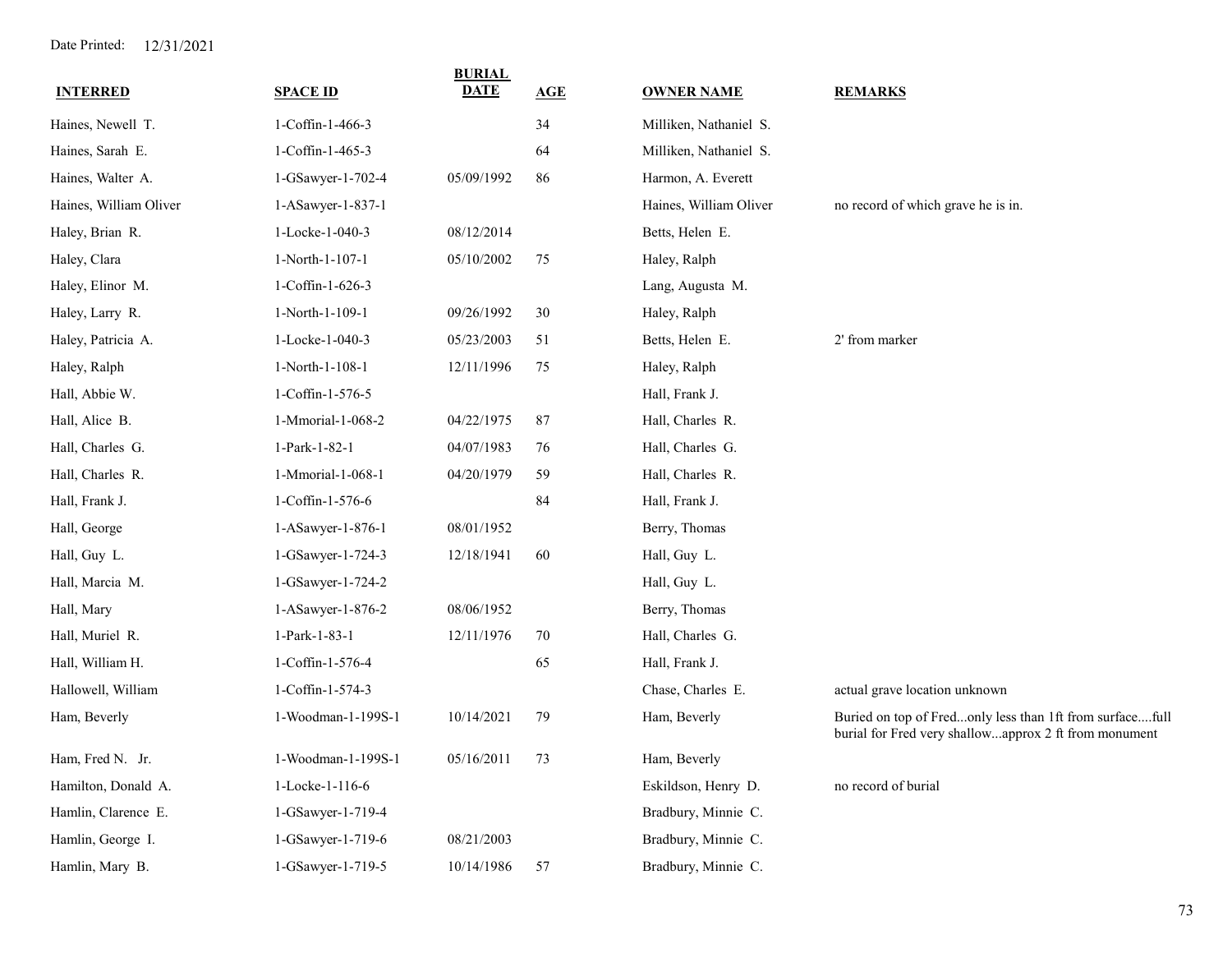| <b>INTERRED</b>       | <b>SPACE ID</b>       | <b>BURIAL</b><br>DATE | AGE            | <b>OWNER NAME</b>      | <b>REMARKS</b>                                                 |
|-----------------------|-----------------------|-----------------------|----------------|------------------------|----------------------------------------------------------------|
| Hammond, Kenneth      | 1-ASawyer-1-910-6     |                       |                | Berry, Uriah A.        |                                                                |
| Hancock, Berhta M.    | 1-ASawyer-1-837-6     |                       |                | Haines, William Oliver |                                                                |
| Hancock, Mary         | 1-Mmorial-1-032-1     |                       | 72             | Harmon, Annie I        |                                                                |
| Hanlon, John          | 1-Woodman-1-291S-2    | 10/20/2005            |                | Hanlon, Micheal        |                                                                |
| Hannaford, Barbara C. | 1-Park-1-58-3         | 05/09/1989            | 74             | Hannaford, Joseph      |                                                                |
| Hannaford, Donald W.  | 1-GSawyer-1-767-1     |                       |                | Wiley, Arthur G.       |                                                                |
| Hannaford, Floyd R.   | 1-GSawyer-1-767-3     | 06/20/1984            | 79             | Wiley, Arthur G.       |                                                                |
| Hannaford, Goodwin F. | 1-GSawyer-1-767-6     | 04/24/2021            | 77             | Wiley, Arthur G.       | Buried 2 ft from monument                                      |
| Hannaford, Joseph     | 1-Park-1-58-1         | 05/24/1993            | 95             | Hannaford, Joseph      |                                                                |
| Hannaford, Olive Mae  | 1-GSawyer-1-767-2     | 07/05/1991            | 86             | Wiley, Arthur G.       |                                                                |
| Hannaford, Ruby       | 1-Park-1-58-2         | 05/24/1966            | 63             | Hannaford, Joseph      |                                                                |
| Hanscom, Benjamin     | 1-Dunn-1-204-1        |                       | 62             | Hanscom, Joseph G.     |                                                                |
| Hanscom, Jane M.      | 1-Dunn-1-204-2        |                       | 80             | Hanscom, Joseph G.     |                                                                |
| Hanscom, Joseph G.    | 1-Dunn-1-204-4        |                       |                | Hanscom, Joseph G.     |                                                                |
| Hanscom, Lavinda A.   | 1-Dunn-1-204-3        |                       |                | Hanscom, Joseph G.     |                                                                |
| Hanscom, Sarah A.     | 1-Dunn-1-204-5        |                       |                | Hanscom, Joseph G.     |                                                                |
| Hanscom, Seward       | 1-Mmorial-1-Pauper-07 | 07/01/1903            | 85             | Buxton, Town of        |                                                                |
| Hanscomb, Sarah       | 1-Mmorial-1-Pauper-08 | 05/20/1898            | 61             | Buxton, Town of        |                                                                |
| Hanson, Addie F.      | 1-OldYard-1-352-4     |                       | $\overline{2}$ | Hanson, Oliver S.      |                                                                |
| Hanson, Algie         | 1-ASawyer-1-905-3     | 09/08/1970            | 86             | Hanson, Algie          |                                                                |
| Hanson, Alice         | 1-ASawyer-1-904-5     |                       |                | Hanson, Hannah O.      |                                                                |
| Hanson, Almeda F.     | 1-OldYard-1-352-2     |                       |                | Hanson, Oliver S.      |                                                                |
| Hanson, Anna F.       | 1-ASawyer-1-904-6     |                       | 68             | Hanson, Hannah O.      |                                                                |
| Hanson, Avis          | 1-ASawyer-1-951-2     | 06/05/2021            | 76             | Tibbetts, Leon         | Buried 1 ft from parent monumentpd \$7253rd burial on<br>grave |
| Hanson, Bartlett      | 1-Coffin-1-571-4      |                       |                | Hanson, Donald A.      | maybe grave #6                                                 |
| Hanson, Benjamin      | 1-Dunn-1-162-2        |                       | 36             | Hanson, Benjamin       |                                                                |
| Hanson, Carrie E.     | 1-OldYard-1-352-3     |                       |                | Hanson, Oliver S.      |                                                                |
| Hanson, Charles       | 1-Mmorial-1-043-3     | 09/10/1956            | 79             | Hanson, Charles        |                                                                |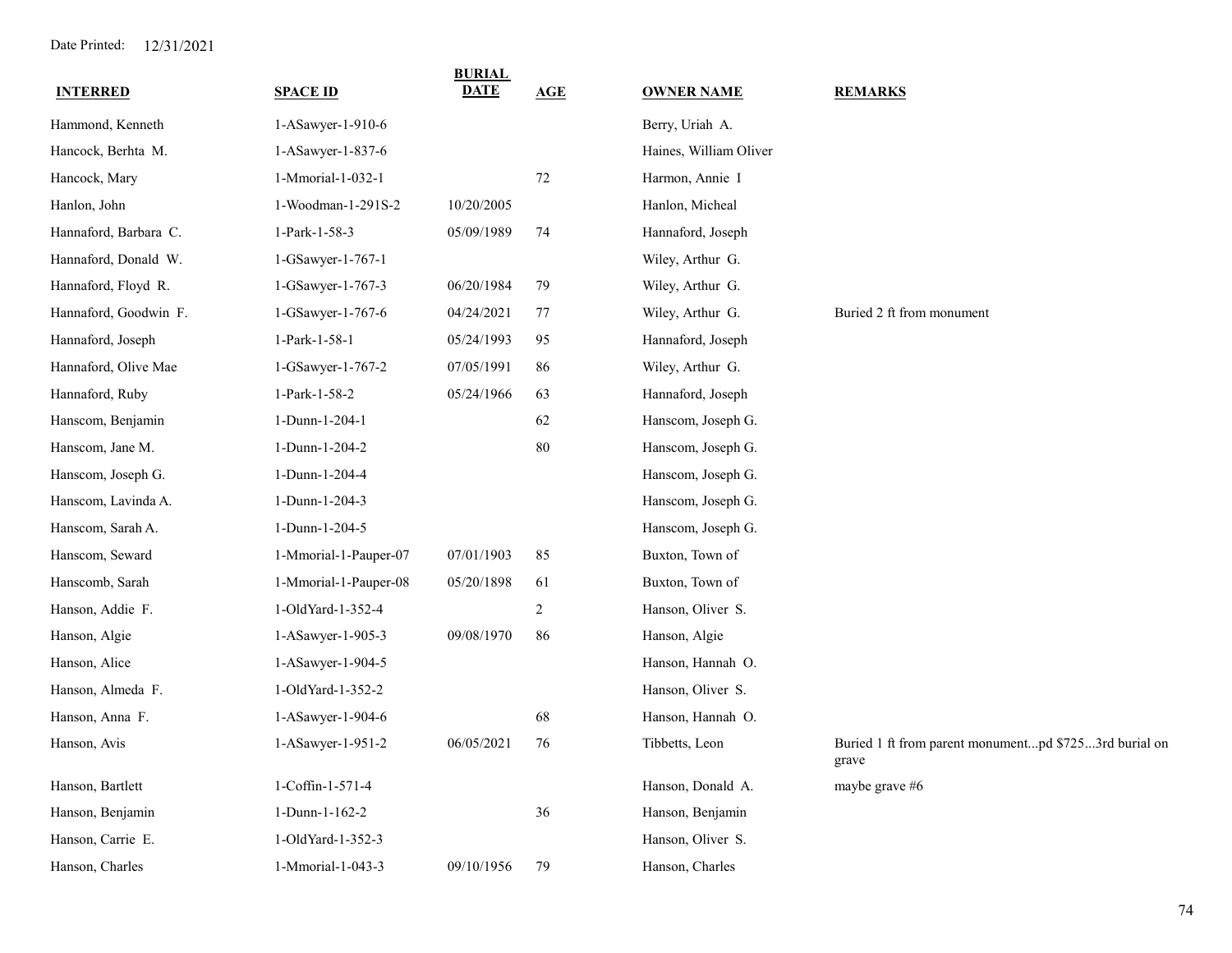| <b>INTERRED</b>      | <b>SPACE ID</b>   | <b>BURIAL</b><br><b>DATE</b> | AGE            | <b>OWNER NAME</b>    | <b>REMARKS</b>                                                                                                                                       |
|----------------------|-------------------|------------------------------|----------------|----------------------|------------------------------------------------------------------------------------------------------------------------------------------------------|
| Hanson, Child        | 1-GSawyer-1-714-3 |                              |                | Hanson, William E.   | child was buried at head of Russell Hanson.                                                                                                          |
| Hanson, Clarrinda A. | 1-Dunn-1-105-3    |                              | $\overline{c}$ | Hanson, Phineas      | This grave has two children, Clarrinda & Rosalinda, buried in it.                                                                                    |
| Hanson, Collins M.   | 1-ASawyer-1-926-1 |                              |                | Hanson, Collins M.   | may be grave $# 3$                                                                                                                                   |
| Hanson, Daniel       | 1-Coffin-1-491-3  |                              | 69             | Hanson, Phineas      |                                                                                                                                                      |
| Hanson, David        | 1-Dunn-1-162-6    |                              | 23             | Hanson, Benjamin     |                                                                                                                                                      |
| Hanson, Donald A.    | 1-Coffin-1-571-1  | 05/21/1951                   | 53             | Hanson, Donald A.    |                                                                                                                                                      |
| Hanson, Dorcas       | 1-Dunn-1-129-3    |                              |                | Hanson, John         | Actual grave unknown--there are no grave markers, only a pillar<br>with names and dates.                                                             |
| Hanson, Edith J.     | 1-GSawyer-1-714-2 | 12/14/1979                   | 75             | Hanson, William E.   |                                                                                                                                                      |
| Hanson, Edmund       | 1-ASawyer-1-926-6 |                              |                | Hanson, Collins M.   | may be grave #4                                                                                                                                      |
| Hanson, Edmund       | 1-ASawyer-1-870-3 |                              |                | Hanson, Martha E.    |                                                                                                                                                      |
| Hanson, Edna A.      | 1-ASawyer-1-850-2 | 03/29/1956                   | 83             | Pease, Marthus B.    |                                                                                                                                                      |
| Hanson, Edward B.    | 1-Dunn-1-208-1    |                              |                | Hanson, Edward B.    | Actual grave unknown--there is only a monument, no grave<br>markers or specifications in the written records.                                        |
| Hanson, Edward P.    | 1-Dunn-1-074-1    |                              | 50             | Hanson, Edward P.    |                                                                                                                                                      |
| Hanson, Edwin        | 1-Coffin-1-445-4  |                              |                | Huff, James F.       |                                                                                                                                                      |
| Hanson, Elaine J.    | 1-Locke-1-182e-1  | 05/02/1997                   | 52             | Hanson, Micheal      |                                                                                                                                                      |
| Hanson, Emma G.      | 1-Coffin-1-623-2  |                              | 37             | Hanson, William S.   |                                                                                                                                                      |
| Hanson, Etta         | 1-Dunn-1-231-3    |                              | 41             | Johnson, William N.  | Actual grave is unknown; there are no stones on this lot, and all<br>info. is from the written records in which the grave number is<br>not included. |
| Hanson, George       | 1-ASawyer-1-904-1 |                              |                | Hanson, Hannah O.    |                                                                                                                                                      |
| Hanson, Gertrude     | 1-Dunn-1-208-3    |                              |                | Hanson, Edward B.    | Actual grave unknown--there is only a monument, no grave<br>markers or specifications in the written records.                                        |
| Hanson, Glenn H.     | 1-Locke-1-075-1   | 04/20/1978                   | 79             | Hanson, Glenn H.     |                                                                                                                                                      |
| Hanson, Goodwin A.   | 1-Coffin-1-572-6  | 10/08/1971                   | 44             | Hanson, Nellie M.    |                                                                                                                                                      |
| Hanson, Hannah O.    | 1-ASawyer-1-904-2 |                              |                | Hanson, Hannah O.    |                                                                                                                                                      |
| Hanson, Howard       | 1-Coffin-1-572-4  |                              | 38             | Hanson, Nellie M.    |                                                                                                                                                      |
| Hanson, Howard A.    | 1-ASawyer-1-867-4 |                              | 80             | Hilton, Elizabeth S. | grave location unknown                                                                                                                               |
| Hanson, James E.     | 1-Mmorial-1-043-2 | 03/12/1954                   | 66             | Hanson, Charles      |                                                                                                                                                      |
| Hanson, James F. S.  | 1-Dunn-1-105-2    |                              | 5              | Hanson, Phineas      |                                                                                                                                                      |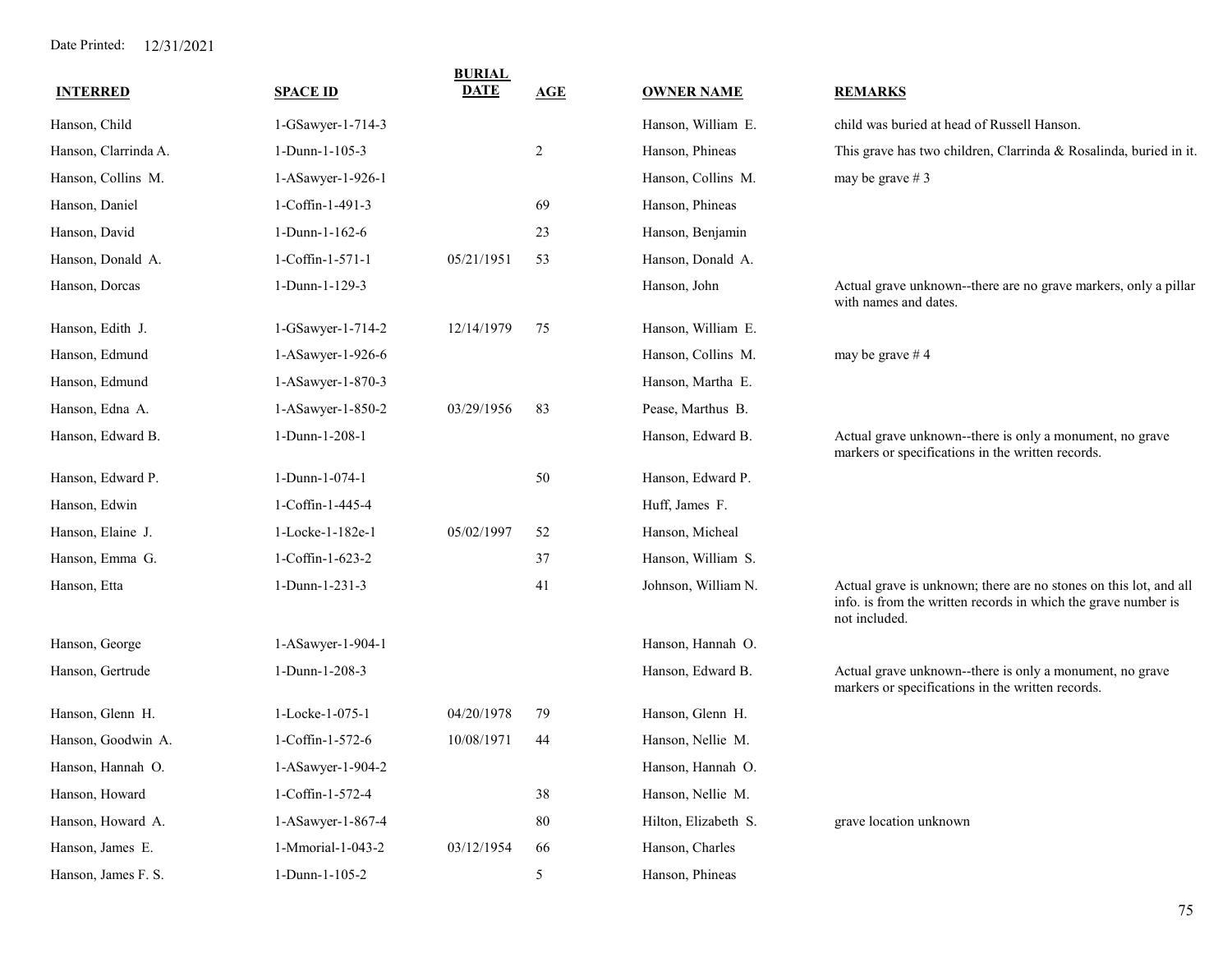| <b>INTERRED</b>           | <b>SPACE ID</b>   | <b>BURIAL</b><br><b>DATE</b> | AGE            | <b>OWNER NAME</b>    | <b>REMARKS</b>                                                                                                |
|---------------------------|-------------------|------------------------------|----------------|----------------------|---------------------------------------------------------------------------------------------------------------|
| Hanson, John              | 1-Dunn-1-129-2    |                              | 81             | Hanson, John         | Actual grave unknown--there are no grave markers, only a pillar<br>with names and dates.                      |
| Hanson, June M.           | 1-Mmorial-1-158-2 |                              | 34             | Hanson, June M.      |                                                                                                               |
| Hanson, Lavonia "Vina" C. | 1-ASawyer-1-867-5 |                              |                | Hilton, Elizabeth S. | actual grave location unknown                                                                                 |
| Hanson, Lester H.         | 1-Coffin-1-572-1  |                              |                | Hanson, Nellie M.    |                                                                                                               |
| Hanson, Liberty           | 1-Coffin-1-587-3  |                              |                | Emery, Sarah         |                                                                                                               |
| Hanson, Lizzie F.         | 1-Dunn-1-208-2    |                              |                | Hanson, Edward B.    | Actual grave unknown--there is only a monument, no grave<br>markers or specifications in the written records. |
| Hanson, Lloyd W.          | 1-GSawyer-1-714-1 |                              | 66             | Hanson, William E.   | no record of a burial.                                                                                        |
| Hanson, Lois E.           | 1-Locke-1-076-1   | 05/01/1972                   | 63             | Hanson, Glenn H.     |                                                                                                               |
| Hanson, Lucy E.           | 1-OldYard-1-352-3 |                              |                | Hanson, Oliver S.    |                                                                                                               |
| Hanson, Lucy M.           | 1-Dunn-1-162-4    |                              | 17             | Hanson, Benjamin     |                                                                                                               |
| Hanson, Luella            | 1-Coffin-1-587-1  |                              | 18             | Emery, Sarah         |                                                                                                               |
| Hanson, Maria L.          | 1-Coffin-1-623-6  |                              |                | Hanson, William S.   | may not be buried here no data                                                                                |
| Hanson, Martha            | 1-ASawyer-1-926-2 |                              |                | Hanson, Collins M.   |                                                                                                               |
| Hanson, Martha            | 1-OldYard-1-304-5 |                              |                | Boynton, Charles H.  |                                                                                                               |
| Hanson, Martha E.         | 1-ASawyer-1-870-2 |                              |                | Hanson, Martha E.    |                                                                                                               |
| Hanson, Mary              | 1-Coffin-1-491-2  |                              | 58             | Hanson, Phineas      |                                                                                                               |
| Hanson, Mary D.           | 1-Coffin-1-491-4  |                              | 73             | Hanson, Phineas      |                                                                                                               |
| Hanson, Mary Jane         | 1-Dunn-1-105-6    |                              | 69             | Hanson, Phineas      | Unclear if she's in grave 5 or 6; she and her husband, Phineas,<br>have a double headstone.                   |
| Hanson, Mary Jane         | 1-Dunn-1-090-3    |                              | 70             | Darrah, Daniel L.    | Headstone reads, "Wife of Edmund Hanson," but it's unkown<br>where he's buried.                               |
| Hanson, Mary L.           | 1-Dunn-1-129-2    |                              | 26             | Hanson, John         | Actual grave unknown--there are no grave markers, only a pillar<br>with names and dates.                      |
| Hanson, Nellie            | 1-OldYard-1-352-5 |                              | $\overline{c}$ | Hanson, Oliver S.    |                                                                                                               |
| Hanson, Nellie M.         | 1-Coffin-1-572-5  |                              | 57             | Hanson, Nellie M.    |                                                                                                               |
| Hanson, Nora              | 1-GSawyer-1-714-5 |                              |                | Hanson, William E.   |                                                                                                               |
| Hanson, Oliver            | 1-OldYard-1-352-6 |                              | 9              | Hanson, Oliver S.    |                                                                                                               |
| Hanson, Oliver S.         | 1-OldYard-1-352-1 |                              |                | Hanson, Oliver S.    |                                                                                                               |
| Hanson, Phineas           | 1-Coffin-1-491-5  |                              |                | Hanson, Phineas      |                                                                                                               |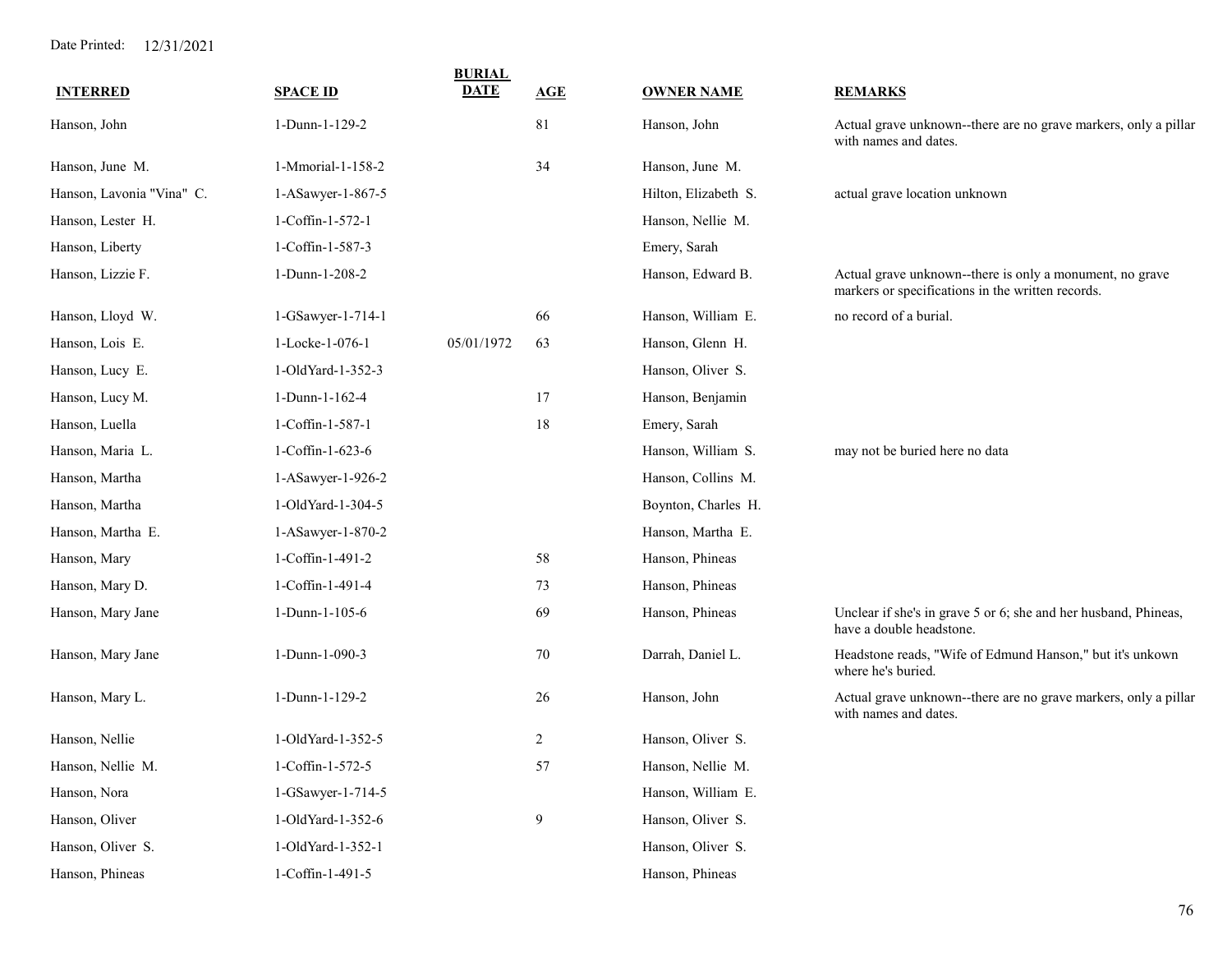| <b>INTERRED</b>      | <b>SPACE ID</b>    | <b>BURIAL</b><br><b>DATE</b> | AGE     | <b>OWNER NAME</b>   | <b>REMARKS</b>                                                                                             |
|----------------------|--------------------|------------------------------|---------|---------------------|------------------------------------------------------------------------------------------------------------|
| Hanson, Phineas      | 1-Dunn-1-105-5     |                              | 63      | Hanson, Phineas     | Unclear if he's in grave 5 or 6; him and his wife, Mary, have a<br>double headstone.                       |
| Hanson, Rebecca      | 1-ASawyer-1-926-5  |                              |         | Hanson, Collins M.  |                                                                                                            |
| Hanson, Rosalinda    | 1-Dunn-1-105-3     |                              | 5 weeks | Hanson, Phineas     | Rosalinda's sister Clarrinda is buried with her.                                                           |
| Hanson, Russell      | 1-GSawyer-1-714-3  |                              |         | Hanson, William E.  |                                                                                                            |
| Hanson, Sally B.     | 1-Dunn-1-162-3     |                              | 71      | Hanson, Benjamin    |                                                                                                            |
| Hanson, Sarah        | 1-Coffin-1-491-6   |                              | 49      | Hanson, Phineas     |                                                                                                            |
| Hanson, Sarah Ann    | 1-Dunn-1-162-5     |                              | 13      | Hanson, Benjamin    |                                                                                                            |
| Hanson, Sarah E.     | 1-Dunn-1-105-4     |                              | 20      | Hanson, Phineas     |                                                                                                            |
| Hanson, Sarah Kate   | 1-Coffin-1-571-2   | 04/29/1971                   | 70      | Hanson, Donald A.   |                                                                                                            |
| Hanson, Sarah L.     | 1-Dunn-1-074-2     |                              | 80      | Hanson, Edward P.   |                                                                                                            |
| Hanson, Stacey A.    | 1-Woodman-1-238N-1 | 06/05/2005                   | 44      | Hanson, Joseph C.   |                                                                                                            |
| Hanson, Susan        | 1-Dunn-1-063-6     |                              | 50      | Hanson, Daniel      |                                                                                                            |
| Hanson, Susan-Sawyer | 1-Coffin-1-587-2   |                              |         | Emery, Sarah        |                                                                                                            |
| Hanson, Theodore H.  | 1-OldYard-1-304-6  |                              |         | Boynton, Charles H. |                                                                                                            |
| Hanson, William E.   | 1-GSawyer-1-714-6  |                              |         | Hanson, William E.  |                                                                                                            |
| Hanson, William S.   | 1-Coffin-1-623-5   |                              |         | Hanson, William S.  |                                                                                                            |
| Hanson Jr., Donald   | 1-Coffin-1-571-4   | 04/10/2021                   | 84      | Hanson, Donald A.   | Buried approx 1/2 distance between headstone and foot marker<br>stone                                      |
| Hardison, Estelle    | 1-North-1-405-1    | 06/16/1996                   | 85      | Childs, Leighton M. | 3 1/2 ' from walkway, side of vault.                                                                       |
| Hardy, Ernest W.     | 1-Dunn-1-264-4     |                              |         | Harmon, Robert F.   |                                                                                                            |
| Hardy, Harriett H.   | 1-Dunn-1-264-5     |                              |         | Harmon, Robert F.   |                                                                                                            |
| Hargraves, F. Hobart | 1-GSawyer-1-749-6  | 04/18/1974                   | 79      | Hargraves, Frank H. |                                                                                                            |
| Hargraves, Frank H.  | 1-GSawyer-1-749-5  |                              |         | Hargraves, Frank H. |                                                                                                            |
| Hargraves, Nellie    | 1-GSawyer-1-749-4  |                              |         | Hargraves, Frank H. |                                                                                                            |
| Harmon, A. Everett   | 1-GSawyer-1-702-1  |                              |         | Harmon, A. Everett  | may be grave $# 3$                                                                                         |
| Harmon, Aaron B.     | 1-Dunn-1-119-1     |                              | 69      | Harmon, Moses D.    | Uncertain if he's in grave 1 or 2; there is a double headstone on<br>grave 1 with his and his wife's info. |
| Harmon, Abner        | 1-Dunn-1-101-6     |                              | 83      | Elwell, Lida H.     |                                                                                                            |
| Harmon, Agnes L.     | 1-North-1-140-1    | 11/09/1989                   | 82      | Harmon, Agnes L.    |                                                                                                            |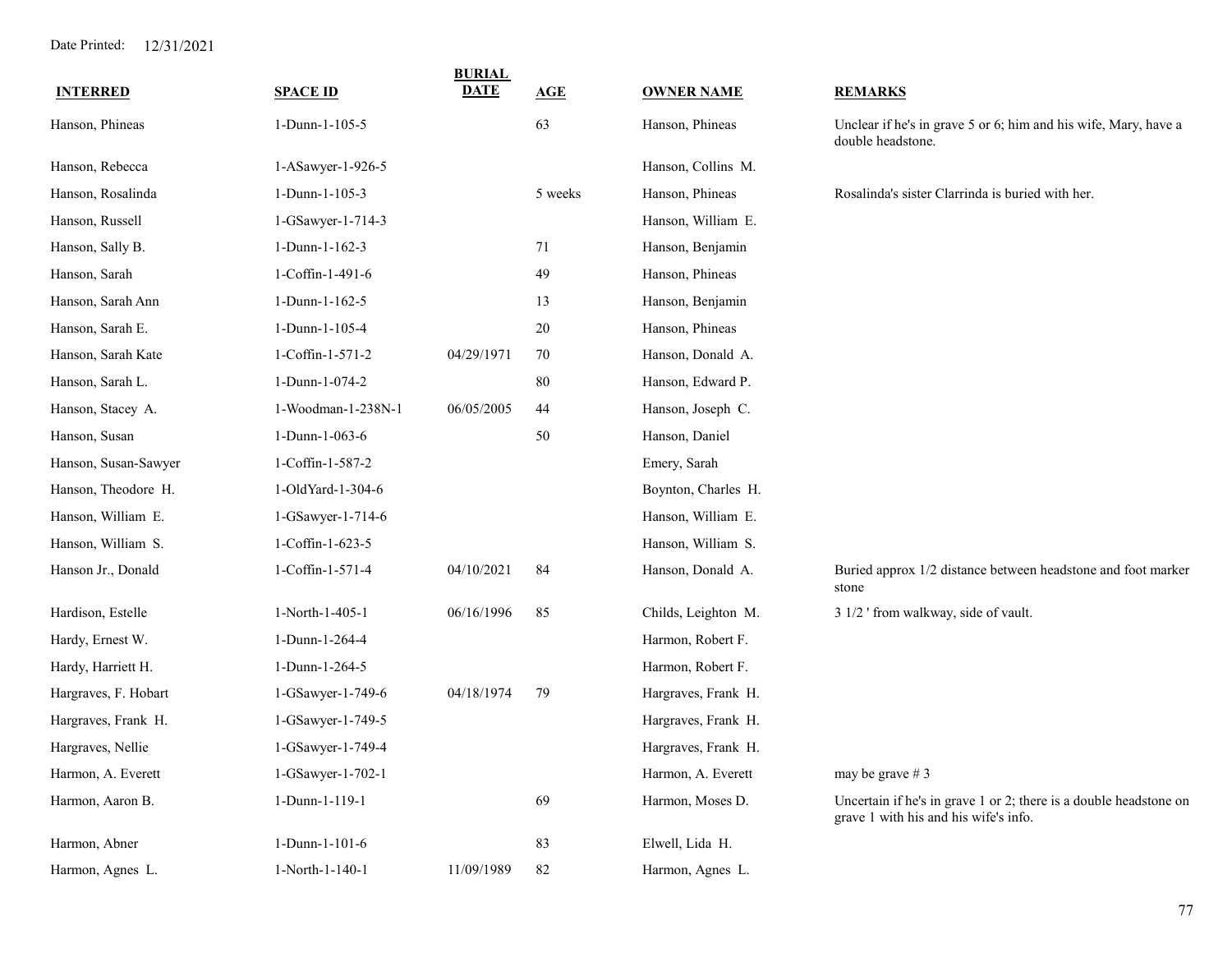| <b>INTERRED</b>        | <b>SPACE ID</b>   | <b>BURIAL</b><br><b>DATE</b> | <b>AGE</b> | <b>OWNER NAME</b>    | <b>REMARKS</b>                                                                                                                          |
|------------------------|-------------------|------------------------------|------------|----------------------|-----------------------------------------------------------------------------------------------------------------------------------------|
| Harmon, Alonzo L.      | 1-ASawyer-1-899-6 | 04/21/1951                   | 76         | Harmon, Alonzo L.    |                                                                                                                                         |
| Harmon, Amanda W.      | 1-Dunn-1-116-4    |                              | 52         | Harmon, James O. A.  |                                                                                                                                         |
| Harmon, Annie          | 1-GSawyer-1-702-2 |                              |            | Harmon, A. Everett   |                                                                                                                                         |
| Harmon, Annie I        | 1-Mmorial-1-032-2 | 09/18/1986                   | 77         | Harmon, Annie I      | Removed from grave#1 original buirial date 08/15/1986                                                                                   |
| Harmon, Archie W.      | 1-ASawyer-1-899-4 |                              |            | Harmon, Alonzo L.    | may be grave $#1$                                                                                                                       |
| Harmon, Artemas        | 1-Coffin-1-462-1  |                              |            | Harmon, Artemas      | Actual grave unknown, no marker                                                                                                         |
| Harmon, Arthur C.      | 1-Dunn-1-214-4    |                              | 39         | Hopkinson, Deborah   | Actaul grave unknown--there are no grave markers or specifics<br>in the written records.                                                |
| Harmon, Arthur E.      | 1-Coffin-1-494-3  |                              |            | Harmon, Charles H.   |                                                                                                                                         |
| Harmon, Belle H.       | 1-Dunn-1-214-3    |                              | 47         | Hopkinson, Deborah   | Actaul grave unknown--there are no grave markers or specifics<br>in the written records.                                                |
| Harmon, Calhoun        | 1-Coffin-1-497-4  |                              | 22         | Harmon, Sarah J.     |                                                                                                                                         |
| Harmon, Carolyn M.     | 1-Coffin-1-592-2  |                              |            | Harmon, Charles A.   | actual grave location unknown                                                                                                           |
| Harmon, Carrie M.      | 1-GSawyer-1-746-6 | 05/01/1972                   | 71         | Harmon, Grace        |                                                                                                                                         |
| Harmon, Carrie Blanche | 1-ASawyer-1-899-5 | 06/03/1975                   | 96         | Harmon, Alonzo L.    |                                                                                                                                         |
| Harmon, Cecelia G.     | 1-Dunn-1-120-3    |                              |            | Harmon, Moses D.     |                                                                                                                                         |
| Harmon, Charles A.     | 1-Coffin-1-592-1  |                              |            | Harmon, Charles A.   | actual grave location unknown                                                                                                           |
| Harmon, Charles C.     | 1-North-1-141-1   | 08/13/1981                   | 58         | Harmon, Agnes L.     | Was removed from Lot#121 Grave#5 in the Dunn Section And<br>reburied here.                                                              |
| Harmon, Charles H.     | 1-Coffin-1-494-5  |                              |            | Harmon, Charles H.   |                                                                                                                                         |
| Harmon, Charles F.     | 1-Dunn-1-135-6    |                              |            | Harmon, Samuel M.    |                                                                                                                                         |
| Harmon, Charles H.     | 1-Dunn-1-120-2    |                              |            | Harmon, Moses D.     | ACtual grave is unknown--There is no grave marker for this<br>grave; the written records list him as having been buried in this<br>lot. |
| Harmon, Claudious B.   | 1-OldYard-1-305-5 |                              | 76         | Harmon, Claudious B. |                                                                                                                                         |
| Harmon, Clyde          | 1-GSawyer-1-747-5 | 05/07/1996                   | 92         | Harmon, Grace        |                                                                                                                                         |
| Harmon, Corydon        | 1-Coffin-1-591-3  |                              |            | Harmon, Charles A.   |                                                                                                                                         |
| Harmon, Daniel         | 1-Dunn-1-082-3    |                              |            | Rumery, Jacob        | This gravesite contains only a footstone with his initials on it;<br>his info. is on the family monument.                               |
| Harmon, Donald         | 1-Locke-1-013-1   | 09/29/2018                   | 74         | Harmon, Donald       | Contact is Judy Stacy daughter 603-867-4808 headstone not yet<br>in place                                                               |
| Harmon, Earl G.        | 1-ASawyer-1-899-1 |                              | 44         | Harmon, Alonzo L.    | maybe grave #4                                                                                                                          |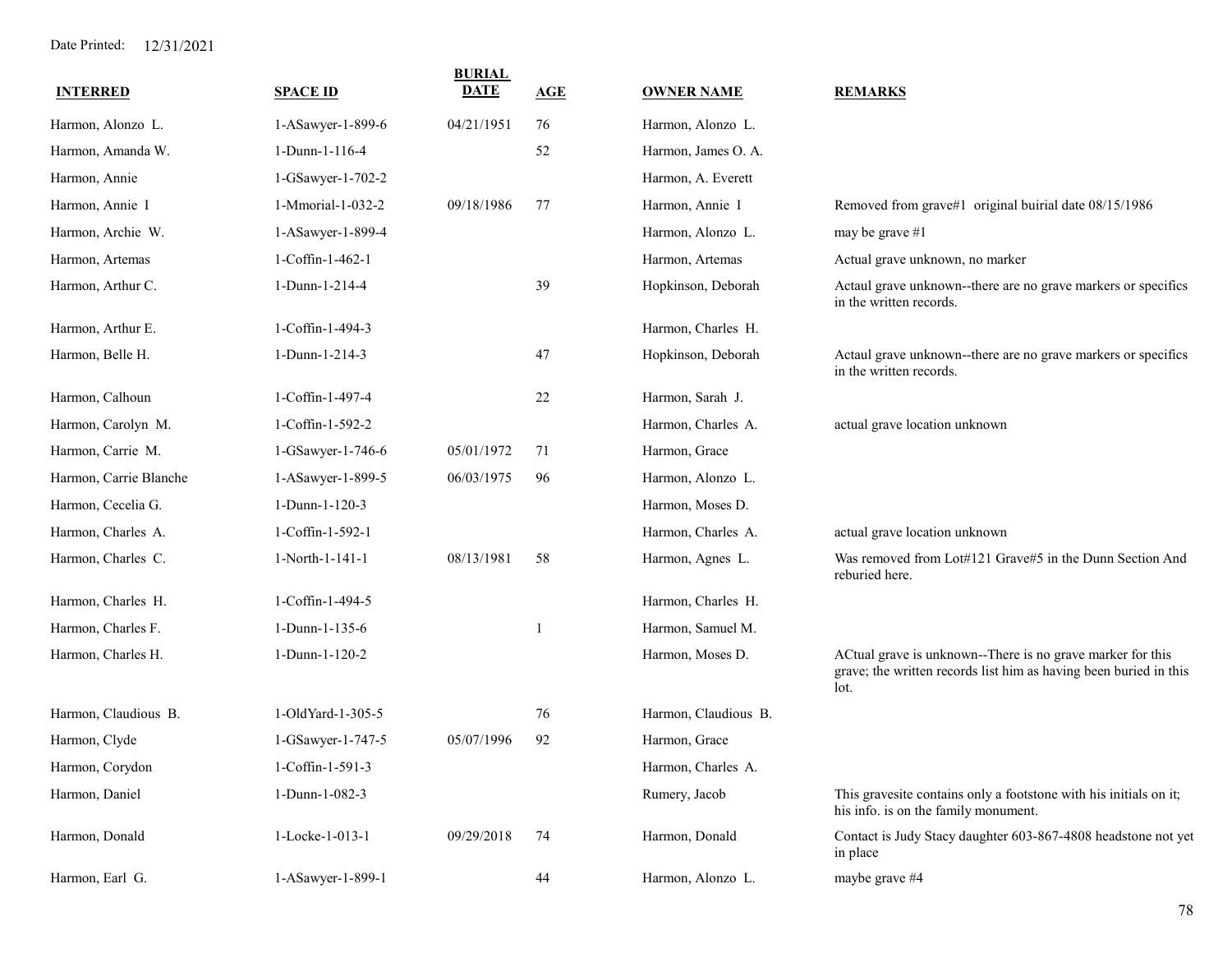| <b>INTERRED</b>      | <b>SPACE ID</b>     | <b>BURIAL</b><br><b>DATE</b> | AGE | <b>OWNER NAME</b>    | <b>REMARKS</b>                                                                                            |
|----------------------|---------------------|------------------------------|-----|----------------------|-----------------------------------------------------------------------------------------------------------|
| Harmon, Edwin A.     | 1-Coffin-1-497-3    |                              | 61  | Harmon, Sarah J.     |                                                                                                           |
| Harmon, Eleanor      | 1-OldYard-1-305-2   |                              | 79  | Harmon, Claudious B. |                                                                                                           |
| Harmon, Eliza        | 1-Dunn-1-263-2      |                              | 57  | Harmon, Robert F.    |                                                                                                           |
| Harmon, Elizabeth A. | 1-Dunn-1-242-3      | 10/28/1992                   | 55  | Wallace, Harold E.   |                                                                                                           |
| Harmon, Elizabeth A. | 1-Coffin-1-462-2    |                              |     | Harmon, Artemas      | Actual grave unknown, no marker                                                                           |
| Harmon, Ella A.      | $1-ASawyer-1-825-2$ |                              |     | Harmon, John H.      |                                                                                                           |
| Harmon, Elson T      | 1-GSawyer-1-797-6   | 08/03/2019                   |     | Harmon, Max C.       | Cremation buried 2 ft from stone                                                                          |
| Harmon, Emily J.     | 1-Dunn-1-214-2      |                              | 30  | Hopkinson, Deborah   | Actaul grave unknown--there are no grave markers or specifics<br>in the written records.                  |
| Harmon, Emma J.      | 1-Coffin-1-494-4    |                              |     | Harmon, Charles H.   |                                                                                                           |
| Harmon, Ernest H.    | 1-Dunn-1-292-2      |                              |     | Moses, William C.    | Actual grave unknown; he does not have a grave marker and the<br>written records do not specify.          |
| Harmon, Ethel L.     | 1-Coffin-1-591-2    |                              |     | Harmon, Charles A.   |                                                                                                           |
| Harmon, Eunice       | 1-Dunn-1-127-4      |                              |     | Harmon, Shirley      | Graves $4 \& 5$ share a monument.                                                                         |
| Harmon, Evelyn W.    | 1-Coffin-1-592-6    |                              | 85  | Harmon, Charles A.   |                                                                                                           |
| Harmon, Everett J.   | 1-Dunn-1-214-5      |                              | 18  | Hopkinson, Deborah   | Actaul grave unknown--there are no grave markers or specifics<br>in the written records.                  |
| Harmon, Fanny        | 1-Dunn-1-082-6      |                              |     | Rumery, Jacob        | This gravesite contains only a footstone with her initials on it;<br>her info. is on the family monument. |
| Harmon, Florence M.  | 1-ASawyer-1-923-1   | 07/23/2008                   |     | Bradeen, Giles S.    | 15" from monument                                                                                         |
| Harmon, Frances M.   | 1-ASawyer-1-868-3   |                              | 77  | Harmon, John W.      |                                                                                                           |
| Harmon, Frank H.     | 1-Coffin-1-462-3    |                              |     | Harmon, Artemas      | Actual grave unknown, no marker;<br>DD unknown                                                            |
| Harmon, Frank O.     | 1-Dunn-1-119-4      |                              | 74  | Harmon, Moses D.     |                                                                                                           |
| Harmon, George F.    | 1-Coffin-1-591-1    |                              | 2   | Harmon, Charles A.   |                                                                                                           |
| Harmon, Gloria J.    | 1-Locke-1-077-1     | 05/02/2000                   |     | Harmon, Gene D.      |                                                                                                           |
| Harmon, Grace        | 1-GSawyer-1-746-5   |                              | 86  | Harmon, Grace        |                                                                                                           |
| Harmon, Grace M.     | 1-Coffin-1-592-5    |                              | 75  | Harmon, Charles A.   |                                                                                                           |
| Harmon, Harold E.    | 1-Locke-1-139-3     | 06/14/2004                   | 75  | Harmon, Harold E.    |                                                                                                           |
| Harmon, Hilda E.     | 1-GSawyer-1-747-4   | 04/24/1996                   | 81  | Harmon, Grace        |                                                                                                           |
| Harmon, Hiram        | 1-Dunn-1-013-1      |                              | 69  | Harmon, Nathan       |                                                                                                           |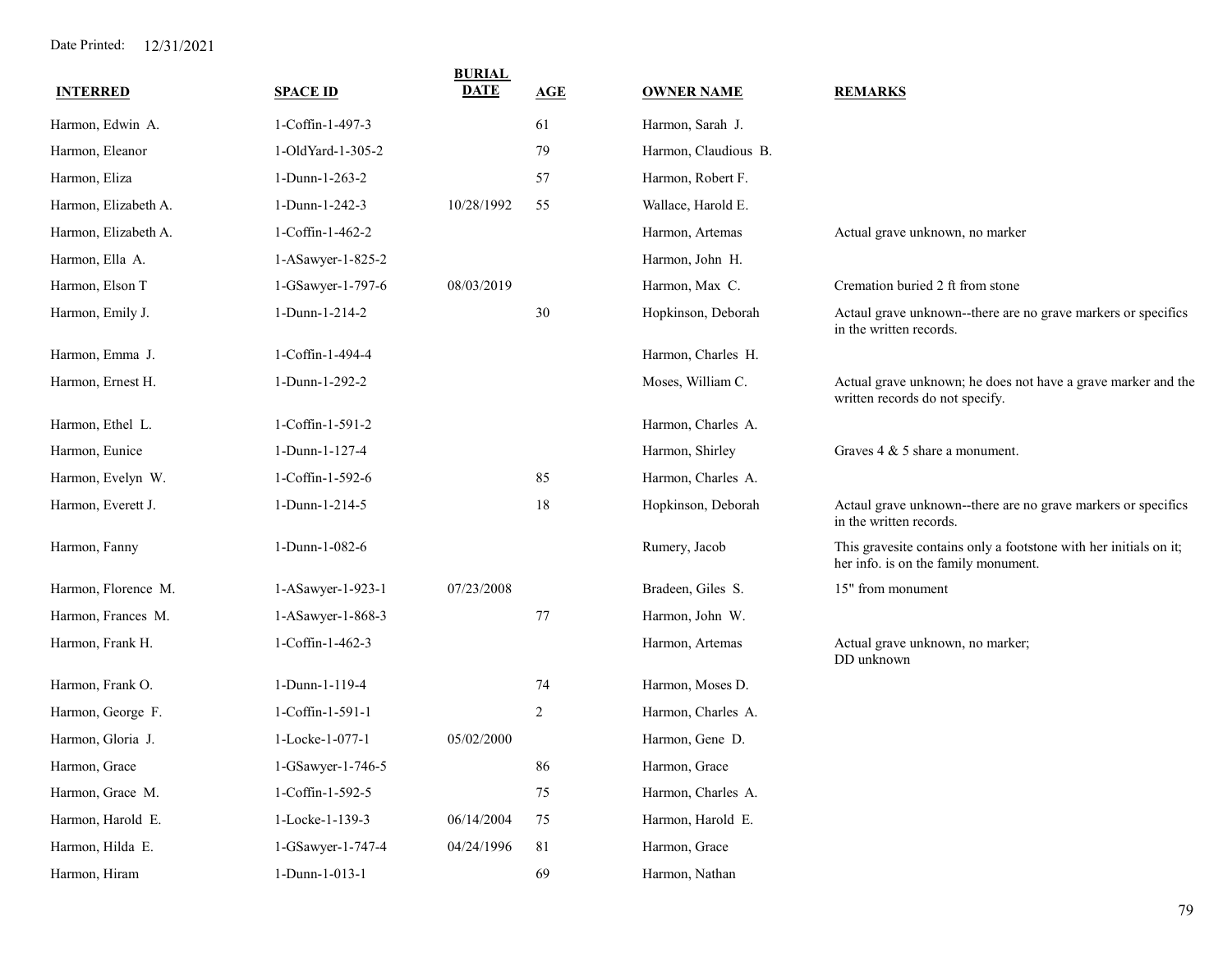| <b>INTERRED</b>     | <b>SPACE ID</b>       | <b>BURIAL</b><br><b>DATE</b> | AGE     | <b>OWNER NAME</b>       | <b>REMARKS</b>                                                                                       |
|---------------------|-----------------------|------------------------------|---------|-------------------------|------------------------------------------------------------------------------------------------------|
| Harmon, Horatio     | 1-Coffin-1-578-4      |                              |         | Harmon, Horatio         |                                                                                                      |
| Harmon, Horatio     | 1-Coffin-1-498-6      |                              | 17      | Harmon, Sarah J.        |                                                                                                      |
| Harmon, Ina F.      | 1-Coffin-1-576-3      |                              | 80      | Hall, Frank J.          |                                                                                                      |
| Harmon, Infant      | 1-Coffin-1-462-4      |                              |         | Harmon, Artemas         | Actual grave unknown, no marker                                                                      |
| Harmon, Infant      | 1-Dunn-1-120-1        |                              |         | Harmon, Moses D.        |                                                                                                      |
| Harmon, Infant      | 1-Coffin-1-578-6      |                              |         | Harmon, Horatio         |                                                                                                      |
| Harmon, Isaac       | 1-Coffin-1-497-6      |                              | 68      | Harmon, Sarah J.        |                                                                                                      |
| Harmon, J.Oliver    | 1-ASawyer-1-860-5     |                              |         | Milliken, Loren J.      |                                                                                                      |
| Harmon, James       | 1-Mmorial-1-Pauper-02 | 11/26/1907                   | 79      | Buxton, Town of         |                                                                                                      |
| Harmon, James A.    | 1-Dunn-1-116-1        |                              | 75      | Harmon, James O. A.     |                                                                                                      |
| Harmon, James O. A. | 1-Dunn-1-116-3        |                              |         | Harmon, James O. A.     |                                                                                                      |
| Harmon, James W.    | 1-Dunn-1-119-5        |                              | 5 weeks | Harmon, Moses D.        |                                                                                                      |
| Harmon, Jane W.     | 1-ASawyer-1-824-1     |                              |         | Harmon, John H.         |                                                                                                      |
| Harmon, Jennie M.   | 1-Coffin-1-497-1      |                              | 13      | Harmon, Sarah J.        |                                                                                                      |
| Harmon, Jennie E.   | 1-Coffin-1-462-4      |                              |         | Harmon, Artemas         | Actual grave unknown, no marker;<br>DD unknown                                                       |
| Harmon, Joanna      | 1-Dunn-1-013-5        |                              | 71      | Harmon, Nathan          |                                                                                                      |
| Harmon, Joel        | 1-OldYard-1-305-6     |                              | 44      | Harmon, Claudious B.    |                                                                                                      |
| Harmon, Joel        | 1-OldYard-1-305-1     |                              | 89      | Harmon, Claudious B.    |                                                                                                      |
| Harmon, John H.     | 1-ASawyer-1-825-1     |                              |         | Harmon, John H.         |                                                                                                      |
| Harmon, John W.     | 1-ASawyer-1-868-1     |                              | 70      | Harmon, John W.         |                                                                                                      |
| Harmon, Jonathan M. | 1-Dunn-1-263-4        |                              | 24      | Harmon, Robert F.       |                                                                                                      |
| Harmon, Lester J.   | 1-Dunn-1-264-3        |                              | 14      | Harmon, Robert F.       |                                                                                                      |
| Harmon, Lincoln S.  | 1-GSawyer-1-746-3     | 05/18/1991                   | 78      | Harmon, Grace           |                                                                                                      |
| Harmon, Lotta E.    | 1-Dunn-1-120-4        |                              | 20      | Harmon, Moses D.        |                                                                                                      |
| Harmon, Lubelle B.  | 1-Woodman-1-102-1     | 07/10/1998                   | 86      | Harmon, Rudolph S.      |                                                                                                      |
| Harmon, Lucia Anna  | 1-Dunn-1-081-2        |                              |         | Harmon, William Francis | Her info. is on the family monument, and only a footstone with<br>her initials marks her grave site. |
| Harmon, Luella S.   | 1-Coffin-1-498-3      |                              | 57      | Harmon, Sarah J.        |                                                                                                      |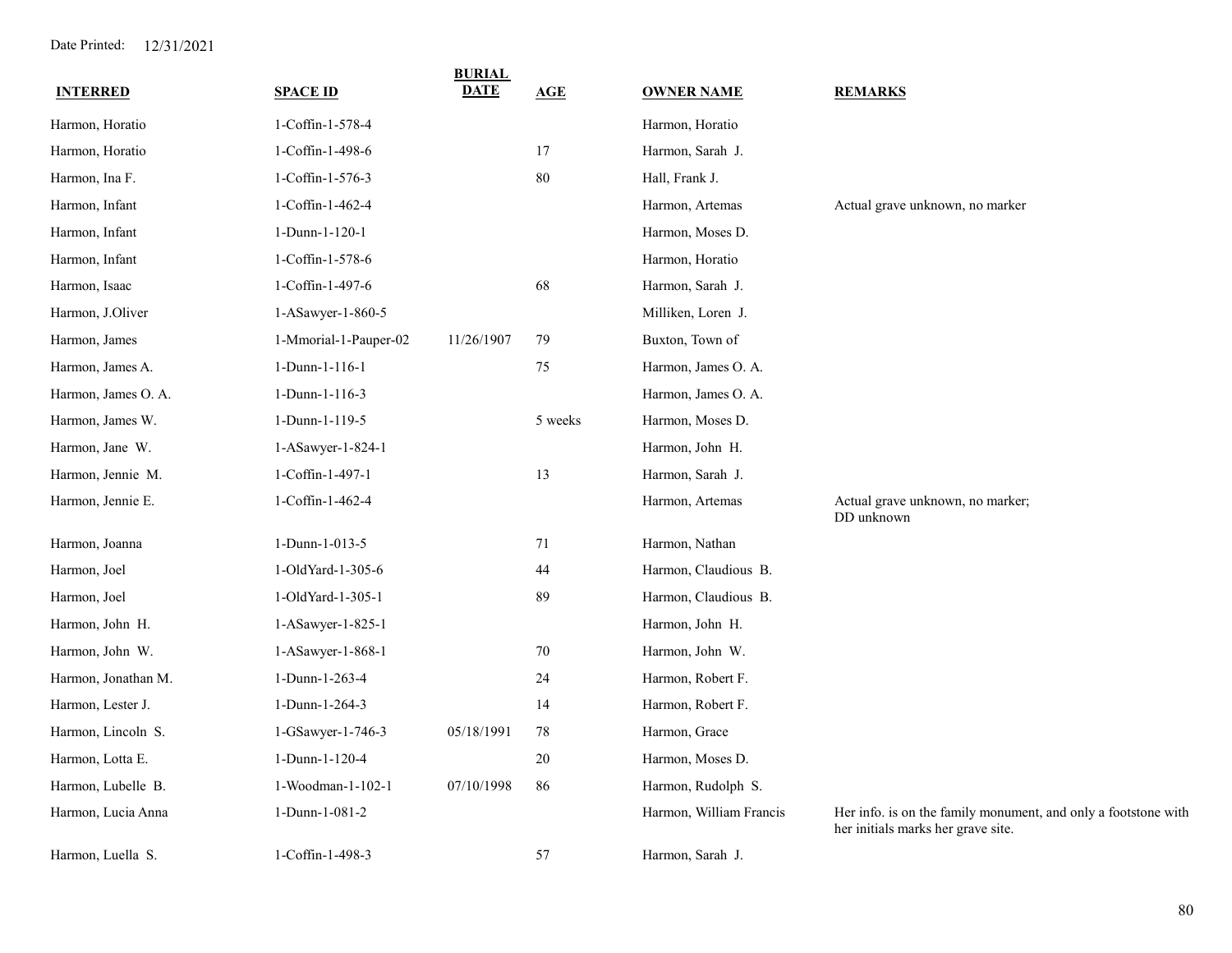| <b>INTERRED</b>        | <b>SPACE ID</b>   | <b>BURIAL</b><br><b>DATE</b> | AGE           | <b>OWNER NAME</b>       | <b>REMARKS</b>                                                                                                 |
|------------------------|-------------------|------------------------------|---------------|-------------------------|----------------------------------------------------------------------------------------------------------------|
| Harmon, Mabel F.       | 1-Dunn-1-081-6    |                              |               | Harmon, William Francis | Her info. is on the family monument, and only a footstone with<br>her initials marks her grave site.           |
| Harmon, Margaret       | 1-GSawyer-1-797-5 | 05/04/2013                   | 100           | Harmon, Max C.          |                                                                                                                |
| Harmon, Margaret       | 1-GSawyer-1-810-4 | 05/05/1998                   | 91            | Whitten, Winslow E.     |                                                                                                                |
| Harmon, Mariam         | 1-GSawyer-1-746-2 |                              |               | Harmon, Grace           |                                                                                                                |
| Harmon, Marie L.       | 1-Locke-1-139-2   | 04/19/1976                   | 49            | Harmon, Harold E.       |                                                                                                                |
| Harmon, Marion P.      | 1-ASawyer-1-825-3 |                              | 79            | Harmon, John H.         |                                                                                                                |
| Harmon, Marion Frances | 1-Coffin-1-576-2  | 04/22/1981                   | 70            | Hall, Frank J.          | Buried next to "Family" stone                                                                                  |
| Harmon, Mark N.        | 1-Locke-1-139-1   |                              | $1\mathrm{d}$ | Harmon, Harold E.       |                                                                                                                |
| Harmon, Martha J.      | 1-Coffin-1-681-2  |                              |               | Harmon, Stephen         |                                                                                                                |
| Harmon, Martha Ella    | 1-Dunn-1-082-5    |                              | 37            | Rumery, Jacob           | This gravesite contains only a footstone with her initials on it;<br>her info. is on the family monument.      |
| Harmon, Martha H.      | 1-Dunn-1-119-2    |                              | 63            | Harmon, Moses D.        | Uncertain if she's in grave 1 or 2; there is a double headstone on<br>grave 1 with her and her husband's info. |
| Harmon, Martha L.      | 1-Dunn-1-264-2    |                              |               | Harmon, Robert F.       |                                                                                                                |
| Harmon, Mary           | 1-Dunn-1-116-2    |                              | 89            | Harmon, James O. A.     |                                                                                                                |
| Harmon, Mary A.        | 1-ASawyer-1-860-4 |                              |               | Milliken, Loren J.      |                                                                                                                |
| Harmon, Mary E.        | 1-Coffin-1-591-5  |                              | 6             | Harmon, Charles A.      |                                                                                                                |
| Harmon, Mary E.        | 1-OldYard-1-305-4 |                              | 64            | Harmon, Claudious B.    |                                                                                                                |
| Harmon, Mary J.        | 1-Coffin-1-550-1  |                              | 19            | Harmon, Sarah W.        |                                                                                                                |
| Harmon, Mary J.        | 1-Coffin-1-497-5  |                              | 71            | Harmon, Sarah J.        |                                                                                                                |
| Harmon, Mary E.        | 1-Dunn-1-081-3    |                              |               | Harmon, William Francis | Her info. is on the family monument, and only a footstone with<br>her initials marks her grave site.           |
| Harmon, Max C.         | 1-GSawyer-1-797-4 | 04/21/1990                   | 92            | Harmon, Max C.          |                                                                                                                |
| Harmon, Mehitable J.   | 1-Coffin-1-591-4  |                              | 27            | Harmon, Charles A.      |                                                                                                                |
| Harmon, Melissa        | 1-ASawyer-1-868-2 |                              | 45            | Harmon, John W.         |                                                                                                                |
| Harmon, Merle G.       | 1-GSawyer-1-747-1 | 12/04/1987                   | 88            | Harmon, Grace           |                                                                                                                |
| Harmon, Milton S       | 1-GSawyer-1-747-6 |                              |               | Harmon, Grace           | actual grave location unknown, could be grave #2 on this lot                                                   |
| Harmon, Moses D.       | 1-Dunn-1-120-5    |                              |               | Harmon, Moses D.        |                                                                                                                |
| Harmon, Muriel A.      | 1-Mmorial-1-108-2 | 05/02/2005                   | 81            | Harmon, Perley Jr.      |                                                                                                                |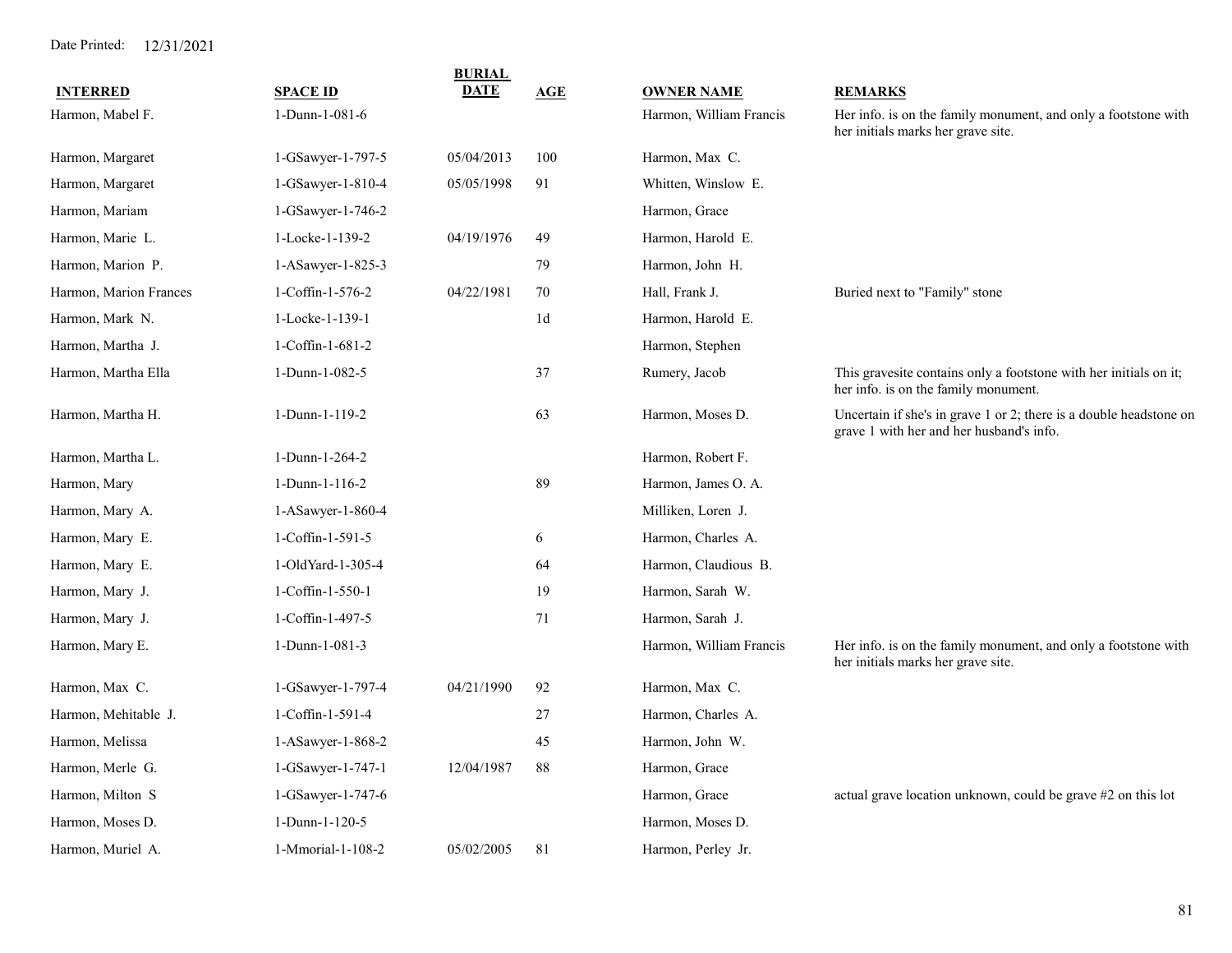| <b>INTERRED</b>         | <b>SPACE ID</b>    | <b>BURIAL</b><br><b>DATE</b> | AGE      | <b>OWNER NAME</b>  | <b>REMARKS</b>                                                                                                                                                                                                                                                                        |
|-------------------------|--------------------|------------------------------|----------|--------------------|---------------------------------------------------------------------------------------------------------------------------------------------------------------------------------------------------------------------------------------------------------------------------------------|
| Harmon, Nancy           | 1-Dunn-1-082-4     |                              |          | Rumery, Jacob      | This gravesite only contains a footstone with her initials on it;<br>her info. is on the family monument.                                                                                                                                                                             |
| Harmon, Nancy P.        | 1-Coffin-1-494-6   |                              |          | Harmon, Charles H. |                                                                                                                                                                                                                                                                                       |
| Harmon, Nathan          | 1-Dunn-1-013-4     |                              | 87       | Harmon, Nathan     |                                                                                                                                                                                                                                                                                       |
| Harmon, Osborn          | 1-Coffin-1-498-5   |                              | 4 months | Harmon, Sarah J.   |                                                                                                                                                                                                                                                                                       |
| Harmon, Osborne         | 1-Coffin-1-534-4   |                              |          | Harmon, Osborne    | actual grave unknown                                                                                                                                                                                                                                                                  |
| Harmon, Pamelia A.      | 1-Dunn-1-135-2     |                              | 33       | Harmon, Samuel M.  |                                                                                                                                                                                                                                                                                       |
| Harmon, Pelatiah        | 1-ASawyer-1-824-2  |                              |          | Harmon, John H.    |                                                                                                                                                                                                                                                                                       |
| Harmon, Perley A.       | 1-ASawyer-1-899-3  | 04/06/1968                   | 67       | Harmon, Alonzo L.  |                                                                                                                                                                                                                                                                                       |
| Harmon, Perley Jr.      | 1-Mmorial-1-108-1  | 05/02/2008                   | 77       | Harmon, Perley Jr. |                                                                                                                                                                                                                                                                                       |
| Harmon, Priscilla H.    | 1-Coffin-1-534-5   |                              |          | Harmon, Osborne    | actual grave unknown                                                                                                                                                                                                                                                                  |
| Harmon, Rachel A.       | 1-Coffin-1-550-2   |                              | 12       | Harmon, Sarah W.   |                                                                                                                                                                                                                                                                                       |
| Harmon, Robert F.       | 1-Dunn-1-264-1     |                              | 48       | Harmon, Robert F.  |                                                                                                                                                                                                                                                                                       |
| Harmon, Ruben           | 1-Coffin-1-535-5   |                              |          | Harmon, Ruben      | actual grave location unknown                                                                                                                                                                                                                                                         |
| Harmon, Rudolph S.      | 1-Woodman-1-102-2  | 04/28/1998                   | 90       | Harmon, Rudolph S. |                                                                                                                                                                                                                                                                                       |
| Harmon, Samuel M.       | 1-Dunn-1-135-1     |                              |          | Harmon, Samuel M.  | Actual grave unknown; as of 9-14-2011 this grave contains no<br>grave marker or burial info. The written burial records list him<br>as the lot owner, and, due to the fact that both his wives and his<br>son are buried in this lot, it is assumed that he is buried in this<br>lot. |
| Harmon, Sarah           | 1-Dunn-1-214-1     |                              | 24       | Hopkinson, Deborah | Actaul grave unknown--there are no grave markers or specifics<br>in the written records.                                                                                                                                                                                              |
| Harmon, Sarah           | 1-Coffin-1-591-6   |                              |          | Harmon, Charles A. |                                                                                                                                                                                                                                                                                       |
| Harmon, Sarah A.        | 1-Coffin-1-578-5   |                              |          | Harmon, Horatio    |                                                                                                                                                                                                                                                                                       |
| Harmon, Sarah J.        | 1-Coffin-1-497-2   |                              | 35       | Harmon, Sarah J.   |                                                                                                                                                                                                                                                                                       |
| Harmon, Sarah W.        | 1-Coffin-1-550-5   |                              |          | Harmon, Sarah W.   | no data may not be buried here                                                                                                                                                                                                                                                        |
| Harmon, Sarah A.        | 1-Dunn-1-135-4     |                              | 71       | Harmon, Samuel M.  |                                                                                                                                                                                                                                                                                       |
| Harmon, Sarah Elizabeth | 1-Dunn-1-127-2     |                              | 18       | Harmon, Shirley    |                                                                                                                                                                                                                                                                                       |
| Harmon, Shirley         | 1-Dunn-1-127-3     |                              |          | Harmon, Shirley    | Graves $4 & 5$ share a monument.                                                                                                                                                                                                                                                      |
| Harmon, Silas           | 1-Dunn-1-263-1     |                              | 74       | Harmon, Robert F.  |                                                                                                                                                                                                                                                                                       |
| Harmon, Stephen         | $1-Coffin-1-681-1$ |                              |          | Harmon, Stephen    |                                                                                                                                                                                                                                                                                       |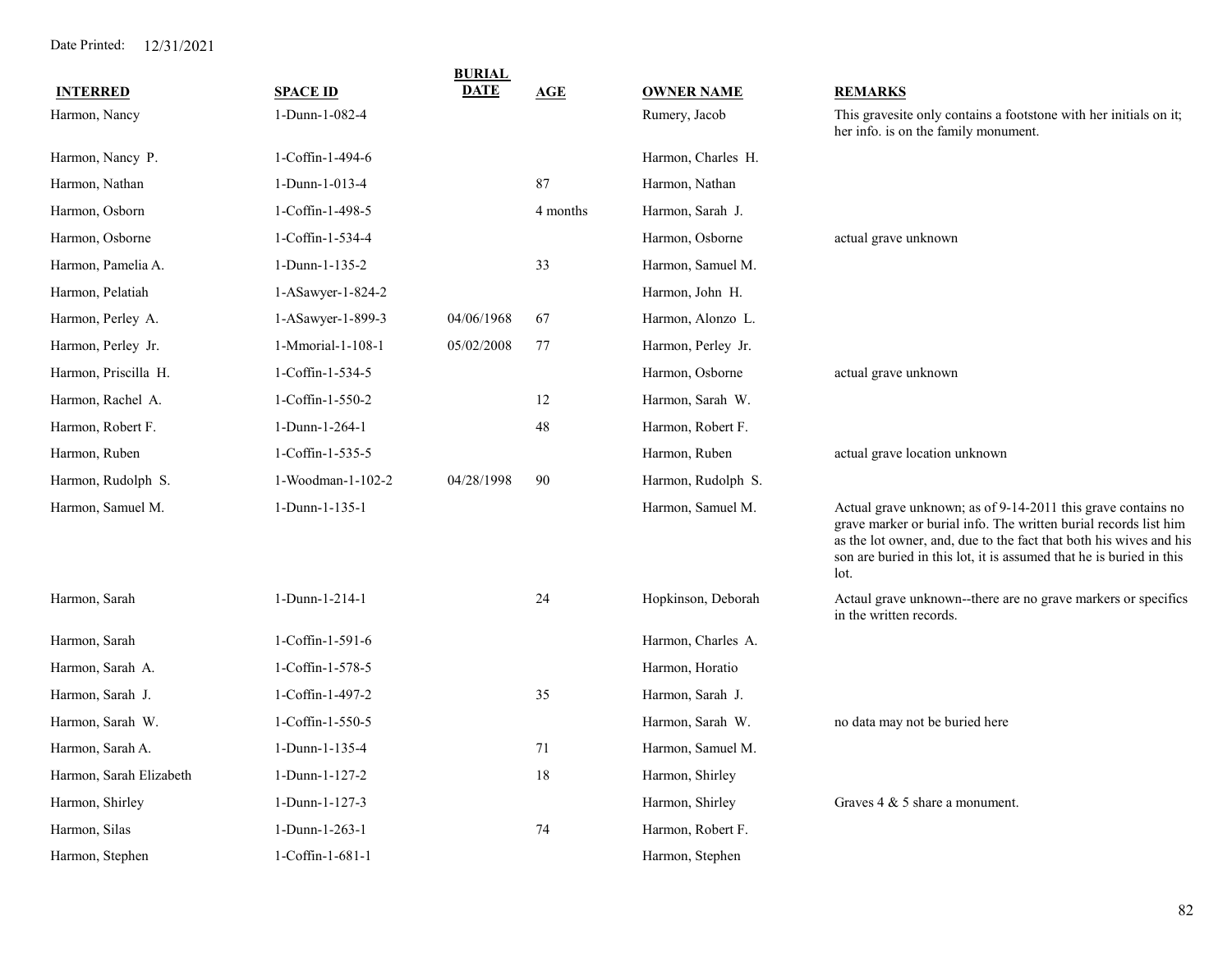| <b>INTERRED</b>            | <b>SPACE ID</b>   | <b>BURIAL</b><br><b>DATE</b> | <b>AGE</b> | <b>OWNER NAME</b>       | <b>REMARKS</b>                                                                                       |
|----------------------------|-------------------|------------------------------|------------|-------------------------|------------------------------------------------------------------------------------------------------|
| Harmon, Stephen Jr.        | 1-Coffin-1-550-4  |                              | 12         | Harmon, Sarah W.        |                                                                                                      |
| Harmon, Stephen Sr.        | 1-Coffin-1-550-6  |                              |            | Harmon, Sarah W.        | no data may not be buried here                                                                       |
| Harmon, Unknown 2          | 1-GSawyer-1-747-2 |                              |            | Harmon, Grace           |                                                                                                      |
| Harmon, Unknown "Sternie"? | 1-GSawyer-1-746-4 |                              |            | Harmon, Grace           |                                                                                                      |
| Harmon, Unus               | 1-Coffin-1-535-4  |                              |            | Harmon, Ruben           | actual grave location unknown                                                                        |
| Harmon, Velma F.           | 1-ASawyer-1-899-2 |                              |            | Harmon, Alonzo L.       |                                                                                                      |
| Harmon, Wallace F.         | 1-Dunn-1-263-3    |                              | 16         | Harmon, Robert F.       |                                                                                                      |
| Harmon, Wilbur J.          | 1-ASawyer-1-923-1 | 10/18/2011                   |            | Bradeen, Giles S.       |                                                                                                      |
| Harmon, Wilbur E.          | 1-Dunn-1-292-1    |                              |            | Moses, William C.       | Actual grave unknown; he does not have a grave marker and the<br>written records do not specify.     |
| Harmon, William Francis    | 1-Dunn-1-081-1    |                              |            | Harmon, William Francis | His info. is on the family monument, and only a footstone with<br>his initials marks his grave site. |
| Harmon Sr., Thomas G.      | 1-Dunn-1-242-4    | 05/12/2006                   | 71         | Wallace, Harold E.      |                                                                                                      |
| Harnois, Arthur            | 1-Coffin-1-622-1  |                              |            | Greenwood, Laura M.     |                                                                                                      |
| Harnois, Charles J.        | 1-Coffin-1-622-3  |                              | 38         | Greenwood, Laura M.     |                                                                                                      |
| Harriman, Alton L.         | 1-Coffin-1-684-5  |                              | 17         | Harriman, Walker        |                                                                                                      |
| Harriman, Bessie (Betty)   | 1-Coffin-1-684-6  | 12/11/1963                   | 61         | Harriman, Walker        |                                                                                                      |
| Harriman, Carl W.          | 1-Coffin-1-684-3  |                              | 57         | Harriman, Walker        |                                                                                                      |
| Harriman, Edward A.        | 1-Park-1-50-1     | 10/22/1986                   | 80         | Harriman, Edward A.     |                                                                                                      |
| Harriman, Eldora A.        | 1-Coffin-1-684-2  |                              | 86         | Harriman, Walker        |                                                                                                      |
| Harriman, Elizabeth A.     | 1-Coffin-1-629-5  |                              | 86         | Haines, Adelbert A.     | actual grave location unknown                                                                        |
| Harriman, Frank E.         | 1-Coffin-1-629-6  |                              |            | Haines, Adelbert A.     | actual grave location unknown                                                                        |
| Harriman, Llewellyn        | 1-Coffin-1-629-4  |                              | 76         | Haines, Adelbert A.     | actual grave unknown                                                                                 |
| Harriman, Madeline M.      | 1-Park-1-50-2     | 04/21/1981                   | 76         | Harriman, Edward A.     |                                                                                                      |
| Harriman, Thelma E.        | 1-Coffin-1-684-4  |                              | 19         | Harriman, Walker        |                                                                                                      |
| Harriman, Vivian W.        | 1-Coffin-1-629-1  |                              | 84         | Haines, Adelbert A.     |                                                                                                      |
| Harriman, Walker           | 1-Coffin-1-684-1  |                              | 89         | Harriman, Walker        |                                                                                                      |
| Harris, Baby Boy           | 1-Mmorial-1-060-1 | 07/25/1960                   |            | Harris, Lester R.       |                                                                                                      |
| Harris, Edith G.           | 1-Mmorial-1-060-2 |                              | 49         | Harris, Lester R.       |                                                                                                      |
| Harris, Lester R.          | 1-Mmorial-1-060-3 | 04/30/1972                   | 61         | Harris, Lester R.       |                                                                                                      |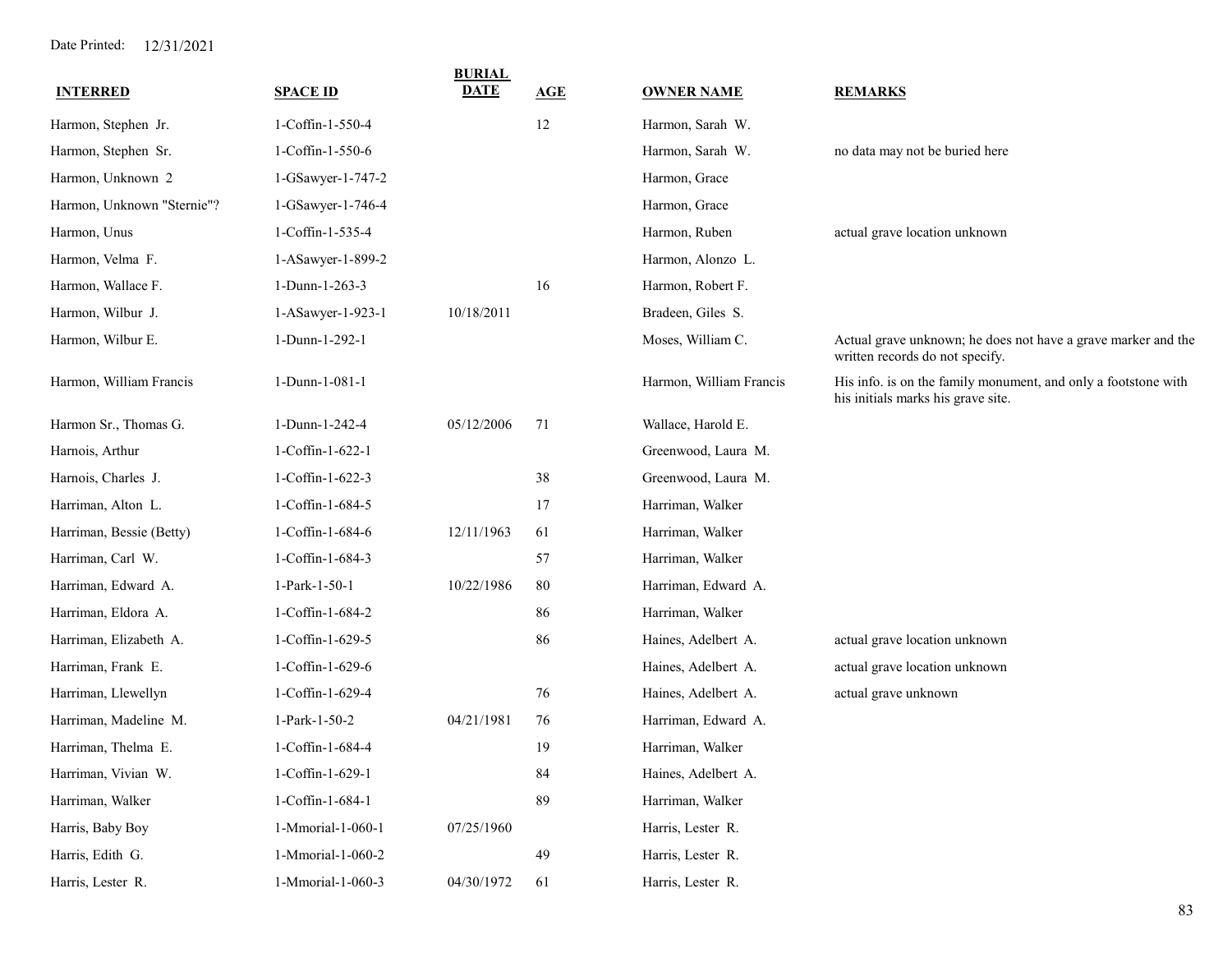| <b>INTERRED</b>           | <b>SPACE ID</b>    | <b>BURIAL</b><br><b>DATE</b> | AGE     | <b>OWNER NAME</b>         | <b>REMARKS</b>                                           |
|---------------------------|--------------------|------------------------------|---------|---------------------------|----------------------------------------------------------|
| Harris, Patricia          | 1-Locke-1-212-3    | 05/05/2000                   | 44      | Ingalls, Urban L.         |                                                          |
| Harris, Ralph             | 1-Locke-1-212-3    | 04/11/2002                   | 77      | Ingalls, Urban L.         | remains are centered on top of daughter Patricia Harris. |
| Harrison, Mark            | 1-Park-1-15-4      | 06/24/2013                   |         | Hannaford, Goodwin F.     |                                                          |
| Harrison, Shirley         | 1-Park-1-15-4      | 05/08/1987                   | 63      | Hannaford, Goodwin F.     |                                                          |
| Harrison, Walter L        | 1-North-1-375-1    | 07/18/2000                   | 80      | Harrison, George          |                                                          |
| Harvey, George F.         | 1-Coffin-1-366-6   |                              |         | Woodman, Elisha           |                                                          |
| Harvey, Myra R.           | 1-Coffin-1-366-5   |                              |         | Woodman, Elisha           |                                                          |
| Harvie, Carolyn R.        | 1-Woodman-1-176N-1 | 09/30/1991                   | 36      | Jordon, Jerome J.         |                                                          |
| Haskell, Helene "Babe"    | 1-Locke-1-033-2    | 11/21/1980                   | 50      | Haskell, Helene "Babe"    |                                                          |
| Haskell, Richard W."Dick" | 1-Locke-1-106-1    | 05/03/2005                   | 58      | Haskell, Richard W."Dick" |                                                          |
| Hatch, Charles W.         | 1-Locke-1-192-3    | 08/09/1989                   | 77      | Hatch, Charles W.         |                                                          |
| Hatch, Dorothy J.         | 1-Locke-1-192-2    | 08/05/2014                   | 93      | Hatch, Charles W.         |                                                          |
| Hayden, Erland F.         | 1-North-1-318-1    | 04/24/1978                   | 74      | Hayden, Helena            |                                                          |
| Hayes, Emma R.            | 1-GSawyer-1-799-5  |                              | 73      | Hays, Octavius W.         |                                                          |
| Hayes, Frances L.         | 1-Coffin-1-396-3   |                              | 3       | Hayes, George B.          |                                                          |
| Hayes, Fred C.            | 1-ASawyer-1-907-3  |                              | $80\,$  | Hayes, Richard C.         |                                                          |
| Hayes, George B.          | 1-Coffin-1-396-4   |                              | 60      | Hayes, George B.          |                                                          |
| Hayes, Idella M.          | 1-Coffin-1-396-5   |                              | 24      | Hayes, George B.          |                                                          |
| Hayes, Jennie B.          | 1-ASawyer-1-907-2  |                              |         | Hayes, Richard C.         | actual grave unknown                                     |
| Hayes, Murial G.          | 1-Coffin-1-396-6   |                              | 1       | Hayes, George B.          |                                                          |
| Hayes, Richard C.         | 1-ASawyer-1-907-1  |                              |         | Hayes, Richard C.         | actual grave unknown                                     |
| Haynes, Larry R.          | 1-North-1-112-1    | 11/25/2015                   | 68      | Wales, R. Erwin           |                                                          |
| Hays, Florence M          | 1-GSawyer-1-799-6  |                              | 47      | Hays, Octavius W.         |                                                          |
| Hays, Octavius W.         | 1-GSawyer-1-799-4  | 12/12/1952                   | 77      | Hays, Octavius W.         |                                                          |
| Head, Gary A. Jr.         | 1-North-1-168-1    | 11/20/2006                   | 28      | Head, Kelly               |                                                          |
| Heath, Kaylee Lynn        | 1-Park-1-81-1      | 09/20/2010                   | 1 month | Field, Camille            | Head of grave, burial of partial Cremains of infant.     |
| Hebert, Dorothy           | 1-North-1-157-1    | 06/05/1999                   |         | Nicholas, Lucy            |                                                          |
| Hebert, Harold            | 1-Locke-1-152e-3   | 06/29/2018                   | 89      | Hebert, Helen             |                                                          |
| Herrick, Doris A          | 1-C-1-1-South12-B  | 09/05/2020                   | 70      | Bordeaux, Angela          |                                                          |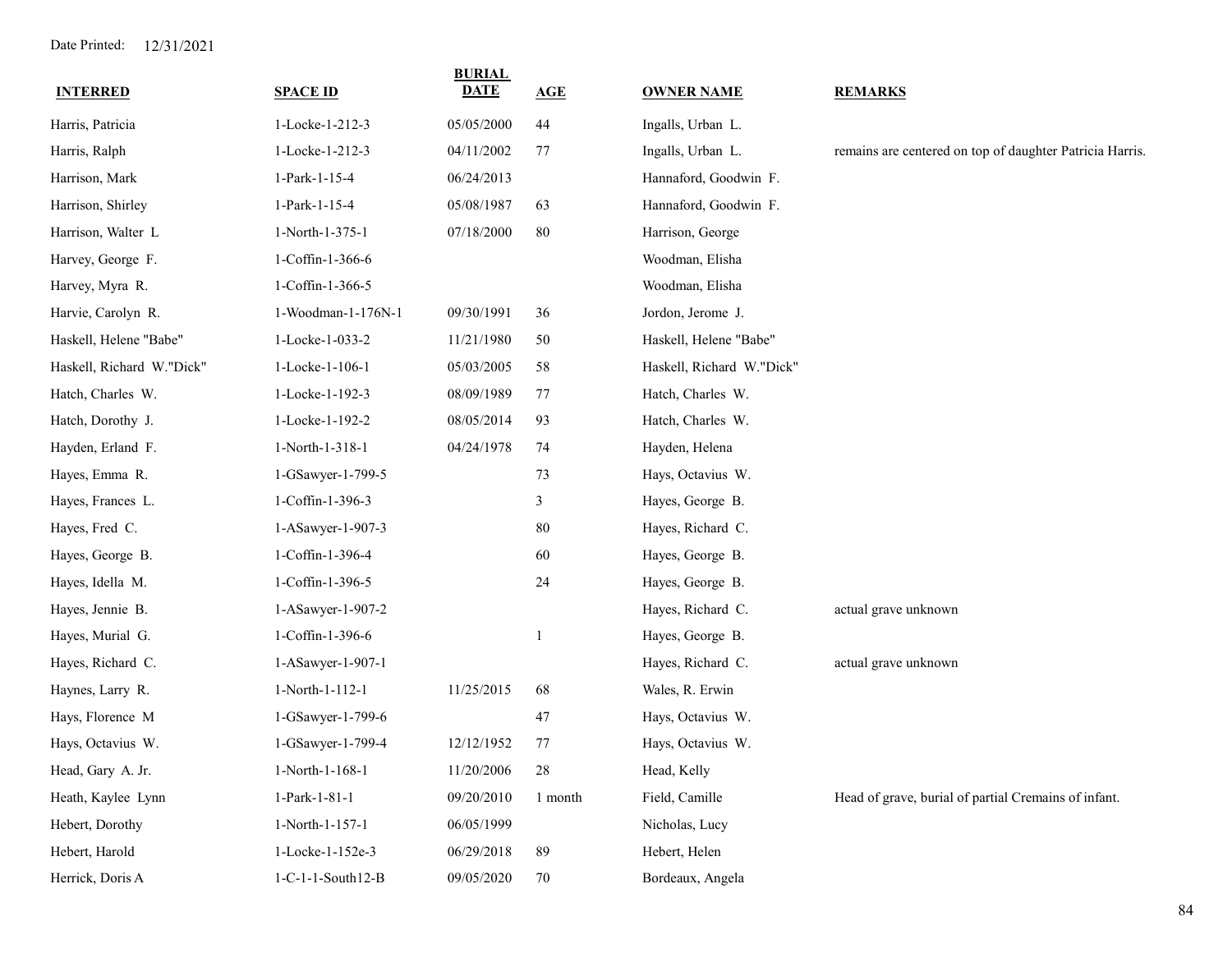|                    |                     | <b>BURIAL</b><br><b>DATE</b> |     |                    |                                                                                                                                                                                                                                                                                                                       |
|--------------------|---------------------|------------------------------|-----|--------------------|-----------------------------------------------------------------------------------------------------------------------------------------------------------------------------------------------------------------------------------------------------------------------------------------------------------------------|
| <b>INTERRED</b>    | <b>SPACE ID</b>     |                              | AGE | <b>OWNER NAME</b>  | <b>REMARKS</b>                                                                                                                                                                                                                                                                                                        |
| Herrick, Gregory S | $1-C-1-1-South12-A$ | 09/05/2020                   | 73  | Bordeaux, Angela   | Chandler funeral home                                                                                                                                                                                                                                                                                                 |
| Hersey, Caroline   | 1-Dunn-1-071-2      |                              | 81  | Chase, B. F.       |                                                                                                                                                                                                                                                                                                                       |
| Hersey, Hobart     | 1-Dunn-1-071-3      |                              |     | Chase, B. F.       |                                                                                                                                                                                                                                                                                                                       |
| Hicks, Angie F.    | 1-Coffin-1-547-3    |                              | 68  | Hicks, Angie F.    |                                                                                                                                                                                                                                                                                                                       |
| Higgins, Daniel    | 1-GSawyer-1-739-5   |                              |     | Foss, Leander A.   | actual grave location unknown                                                                                                                                                                                                                                                                                         |
| Higgins, Jane      | 1-GSawyer-1-739-6   |                              |     | Foss, Leander A.   | actual grave location unknown                                                                                                                                                                                                                                                                                         |
| Higgins, Timothy   | 1-GSawyer-1-739-4   |                              |     | Foss, Leander A.   | actual grave location unknown                                                                                                                                                                                                                                                                                         |
| Hight, Caroline    | 1-Dunn-1-243-1      |                              | 3   | Dunn, Moses        |                                                                                                                                                                                                                                                                                                                       |
| Hill, Abbie        | 1-Coffin-1-677-5    |                              |     | Hill, Alonzo       |                                                                                                                                                                                                                                                                                                                       |
| Hill, Abigail Lane | 1-Coffin-1-439-5    |                              | 70  | Hill, Alonzo       | Remains moved from Saco Home Cemetery in 1898                                                                                                                                                                                                                                                                         |
| Hill, Albion L.    | 1-Dunn-1-281-4      |                              |     | Hill, David B.     |                                                                                                                                                                                                                                                                                                                       |
| Hill, Almira       | 1-Dunn-1-084-2      |                              |     | Spofford, Benj. W. | May be daughter of lot owner, but actual relation is unkown.<br>Actual grave unknown; her name appears on the monument,<br>with her husband's, placed at the feet on grave#1, which also<br>makes it appear that she's buried in lot #83.                                                                             |
| Hill, Alonzo       | 1-Coffin-1-677-4    |                              | 79  | Hill, Alonzo       |                                                                                                                                                                                                                                                                                                                       |
| Hill, Arlene       | 1-Park-1-12-1       | 08/10/1997                   | 79  | Hill, Norman S.    |                                                                                                                                                                                                                                                                                                                       |
| Hill, Bessie M.    | 1-Park-1-40-2       | 05/01/1972                   | 87  | Hill, George A.    |                                                                                                                                                                                                                                                                                                                       |
| Hill, Catherine L. | 1-Park-1-93-1       | 06/10/2006                   |     | Hill, Warren G.    | 2' from monument                                                                                                                                                                                                                                                                                                      |
| Hill, Charles H.   | 1-ASawyer-1-827-4   |                              |     | Berry, Jennie S.   | actual grave location unknown                                                                                                                                                                                                                                                                                         |
| Hill, Charles E.   | 1-Dunn-1-084-1      |                              |     | Spofford, Benj. W. | Actual grave unknown; info. is on the monument, with his<br>wife's, placed on grave#1, and it appears to be placed at the feet<br>not the head, making it look as though he's buried in lot #83.                                                                                                                      |
| Hill, David B.     | 1-Dunn-1-281-1      |                              |     | Hill, David B.     |                                                                                                                                                                                                                                                                                                                       |
| Hill, Edith E.     | 1-Dunn-1-084-3      |                              | 2   | Spofford, Benj. W. | May be granddaughter of lot owner, but relation is unkown.<br>It appears that her stone was placed at her feet, making it look<br>like she's buried in lot #83.<br>Also, the headstone of a child buried in lot #83 is next to Edith's<br>footstone, making it look like they are buried in the same lot, lot<br>#83. |
| Hill, Edward F.    | 1-Coffin-1-439-4    |                              | 16  | Hill, Alonzo       | Remains moved from Home Cemetery in Saco                                                                                                                                                                                                                                                                              |
| Hill, Elizabeth    | 1-Coffin-1-439-3    |                              | 27  | Hill, Alonzo       | Remains moved from Saco Home Cemetery in 1898                                                                                                                                                                                                                                                                         |
| Hill, Ellen T.     | 1-Dunn-1-281-2      |                              |     | Hill, David B.     |                                                                                                                                                                                                                                                                                                                       |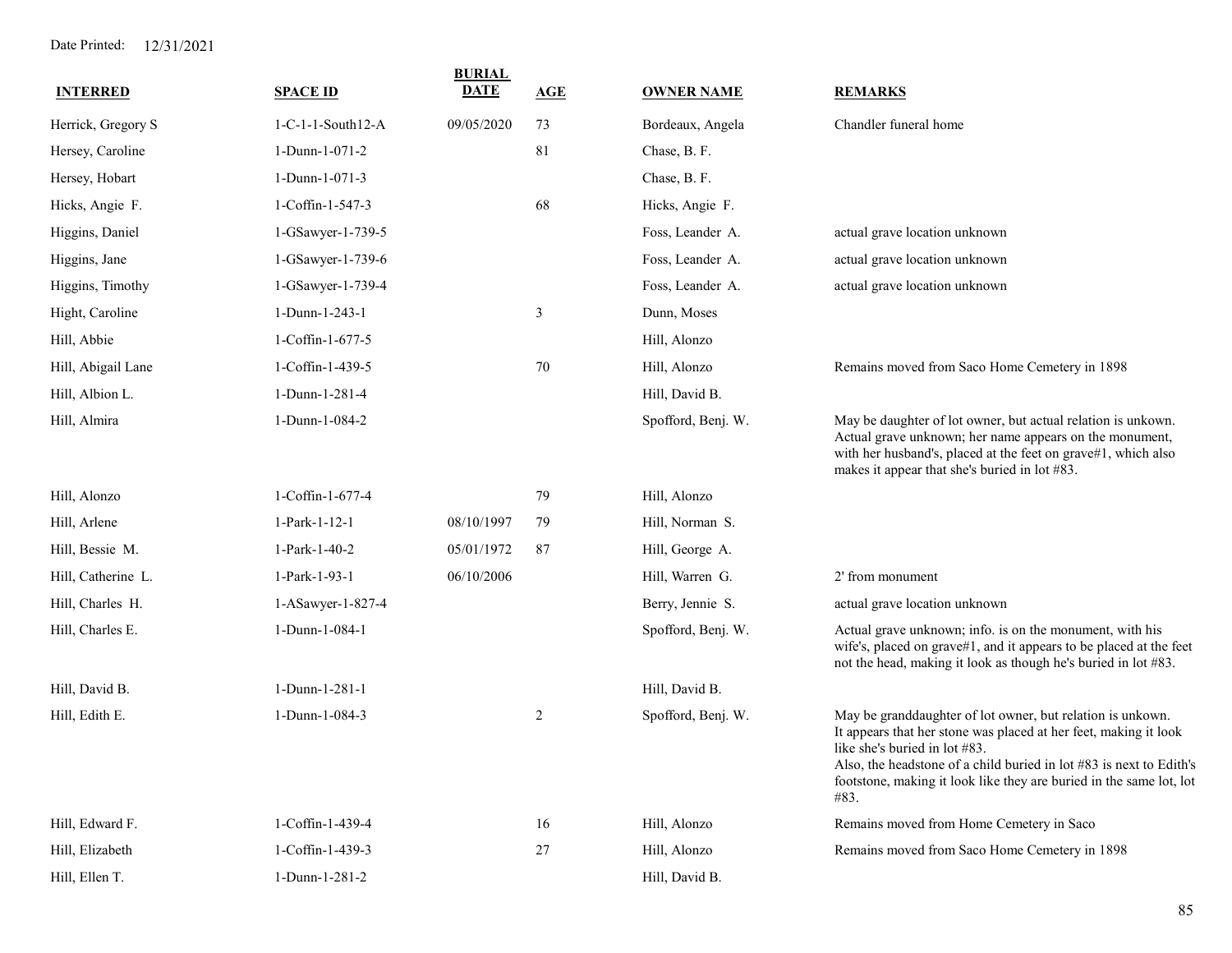| <b>SPACE ID</b>   | <b>BURIAL</b><br><b>DATE</b> | AGE            | <b>OWNER NAME</b>   | <b>REMARKS</b>                                                                                                                                      |
|-------------------|------------------------------|----------------|---------------------|-----------------------------------------------------------------------------------------------------------------------------------------------------|
| 1-Dunn-1-281-6    |                              |                | Hill, David B.      | Actual grave unknown; her name is nowhere on the lot, but the<br>written records list her as being in this lot, without a grave #<br>specification. |
| 1-Coffin-1-401-3  |                              | 28             | Hill, H.H.          |                                                                                                                                                     |
| 1-Coffin-1-439-6  |                              | 87             | Hill, Alonzo        | Remains moved from Saco Home Cemetery in 1898                                                                                                       |
| 1-Dunn-1-281-3    |                              |                | Hill, David B.      |                                                                                                                                                     |
| 1-ASawyer-1-827-3 |                              |                | Berry, Jennie S.    | actual grave location unknown                                                                                                                       |
| 1-ASawyer-1-827-4 |                              |                | Berry, Jennie S.    | actual grave location unknown                                                                                                                       |
| 1-Park-1-40-1     | 08/12/1967                   | 84             | Hill, George A.     |                                                                                                                                                     |
| 1-Dunn-1-281-5    |                              | 38             | Hill, David B.      |                                                                                                                                                     |
| 1-Park-1-40-4     | 12/03/2003                   | 94             | Hill, Waldo W.      |                                                                                                                                                     |
| 1-Dunn-1-280-1    |                              | 80             | Hill, Herbert H.    |                                                                                                                                                     |
| 1-Coffin-1-439-2  |                              |                | Hill, Alonzo        | Actual grave unknown                                                                                                                                |
| 1-Coffin-1-439-1  |                              | 32             | Hill, Alonzo        | Remains moved from Saco Home Cemetery in 1898                                                                                                       |
| 1-Coffin-1-439-2  |                              | 1              | Hill, Alonzo        | Actual grave unknown;<br>Remains moved from Home Cemetery in Saco                                                                                   |
| 1-Coffin-1-677-6  | 06/07/1972                   | 91             | Hill, Alonzo        |                                                                                                                                                     |
| 1-Coffin-1-440-1  | 09/26/1996                   |                | Hill, William Henry |                                                                                                                                                     |
| 1-Coffin-1-439-2  |                              | 9              | Hill, Alonzo        | Remains moved from Saco Home Cemetery in 1898                                                                                                       |
| 1-Coffin-1-401-2  |                              | 6              | Hill, H.H.          |                                                                                                                                                     |
| 1-Coffin-1-401-3  |                              |                | Hill, H.H.          |                                                                                                                                                     |
| 1-Coffin-1-439-4  |                              | 17             | Hill, Alonzo        | Remains moved from Saco Home Cemetery in 1898                                                                                                       |
| 1-Coffin-1-401-2  |                              | $\overline{c}$ | Hill, H.H.          |                                                                                                                                                     |
| 1-ASawyer-1-827-5 |                              |                | Berry, Jennie S.    | actual grave location unknown                                                                                                                       |
| 1-Dunn-1-280-2    |                              |                | Hill, Herbert H.    |                                                                                                                                                     |
| 1-ASawyer-1-827-2 |                              |                | Berry, Jennie S.    | actual grave location unknown                                                                                                                       |
| 1-Coffin-1-440-5  |                              | 53             | Hill, William Henry |                                                                                                                                                     |
| 1-Locke-1-110-4   | 10/05/2020                   | 63             | Hill, Owen F.       |                                                                                                                                                     |
| 1-Park-1-12-2     | 05/16/1992                   | 77             | Hill, Norman S.     |                                                                                                                                                     |
| 1-Locke-1-110-1   | 10/19/2012                   | 86             | Hill, Owen F.       | Moved from North section, #281                                                                                                                      |
|                   |                              |                |                     |                                                                                                                                                     |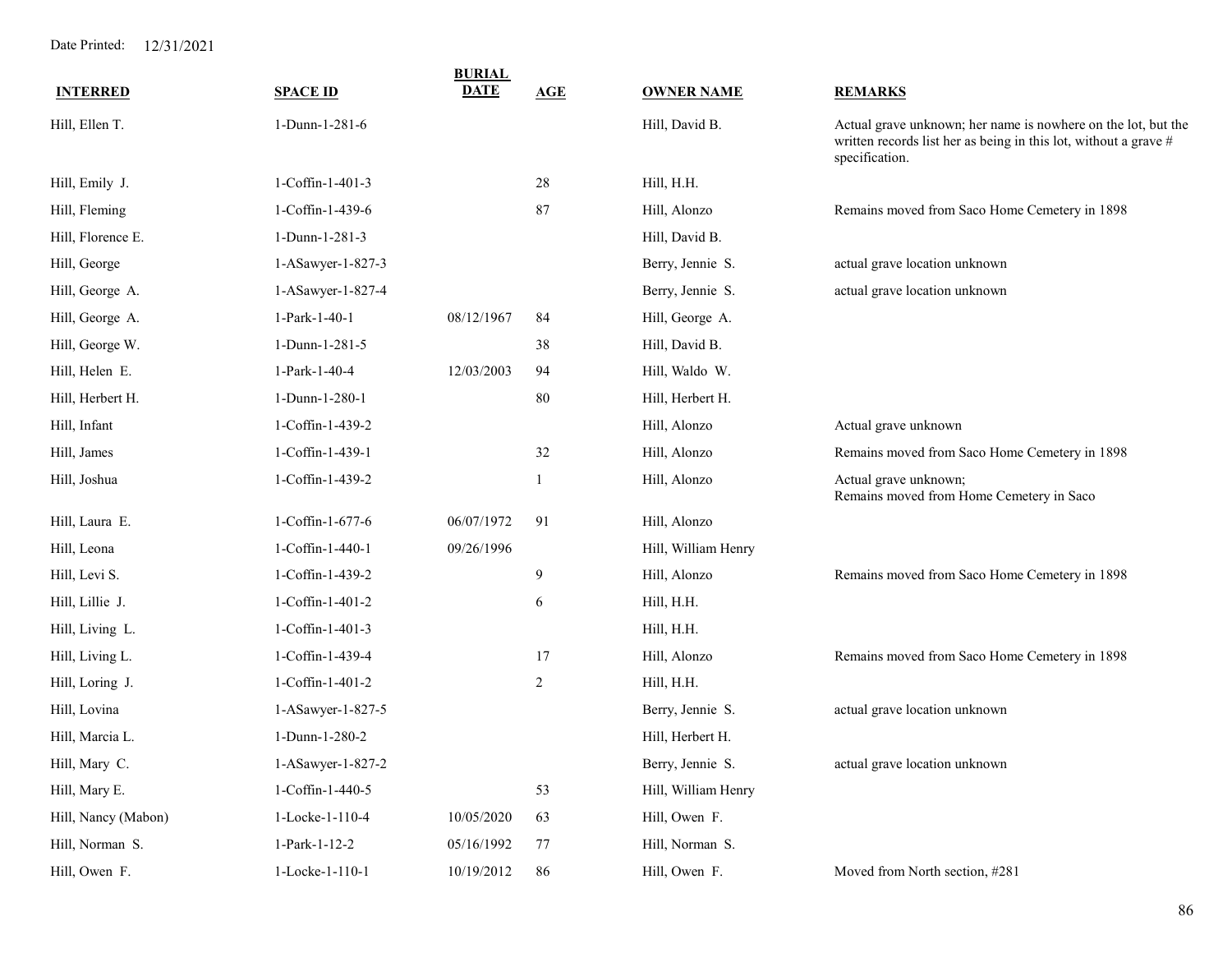| <b>INTERRED</b>        | <b>SPACE ID</b>       | <b>BURIAL</b><br><b>DATE</b> | <b>AGE</b> | <b>OWNER NAME</b>    | <b>REMARKS</b>                                                                                                  |
|------------------------|-----------------------|------------------------------|------------|----------------------|-----------------------------------------------------------------------------------------------------------------|
| Hill, Ray              | 1-Coffin-1-401-2      |                              |            | Hill, H.H.           | no data book has the name Ray, but no sign of monument.                                                         |
| Hill, Rebecca E.       | 1-Coffin-1-439-3      |                              | 1          | Hill, Alonzo         | Actual grave unknown;<br>Remains moved from Home Cemetery in Saco                                               |
| Hill, Ruth W.          | 1-Locke-1-110-2       | 10/10/2012                   |            | Hill, Owen F.        |                                                                                                                 |
| Hill, Susan E.         | 1-Coffin-1-439-2      |                              |            | Hill, Alonzo         | Actual grave unknown; remains moved from Home Cemetery in<br>Saco                                               |
| Hill, Susan Emily      | 1-Coffin-1-440-1      |                              | 80         | Hill, William Henry  | Leona Hill's name is not on the stone, name's not on monument,<br>but name is in burial book's written records. |
| Hill, Waldo W.         | 1-Park-1-40-3         | 04/28/1987                   | 80         | Hill, Waldo W.       |                                                                                                                 |
| Hill, Warren G.        | 1-Park-1-94-1         |                              | 81         | Hill, Warren G.      |                                                                                                                 |
| Hill, William Henry    | 1-Coffin-1-440-6      |                              | 74         | Hill, William Henry  |                                                                                                                 |
| Hill, Willietta        | 1-Dunn-1-281-3        |                              |            | Hill, David B.       |                                                                                                                 |
| Hillock, Kenneth R.    | 1-ASawyer-1-919-3     | 10/15/1989                   | 57         | Parsons, Earl A.     |                                                                                                                 |
| Hillock, Sylvia B.     | 1-ASawyer-1-919-2     | 08/28/2009                   | 75         | Parsons, Earl A.     |                                                                                                                 |
| Hilton, Elizabeth S.   | 1-ASawyer-1-867-2     |                              | 80         | Hilton, Elizabeth S. |                                                                                                                 |
| Hilton, Hazel          | 1-GSawyer-1-752-2     | 11/25/1972                   | 87         | Meserve, J.W.        |                                                                                                                 |
| Hilton, Prescott W.    | 1-GSawyer-1-752-3     | 01/27/1951                   | 65         | Meserve, J.W.        |                                                                                                                 |
| Hilton, R. M.          | 1-Dunn-1-268-1        |                              | 75         | McKenney Jr., Samuel | He was the father of one of the lot owners daughter-in-laws--<br>Eva Hilton McKenney                            |
| Hilton, Sara Catherine | 1-GSawyer-1-752-5     | 11/20/2021                   | 101        | Meserve, J.W.        | Funeral home is Cranston Murphy out of Rhode<br>IslandSaturday rate of \$1400.00                                |
| Hilton, Susanna C.     | 1-Dunn-1-268-2        |                              | 69         | McKenney Jr., Samuel | She was the mother of one of the lot owners daughter-in-laws--<br>Eva Hilton McKenney                           |
| Hilton, Wilmot W       | 1-ASawyer-1-867-3     |                              | 67         | Hilton, Elizabeth S. |                                                                                                                 |
| Hinkley, Ezra F.       | 1-Mmorial-1-Pauper-06 | 10/05/1901                   | 86         | Buxton, Town of      |                                                                                                                 |
| Hobson, Gertrude E.    | 1-Mmorial-1-100-2     | 05/01/1980                   | 85         | Hobson, Herbert H.   |                                                                                                                 |
| Hobson, Herbert H.     | 1-Mmorial-1-100-1     | 04/22/1975                   | 84         | Hobson, Herbert H.   |                                                                                                                 |
| Hodgdon, Ellen M.      | 1-Dunn-1-008-3        |                              | 33         | Bartlett, Joseph     |                                                                                                                 |
| Hodgdon, Ervin L.      | $1-GSawyer-1-762-6$   | 10/17/2012                   |            | Hodgdon, Erwin L.    |                                                                                                                 |
| Hodgdon, Erwin L.      | 1-GSawyer-1-762-4     |                              | 82         | Hodgdon, Erwin L.    |                                                                                                                 |
| Hodgdon, Frederick P.  | 1-Dunn-1-008-2        |                              | 34         | Bartlett, Joseph     |                                                                                                                 |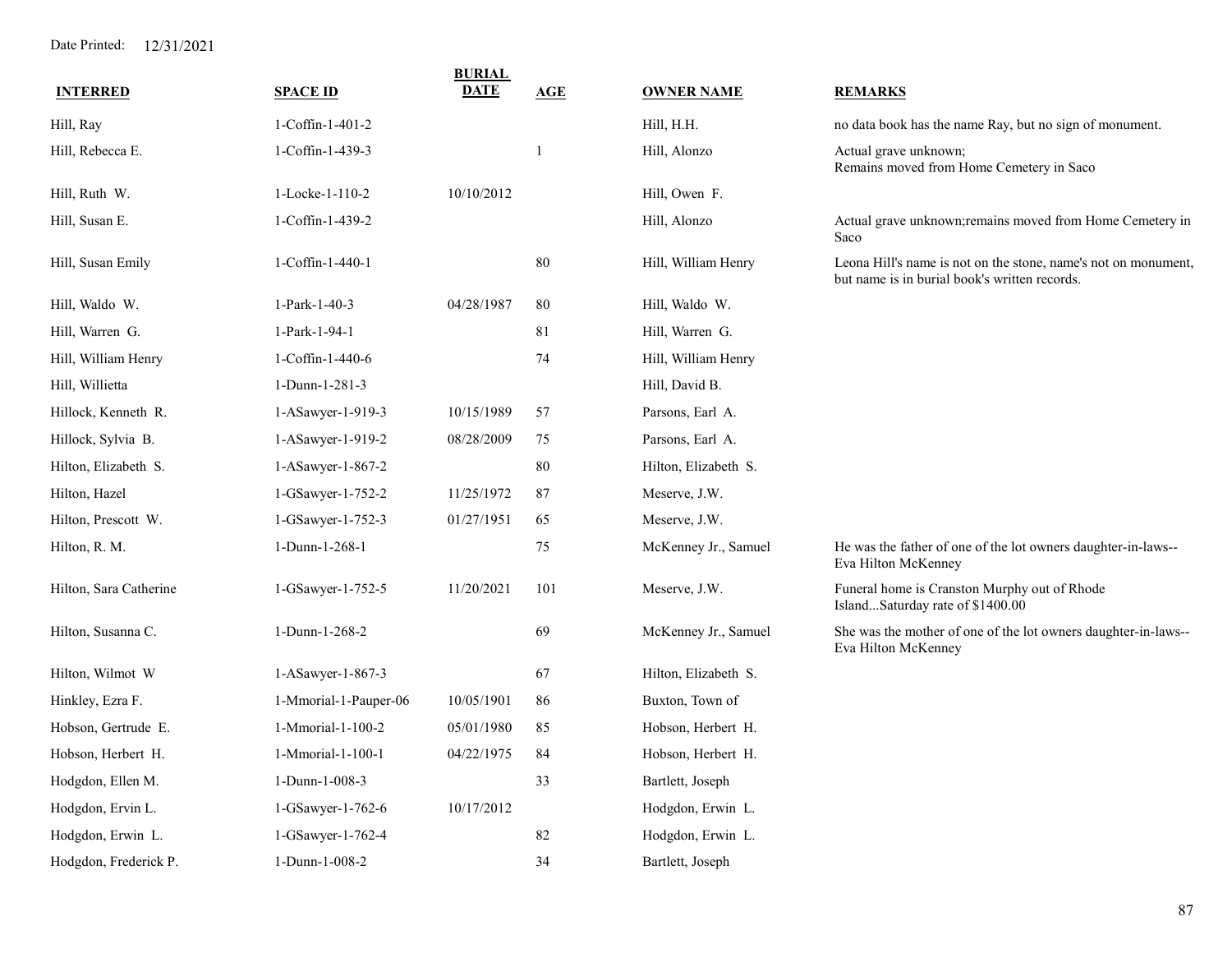| <b>INTERRED</b>           | <b>SPACE ID</b>   | <b>BURIAL</b><br><b>DATE</b> | AGE         | <b>OWNER NAME</b>       | <b>REMARKS</b>                                                                                                                                          |
|---------------------------|-------------------|------------------------------|-------------|-------------------------|---------------------------------------------------------------------------------------------------------------------------------------------------------|
| Hodgdon, H.Sturgis        | 1-North-1-188-1   | 08/14/2008                   | 82          | Hodgdon, H.Sturgis      |                                                                                                                                                         |
| Hodgdon, Harriett         | 1-GSawyer-1-762-6 | 10/17/2012                   |             | Hodgdon, Erwin L.       |                                                                                                                                                         |
| Hodgdon, Philip Frederick | 1-Dunn-1-008-1    |                              | 11 months   | Bartlett, Joseph        |                                                                                                                                                         |
| Hodgdon, Robert Bartlett  | 1-Dunn-1-008-1    |                              |             | Bartlett, Joseph        |                                                                                                                                                         |
| Hodgdon, Rosie L.         | 1-GSawyer-1-762-5 | 09/03/1969                   | 86          | Hodgdon, Erwin L.       |                                                                                                                                                         |
| Hodgkins, Marion V.       | 1-Coffin-1-620-3  | 10/15/1986                   | 61          | Virgie, Lillian M.      |                                                                                                                                                         |
| Hodgkins, Stephen R.      | 1-Coffin-1-620-4  |                              | $\,$ 8 $\,$ | Virgie, Lillian M.      |                                                                                                                                                         |
| Hodgon, Martha            | 1-Coffin-1-377-3  |                              | 3 months    | Kimball, Thomas L.      |                                                                                                                                                         |
| Hodson, Terese            | 1-Dunn-1-081-5    |                              | 80          | Harmon, William Francis | Her info. is on the family monument, and only a footstone with<br>her intials marks her grave site.<br>Funeral Director: Harlow & Libby, Portland, ME   |
| Holman, Elmer H.          | 1-Mmorial-1-130-1 | 04/24/1987                   | 97          | Holman, Elmer H.        |                                                                                                                                                         |
| Holman, James R.          | 1-Locke-1-140-3   | 09/10/1967                   | 2d          | Linscott, Evelyn E.     |                                                                                                                                                         |
| Holman, John A.           | 1-Mmorial-1-130-3 | 09/28/1988                   | 70          | Holman, Elmer H.        |                                                                                                                                                         |
| Holman, Paul W.           | 1-Mmorial-1-130-4 | 06/12/2003                   | 81          | Holman, Elmer H.        |                                                                                                                                                         |
| Holman, Susie P.          | 1-Mmorial-1-130-2 | 03/23/1967                   | 83          | Holman, Elmer H.        |                                                                                                                                                         |
| Holman, Tammie L.         | 1-Locke-1-140-1   | 11/04/2002                   | 32          | Linscott, Evelyn E.     |                                                                                                                                                         |
| Holman, Tricia L.         | 1-Locke-1-140-3   | 10/27/1984                   | -11         | Linscott, Evelyn E.     | rear half nearest rt.112                                                                                                                                |
| Hood, Charles E.          | 1-Coffin-1-553-1  |                              |             | Hood, Charles E.        | may not be buried here, no data                                                                                                                         |
| Hood, Elizabeth O.        | 1-Mmorial-1-078-5 | 05/07/1959                   | 71          | Ligertwood, Frank J.    |                                                                                                                                                         |
| Hood, J. Ernest           | 1-Mmorial-1-078-6 | 10/23/1962                   | 78          | Ligertwood, Frank J.    |                                                                                                                                                         |
| Hood, Lola J.             | 1-Coffin-1-553-2  |                              | 78          | Hood, Charles E.        |                                                                                                                                                         |
| Hood, Pearl               | 1-Coffin-1-553-3  |                              |             | Hood, Charles E.        |                                                                                                                                                         |
| Hooper, Edwin             | 1-Dunn-1-226-2    |                              | Infant      | Brooks, Edwin           | This is an unmarked grave; unsure if Edwin is here in his own<br>grave, or if he's buried with his mother, Martha, in grave 4.                          |
| Hooper, Florence W.       | 1-GSawyer-1-784-2 | 11/04/1989                   | 86          | Hooper, Milton P.       | remains interred in front of monument.                                                                                                                  |
| Hooper, Martha J.         | 1-Dunn-1-226-4    |                              |             | Brooks, Edwin           | It is uncertain if her son, Edwin, who is listed in this system as<br>having been buried in grave 2, is buried with his mother, or in<br>his own grave. |
| Hooper, Milton P.         | 1-GSawyer-1-784-2 |                              | 59          | Hooper, Milton P.       |                                                                                                                                                         |
| Hoover, Clarence          | 1-GSawyer-1-761-4 |                              |             | Hoover, Isabel          |                                                                                                                                                         |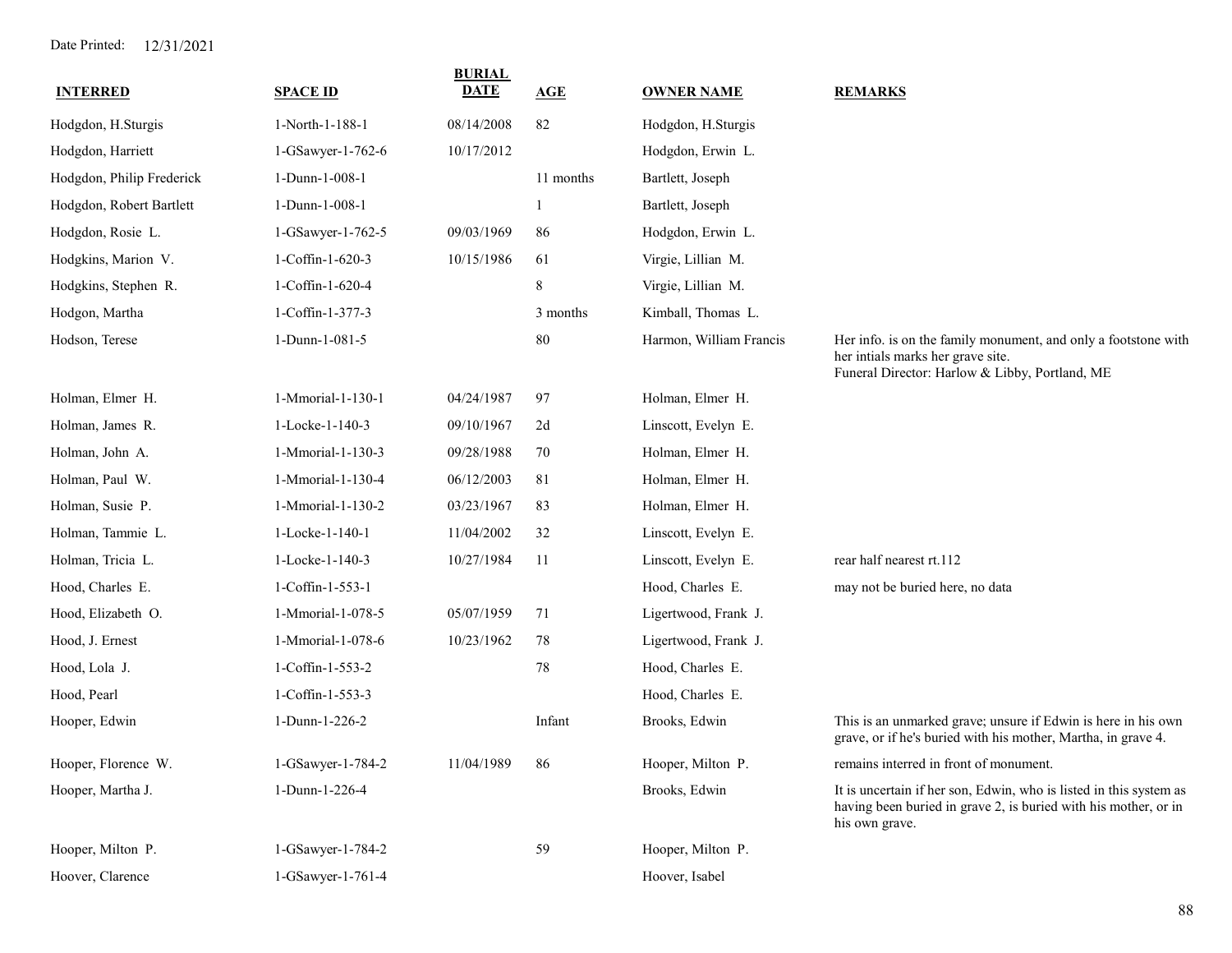| <b>INTERRED</b>                    | <b>SPACE ID</b>    | <b>BURIAL</b><br><b>DATE</b> | <b>AGE</b> | <b>OWNER NAME</b>    | <b>REMARKS</b>                                                                                                                                       |
|------------------------------------|--------------------|------------------------------|------------|----------------------|------------------------------------------------------------------------------------------------------------------------------------------------------|
| Hoover, Isabel                     | 1-GSawyer-1-761-5  | 11/18/1985                   | 88         | Hoover, Isabel       |                                                                                                                                                      |
| Hoover, Owen Herbert               | 1-GSawyer-1-761-6  | 11/09/2012                   | 83         | Hoover, Isabel       |                                                                                                                                                      |
| Hopkinson, Abigail Harris Gloveyer | 1-Dunn-1-057-1     |                              | 82         | Libby, De Lancey M.  | She has a headstone with her detailed info.and a small footstone,<br>which includes only her initials.                                               |
| Hopkinson, Achsah                  | 1-Dunn-1-215-6     |                              | 26         | Hopkinson, Deborah   | Actual grave unknown; there are no grave markers, only a<br>family monument, and the written records don't have<br>specifics--he may be in lot 214.  |
| Hopkinson, Deborah                 | 1-Dunn-1-215-6     |                              | 91         | Hopkinson, Deborah   | Actual grave unknown; there are no grave markers, only a<br>family monument, and the written records don't have<br>specifics--she may be in lot 214. |
| Hopkinson, Elizabeth               | 1-Dunn-1-215-2     |                              | 78         | Hopkinson, Deborah   | Actual grave unknown; there are no grave markers, only a<br>family monument, and the written records don't have specifics.                           |
| Hopkinson, Lydia                   | 1-Dunn-1-215-4     |                              | 18         | Hopkinson, Deborah   | Actual grave unknown; there are no grave markers, only a<br>family monument, and the written records don't have<br>specifics--she may be in lot 214. |
| Hopkinson, M.J.                    | 1-Coffin-1-441-6   |                              |            | Hopkinson, M.J.      | maynot be buried here, unmarked graves on this lot possibly is<br>M.J. Hopkinson                                                                     |
| Hopkinson, Mary                    | 1-Dunn-1-215-5     |                              | 12         | Hopkinson, Deborah   | Actual grave unknown; there are no grave markers, only a<br>family monument, and the written records don't have<br>specifics-she may be in lot 214.  |
| Hopkinson, Mrs.                    | 1-Coffin-1-441-4   |                              |            | Hopkinson, M.J.      | grave location unknown                                                                                                                               |
| Hopkinson, Rebekah                 | 1-Dunn-1-215-3     |                              | 19         | Hopkinson, Deborah   | Actual grave unknown; there are no grave markers, only a<br>family monument, and the written records don't have<br>specifics--she may be in lot 214. |
| Hopkinson, Samuel                  | 1-Dunn-1-215-1     |                              | 74         | Hopkinson, Deborah   | Actual grave unknown; there are no grave markers, only a<br>family monument, and the written records don't have specifics.                           |
| Howe, George H.                    | 1-North-1-278-1    | 05/16/2014                   | 62         | Howe, Sherry L.      |                                                                                                                                                      |
| Howe, Henry W. Jr.                 | 1-North-1-394-1    | 04/21/1994                   | 72         | Howe, Lucille E.     |                                                                                                                                                      |
| Howe, James E. Jr.                 | 1-Mmorial-1-095-6  | 09/17/2016                   | 51         | Tibbetts, Charles S. | <b>Beside Monument</b>                                                                                                                               |
| Howe, Lucille E.                   | 1-North-1-395-1    | 08/22/2020                   | 91         | Howe, Lucille E.     | Paid \$725 in full.                                                                                                                                  |
| Hubbard, Daniel Wayne              | 1-Locke-1-179w-1   | 05/14/1979                   | 7          | Hubbard, Ronald      | Reburial moved from freeport.                                                                                                                        |
| Hubbard, Ronald J.                 | 1-Woodman-1-282N-2 | 06/21/2017                   | 77         | Cragin, Lorraine     | 2' from monument                                                                                                                                     |
| Huber, Ella                        | 1-GSawyer-1-809-3  |                              | 70         | Elwell, Albert J.    |                                                                                                                                                      |
| Huff, Earl C.                      | 1-ASawyer-1-915-2  | 07/23/1988                   | 72         | Quinn, Albert A.     | $1\&1/2$ ' from monument                                                                                                                             |
| Huff, Ernest D.                    | 1-Coffin-1-445-1   |                              |            | Huff, James F.       |                                                                                                                                                      |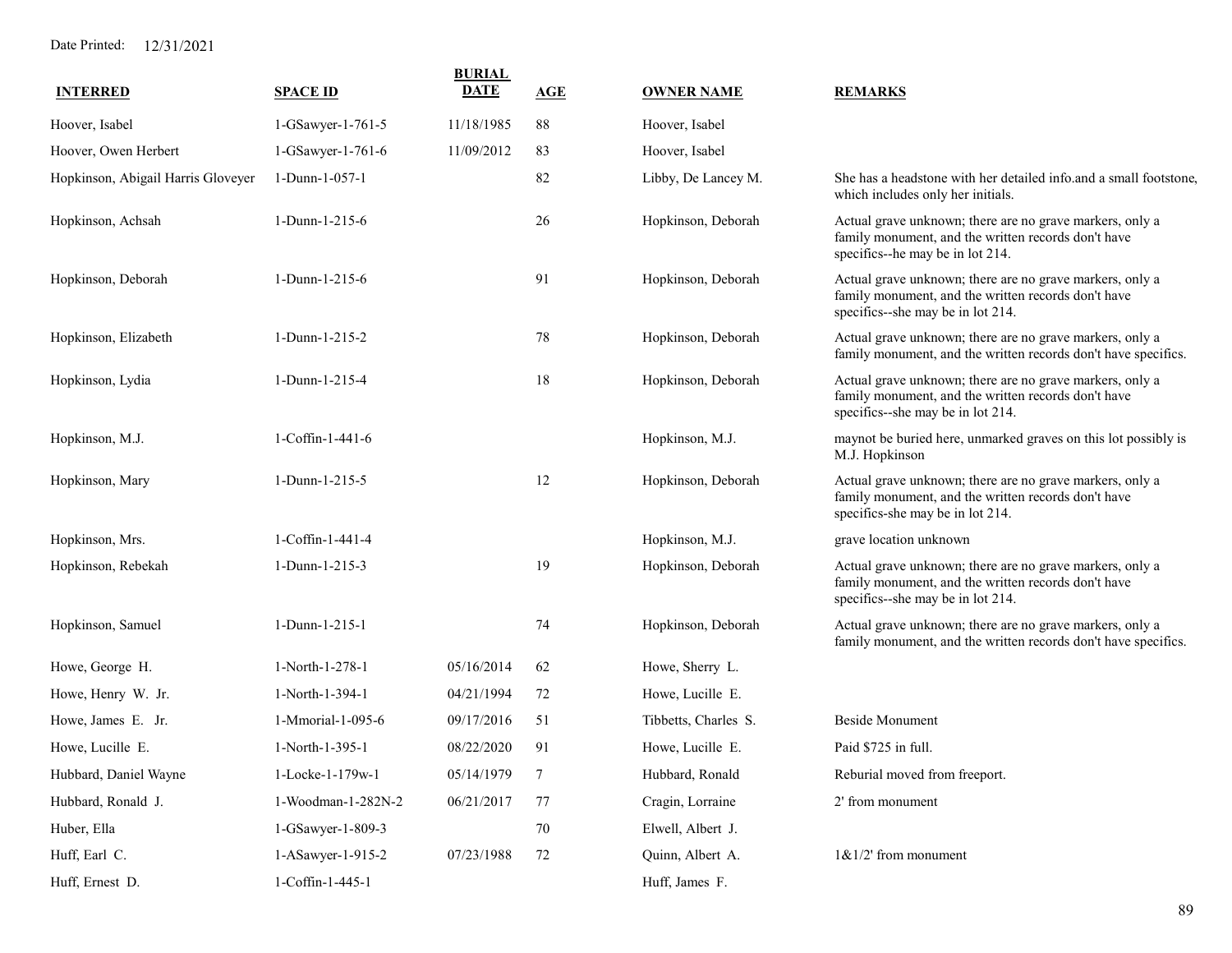| <b>INTERRED</b>      | <b>SPACE ID</b>   | <b>BURIAL</b><br><b>DATE</b> | AGE         | <b>OWNER NAME</b>    | <b>REMARKS</b>                                                                                                           |
|----------------------|-------------------|------------------------------|-------------|----------------------|--------------------------------------------------------------------------------------------------------------------------|
| Huff, James F.       | 1-Coffin-1-445-3  |                              |             | Huff, James F.       |                                                                                                                          |
| Huff, Pearl Q.       | 1-ASawyer-1-915-2 | 05/19/1990                   | 775         | Quinn, Albert A.     | Interred in center of grave                                                                                              |
| Huff, Susan S.       | 1-Coffin-1-445-2  |                              |             | Huff, James F.       |                                                                                                                          |
| Hughes, John D.      | 1-Park-1-34-3     | 04/19/1975                   | 20          | Hughes, John F. Jr   |                                                                                                                          |
| Hughes, John F. Jr   | 1-Park-1-34-1     | 05/10/2006                   | 71          | Hughes, John F. Jr   |                                                                                                                          |
| Hunt, Charles R.     | 1-Locke-1-062-1   |                              | 83          | Hunt, Charles R.     |                                                                                                                          |
| Hunt, Ora E.         | 1-Locke-1-061-1   | 04/13/1981                   | 91          | Hunt, Charles R.     |                                                                                                                          |
| Huntington, Carol    | 1-Mmorial-1-148-5 | 06/27/2011                   | 72          | Wood, Alton B. Jr.   |                                                                                                                          |
| Huntley, Caylee Brie | 1-OldYard-1-359-2 | 05/16/1998                   |             | Lovell, Hilda "Emma" | front of monument right side away from 112                                                                               |
| Hurd, Lillian        | 1-OldYard-1-C-2   |                              | 65          | Hurd, William F.     |                                                                                                                          |
| Huse, Frances A.     | 1-Dunn-1-171-5    |                              |             | Bradbury, Enoch B.   | She has no grave marker or written burial info. It is assumed that<br>she is buried in this lot near her 20 yr. old son. |
| Huse, George F.      | 1-Dunn-1-171-6    |                              | 20          | Bradbury, Enoch B.   |                                                                                                                          |
| Huston, Chester E.   | 1-Locke-1-158-1   | 03/30/1974                   | 80          | Huston, Chester E.   | Centered graves 1 & 2                                                                                                    |
| Huston, Katherine C. | 1-Locke-1-158-2   | 09/04/1985                   | 91          | Huston, Chester E.   | Centered graves 2 & 3                                                                                                    |
| Huston, Margaret E.  | 1-North-1-161-1   | 07/13/2019                   | 77          | Huston, James R.     | Family did the internmentburied 2 ft from headstone                                                                      |
| Huston, Marie        | 1-North-1-367-1   | 07/13/2019                   | 63          | Huston, Gregory      | Wife of Greg Huistonburied 2 ft from headstoneframily did<br>the internment                                              |
| Hutchins, Janice M,  | 1-Park-1-80-1     | 08/05/2006                   | 45          | Hutchins, Robert L.  |                                                                                                                          |
| Hutchins, Linwood J. | 1-Mmorial-1-099-1 |                              | 55          | Hutchins, Pearl M.   |                                                                                                                          |
| Hutchins, Pearl M.   | 1-Mmorial-1-099-2 |                              | 64          | Hutchins, Pearl M.   |                                                                                                                          |
| Hutchins, Robert L.  | 1-Park-1-80-1     |                              | 68          | Hutchins, Robert L.  | buried in 1999                                                                                                           |
| Hutchins, Yvonne M.  | 1-Park-1-80-1     | 08/14/1981                   | 49          | Hutchins, Robert L.  |                                                                                                                          |
| Hutchinson, Ralph    | 1-ASawyer-1-827-1 |                              |             | Berry, Jennie S.     |                                                                                                                          |
| Hyde, Josephine V.   | 1-ASawyer-1-933-3 | 06/10/1988                   | 86          | Carll, Janet         |                                                                                                                          |
| Hynes, Allan L.      | 1-Coffin-1-446-1  | 04/30/1996                   | 62          | Pease, Merchant A.   |                                                                                                                          |
| Hynes, Althea        | 1-Coffin-1-446-2  | 07/12/2021                   | 89          | Pease, Merchant A.   | Buried 2 ft from monument                                                                                                |
| Ingalls, Ralph L.    | 1-Mmorial-1-165-3 | 05/02/1964                   | 67          | Doll, Ruth           |                                                                                                                          |
| Ingalls, Urban L.    | 1-Locke-1-212-2   | 05/10/1982                   | $8\sqrt{1}$ | Ingalls, Urban L.    |                                                                                                                          |
| Innes, Duncan J.     | 1-ASawyer-1-870-4 |                              | 73          | Hanson, Martha E.    | may be grave #6                                                                                                          |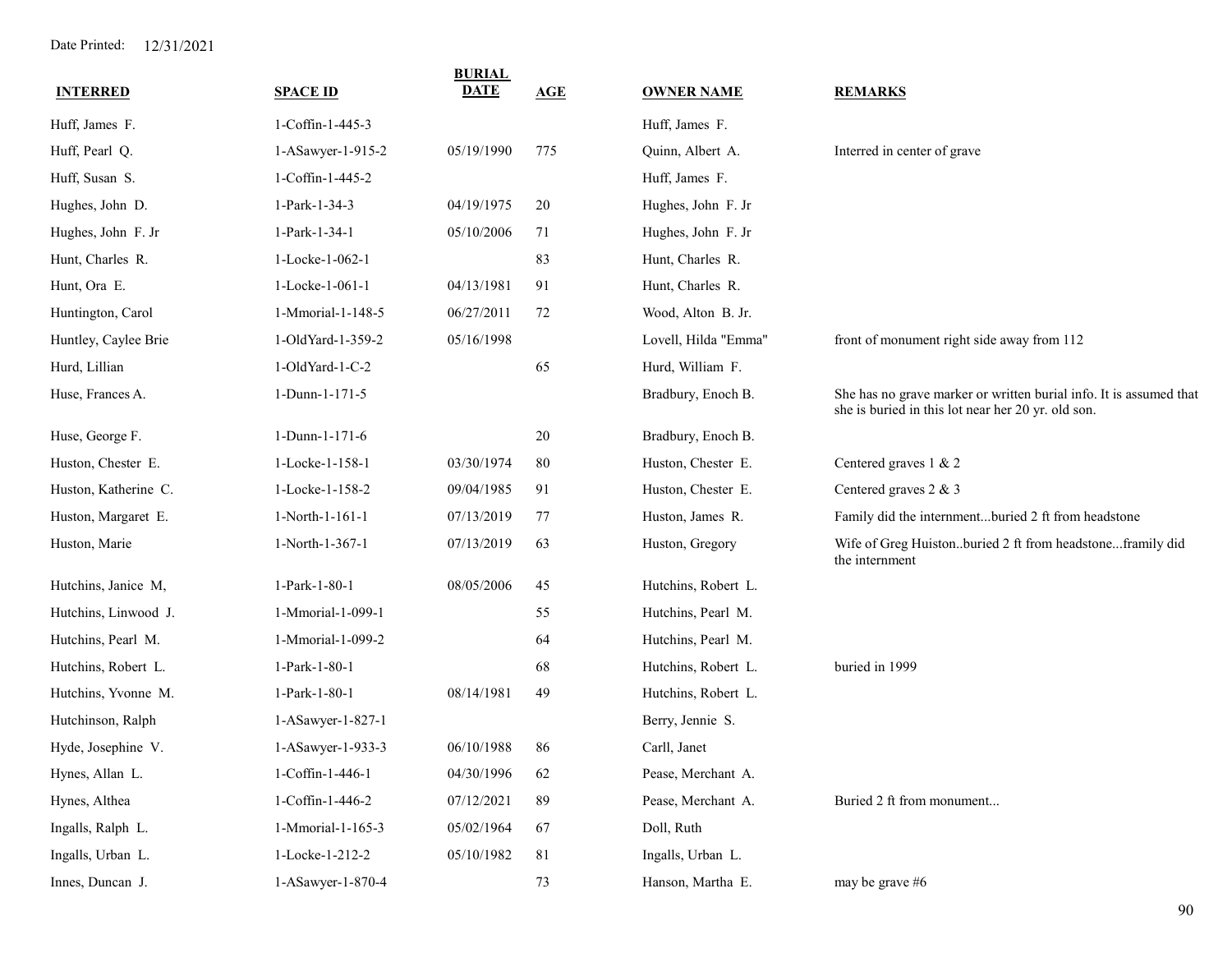| <b>INTERRED</b>        | <b>SPACE ID</b>    | <b>BURIAL</b><br><b>DATE</b> | <b>AGE</b>     | <b>OWNER NAME</b>         | <b>REMARKS</b>                           |
|------------------------|--------------------|------------------------------|----------------|---------------------------|------------------------------------------|
| Innes, Duncan P.       | 1-ASawyer-1-870-6  |                              |                | Hanson, Martha E.         | may be grave #4                          |
| Innes, Martha          | 1-OldYard-1-358-3  |                              |                | Cotton, John A.           |                                          |
| Innes, Mary            | 1-ASawyer-1-870-5  |                              | 86             | Hanson, Martha E.         |                                          |
| Innes, Norman J.       | 1-ASawyer-1-870-6  |                              |                | Hanson, Martha E.         | may be grave #4                          |
| Isaac, Ashley M.       | 1-Park-1-36-3      | 04/05/1985                   | 1 <sub>m</sub> | Isaac, Robert             | at the ends of both Graves 1&3           |
| Isaac, Robert          | 1-Park-1-36-1      | 04/07/1981                   | 49             | Isaac, Robert             |                                          |
| Isaac, Robert "Bill"   | 1-Park-1-36-3      | 05/13/2011                   | 54             | Isaac, Robert             | 3' from monument                         |
| Isaac, Shirley Ann     | 1-Park-1-36-2      | 07/07/2014                   |                | Isaac, Robert             |                                          |
| Isaac, Stephen N.      | 1-Park-1-36-1      | 06/09/1981                   |                | Isaac, Robert             | Reburial from 1967                       |
| Jack, Edith V.         | 1-Mmorial-1-013-2  | 06/01/1982                   | 87             | Jack, Edith V.            |                                          |
| Jack, George E.        | 1-Mmorial-1-013-1  | 06/13/1951                   | 63             | Jack, Edith V.            |                                          |
| Jackson, Madge B.      | 1-Mmorial-1-128-3  | 06/22/1985                   | 88             | Black, Lester M.          |                                          |
| Jackson, Marion E.     | 1-Mmorial-1-8A-4   | 09/30/1989                   | 77             | Rossborough, Alexander W. |                                          |
| Jakowenko, Jann M.     | 1-Locke-1-065-1    | 09/14/1992                   | 50             | Mooers, Charles D.        | rear of lot                              |
| Jalbert, Marina R.     | 1-Woodman-1-174S-1 | 03/30/2010                   | 2 months       | Jalbert, Vanessa          | Infant, placed at monument end of grave. |
| James, Clarence W. Jr. | 1-North-1-185-1    | 06/09/1987                   | 49             | James, Clarence W. Jr.    |                                          |
| James, Dennis Gregory  | 1-North-1-187-1    | 08/28/2020                   | 58             | James, Clarence W. Jr.    | Paid \$600                               |
| James, Shirley E.      | 1-North-1-185-1    | 05/26/2011                   |                | James, Clarence W. Jr.    |                                          |
| Jeffery, Avis          | 1-Locke-1-134-2    | 04/20/2002                   | 89             | Jeffery, Frederick T.     |                                          |
| Jeffery, Frederick T.  | 1-Locke-1-134-3    | 05/17/1988                   | 97             | Jeffery, Frederick T.     |                                          |
| Jewett, Baby Girl      | 1-GSawyer-1-764-4  |                              |                | Jewett, Frank H. Jr       |                                          |
| Jewett, Carol Anne     | 1-GSawyer-1-764-4  |                              | 3m             | Jewett, Frank H. Jr       |                                          |
| Jewett, Dean F.        | 1-Park-1-32-1      | 05/09/2018                   | 99             | Jewett, Dean F.           | Paid \$880                               |
| Jewett, Dora           | 1-Locke-1-001-2    | 10/27/1965                   | 67             | Jewett, Frank H.          |                                          |
| Jewett, Ethel M.       | 1-Park-1-32-2      | 04/23/2014                   | 94             | Jewett, Dean F.           |                                          |
| Jewett, Frank H.       | 1-Locke-1-001-3    | 05/16/1972                   | 82             | Jewett, Frank H.          |                                          |
| Jewett, Martin H.      | 1-Park-1-32-3      | 05/06/2015                   |                | Jewett, Dean F.           |                                          |
| Johnson, Almeda        | 1-ASawyer-1-875-2  |                              | 43             | Moore, George H.          | could be grave #3                        |
| Johnson, Althia        | 1-GSawyer-1-785-5  | 06/02/2011                   |                | Fogg, Sumner F.           |                                          |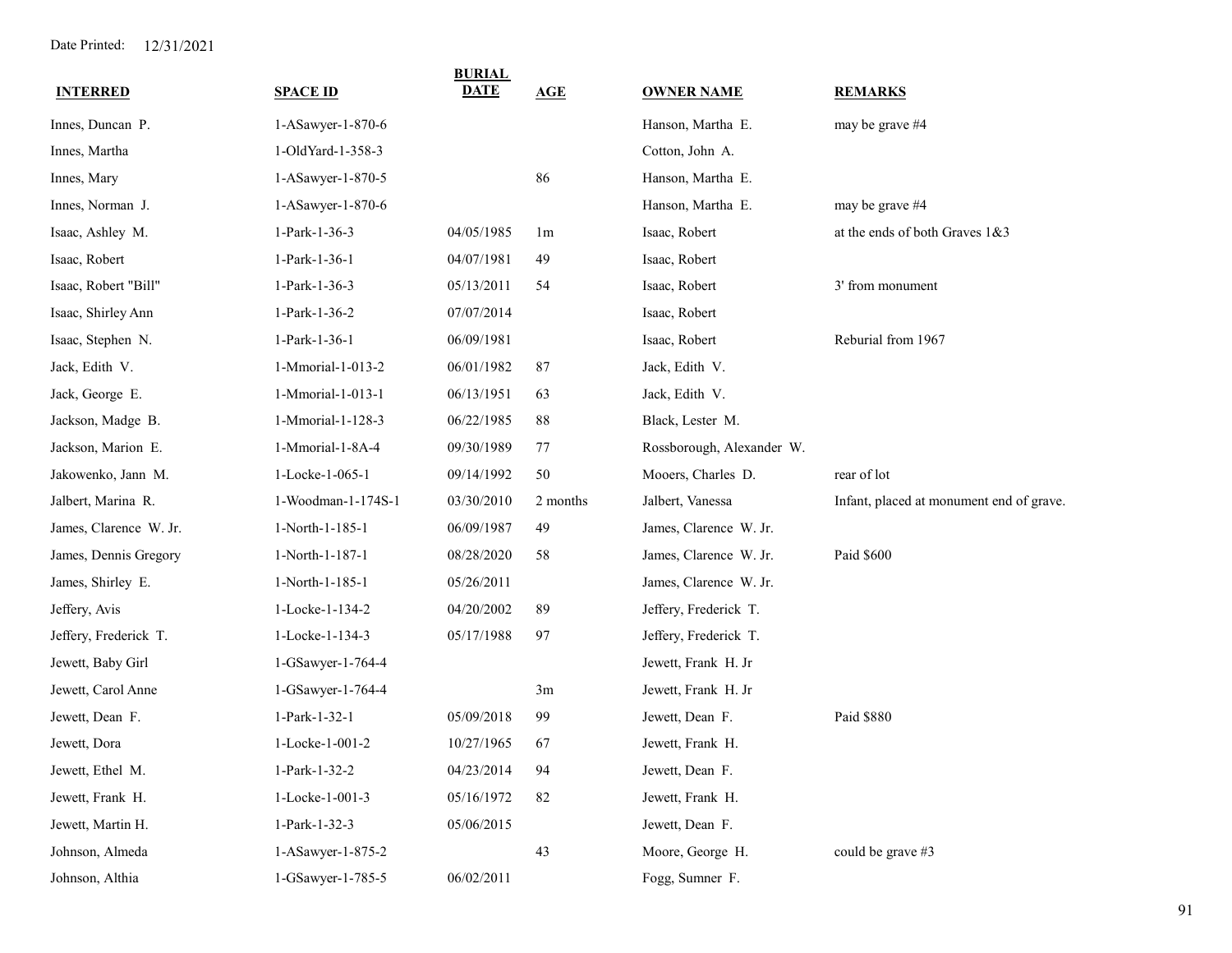|                      |                   | <b>BURIAL</b> |                  |                           |                                                                                                                       |
|----------------------|-------------------|---------------|------------------|---------------------------|-----------------------------------------------------------------------------------------------------------------------|
| <b>INTERRED</b>      | <b>SPACE ID</b>   | <b>DATE</b>   | AGE              | <b>OWNER NAME</b>         | <b>REMARKS</b>                                                                                                        |
| Johnson, Baby        | 1-Mmorial-1-044-1 |               |                  | Johnson, Paul             |                                                                                                                       |
| Johnson, Charles H.  | 1-ASawyer-1-877-4 |               |                  | Johnson, Charles H.       |                                                                                                                       |
| Johnson, Colt A.     | 1-Locke-1-187w-2  | 05/10/2007    | $\boldsymbol{0}$ | Johnson, Alan R.          |                                                                                                                       |
| Johnson, Cynthia L.  | 1-Mmorial-1-096-1 |               |                  | Johnson, Garald W.        |                                                                                                                       |
| Johnson, Elsie K.    | 1-Mmorial-1-110-2 | 06/08/1992    | 87               | Johnson, Elsie K.         |                                                                                                                       |
| Johnson, Erlon K     | 1-Locke-1-025-2   | 06/27/2019    | 84               | Chevalier, Nellie A.      | Contact Ken Johnson 1-603-833-8251                                                                                    |
| Johnson, Flavia E.   | 1-Park-1-39-1     | 08/22/2011    | 80               | Gorham, Lucy A.           |                                                                                                                       |
| Johnson, Garald W.   | 1-Mmorial-1-096-3 | 04/27/2005    | 70               | Johnson, Garald W.        |                                                                                                                       |
| Johnson, Ivy J.      | 1-Locke-1-025-2   | 07/23/1976    | 79               | Chevalier, Nellie A.      |                                                                                                                       |
| Johnson, Julia       | 1-Dunn-1-231-2    |               |                  | Johnson, William N.       | Actual grave unknown; all info. is from the written records, and<br>her grave number is not included.                 |
| Johnson, June I.     | 1-Locke-1-099-4   | 05/01/2015    | 88               | Warner, William G.        |                                                                                                                       |
| Johnson, Kenneth     | 1-GSawyer-1-785-1 | 09/19/1997    | 79               | Fogg, Sumner F.           |                                                                                                                       |
| Johnson, Laurance R. | 1-Locke-1-025-1   | 05/01/1972    |                  | Chevalier, Nellie A.      |                                                                                                                       |
| Johnson, Lizzie      | 1-ASawyer-1-877-6 |               |                  | Johnson, Charles H.       |                                                                                                                       |
| Johnson, Marion      | 1-GSawyer-1-785-2 | 05/18/2015    | 92               | Fogg, Sumner F.           |                                                                                                                       |
| Johnson, Martha E.   | 1-ASawyer-1-877-5 |               |                  | Johnson, Charles H.       |                                                                                                                       |
| Johnson, Milton H.   | 1-Mmorial-1-110-3 | 09/11/1960    | 62               | Johnson, Elsie K.         |                                                                                                                       |
| Johnson, Pauline R.  | 1-Locke-1-209-2   | 06/05/2006    | 75               | Johnson, Robert C.        |                                                                                                                       |
| Johnson, Robert C.   | 1-Locke-1-209-3   | 09/04/1984    | 54               | Johnson, Robert C.        |                                                                                                                       |
| Johnson, Walter G.   | 1-GSawyer-1-785-4 | 05/15/2009    |                  | Fogg, Sumner F.           |                                                                                                                       |
| Johnson, William N.  | 1-Dunn-1-231-1    | 05/09/1950    |                  | Johnson, William N.       | There are no stones on this lot; all info. is from the written<br>records.                                            |
| Johnston, Hattie M.  | 1-ASawyer-1-892-3 |               |                  | Johnston, Rufus M.        |                                                                                                                       |
| Johnston, Ida Morton | 1-Coffin-1-419-5  |               |                  | Rossborough, Samual Scott | Book says she may be buried in Massachusettes, but her name is<br>on the monument and there is a stone reading "wife" |
| Johnston, Marcia A.  | 1-ASawyer-1-892-3 |               |                  | Johnston, Rufus M.        |                                                                                                                       |
| Johnston, Mary Jane  | 1-ASawyer-1-892-2 |               | $32\,$           | Johnston, Rufus M.        |                                                                                                                       |
| Johnston, Rufus M.   | 1-ASawyer-1-892-4 |               | 17               | Johnston, Rufus M.        |                                                                                                                       |
| Johnston, Samual W.  | 1-ASawyer-1-892-1 |               | 35               | Johnston, Rufus M.        |                                                                                                                       |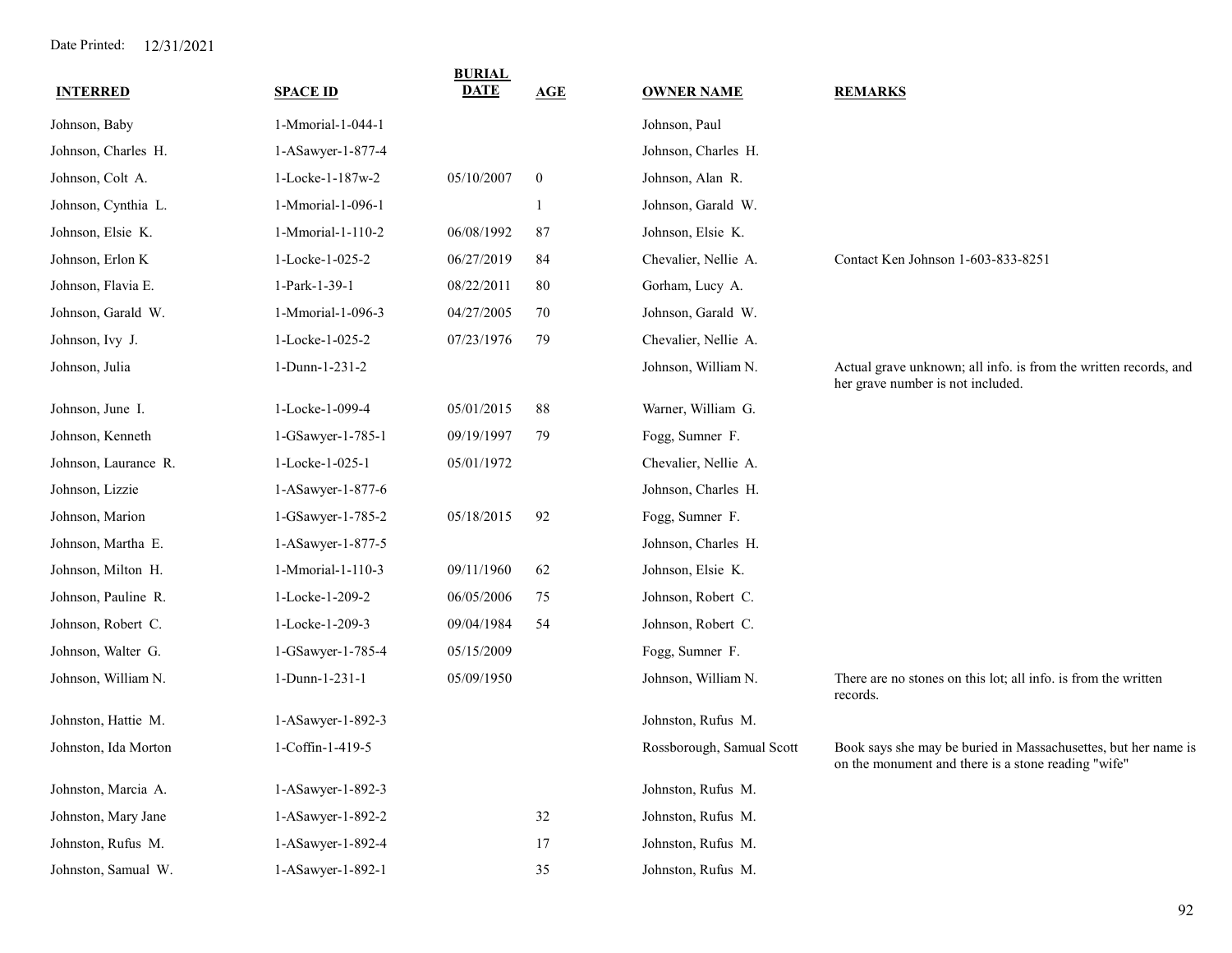| <b>INTERRED</b>         | <b>SPACE ID</b>   | <b>BURIAL</b><br><b>DATE</b> | <b>AGE</b> | <b>OWNER NAME</b>         | <b>REMARKS</b>                                                                                                                        |
|-------------------------|-------------------|------------------------------|------------|---------------------------|---------------------------------------------------------------------------------------------------------------------------------------|
| Johnston, William John  | 1-Coffin-1-419-5  |                              |            | Rossborough, Samual Scott | May not be buried here.<br>Monument only reads birth year:1890, and book says wife, Ida<br>Johnston, may be buried in Massachusettes. |
| Jolin, Richard Donald   | 1-C-1-1-West 34-A | 06/28/2021                   |            | Jolin, michelle           | Contact Michelle Jolin                                                                                                                |
| Jordon, Ann L.          | 1-GSawyer-1-716-3 |                              |            | Jordon, Ann L.            |                                                                                                                                       |
| Jordon, Bertha O.       | 1-Coffin-1-597-6  |                              |            | Lord, Edward E.           |                                                                                                                                       |
| Jordon, Blanche L.      | 1-Locke-1-155-1   | 08/09/2002                   | 100        | Jordon, Maurice E.        |                                                                                                                                       |
| Jordon, David W.        | 1-Coffin-1-597-1  |                              |            | Lord, Edward E.           |                                                                                                                                       |
| Jordon, Edward W.       | 1-GSawyer-1-703-4 |                              | 75         | Towle, Fannie E.          |                                                                                                                                       |
| Jordon, Eliza E.        | 1-Coffin-1-597-2  |                              |            | Lord, Edward E.           |                                                                                                                                       |
| Jordon, Infant          | 1-GSawyer-1-716-1 |                              |            | Jordon, Ann L.            |                                                                                                                                       |
| Jordon, Josephine       | 1-GSawyer-1-716-2 |                              |            | Jordon, Ann L.            |                                                                                                                                       |
| Jordon, Mark F.         | 1-Coffin-1-597-3  |                              | 48         | Lord, Edward E.           |                                                                                                                                       |
| Jordon, Maurice E.      | 1-Locke-1-155-2   | 06/21/1983                   | 85         | Jordon, Maurice E.        |                                                                                                                                       |
| Jordon, May             | 1-GSawyer-1-703-5 | 09/05/1990                   | 85         | Towle, Fannie E.          |                                                                                                                                       |
| Jordon, Reed E.         | 1-Locke-1-155-3   | 04/29/2009                   | 76         | Jordon, Maurice E.        |                                                                                                                                       |
| Jose, Addie M.          | 1-ASawyer-1-840-5 |                              |            | Jose, Forrest E.          |                                                                                                                                       |
| Jose, Alexander         | 1-Dunn-1-078-1    |                              | 87         | Jose, Alexander           | Actual grave unknown.<br>He has no grave marker--his info. is on the family monument<br>shared with lot 79.                           |
| Jose, Alverse (Alva) W. | 1-Coffin-1-542-1  |                              |            | Jose, Alverse (Alva) W.   |                                                                                                                                       |
| Jose, Charles A.        | 1-Coffin-1-416-6  |                              |            | Davis, Mary R.            |                                                                                                                                       |
| Jose, Clifford E.       | 1-Coffin-1-678-3  |                              | 61         | Jose, John F.             |                                                                                                                                       |
| Jose, Dorcas            | 1-Dunn-1-079-5    |                              | 84         | Jose, Mark Emery          | She has a footstone with her initials on it; her info. is on the<br>family monument.                                                  |
| Jose, Forrest E.        | 1-ASawyer-1-840-6 | 09/20/1958                   | 80         | Jose, Forrest E.          |                                                                                                                                       |
| Jose, Harriet           | 1-Dunn-1-196-4    |                              |            | Jose, Martin V.           |                                                                                                                                       |
| Jose, Howard H.         | 1-Dunn-1-196-3    |                              |            | Jose, Martin V.           |                                                                                                                                       |
| Jose, John              | 1-ASawyer-1-834-1 |                              |            | Haines, Eliza             | actual grave location unknown                                                                                                         |
| Jose, John F.           | 1-Coffin-1-678-6  |                              | 83         | Jose, John F.             |                                                                                                                                       |
| Jose, Josiah            | 1-ASawyer-1-834-6 |                              |            | Haines, Eliza             | actual grave location unknown                                                                                                         |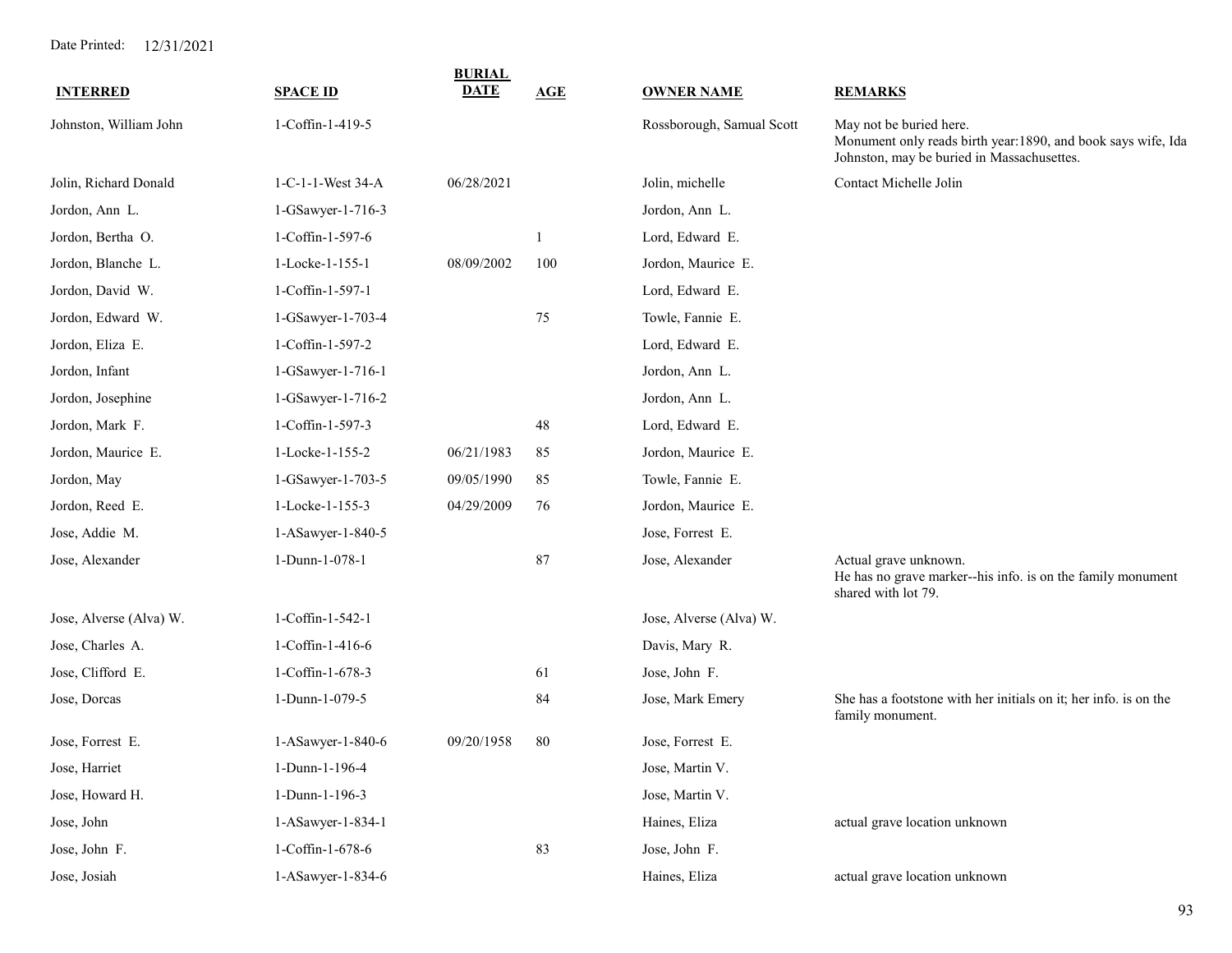|                    |                   | <b>BURIAL</b> |       |                         |                                                                                                               |
|--------------------|-------------------|---------------|-------|-------------------------|---------------------------------------------------------------------------------------------------------------|
| <b>INTERRED</b>    | <b>SPACE ID</b>   | <b>DATE</b>   | AGE   | <b>OWNER NAME</b>       | <b>REMARKS</b>                                                                                                |
| Jose, Josiah       | 1-Dunn-1-078-3    |               | 77    | Jose, Alexander         | Actual grave unknown.<br>There is no grave marker; his info. is on the family monument<br>shared with lot 79. |
| Jose, Lawrence H.  | 1-ASawyer-1-840-3 | 04/18/1969    | 66    | Jose, Forrest E.        |                                                                                                               |
| Jose, Lena R.      | 1-Coffin-1-678-2  |               | 62    | Jose, John F.           |                                                                                                               |
| Jose, Madeline R.  | 1-ASawyer-1-840-1 | 10/28/1997    | 92    | Jose, Forrest E.        | 2'from walkway                                                                                                |
| Jose, Margaret H.  | 1-ASawyer-1-840-4 | 04/30/1982    | 80    | Jose, Forrest E.        |                                                                                                               |
| Jose, Marilla S.   | 1-Coffin-1-542-3  |               | 23    | Jose, Alverse (Alva) W. |                                                                                                               |
| Jose, Mark Emery   | 1-Dunn-1-079-4    |               | 45    | Jose, Mark Emery        | He has a footstone with his initials on it; his info. is on the<br>family monument.                           |
| Jose, Martin V.    | 1-Dunn-1-196-2    |               |       | Jose, Martin V.         |                                                                                                               |
| Jose, Mary         | 1-ASawyer-1-834-4 |               |       | Haines, Eliza           | actual grave location unknown                                                                                 |
| Jose, Mary E.      | 1-Coffin-1-678-5  |               | 82    | Jose, John F.           |                                                                                                               |
| Jose, Nancy B.     | 1-Dunn-1-165-4    |               | 72    | Palmer, James           |                                                                                                               |
| Jose, Ora          | 1-Coffin-1-416-5  | 06/25/1970    | 91    | Davis, Mary R.          |                                                                                                               |
| Jose, Polly        | 1-Dunn-1-078-4    |               | 84    | Jose, Alexander         | Actual grave unknown.<br>There is no grave marker; her info. is on the family monument<br>shared with lot 79. |
| Jose, Rebecca      | 1-ASawyer-1-834-2 |               |       | Haines, Eliza           | acyual grave location unknown                                                                                 |
| Jose, Roland D.    | 1-Coffin-1-542-3  |               | 3 mo. | Jose, Alverse (Alva) W. |                                                                                                               |
| Jose, Sally        | 1-Dunn-1-078-2    |               | 46    | Jose, Alexander         | Actual grave unknown.<br>There is no grave marker; her info. is on the family monument<br>shared with lot 79. |
| Jose, Verna E.     | 1-ASawyer-1-840-2 | 09/19/1990    | 85    | Jose, Forrest E.        |                                                                                                               |
| Jose, Vesta        | 1-ASawyer-1-834-3 |               |       | Haines, Eliza           | actual grave location unknown                                                                                 |
| Jose, William R.   | 1-Coffin-1-678-4  |               | 3     | Jose, John F.           |                                                                                                               |
| Joss, Gratia       | 1-ASawyer-1-853-6 |               | 60    | Moulton, John           |                                                                                                               |
| Junkins, Alonzo L. | 1-Dunn-1-202-4    |               |       | Junkins, Lydia M.       |                                                                                                               |
| Junkins, Alston L. | 1-GSawyer-1-777-3 | 04/18/1968    | 57    | Sawyer, Harold D.       |                                                                                                               |
| Junkins, Annie I   | 1-Locke-1-190e-2  | 10/26/2006    |       | Junkins, Merton H.      |                                                                                                               |
| Junkins, Annie L.  | 1-Dunn-1-266-6    |               | 77    | Junkins, Merton A.      |                                                                                                               |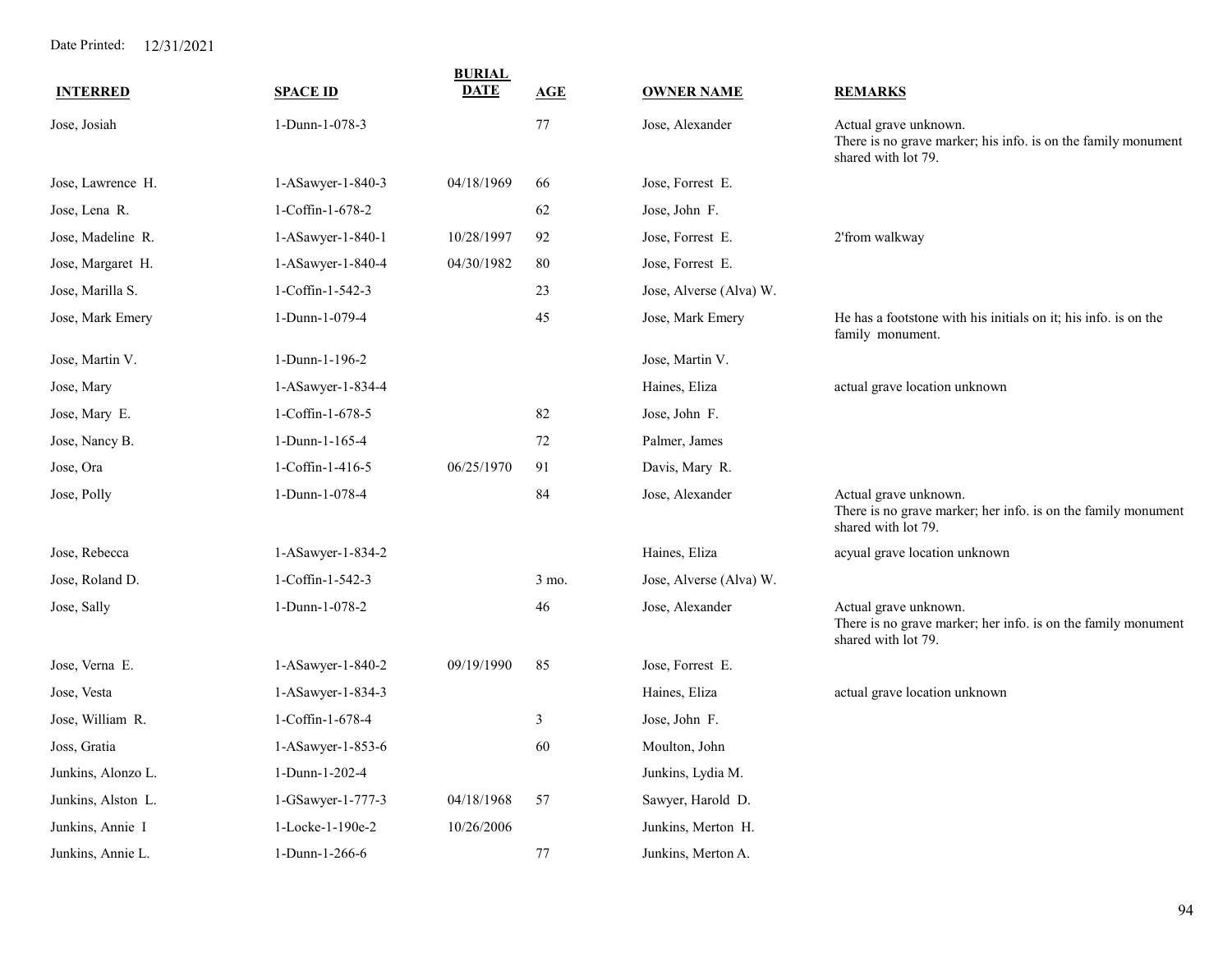| <b>INTERRED</b>        | <b>SPACE ID</b>    | <b>BURIAL</b><br><b>DATE</b> | AGE            | <b>OWNER NAME</b>          | <b>REMARKS</b>                                                                                                                                                                                                                                                        |
|------------------------|--------------------|------------------------------|----------------|----------------------------|-----------------------------------------------------------------------------------------------------------------------------------------------------------------------------------------------------------------------------------------------------------------------|
| Junkins, B. B.         | 1-Dunn-1-203-2     |                              |                | Junkins, James W.          | She has no grave marker or written burial records, but her name<br>does appear on the grave marker of her son in the lot, and her<br>husband is in this lot and the lot owner; therefore it is assumed<br>that B.B. is also in the lot, but her grave $#$ is unknown. |
| Junkins, Chester C.    | 1-Dunn-1-203-3     |                              | 18 mos.        | Junkins, James W.          |                                                                                                                                                                                                                                                                       |
| Junkins, Doris         | 1-GSawyer-1-777-2  | 04/30/1997                   |                | Sawyer, Harold D.          |                                                                                                                                                                                                                                                                       |
| Junkins, Franklin W.   | 1-Mmorial-1-131-4  | 07/13/1974                   | 48             | Junkins, Zeba              |                                                                                                                                                                                                                                                                       |
| Junkins, Georgianna M. | 1-Mmorial-1-131-2  | 04/18/1992                   | 90             | Junkins, Zeba              | Center of Graves 2&3                                                                                                                                                                                                                                                  |
| Junkins, James W.      | 1-Dunn-1-203-4     |                              |                | Junkins, James W.          | His grave marker is a rock with his name and birthdate carved<br>into it.                                                                                                                                                                                             |
| Junkins, Joseph S.     | 1-Dunn-1-202-1     |                              | 45             | Junkins, Lydia M.          |                                                                                                                                                                                                                                                                       |
| Junkins, Leslie M.     | 1-Locke-1-190w-1   | 05/19/1970                   | 7 <sub>m</sub> | Junkins, Merton H.         |                                                                                                                                                                                                                                                                       |
| Junkins, Lydia M.      | 1-Dunn-1-202-2     |                              | 75             | Junkins, Lydia M.          |                                                                                                                                                                                                                                                                       |
| Junkins, Merton H.     | 1-Locke-1-190e-1   | 05/28/1996                   |                | Junkins, Merton H.         | 2' from monument.                                                                                                                                                                                                                                                     |
| Junkins, Merton A.     | 1-Dunn-1-266-5     |                              | 46             | Junkins, Merton A.         |                                                                                                                                                                                                                                                                       |
| Junkins, Zeba          | 1-Mmorial-1-131-1  | 01/10/1968                   | 74             | Junkins, Zeba              |                                                                                                                                                                                                                                                                       |
| Kallock, Irving M.     | 1-Mmorial-1-089-4  | 05/04/1991                   | 77             | Rowe, Isabelle B. (Carrie) |                                                                                                                                                                                                                                                                       |
| Kallock, Thelma        | 1-Mmorial-1-089-5  | 10/08/1998                   | 89             | Rowe, Isabelle B. (Carrie) |                                                                                                                                                                                                                                                                       |
| Keene, Arthur C.       | 1-Park-1-22-4      | 11/03/1975                   | 42             | Keene, Earle L.            | Moved from Brooklawn Cemetery, Portland Maine                                                                                                                                                                                                                         |
| Keene, Earle L.        | 1-Park-1-22-1      | 05/31/1987                   | 77             | Keene, Earle L.            |                                                                                                                                                                                                                                                                       |
| Keene, Geneva C.       | 1-Park-1-22-2      | 04/08/1976                   | 64             | Keene, Earle L.            |                                                                                                                                                                                                                                                                       |
| Keller, Daisy E.       | 1-Mmorial-1-1A-2   | 05/20/1988                   | 87             | Keller, Henry P.           |                                                                                                                                                                                                                                                                       |
| Keller, Henry P.       | 1-Mmorial-1-1A-3   | 04/27/1984                   | 89             | Keller, Henry P.           |                                                                                                                                                                                                                                                                       |
| Kelley, Celia S.       | 1-Locke-1-153e-2   | 10/30/1987                   | 86             | Kelley, Elwin J.           |                                                                                                                                                                                                                                                                       |
| Kelley, Christopher J. | 1-North-1-125-1    | 11/10/1993                   | 4              | Kelley, Gregory S.         |                                                                                                                                                                                                                                                                       |
| Kelley, Elwin J.       | 1-Locke-1-153e-1   | 06/01/1982                   | 86             | Kelley, Elwin J.           |                                                                                                                                                                                                                                                                       |
| Kelly, Augustine       | 1-Woodman-1-302S-1 | 10/18/2013                   | 96             | Kelly-Rosenberg, Andrea    |                                                                                                                                                                                                                                                                       |
| Kelly, Daisy M.        | 1-Woodman-1-302S-2 | 11/16/2010                   | 52             | Kelly-Rosenberg, Andrea    | 3' from walk way                                                                                                                                                                                                                                                      |
| Kelly, Renee Rose      | 1-Locke-1-174w-1   | 07/07/1978                   | 2m             | Kelly, Glen F.             |                                                                                                                                                                                                                                                                       |
| Kelly, Robert J.       | 1-Woodman-1-302S-1 | 10/18/2013                   | 59             | Kelly-Rosenberg, Andrea    |                                                                                                                                                                                                                                                                       |
| Kelso, Dorothy B.      | 1-ASawyer-1-838-6  |                              | $87\,$         | Kelso, Florence B.         |                                                                                                                                                                                                                                                                       |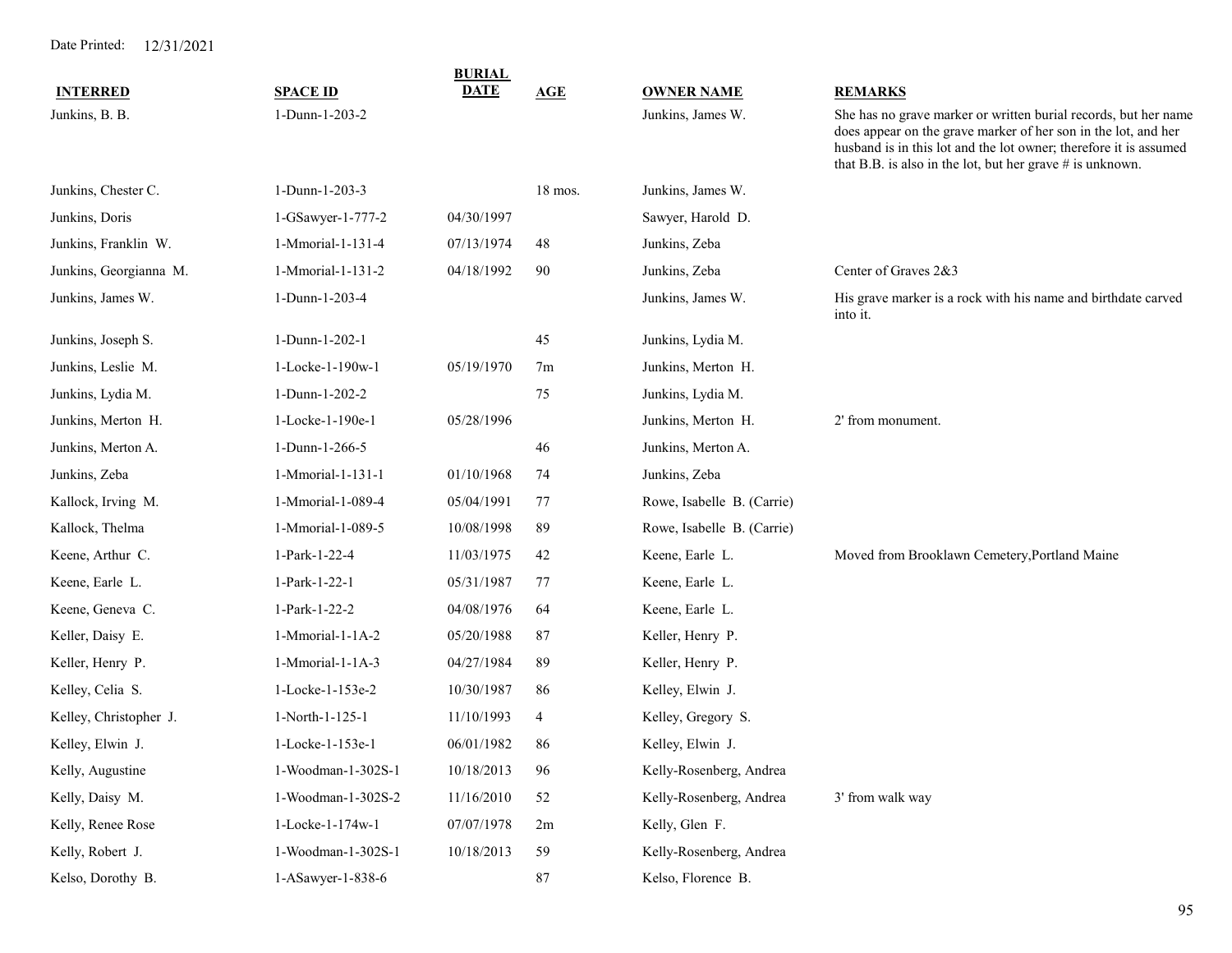| <b>INTERRED</b>     | <b>SPACE ID</b>    | <b>BURIAL</b><br><b>DATE</b> | AGE | <b>OWNER NAME</b>    | <b>REMARKS</b>                                                          |
|---------------------|--------------------|------------------------------|-----|----------------------|-------------------------------------------------------------------------|
| Kelso, Elmer G.     | 1-ASawyer-1-838-5  | 06/29/1988                   | 85  | Kelso, Florence B.   |                                                                         |
| Kelso, Florence B.  | 1-ASawyer-1-838-2  |                              | 70  | Kelso, Florence B.   |                                                                         |
| Kelso, Skiffington  | 1-ASawyer-1-838-3  |                              | 73  | Kelso, Florence B.   |                                                                         |
| Kennie, Thomas      | 1-Woodman-1-289S-1 | 08/31/2018                   | 48  | Kennie, Kimberly     |                                                                         |
| Kenny, Merrill S.   | 1-Locke-1-203-1    | 06/03/1975                   | 36  | Kenny, Ann           |                                                                         |
| Kimball, Abbie      | 1-Dunn-1-228-5     |                              | 12  | Kimball, Rachel B.   |                                                                         |
| Kimball, Abigail    | 1-Coffin-1-377-5   |                              |     | Kimball, Thomas L.   |                                                                         |
| Kimball, Alfred M.  | 1-Park-1-18-1      | 06/28/2007                   | 90  | Tripp, Lloyd         | actual placement of urn is between the foot markers on graves<br>1&82   |
| Kimball, Alma W.    | 1-GSawyer-1-718-5  | 10/28/1953                   | 93  | Weymouth, Frank      |                                                                         |
| Kimball, Althea A.  | 1-Park-1-97-1      | 11/07/2007                   | 90  | Kimball, Althea A.   |                                                                         |
| Kimball, Charles S. | 1-Dunn-1-228-6     |                              | 78  | Kimball, Rachel B.   |                                                                         |
| Kimball, Daniel     | 1-Dunn-1-228-1     |                              | 46  | Kimball, Rachel B.   |                                                                         |
| Kimball, David L.   | 1-Locke-1-025-5    | 05/11/2012                   | 68  | Chevalier, Nellie A. | at foot of grave                                                        |
| Kimball, Eunice     | 1-Coffin-1-377-6   |                              |     | Kimball, Thomas L.   |                                                                         |
| Kimball, Evelyn M.  | 1-North-1-354-1    | 06/05/2005                   | 77  | Kimball, Evelyn M.   |                                                                         |
| Kimball, Howard     | 1-Dunn-1-228-4     |                              | 3   | Kimball, Rachel B.   |                                                                         |
| Kimball, Joshua     | 1-Coffin-1-377-2   |                              |     | Kimball, Thomas L.   |                                                                         |
| Kimball, Joshua     | 1-Coffin-1-377-1   |                              |     | Kimball, Thomas L.   |                                                                         |
| Kimball, Martha     | 1-Coffin-1-377-4   |                              |     | Kimball, Thomas L.   |                                                                         |
| Kimball, Millard E. | 1-North-1-355-1    | 04/17/1986                   | 62  | Kimball, Evelyn M.   |                                                                         |
| Kimball, Rachel B.  | 1-Dunn-1-228-2     |                              | 71  | Kimball, Rachel B.   |                                                                         |
| Kimball, William E. | 1-GSawyer-1-718-4  |                              |     | Weymouth, Frank      |                                                                         |
| Kimball Sr., Ernest | 1-OldYard-1-315-6  | 11/22/2021                   | 66  | Wilson, Douglas M.   | Buried 2 ft from where bmi=onument would set with vault fee<br>\$600.00 |
| King, Frank         | 1-GSawyer-1-790-6  |                              | 75  | Bradbury, Harry A.   |                                                                         |
| King, Rita H.       | 1-GSawyer-1-790-5  | 05/06/1971                   | 74  | Bradbury, Harry A.   |                                                                         |
| Kinney, Isabelle M. | 1-Mmorial-1-129-5  | 08/19/1977                   | 80  | Fifield, Philip S.   |                                                                         |
| Kinney, Warren C.   | 1-Mmorial-1-129-4  | 04/22/1975                   | 76  | Fifield, Philip S.   |                                                                         |
| Kirby, Constance A. | 1-Mmorial-1-4A-3   | 10/27/1999                   |     | Moulton, Maurice E.  | 2'from walkway                                                          |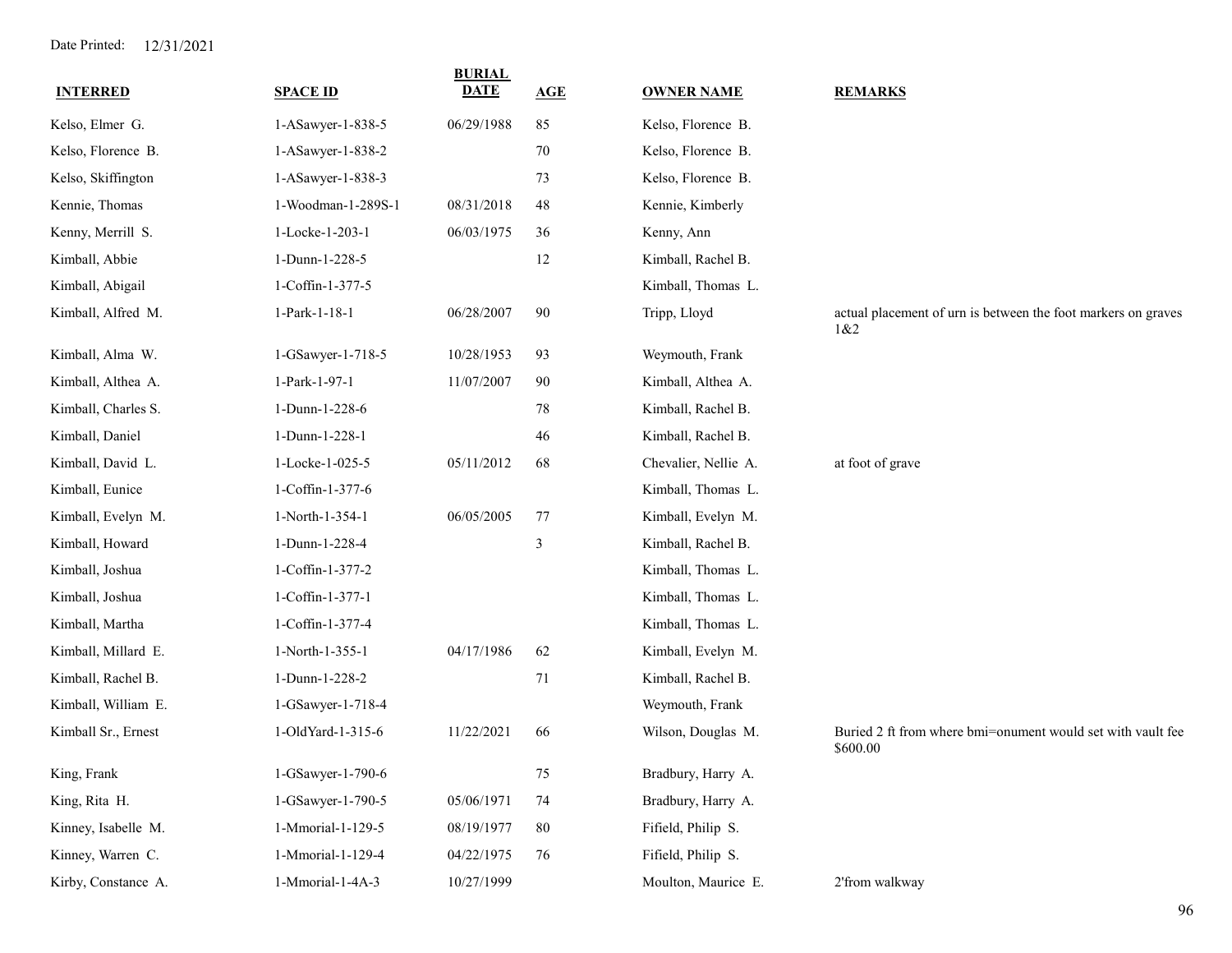| <b>INTERRED</b>             | <b>SPACE ID</b>     | <b>BURIAL</b><br><b>DATE</b> | AGE    | <b>OWNER NAME</b>     | <b>REMARKS</b>                                            |
|-----------------------------|---------------------|------------------------------|--------|-----------------------|-----------------------------------------------------------|
| Klar, Barbara               | 1-North-1-233-1     | 07/02/2018                   | 84     | Klar, Robert          |                                                           |
| Klar, Joshua R.             | 1-North-1-234-1     | 07/17/1979                   |        | Klar, Robert Jr.      | Buried at the walkway end of lot.                         |
| Klar, Robert                | 1-North-1-231-1     | 05/09/1998                   | 70     | Klar, Robert          |                                                           |
| Knight, Ethel               | 1-Coffin-1-443-2    |                              |        | Knight, Ethel         |                                                           |
| Knight, John                | 1-Dunn-1-147-1      |                              | 55     | Knight, Mercy         |                                                           |
| Knight, Mercy               | 1-Dunn-1-147-2      |                              | 85     | Knight, Mercy         |                                                           |
| Knight, Priscilla           | 1-Dunn-1-147-6      |                              | Infant | Knight, Mercy         |                                                           |
| Knowles, Lois Marion        | 1-North-1-102-1     | 09/23/2011                   | 76     | Maddox, Herbert E. Jr |                                                           |
| Komar, Ignatius U.          | 1-Woodman-1-055S-1  | 05/30/2007                   | 98     | Komar, Ignatius U.    |                                                           |
| Komar, Loretta              | 1-Woodman-1-055S-2  | 05/04/1998                   | 80     | Komar, Ignatius U.    |                                                           |
| Kozloff, David S.           | 1-Woodman-1-048N-1  | 05/20/2011                   | 63     | Kozloff, Leah M.      |                                                           |
| Kozloff, Leah M.            | 1-Woodman-1-048N-2  | 05/07/2016                   | 89     | Kozloff, Leah M.      |                                                           |
| Kozloff, Mark S.            | 1-Woodman-1-047N-2  | 05/18/2006                   | 51     | Kozloff, Leah M.      |                                                           |
| Kozloff, Stanley W.         | 1-Woodman-1-047N-1  | 09/30/1986                   | 61     | Kozloff, Leah M.      |                                                           |
| Kuniegel, Judith            | 1-Woodman-1-174N-2  | 11/02/2005                   |        | Kuniegel, Lewis W.    |                                                           |
| Labree, Charles N.          | 1-ASawyer-1-831-3   |                              |        | Labree, Frederick W.  | No record of which grave he is in.                        |
| Labree, Flora D.            | 1-ASawyer-1-831-5   | 05/14/1988                   | 89     | Labree, Frederick W.  |                                                           |
| Labree, Frederick W.        | 1-ASawyer-1-831-4   | 09/23/1972                   | 73     | Labree, Frederick W.  |                                                           |
| Labree, Rosanna             | 1-ASawyer-1-831-2   |                              |        | Labree, Frederick W.  | may not be this grave no record of which grave she is in! |
| LaCourse, Edward            | 1-Woodman-1-147-4   | 08/25/2021                   | 35     | LaCourse, Grace       |                                                           |
| LaCourse Sr., Edward Walter | 1-Woodman-1-147-2   | 11/20/2021                   | 81     | LaCourse, Grace       | Paid \$1400 Saturday Rate                                 |
| Ladd, Little Darling        | 1-Dunn-1-230b-3     |                              |        | Ladd, Sarah R.        | This is a cat; Sarah R. Ladd's cat.                       |
| Ladd, Sarah R.              | 1-Dunn-1-230b-2     |                              | 85     | Ladd, Sarah R.        |                                                           |
| Lajoie, Roland "Nappy"      | 1-Coffin-1-672-3    |                              | 42     | Lajoie, Stella E.     |                                                           |
| Lajoie, Stella E.           | $1$ -Coffin-1-672-2 | 05/29/1982                   | 49     | Lajoie, Stella E.     |                                                           |
| Lamb, Charles J. Jr         | 1-North-1-159-1     | 05/06/1994                   | 73     | Lamb, Margaret E.     |                                                           |
| Lamb, Dorathy M.            | 1-North-1-309-1     | 07/11/2012                   | 94     | Lamb, Dorathy M.      |                                                           |
| Lamb, Kenneth L.            | 1-North-1-310-1     | 06/04/1980                   | 66     | Lamb, Dorathy M.      |                                                           |
| Lamb, Margaret E.           | 1-North-1-158-1     | 07/24/2006                   | 83     | Lamb, Margaret E.     |                                                           |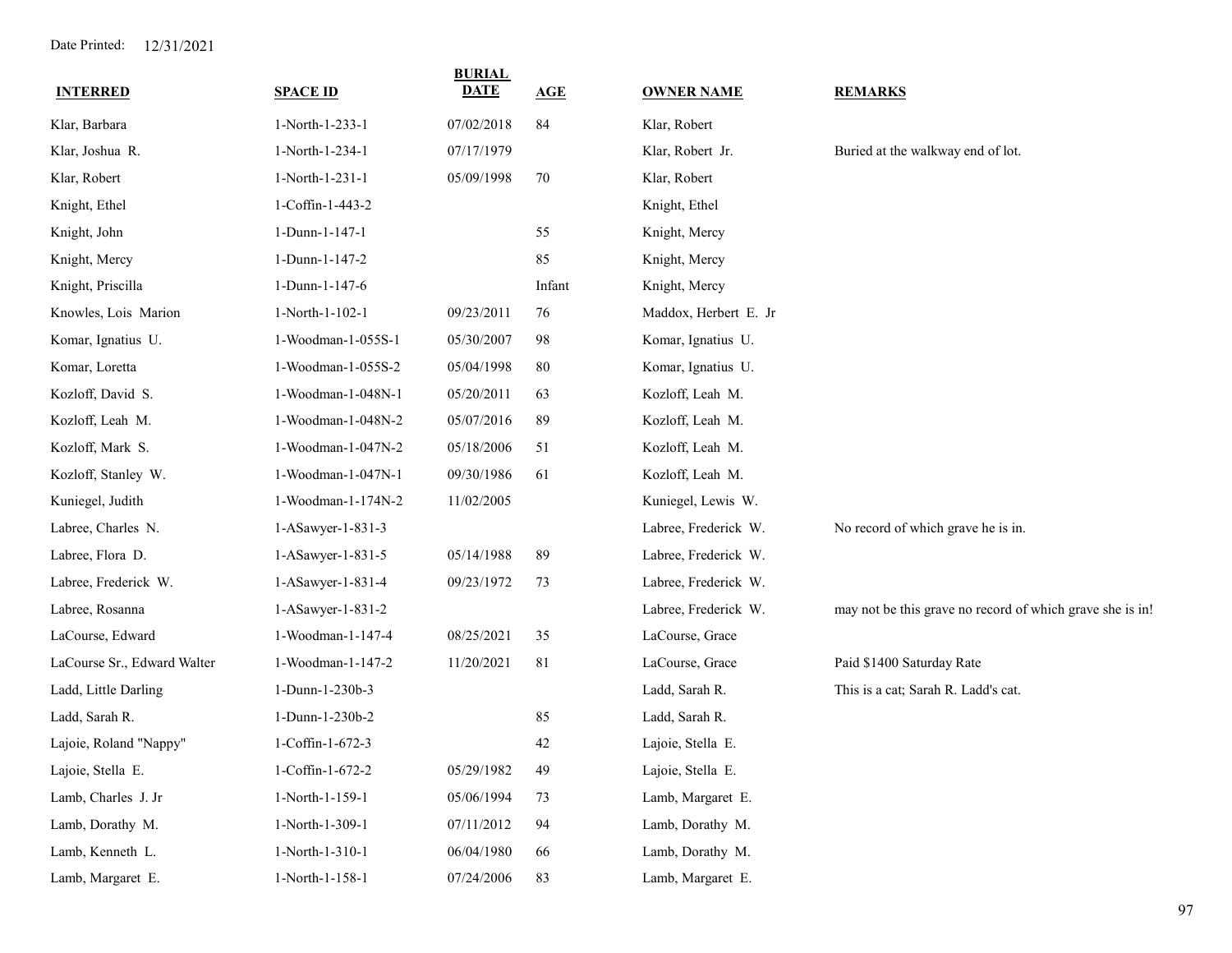| <b>INTERRED</b>      | <b>SPACE ID</b>    | <b>BURIAL</b><br><b>DATE</b> | AGE    | <b>OWNER NAME</b>      | <b>REMARKS</b>                                                                  |
|----------------------|--------------------|------------------------------|--------|------------------------|---------------------------------------------------------------------------------|
| Lambert, Jordon M.   | 1-Woodman-1-059N-2 | 06/14/2017                   | 25     | Lambert, Donald C. JR. |                                                                                 |
| Landie, Martha Alice | 1-GSawyer-1-727-5  |                              | 19     | Bradbury, Lindley L.   |                                                                                 |
| Landry, Carl A.      | 1-GSawyer-1-724-5  | 06/04/1984                   | 70     | Hall, Guy L.           |                                                                                 |
| Landry, Ernest J.    | 1-Mmorial-1-024-3  | 12/22/1948                   | 60     | Landry, Josephine E.   |                                                                                 |
| Landry, Josephine E. | 1-Mmorial-1-024-2  | 04/14/1963                   | 71     | Landry, Josephine E.   |                                                                                 |
| Landry, Olive F.     | 1-GSawyer-1-727-6  | 04/09/1980                   | $58\,$ | Bradbury, Lindley L.   |                                                                                 |
| Landry, Ruth S.      | 1-GSawyer-1-724-4  |                              | 29     | Hall, Guy L.           | moved from grave #5 in 1984                                                     |
| Landry, Wealtha      | 1-GSawyer-1-724-6  | 07/20/1991                   | 85     | Hall, Guy L.           |                                                                                 |
| Lane, Alcestis       | 1-Dunn-1-219-4     |                              |        | Lane, Mehitable W.     |                                                                                 |
| Lane, Ann B.         | 1-Dunn-1-069-3     |                              | 19     | Lane, B. L. D.         |                                                                                 |
| Lane, B. L. D.       | 1-Dunn-1-069-1     |                              | $77\,$ | Lane, B. L. D.         |                                                                                 |
| Lane, Caroline       | 1-Dunn-1-219-5     |                              |        | Lane, Mehitable W.     |                                                                                 |
| Lane, Charlie W.     | 1-OldYard-1-356-6  |                              | 1      | Lane, Jabez            |                                                                                 |
| Lane, Daniel         | 1-Dunn-1-061-5     |                              |        | Dyer, Seth             |                                                                                 |
| Lane, Dorcas H.      | 1-Dunn-1-100-1     |                              | 73     | Lane, Living H.        |                                                                                 |
| Lane, Florence E.    | 1-North-1-357-1    | 08/01/2007                   | 100    | Lane, Florence E.      |                                                                                 |
| Lane, Howard P.      | 1-North-1-356-1    | 08/31/1988                   | 75     | Lane, Florence E.      |                                                                                 |
| Lane, Ivory          | 1-Dunn-1-015-3     |                              |        | Lane, Nathan           |                                                                                 |
| Lane, Jabez          | 1-Dunn-1-219-1     |                              |        | Lane, Mehitable W.     |                                                                                 |
| Lane, Jabez          | 1-OldYard-1-356-1  |                              | 39     | Lane, Jabez            |                                                                                 |
| Lane, Johan S.       | 1-North-1-104-1    | 05/18/2001                   | 67     | Lane, Johan S.         |                                                                                 |
| Lane, Living H.      | 1-Dunn-1-100-2     |                              |        | Lane, Living H.        | No grave marker--written records list him as having been buried<br>in this lot. |
| Lane, Lucinda        | 1-Dunn-1-069-2     |                              | 57     | Lane, B. L. D.         |                                                                                 |
| Lane, Martha A.      | 1-OldYard-1-356-2  |                              | 74     | Lane, Jabez            |                                                                                 |
| Lane, Mary           | 1-Dunn-1-015-2     |                              | $74\,$ | Lane, Nathan           |                                                                                 |
| Lane, Mary W.        | 1-Dunn-1-219-6     |                              |        | Lane, Mehitable W.     |                                                                                 |
| Lane, Mehitable W.   | 1-Dunn-1-217-2     |                              |        | Lane, Mehitable W.     |                                                                                 |
| Lane, Nathan         | 1-Dunn-1-015-1     |                              | 76     | Lane, Nathan           |                                                                                 |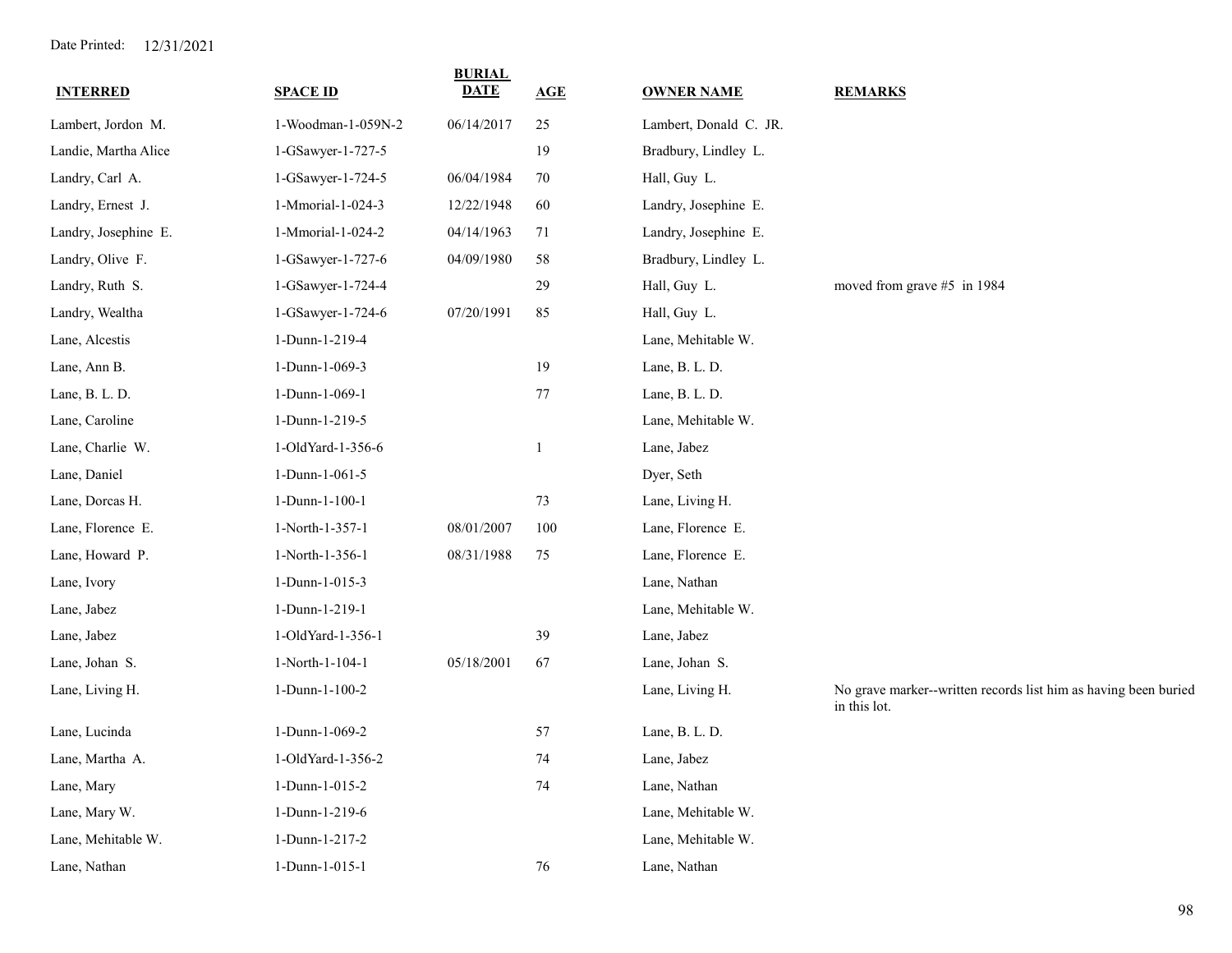| <b>INTERRED</b>            | <b>SPACE ID</b>   | <b>BURIAL</b><br>DATE | AGE    | <b>OWNER NAME</b>   | <b>REMARKS</b>  |
|----------------------------|-------------------|-----------------------|--------|---------------------|-----------------|
| Lane, Nathan L.            | 1-OldYard-1-356-5 |                       | 24     | Lane, Jabez         |                 |
| Lane, Sarah                | 1-Dunn-1-219-2    |                       |        | Lane, Mehitable W.  |                 |
| Lane, Sarah W.             | 1-Dunn-1-217-1    |                       |        | Lane, Mehitable W.  |                 |
| Lane, Stephen W.           | 1-Dunn-1-219-3    |                       |        | Lane, Mehitable W.  |                 |
| Lane, Thomas W.            | 1-North-1-103-1   | 05/08/1992            | 57     | Lane, Johan S.      |                 |
| Lane, William H.           | 1-OldYard-1-340-3 |                       | 15     |                     |                 |
|                            |                   |                       |        | Sawyer, Hannah M.   |                 |
| Lang, Augusta M.           | 1-Coffin-1-626-5  |                       | 58     | Lang, Augusta M.    |                 |
| Lang, Beatrice             | 1-Mmorial-1-012-2 | 04/26/1990            |        | Lord, Nellie        |                 |
| Lang, Bessie M.            | 1-Coffin-1-400-2  |                       | 75     | Lang, Bessie M.     |                 |
| Lang, Clarence C.          | 1-Coffin-1-400-3  |                       | 80     | Lang, Bessie M.     |                 |
| Lang, Emerson              | 1-Coffin-1-626-6  |                       | 72     | Lang, Augusta M.    |                 |
| Lang, Ensley B.            | 1-Mmorial-1-012-1 | 05/28/1980            | 79     | Lord, Nellie        |                 |
| Lang, George               | 1-Coffin-1-395-1  |                       |        | Lang, George        |                 |
| Lang, Glen D.              | 1-Park-1-15-1     | 05/20/2011            | 50     | Lang, Durward       | 3' from walkway |
| Lang, Harriet N.           | 1-Coffin-1-443-5  |                       |        | Knight, Ethel       |                 |
| Lang, Ingred J.            | 1-Coffin-1-395-4  |                       |        | Lang, George        |                 |
| Lang, Sewell F.            | 1-Coffin-1-443-4  |                       |        | Knight, Ethel       |                 |
| Lang, Susan M.             | 1-Coffin-1-395-2  |                       | 80     | Lang, George        |                 |
| Lang, Una N.               | 1-Coffin-1-395-3  |                       | 55     | Lang, George        |                 |
| Lang, Van L.               | 1-Park-1-15-1     | 05/20/2011            | 55     | Lang, Durward       | 2' from walkway |
| LaPointe, Donna G.         | 1-Woodman-1-123-4 | 09/04/2009            | 70     | Rankin, Eugene R.   |                 |
| LaPointe, Edward P.        | 1-Woodman-1-123-3 | 11/03/2012            | 67     | Rankin, Eugene R.   |                 |
| LaPrise, Sara              | 1-GSawyer-1-790-4 | 06/09/1975            | 51     | Bradbury, Harry A.  |                 |
| Laroche, Herbert H.        | 1-North-1-262-1   | 10/03/1988            | 39     | Colello, Carol      |                 |
| Larrabee, Bernice T.       | 1-North-1-189-1   | 08/04/1994            | $75\,$ | Coosard, Mark A.    |                 |
| Larrabee, Elizabeth        | 1-North-1-374-1   | 05/13/2002            | 72     | Larrabee, Elizabeth |                 |
| Larrabee, John Paul "Jack" | 1-North-1-373-1   | 05/04/2000            | 74     | Larrabee, Elizabeth |                 |
| Larrivee, Robert P.        | 1-Locke-1-035-3   | 06/07/1973            | 2      | Larrivee, Michael   |                 |
| Larry, Joanne C.           | 1-North-1-407E-1  | 09/13/2005            | 68     | Larry, Robert A.    |                 |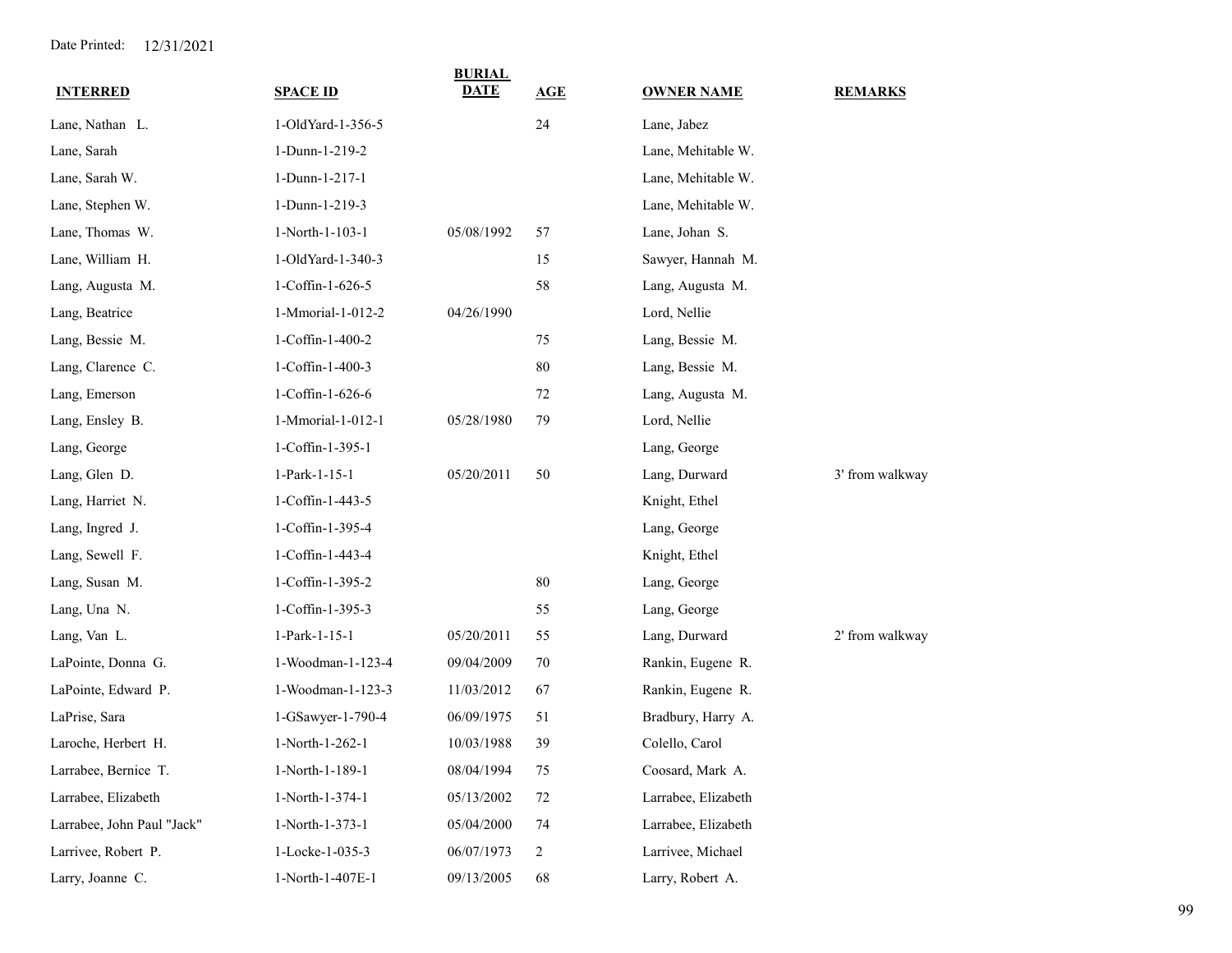| <b>INTERRED</b>      | <b>SPACE ID</b>    | <b>BURIAL</b><br><b>DATE</b> | AGE | <b>OWNER NAME</b>    | <b>REMARKS</b>                                                                                             |
|----------------------|--------------------|------------------------------|-----|----------------------|------------------------------------------------------------------------------------------------------------|
| Larry, John A.       | 1-North-1-406-1    | 10/08/2019                   | 76  | Larry, John A.       | Buried 2 ft from stone                                                                                     |
| Larry, Priscilla A.  | 1-North-1-407W-1   | 09/05/1990                   | 78  | Larry, Robert W.     | 2' from walkway to left side                                                                               |
| Larry, Robert A.     | 1-North-1-407W-1   | 11/14/2019                   | 83  | Larry, Robert W.     | Buried 6 ft from monument4 burials on this single<br>gravegrandfatheredno more burials on this lot allowed |
| Larry, Robert W.     | 1-North-1-407W-1   | 05/26/1993                   | 82  | Larry, Robert W.     |                                                                                                            |
| Lavelle, Lisa Marie  | 1-Woodman-1-297S-1 | 10/18/2002                   |     | Lavelle, James J.    | removed from lot in park section, and reinterned in woodman<br>section.                                    |
| Lawler, Gregory J.   | 1-Mmorial-1-010-1  |                              | 24  | Lawler, Shirley M.   |                                                                                                            |
| Lawler, Harry M.     | 1-OldYard-1-E-1    |                              |     | Lawler, Harry M.     |                                                                                                            |
| Lear, Fred           | 1-Coffin-1-685-3   |                              |     | Lear, Warren         |                                                                                                            |
| Lear, Mrs.           | 1-Coffin-1-685-5   |                              |     | Lear, Warren         |                                                                                                            |
| Lear, Warren         | 1-Coffin-1-685-4   |                              |     | Lear, Warren         |                                                                                                            |
| Leavitt, Ada L.      | 1-North-1-254-1    | 05/06/2002                   | 79  | Leavitt, Ada L.      | Remains placed 2' from monument.                                                                           |
| Leavitt, Arthur W.   | 1-Mmorial-1-077-1  |                              |     | Leavitt, Estella M.  |                                                                                                            |
| Leavitt, Charles C.  | 1-Dunn-1-010-1     |                              | 68  | Leavitt, Charles C.  |                                                                                                            |
| Leavitt, Doris Ada   | 1-Locke-1-041-1    |                              |     | Leavitt, Doris Ada   | Buried in 1999 together with Husband remains.                                                              |
| Leavitt, Emma A.     | 1-Coffin-1-449-4   |                              |     | Leavitt, Joseph E.   |                                                                                                            |
| Leavitt, Estella M.  | 1-Mmorial-1-077-2  | 10/11/1969                   |     | Leavitt, Estella M.  |                                                                                                            |
| Leavitt, Frank J.    | 1-GSawyer-1-720-3  |                              |     | Leavitt, Frank J.    |                                                                                                            |
| Leavitt, Jennie O.   | 1-GSawyer-1-720-2  |                              | 86  | Leavitt, Frank J.    |                                                                                                            |
| Leavitt, Joseph E.   | 1-Coffin-1-449-5   |                              |     | Leavitt, Joseph E.   |                                                                                                            |
| Leavitt, Keith A.    | 1-Locke-1-167-2    | 08/25/2017                   | 79  | Leavitt, Ralph C. Jr |                                                                                                            |
| Leavitt, Lena B.     | 1-Coffin-1-502-5   | 04/20/1979                   | 82  | Leavitt, Ralph C.    | Co-owner of lot;                                                                                           |
| Leavitt, Martha V.   | 1-Locke-1-167-2    | 05/22/2005                   |     | Leavitt, Ralph C. Jr |                                                                                                            |
| Leavitt, Nadine      | 1-Coffin-1-449-3   |                              |     | Leavitt, Joseph E.   |                                                                                                            |
| Leavitt, Ralph C. Jr | 1-Locke-1-167-3    | 04/29/1995                   | 79  | Leavitt, Ralph C. Jr |                                                                                                            |
| Leavitt, Ralph C.    | 1-Coffin-1-502-4   | 10/24/1973                   | 79  | Leavitt, Ralph C.    |                                                                                                            |
| Leavitt, Raymond     | 1-North-1-253-1    | 12/07/1996                   | 75  | Leavitt, Ada L.      |                                                                                                            |
| Leavitt, Sarah E.    | 1-Dunn-1-010-2     |                              | 89  | Leavitt, Charles C.  |                                                                                                            |
| Leavitt, Victoria    | 1-Coffin-1-449-6   |                              |     | Leavitt, Joseph E.   |                                                                                                            |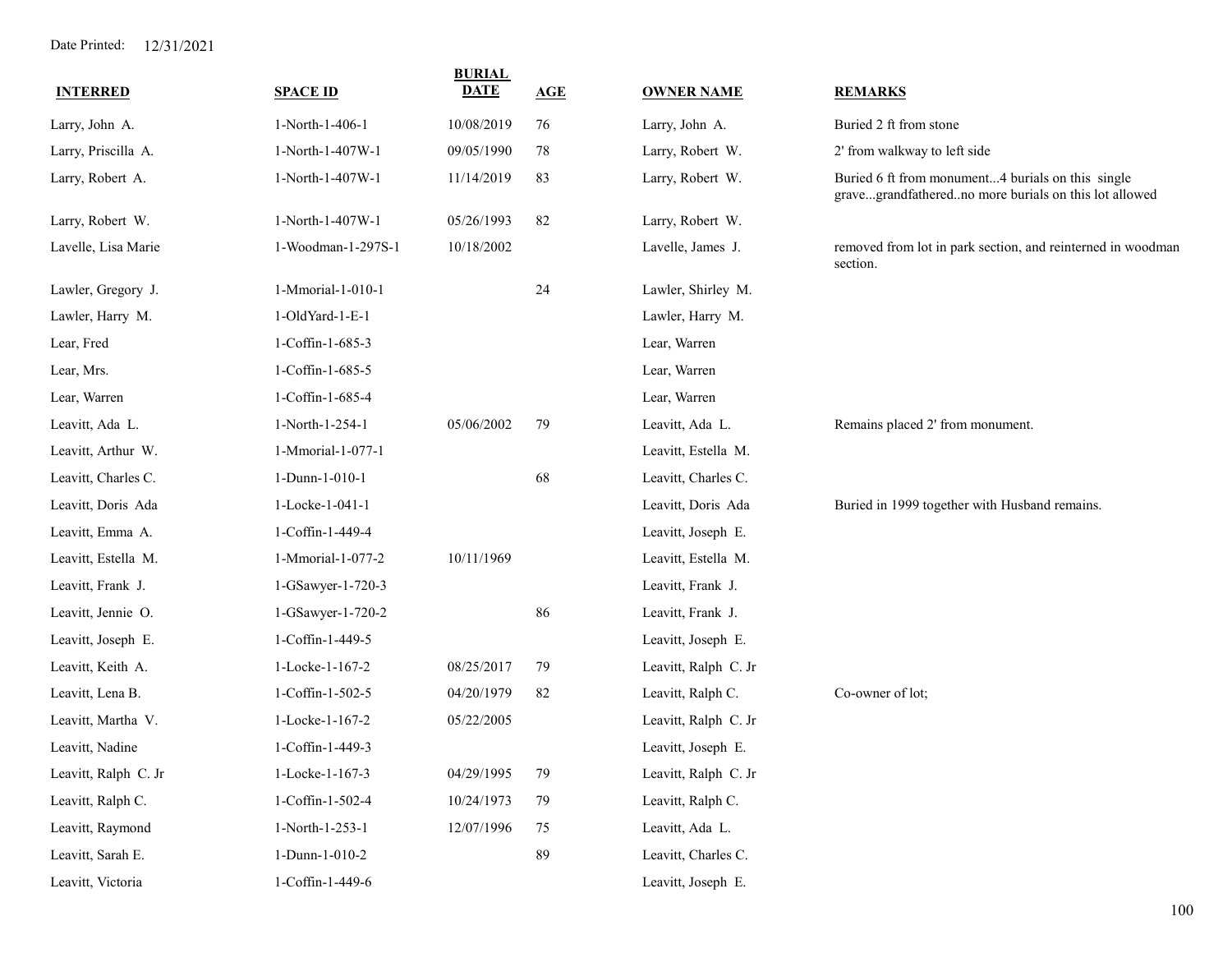| <b>INTERRED</b>             | <b>SPACE ID</b>    | <b>BURIAL</b><br><b>DATE</b> | AGE          | <b>OWNER NAME</b>   | <b>REMARKS</b>                                                                    |
|-----------------------------|--------------------|------------------------------|--------------|---------------------|-----------------------------------------------------------------------------------|
| Leavitt Jr., Carroll Weston | 1-Locke-1-041-1    | 08/05/2011                   | 75           | Leavitt, Doris Ada  | His remains are buried with his mother's and father's; all are in<br>grave $#1$ . |
| Leavitt Sr., Carroll Weston | 1-Locke-1-041-1    |                              |              | Leavitt, Doris Ada  | Buried in 1999 with wifes remains                                                 |
| Ledoux, Alfred E.           | 1-North-1-046-1    | 07/27/1985                   | 64           | Ledoux, Alfred E.   |                                                                                   |
| Ledoux, Mary G.             | 1-North-1-047-1    | 06/22/1985                   | 62           | Ledoux, Alfred E.   |                                                                                   |
| Lermond, Dorothy Mea        | 1-Mmorial-1-107-2  | 07/31/1964                   | 59           | Lermond, Paul       |                                                                                   |
| Lermond, Paul               | 1-Mmorial-1-107-1  | 05/14/1988                   | 85           | Lermond, Paul       |                                                                                   |
| Lester, George W.           | 1-Park-1-03-1      | 07/09/1974                   | 52           | Lester, George W.   |                                                                                   |
| Letarte, Judith M.          | 1-Mmorial-1-6A-4   | 10/04/2000                   | 83           | Letarte, Judith M.  |                                                                                   |
| Letarte, Royal J.           | 1-Mmorial-1-6A-5   | 11/19/1988                   | 71           | Letarte, Judith M.  |                                                                                   |
| Letellier, Desiree          | 1-Locke-1-161-1    | 12/16/1991                   |              | Dyer, Charles H.    | at walkway end                                                                    |
| Levasseur, Terry            | 1-North-1-030-1    | 09/07/2021                   | 69           | Niman, Leonard      | Rec'd \$1100 burial fee.                                                          |
| Levine, Thomas              | 1-Woodman-1-050N-1 | 05/20/1996                   | 82           | Levine, Loretta     |                                                                                   |
| Lewis, Annie M.             | 1-Dunn-1-075-4     |                              | $\mathbf{1}$ | Lewis, Tristram S.  |                                                                                   |
| Lewis, Edward J.            | 1-Locke-1-178e-1   |                              | 72           | Carll, Esther Marie |                                                                                   |
| Lewis, Elizabeth            | 1-GSawyer-1-720-6  |                              |              | Leavitt, Frank J.   |                                                                                   |
| Lewis, Ivory                | 1-Dunn-1-042-6     |                              | $\,8\,$      | Paine, Henry        |                                                                                   |
| Lewis, Jere.                | 1-Dunn-1-042-6     |                              | $\mathbf{1}$ | Paine, Henry        |                                                                                   |
| Lewis, Jonathan C.          | 1-GSawyer-1-720-5  |                              |              | Leavitt, Frank J.   |                                                                                   |
| Lewis, Jotham               | 1-Dunn-1-042-1     |                              | 74           | Paine, Henry        |                                                                                   |
| Lewis, Olive                | 1-Dunn-1-042-2     |                              | 76           | Paine, Henry        |                                                                                   |
| Lewis, Olive J.             | 1-Dunn-1-075-2     |                              | 67           | Lewis, Tristram S.  |                                                                                   |
| Lewis, Tristram S.          | 1-Dunn-1-075-1     |                              | 54           | Lewis, Tristram S.  |                                                                                   |
| Libby, Alice                | 1-GSawyer-1-772-2  |                              |              | Libby, Squire L.    |                                                                                   |
| Libby, Almira S.            | 1-Dunn-1-133-2     |                              |              | Libby, Rufus        | Actual grave unknown; there is no grave marker, only a family<br>monument.        |
| Libby, Amos                 | 1-Coffin-1-401-1   |                              |              | Hill, H.H.          |                                                                                   |
| Libby, Anita M.             | 1-Park-1-35-1      | 11/08/2012                   | $88\,$       | Libby, Carl A. Jr   |                                                                                   |
| Libby, Annie                | 1-GSawyer-1-726-2  |                              | 87           | Libby, George H.    |                                                                                   |
| Libby, Arlene J.            | 1-Park-1-44-2      | 05/10/2014                   | $80\,$       | Libby, Arlene J.    |                                                                                   |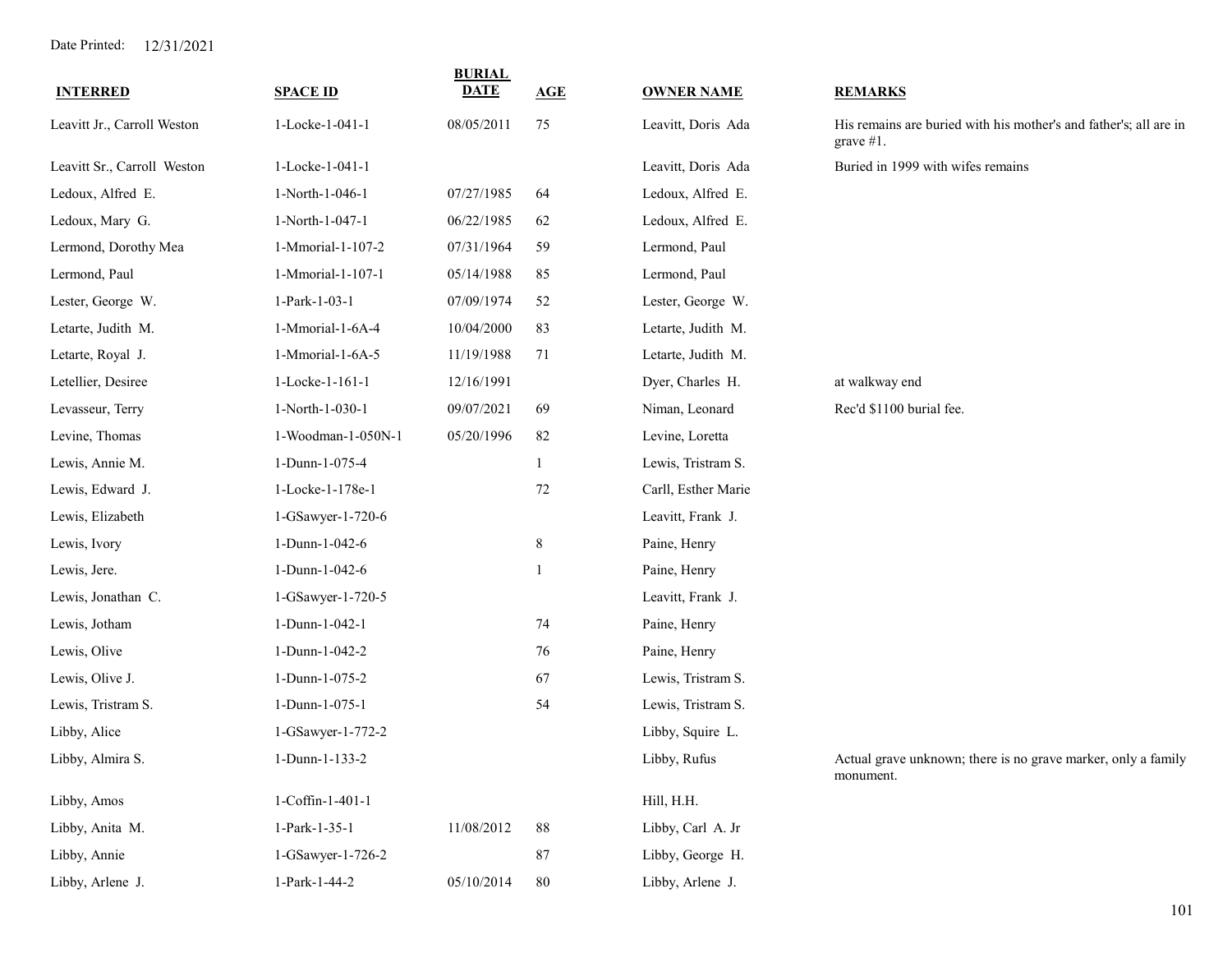| <b>INTERRED</b>        | <b>SPACE ID</b>     | <b>BURIAL</b><br><b>DATE</b> | AGE          | <b>OWNER NAME</b>    | <b>REMARKS</b>                                                             |
|------------------------|---------------------|------------------------------|--------------|----------------------|----------------------------------------------------------------------------|
| Libby, Arlene T.       | 1-Coffin-1-376-5    | 09/14/2018                   | 91           | Libby, Arthur B.     | Cremation paid \$500.00buried next to Albert(not yet<br>deceased)          |
| Libby, Arthur B.       | $1-Coffin-1-375-1$  |                              |              | Libby, Arthur B.     |                                                                            |
| Libby, Arthur R.       | 1-Coffin-1-375-3    |                              |              | Libby, Arthur B.     |                                                                            |
| Libby, Arthur Benjamin | 1-Coffin-1-376-1    | 10/30/2018                   | 91           | Libby, Arthur B.     | Buried on top of 1st wife Carol, received \$500 in burial payment          |
| Libby, Barry Clifford  | 1-Coffin-1-461-1    |                              | 9 days       | Stevens, Wm Clifford |                                                                            |
| Libby, Betsey          | 1-Coffin-1-401-1    |                              | 56           | Hill, H.H.           |                                                                            |
| Libby, Calvin L.       | 1-Park-1-44-1       | 08/28/1977                   | 44           | Libby, Arlene J.     |                                                                            |
| Libby, Carl A. Jr      | 1-Park-1-35-2       | 05/06/2002                   | 78           | Libby, Carl A. Jr    |                                                                            |
| Libby, Carol           | 1-Coffin-1-376-1    | 11/14/1991                   | 65           | Libby, Arthur B.     | Husband Arthuer Benjamin Libby also buried(CREMATION) in<br>this grave     |
| Libby, Cary A.         | 1-Mmorial-1-088-1   |                              | $\mathbf{1}$ | Libby, Calvin        |                                                                            |
| Libby, Charles         | 1-ASawyer-1-861-4   |                              | 81           | Libby, Charles A.    | grave location unknown                                                     |
| Libby, Charles A.      | 1-ASawyer-1-861-3   |                              | 68           | Libby, Charles A.    |                                                                            |
| Libby, Clarence H.     | 1-ASawyer-1-914-4   |                              |              | Libby, Clarence H.   | no record of burial, monument is on this grave.                            |
| Libby, Daniel C.       | 1-Dunn-1-133-5      |                              |              | Libby, Rufus         | Actual grave unknown; there is no grave marker, only a family<br>monument. |
| Libby, De Lancey M.    | 1-Dunn-1-057-2      | 10/20/1968                   | 85           | Libby, De Lancey M.  |                                                                            |
| Libby, Edward B.       | 1-GSawyer-1-760-6   |                              | 71           | Libby, Edward B.     | could be in grave #4                                                       |
| Libby, Elijah          | 1-ASawyer-1-861-6   |                              | 74           | Libby, Charles A.    | may be grave #4 lot #862                                                   |
| Libby, Eliza S.        | 1-GSawyer-1-726-6   | 04/19/1960                   | 88           | Libby, George H.     |                                                                            |
| Libby, Elizabeth       | $1-ASawyer-1-861-5$ |                              |              | Libby, Charles A.    |                                                                            |
| Libby, Esther E.       | 1-Coffin-1-376-3    |                              | 76           | Libby, Arthur B.     |                                                                            |
| Libby, Ethel Emma      | 1-GSawyer-1-773-2   |                              |              | Libby, Ira M.        |                                                                            |
| Libby, Eva A.          | 1-OldYard-1-330-5   |                              |              | Libby, Stephen F.    | actual grave unknown                                                       |
| Libby, George A.       | 1-Mmorial-1-067-2   | 05/15/2010                   |              | Libby, George A.     |                                                                            |
| Libby, George A.Jr.    | 1-Mmorial-1-067-1   | 09/25/1962                   | $18\,$       | Libby, George A.     |                                                                            |
| Libby, George H.       | 1-GSawyer-1-726-4   |                              |              | Libby, George H.     |                                                                            |
| Libby, George W.       | 1-Dunn-1-133-3      |                              |              | Libby, Rufus         | Actual grave unknown; there is no grave marker, only a family<br>monument. |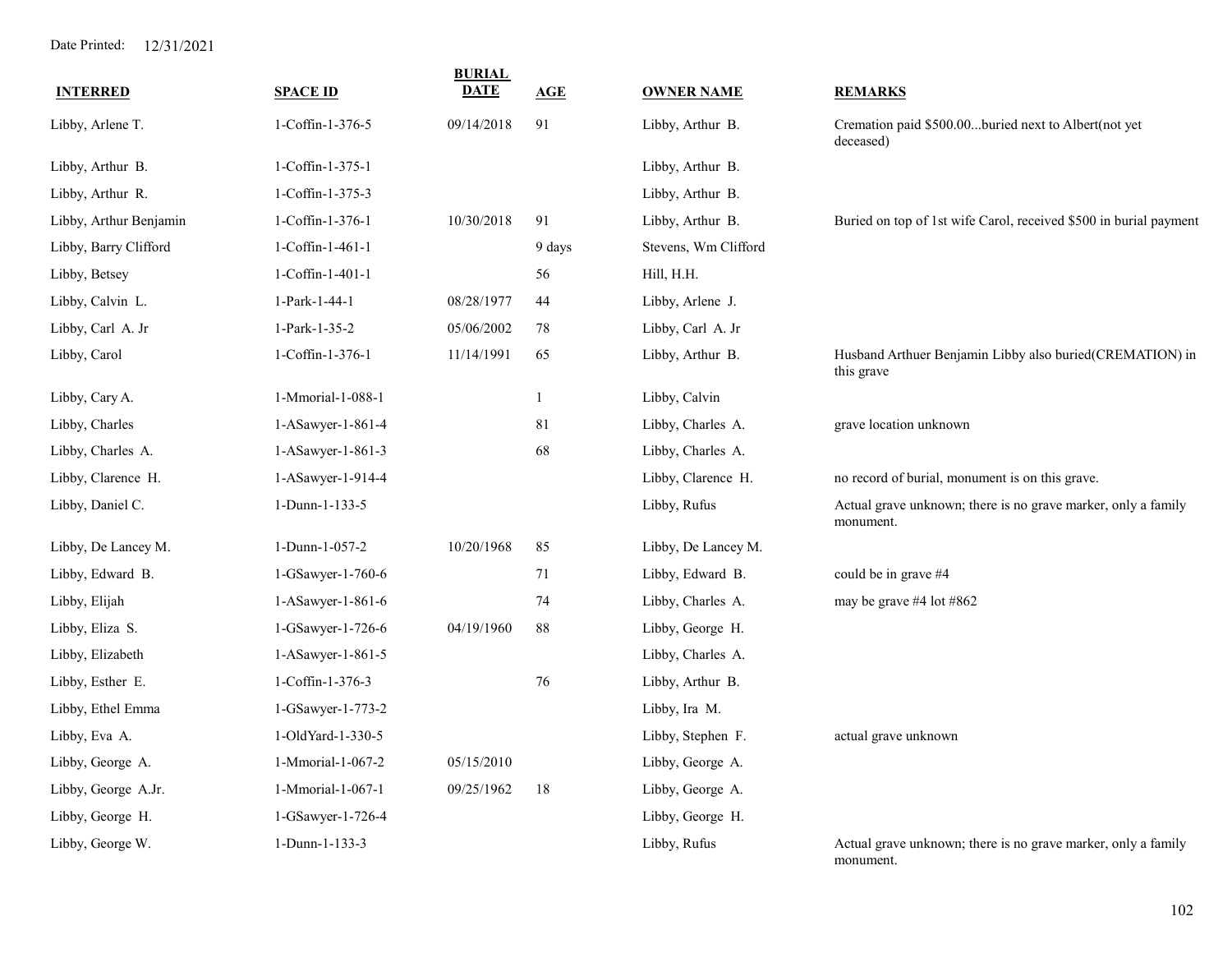| <b>INTERRED</b>          | <b>SPACE ID</b>    | <b>BURIAL</b><br><b>DATE</b> | <b>AGE</b> | <b>OWNER NAME</b>        | <b>REMARKS</b>                                                                                         |
|--------------------------|--------------------|------------------------------|------------|--------------------------|--------------------------------------------------------------------------------------------------------|
| Libby, Geraldine Stonier | 1-Locke-1-088-2    | 12/12/1980                   | 74         | Libby, Geraldine Stonier |                                                                                                        |
| Libby, Hattie C.         | 1-ASawyer-1-914-5  |                              | 88         | Libby, Clarence H.       |                                                                                                        |
| Libby, Helen J.          | 1-GSawyer-1-773-4  | 05/14/2015                   | 101        | Libby, Ira M.            |                                                                                                        |
| Libby, Ira M.            | 1-GSawyer-1-773-1  | 04/07/1956                   | 73         | Libby, Ira M.            |                                                                                                        |
| Libby, Irving O.         | 1-ASawyer-1-914-6  |                              |            | Libby, Clarence H.       |                                                                                                        |
| Libby, Isabel M.         | 1-GSawyer-1-758-3  | 08/01/2016                   | 89         | Whittaker, William G.    |                                                                                                        |
| Libby, Kimberly A.       | 1-Woodman-1-179N-1 | 04/25/2013                   |            | Libby, Brian             |                                                                                                        |
| Libby, Lester P.         | 1-ASawyer-1-914-1  |                              |            | Libby, Clarence H.       | no record of burial, monument is on this grave                                                         |
| Libby, Luella F.         | 1-ASawyer-1-861-2  |                              | 75         | Libby, Charles A.        |                                                                                                        |
| Libby, Mary              | 1-GSawyer-1-760-5  | 12/15/1959                   | 88         | Libby, Edward B.         |                                                                                                        |
| Libby, Mary Jane         | 1-ASawyer-1-861-4  |                              | 25         | Libby, Charles A.        |                                                                                                        |
| Libby, Mary W.           | 1-Dunn-1-057-4     |                              | 93         | Libby, De Lancey M.      | No headstone, but burial card says she's in grave #4. The<br>monument is where her headstone would go. |
| Libby, Miranda           | 1-ASawyer-1-845-2  |                              |            | Libby, Stephen           |                                                                                                        |
| Libby, Nancy D.          | 1-GSawyer-1-726-3  | 11/29/2006                   |            | Libby, George H.         | remains buried at head of grave3                                                                       |
| Libby, Nancy E.          | 1-GSawyer-1-726-5  |                              |            | Libby, George H.         |                                                                                                        |
| Libby, Nellie F.         | 1-Coffin-1-375-2   |                              |            | Libby, Arthur B.         |                                                                                                        |
| Libby, Pamelia F.        | 1-Dunn-1-133-6     |                              |            | Libby, Rufus             | Actual grave unknown; there is no grave marker, only a family<br>monument.                             |
| Libby, Percy O.          | 1-Park-1-45-2      | 04/27/1992                   | 82         | Libby, Percy O.          | 1' from monument                                                                                       |
| Libby, Rena A.           | 1-ASawyer-1-861-1  |                              |            | Libby, Charles A.        |                                                                                                        |
| Libby, Rena M.           | 1-Park-1-45-1      | 06/19/2004                   |            | Libby, Percy O.          | 2' from monument                                                                                       |
| Libby, Richard J.        | 1-GSawyer-1-726-1  | 04/11/1973                   | 92         | Libby, George H.         |                                                                                                        |
| Libby, Rufus             | 1-Dunn-1-133-1     |                              |            | Libby, Rufus             | Actual grave unknown; there is no grave marker, only a family<br>monument.                             |
| Libby, Sally J.          | 1-Park-1-19-4      | 05/14/2004                   | 67         | Berry, Freeda M.         |                                                                                                        |
| Libby, Sarah Ellen       | 1-Dunn-1-133-4     |                              |            | Libby, Rufus             | Actual grave unknown; there is no grave marker, only a family<br>monument.                             |
| Libby, Squire L.         | 1-GSawyer-1-772-1  |                              | 86         | Libby, Squire L.         |                                                                                                        |
| Libby, Stephen           | 1-ASawyer-1-845-3  |                              |            | Libby, Stephen           |                                                                                                        |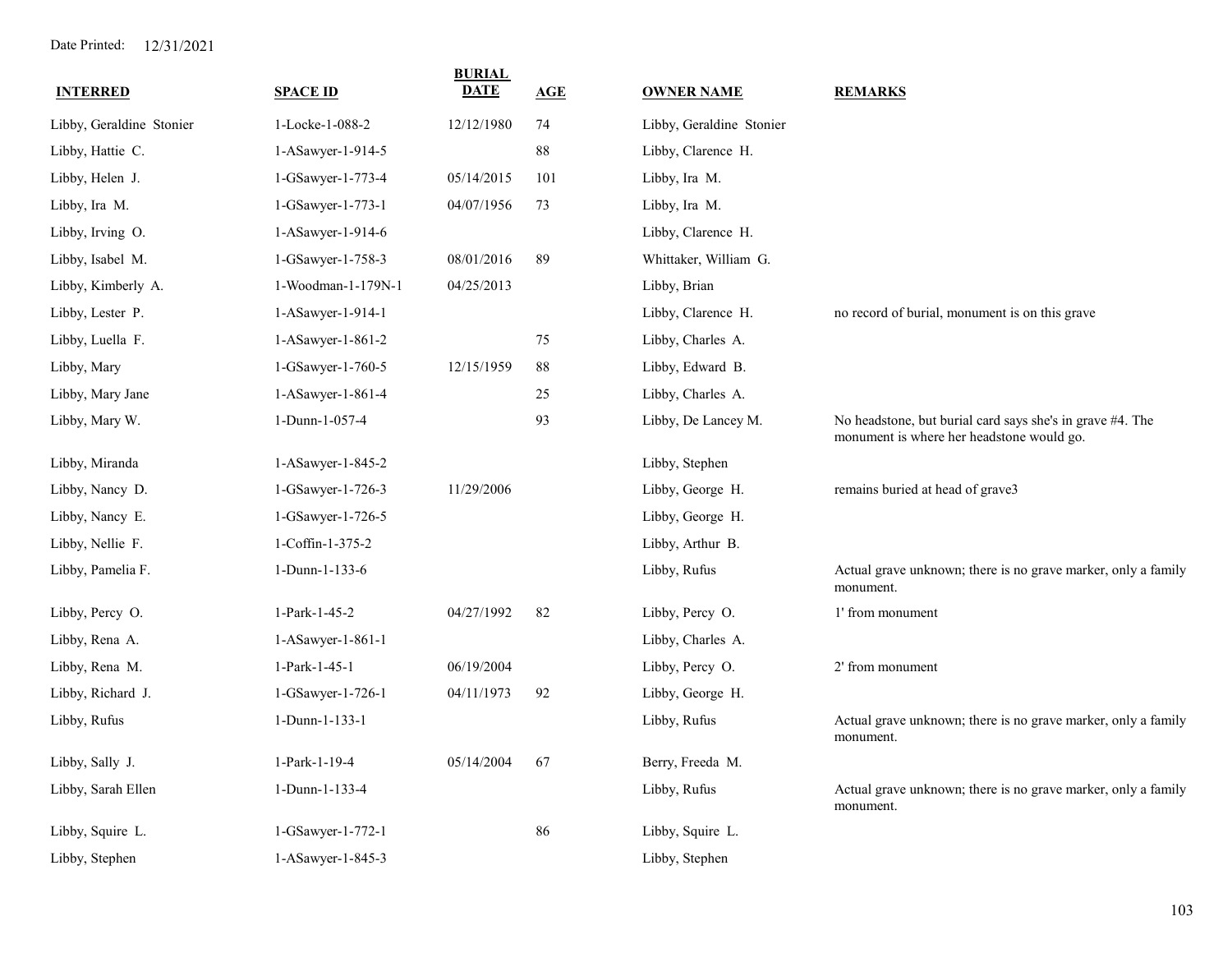| <b>INTERRED</b>               | <b>SPACE ID</b>   | <b>BURIAL</b><br>DATE | AGE         | <b>OWNER NAME</b>           | <b>REMARKS</b>                            |
|-------------------------------|-------------------|-----------------------|-------------|-----------------------------|-------------------------------------------|
| Libby, Stephen A.             | 1-GSawyer-1-773-5 | 07/18/1978            | 65          | Libby, Ira M.               |                                           |
| Libby, Stephen A. Jr.         | 1-North-1-325-1   | 06/11/1983            | 46          | Libby-Willis, Joan K.       |                                           |
| Libby, Stephen F.             | 1-OldYard-1-330-6 |                       |             | Libby, Stephen F.           | actual grave unknown                      |
| Libby-Mierop, Jean            | 1-Park-1-10-2     | 05/11/1990            | 58          | Libby-Mierop, Jean          |                                           |
| Libby-Willis, Joan K.         | 1-North-1-324-1   | 07/15/2013            | 75          | Libby-Willis, Joan K.       |                                           |
| Ligertwood, Margaret E.       | 1-Mmorial-1-078-2 | 10/09/1957            | 45          | Ligertwood, Frank J.        |                                           |
| Limanni, Leona J.             | 1-Park-1-05-3     | 05/01/1992            | 45          | Emery, Richard B.           | interred at monument end                  |
| Link, Baby Boy                | 1-Locke-1-136-3   | 08/31/1965            |             | Dertinger, Gordon F.        |                                           |
| Link, Charles J.              | 1-North-1-258-1   | 09/15/1988            | 69          | Link, Doris E.              |                                           |
| Link, Doris E.                | 1-North-1-259-1   | 07/23/1996            | 79          | Link, Doris E.              |                                           |
| Linscott, Evelyn E.           | 1-Locke-1-133-2   | 05/19/2012            | 60          | Linscott, Evelyn E.         |                                           |
| Linscott, Gertrude            | 1-Locke-1-129-3   | 07/01/1999            | 69          | Cole, Annie R.              |                                           |
| Little, Elizabeth M.          | 1-Mmorial-1-040-5 | 04/06/1985            | 66          | Little, Harold G.           |                                           |
| Little, George E.             | 1-Mmorial-1-040-1 | 05/29/1951            | 77          | Little, Harold G.           |                                           |
| Little, Harold G.             | 1-Mmorial-1-040-6 | 06/29/1978            | 61          | Little, Harold G.           |                                           |
| Little, Mable E.              | 1-Mmorial-1-040-2 |                       | 81          | Little, Harold G.           |                                           |
| Little, Norman                | 1-Mmorial-1-040-3 | 08/07/1970            | 67          | Little, Harold G.           |                                           |
| Littlefield, Alvah S.         | 1-Locke-1-169-1   | 04/08/1995            |             | Littlefield, Alvah S.       |                                           |
| Littlefield, Doris            | 1-Mmorial-1-036-5 | 06/11/2013            |             | Pinkham, Phyllis W.         |                                           |
| Littlefield, Eva L.           | 1-Locke-1-169-2   | 05/16/1996            | 72          | Littlefield, Alvah S.       |                                           |
| Littlefield, Grace J.         | 1-Park-1-17-2     | 05/20/1985            | 71          | Littlefield, Oscar M.       |                                           |
| Littlefield, Harrison Alton   | 1-Locke-1-204-1   | 11/02/1990            | 84          | Littlefield, Harrison Alton |                                           |
| Littlefield, Henry A.         | 1-Coffin-1-581-4  |                       |             | Littlefield, Henry A.       | there is a marker but no record of burial |
| Littlefield, Horatio          | 1-Coffin-1-581-1  |                       | 85          | Littlefield, Henry A.       |                                           |
| Littlefield, Martha           | 1-Coffin-1-581-2  |                       | 89          | Littlefield, Henry A.       |                                           |
| Littlefield, Myrtyl Josephine | 1-Locke-1-204-2   | 09/19/1998            | $8\sqrt{1}$ | Littlefield, Harrison Alton |                                           |
| Littlefield, Oscar M.         | 1-Park-1-17-1     | 06/23/1988            | 79          | Littlefield, Oscar M.       |                                           |
| Littlefield, Rebecca G.       | 1-Mmorial-1-117-2 | 09/03/2008            | 80          | Grace, Fred E.              |                                           |
| Littlefield, Roger            | 1-Mmorial-1-036-4 | 05/06/1993            | 88          | Pinkham, Phyllis W.         |                                           |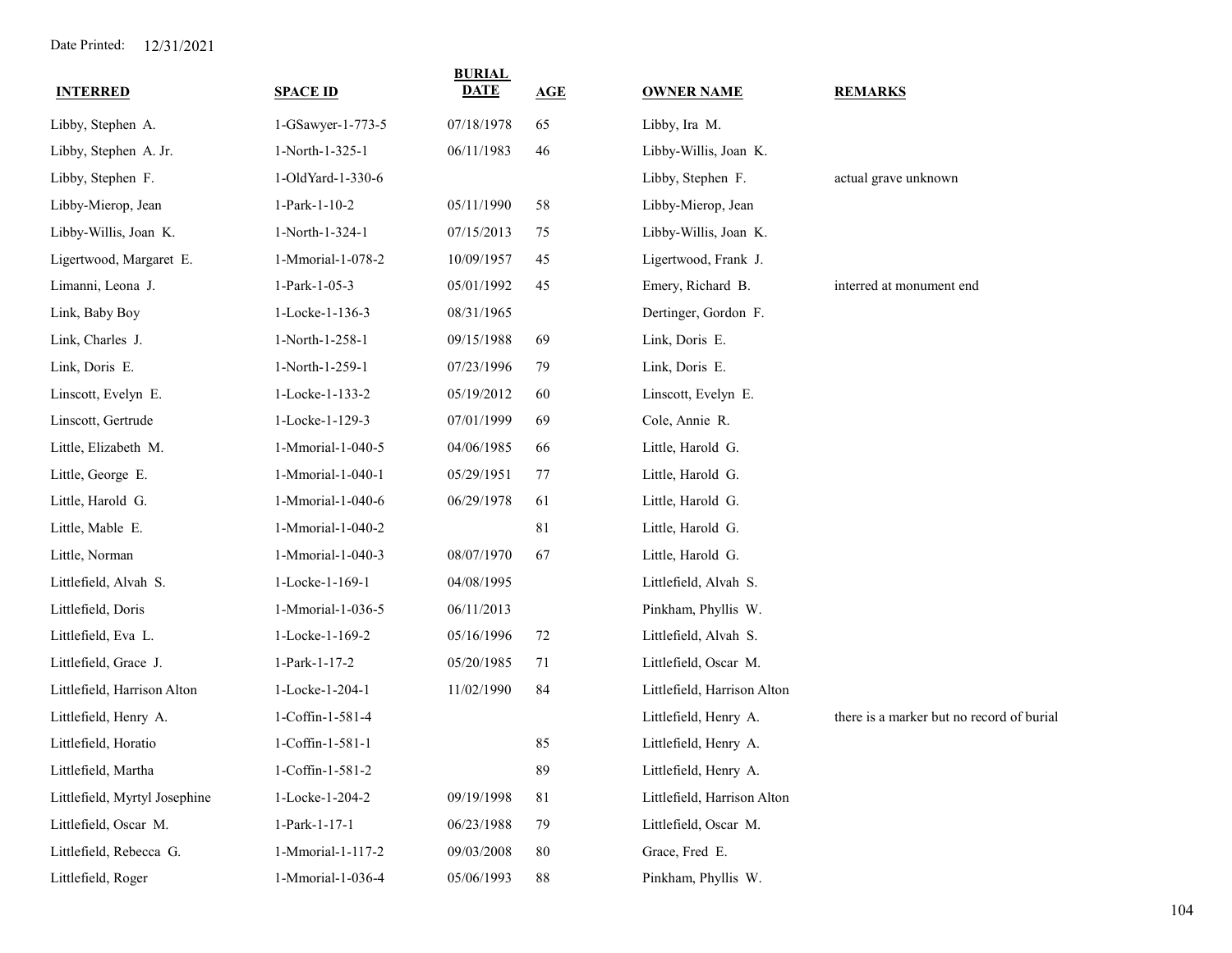| <b>INTERRED</b>            | <b>SPACE ID</b>   | <b>BURIAL</b><br>DATE | AGE     | <b>OWNER NAME</b>       | <b>REMARKS</b>                        |
|----------------------------|-------------------|-----------------------|---------|-------------------------|---------------------------------------|
| Littorin, Frank T.         | 1-Mmorial-1-027-6 | 09/20/1963            | 63      | Curran, Alton C.        |                                       |
| Littorin, Gladys F.        | 1-Mmorial-1-027-5 |                       | 64      | Curran, Alton C.        |                                       |
| Locke, Albion B.           | 1-Dunn-1-195-4    |                       | 11 mos. | Locke, John G.          |                                       |
| Locke, Annie M.            | 1-Dunn-1-194-5    |                       | 63      | Locke, John G.          |                                       |
| Locke, Eliza               | 1-Coffin-1-528-5  |                       | 57      | Locke, S.J.             |                                       |
| Locke, Evelina             | 1-Dunn-1-195-3    |                       |         | Locke, John G.          |                                       |
| Locke, Herman H.           | 1-Dunn-1-194-2    |                       |         | Locke, John G.          | Burial Date: 11/??/1951               |
| Locke, John G.             | 1-Dunn-1-195-1    |                       |         | Locke, John G.          |                                       |
| Locke, S.J.                | 1-Coffin-1-528-4  |                       | 65      | Locke, S.J.             |                                       |
| Locke, Sarah J.            | 1-Dunn-1-195-2    |                       |         | Locke, John G.          |                                       |
| Locuson, John W. (Jack)    | 1-Park-1-28-1     | 06/16/1990            | 62      | Locuson, John W. (Jack) |                                       |
| Locuson-Berry, Patricia L. | 1-Park-1-28-2     | 08/31/2011            | 78      | Locuson, John W. (Jack) | 2' from monument                      |
| Lokken, Edwin              | 1-Mmorial-1-003-1 | 10/13/1985            | 76      | Lokken, Edwin           |                                       |
| Lokken, Gertrude N.        | 1-Mmorial-1-003-2 | 05/07/2007            | 85      | Lokken, Edwin           |                                       |
| Lokken, Karen Ann          | 1-Mmorial-1-003-2 | 07/02/1945            |         | Lokken, Edwin           |                                       |
| Lord, Abraham              | 1-Dunn-1-088-1    |                       |         | Lord, Abraham           | Actual grave unknown,<br>No headstone |
| Lord, Edward E.            | 1-Coffin-1-597-4  |                       |         | Lord, Edward E.         |                                       |
| Lord, Eliza M.             | 1-Dunn-1-088-2    |                       |         | Lord, Abraham           | Actual grave unknown,<br>No headstone |
| Lord, Emma                 | 1-Coffin-1-415-5  |                       |         | Lord, Leonard           |                                       |
| Lord, Eugene F.            | 1-Coffin-1-415-4  |                       |         | Lord, Leonard           | maybe grave #6                        |
| Lord, Infant Boy           | 1-Coffin-1-597-5  |                       |         | Lord, Edward E.         |                                       |
| Lord, Infant Girl          | 1-Coffin-1-597-5  |                       |         | Lord, Edward E.         |                                       |
| Lord, Leonard              | 1-Coffin-1-415-2  |                       | 53      | Lord, Leonard           |                                       |
| Lord, Levonia S.           | 1-Coffin-1-415-1  |                       | 87      | Lord, Leonard           |                                       |
| Lord, Lydia                | 1-Dunn-1-036-6    |                       | 82      | Tarbox, Elbridge        |                                       |
| Lord, Malinda A.           | 1-Coffin-1-415-3  |                       | 30      | Lord, Leonard           |                                       |
| Lord, Margaret J.          | 1-Dunn-1-088-4    |                       |         | Lord, Abraham           | Actual grave unknown,<br>No headstone |

105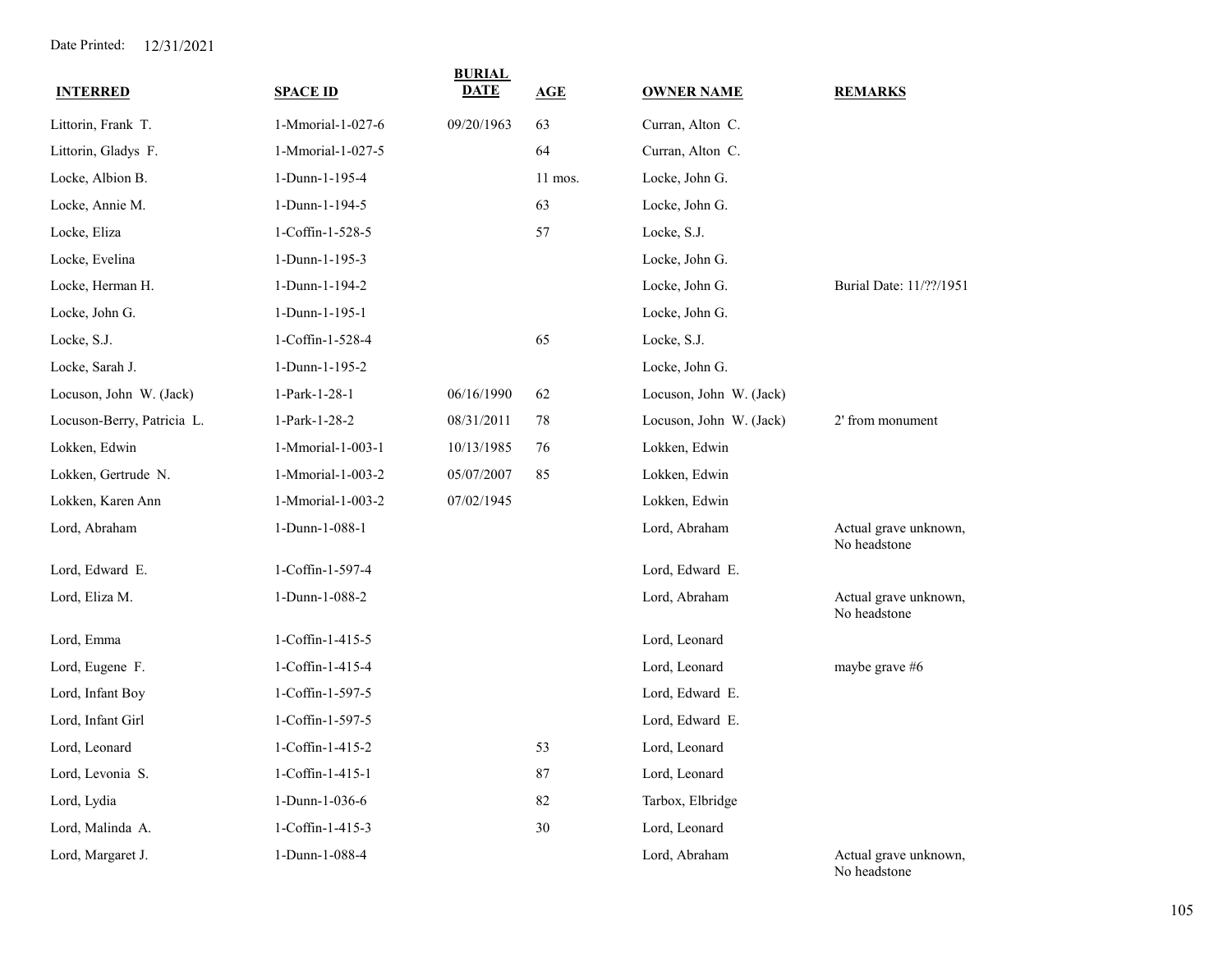| <b>INTERRED</b>         | <b>SPACE ID</b>   | <b>BURIAL</b><br><b>DATE</b> | <b>AGE</b> | <b>OWNER NAME</b>    | <b>REMARKS</b>                                                                                                                                                  |
|-------------------------|-------------------|------------------------------|------------|----------------------|-----------------------------------------------------------------------------------------------------------------------------------------------------------------|
| Lord, Marilla D.        | 1-Coffin-1-597-5  |                              |            | Lord, Edward E.      |                                                                                                                                                                 |
| Lord, Martha H.         | 1-Dunn-1-051-5    |                              | 38         | Berry, Stephen H.    |                                                                                                                                                                 |
| Lord, Nancy             | 1-Coffin-1-484-2  | 06/17/2005                   | 66         | Dunnell, Henry       | No grave marker, actual grave unknown, assumed she's buried<br>here with her husband Clinton Sargent; burial records say she's<br>buried here.                  |
| Lord, Nathaniel         | 1-Mmorial-1-012-4 | 05/28/1951                   | 70         | Lord, Nellie         |                                                                                                                                                                 |
| Lord, Nathaniel F.      | 1-Dunn-1-088-3    |                              |            | Lord, Abraham        | Actual grave unknown,<br>No headstone                                                                                                                           |
| Lord, Nellie            | 1-Mmorial-1-012-5 |                              |            | Lord, Nellie         |                                                                                                                                                                 |
| Lord, Stephen B.        | 1-Dunn-1-051-6    |                              | 2 mos.     | Berry, Stephen H.    |                                                                                                                                                                 |
| Lovell, Hilda "Emma"    | 1-OldYard-1-359-1 |                              |            | Lovell, Hilda "Emma" | actual grave location unknown                                                                                                                                   |
| Lowe, Daniel J.         | 1-Dunn-1-086-1    |                              | 37         | Lowe, Daniel J.      |                                                                                                                                                                 |
| Lowe, Ernest            | 1-Dunn-1-086-3    |                              |            | Lowe, Daniel J.      | He's either the son of Love & Daniel Lowe, or Love's brother.                                                                                                   |
| Lowe, Love Ann          | 1-Dunn-1-086-2    |                              | 28         | Lowe, Daniel J.      |                                                                                                                                                                 |
| Lowell, Hannah S.       | 1-Dunn-1-139-5    |                              |            | Sweetser, James      | Actual grave unknown; she may or may not be buried here. She<br>has no grave marker, but her name appears on the family<br>monument and in the written records. |
| Lowell, Marjorie        | 1-Mmorial-1-024-1 | 05/23/1977                   | 76         | Landry, Josephine E. |                                                                                                                                                                 |
| Lowell, Susan S.        | 1-Dunn-1-139-5    |                              |            | Sweetser, James      | Actual grave unknown; she may or may not be buried here. She<br>has no grave marker, but her name appears on the family<br>monument and in the written records. |
| Lowenborg, Jane         | 1-Park-1-96-1     | 07/18/1975                   | 72         | Lowenborg, Jane      |                                                                                                                                                                 |
| Luke, Jeanne Ellen      | 1-Woodman-1-007-4 | 10/18/2014                   |            | Huntley, Henry W.    | 2'from walkway                                                                                                                                                  |
| Lund, Elmer V.          | 1-Locke-1-058-1   | 08/11/1985                   | 68         | Lund, Kathleen E.    |                                                                                                                                                                 |
| Lund, Kathleen E.       | 1-Locke-1-058-2   | 04/18/1992                   | 68         | Lund, Kathleen E.    |                                                                                                                                                                 |
| Lundberg, Claudia D.    | 1-Locke-1-052-1   | 05/24/2005                   | 94         | Lundberg, John       |                                                                                                                                                                 |
| Lundberg, Frieda E.     | 1-Mmorial-1-124-2 | 05/10/2013                   | 103        | Lundberg, Frieda E.  |                                                                                                                                                                 |
| Lundberg, John          | 1-Locke-1-052-1   | 05/24/2005                   | 97         | Lundberg, John       | Urn placed in wife's casket                                                                                                                                     |
| Macadoo, Roberta        | 1-North-1-219-1   | 09/25/1998                   | 52         | Macadoo, Roberta     |                                                                                                                                                                 |
| MacCallum, Nellie B.    | 1-Mmorial-1-014-6 | 06/12/1951                   | 88         | Bettinger, Harry L.  |                                                                                                                                                                 |
| MacDonald, Beverly Ann  | 1-Park-1-68-4     | 04/28/2009                   | 73         | MacDonald, John E.   | 2' from monument, close to edge of grave 3                                                                                                                      |
| MacDonald, Catherine L. | 1-Park-1-68-2     | 05/19/2006                   | 98         | MacDonald, John E.   |                                                                                                                                                                 |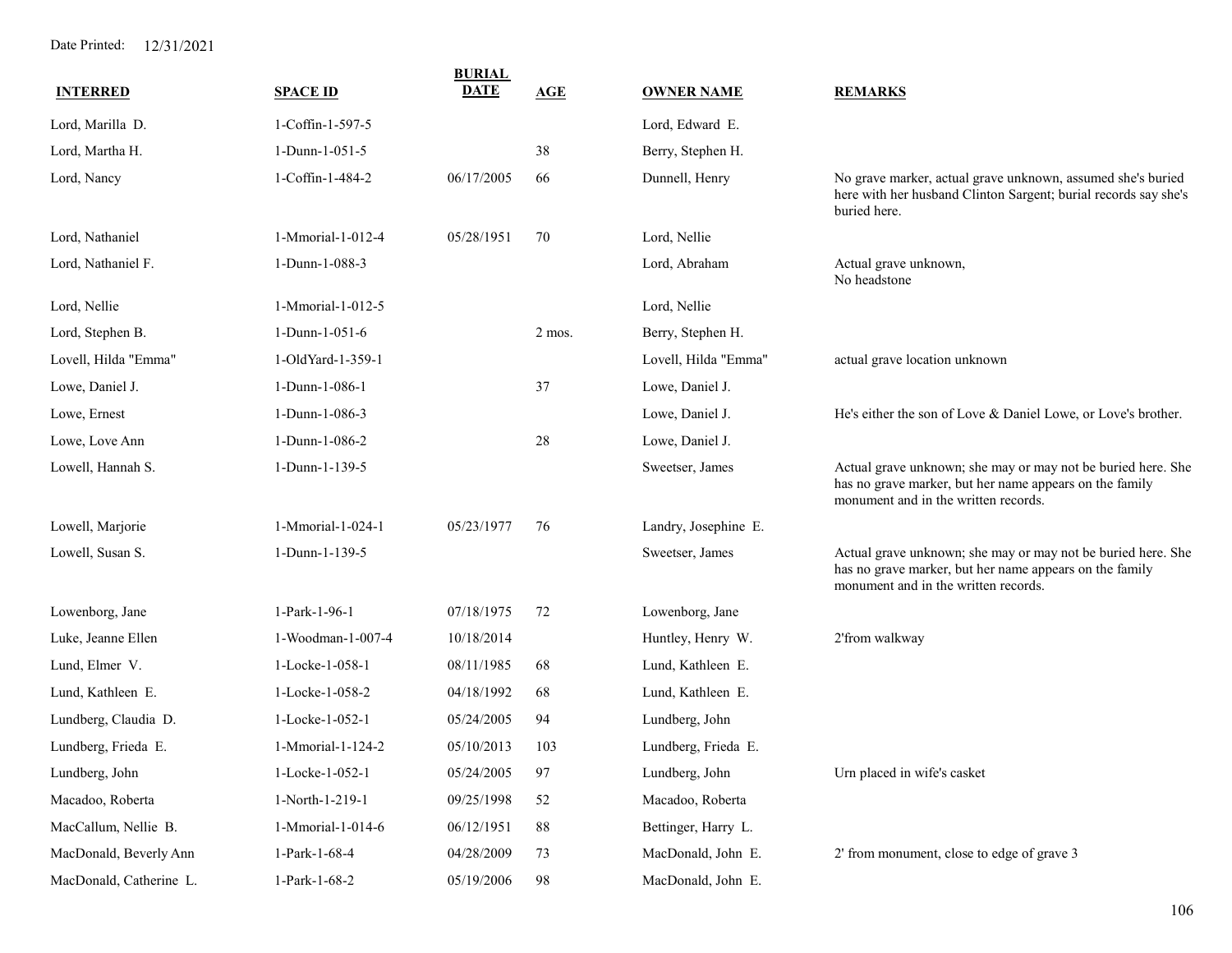| <b>INTERRED</b>       | <b>SPACE ID</b>     | <b>BURIAL</b><br><b>DATE</b> | AGE    | <b>OWNER NAME</b>     | <b>REMARKS</b>                                                                   |
|-----------------------|---------------------|------------------------------|--------|-----------------------|----------------------------------------------------------------------------------|
| MacDonald, Hugh E.    | 1-Park-1-68-4       |                              | 67     | MacDonald, John E.    | no data, believed to be buried at the head of grave 4, in either<br>1997 or 1998 |
| MacDonald, John E.    | 1-Park-1-68-1       | 05/19/1979                   | 78     | MacDonald, John E.    |                                                                                  |
| MacDonald, Paul John  | 1-Park-1-68-3       | 05/28/2021                   | 84     | MacDonald, John E.    | 2ft from monument paid \$600.00                                                  |
| MacDonald, Paula C.   | $1-GSawyer-1-812-5$ | 04/24/1986                   | 51     | Moxcey, Elmer         |                                                                                  |
| MacDonald, Richard L. | 1-Park-1-71-2       | 10/19/2013                   | 84     | MacDonald, Richard L. |                                                                                  |
| MacDowell, Bruce A.   | 1-Locke-1-194-1     | 11/06/1973                   |        | MacDowell, Richard E. |                                                                                  |
| MacDowell, Carla      | 1-Locke-1-194-2     | 05/10/1976                   | 12     | MacDowell, Richard E. |                                                                                  |
| Mackie, Mr.           | 1-Coffin-1-580-1    |                              |        | Weeman, Isabell F.    |                                                                                  |
| MacLean, Raymond M.   | 1-North-1-372-1     | 05/10/2008                   |        | MacLean, Raymond M.   | 3' from walkway                                                                  |
| MacLearn, Robert J.   | 1-Park-1-13-1       |                              |        | Weeman, Rebecca       | buried in 2000                                                                   |
| MacVane, Bertha A.    | 1-GSawyer-1-764-1   | 09/26/1969                   |        | Mason, A. Bert        |                                                                                  |
| Maddox, Carrie E.     | 1-Coffin-1-397-5    |                              | $30\,$ | Maddox, George H.     | partialy in grave#4                                                              |
| Maddox, Emma          | 1-OldYard-1-360-5   |                              | 16     | Maddox, Ivory         |                                                                                  |
| Maddox, Eunice        | 1-OldYard-1-355-5   |                              | 65     | Sawyer, Erastus       |                                                                                  |
| Maddox, George H.     | 1-Coffin-1-397-6    |                              | 64     | Maddox, George H.     | partialy in grave 5                                                              |
| Maddox, Herbert E. Jr | 1-North-1-101-1     | 10/21/1992                   | 67     | Maddox, Herbert E. Jr |                                                                                  |
| Maddox, Ivory         | 1-OldYard-1-360-1   |                              | 83     | Maddox, Ivory         |                                                                                  |
| Maddox, Olive         | 1-OldYard-1-360-2   |                              | 73     | Maddox, Ivory         |                                                                                  |
| Maggs, Amanda A.      | 1-North-1-087-1     | 08/02/1983                   | 15     | Maggs, Nancy A.       | Burial at walkway end of grave.                                                  |
| Mahoney, Edna C.      | 1-Park-1-63-2       | 04/25/1969                   | 48     | Mahoney, Helen L.     |                                                                                  |
| Mahoney, George A.    | 1-Park-1-63-1       | 04/25/1983                   | 73     | Mahoney, Helen L.     |                                                                                  |
| Mahoney, Helen L.     | 1-Park-1-63-4       | 04/23/1982                   | 69     | Mahoney, Helen L.     |                                                                                  |
| Mahony, Julia L.      | 1-North-1-273-1     | 10/24/2002                   | 35     | Mahony, Joseph J.     |                                                                                  |
| Mailman, Clyde E.     | 1-Locke-1-072-1     | 11/19/1987                   | 89     | Mailman, Clyde E.     |                                                                                  |
| Mailman, Verna Mea    | 1-Locke-1-071-1     | 05/06/1992                   | 91     | Mailman, Clyde E.     |                                                                                  |
| Mains, Kenneth        | 1-Woodman-1-177S-1  | 10/19/2016                   |        | Mains, Kenneth        |                                                                                  |
| Mains, Raynette       | 1-North-1-321-1     | 04/27/1978                   | 18     | Green, Richard        |                                                                                  |
| Mandato, Michael R.   | 1-North-1-401-1     | 11/21/2018                   | 87     | Mandato, Michael R.   | Paid \$880  North Lot 401 full burial                                            |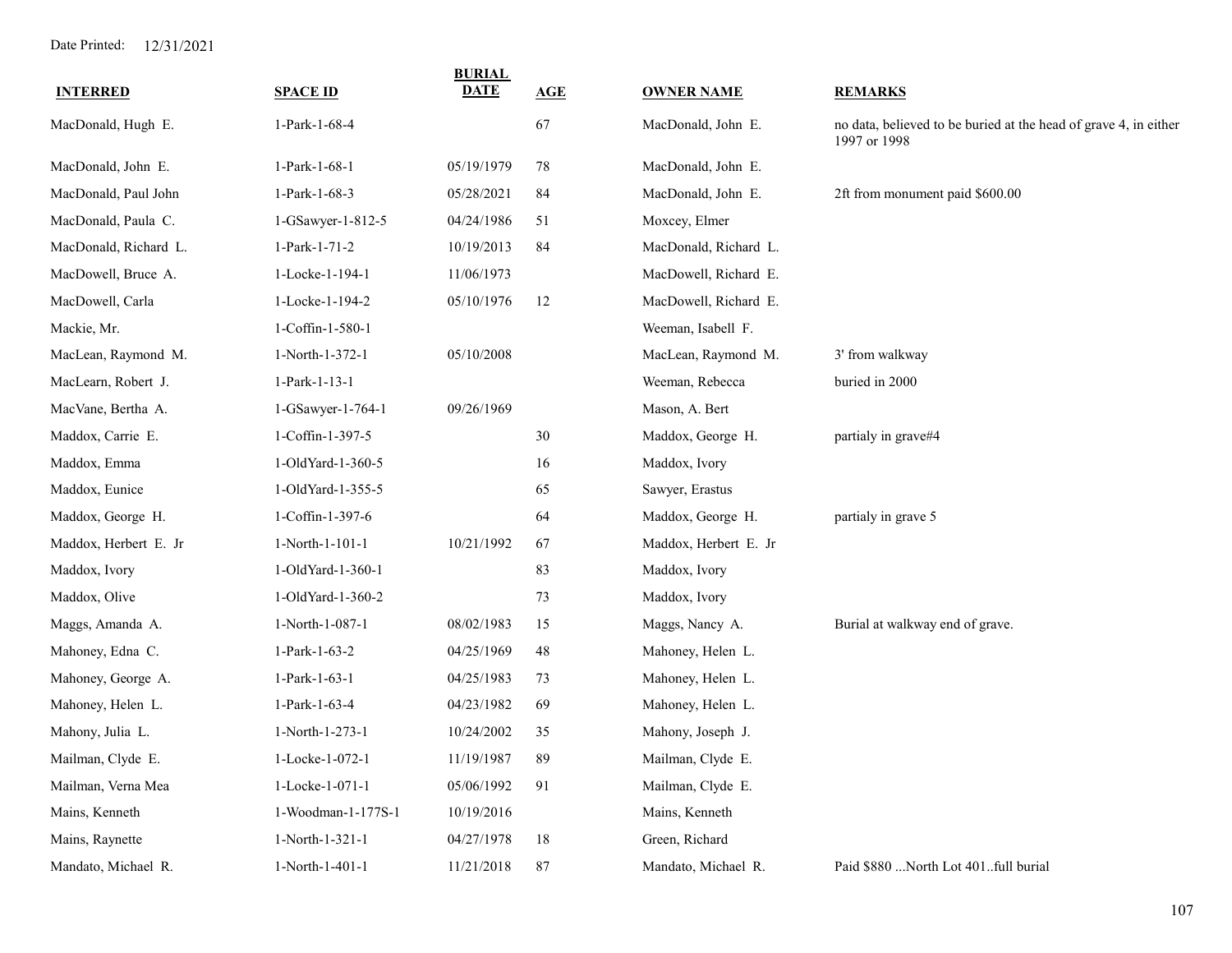| <b>INTERRED</b>         | <b>SPACE ID</b>   | <b>BURIAL</b><br><b>DATE</b> | <b>AGE</b>       | <b>OWNER NAME</b>          | <b>REMARKS</b>                                                      |
|-------------------------|-------------------|------------------------------|------------------|----------------------------|---------------------------------------------------------------------|
| Mandeville, Baby        | 1-North-1-210-1   | 07/24/2020                   | $\boldsymbol{0}$ | Preston, Floyd H.Jr."Skip" | Buried 4 ft from stone                                              |
| Manual, G. Walter       | 1-Locke-1-020-6   | 05/15/1979                   | 85               | Manual, Walter R.          |                                                                     |
| Manual, Harriet A.      | 1-Locke-1-020-2   | 05/06/1972                   | 47               | Manual, Walter R.          |                                                                     |
| Manual, Julian          | 1-Locke-1-020-1   | 10/06/1974                   | 15               | Manual, Walter R.          |                                                                     |
| Manual, Walter R.       | 1-Locke-1-020-3   | 04/12/1995                   |                  | Manual, Walter R.          | 18" from foot end                                                   |
| Marconi, Anita K.       | 1-Locke-1-148w-2  | 05/07/2005                   | 88               | Marconi, William "Bill"    |                                                                     |
| Marconi, William "Bill" | 1-Locke-1-148w-1  | 07/10/1984                   | 71               | Marconi, William "Bill"    |                                                                     |
| Markert, Dorcas S.      | 1-Park-1-75-4     | 04/02/1966                   | 64               | Markert, Leroy T.          |                                                                     |
| Markert, Leroy T.       | 1-Park-1-75-3     | 05/28/1983                   | 81               | Markert, Leroy T.          | remains placed next to monument.                                    |
| Marr, Dennis            | 1-OldYard-1-351-5 |                              |                  | Marr, William W.           | actual locations unknown                                            |
| Marr, Harriet Webster   | 1-OldYard-1-351-6 |                              |                  | Marr, William W.           | may not be buried here, Name on monument but no record of<br>burial |
| Marr, Helen             | 1-OldYard-1-351-2 |                              |                  | Marr, William W.           |                                                                     |
| Marr, M.Helen           | 1-OldYard-1-351-4 |                              | 34               | Marr, William W.           |                                                                     |
| Marr, Mabel Emery       | 1-OldYard-1-351-1 |                              |                  | Marr, William W.           |                                                                     |
| Marr, Mary              | 1-OldYard-1-351-5 |                              |                  | Marr, William W.           |                                                                     |
| Marr, Nancy E.          | 1-OldYard-1-351-2 |                              |                  | Marr, William W.           |                                                                     |
| Marr, William W.        | 1-OldYard-1-351-3 |                              |                  | Marr, William W.           |                                                                     |
| Marshall, Capt. Joel    | 1-Dunn-1-066-1    |                              | 80               | Marshall, Joel M.          | He's a vet.                                                         |
| Marshall, Elizabeth     | 1-Dunn-1-067-2    |                              | 40               | Marshall, Joel M.          |                                                                     |
| Marshall, Elizabeth Y.  | 1-GSawyer-1-782-5 | 05/11/1984                   | 100              | Marshall, Elizabeth Y.     |                                                                     |
| Marshall, Ellen C.      | 1-ASawyer-1-865-2 |                              |                  | Marshall, Joel M.          | grave $#$ unknown                                                   |
| Marshall, Infant        | 1-ASawyer-1-865-3 |                              |                  | Marshall, Joel M.          | grave $#$ unknown                                                   |
| Marshall, Joel M.       | 1-ASawyer-1-865-1 |                              |                  | Marshall, Joel M.          | grave $#$ unknown                                                   |
| Marshall, Joel Y.       | 1-GSawyer-1-782-3 | 01/30/1949                   |                  | Marshall, Elizabeth Y.     | Killed in Germany March 1944                                        |
| Marshall, Lucinda       | 1-Dunn-1-067-3    |                              | $18\,$           | Marshall, Joel M.          |                                                                     |
| Marshall, Mary          | 1-Dunn-1-066-2    |                              | $88\,$           | Marshall, Joel M.          |                                                                     |
| Marshall, Seth          | 1-Dunn-1-066-5    |                              | 22               | Marshall, Joel M.          |                                                                     |
| Marshall, Sumner B.     | 1-GSawyer-1-782-4 |                              | 66               | Marshall, Elizabeth Y.     | could be grave #6                                                   |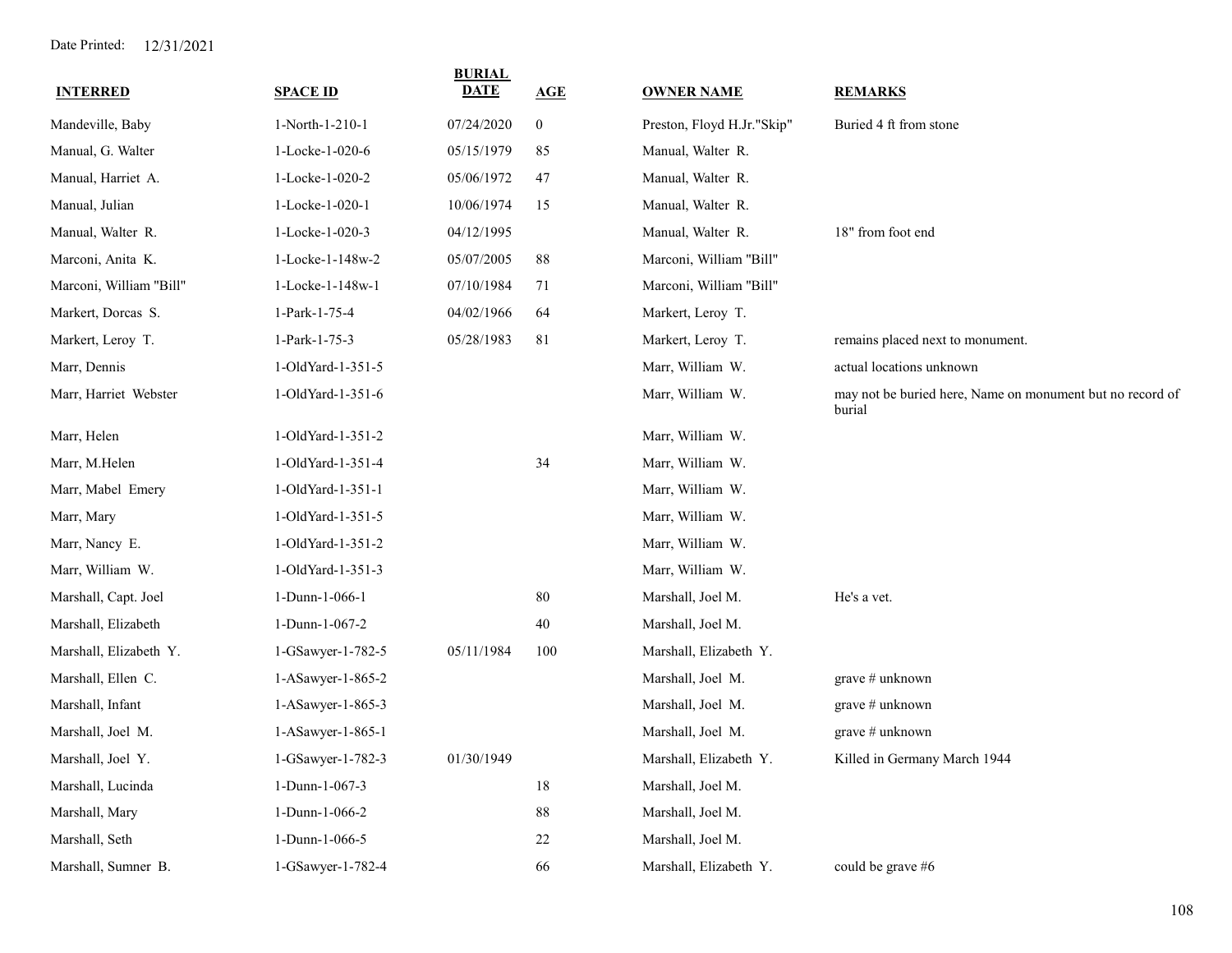| <b>INTERRED</b>          | <b>SPACE ID</b>    | <b>BURIAL</b><br><b>DATE</b> | <b>AGE</b>     | <b>OWNER NAME</b>       | <b>REMARKS</b>                                                                                                      |
|--------------------------|--------------------|------------------------------|----------------|-------------------------|---------------------------------------------------------------------------------------------------------------------|
| Marshall-Moulton, Bryant | 1-Dunn-1-067-4     |                              |                | Marshall, Joel M.       | Actual name unknown - no records<br>Stone says, "Bryant" & "My Little Benah"                                        |
| Marston, Bertha A.       | 1-ASawyer-1-923-2  | 10/21/1981                   | 91             | Bradeen, Giles S.       |                                                                                                                     |
| Marston, Donald L.       | 1-OldYard-1-363-3  |                              |                | Marston, Mary B.        |                                                                                                                     |
| Marston, Ernest R.       | 1-OldYard-1-363-5  | 05/09/1998                   | 79             | Marston, Mary B.        |                                                                                                                     |
| Marston, Hazel E.        | 1-OldYard-1-363-4  |                              | 41             | Marston, Mary B.        |                                                                                                                     |
| Marston, Llewellyn F.    | 1-OldYard-1-363-3  |                              | 56             | Marston, Mary B.        |                                                                                                                     |
| Marston, Mary B.         | 1-OldYard-1-363-1  |                              | 84             | Marston, Mary B.        | no record of husband who died in 1952 being buried here!                                                            |
| Marston, Philip H.       | 1-OldYard-1-363-6  | 05/11/1991                   | 78             | Marston, Mary B.        |                                                                                                                     |
| Marston, Rebecca J.      | 1-ASawyer-1-894-5  |                              |                | Marston, Rebecca J.     |                                                                                                                     |
| Marston, Sewell          | 1-OldYard-1-363-4  |                              |                | Marston, Mary B.        | actual grave location unknown                                                                                       |
| Marston, Thomas E.       | 1-ASawyer-1-894-4  |                              |                | Marston, Rebecca J.     |                                                                                                                     |
| Martin, Eunice I.        | 1-Locke-1-049-2    | 10/29/1964                   | 63             | Martin, Harold          |                                                                                                                     |
| Martin, Martha F.        | 1-Dunn-1-239-2     | 10/16/1953                   |                | Burnham, Aaron B.       | Written records list her in either grave 5 or 3 (unclear writing)<br>but the grave marker apears to be on grave #2. |
| Martino, Charlotte W.    | 1-ASawyer-1-921-1  |                              | 58             | Wallace, Harry E.       |                                                                                                                     |
| Mason, A. Bert           | 1-GSawyer-1-764-3  |                              | 66             | Mason, A. Bert          |                                                                                                                     |
| Mason, Alice R.          | 1-GSawyer-1-764-2  |                              |                | Mason, A. Bert          |                                                                                                                     |
| Mason, Ansel R.          | 1-Locke-1-146-1    | 06/24/1970                   | 66             | Mason, Kate D.          |                                                                                                                     |
| Mason, Barbara           | 1-Park-1-37-4      | 09/15/1987                   | 61             | Mason, Barbara          |                                                                                                                     |
| Mason, Kate D.           | 1-Locke-1-146-2    | 07/02/1993                   | 85             | Mason, Kate D.          |                                                                                                                     |
| Maxwell, Vicki Lynn      | 1-Park-1-42-3      | 06/23/1977                   | 18             | Gower, Ruth             |                                                                                                                     |
| May, Isabelle            | 1-GSawyer-1-779-1  |                              |                | Waterman, Marguerite A. |                                                                                                                     |
| Mayo, Delancy C.         | 1-Coffin-1-376-4   |                              |                | Libby, Arthur B.        |                                                                                                                     |
| Mayo, Rebecca J.         | 1-Locke-1-199-1    | 11/30/2017                   |                | Osterberg, Leonard E.   | Beside Monument                                                                                                     |
| McCarthy, Jean A.        | 1-North-1-212-1    | 08/08/2015                   |                | Chandler, Kenneth       | 2' from Monument                                                                                                    |
| McCormick, Julie Ann     | 1-Woodman-1-135S-1 | 05/12/2012                   | $50\,$         | McCormick, Thomas       | 2' from monument                                                                                                    |
| McCrillis, Mary L.       | 1-GSawyer-1-808-1  | 06/20/1980                   | 81             | Meserve, Sarah M.       |                                                                                                                     |
| McDaniel, Maurice L.     | 1-Coffin-1-420-1   |                              | $\overline{c}$ | Garland, Laurence       |                                                                                                                     |
| McDonald, Alice M.       | 1-Dunn-1-224-3     |                              |                | Brooks, Margaret A.     |                                                                                                                     |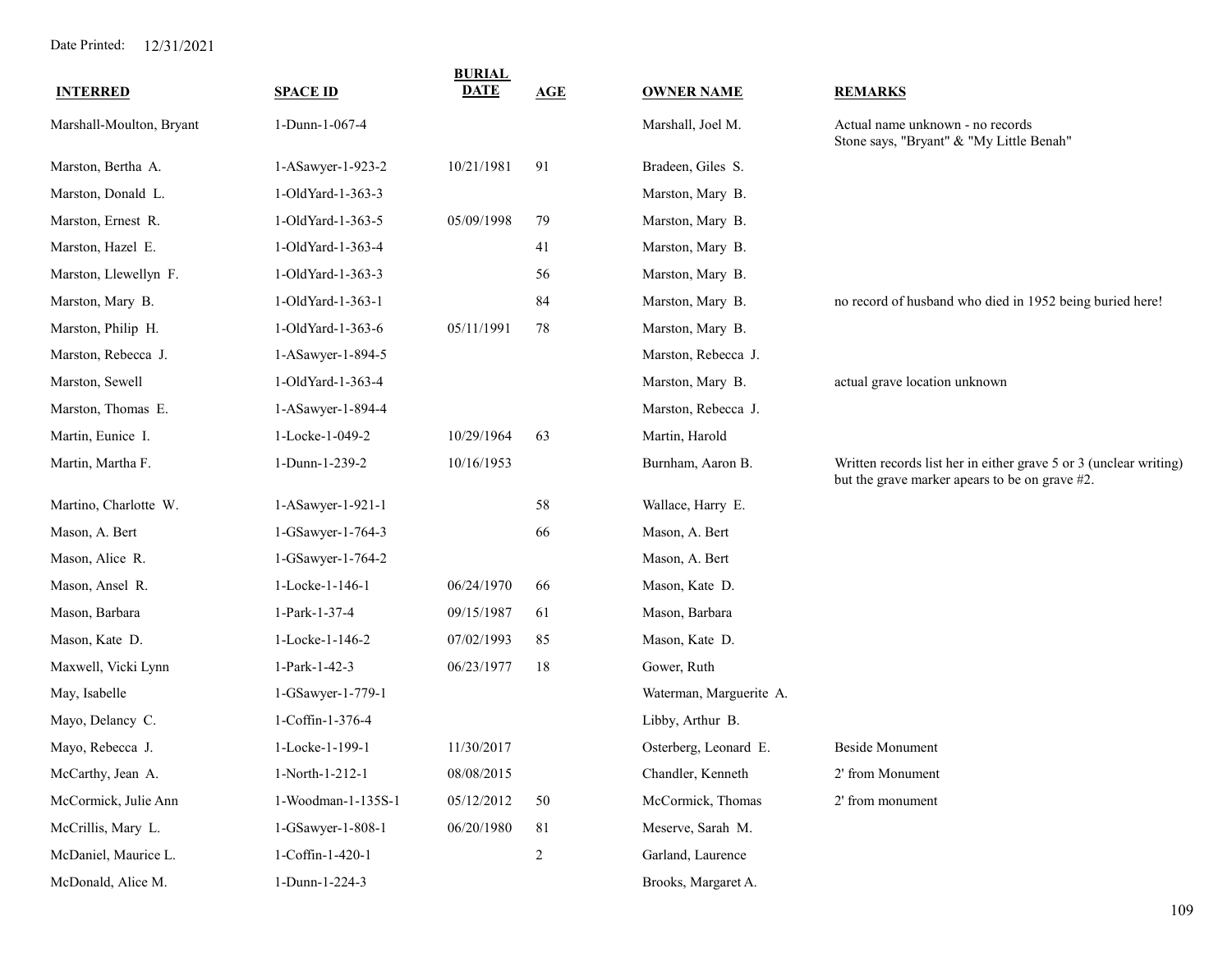| <b>INTERRED</b>             | <b>SPACE ID</b>   | <b>BURIAL</b><br><b>DATE</b> | AGE | <b>OWNER NAME</b>           | <b>REMARKS</b>                                                                                  |
|-----------------------------|-------------------|------------------------------|-----|-----------------------------|-------------------------------------------------------------------------------------------------|
| McDonald, Dean F.           | 1-North-1-275-1   | 05/22/2009                   | 44  | McDonald, David             |                                                                                                 |
| McDonald, Fredrick L.       | 1-North-1-285-1   | 05/03/2013                   | 92  | McDonald, Fredrick L.       |                                                                                                 |
| McDonald, Norma S.          | 1-North-1-286-1   | 11/02/2001                   | 67  | McDonald, Fredrick L.       |                                                                                                 |
| McDougall, Howard Jr.       | 1-North-1-145-1   | 06/17/2011                   | 94  | McDougall, Howard Jr.       |                                                                                                 |
| McDougall, Mercedes D.      | 1-North-1-144-1   | 05/05/1984                   | 75  | McDougall, Howard Jr.       |                                                                                                 |
| McGlinchey, Albert H.       | 1-Locke-1-166-1   | 04/29/1971                   | 43  | McGlinchey, Albert H.       |                                                                                                 |
| McGonagle, Hildagarde V.    | 1-GSawyer-1-822-2 | 06/26/2004                   | 87  | McGonagle, Hildagarde V.    |                                                                                                 |
| McGonagle, William F.       | 1-GSawyer-1-822-1 | 08/20/1990                   | 77  | McGonagle, Hildagarde V.    | original internment was in Woodman Section, moved in late<br>1990's to this lot.                |
| McGorrill, Adelaide J.      | 1-Locke-1-014-3   | 11/19/2012                   | 87  | McGorrill, Howard Wakefield |                                                                                                 |
| McGorrill, Brian J.         | 1-Locke-1-014-1   | 07/15/1994                   | 44  | McGorrill, Howard Wakefield |                                                                                                 |
| McGorrill, Dean             | 1-Locke-1-014-6   | 08/24/2018                   | 65  | McGorrill, Howard Wakefield | Family arrangedcontact is Mary McGorrill (wife)<br>520-955-3017. DEan is buried 2 ft from stone |
| McGorrill, Howard Wakefield | 1-Locke-1-014-2   | 05/01/1998                   | 72  | McGorrill, Howard Wakefield |                                                                                                 |
| McIntyre, Florence D.       | 1-North-1-312-1   | 04/26/1976                   | 76  | Moore, George A.            | second burial in North Section.                                                                 |
| McIntyre, Leroy E.          | 1-North-1-311-1   | 05/01/1980                   | 75  | Moore, George A.            |                                                                                                 |
| Mckay, Alva M.              | 1-ASawyer-1-935-2 |                              | 77  | Mckay, Edward               |                                                                                                 |
| Mckay, Edward               | 1-ASawyer-1-935-1 |                              | 79  | Mckay, Edward               |                                                                                                 |
| Mckenney, A.B.              | 1-ASawyer-1-902-4 |                              |     | Mckenney, A.B.              | actual grave location unknown                                                                   |
| Mckenney, Abby B.           | 1-Coffin-1-411-3  |                              |     | Mckenney, Lewis             |                                                                                                 |
| Mckenney, Abner             | 1-Coffin-1-410-3  |                              |     | Mckenney, Lewis             |                                                                                                 |
| McKenney, Ada               | 1-GSawyer-1-724-1 |                              |     | Hall, Guy L.                |                                                                                                 |
| McKenney, Albridge          | 1-Dunn-1-245-4    |                              | 59  | McKenney, Leonard           |                                                                                                 |
| Mckenney, Alvan             | 1-Coffin-1-403-4  |                              | 89  | Mckenney, Mehitable M.      |                                                                                                 |
| Mckenney, Anna              | 1-Coffin-1-588-5  |                              | 75  | Mckenney, Lewis             |                                                                                                 |
| Mckenney, Asa               | 1-Coffin-1-412-5  |                              |     | Mckenney, Cranville         |                                                                                                 |
| Mckenney, Aurelia P.        | 1-Coffin-1-403-2  |                              | 17  | Mckenney, Mehitable M.      |                                                                                                 |
| Mckenney, Betsey B.         | 1-Coffin-1-403-1  |                              | 22  | Mckenney, Mehitable M.      |                                                                                                 |
| Mckenney, Brewster H.       | 1-Coffin-1-411-2  |                              |     | Mckenney, Lewis             |                                                                                                 |
| Mckenney, Charles H.        | 1-GSawyer-1-701-1 |                              |     | Mckenney, Charles H.        |                                                                                                 |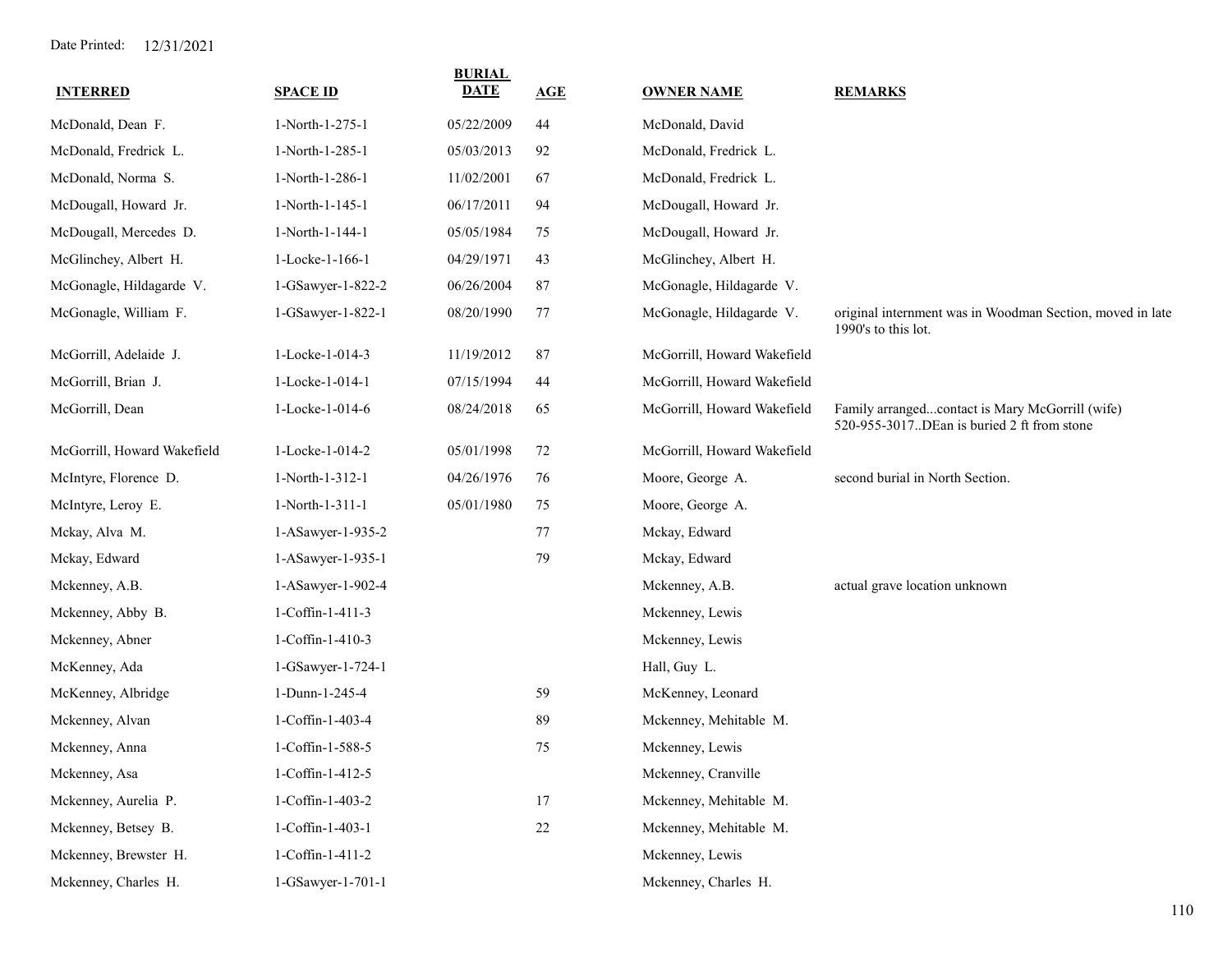|                      |                   | <b>BURIAL</b><br><b>DATE</b> |                |                      |                                                                                                                                   |
|----------------------|-------------------|------------------------------|----------------|----------------------|-----------------------------------------------------------------------------------------------------------------------------------|
| <b>INTERRED</b>      | <b>SPACE ID</b>   |                              | AGE            | <u>OWNER NAME</u>    | <b>REMARKS</b>                                                                                                                    |
| Mckenney, Clara E.   | 1-Coffin-1-409-2  |                              |                | Mckenney, Lewis      |                                                                                                                                   |
| Mckenney, Cranville  | 1-Coffin-1-412-3  |                              |                | Mckenney, Cranville  |                                                                                                                                   |
| Mckenney, Daniel     | 1-Coffin-1-588-3  |                              | 26             | Mckenney, Lewis      |                                                                                                                                   |
| Mckenney, Eliza      | 1-Coffin-1-412-4  |                              |                | Mckenney, Cranville  |                                                                                                                                   |
| Mckenney, Elizabeth  | 1-Coffin-1-412-2  |                              |                | Mckenney, Cranville  |                                                                                                                                   |
| Mckenney, Ella M.    | 1-Coffin-1-409-1  |                              |                | Mckenney, Lewis      |                                                                                                                                   |
| McKenney, Elsie      | 1-Dunn-1-269-3    |                              | Infant         | McKenney Jr., Samuel |                                                                                                                                   |
| Mckenney, Emma A.    | 1-GSawyer-1-701-2 |                              |                | Mckenney, Charles H. |                                                                                                                                   |
| McKenney, Ether A.   | 1-Dunn-1-288-5    |                              |                | McKenney, Leonard    | Actual grave number unknown; there's only a family monument,<br>no grave marker, and the written records don't specify a grave #. |
| McKenney, Etta       | 1-Dunn-1-269-4    |                              |                | McKenney Jr., Samuel |                                                                                                                                   |
| McKenney, Eva        | 1-Dunn-1-268-3    |                              |                | McKenney Jr., Samuel |                                                                                                                                   |
| Mckenney, Frank W.   | 1-ASawyer-1-901-4 |                              |                | Mckenney, George W.  |                                                                                                                                   |
| McKenney, Frank C.   | 1-Dunn-1-268-4    |                              |                | McKenney Jr., Samuel |                                                                                                                                   |
| Mckenney, George W.  | 1-ASawyer-1-901-1 | 02/01/1958                   | 79             | Mckenney, George W.  |                                                                                                                                   |
| McKenney, Ginger     | 1-Locke-1-159-3   | 05/23/1974                   | 1 <sub>m</sub> | McKenney, Ira        | foot of graves 2 & 3                                                                                                              |
| McKenney, Gladys     | 1-Locke-1-159-2   | 04/27/2002                   | 74             | McKenney, Ira        |                                                                                                                                   |
| Mckenney, Hattie     | 1-Coffin-1-412-1  |                              |                | Mckenney, Cranville  |                                                                                                                                   |
| McKenney, Herbert    | 1-Dunn-1-269-5    |                              |                | McKenney Jr., Samuel |                                                                                                                                   |
| McKenney, Ira        | 1-Locke-1-159-1   | 07/30/2002                   | 92             | McKenney, Ira        |                                                                                                                                   |
| Mckenney, Jeremiah   | 1-Coffin-1-588-6  |                              | 29             | Mckenney, Lewis      |                                                                                                                                   |
| Mckenney, John       | 1-Coffin-1-410-4  |                              |                | Mckenney, Lewis      |                                                                                                                                   |
| Mckenney, John       | 1-Coffin-1-588-1  |                              | 82?            | Mckenney, Lewis      |                                                                                                                                   |
| Mckenney, John F.    | 1-Coffin-1-402-5  |                              | 74             | Mckenney, John F.    |                                                                                                                                   |
| Mckenney, John I.    | 1-ASawyer-1-901-1 | 11/13/1995                   |                | Mckenney, George W.  | 2' from right side of George W's Vault.                                                                                           |
| McKenney, Leonard    | 1-Dunn-1-245-6    |                              |                | McKenney, Leonard    |                                                                                                                                   |
| Mckenney, Lewis      | 1-Coffin-1-409-3  |                              |                | Mckenney, Lewis      |                                                                                                                                   |
| Mckenney, Lizzie M.  | 1-ASawyer-1-902-5 |                              | 70             | Mckenney, A.B.       | actual grave location unknown                                                                                                     |
| McKenney, Martha Ann | 1-Dunn-1-245-3    |                              | 76             | McKenney, Leonard    |                                                                                                                                   |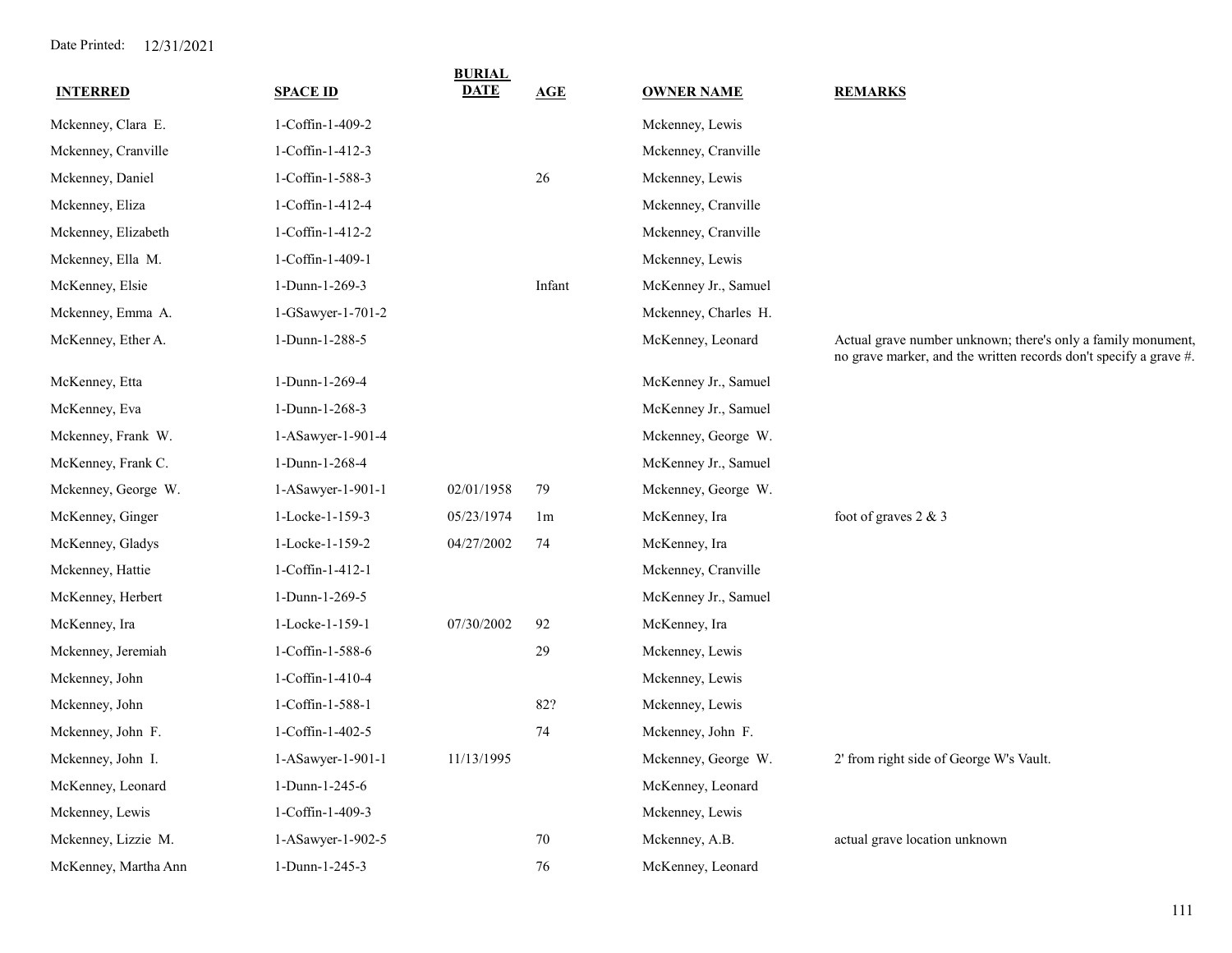| <b>INTERRED</b>        | <b>SPACE ID</b>   | <b>BURIAL</b><br>DATE | AGE    | <b>OWNER NAME</b>      | <b>REMARKS</b>                                                                                                                    |
|------------------------|-------------------|-----------------------|--------|------------------------|-----------------------------------------------------------------------------------------------------------------------------------|
| McKenney, Martha C.    | 1-Dunn-1-245-5    |                       |        | McKenney, Leonard      |                                                                                                                                   |
| Mckenney, MARY         | 1-Coffin-1-410-2  |                       |        | Mckenney, Lewis        |                                                                                                                                   |
| Mckenney, Mary         | 1-Coffin-1-411-6  |                       |        | Mckenney, Lewis        |                                                                                                                                   |
| Mckenney, Mary R.      | 1-Coffin-1-411-1  |                       |        | Mckenney, Lewis        |                                                                                                                                   |
| McKenney, Mary B.      | 1-Dunn-1-288-6    |                       |        | McKenney, Leonard      | Actual grave number unknown; there's only a family monument,<br>no grave marker, and the written records don't specify a grave #. |
| Mckenney, Mehitable M. | 1-Coffin-1-403-5  |                       | 85     | Mckenney, Mehitable M. |                                                                                                                                   |
| Mckenney, Mercy        | 1-Coffin-1-402-6  |                       | 66     | Mckenney, John F.      |                                                                                                                                   |
| Mckenney, Myra H.      | 1-ASawyer-1-901-2 | 04/10/1976            | 83     | Mckenney, George W.    |                                                                                                                                   |
| Mckenney, Narcissa     | 1-Coffin-1-402-4  |                       | 24     | Mckenney, John F.      |                                                                                                                                   |
| McKenney, Narcissa     | 1-Dunn-1-245-2    |                       | 97     | McKenney, Leonard      |                                                                                                                                   |
| Mckenney, Olive        | 1-Coffin-1-403-6  |                       | 72     | Mckenney, Mehitable M. |                                                                                                                                   |
| Mckenney, Olive        | 1-Coffin-1-403-3  |                       |        | Mckenney, Mehitable M. |                                                                                                                                   |
| Mckenney, Oliver       | 1-Coffin-1-410-1  |                       |        | Mckenney, Lewis        |                                                                                                                                   |
| McKenney, Patience B.  | 1-Dunn-1-269-2    |                       | 83     | McKenney Jr., Samuel   |                                                                                                                                   |
| McKenney, Philemon     | 1-Dunn-1-245-1    |                       | 93     | McKenney, Leonard      |                                                                                                                                   |
| Mckenney, Tamson       | 1-Coffin-1-588-2  |                       | 71     | Mckenney, Lewis        |                                                                                                                                   |
| McKenney, Unknown      | 1-GSawyer-1-701-3 |                       |        | Mckenney, Charles H.   | interred half on grave#3 half on #6                                                                                               |
| McKenney Jr., Samuel   | 1-Dunn-1-269-1    |                       | 63     | McKenney Jr., Samuel   |                                                                                                                                   |
| McKeon, Edward J.      | 1-Mmorial-1-091-4 |                       |        | Young, Carl K.         | no record of burial                                                                                                               |
| McKown, Harold         | 1-Mmorial-1-5A-4  | 06/12/1974            | 80     | McKown, Harold         |                                                                                                                                   |
| McLaughlin, Cleo L.    | 1-Mmorial-1-167-3 | 09/23/1957            | 56     | McLaughlin, Cleo L.    |                                                                                                                                   |
| McLaughlin, Hazel P.   | 1-Mmorial-1-167-2 | 07/13/1988            | 83     | McLaughlin, Cleo L.    |                                                                                                                                   |
| Mcleese, Charles H.    | 1-Coffin-1-628-1  |                       |        | Mcleese, Emmeline G.   | actual grave location unknown                                                                                                     |
| Mcleese, David         | 1-Coffin-1-628-6  |                       |        | Mcleese, Emmeline G.   |                                                                                                                                   |
| Mcleese, David O.      | 1-Coffin-1-628-3  |                       | $20\,$ | Mcleese, Emmeline G.   |                                                                                                                                   |
| Mcleese, Emmeline G.   | 1-Coffin-1-628-5  |                       |        | Mcleese, Emmeline G.   |                                                                                                                                   |
| Mcleese, Frank E.      | 1-Coffin-1-628-4  |                       |        | Mcleese, Emmeline G.   | actual grave location unknown                                                                                                     |
| McLeese, George E.     | 1-Coffin-1-628-5  |                       |        | Mcleese, Emmeline G.   | actual grave location unknown                                                                                                     |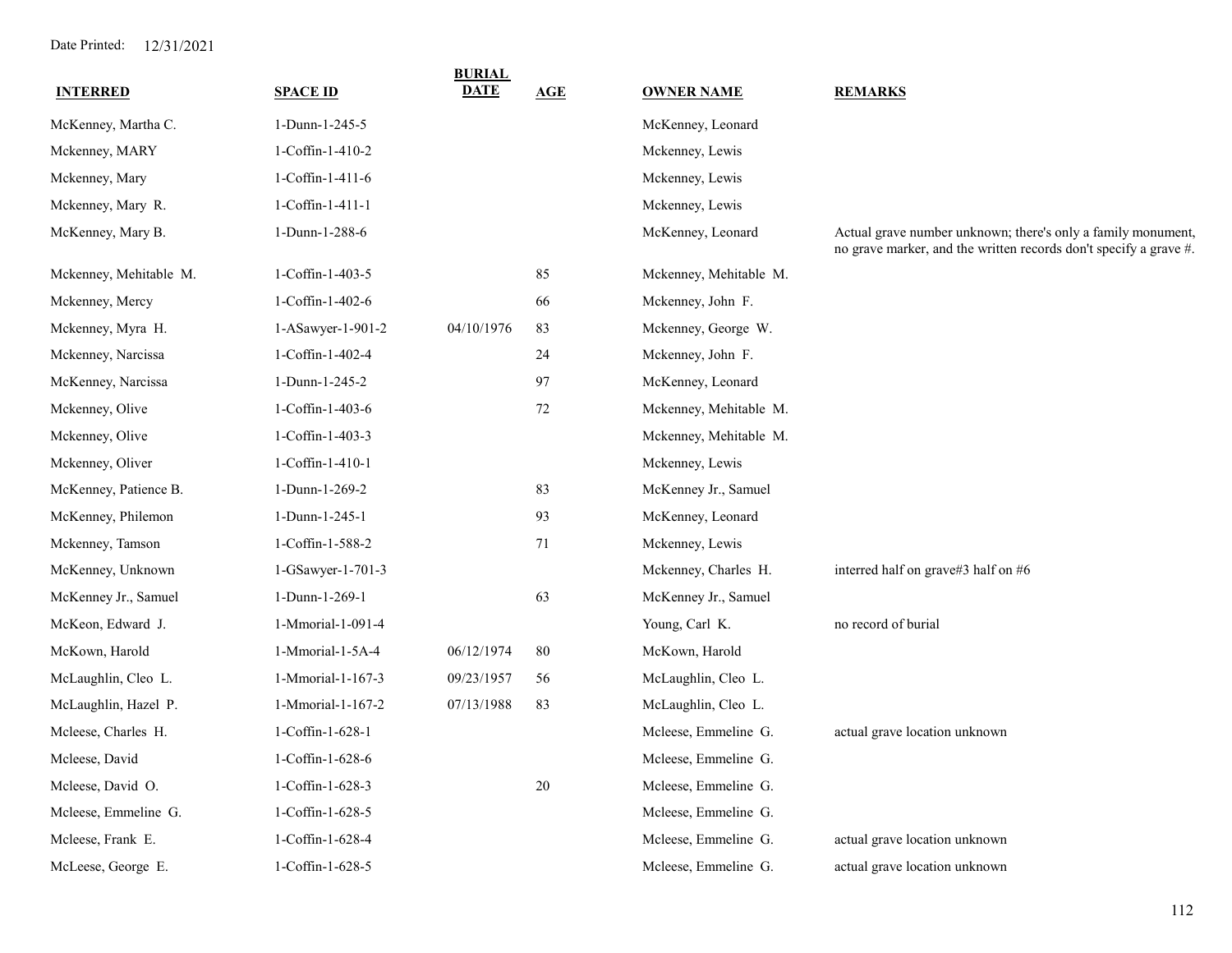| <b>INTERRED</b>        | <b>SPACE ID</b>   | <b>BURIAL</b><br><b>DATE</b> | AGE | <b>OWNER NAME</b>    | <b>REMARKS</b>                                                                                                                                                               |
|------------------------|-------------------|------------------------------|-----|----------------------|------------------------------------------------------------------------------------------------------------------------------------------------------------------------------|
| McLeese, Lilian V.     | 1-Coffin-1-628-2  |                              | 26  | Mcleese, Emmeline G. | actual grave location unknown                                                                                                                                                |
| McLeod, Carol          | 1-Mmorial-1-095-5 | 06/05/1987                   |     | Tibbetts, Charles S. | at the foot of Annie Ranco                                                                                                                                                   |
| McNerney, Arthur F.    | 1-Coffin-1-579-2  |                              | 79  | McNerney, William F. |                                                                                                                                                                              |
| McNerney, Elizabeth S. | 1-Coffin-1-579-6  |                              |     | McNerney, William F. |                                                                                                                                                                              |
| McNerney, Lulu         | 1-Coffin-1-579-3  |                              | 12  | McNerney, William F. |                                                                                                                                                                              |
| McNerney, Maude Flora  | 1-Coffin-1-579-4  |                              | 84  | McNerney, William F. | Burial book originally said buried in lot #574, grave #4, but her<br>name & grave marker are in lot #579, grave #4.                                                          |
| McNerney, William F.   | 1-Coffin-1-579-5  |                              |     | McNerney, William F. |                                                                                                                                                                              |
| McNierney, John H.     | 1-North-1-359-1   | 11/24/1979                   | 72  | McNierney, Myles D.  |                                                                                                                                                                              |
| Melcher, Arlene        | 1-Coffin-1-397-3  | 12/10/1990                   | 91  | Maddox, George H.    |                                                                                                                                                                              |
| Melcher, Harold A.     | 1-Coffin-1-397-2  | 06/04/1987                   | 87  | Maddox, George H.    |                                                                                                                                                                              |
| Melcher, Robert E.     | 1-Coffin-1-397-1  | 09/26/1985                   | 55  | Maddox, George H.    |                                                                                                                                                                              |
| Mellin, Ernest N.      | 1-North-1-069-1   | 10/04/1994                   | 61  | Mellin, Ernest N.    |                                                                                                                                                                              |
| Mellin, Thomas C.      | 1-ASawyer-1-894-6 |                              | 17  | Marston, Rebecca J.  |                                                                                                                                                                              |
| Merrill, Anna          | 1-OldYard-1-323-4 |                              |     | Merrill, William F.  |                                                                                                                                                                              |
| Merrill, Arthur L.     | 1-OldYard-1-323-2 | 09/19/1992                   | 87  | Merrill, William F.  |                                                                                                                                                                              |
| Merrill, Charles G.    | 1-OldYard-1-322-6 |                              |     | Merrill, William F.  |                                                                                                                                                                              |
| Merrill, Cora B.       | 1-ASawyer-1-907-4 |                              | 58  | Hayes, Richard C.    | actual grave unknown                                                                                                                                                         |
| Merrill, Eliza         | 1-Dunn-1-291-5    |                              | 47  | Merrill, Joseph W.   |                                                                                                                                                                              |
| Merrill, Elizabeth A.  | 1-OldYard-1-322-5 |                              |     | Merrill, William F.  |                                                                                                                                                                              |
| Merrill, Eva A.        | 1-OldYard-1-323-5 |                              | 80  | Merrill, William F.  |                                                                                                                                                                              |
| Merrill, George        | 1-OldYard-1-322-1 |                              |     | Merrill, William F.  |                                                                                                                                                                              |
| Merrill, George W.     | 1-GSawyer-1-770-3 |                              |     | Merrill, George W.   |                                                                                                                                                                              |
| Merrill, Isolette H.   | 1-GSawyer-1-770-2 |                              |     | Merrill, George W.   |                                                                                                                                                                              |
| Merrill, Jennie S.     | 1-Dunn-1-291-4    |                              | 19  | Merrill, Joseph W.   |                                                                                                                                                                              |
| Merrill, Joseph W.     | 1-Dunn-1-291-1    |                              |     | Merrill, Joseph W.   | Actual grave unknown; the written records list him as the lot<br>owner and as having been buried in this lot, but there is no grave<br>marker or record of his grave number. |
| Merrill, Josephine A.  | 1-Locke-1-113-5   | 05/20/2016                   | 73  | Cole, Leslie A.      |                                                                                                                                                                              |
| Merrill, Julia A.      | 1-OldYard-1-322-2 |                              |     | Merrill, William F.  |                                                                                                                                                                              |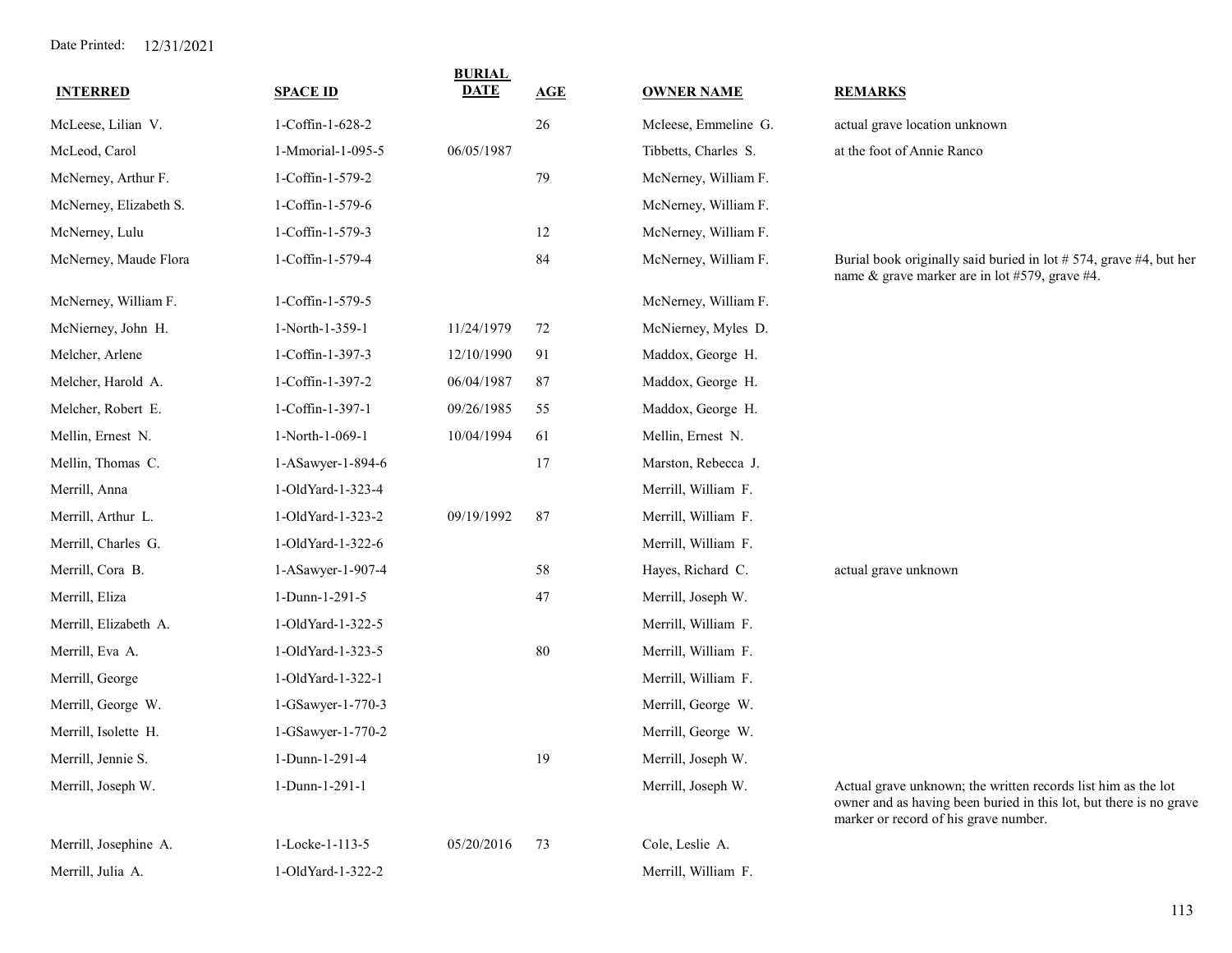| <b>INTERRED</b>             | <b>SPACE ID</b>     | <b>BURIAL</b><br><b>DATE</b> | AGE          | <b>OWNER NAME</b>           | <b>REMARKS</b>                                                                                            |
|-----------------------------|---------------------|------------------------------|--------------|-----------------------------|-----------------------------------------------------------------------------------------------------------|
| Merrill, Mary A.            | 1-OldYard-1-323-1   | 05/05/1990                   | 87           | Merrill, William F.         |                                                                                                           |
| Merrill, Mary M. Earl       | 1-Dunn-1-154-2      |                              | 67           | Earl, William               |                                                                                                           |
| Merrill, Matilda            | 1-Dunn-1-291-2      |                              | 29           | Merrill, Joseph W.          |                                                                                                           |
| Merrill, Micheal A.         | 1-North-1-136-1     | 10/30/1980                   | 15           | Neal, & York                |                                                                                                           |
| Merrill, Moses C.           | 1-OldYard-1-323-6   |                              |              | Merrill, William F.         |                                                                                                           |
| Merrill, Narcissa           | 1-OldYard-1-322-4   |                              |              | Merrill, William F.         |                                                                                                           |
| Merrill, William F.         | 1-OldYard-1-322-3   |                              |              | Merrill, William F.         |                                                                                                           |
| Merriman, George F.         | 1-ASawyer-1-930-6   |                              | 86           | Warr, Thomas                | actual grave location unknown                                                                             |
| Meserve, A.E.               | 1-GSawyer-1-716-4   |                              |              | Jordon, Ann L.              |                                                                                                           |
| Meserve, Albion K.P.        | 1-GSawyer-1-755-4   | 07/05/1952                   | 74           | Meserve, Albion K.P.        |                                                                                                           |
| Meserve, Alfred             | 1-GSawyer-1-753-1   |                              |              | Meserve, J.W.               |                                                                                                           |
| Meserve, Alonzo             | 1-Coffin-1-414-3    |                              | $\mathbf{1}$ | Meserve, J.W.               |                                                                                                           |
| Meserve, Anna L.            | 1-Coffin-1-582-4    |                              |              | Meserve, Horace E.          |                                                                                                           |
| Meserve, Annie S.           | 1-ASawyer-1-846-2   |                              | 81           | Meserve, Annie S.           |                                                                                                           |
| Meserve, Arthur G.          | 1-GSawyer-1-710-3   |                              |              | Berry, Albert               | actual grave location unknown.                                                                            |
| Meserve, Benjamin           | 1-Dunn-1-296-1      |                              | 69           | Meserve, A.K.P.             | Actual grave number unknown; there is no grave marker, and it<br>is not specified in the written records. |
| Meserve, Clara A.           | 1-Coffin-1-414-1    |                              | 39           | Meserve, J.W.               |                                                                                                           |
| Meserve, Clara H.           | 1-ASawyer-1-846-1   |                              | 59           | Meserve, Annie S.           |                                                                                                           |
| Meserve, Clarence L. " Bud" | 1-Coffin-1-616-5    | 06/24/2009                   | 83           | Meserve, Clarence L. " Bud" |                                                                                                           |
| Meserve, Cora B.            | 1-Coffin-1-582-5    |                              | 92           | Meserve, Horace E.          |                                                                                                           |
| Meserve, Ella W.            | 1-ASawyer-1-888-1   |                              | 81           | Meserve, Sarah E.           |                                                                                                           |
| Meserve, Fannie             | 1-GSawyer-1-753-3   |                              |              | Meserve, J.W.               |                                                                                                           |
| Meserve, Fulton A.          | 1-GSawyer-1-755-6   | 08/10/1985                   | 67           | Meserve, Albion K.P.        |                                                                                                           |
| Meserve, George B.          | 1-GSawyer-1-711-1   |                              |              | Meserve, George B.          |                                                                                                           |
| Meserve, Georgia A.         | 1-GSawyer-1-711-2   | 04/21/1949                   | 83           | Meserve, George B.          | First Vault used in cecetery                                                                              |
| Meserve, Grace R.           | 1-GSawyer-1-755-5   |                              | 62           | Meserve, Albion K.P.        |                                                                                                           |
| Meserve, Hellen P.          | 1-Park-1-31-1       | 11/07/1992                   | 85           | Meserve, Lawrence S.        | Interred in center of grave                                                                               |
| Meserve, Henry N.           | $1$ -Coffin-1-414-2 |                              |              | Meserve, J.W.               |                                                                                                           |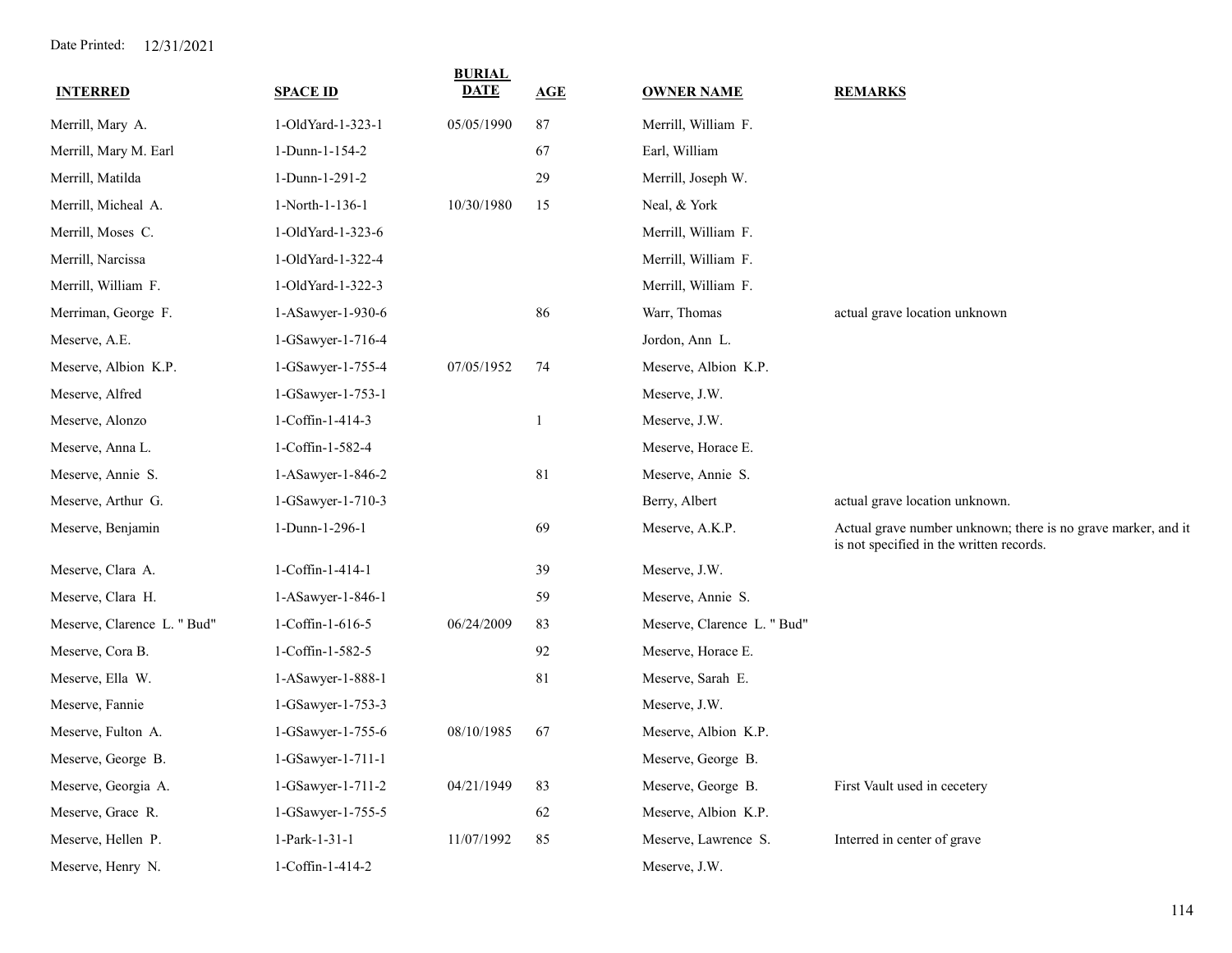| <b>INTERRED</b>        | <b>SPACE ID</b>    | <b>BURIAL</b><br><b>DATE</b> | AGE | <b>OWNER NAME</b>    | <b>REMARKS</b>                |
|------------------------|--------------------|------------------------------|-----|----------------------|-------------------------------|
| Meserve, Horace E.     | 1-Coffin-1-582-6   |                              |     | Meserve, Horace E.   |                               |
| Meserve, J.W.          | 1-GSawyer-1-752-1  |                              |     | Meserve, J.W.        |                               |
| Meserve, John          | 1-ASawyer-1-846-3  |                              | 67  | Meserve, Annie S.    |                               |
| Meserve, John          | 1-Dunn-1-159-2     |                              | 63  | Meserve, Mary        |                               |
| Meserve, John A.       | 1-GSawyer-1-808-3  |                              | 49  | Meserve, Sarah M.    |                               |
| Meserve, Josephine M.  | 1-GSawyer-1-710-2  | 07/22/1986                   | 95  | Berry, Albert        |                               |
| Meserve, Keith         | 1-GSawyer-1-754-5  |                              |     | Berry, Georgia A.    |                               |
| Meserve, Lawrence C.   | 1-Woodman-1-187S-2 | 07/18/2009                   |     | Meserve, Brenda L.   |                               |
| Meserve, Lawrence S.   | 1-Park-1-31-1      | 04/20/1984                   | 72  | Meserve, Lawrence S. | Interred at monument end      |
| Meserve, Lloyd R.      | 1-GSawyer-1-754-4  | 04/28/1993                   | 81  | Berry, Georgia A.    |                               |
| Meserve, Martha C.     | 1-ASawyer-1-865-6  |                              |     | Marshall, Joel M.    |                               |
| Meserve, Mary          | 1-Dunn-1-159-3     |                              | 86  | Meserve, Mary        |                               |
| Meserve, Mary          | 1-Dunn-1-159-5     |                              | 74  | Meserve, Mary        |                               |
| Meserve, Mary E.       | 1-GSawyer-1-711-3  | 06/02/1983                   | 85  | Meserve, George B.   |                               |
| Meserve, Reuben H.     | 1-GSawyer-1-710-1  | 04/19/1975                   |     | Berry, Albert        |                               |
| Meserve, Samuel        | 1-Coffin-1-413-3   |                              | 70  | Meserve, J.W.        |                               |
| Meserve, Sarah         | 1-Coffin-1-413-2   |                              | 74  | Meserve, J.W.        |                               |
| Meserve, Sarah E.      | 1-ASawyer-1-888-4  |                              | 90  | Meserve, Sarah E.    | actual grave location unknown |
| Meserve, Sarah M.      | 1-GSawyer-1-808-2  | 07/29/1995                   | 93  | Meserve, Sarah M.    | 2' from foot marker           |
| Meserve, Sophronia     | 1-GSawyer-1-716-5  |                              |     | Jordon, Ann L.       |                               |
| Meservey, Elizabeth T. | 1-Park-1-74-4      | 08/15/1966                   | 68  | Meservey, Maynard A. |                               |
| Meservey, Maynard A.   | 1-Park-1-74-3      | 07/29/1985                   | 86  | Meservey, Maynard A. |                               |
| Metcalf, June L.       | 1-Mmorial-1-009-5  | 05/24/1989                   | 55  | Collum, Doris M.     |                               |
| Michie, Hope Arlene    | 1-Woodman-1-011-2  | 05/06/2019                   | 87  | Michie, Paul         |                               |
| Mierop, Raymond E.     | $1-Park-1-10-1$    | 05/16/1978                   | 53  | Libby-Mierop, Jean   |                               |
| Miles, Harriet         | 1-OldYard-1-321-5  |                              | 57  | Eaton, Isaac W.      |                               |
| Miles, John            | 1-OldYard-1-321-6  |                              |     | Eaton, Isaac W.      | no record of burial           |
| Miller, Elmer L.       | 1-Mmorial-1-150-6  | 06/02/1969                   | 51  | Weeks, Carl N.       |                               |
| Miller, Joan L.        | 1-Mmorial-1-150-5  | 07/11/2002                   | 71  | Weeks, Carl N.       | 2' from stone                 |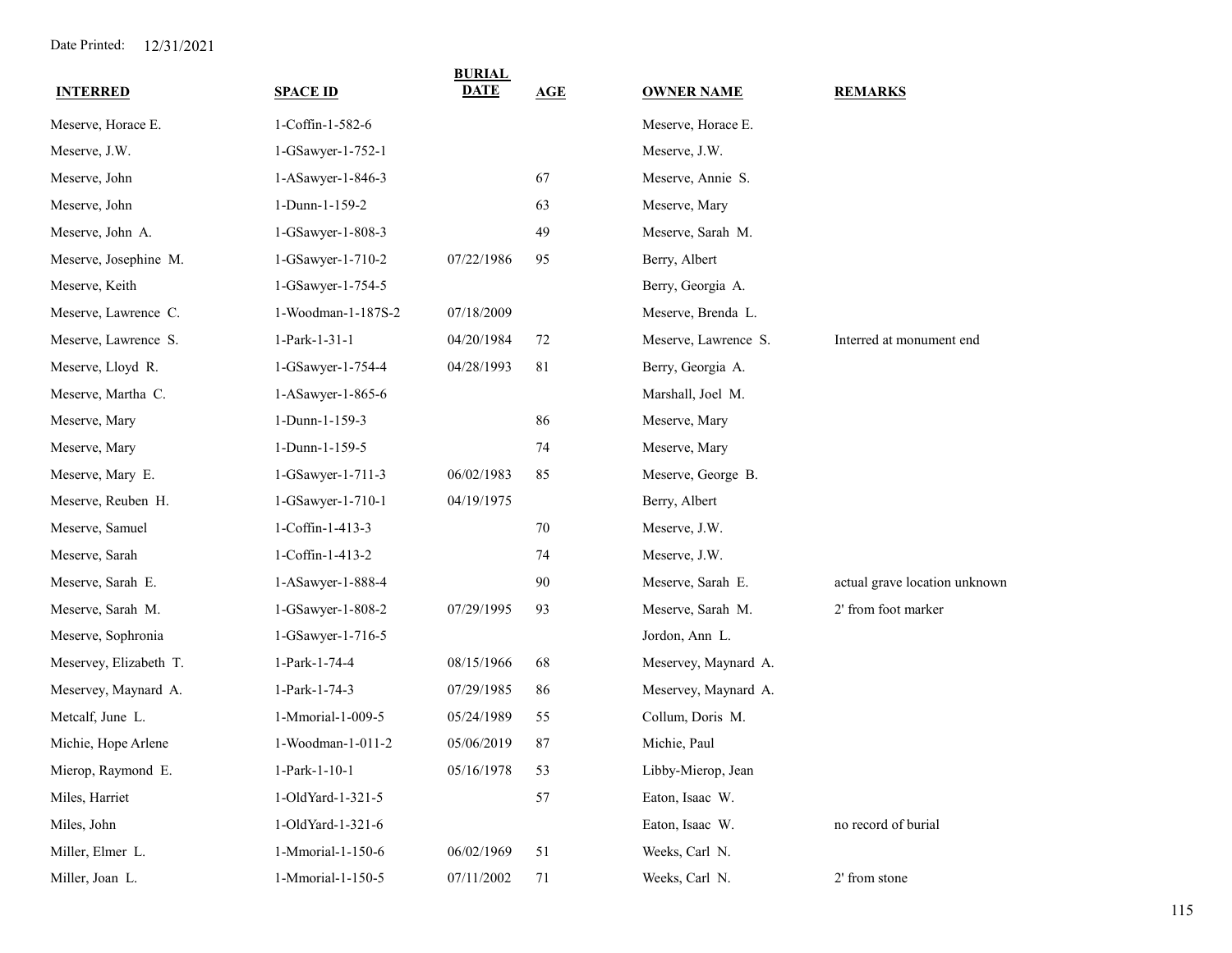| <b>INTERRED</b>              | <b>SPACE ID</b>           | <b>BURIAL</b><br><b>DATE</b> | AGE            | <b>OWNER NAME</b>            | <b>REMARKS</b>                                                                                                           |
|------------------------------|---------------------------|------------------------------|----------------|------------------------------|--------------------------------------------------------------------------------------------------------------------------|
| Miller, Joseph T.            | 1-ASawyer-1-835-3         |                              | 76             | Fogg, James O.               |                                                                                                                          |
| Milliard, May E.             | 1-Locke-1-083-1           | 04/26/2014                   |                | Boothby-Peterson, Ruth "Norm |                                                                                                                          |
| Milliken, Aaron W.           | 1-Dunn-1-278-2            |                              | 79             | Milliken, Aaron W.           |                                                                                                                          |
| Milliken, Abraham            | 1-Dunn-1-274-4            |                              | $70\,$         | Milliken, Oliver P.          |                                                                                                                          |
| Milliken, Alice G.           | 1-Dunn-1-275-3            |                              | $\overline{2}$ | Milliken, Ira W.             |                                                                                                                          |
| Milliken, Almira             | 1-Dunn-1-295-2            |                              | 6 months       | Milliken, John               | Her info. is on her mother's grave marker; therfore, it is assumed<br>that she is buried in her mother's grave with her. |
| Milliken, Ann                | 1-Dunn-1-274-2            |                              | 82             | Milliken, Oliver P.          |                                                                                                                          |
| Milliken, Anna               | 1-Dunn-1-273-2            |                              |                | Milliken, Charles E.         | Actual grave # unknown due to no grave markers on the lot and<br>lack of specificity in written records.                 |
| Milliken, Anna E.            | 1-Coffin-1-485-2          |                              | 26             | Berry, James A.              |                                                                                                                          |
| Milliken, Annie L.           | 1-Coffin-1-409-5          |                              | 68             | Mckenney, Lewis              |                                                                                                                          |
| Milliken, Arthur L.          | 1-Mmorial-1-033-3         | 09/30/1992                   | 81             | Milliken, Arthur L.          |                                                                                                                          |
| Milliken, Benj G.            | 1-Coffin-1-485-1          |                              | 73             | Berry, James A.              |                                                                                                                          |
| Milliken, Bertha M.          | 1-OldYard-1-J-5           |                              |                | Milliken, Franklin R.        |                                                                                                                          |
| Milliken, Bessie L.          | 1-ASawyer-1-859-6         |                              | 76             | Milliken, Loren J.           |                                                                                                                          |
| Milliken, Charles E.         | 1-Dunn-1-273-1            |                              |                | Milliken, Charles E.         | Actual grave # unknown due to no grave markers on the lot and<br>lack of specificity in written records.                 |
| Milliken, Charlotte "Lottie" | 1-Dunn-1-275-2            |                              |                | Milliken, Ira W.             |                                                                                                                          |
| Milliken, Eliza T.           | $1$ -OldYard- $1$ -H- $6$ |                              |                | Milliken, Leon E             |                                                                                                                          |
| Milliken, Erle L.            | 1-ASawyer-1-859-3         |                              |                | Milliken, Loren J.           |                                                                                                                          |
| Milliken, Erle F.            | 1-Mmorial-1-085-4         | 10/23/2020                   |                | Milliken, Virgil R.          | Rec'd \$600.00                                                                                                           |
| Milliken, Eunice S.          | 1-Dunn-1-274-6            |                              | 33             | Milliken, Oliver P.          |                                                                                                                          |
| Milliken, Fannie S.          | 1-OldYard-1-J-4           |                              |                | Milliken, Franklin R.        |                                                                                                                          |
| Milliken, Fanny              | 1-Dunn-1-295-2            |                              | 63             | Milliken, John               | Her two infants' info. is on her grave marker; therfore, it is<br>assumed that all three are in the same grave.          |
| Milliken, Frank L.           | 1-Dunn-1-278-5            |                              | 1              | Milliken, Aaron W.           |                                                                                                                          |
| Milliken, Franklin P.        | 1-Coffin-1-529-4          |                              |                | Milliken, Franklin P.        |                                                                                                                          |
| Milliken, Franklin R.        | 1-OldYard-1-I-6           |                              |                | Milliken, Franklin R.        |                                                                                                                          |
| Milliken, Fred W.            | 1-Dunn-1-278-1            |                              | 45             | Milliken, Aaron W.           |                                                                                                                          |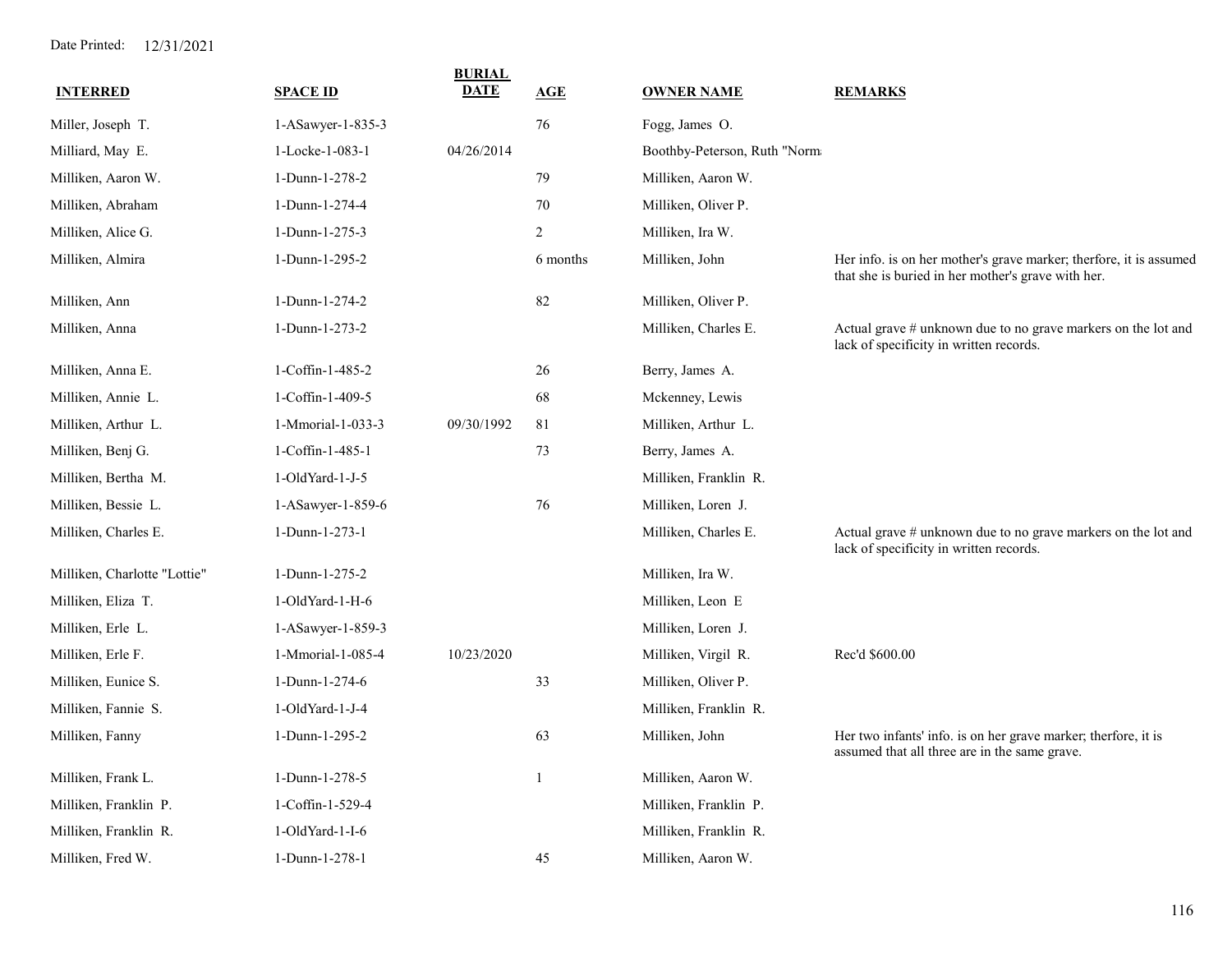| <b>INTERRED</b>            | <b>SPACE ID</b>   | <b>BURIAL</b><br>DATE | <b>AGE</b> | <b>OWNER NAME</b>      | <b>REMARKS</b>                                                                                                 |
|----------------------------|-------------------|-----------------------|------------|------------------------|----------------------------------------------------------------------------------------------------------------|
| Milliken, George L.        | 1-Coffin-1-409-4  | 04/15/1975            | 77         | Mckenney, Lewis        |                                                                                                                |
| Milliken, George W.        | 1-Coffin-1-404-4  |                       |            | Milliken, George W.    | actual grave location unknown                                                                                  |
| Milliken, George W.        | 1-Coffin-1-409-6  |                       | 74         | Mckenney, Lewis        |                                                                                                                |
| Milliken, George W.        | 1-Dunn-1-056-1    |                       | 74         | Woodman, Nathan H.     |                                                                                                                |
| Milliken, Hannah J.        | 1-Coffin-1-464-3  |                       |            | Milliken, Nathaniel S. |                                                                                                                |
| Milliken, Hannah M.        | 1-Dunn-1-278-3    |                       | 65         | Milliken, Aaron W.     |                                                                                                                |
| Milliken, Hazel            | 1-Coffin-1-409-4  |                       |            | Mckenney, Lewis        | no data                                                                                                        |
| Milliken, Herbert          | 1-ASawyer-1-859-1 |                       |            | Milliken, Loren J.     |                                                                                                                |
| Milliken, Ina A.           | 1-Coffin-1-529-5  |                       |            | Milliken, Franklin P.  |                                                                                                                |
| Milliken, Ira W.           | 1-Dunn-1-275-1    |                       |            | Milliken, Ira W.       |                                                                                                                |
| Milliken, Irene            | 1-Mmorial-1-085-4 | 10/16/2019            | 78         | Milliken, Virgil R.    |                                                                                                                |
| Milliken, Irvett L.        | 1-Dunn-1-294-2    |                       |            | Milliken, John         |                                                                                                                |
| Milliken, Isaac L.         | 1-Dunn-1-295-3    |                       | 67         | Milliken, John         |                                                                                                                |
| Milliken, James "Lawrence" | 1-Dunn-1-278-4    |                       | 21         | Milliken, Aaron W.     |                                                                                                                |
| Milliken, Joan M.          | 1-North-1-077-1   | 09/02/2016            |            | Nelsen, Albert H. Jr.  |                                                                                                                |
| Milliken, John             | 1-Dunn-1-294-1    |                       |            | Milliken, John         |                                                                                                                |
| Milliken, Joseph H.        | 1-ASawyer-1-860-6 |                       |            | Milliken, Loren J.     |                                                                                                                |
| Milliken, Leon E           | 1-OldYard-1-H-5   |                       | 84         | Milliken, Leon E       |                                                                                                                |
| Milliken, Leona M.         | 1-OldYard-1-J-3   |                       |            | Milliken, Franklin R.  |                                                                                                                |
| Milliken, Leroy            | 1-Coffin-1-404-1  |                       |            | Milliken, George W.    |                                                                                                                |
| Milliken, Lewis            | 1-Dunn-1-295-2    |                       | 1 month    | Milliken, John         | His info. is on his mother's grave marker; therfore, it is assumed<br>that he is buried in her grave with her. |
| Milliken, Lewis B.         | 1-OldYard-1-I-3   |                       |            | Milliken, Franklin R.  |                                                                                                                |
| Milliken, Lillian          | 1-ASawyer-1-859-2 |                       |            | Milliken, Loren J.     |                                                                                                                |
| Milliken, Loren J.         | 1-ASawyer-1-859-4 |                       | 82         | Milliken, Loren J.     |                                                                                                                |
| Milliken, Lottie           | 1-Coffin-1-485-3  |                       |            | Berry, James A.        |                                                                                                                |
| Milliken, Lydia A.         | 1-ASawyer-1-859-5 |                       | 79         | Milliken, Loren J.     |                                                                                                                |
| Milliken, Madeline W.      | 1-Mmorial-1-033-2 | 05/13/2002            | 94         | Milliken, Arthur L.    |                                                                                                                |
| Milliken, Margaret N.      | 1-Coffin-1-404-5  |                       |            | Milliken, George W.    | actual grave location unknown                                                                                  |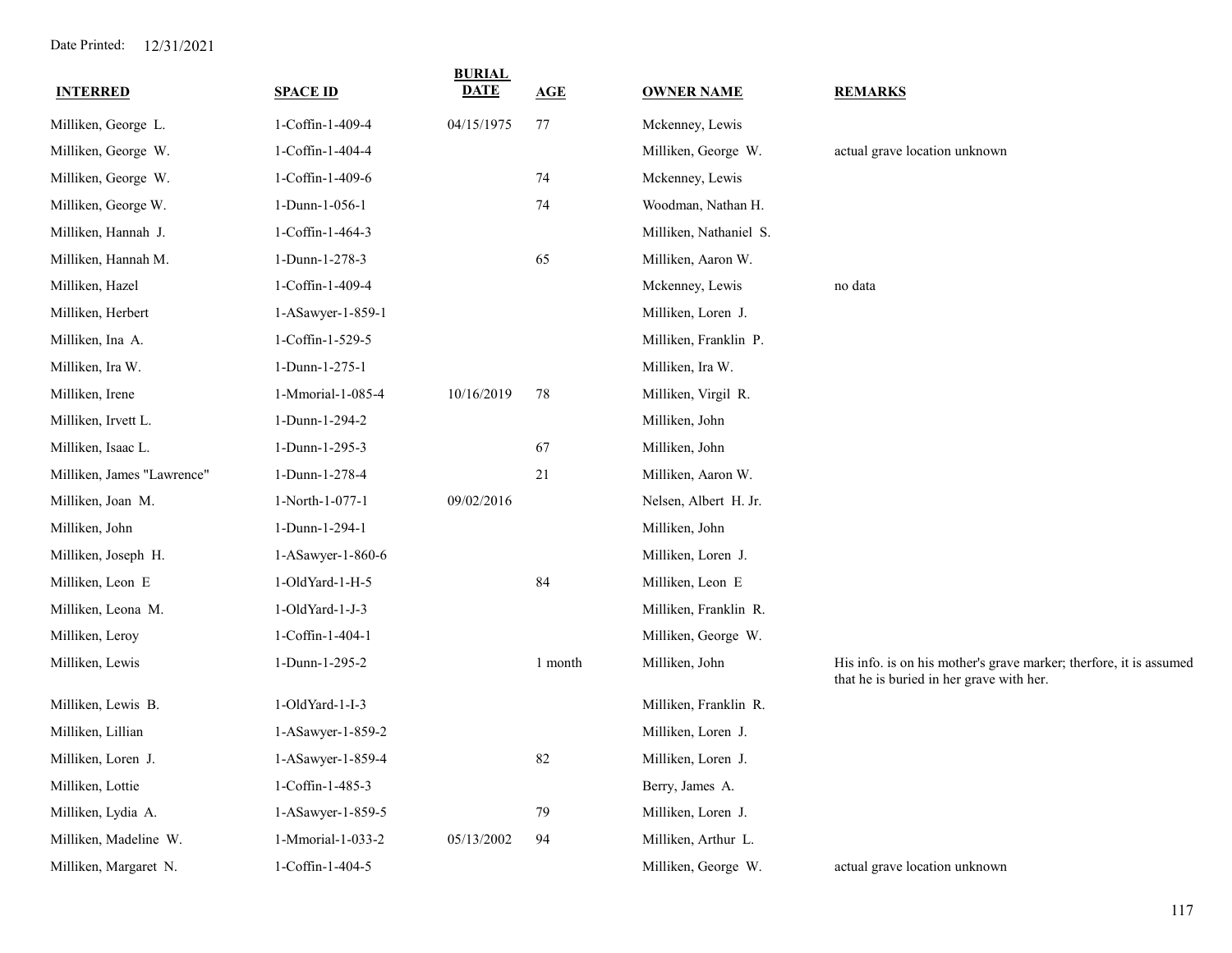| <b>INTERRED</b>        | <b>SPACE ID</b>   | <b>BURIAL</b><br><b>DATE</b> | AGE | <b>OWNER NAME</b>      | <b>REMARKS</b>                                                                                           |
|------------------------|-------------------|------------------------------|-----|------------------------|----------------------------------------------------------------------------------------------------------|
| Milliken, Marilyn      | 1-Locke-1-022-2   | 05/31/2018                   | 92  | Milliken, Marland G.   | CremationPd \$500                                                                                        |
| Milliken, Marland G.   | 1-Locke-1-022-3   | 05/03/2004                   | 85  | Milliken, Marland G.   |                                                                                                          |
| Milliken, Mary         | 1-OldYard-1-303-2 |                              |     | Milliken, Samuel S.    |                                                                                                          |
| Milliken, Mary A.      | 1-Coffin-1-464-6  |                              |     | Milliken, Nathaniel S. |                                                                                                          |
| Milliken, Mary J.      | 1-OldYard-1-316-3 |                              | 70  | Milliken, Nathaniel    |                                                                                                          |
| Milliken, Mary Annah   | 1-OldYard-1-316-4 |                              |     | Milliken, Nathaniel    |                                                                                                          |
| Milliken, Mary B.      | 1-Dunn-1-056-2    |                              | 80  | Woodman, Nathan H.     |                                                                                                          |
| Milliken, May E.       | 1-Dunn-1-294-3    |                              |     | Milliken, John         |                                                                                                          |
| Milliken, Moses        | 1-OldYard-1-303-1 |                              |     | Milliken, Samuel S.    |                                                                                                          |
| Milliken, Nancy E.     | 1-OldYard-1-316-5 |                              | 72  | Milliken, Nathaniel    |                                                                                                          |
| Milliken, Nathaniel    | 1-OldYard-1-316-6 |                              | 97  | Milliken, Nathaniel    |                                                                                                          |
| Milliken, Nathaniel S. | 1-Coffin-1-464-2  |                              | 85  | Milliken, Nathaniel S. |                                                                                                          |
| Milliken, Olive J.     | 1-OldYard-1-I-4   |                              |     | Milliken, Franklin R.  |                                                                                                          |
| Milliken, Olive P.     | 1-OldYard-1-J-1   |                              |     | Milliken, Franklin R.  |                                                                                                          |
| Milliken, Oliver P.    | 1-Dunn-1-274-1    |                              | 75  | Milliken, Oliver P.    |                                                                                                          |
| Milliken, Phebe        | 1-Dunn-1-274-5    |                              | 64  | Milliken, Oliver P.    |                                                                                                          |
| Milliken, Rodney G.    | 1-Mmorial-1-085-3 | 06/10/2017                   | 83  | Milliken, Virgil R.    |                                                                                                          |
| Milliken, Ruby P.      | 1-Mmorial-1-085-2 | 08/23/2002                   | 98  | Milliken, Virgil R.    |                                                                                                          |
| Milliken, Sammy S.     | 1-OldYard-1-302-6 |                              |     | Milliken, Samuel S.    |                                                                                                          |
| Milliken, Samual A.    | 1-OldYard-1-J-2   |                              |     | Milliken, Franklin R.  |                                                                                                          |
| Milliken, Samuel S.    | 1-OldYard-1-302-1 |                              |     | Milliken, Samuel S.    |                                                                                                          |
| Milliken, Sarah B.     | 1-Coffin-1-464-1  |                              | 55  | Milliken, Nathaniel S. |                                                                                                          |
| Milliken, Sarah C      | 1-OldYard-1-I-5   |                              |     | Milliken, Franklin R.  |                                                                                                          |
| Milliken, Sarah H.     | 1-OldYard-1-302-5 |                              |     | Milliken, Samuel S.    |                                                                                                          |
| Milliken, Sarah L.     | 1-OldYard-1-302-2 |                              |     | Milliken, Samuel S.    |                                                                                                          |
| Milliken, Stephen      | 1-Coffin-1-404-6  |                              |     | Milliken, George W.    | actual grave location unknown                                                                            |
| Milliken, Sumner M.    | 1-Dunn-1-273-3    |                              |     | Milliken, Charles E.   | Actual grave # unknown due to no grave markers on the lot and<br>lack of specificity in written records. |
| Milliken, Susan        | 1-Dunn-1-299-2    |                              | 79  | Milliken, Susan        |                                                                                                          |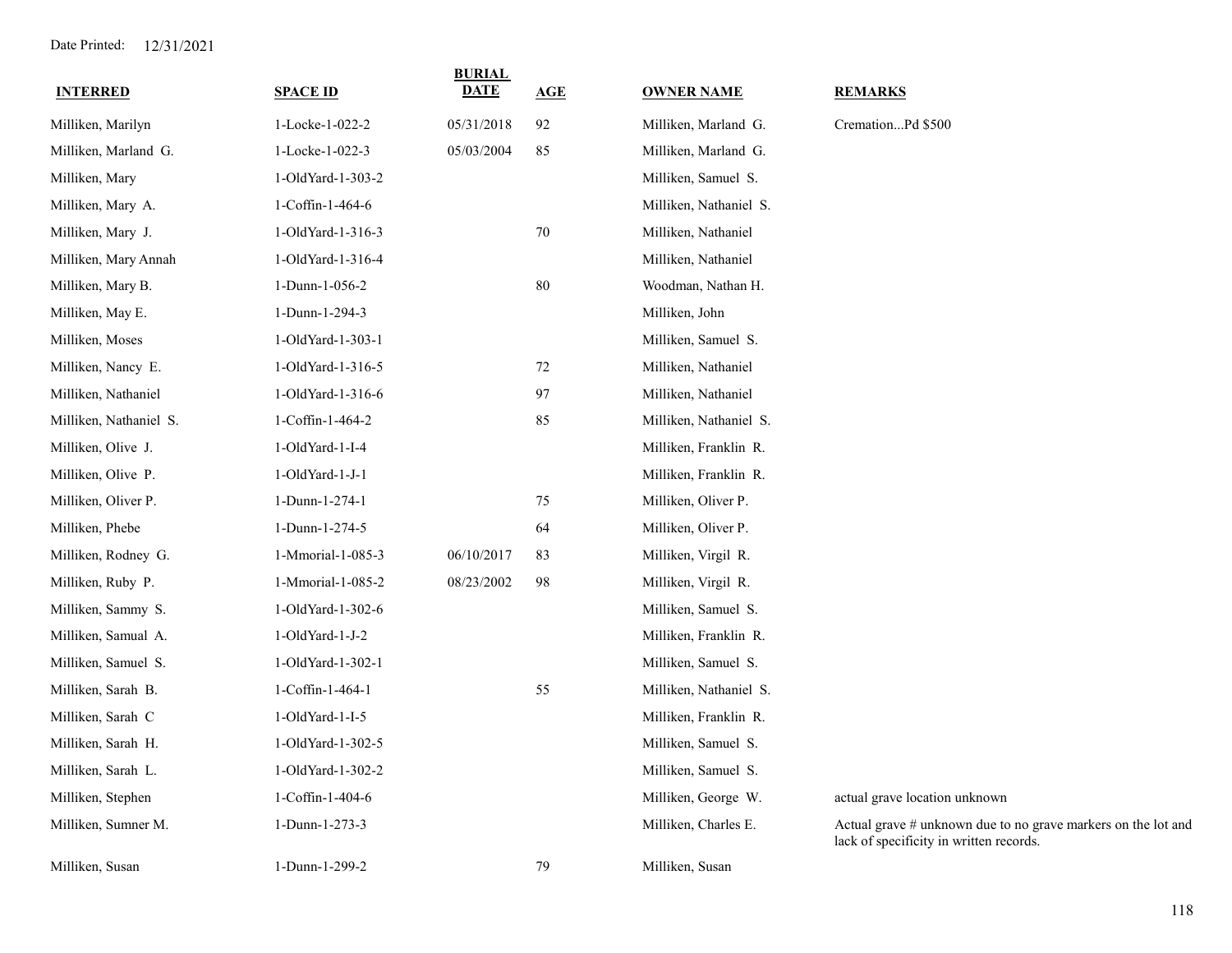| <b>INTERRED</b>               | <b>SPACE ID</b>    | <b>BURIAL</b><br><b>DATE</b> | AGE | <b>OWNER NAME</b>             | <b>REMARKS</b>                        |
|-------------------------------|--------------------|------------------------------|-----|-------------------------------|---------------------------------------|
| Milliken, Susan               | 1-Coffin-1-529-6   |                              |     | Milliken, Franklin P.         | no data actual grave location unknown |
| Milliken, Virgil R.           | 1-Mmorial-1-085-1  | 04/15/1989                   | 87  | Milliken, Virgil R.           |                                       |
| Milliken, William             | 1-Dunn-1-299-1     |                              | 67  | Milliken, Susan               |                                       |
| Milliken Sr., John            | 1-Dunn-1-295-1     |                              | 70  | Milliken, John                |                                       |
| Mills, Bernice                | 1-ASawyer-1-830-2  | 04/16/1973                   | 71  | Grant, Richard L.K.           |                                       |
| Mills, Jeannette L.           | 1-Coffin-1-633-4   | 11/07/2016                   | 66  | Moore, Frederick C.           |                                       |
| Mills, Laurence B.            | 1-ASawyer-1-830-3  | 04/18/1980                   | 85  | Grant, Richard L.K.           |                                       |
| Milne, Zachary J.             | 1-Mmorial-1-041-1  | 08/26/1985                   |     | Nichols, James E.             |                                       |
| Mitchell, Susie E.            | 1-Dunn-1-268-5     |                              | 81  | McKenney Jr., Samuel          |                                       |
| Mizula, Ann L.                | 1-Locke-1-003-2    | 12/23/1980                   | 73  | Mizula, Ann L.                |                                       |
| Mizula, William J.            | 1-Locke-1-003-1    |                              | 62  | Mizula, Ann L.                |                                       |
| Moodie, Kathleen V.           | 1-Locke-1-177e-1   | 05/17/2011                   | 87  | Moodie, Kathleen V.           |                                       |
| Moody, Amanda M.              | 1-Woodman-1-310-1  | 04/28/1987                   | 22h | Moody, Angie M.               | Buried front side of monument.        |
| Moody, Angie M.               | 1-Woodman-1-310-1  | 05/05/1997                   | 59  | Moody, Angie M.               |                                       |
| Moody, David A.               | 1-Woodman-1-310-1  | 05/04/2012                   | 49  | Moody, Angie M.               |                                       |
| Moody, Leon H.                | 1-Woodman-1-310-2  | 07/07/1984                   | 51  | Moody, Angie M.               | first burial in woodman section.      |
| Mooers, Charles D.            | 1-Locke-1-066-1    | 06/07/1996                   | 75  | Mooers, Charles D.            | 2'from walkway                        |
| Mooers, Charles D.            | 1-Mmorial-1-059-3  | 07/22/1957                   | 58  | Mooers, Charles D.            |                                       |
| Mooers, Doris E.              | 1-Mmorial-1-059-2  | 04/09/1954                   | 55  | Mooers, Charles D.            |                                       |
| Mooers, Florence L.           | 1-Mmorial-1-103-2  | 06/13/1977                   | 80  | Mooers, Harold                |                                       |
| Mooers, Harold                | 1-Mmorial-1-103-1  | 11/15/1968                   | 70  | Mooers, Harold                |                                       |
| Mooers, Larry D.              | 1-Woodman-1-237S-2 | 04/28/2010                   | 52  | Mooers, Laura J.              |                                       |
| Mooers, Lucille               | 1-Locke-1-066-1    | 05/14/2001                   |     | Mooers, Charles D.            |                                       |
| Mooers, Roger                 | 1-Woodman-1-237S-1 | 07/25/2020                   | 84  | Mooers, Jean                  | Buried 2 ft from stone                |
| Moore, Adeline                | 1-ASawyer-1-874-5  |                              | 22  | Moore, John E.                |                                       |
| Moore, Alice Blanche-Patricia | 1-Park-1-41-4      | 11/04/2010                   |     | Moore, Alice Blanche-Patricia |                                       |
| Moore, Annie S.               | 1-ASawyer-1-891-5  | 12/13/1951                   |     | Moore, Annie S.               |                                       |
| Moore, Charlotte              | 1-ASawyer-1-874-3  |                              |     | Moore, John E.                |                                       |
| Moore, Cora E.                | 1-ASawyer-1-875-6  |                              |     | Moore, George H.              |                                       |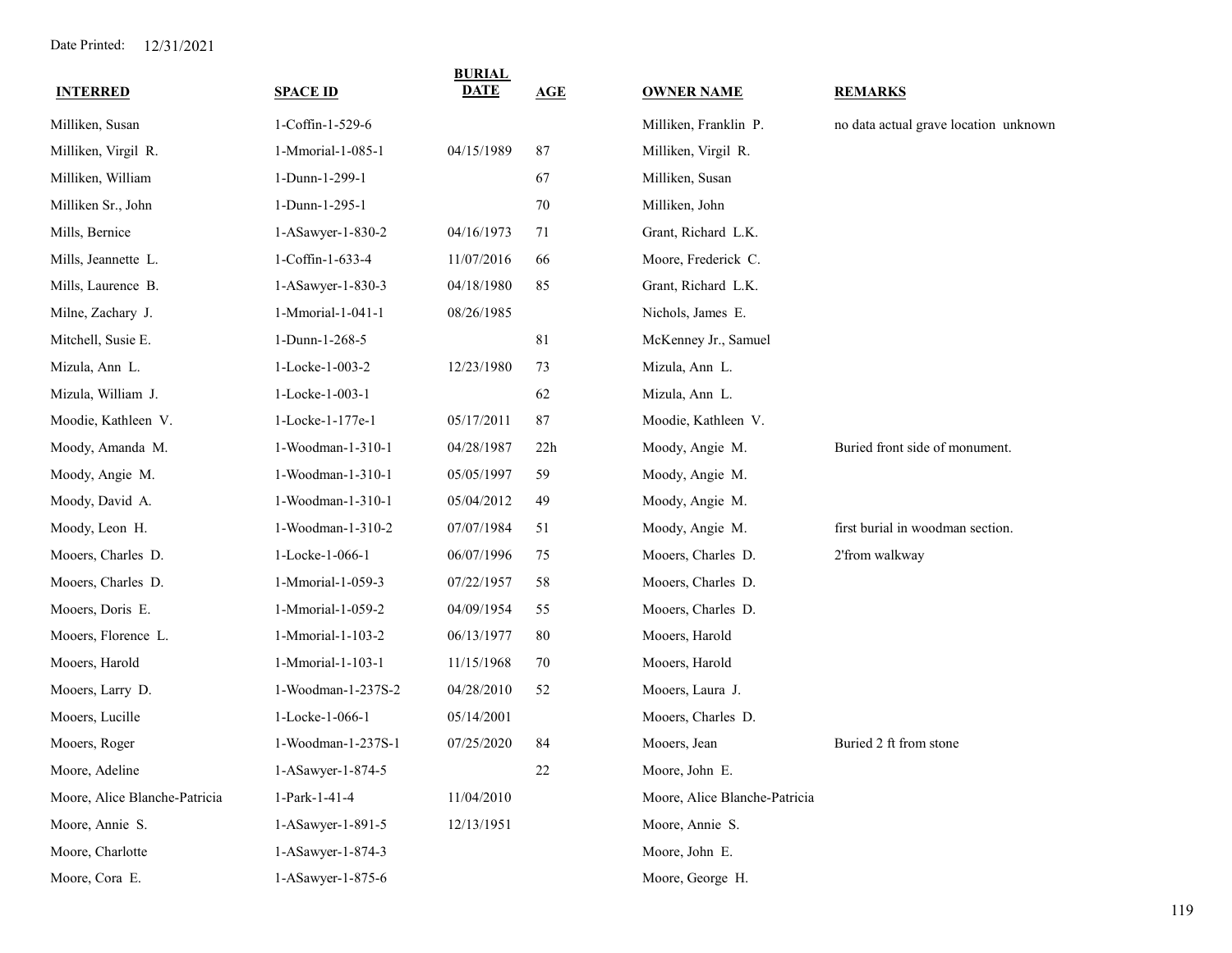| <b>INTERRED</b>        | <b>SPACE ID</b>   | <b>BURIAL</b><br>DATE | AGE | <b>OWNER NAME</b>             | <b>REMARKS</b>                |
|------------------------|-------------------|-----------------------|-----|-------------------------------|-------------------------------|
| Moore, Elliot          | 1-ASawyer-1-874-5 |                       | 24  | Moore, John E.                |                               |
| Moore, Frank E.        | 1-ASawyer-1-891-6 | 05/16/1947            | 80  | Moore, Annie S.               |                               |
| Moore, Frederick C.    | 1-Coffin-1-633-1  | 05/25/1996            | 93  | Moore, Frederick C.           |                               |
| Moore, George          | 1-ASawyer-1-874-1 |                       |     | Moore, John E.                |                               |
| Moore, George A.       | 1-North-1-314-1   | 05/22/1995            | 68  | Moore, George A.              |                               |
| Moore, George H.       | 1-ASawyer-1-875-4 |                       |     | Moore, George H.              |                               |
| Moore, Joel            | 1-ASawyer-1-874-3 |                       | 77  | Moore, John E.                |                               |
| Moore, John E.         | 1-ASawyer-1-874-6 |                       |     | Moore, John E.                |                               |
| Moore, Joshua          | 1-ASawyer-1-874-5 |                       |     | Moore, John E.                |                               |
| Moore, June            | 1-North-1-362-1   | 06/01/2021            | 88  | Evens, Christen J.            | Paid in full \$1100.00        |
| Moore, Katherine       | 1-ASawyer-1-874-4 |                       | 49  | Moore, John E.                |                               |
| Moore, Lucy Jane       | 1-ASawyer-1-874-2 |                       |     | Moore, John E.                |                               |
| Moore, Lyman           | 1-ASawyer-1-874-1 |                       |     | Moore, John E.                |                               |
| Moore, Mary            | 1-Coffin-1-633-3  |                       |     | Moore, Frederick C.           |                               |
| Moore, Mary            | 1-Coffin-1-538-1  |                       | 91  | Moulton, Stephen H.           |                               |
| Moore, Mary E.         | 1-ASawyer-1-875-5 |                       |     | Moore, George H.              |                               |
| Moore, Micheal V.      | 1-Park-1-41-3     | 06/20/1977            | 18  | Moore, Alice Blanche-Patricia |                               |
| Moore, Nathan N. Jr.   | 1-North-1-363-1   | 09/14/1981            | 53  | Moore, June                   |                               |
| Moore, Pellatiah       | 1-ASawyer-1-874-4 |                       | 59  | Moore, John E.                |                               |
| Moore, Perry           | 1-ASawyer-1-874-1 |                       |     | Moore, John E.                |                               |
| Moore, Samual          | 1-ASawyer-1-874-2 |                       |     | Moore, John E.                |                               |
| Moore, Samual          | 1-ASawyer-1-874-6 |                       | 38  | Moore, John E.                |                               |
| Moore, Susanna         | 1-ASawyer-1-874-2 |                       | 82  | Moore, John E.                |                               |
| Moore, Thelma M.       | 1-Coffin-1-633-2  | 07/29/1982            | 78  | Moore, Frederick C.           |                               |
| Moore, Zody B.         | 1-Coffin-1-633-5  | 09/06/1969            | 76  | Moore, Frederick C.           |                               |
| Moreau, Roger L.       | 1-North-1-195-1   | 05/08/2003            | 77  | Moreau, Roger L.              |                               |
| Morrison, Cassandra B. | 1-North-1-097-1   | 07/27/1987            | 49  | Morrison, Joseph J.           |                               |
| Morrison Jr., Joseph D | 1-North-1-098-1   | 06/23/2018            |     | Morrison, Joseph J.           | Buried next to wife Cassandra |
| Morse, Mallory A.      | 1-Locke-1-176e-1  | 04/16/2012            | 21  | Yuhas, Joseph G.              |                               |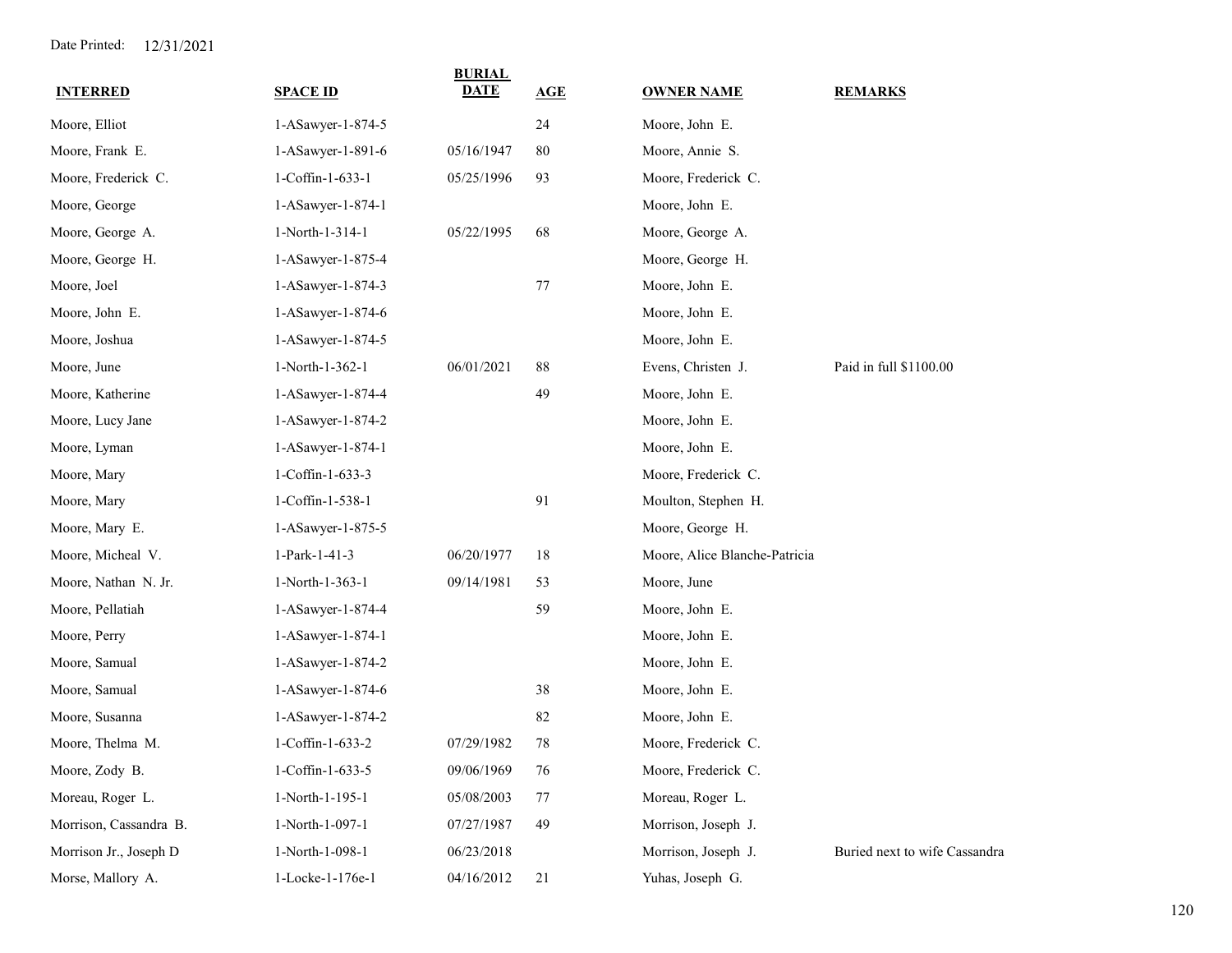| <b>INTERRED</b>      | <b>SPACE ID</b>    | <b>BURIAL</b><br><b>DATE</b> | AGE | <b>OWNER NAME</b>     | <b>REMARKS</b>                                                                                                                         |
|----------------------|--------------------|------------------------------|-----|-----------------------|----------------------------------------------------------------------------------------------------------------------------------------|
| Moses, Eliza R.      | 1-Dunn-1-293-2     |                              |     | Moses, William C.     | Actual grave number unknown--no grave marker.                                                                                          |
| Moses, Hattie E.     | 1-Dunn-1-293-3     |                              |     | Moses, William C.     | Actual grave number unknown--no grave marker.                                                                                          |
| Moses, Hellen S.     | 1-Dunn-1-293-6     |                              |     | Moses, William C.     | Actual grave number unknown--no grave marker.<br>She was the 2nd wife of William Moses.                                                |
| Moses, Jennie M.     | 1-Dunn-1-293-4     |                              |     | Moses, William C.     | Actual grave number unknown--no grave marker.                                                                                          |
| Moses, Mrs. Wm.      | 1-Coffin-1-418-1   |                              |     | Fellows, John         | Actual grave unknown,<br>No monument,<br>No grave marker                                                                               |
| Moses, William C.    | 1-Dunn-1-293-1     |                              |     | Moses, William C.     | Actual grave number unknown--no grave marker.                                                                                          |
| Moses, William H.    | 1-Dunn-1-293-5     |                              |     | Moses, William C.     | Actual grave number unknown--no grave marker.                                                                                          |
| Mougalian, Robert P. | 1-Woodman-1-205N-1 | 09/04/2014                   | 84  | Mougalian, Ruth K.    | 2' from walkway                                                                                                                        |
| Moulton, Abbie H.    | 1-Dunn-1-277-3     |                              |     | Dyer, Richard         | Actual grave # & lot # (potentially lot 276) unknown due to<br>placement of the stones, and lack of specificity in written<br>records. |
| Moulton, Albert N.   | 1-Dunn-1-067-6     |                              | 55  | Marshall, Joel M.     |                                                                                                                                        |
| Moulton, Alton R.    | 1-Coffin-1-536-3   |                              |     | Moulton, John F.      |                                                                                                                                        |
| Moulton, Austin C.   | 1-Coffin-1-539-4   |                              |     | Moulton, Austin C.    | Actual grave unknown                                                                                                                   |
| Moulton, Berneice M. | 1-ASawyer-1-886-6  | 12/15/1983                   | 98  | Moulton, Ivory F.     |                                                                                                                                        |
| Moulton, Bessie A.   | 1-Coffin-1-539-6   |                              |     | Moulton, Austin C.    | Actual grave unknown                                                                                                                   |
| Moulton, Betsey      | 1-Coffin-1-543-5   |                              | 87  | Berry, Eliza          |                                                                                                                                        |
| Moulton, Carl        | 1-Locke-1-143-1    | 10/30/1968                   | 66  | Moulton, Josephine    |                                                                                                                                        |
| Moulton, Carl N.     | 1-Locke-1-010-1    | 05/22/1999                   | 86  | Moulton, Carl N.      |                                                                                                                                        |
| Moulton, Castella R. | 1-ASawyer-1-886-2  |                              |     | Moulton, Ivory F.     |                                                                                                                                        |
| Moulton, Clyde F.    | 1-Coffin-1-536-2   | 05/02/1989                   | 88  | Moulton, John F.      |                                                                                                                                        |
| Moulton, Cora E.     | 1-Coffin-1-398-5   |                              |     | Moulton, George H.    |                                                                                                                                        |
| Moulton, Cyrus W.    | 1-Coffin-1-682-4   | 10/06/1970                   | 89  | Edgecomb, Alphonso I. |                                                                                                                                        |
| Moulton, Daniel      | 1-ASawyer-1-853-4  |                              |     | Moulton, John         |                                                                                                                                        |
| Moulton, Daniel D.   | 1-ASawyer-1-886-4  |                              |     | Moulton, Ivory F.     | actual grave location unknown                                                                                                          |
| Moulton, Deborah     | 1-ASawyer-1-853-5  |                              | 80  | Moulton, John         |                                                                                                                                        |
| Moulton, Delma L.    | 1-Coffin-1-682-3   | 05/17/1952                   | 70  | Edgecomb, Alphonso I. |                                                                                                                                        |
| Moulton, Edith M.    | 1-Coffin-1-538-4   |                              |     | Moulton, Stephen H.   |                                                                                                                                        |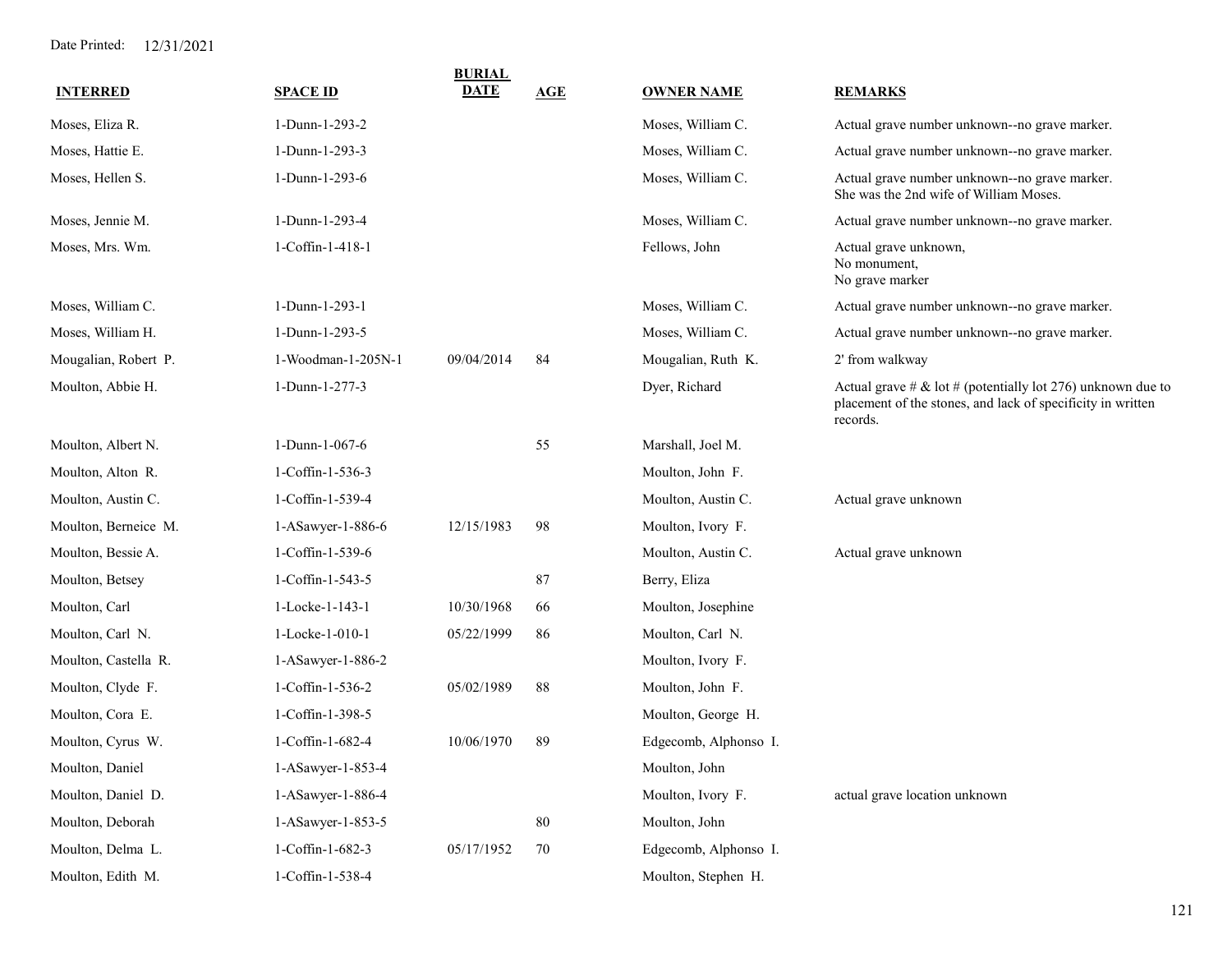| <b>INTERRED</b>       | <b>SPACE ID</b>   | <b>BURIAL</b><br><b>DATE</b> | AGE | <b>OWNER NAME</b>   | <b>REMARKS</b>                 |
|-----------------------|-------------------|------------------------------|-----|---------------------|--------------------------------|
| Moulton, Edwin        | 1-Coffin-1-399-6  |                              | 74  | Moulton, Edwin      |                                |
| Moulton, Edwin S.     | 1-Dunn-1-067-5    |                              | 23  | Marshall, Joel M.   |                                |
| Moulton, Eliza        | 1-Coffin-1-399-5  |                              | 70  | Moulton, Edwin      |                                |
| Moulton, Elizabeth A. | 1-ASawyer-1-853-2 |                              |     | Moulton, John       |                                |
| Moulton, Erwin F.     | 1-Coffin-1-536-5  |                              |     | Moulton, John F.    |                                |
| Moulton, Ethel M.     | 1-Locke-1-010-2   | 05/23/1998                   | 77  | Moulton, Carl N.    |                                |
| Moulton, Florence M.  | 1-Coffin-1-538-5  |                              |     | Moulton, Stephen H. |                                |
| Moulton, Francis O.   | 1-Coffin-1-536-4  |                              |     | Moulton, John F.    |                                |
| Moulton, Fred W.      | 1-ASawyer-1-854-1 |                              | 18  | Moulton, William    | maybe grave #3                 |
| Moulton, George H.    | 1-Coffin-1-398-4  |                              |     | Moulton, George H.  |                                |
| Moulton, Gladys       | 1-Mmorial-1-4A-2  | 08/09/1996                   | 85  | Moulton, Maurice E. |                                |
| Moulton, Gratia       | 1-ASawyer-1-854-6 |                              | 22  | Moulton, William    |                                |
| Moulton, Greenleaf M. | 1-ASawyer-1-887-4 |                              |     | Moulton, Ivory F.   | actual grave location unknown. |
|                       |                   |                              |     |                     | may have been removed.         |
| Moulton, Hannah A.    | 1-ASawyer-1-887-2 |                              |     | Moulton, Ivory F.   | actual grave location unknown  |
| Moulton, Henry        | 1-Coffin-1-399-4  |                              | 74  | Moulton, Edwin      |                                |
| Moulton, Ivory F.     | 1-ASawyer-1-886-1 |                              |     | Moulton, Ivory F.   | actual grave location unknown  |
| Moulton, Ivory F.     | 1-Coffin-1-543-6  |                              | 27  | Berry, Eliza        |                                |
| Moulton, Ivory H.     | 1-Coffin-1-540-3  |                              |     | Moulton, John L.    |                                |
| Moulton, James W.     | 1-GSawyer-1-723-1 |                              |     | Moulton, James W.   |                                |
| Moulton, John         | 1-ASawyer-1-854-4 |                              | 91  | Moulton, William    |                                |
| Moulton, John         | 1-ASawyer-1-853-1 |                              |     | Moulton, John       |                                |
| Moulton, John F.      | 1-Coffin-1-536-6  |                              | 92  | Moulton, John F.    |                                |
| Moulton, John W.      | 1-Mmorial-1-4A-2  | 08/09/2003                   | 62  | Moulton, Maurice E. | 4' from monument               |
| Moulton, John L.      | 1-Coffin-1-540-6  |                              |     | Moulton, John L.    |                                |
| Moulton, Josephine    | 1-Locke-1-143-2   | 11/04/1981                   | 85  | Moulton, Josephine  |                                |
| Moulton, Kevin E.     | 1-Locke-1-010-3   | 07/29/1994                   | 21  | Moulton, Carl N.    |                                |
| Moulton, Laura A.     | 1-Coffin-1-540-2  |                              |     | Moulton, John L.    |                                |
| Moulton, Mabel F.     | 1-Coffin-1-539-6  |                              |     | Moulton, Austin C.  | Actual grave unknown           |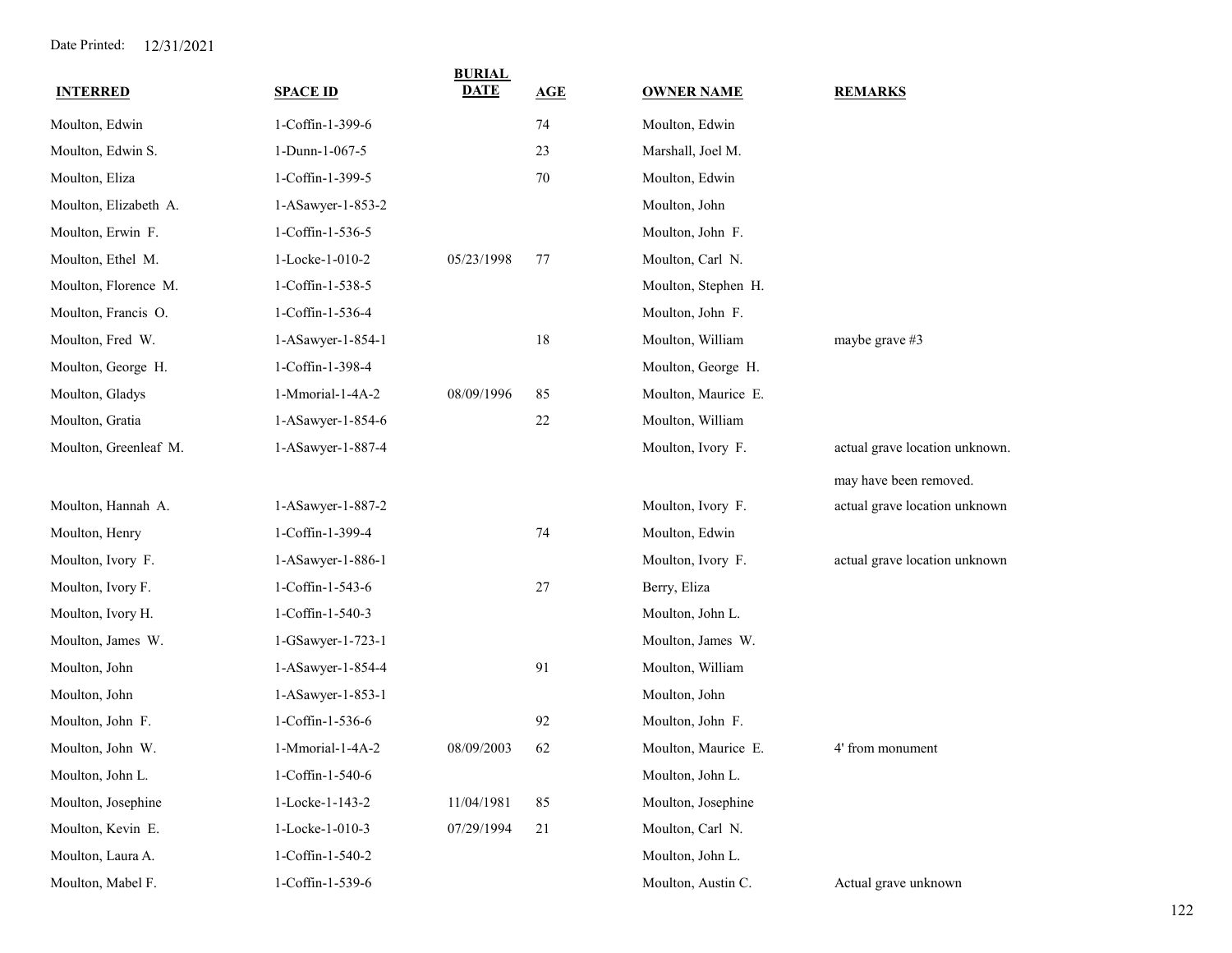| <b>INTERRED</b>        | <b>SPACE ID</b>    | <b>BURIAL</b><br><b>DATE</b> | AGE | <b>OWNER NAME</b>   | <b>REMARKS</b>                                        |
|------------------------|--------------------|------------------------------|-----|---------------------|-------------------------------------------------------|
| Moulton, Martha        | 1-Coffin-1-540-5   |                              |     | Moulton, John L.    |                                                       |
| Moulton, Mary A.       | 1-GSawyer-1-723-2  |                              |     | Moulton, James W.   |                                                       |
| Moulton, Mary D.       | 1-OldYard-1-A-2    |                              | 76  | Moulton, William S. |                                                       |
| Moulton, Mary O.       | 1-ASawyer-1-854-2  |                              |     | Moulton, William    | no record of burial                                   |
| Moulton, Mary E.       | 1-Coffin-1-539-5   |                              |     | Moulton, Austin C.  | Actual grave unknown                                  |
| Moulton, Maurice E.    | 1-Mmorial-1-4A-1   | 04/10/1964                   | 60  | Moulton, Maurice E. |                                                       |
| Moulton, Melvin E.     | 1-Locke-1-010-4    | 05/21/2008                   |     | Moulton, Carl N.    | at head of grave                                      |
| Moulton, Mercy         | 1-ASawyer-1-886-5  |                              |     | Moulton, Ivory F.   | actual grave location unknown                         |
| Moulton, Morris I      | 1-ASawyer-1-886-3  |                              |     | Moulton, Ivory F.   | actual grave location unknown                         |
| Moulton, Morris M      | 1-ASawyer-1-887-3  |                              |     | Moulton, Ivory F.   | actual grave location unknown                         |
| Moulton, Mrs. John     | 1-Coffin-1-536-5   |                              |     | Moulton, John F.    | no record of burial                                   |
| Moulton, Nathan C.     | 1-ASawyer-1-887-1  | 11/01/1969                   | 80  | Moulton, Ivory F.   |                                                       |
| Moulton, Richard       | 1-Dunn-1-066-3     |                              | 35  | Marshall, Joel M.   |                                                       |
| Moulton, Sarah         | 1-Coffin-1-399-1   |                              |     | Moulton, Edwin      | actual location unknown                               |
| Moulton, Sophia        | 1-ASawyer-1-854-5  |                              | 77  | Moulton, William    |                                                       |
| Moulton, Stephen H.    | 1-Coffin-1-538-6   |                              |     | Moulton, Stephen H. |                                                       |
| Moulton, Thomas        | 1-Coffin-1-543-4   |                              | 57  | Berry, Eliza        |                                                       |
| Moulton, William       | 1-ASawyer-1-854-3  |                              |     | Moulton, William    |                                                       |
| Moulton, William S.    | 1-OldYard-1-A-1    |                              | 64  | Moulton, William S. |                                                       |
| Moxcey, Elmer          | 1-GSawyer-1-812-1  | 04/26/1967                   | 60  | Moxcey, Elmer       |                                                       |
| Moxcey, Marie "Alice"  | 1-GSawyer-1-812-2  | 06/30/2000                   | 93  | Moxcey, Elmer       |                                                       |
| Mullen, Charles D.     | 1-Mmorial-1-074-3  |                              | 74  | Woods, Charles E.   |                                                       |
| Mullen, Harold E.      | 1-Mmorial-1-161-1  | 05/10/1993                   | 68  | Mullen, Harold E.   |                                                       |
| Mullen, Josephine C.   | 1-Mmorial-1-074-2  | 07/09/1956                   | 73  | Woods, Charles E.   |                                                       |
| Mullen, Shirley        | 1-Mmorial-1-161-2  | 05/05/2011                   | 87  | Mullen, Harold E.   |                                                       |
| Mullen, William D.     | 1-Mmorial-1-074-1  |                              | 84  | Woods, Charles E.   |                                                       |
| Murphy, Richard H      | 1-GSawyer-1-791-6  | 10/08/2020                   | 88  | Sands, Lester G.    | Funeral Alternatives Brunswick  Paid \$600 for burial |
| Murphy Jr, Todd Philip | 1-Woodman-1-248N-1 | 11/29/2021                   | 31  | Archer, Matt        | paid \$1100 for full burial for todd philip murphy jr |
| Murray, John           | 1-North-1-151-1    | 05/19/2021                   | 84  | Murray, John        |                                                       |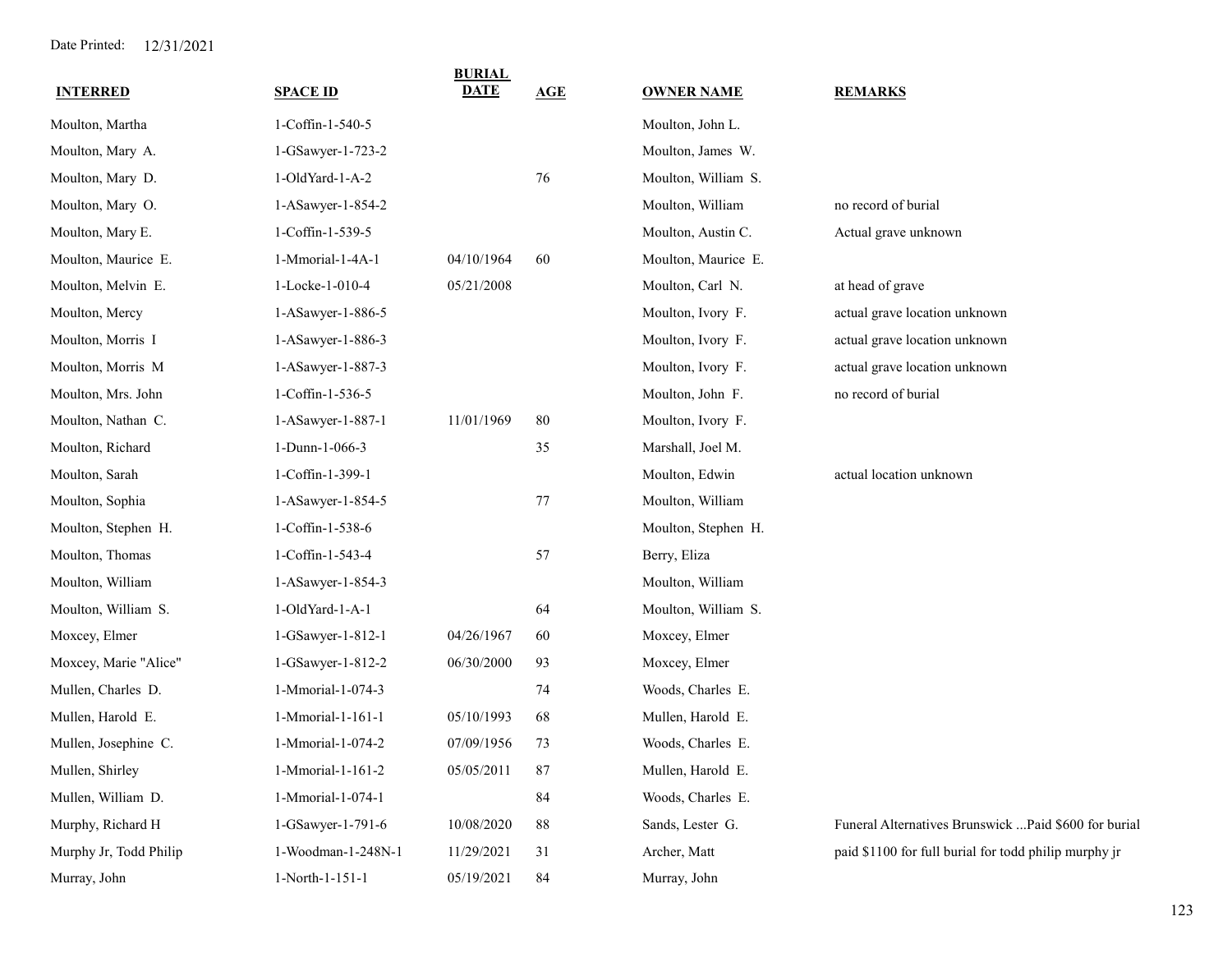| <b>INTERRED</b>    | <b>SPACE ID</b>   | <b>BURIAL</b><br>DATE | AGE | <b>OWNER NAME</b>  | <b>REMARKS</b>                        |
|--------------------|-------------------|-----------------------|-----|--------------------|---------------------------------------|
| Muslawski, Rebecca | 1-Mmorial-1-038-5 | 06/24/2005            |     | Tripp, Hazel       |                                       |
| Muslawski, Stephen | 1-Mmorial-1-038-4 | 09/29/1973            | 55  | Tripp, Hazel       |                                       |
| Myers, John Lee    | 1-Woodman-1-104-1 | 06/24/1990            | 51  | Myers, Sadie A.    | 2 1/2 feet from walkway               |
| Myers, Sadie A.    | 1-Woodman-1-104-1 | 09/20/2001            | 68  | Myers, Sadie A.    | 3' from walkway.                      |
| Nason, Alta E.     | 1-Locke-1-211-1   | 11/07/1972            | 63  | Burgess, Milton R. |                                       |
| Nason, Baby boy    | 1-GSawyer-1-756-4 |                       |     | Nason, Neal        |                                       |
| Nason, Blanche E.  | 1-Mmorial-1-030-2 |                       | 63  | Nason, Harold R.   |                                       |
| Nason, Bruce E.    | 1-GSawyer-1-756-6 |                       |     | Nason, Neal        |                                       |
| Nason, Carol A.    | 1-GSawyer-1-756-4 |                       |     | Nason, Neal        | head part of grave                    |
| Nason, Delia       | 1-ASawyer-1-879-5 |                       |     | Nason, Warren      |                                       |
| Nason, Della F.    | 1-Coffin-1-677-2  |                       | 94  | Hill, Alonzo       |                                       |
| Nason, Edith       | 1-GSawyer-1-756-2 | 12/09/1963            | 88  | Nason, Neal        |                                       |
| Nason, Edna C.     | 1-Mmorial-1-031-2 |                       | 62  | Nason, Franklin J. |                                       |
| Nason, Ethel M.    | 1-Mmorial-1-018-5 | 05/09/1996            | 80  | Nason, Harry       |                                       |
| Nason, Franklin J. | 1-Mmorial-1-031-3 | 04/25/1968            | 69  | Nason, Franklin J. |                                       |
| Nason, Gloria J.   | 1-Mmorial-1-018-4 |                       |     | Nason, Harry       |                                       |
| Nason, Harold R.   | 1-Mmorial-1-030-1 | 12/28/1983            | 83  | Nason, Harold R.   |                                       |
| Nason, Harry       | 1-Mmorial-1-018-6 | 04/22/1999            | 89  | Nason, Harry       |                                       |
| Nason, Hazel       | 1-GSawyer-1-756-3 | 11/20/1967            |     | Nason, Neal        | maybe grave #1                        |
| Nason, Joseph E.   | 1-Coffin-1-677-1  |                       | 82  | Hill, Alonzo       |                                       |
| Nason, Neal        | 1-GSawyer-1-756-1 |                       |     | Nason, Neal        | may be grave #3                       |
| Nason, Phillip I.  | 1-Coffin-1-668-1  | 05/17/2003            | 67  | Nason, Warren      | 2' from monument                      |
| Nason, Richard D.  | 1-Mmorial-1-030-3 | 05/16/1948            | 23  | Nason, Harold R.   |                                       |
| Nason, Sandra L.   | 1-GSawyer-1-756-6 |                       |     | Nason, Neal        |                                       |
| Nason, Virgie S.   | 1-North-1-048-1   | 04/23/1996            | 83  | Nason, Virgie S.   |                                       |
| Nason, Warren      | 1-ASawyer-1-879-4 |                       |     | Nason, Warren      |                                       |
| Nason, Warren D.   | 1-GSawyer-1-756-5 | 10/09/1991            | 83  | Nason, Neal        |                                       |
| Neal, Baby Boy     | 1-GSawyer-1-776-1 | 11/10/1952            | 2d  | Neal, Robert       | remains buried in back part of grave. |
| Neal, Marion T.    | 1-GSawyer-1-776-2 |                       | 85  | Neal, Robert       |                                       |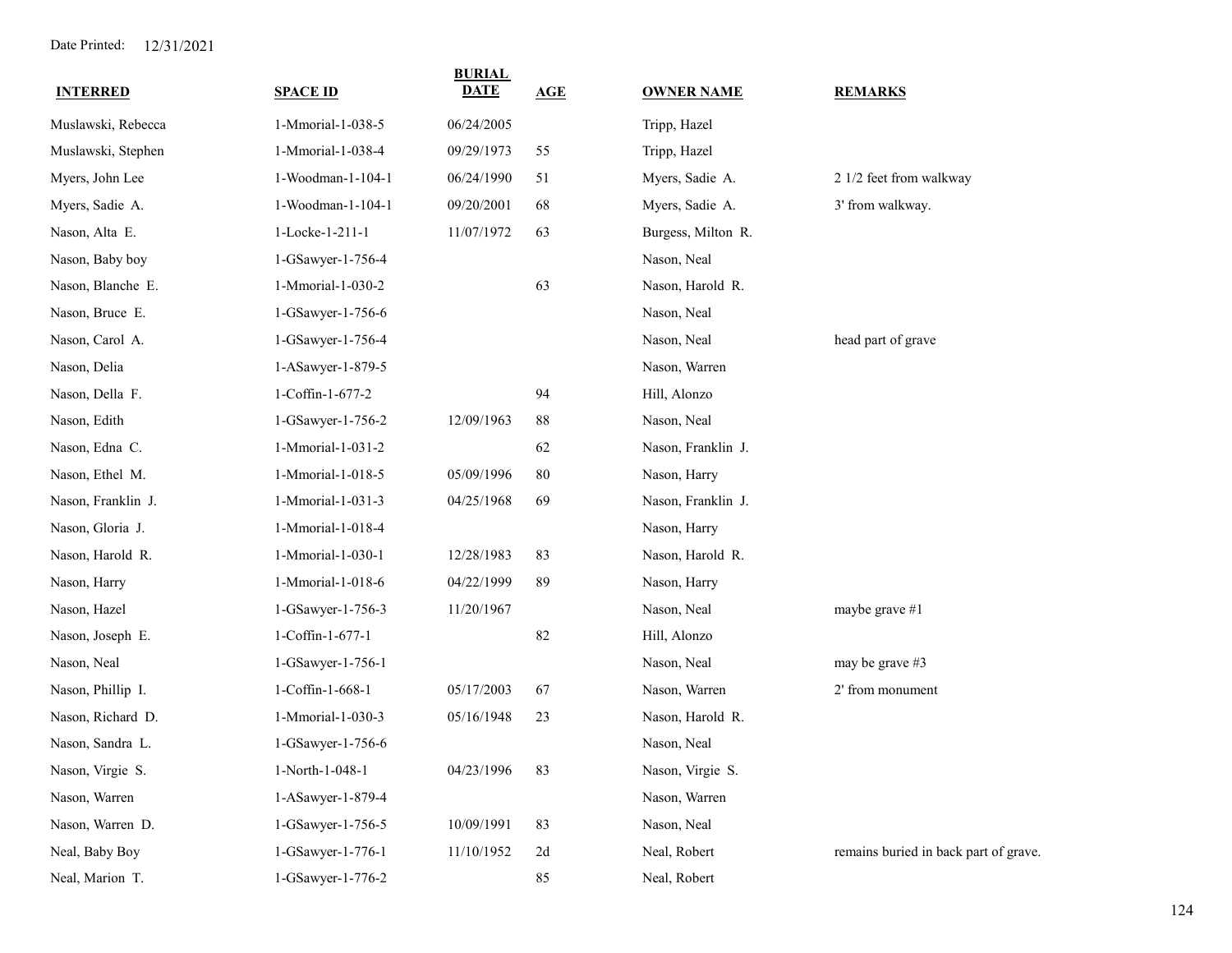| <b>INTERRED</b>         | <b>SPACE ID</b>    | <b>BURIAL</b><br><b>DATE</b> | <b>AGE</b>     | <b>OWNER NAME</b>       | <b>REMARKS</b>                                                                                      |
|-------------------------|--------------------|------------------------------|----------------|-------------------------|-----------------------------------------------------------------------------------------------------|
| Neal, Marjorie Mae      | 1-GSawyer-1-776-1  |                              |                | Neal, Robert            | remains buried in front part of grave                                                               |
| Neal, Robert            | 1-GSawyer-1-776-2  |                              |                | Neal, Robert            |                                                                                                     |
| Neal, Robert E.         | 1-GSawyer-1-776-3  | 08/09/2005                   | 73             | Neal, Robert            | 2' from monument                                                                                    |
| Neff, Frances D."Frank" | 1-North-1-351-1    | 05/13/1999                   | 80             | Neff, Frances D."Frank" |                                                                                                     |
| Neff, Juliette L.       | 1-North-1-350-1    | 04/26/1977                   | 60             | Neff, Frances D."Frank" |                                                                                                     |
| Nelsen, Albert H. Jr.   | 1-North-1-077-1    | 09/23/2003                   | 81             | Nelsen, Albert H. Jr.   | 2' from monument                                                                                    |
| Nelsen, Ruth L.         | 1-North-1-078-1    | 05/27/1992                   |                | Nelsen, Albert H. Jr.   |                                                                                                     |
| Nelson, Jamie Lee       | 1-North-1-041-1    | 11/24/1980                   | 7w             | Nelson, Peter S.        |                                                                                                     |
| Nelson, John H. Sr.     | 1-Woodman-1-161S-1 | 05/10/1997                   | 67             | Nelson, John H. Sr.     |                                                                                                     |
| Nelson, Leah E.         | 1-Woodman-1-161S-2 | 05/29/2008                   | 82             | Nelson, John H. Sr.     |                                                                                                     |
| Nelson, Philip W.       | 1-North-1-077-1    | 09/02/2016                   |                | Nelsen, Albert H. Jr.   |                                                                                                     |
| Newland, Betty J.       | 1-North-1-360-1    | 11/28/1983                   | 52             | Newland, William W.     |                                                                                                     |
| Newland, William W.     | 1-North-1-361-1    | 05/18/2002                   | 83             | Newland, William W.     |                                                                                                     |
| Nichols, Annie H.       | 1-GSawyer-1-740-2  |                              | $90\,$         | Foss, Leander A.        |                                                                                                     |
| Nichols, C.             | 1-GSawyer-1-740-1  |                              |                | Foss, Leander A.        |                                                                                                     |
| Nichols, Charles E.     | 1-Mmorial-1-041-1  | 07/04/1951                   | 6 <sub>m</sub> | Nichols, James E.       |                                                                                                     |
| Nichols, Charles S.D.   | 1-GSawyer-1-740-3  |                              |                | Foss, Leander A.        | actual grave location unknown                                                                       |
| Nichols, Elizabeth      | 1-Mmorial-1-163-2  | 08/05/1994                   | 84             | Nichols, Elizabeth      | $11/2$ from monument                                                                                |
| Nichols, Gladys E.      | 1-North-1-346-1    | 07/25/1977                   | 48             | Nichols, James N.       |                                                                                                     |
| Nichols, James G.       | 1-North-1-347-1    | 05/08/1978                   | 49             | Nichols, James N.       |                                                                                                     |
| Nichols, John E.        | 1-Mmorial-1-163-3  | 04/09/1959                   | 19             | Nichols, Elizabeth      |                                                                                                     |
| Nichols, Samual T.      | 1-Mmorial-1-041-1  |                              |                | Nichols, James E.       |                                                                                                     |
| Nichols, Stuart D.      | 1-Mmorial-1-163-1  | 10/22/1973                   | 69             | Nichols, Elizabeth      |                                                                                                     |
| Nichols, Thomas R.      | 1-Locke-1-208-1    | 07/26/1976                   | 44             | Nichols, Stuart G.      |                                                                                                     |
| Nichols, Timothy        | 1-North-1-366-1    | 10/09/1990                   | 24             | Nichols, James G. Jr    |                                                                                                     |
| Nickerson, Bertha M.    | 1-Locke-1-140-2    | 05/07/2008                   | 77             | Linscott, Evelyn E.     |                                                                                                     |
| Nickerson, Betsy        | 1-Mmorial-1-030-5  | 11/20/2018                   |                | Nason, Harold R.        | Buried next to husband Clairpaid \$880.00                                                           |
| Nickerson, Clair        | 1-Mmorial-1-030-4  | 09/04/2018                   |                | Nason, Harold R.        | Buried on Harold Nason lot memorial section lot 30 grave 4 full<br>burial chk received for \$880.00 |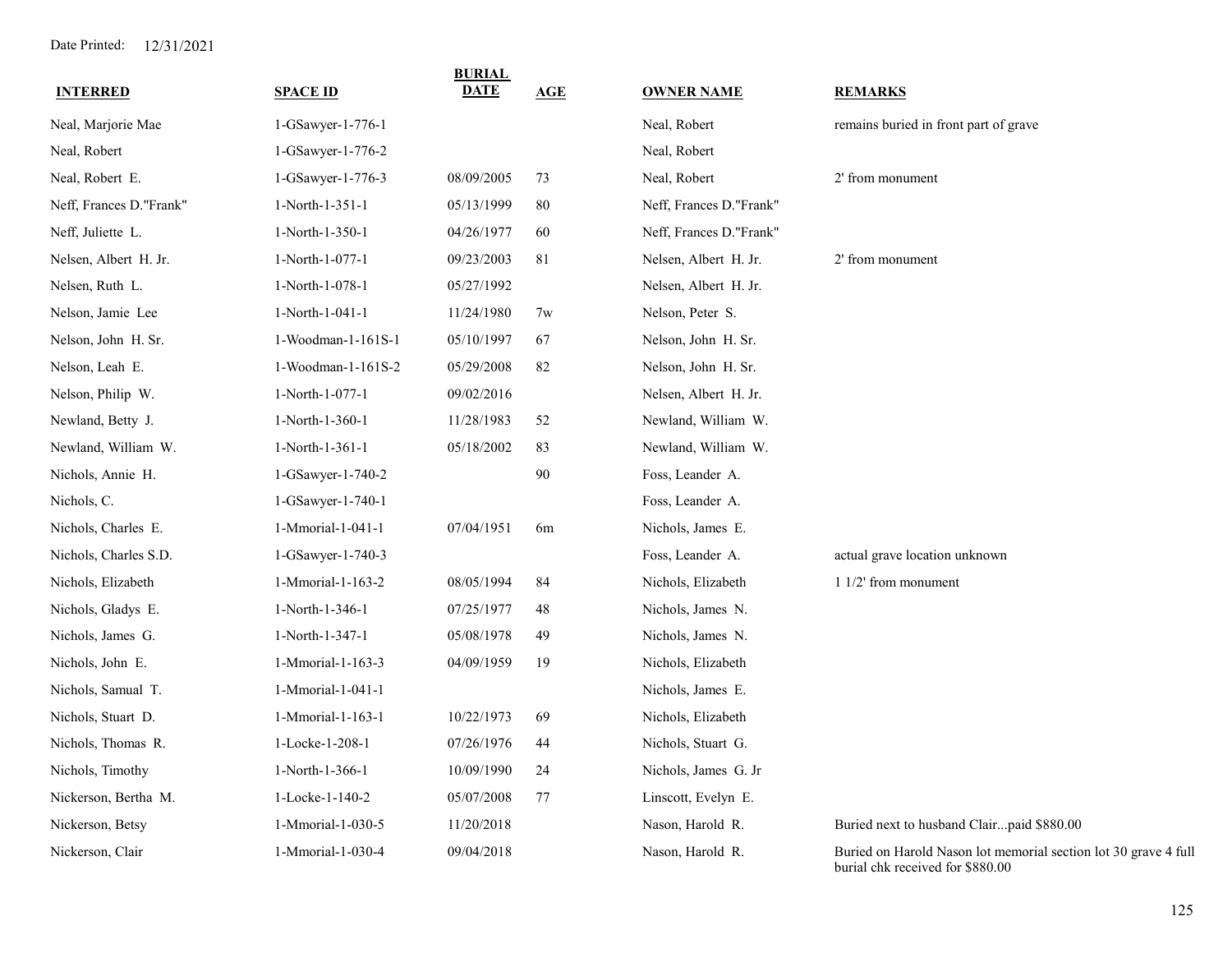| <b>INTERRED</b>       | <b>SPACE ID</b>    | <b>BURIAL</b><br><b>DATE</b> | AGE      | <b>OWNER NAME</b>  | <b>REMARKS</b>                           |
|-----------------------|--------------------|------------------------------|----------|--------------------|------------------------------------------|
| Nield, Bessie H.      | 1-Locke-1-004-2    | 04/07/1981                   | 74       | Nield, Freeland L. |                                          |
| Nield, Freeland L.    | 1-Locke-1-004-1    | 05/01/1972                   | 75       | Nield, Freeland L. |                                          |
| Niles, Bernardine M.  | 1-North-1-085-1    | 05/04/1996                   | 75       | Niles, Myron N.    |                                          |
| Niles, Doris F.       | 1-North-1-120-1    | 09/01/1995                   | 79       | Niles, Doris F.    |                                          |
| Niles, Elwyn M. Jr    | 1-North-1-119-1    | 05/05/1995                   | 79       | Niles, Doris F.    |                                          |
| Niles, Myron N.       | 1-North-1-086-1    | 12/04/2006                   | 85       | Niles, Myron N.    |                                          |
| Niman, James L.       | 1-North-1-012-1    | 10/15/1986                   | 4m       | Niman, Leonard     | Interred at foot end of Lot by Monument. |
| Niman, Leonard        | 1-North-1-029-1    | 08/01/2009                   | 60       | Niman, Leonard     |                                          |
| Noble, Huldah C.      | 1-Dunn-1-007-2     |                              |          | Noble, Huldah C.   |                                          |
| Norad, Peggy Lee      | 1-Woodman-1-312-1  | 08/18/2017                   | 76       | Sparks, Joseph W.  |                                          |
| Norman, James W.      | 1-Park-1-65-3      | 05/30/1987                   | 74       | Norman, James W.   |                                          |
| Norman, Katherine H.  | 1-Park-1-65-4      | 11/08/1968                   | 53       | Norman, James W.   |                                          |
| Norwood, Agnes E.     | 1-Park-1-24-4      |                              | $\bf 88$ | Norwood, Francis   |                                          |
| Norwood, Francis      | 1-Park-1-24-3      | 08/19/1980                   | 64       | Norwood, Francis   |                                          |
| Novell, Barbara S.    | 1-Mmorial-1-057-1  |                              |          | Novell, Earl       |                                          |
| Noyes, Jamie A.       | 1-North-1-223-1    | 06/21/2008                   | 37       | Shay, Penny        |                                          |
| Nutter, Caroline      | 1-GSawyer-1-806-3  | 04/25/2000                   |          | Robinson, Burleigh |                                          |
| Nutting, Ruth H.      | 1-GSawyer-1-789-1  | 06/03/1983                   | 81       | Emery, Alfretta    | remains buried near marker.              |
| Nye, Henry F.         | 1-North-1-128-1    | 06/01/1994                   | 51       | Nye, Beverly R.    |                                          |
| Nye, Rita J.          | 1-North-1-049-1    | 09/01/1986                   | 68       | Nye, Rita J.       |                                          |
| Nye, William F.       | 1-North-1-050-1    | 05/15/1986                   | 69       | Nye, Rita J.       |                                          |
| Ober, Shirley V.      | 1-Mmorial-1-147-6  | 04/19/1963                   | 64       | Grady, William A.  |                                          |
| O'Donnell, Kevin      | 1-Woodman-1-213S-1 | 07/03/2014                   | 24       | Reed, Gwendolyn    | 1' from bench                            |
| Ohl, Dorothy I.       | 1-GSawyer-1-759-2  | 05/02/1991                   | 90       | Ohl, Louis E.      |                                          |
| Ohl, Louis E.         | 1-GSawyer-1-759-1  | 04/30/1982                   | 84       | Ohl, Louis E.      |                                          |
| Oldham, Astrid Monika | 1-Woodman-1-294S-2 | 11/30/2016                   | 74       | Oldham, George E.  |                                          |
| Osborne, Annie G.     | 1-Park-1-47-4      | 04/24/1987                   | 92       | Osborne, Walter J. |                                          |
| Osborne, Arline E.    | 1-Park-1-47-1      | 11/16/1973                   | 64       | Osborne, Walter J. |                                          |
| Osborne, Walter J.    | 1-Park-1-47-2      | 06/21/1994                   | 80       | Osborne, Walter J. |                                          |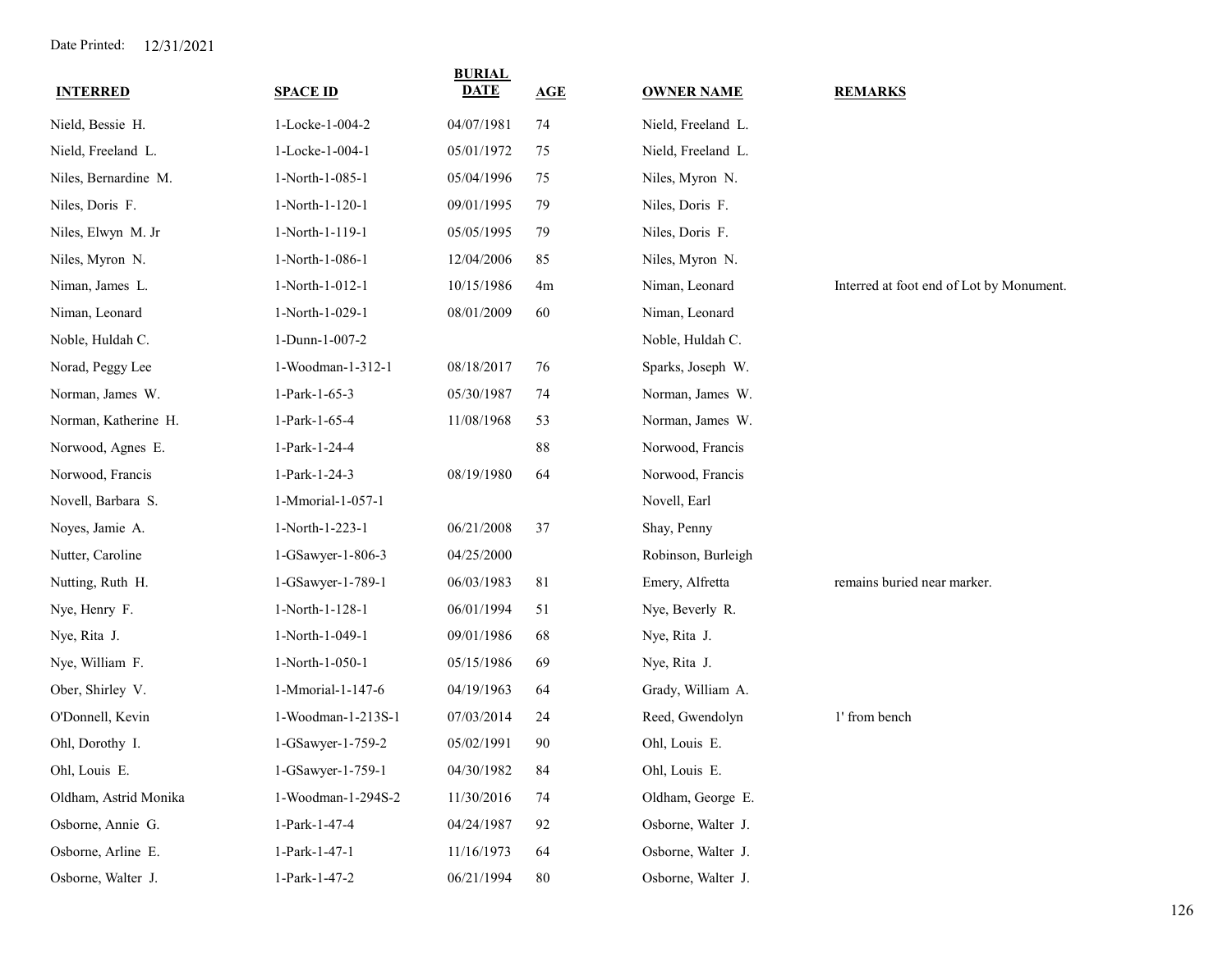| <b>INTERRED</b>        | <b>SPACE ID</b>   | <b>BURIAL</b><br><b>DATE</b> | <b>AGE</b> | <b>OWNER NAME</b>      | <b>REMARKS</b>                                                          |
|------------------------|-------------------|------------------------------|------------|------------------------|-------------------------------------------------------------------------|
| Osborne, Walter W.     | 1-Park-1-47-3     |                              | 79         | Osborne, Walter J.     | no record of burial.                                                    |
| Osmond, Ada C.         | 1-Locke-1-126-3   | 04/23/1984                   | 78         | Osmond, Ada C.         |                                                                         |
| Osterberg, Leonard E.  | 1-Locke-1-199-1   | 04/25/2014                   | 76         | Osterberg, Leonard E.  |                                                                         |
| Osterberg, Virginia M. | 1-Locke-1-199-2   | 08/21/2010                   |            | Osterberg, Leonard E.  |                                                                         |
| Oviatt, Martha A.      | 1-Dunn-1-095-5    |                              | 33         | Waterhouse, Hiram      |                                                                         |
| Owen, Barbara "Nancy"  | 1-North-1-200-1   | 04/29/1996                   | 72         | Owen, Lucene L. "Bill" |                                                                         |
| Owen, Dorothy P.       | 1-Mmorial-1-084-2 | 05/20/2017                   | 90         | Owen, Kenneth W.       |                                                                         |
| Owen, Florence C.      | 1-GSawyer-1-730-4 |                              |            | Owen, Herbert A.       | actual grave # unknown                                                  |
| Owen, Herbert A.       | 1-GSawyer-1-730-5 |                              | 71         | Owen, Herbert A.       | actual grave # unknown                                                  |
| Owen, Isadore D.       | 1-GSawyer-1-730-6 |                              | 74         | Owen, Herbert A.       | actual grave # unknown                                                  |
| Owen, Kenneth W.       | 1-Mmorial-1-084-1 | 05/05/1996                   | 74         | Owen, Kenneth W.       |                                                                         |
| Owen, Lucene L. "Bill" | 1-North-1-199-1   | 04/30/2007                   | 87         | Owen, Lucene L. "Bill" |                                                                         |
| Owen, Margaret L.      | 1-Mmorial-1-084-5 | 10/05/2006                   | 47         | Owen, Kenneth W.       |                                                                         |
| Owen, Nellie I.        | 1-GSawyer-1-735-2 | 05/07/1955                   | 90         | Owen, Thomas H.        |                                                                         |
| Owen, Norman L.        | 1-Mmorial-1-064-1 | 01/14/1965                   | 70         | Owen-Carll, Lena       |                                                                         |
| Owen, Thomas H.        | 1-GSawyer-1-735-1 |                              | 60         | Owen, Thomas H.        | maybe in grave#3                                                        |
| Owen-Carll, Lena       | 1-Mmorial-1-063-1 | 05/07/1989                   | 88         | Owen-Carll, Lena       |                                                                         |
| Ozbun, Duane           | 1-ASawyer-1-829-4 | 10/05/2011                   |            | Grant, Richard L.K.    | Note: Unknown remains found and reburied at the bottom of the<br>grave. |
| Pacheco, Carlos        | 1-North-1-280-1   | 10/12/2016                   | 64         | Poitras, Chad E.       |                                                                         |
| Packard, Andrea        | 1-ASawyer-1-903-1 | 11/30/1982                   | 20         | Packard, Andrew B.     |                                                                         |
| Packard, Andrew J.     | 1-ASawyer-1-897-6 |                              |            | Elden, John W.         |                                                                         |
| Packard, Cora B.       | 1-ASawyer-1-897-6 |                              |            | Elden, John W.         |                                                                         |
| Packard, Elden Lord    | 1-ASawyer-1-897-5 |                              |            | Elden, John W.         |                                                                         |
| Packard, Eldena        | 1-ASawyer-1-897-6 |                              |            | Elden, John W.         |                                                                         |
| Packard, Lillian       | 1-ASawyer-1-897-4 |                              |            | Elden, John W.         |                                                                         |
| Packard, Lillian P.    | 1-ASawyer-1-897-4 | 10/03/1951                   |            | Elden, John W.         |                                                                         |
| Packard, Pauline       | 1-ASawyer-1-897-5 |                              | $77\,$     | Elden, John W.         |                                                                         |
| Page, Lottie L.        | 1-OldYard-1-I-2   |                              |            | Milliken, Franklin R.  |                                                                         |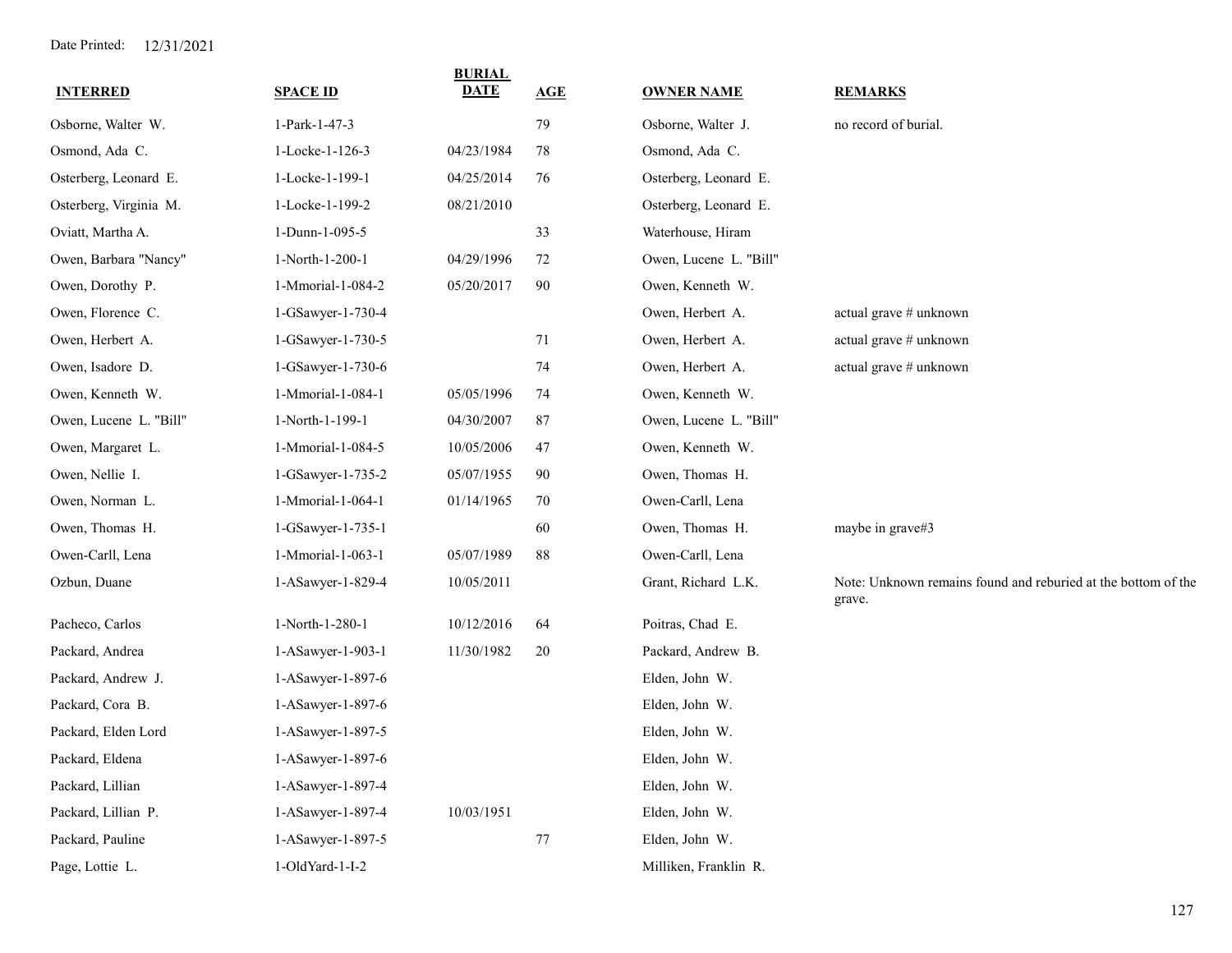| <b>INTERRED</b>      | <b>SPACE ID</b>    | <b>BURIAL</b><br><b>DATE</b> | <b>AGE</b> | <b>OWNER NAME</b>     | <b>REMARKS</b>                                                               |
|----------------------|--------------------|------------------------------|------------|-----------------------|------------------------------------------------------------------------------|
| Page, Marion I       | 1-OldYard-1-I-1    |                              |            | Milliken, Franklin R. |                                                                              |
| Page, Mary L.        | 1-OldYard-1-H-1    |                              |            | Milliken, Leon E      |                                                                              |
| Paine, Francis E.    | 1-Locke-1-144-1    | 05/06/1969                   |            | Paine, Francis E.     |                                                                              |
| Paine, George H.     | 1-Dunn-1-042-5     |                              |            | Paine, Henry          | Son of Henry Paine                                                           |
| Paine, Iverne E.     | 1-Locke-1-144-2    | 05/30/2008                   | 83         | Paine, Francis E.     |                                                                              |
| Palmer, Abbie F.     | 1-ASawyer-1-941-2  |                              |            | Palmer, Daniel        |                                                                              |
| Palmer, Abbie J.     | 1-OldYard-1-313-1  |                              | 33         | Palmer, Simon B.      |                                                                              |
| Palmer, Addie        | 1-ASawyer-1-912-3  |                              | 43         | Palmer, Richard       | could be grave #6                                                            |
| Palmer, Almon        | 1-Coffin-1-545-1   |                              |            | Palmer, Almon         | Actual grave unknown, no grave marker                                        |
| Palmer, Alonzo       | 1-Coffin-1-509-1   |                              |            | Palmer, Alonzo        | Actual grave unknown                                                         |
| Palmer, Alton W.     | 1-North-1-291-1    | 05/17/2019                   |            | Palmer, Alton W.      | Cremation 2 Ft from headstone                                                |
| Palmer, Alvin B.     | 1-Dunn-1-109-5     |                              |            | Palmer, Alvin B.      | His grave is marked with a double headstone, shared with his<br>wife, Olive. |
| Palmer, Arthur H.    | 1-Mmorial-1-145-3  | 08/21/1954                   | 53         | Palmer, Arthur H.     |                                                                              |
| Palmer, Baby         | 1-Dunn-1-025-3     |                              |            | Palmer, David L.      |                                                                              |
| Palmer, Baby Boy     | 1-GSawyer-1-709-2  |                              |            | Palmer, Georgia A.    | actual grave location unknown                                                |
| Palmer, Benjamin J.  | 1-Dunn-1-018-1     |                              | 62         | Goodwin, Nathan       |                                                                              |
| Palmer, Betsey A.    | 1-Dunn-1-166-2     |                              | 19         | Palmer, Elijah B.     |                                                                              |
| Palmer, Betsey G.    | 1-Dunn-1-166-5     |                              |            | Palmer, Elijah B.     |                                                                              |
| Palmer, Caroline L.  | 1-Dunn-1-167-4     |                              |            | Palmer, Richard       |                                                                              |
| Palmer, Catherine E. | 1-OldYard-1-313-5  |                              | 77         | Palmer, Simon B.      |                                                                              |
| Palmer, Cedric M.    | 1-Mmorial-1-159-3  |                              | 30         | Palmer, Cedric M.     |                                                                              |
| Palmer, Celia        | 1-ASawyer-1-941-3  |                              |            | Palmer, Daniel        | actual grave location unknown                                                |
| Palmer, Clarissa     | 1-Dunn-1-043-2     |                              | 71         | Palmer, Sylvanus      |                                                                              |
| Palmer, Clarissa     | 1-OldYard-1-313-4  |                              | 68         | Palmer, Simon B.      |                                                                              |
| Palmer, Cyrus B.     | 1-Woodman-1-077N-2 | 05/15/2015                   | 93         | Palmer, Cyrus B.      |                                                                              |
| Palmer, Cyrus T.     | 1-Coffin-1-552-1   |                              | 66         | Palmer, Cyrus T.      |                                                                              |
| Palmer, Daniel       | 1-Dunn-1-024-3     |                              | 61         | Palmer, David L.      |                                                                              |
| Palmer, Daniel       | 1-ASawyer-1-941-1  |                              |            | Palmer, Daniel        | actual grave location unknown                                                |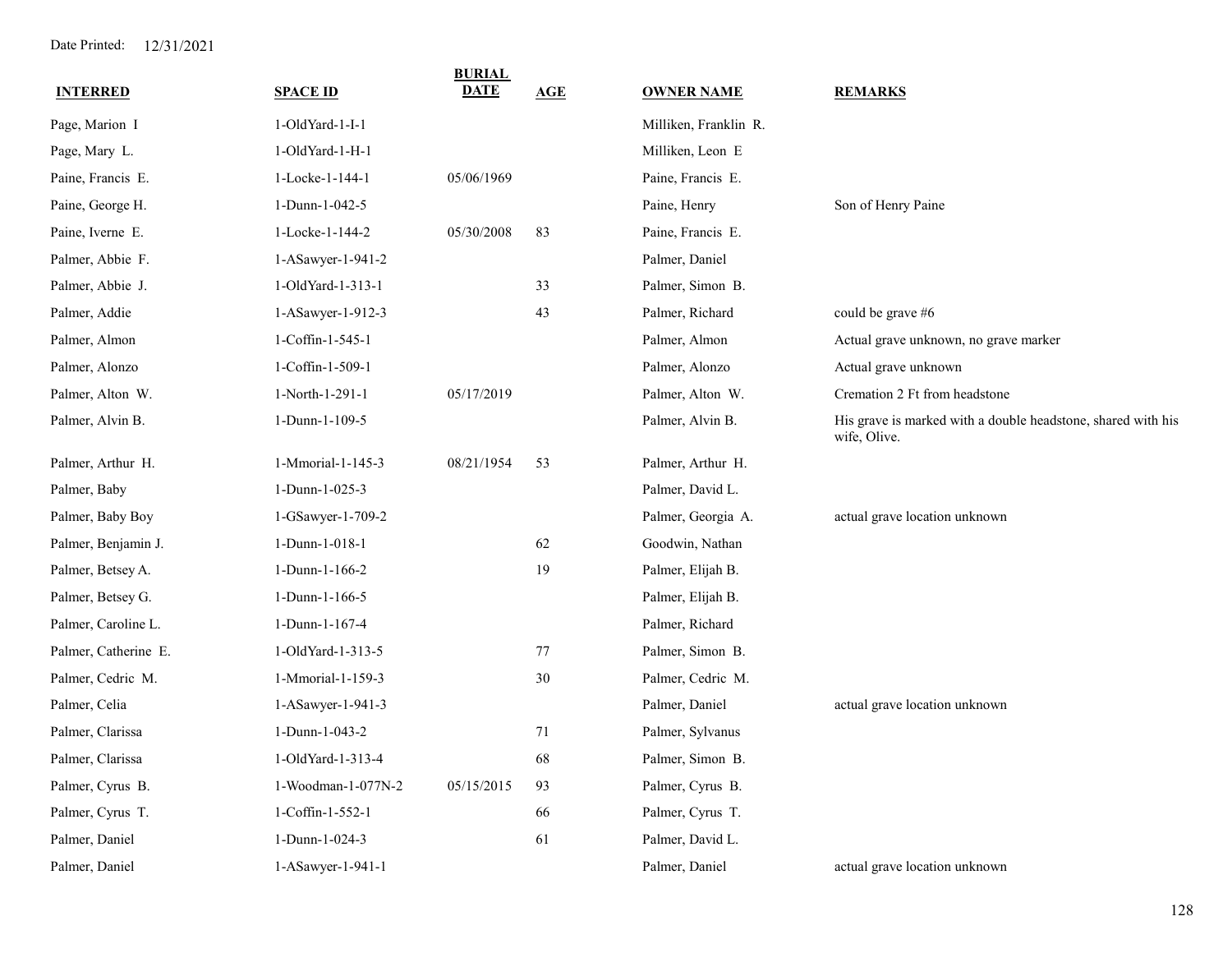| <b>INTERRED</b>     | <b>SPACE ID</b>   | <b>BURIAL</b><br><b>DATE</b> | AGE    | <b>OWNER NAME</b>  | <b>REMARKS</b>                           |
|---------------------|-------------------|------------------------------|--------|--------------------|------------------------------------------|
| Palmer, David F.    | 1-Dunn-1-043-3    |                              | 31     | Palmer, Sylvanus   |                                          |
| Palmer, David L.    | 1-Dunn-1-024-5    |                              | 80     | Palmer, David L.   |                                          |
| Palmer, Earl A.     | 1-Mmorial-1-025-1 |                              | 62     | Grant, Leroy C.    |                                          |
| Palmer, Edwin A.    | 1-Dunn-1-018-3    |                              | 72     | Goodwin, Nathan    |                                          |
| Palmer, Elijah B.   | 1-Dunn-1-166-6    |                              | 73     | Palmer, Elijah B.  |                                          |
| Palmer, Eliza A.    | 1-Coffin-1-460-4  | 06/28/1947                   | 70     | Palmer, George A.  |                                          |
| Palmer, Eliza A.    | 1-Dunn-1-109-2    |                              | 18     | Palmer, Alvin B.   |                                          |
| Palmer, Ellen I.    | 1-Mmorial-1-032-3 |                              |        | Harmon, Annie I    | actual grave unknown                     |
| Palmer, Ellen A.    | 1-Dunn-1-166-3    |                              | 21     | Palmer, Elijah B.  |                                          |
| Palmer, Ellis B.    | 1-OldYard-1-346-1 |                              | 61     | Palmer, Ellis B.   |                                          |
| Palmer, Emma A.     | 1-ASawyer-1-950-2 |                              |        | Palmer, William W. |                                          |
| Palmer, Evelyn L.   | 1-Mmorial-1-145-2 | 07/25/1987                   | 89     | Palmer, Arthur H.  |                                          |
| Palmer, Frank L.    | 1-Coffin-1-493-3  |                              |        | Dunnell, Samual L. |                                          |
| Palmer, Fred M.     | 1-Dunn-1-167-1    |                              | 53     | Palmer, Richard    |                                          |
| Palmer, George H.   | 1-ASawyer-1-950-4 | 09/11/1991                   | 52     | Palmer, William W. |                                          |
| Palmer, George A.   | 1-Coffin-1-460-3  |                              |        | Palmer, George A.  |                                          |
| Palmer, Georgia A.  | 1-GSawyer-1-709-1 |                              | 83     | Palmer, Georgia A. | actual grave location unknown            |
| Palmer, Georgiana   | 1-ASawyer-1-950-5 |                              | 52     | Palmer, William W. |                                          |
| Palmer, Grace L.    | 1-ASawyer-1-934-5 |                              |        | Palmer, Millard L. |                                          |
| Palmer, Hannah      | 1-Dunn-1-024-4    |                              | 84     | Palmer, David L.   |                                          |
| Palmer, Harley M.   | 1-ASawyer-1-934-6 | 04/26/1972                   | 54     | Palmer, Millard L. |                                          |
| Palmer, Hattie J.   | 1-Coffin-1-493-2  | 08/04/1950                   |        | Dunnell, Samual L. |                                          |
| Palmer, Hattie S.   | 1-OldYard-1-313-2 |                              | 25     | Palmer, Simon B.   |                                          |
| Palmer, Hattie D.J. | 1-Coffin-1-545-3  |                              |        | Palmer, Almon      | Actual grave unknown,<br>no grave marker |
| Palmer, Horace S.   | 1-Coffin-1-460-6  | 05/16/1951                   |        | Palmer, George A.  |                                          |
| Palmer, Horace S.   | 1-Dunn-1-109-3    |                              | $32\,$ | Palmer, Alvin B.   |                                          |
| Palmer, Horatio W.  | 1-GSawyer-1-708-3 |                              |        | Palmer, Georgia A. | actual grave location unknown            |
| Palmer, Howard B.   | 1-Coffin-1-545-3  |                              |        | Palmer, Almon      | Actual grave unknown,<br>no grave marker |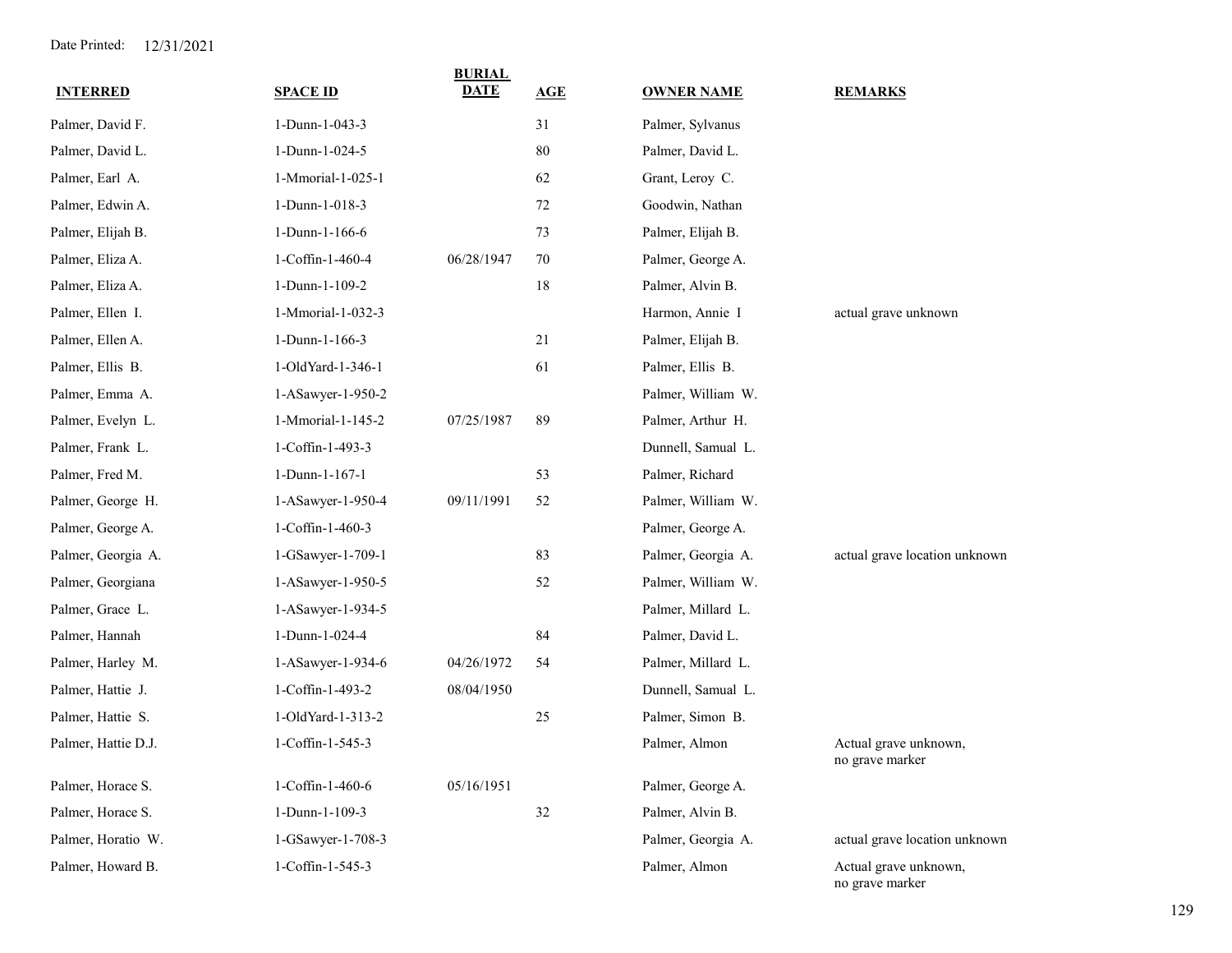|                         |                    | <b>BURIAL</b> |                |                    |                                                                                                                  |
|-------------------------|--------------------|---------------|----------------|--------------------|------------------------------------------------------------------------------------------------------------------|
| <b>INTERRED</b>         | <b>SPACE ID</b>    | <b>DATE</b>   | AGE            | <b>OWNER NAME</b>  | <b>REMARKS</b>                                                                                                   |
| Palmer, Infant          | 1-Dunn-1-109-4     |               |                | Palmer, Alvin B.   | Actual grave unknown; written records list this Stillborn Infant<br>as having been buried somewhere in this lot. |
| Palmer, James           | 1-Dunn-1-165-2     |               | 63             | Palmer, James      |                                                                                                                  |
| Palmer, Joann B.        | 1-Dunn-1-166-1     |               | 28             | Palmer, Elijah B.  |                                                                                                                  |
| Palmer, Julia A.        | 1-Coffin-1-460-2   |               |                | Palmer, George A.  |                                                                                                                  |
| Palmer, Juliette        | 1-Coffin-1-545-2   |               |                | Palmer, Almon      | Actual grave unknown,<br>no grave marker                                                                         |
| Palmer, Laura E.        | 1-ASawyer-1-934-3  | 10/23/2017    | 89             | Palmer, Millard L. |                                                                                                                  |
| Palmer, Leslie A.       | 1-North-1-017-1    | 05/20/1989    | 61             | Palmer, Leslie A.  |                                                                                                                  |
| Palmer, Lester C.       | 1-ASawyer-1-950-4  | 09/08/1955    | 50             | Palmer, William W. |                                                                                                                  |
| Palmer, Louise G.       | 1-Coffin-1-551-5   | 05/12/1980    | 89             | Palmer, Nathan W.  | records have her at grave #3 monuments say #5                                                                    |
| Palmer, Lucy            | 1-Dunn-1-025-2     |               | 58             | Palmer, David L.   |                                                                                                                  |
| Palmer, M. Belle        | 1-ASawyer-1-912-1  |               | 34             | Palmer, Richard    | could be grave #4                                                                                                |
| Palmer, Madeline E.     | 1-North-1-018-1    | 07/20/1993    | 65             | Palmer, Leslie A.  |                                                                                                                  |
| Palmer, Margaret M.     | 1-Coffin-1-460-5   |               | 76             | Palmer, George A.  |                                                                                                                  |
| Palmer, Margaret Motley | 1-GSawyer-1-713-6  |               |                | Palmer, Philip M.  |                                                                                                                  |
| Palmer, Marie E."Edith" | 1-North-1-293-1    | 08/19/1985    | 69             | Palmer, Alton W.   |                                                                                                                  |
| Palmer, Mary            | 1-Dunn-1-024-2     |               | 93             | Palmer, David L.   |                                                                                                                  |
| Palmer, Mary E.         | 1-Coffin-1-551-2   |               | 37             | Palmer, Nathan W.  |                                                                                                                  |
| Palmer, Mary F.         | 1-GSawyer-1-713-5  |               |                | Palmer, Philip M.  |                                                                                                                  |
| Palmer, Mary R.         | 1-Woodman-1-077N-1 | 05/26/2004    | 81             | Palmer, Cyrus B.   |                                                                                                                  |
| Palmer, Mary A.         | 1-Dunn-1-018-2     |               | 84             | Goodwin, Nathan    |                                                                                                                  |
| Palmer, Mary Jane       | 1-Dunn-1-168-3     |               |                | Palmer, Richard    | She was Richard's 2nd wife.                                                                                      |
| Palmer, Merle W.        | 1-Coffin-1-551-4   |               | 84             | Palmer, Nathan W.  | maybe cremation                                                                                                  |
| Palmer, Merton, "Bud"   | 1-Mmorial-1-032-3  | 04/29/2011    | 88             | Harmon, Annie I    |                                                                                                                  |
| Palmer, Millard         | 1-Coffin-1-460-1   |               | 54 yr 4 mo     | Palmer, George A.  |                                                                                                                  |
| Palmer, Nancy           | 1-Dunn-1-165-3     |               | 76             | Palmer, James      |                                                                                                                  |
| Palmer, Nathan E.       | 1-OldYard-1-313-3  |               | $\overline{c}$ | Palmer, Simon B.   |                                                                                                                  |
| Palmer, Nathan W.       | 1-Coffin-1-551-3   |               |                | Palmer, Nathan W.  |                                                                                                                  |
| Palmer, Norman W.       | 1-North-1-060-1    | 05/16/2009    | 87             | Palmer, Norman W.  |                                                                                                                  |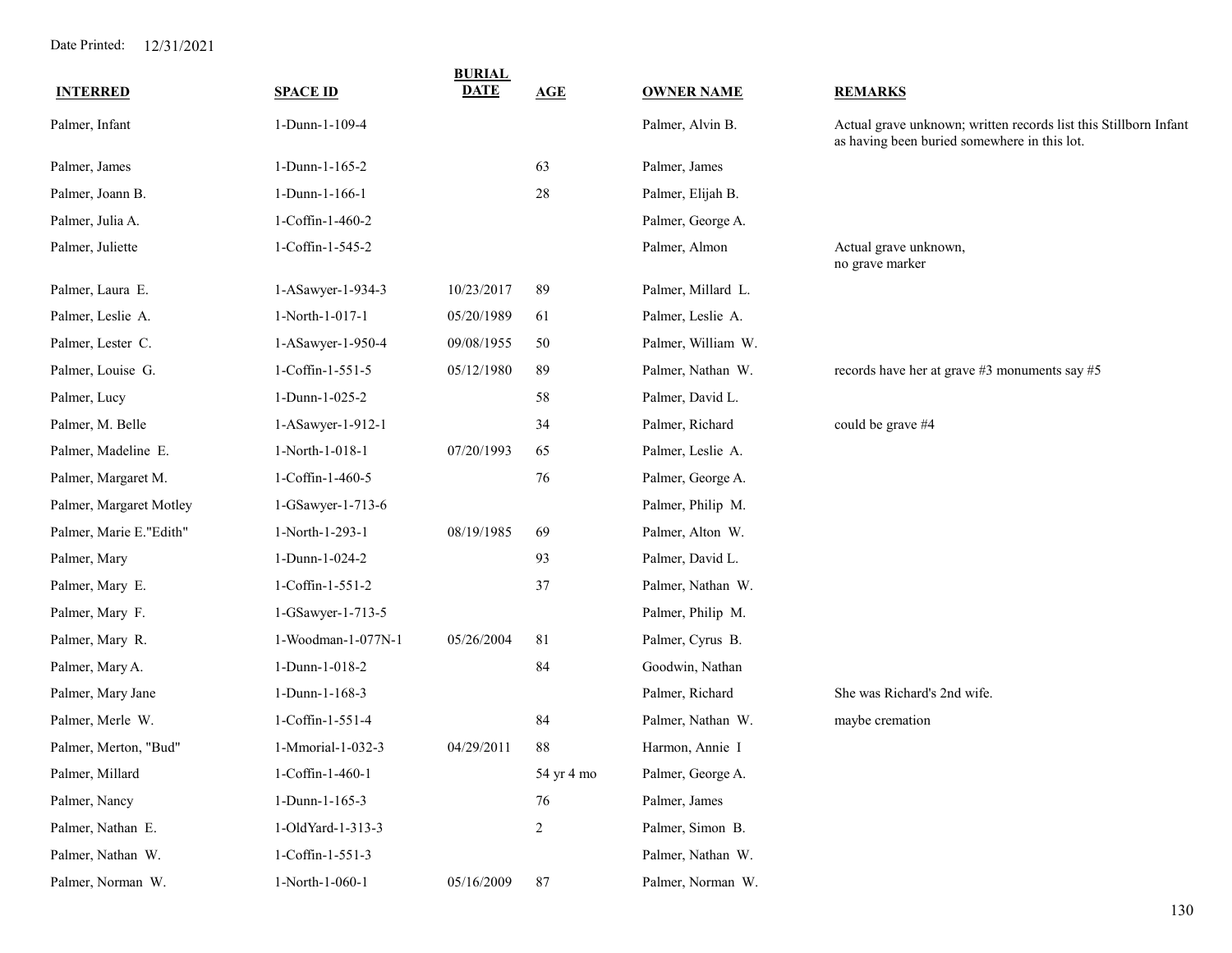|                      |                   | <b>BURIAL</b><br><b>DATE</b> |             |                    |                                                                                 |
|----------------------|-------------------|------------------------------|-------------|--------------------|---------------------------------------------------------------------------------|
| <b>INTERRED</b>      | <b>SPACE ID</b>   |                              | AGE         | <b>OWNER NAME</b>  | <b>REMARKS</b>                                                                  |
| Palmer, Olive        | 1-Dunn-1-109-6    |                              |             | Palmer, Alvin B.   | Her grave is marked with a double headstone, shared with her<br>husband, Alvin. |
| Palmer, Philip M.    | 1-GSawyer-1-713-4 | 06/25/1951                   | 71          | Palmer, Philip M.  |                                                                                 |
| Palmer, Richard      | 1-Dunn-1-168-1    |                              | 63          | Palmer, Richard    |                                                                                 |
| Palmer, Ronald L.    | 1-ASawyer-1-934-4 | 10/09/2004                   |             | Palmer, Millard L. | 3' from walkway                                                                 |
| Palmer, Rose E.      | 1-Coffin-1-545-4  |                              | $71\,$      | Palmer, Almon      | Actual grave unknown,<br>no grave marker;<br>Book says, buried in "Back of lot" |
| Palmer, S. Abbie     | 1-Coffin-1-509-2  |                              | 86          | Palmer, Alonzo     | Actual grave unknown                                                            |
| Palmer, Sadie G.     | 1-Dunn-1-167-5    |                              |             | Palmer, Richard    |                                                                                 |
| Palmer, Sarah C.     | 1-OldYard-1-338-4 |                              | 61          | Palmer, Stephen    |                                                                                 |
| Palmer, Sarah M.     | 1-Coffin-1-552-2  |                              | 59          | Palmer, Cyrus T.   |                                                                                 |
| Palmer, Sarah G.     | 1-Dunn-1-168-2    |                              | $\sqrt{48}$ | Palmer, Richard    | She was Richard's 1st wife.                                                     |
| Palmer, Simon B.     | 1-OldYard-1-313-6 |                              | $87\,$      | Palmer, Simon B.   |                                                                                 |
| Palmer, Stephen      | 1-OldYard-1-338-3 |                              |             | Palmer, Stephen    | no record of burial                                                             |
| Palmer, Stephen B.   | 1-Dunn-1-167-3    |                              |             | Palmer, Richard    |                                                                                 |
| Palmer, Stephen L.   | 1-Dunn-1-024-1    |                              | 83          | Palmer, David L.   |                                                                                 |
| Palmer, Susanna W.   | 1-Dunn-1-155-2    |                              | 65          | Palmer, William S. |                                                                                 |
| Palmer, Sylvanus     | 1-Dunn-1-043-1    |                              | 67          | Palmer, Sylvanus   |                                                                                 |
| Palmer, Theresa M.   | 1-North-1-059-1   | 05/07/1999                   | 72          | Palmer, Norman W.  |                                                                                 |
| Palmer, Truman       | 1-Coffin-1-551-1  |                              | 72          | Palmer, Nathan W.  |                                                                                 |
| Palmer, Virginia B.  | 1-Mmorial-1-159-1 | 04/20/1981                   | 75          | Palmer, Cedric M.  |                                                                                 |
| Palmer, Wilhemina S. | 1-Dunn-1-155-4    |                              |             | Palmer, William S. |                                                                                 |
| Palmer, William E.   | 1-OldYard-1-338-5 |                              | 72          | Palmer, Stephen    |                                                                                 |
| Palmer, William W.   | 1-ASawyer-1-950-1 | 05/21/1950                   |             | Palmer, William W. |                                                                                 |
| Palmer, William C.   | 1-Dunn-1-025-1    |                              | 82          | Palmer, David L.   |                                                                                 |
| Palmer, William S.   | 1-Dunn-1-155-1    |                              | 37          | Palmer, William S. |                                                                                 |
| Palmer Jr., Stephen  | 1-Dunn-1-024-6    |                              | 27          | Palmer, David L.   |                                                                                 |
| Pappa, Donna         | 1-Locke-1-023-6   | 05/08/1997                   |             | Emmons, James M.   |                                                                                 |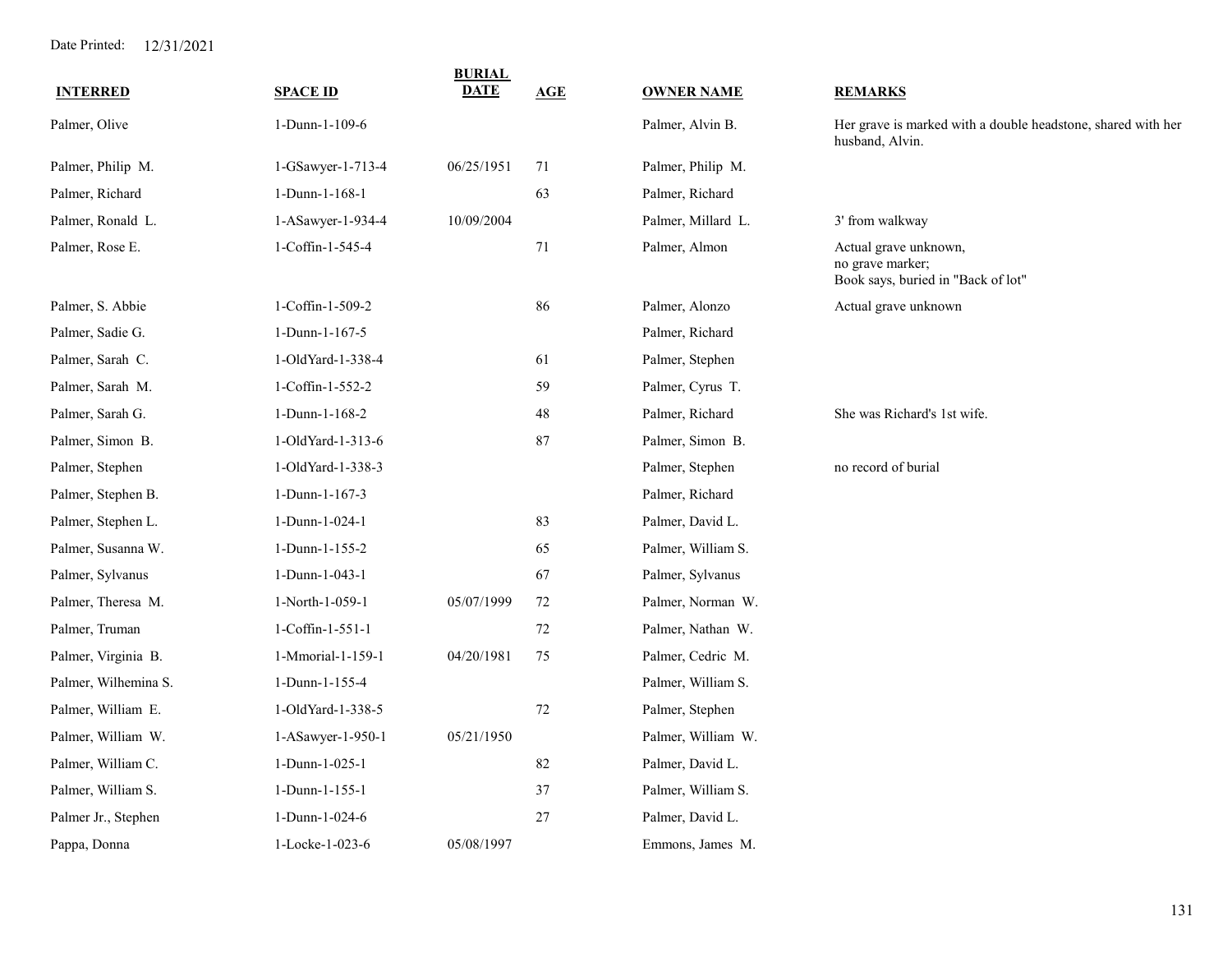|                          |                    | <b>BURIAL</b> |                |                        |                                                                                                     |
|--------------------------|--------------------|---------------|----------------|------------------------|-----------------------------------------------------------------------------------------------------|
| <b>INTERRED</b>          | <b>SPACE ID</b>    | <b>DATE</b>   | AGE            | <b>OWNER NAME</b>      | <b>REMARKS</b>                                                                                      |
| Pappalardo, Joseph       | 1-Park-1-38-4      | 06/06/2018    | 88             | Witt, Daniel B.        | No Internment formC Poitras funeral homebody shipped via<br>air from Pennsylvania                   |
| Pappalardo, Reba Sally   | 1-Park-1-38-3      | 11/26/2016    |                | Witt, Daniel B.        |                                                                                                     |
| Pappalardo, Timothy A.   | 1-Locke-1-122-4    | 07/08/2004    |                | Pappalardo, Reba Sally |                                                                                                     |
| Parker, Callie           | 1-Dunn-1-021-3     |               | 29             | Foss, John S.          | Adopted daughter of John S. & Mehitable Foss                                                        |
| Parker, Margaret "Peggy" | 1-North-1-106-1    | 08/07/2001    | 52             | Parker, Reginald       |                                                                                                     |
| Parks, Catherine C.      | 1-Coffin-1-673-5   |               | 87             | Parks, Emery H.        |                                                                                                     |
| Parks, Donald A.         | 1-Dunn-1-288-1     |               | $\overline{c}$ | McKenney, Leonard      |                                                                                                     |
| Parks, Donald Emerson    | 1-Coffin-1-673-6   |               | 52             | Parks, Emery H.        |                                                                                                     |
| Parks, Emery H.          | 1-Coffin-1-673-4   |               |                | Parks, Emery H.        |                                                                                                     |
| Parks, Grace A.          | 1-ASawyer-1-931-3  | 05/16/2003    | 84             | Benson, Fred           |                                                                                                     |
| Parks, John O.           | 1-ASawyer-1-931-6  | 04/19/1973    | 57             | Benson, Fred           |                                                                                                     |
| Parsons, Alexander       | 1-ASawyer-1-919-6  | 04/04/1948    | 75             | Parsons, Earl A.       |                                                                                                     |
| Parsons, Donald T.       | 1-GSawyer-1-771-4  | 04/07/2012    | 80             | Andrews, Frank E.      |                                                                                                     |
| Parsons, Earl A.         | 1-ASawyer-1-919-4  | 11/23/1977    | 76             | Parsons, Earl A.       |                                                                                                     |
| Parsons, Ethel           | 1-GSawyer-1-771-6  | 10/29/1989    | 87             | Andrews, Frank E.      |                                                                                                     |
| Parsons, Grace T.        | 1-ASawyer-1-919-1  | 04/22/1985    | 85             | Parsons, Earl A.       |                                                                                                     |
| Parsons, Susie H.        | 1-ASawyer-1-919-5  | 04/26/1954    | 87             | Parsons, Earl A.       |                                                                                                     |
| Parsons, Tilman G.       | 1-GSawyer-1-771-5  | 05/18/1979    | 80             | Andrews, Frank E.      |                                                                                                     |
| Parsons Sr., Howard      | 1-Woodman-1-135S-1 | 07/27/2019    | 86             | McCormick, Thomas      | Buried 4ft from monumnetdaughter Jule already on lot 2 ft<br>from stonereceived \$750.00 in payment |
| Pate, Julia Lord         | 1-Mmorial-1-158-3  | 07/16/1984    | 83             | Hanson, June M.        |                                                                                                     |
| Patnaude, Phyllis        | 1-Locke-1-174e-3   | 10/13/1995    | 68             | Geyer, Carl B.         |                                                                                                     |
| Patrick, Arthur          | 1-GSawyer-1-741-3  |               |                | Patrick, Charles T.    |                                                                                                     |
| Patrick, Bertha M.       | 1-GSawyer-1-741-5  |               | 79             | Patrick, Charles T.    |                                                                                                     |
| Patrick, Caroll          | 1-GSawyer-1-741-6  | 08/08/1973    | 662            | Patrick, Charles T.    |                                                                                                     |
| Patrick, Charles T.      | 1-GSawyer-1-741-4  |               | 80             | Patrick, Charles T.    |                                                                                                     |
| Patrick, Delia M.        | 1-GSawyer-1-741-2  | 04/26/1967    | 60             | Patrick, Charles T.    |                                                                                                     |
| Patrick, Infant          | 1-GSawyer-1-741-1  |               |                | Patrick, Charles T.    |                                                                                                     |
| Patten, Adeline          | 1-Locke-1-119-5    | 05/06/1998    | 90             | Patten, Donald         |                                                                                                     |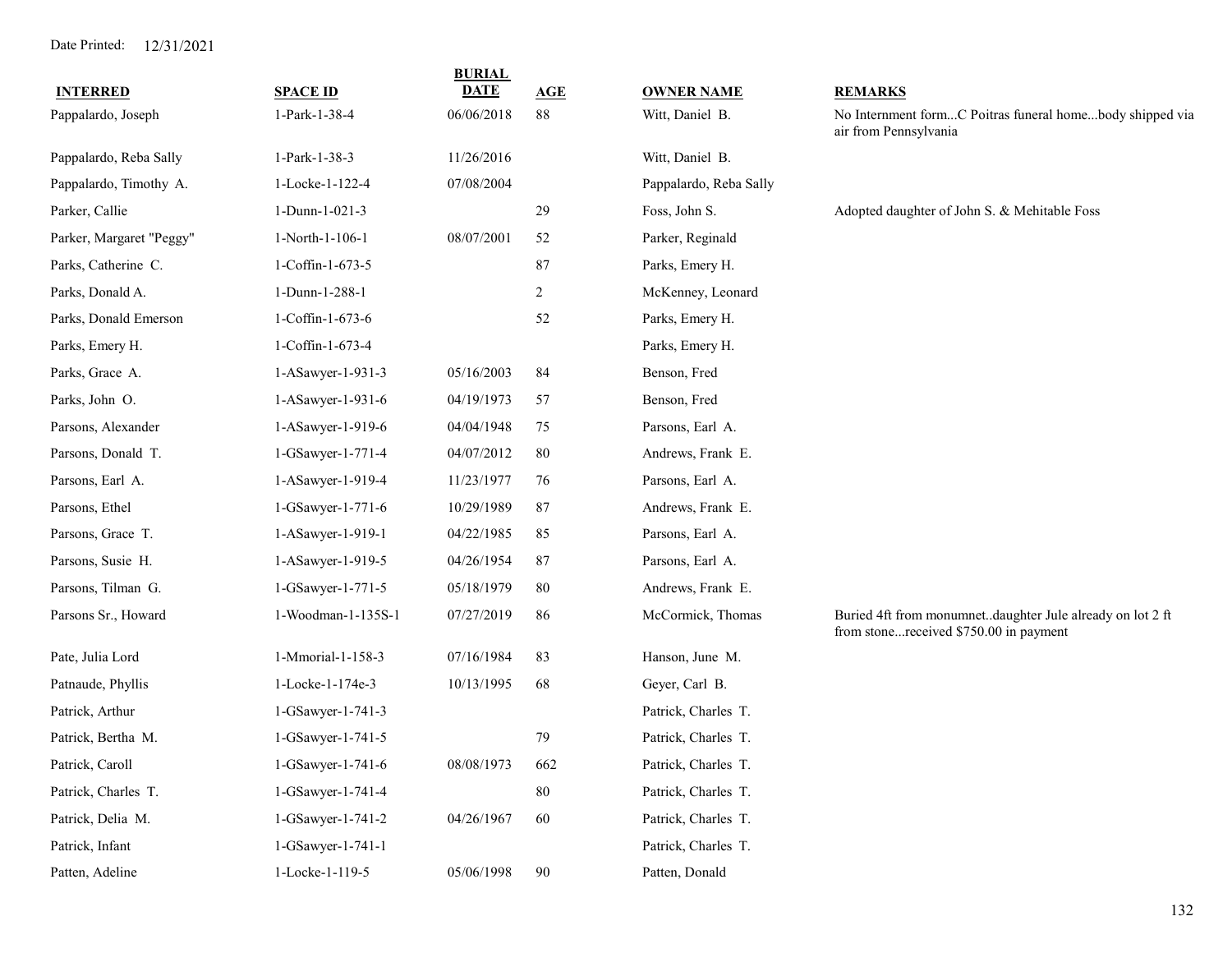| <b>INTERRED</b>              | <b>SPACE ID</b>    | <b>BURIAL</b><br><b>DATE</b> | AGE              |                        | <b>REMARKS</b>                                                                                                                            |
|------------------------------|--------------------|------------------------------|------------------|------------------------|-------------------------------------------------------------------------------------------------------------------------------------------|
|                              |                    |                              |                  | <b>OWNER NAME</b>      |                                                                                                                                           |
| Patten, Frank E.             | 1-Locke-1-119-6    | 06/22/1994                   | 85               | Patten, Donald         |                                                                                                                                           |
| Pattengill, Jaqueline T.     | 1-North-1-072-1    | 12/14/1993                   | 65               | Pattengill, John       |                                                                                                                                           |
| Patterson, Etta S.           | 1-GSawyer-1-816-2  | 05/19/1986                   | 75               | Patterson, Robert E.   |                                                                                                                                           |
| Patterson, Robert E.         | 1-GSawyer-1-816-3  |                              |                  | Patterson, Robert E.   |                                                                                                                                           |
| Patterson, Robert H.         | 1-GSawyer-1-816-4  | 06/13/2014                   |                  | Patterson, Robert E.   | grave $#1$                                                                                                                                |
| Patterson, William L.        | 1-GSawyer-1-816-1  |                              |                  | Patterson, Robert E.   |                                                                                                                                           |
| Paucek, Gertrude             | 1-Mmorial-1-149-4  |                              |                  | Paucek, Gertrude       | date of death and burial, and grave number unknown due to lack<br>of responsibility of Superintendent at the time. Burial was in<br>2000. |
| Paucek, Lawrance E.          | 1-Mmorial-1-149-3  | 08/31/1963                   | 59               | Paucek, Gertrude       |                                                                                                                                           |
| Peacock, Baby 1 F            | 1-Woodman-1-225S-1 | 10/09/2020                   | $\boldsymbol{0}$ | Mowatt, Tina           | Twin babies died at birth one female and one sex<br>unknown.Buried on top of Rose Coleman.                                                |
| Pease, Albert C.             | 1-Locke-1-008-2    | 05/06/2021                   | 83               | Pease, Albert C.       | Buried 4 ft from monument                                                                                                                 |
| Pease, Alice                 | 1-Locke-1-008-2    | 06/25/2019                   | 91               | Pease, Albert C.       | 2ft from monument                                                                                                                         |
| Pease, Allen G.              | 1-North-1-121-1    | 06/12/2015                   | 89               | Pease, Allen G.        | 2'6" from monument                                                                                                                        |
| Pease, Allen H.              | 1-OldYard-1-332-1  |                              |                  | Pease, Wetherbee W.    |                                                                                                                                           |
| Pease, Barbara A.            | 1-Mmorial-1-081-2  | 11/10/1973                   | 41               | Pease, Walter Eugene   |                                                                                                                                           |
| Pease, Casca N.              | 1-OldYard-1-332-4  | 01/10/1953                   |                  | Pease, Wetherbee W.    |                                                                                                                                           |
| Pease, Charlene I.           | 1-Mmorial-1-081-6  | 05/26/2010                   | 73               | Pease, Walter Eugene   |                                                                                                                                           |
| Pease, Charles A.            | 1-Coffin-1-532-5   |                              | 67               | Pease, Charles A.      |                                                                                                                                           |
| Pease, Child                 | 1-Coffin-1-531-4   |                              |                  | Pease, John M.         |                                                                                                                                           |
| Pease, Elmer                 | 1-ASawyer-1-828-4  |                              | 42               | Grant, George M.       |                                                                                                                                           |
| Pease, Evvie A.              | 1-Coffin-1-446-4   |                              | 19               | Pease, Merchant A.     |                                                                                                                                           |
| Pease, Florence A. "Flossie" | 1-ASawyer-1-946-2  | 05/04/1987                   |                  | Pease, James F.        |                                                                                                                                           |
| Pease, Frank                 | 1-Coffin-1-531-1   |                              | 55               | Pease, John M.         |                                                                                                                                           |
| Pease, George Marshall       | 1-Mmorial-1-080-4  | 10/19/2015                   | 93               | Pease, George Marshall |                                                                                                                                           |
| Pease, Harry A.              | 1-ASawyer-1-922-6  | 05/22/1978                   | 79               | Pease, Harry A.        |                                                                                                                                           |
| Pease, Helen M.              | 1-ASawyer-1-828-5  |                              | 81               | Grant, George M.       |                                                                                                                                           |
| Pease, Howard W.             | 1-Dunn-1-205-3     |                              | 82               | Davis, Albert S.       |                                                                                                                                           |
| Pease, Ida F.                | 1-ASawyer-1-922-2  |                              |                  | Pease, Harry A.        |                                                                                                                                           |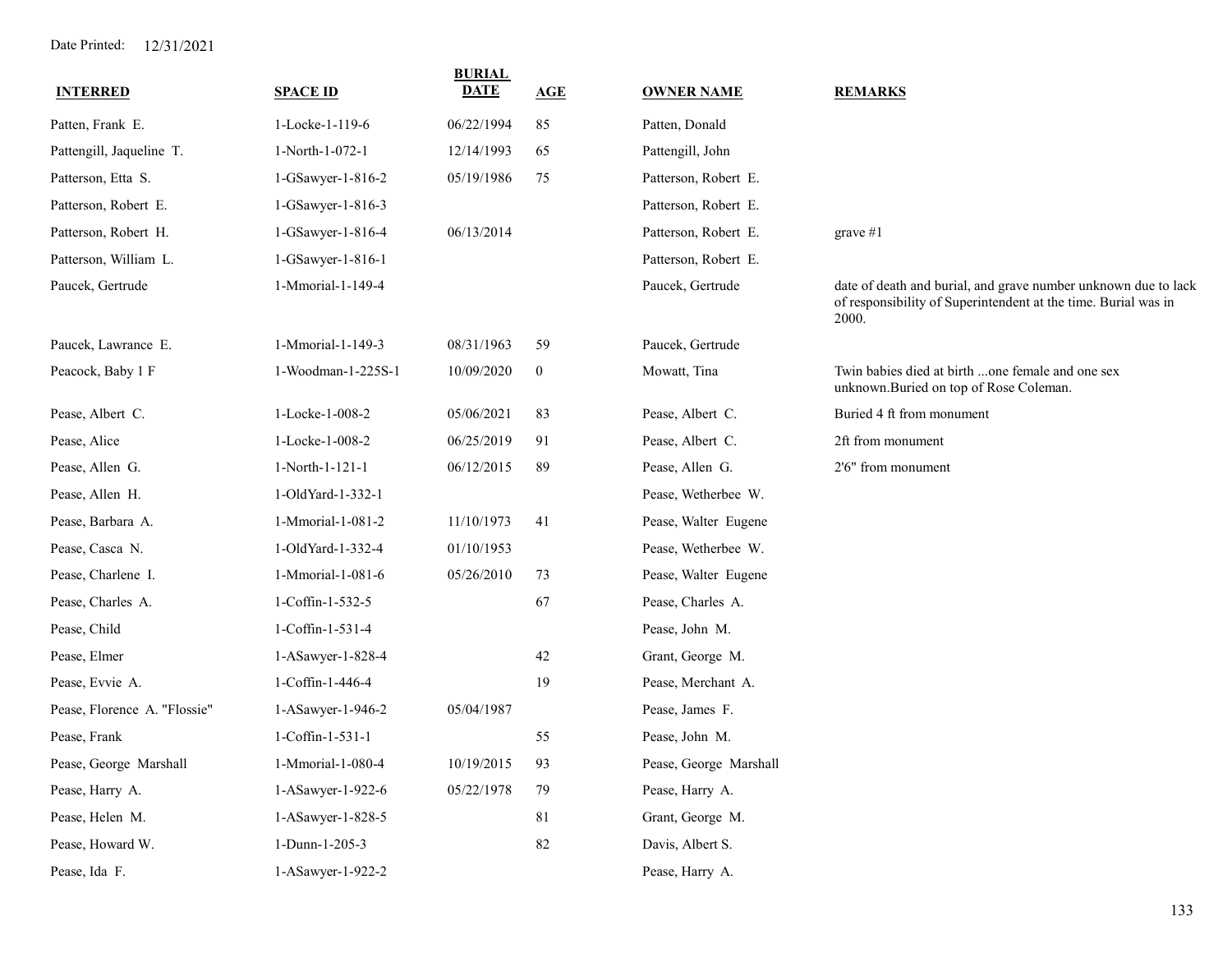| <b>INTERRED</b>      | <b>SPACE ID</b>    | <b>BURIAL</b><br><b>DATE</b> | AGE | <b>OWNER NAME</b>      | <b>REMARKS</b>                                                                                                                                                                       |
|----------------------|--------------------|------------------------------|-----|------------------------|--------------------------------------------------------------------------------------------------------------------------------------------------------------------------------------|
| Pease, Infant        | 1-ASawyer-1-922-4  |                              |     | Pease, Harry A.        |                                                                                                                                                                                      |
| Pease, Infant 1      | 1-ASawyer-1-946-3  |                              |     | Pease, James F.        | actual location unknown                                                                                                                                                              |
| Pease, Infant 2      | 1-ASawyer-1-946-1  |                              |     | Pease, James F.        | child was removed and reburied under fathers vault.                                                                                                                                  |
| Pease, James F.      | 1-ASawyer-1-946-1  | 07/21/1977                   | 81  | Pease, James F.        |                                                                                                                                                                                      |
| Pease, James K.      | 1-Mmorial-1-081-1  | 04/17/1959                   | s/b | Pease, Walter Eugene   |                                                                                                                                                                                      |
| Pease, Jane D.       | 1-Coffin-1-531-2   |                              | 52  | Pease, John M.         |                                                                                                                                                                                      |
| Pease, John M.       | 1-Coffin-1-531-6   |                              |     | Pease, John M.         |                                                                                                                                                                                      |
| Pease, John W.       | 1-ASawyer-1-922-3  |                              |     | Pease, Harry A.        |                                                                                                                                                                                      |
| Pease, Lizzie B.     | 1-Coffin-1-531-5   | 04/01/1951                   | 74  | Pease, John M.         |                                                                                                                                                                                      |
| Pease, Margaret Mae  | 1-Mmorial-1-080-5  | 10/22/2019                   | 94  | Pease, George Marshall | recived \$1100.                                                                                                                                                                      |
| Pease, Margie D.     | 1-Dunn-1-205-2     |                              |     | Davis, Albert S.       | Actual grave number is unknown--there are no grave markers,<br>but he is assumed to be in this lot, not lot 206, because her name<br>is on the side of the monument facing this lot. |
| Pease, Marthus B.    | 1-ASawyer-1-850-1  |                              |     | Pease, Marthus B.      |                                                                                                                                                                                      |
| Pease, Mary M.       | 1-OldYard-1-332-5  |                              |     | Pease, Wetherbee W.    |                                                                                                                                                                                      |
| Pease, Merchant A.   | 1-Coffin-1-446-5   |                              |     | Pease, Merchant A.     |                                                                                                                                                                                      |
| Pease, Nellie        | 1-Coffin-1-446-6   |                              |     | Pease, Merchant A.     | no record of burial, may not be buried here                                                                                                                                          |
| Pease, Thyness V.    | 1-ASawyer-1-922-5  | 05/12/1989                   | 87  | Pease, Harry A.        |                                                                                                                                                                                      |
| Pease, Violet        | 1-North-1-122-1    | 06/25/2011                   | 84  | Pease, Allen G.        |                                                                                                                                                                                      |
| Pease, Walter E. Jr. | 1-Mmorial-1-081-1  | 11/10/1957                   | s/b | Pease, Walter Eugene   |                                                                                                                                                                                      |
| Pease, Walter Eugene | 1-Mmorial-1-081-3  | 03/06/2011                   | 78  | Pease, Walter Eugene   |                                                                                                                                                                                      |
| Pease, Wetherbee W.  | 1-OldYard-1-332-6  |                              |     | Pease, Wetherbee W.    |                                                                                                                                                                                      |
| Peavey, Harry H.     | 1-GSawyer-1-775-3  |                              |     | Peavey, Harry H.       |                                                                                                                                                                                      |
| Peavey, Lila S.      | 1-GSawyer-1-775-2  | 06/25/1947                   | 53  | Peavey, Harry H.       |                                                                                                                                                                                      |
| Pelkey, Erma M.      | 1-North-1-062-1    | 04/14/2010                   | 87  | Pelkey, Maynard        |                                                                                                                                                                                      |
| Pelkey, Maynard      | 1-North-1-063-1    | 04/24/1984                   | 67  | Pelkey, Maynard        |                                                                                                                                                                                      |
| Pelleteir, Francis   | 1-Park-1-16-1      | 09/06/1972                   | 22  | Gross, Philip H.       | Moved from Biddeford cemetery                                                                                                                                                        |
| Pelleteir, Mark H.   | 1-Mmorial-1-162-3  | 06/17/1972                   |     | Pelleteir, Mark H.     |                                                                                                                                                                                      |
| Pendleton, Irving C. | 1-Woodman-1-106N-2 | 09/18/2019                   | 86  | Pendleton, Irving C.   |                                                                                                                                                                                      |
| Pendleton, Lila M.   | 1-Woodman-1-106N-1 | 05/03/2001                   | 66  | Pendleton, Irving C.   |                                                                                                                                                                                      |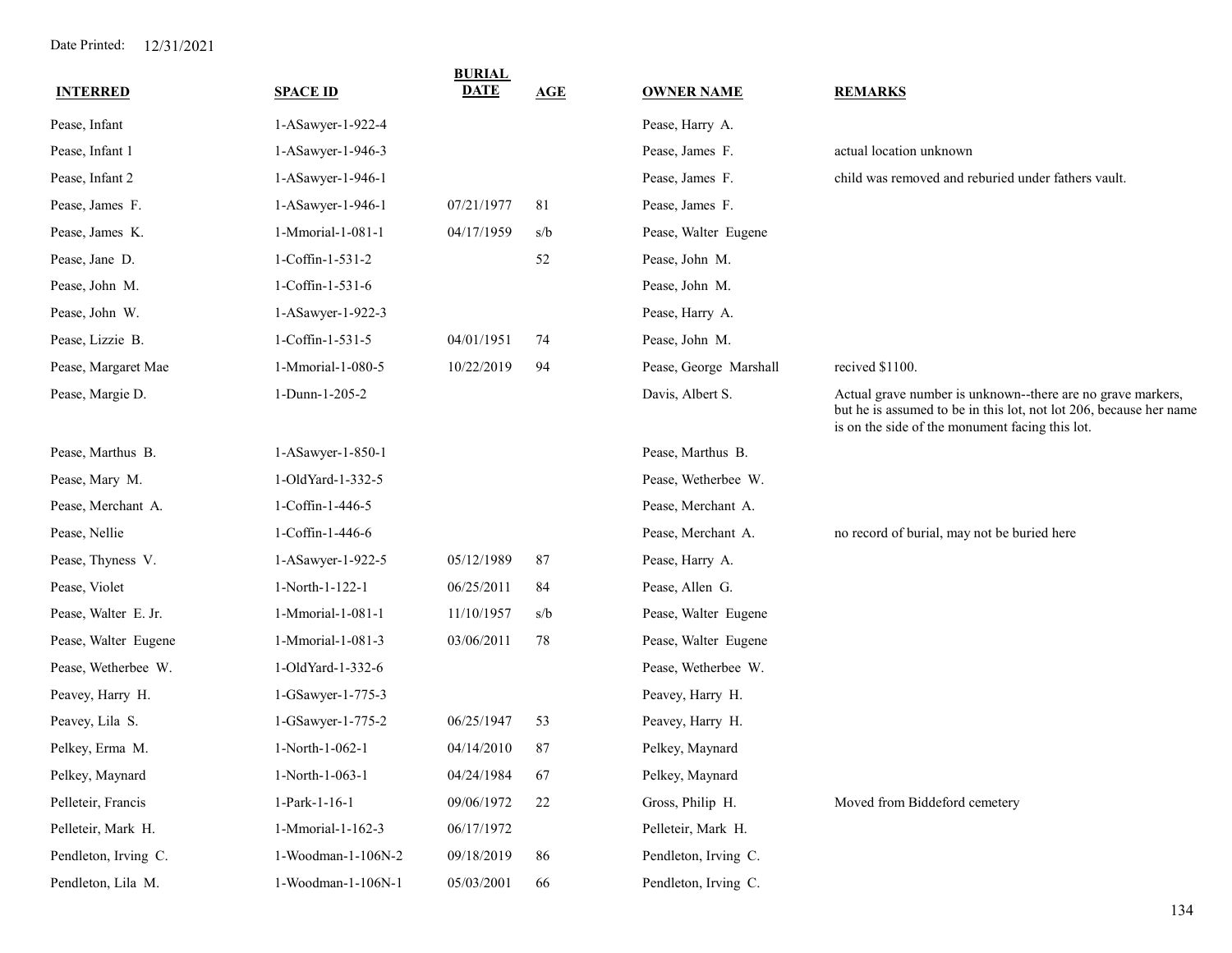| <b>INTERRED</b>         | <b>SPACE ID</b>         | <b>BURIAL</b><br><b>DATE</b> | AGE   | <b>OWNER NAME</b>     | <b>REMARKS</b>                                                                                                                                                                                                                                |
|-------------------------|-------------------------|------------------------------|-------|-----------------------|-----------------------------------------------------------------------------------------------------------------------------------------------------------------------------------------------------------------------------------------------|
| Pennell, Albert R.      | 1-Coffin-1-442-1        |                              |       | Pennell, Albert R.    |                                                                                                                                                                                                                                               |
| Pennell, Albert P.      | 1-Dunn-1-026-6          |                              | 67    | Rumery, Jonathan      |                                                                                                                                                                                                                                               |
| Pennell, Almira         | 1-ASawyer-1-939-5       |                              |       | Pennell, Clarence F.  | actual grave location unknown                                                                                                                                                                                                                 |
| Pennell, Alvah H.       | 1-Coffin-1-583-4        |                              |       | Shordon, Othniel B.   |                                                                                                                                                                                                                                               |
| Pennell, Ansel          | 1-ASawyer-1-943-5       |                              |       | Bean, Alja F.         | actual grave location unknown                                                                                                                                                                                                                 |
| Pennell, Ansel L.       | 1-ASawyer-1-939-6       |                              |       | Pennell, Clarence F.  | actual grave location unknown                                                                                                                                                                                                                 |
| Pennell, Arthur         | 1-Dunn-1-156-2          |                              |       | Pennell, Electra      | His grave marker and the written records do not contain his last<br>name; the lot is owned by a Pennell and grave #3 contains a<br>grave marker with only the name Pennell on it, so it is assumed<br>to be his last name, but it may not be. |
| Pennell, Augustus L.    | 1-Dunn-1-158-3          |                              |       | Pennell, James Oliver | Actual grave number unknown--there is no grave marker or<br>specifics in the written records.                                                                                                                                                 |
| Pennell, Baby           | 1-Coffin-1-442-5        |                              |       | Pennell, Albert R.    | conflicting Data this may be Ora Pennell                                                                                                                                                                                                      |
| Pennell, Benjamin C.    | 1-Coffin-1-544-3        |                              | 37    | Pennell, Laura A.     |                                                                                                                                                                                                                                               |
| Pennell, Clarence F.    | 1-ASawyer-1-939-4       |                              |       | Pennell, Clarence F.  | actual grave location unknown                                                                                                                                                                                                                 |
| Pennell, Cora May       | 1-Dunn-1-158-4          |                              |       | Pennell, James Oliver | Actual grave number unknown--there is no grave marker or<br>specifics in the written records.                                                                                                                                                 |
| Pennell, Deborah        | 1-Dunn-1-164-5          |                              | 83    | Pennell, Alvin        |                                                                                                                                                                                                                                               |
| Pennell, Eben           | 1-Dunn-1-158-6          |                              | 85    | Pennell, James Oliver | Actual grave number unknown--there is no grave marker or<br>specifics in the written records.                                                                                                                                                 |
| Pennell, Eliza          | 1-Dunn-1-158-2          |                              |       | Pennell, James Oliver | Actual grave number unknown--there is no grave marker or<br>specifics in the written records.                                                                                                                                                 |
| Pennell, Elizabeth Ella | 1-Dunn-1-197-3          |                              |       | Pennell, Thomas       | Actual grave number unknown; she has no grave marker, and<br>there are no specifications in the written records.                                                                                                                              |
| Pennell, Ephraim        | 1-ASawyer-1-944-4       |                              |       | Bean, Alja F.         | actual grave location unknown                                                                                                                                                                                                                 |
| Pennell, Frank B.       | $1$ -Coffin-1-583-3     |                              | 49    | Shordon, Othniel B.   |                                                                                                                                                                                                                                               |
| Pennell, George W.      | 1-Dunn-1-197-2          |                              |       | Pennell, Thomas       | Actual grave number unknown; he has no grave marker, and<br>there are no specifications in the written records.                                                                                                                               |
| Pennell, Hartson        | $1$ -Coffin- $1$ -583-6 |                              | 6 mo. | Shordon, Othniel B.   |                                                                                                                                                                                                                                               |
| Pennell, Henry          | 1-Dunn-1-158-5          |                              |       | Pennell, James Oliver | Actual grave number unknown--there is no grave marker or<br>specifics in the written records.                                                                                                                                                 |
| Pennell, Isabel M.      | 1-Coffin-1-583-5        |                              |       | Shordon, Othniel B.   |                                                                                                                                                                                                                                               |
| Pennell, James          | 1-Dunn-1-199-1          |                              |       | Pennell, James        |                                                                                                                                                                                                                                               |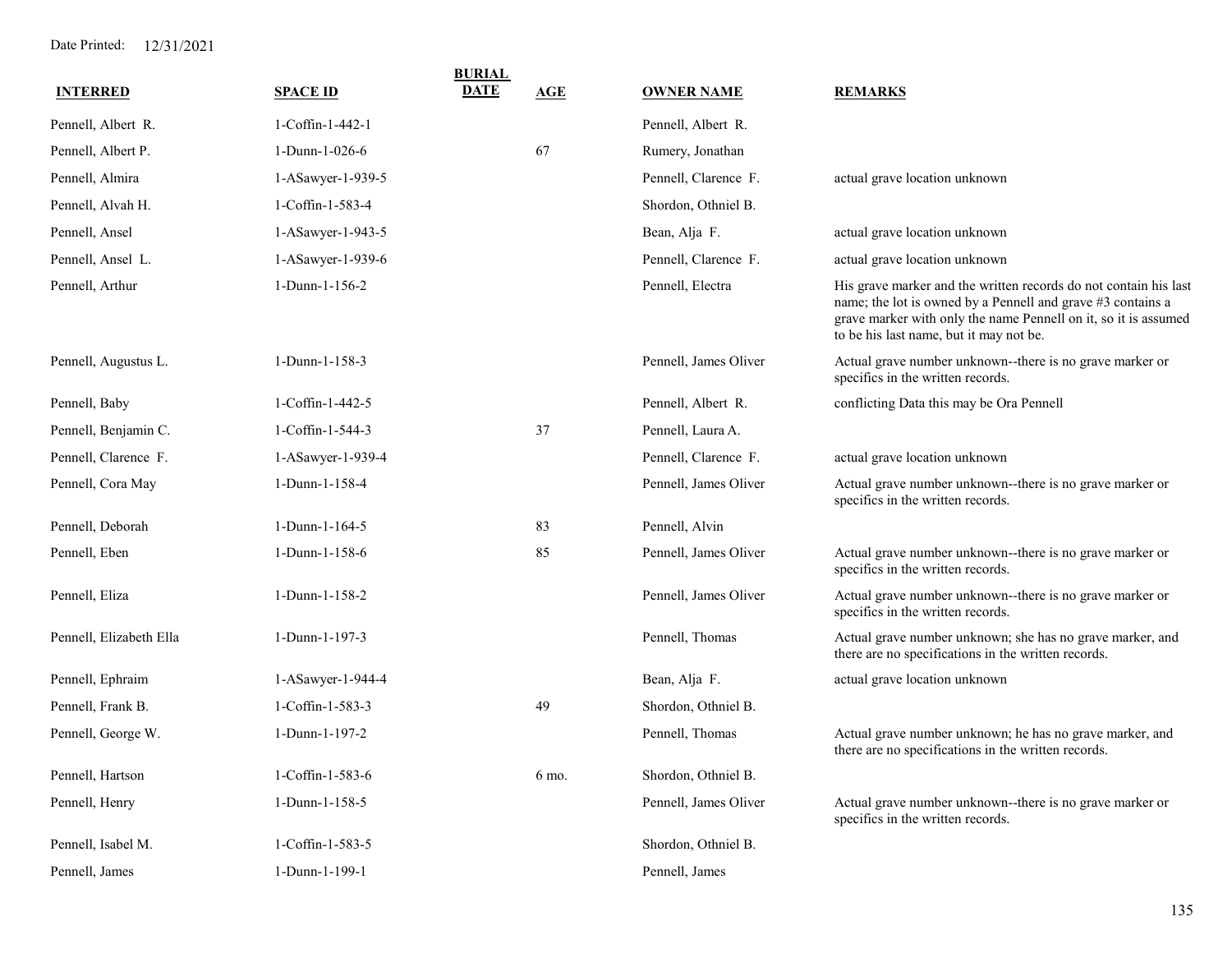| <b>INTERRED</b>       | <b>SPACE ID</b>   | <b>BURIAL</b><br><b>DATE</b> | <b>AGE</b> | <b>OWNER NAME</b>     | <b>REMARKS</b>                                                                                                                              |
|-----------------------|-------------------|------------------------------|------------|-----------------------|---------------------------------------------------------------------------------------------------------------------------------------------|
|                       |                   |                              |            |                       |                                                                                                                                             |
| Pennell, James        | 1-Dunn-1-111-1    |                              |            | Pennell, Horace       | Actual grave unknown; the lot contains no stones and the<br>written records don't list grave numbers.                                       |
| Pennell, James H.     | 1-Coffin-1-544-3  |                              |            | Pennell, Laura A.     |                                                                                                                                             |
| Pennell, James Oliver | 1-Dunn-1-158-1    |                              |            | Pennell, James Oliver | Actual grave number unknown--there is no grave marker or<br>specifics in the written records.                                               |
| Pennell, Jennie       | 1-Coffin-1-442-2  |                              |            | Pennell, Albert R.    |                                                                                                                                             |
| Pennell, Laura A.     | 1-Coffin-1-544-5  |                              | 53         | Pennell, Laura A.     |                                                                                                                                             |
| Pennell, Ludo M.      | 1-Coffin-1-442-4  |                              |            | Pennell, Albert R.    |                                                                                                                                             |
| Pennell, Lydia        | 1-ASawyer-1-944-5 |                              |            | Bean, Alja F.         | actual grave location unknown                                                                                                               |
| Pennell, Martha R.    | 1-Dunn-1-026-5    |                              | 69         | Rumery, Jonathan      |                                                                                                                                             |
| Pennell, Mrs. James   | 1-Dunn-1-111-2    |                              |            | Pennell, Horace       | Actual grave unknown; the lot contains no stones and the<br>written records don't list grave numbers.                                       |
| Pennell, Olive L.     | 1-Dunn-1-199-2    |                              |            | Pennell, James        |                                                                                                                                             |
| Pennell, Ora A.       | 1-Coffin-1-442-6  |                              | 11 months  | Pennell, Albert R.    |                                                                                                                                             |
| Pennell, Purlina      | 1-ASawyer-1-943-6 |                              |            | Bean, Alja F.         | actual grave location unknown                                                                                                               |
| Pennell, Rose H.      | 1-ASawyer-1-939-2 | 04/25/1951                   |            | Pennell, Clarence F.  |                                                                                                                                             |
| Pennell, Samuel       | 1-Dunn-1-164-4    |                              |            | Pennell, Alvin        |                                                                                                                                             |
| Pennell, Samuel       | 1-Dunn-1-164-2    |                              |            | Pennell, Alvin        |                                                                                                                                             |
| Pennell, Thomas       | 1-Dunn-1-197-1    |                              | 45         | Pennell, Thomas       |                                                                                                                                             |
| Pennell, Thomas H.    | 1-ASawyer-1-939-1 |                              |            | Pennell, Clarence F.  |                                                                                                                                             |
| Pennell, Unknown      | 1-Dunn-1-156-3    |                              |            | Pennell, Electra      | The grave marker for this grave does not contain a first name or<br>dates, nor do the written records; therefore, that info. is<br>unknown. |
| Pennell, Zebulon      | 1-ASawyer-1-944-6 |                              |            | Bean, Alja F.         | actual grave location unknown                                                                                                               |
| Perkins, George H.    | 1-Locke-1-019-3   | 06/05/1985                   | 55         | Robinson, William F.  | remains at walkway end                                                                                                                      |
| Peterson, Gertrude S. | 1-North-1-272-1   | 05/06/2005                   | 91         | Horton, Kristen       |                                                                                                                                             |
| Peterson, Terri Lee   | 1-Locke-1-082-3   | 07/03/2018                   | 70         | Bruno, J. Vincent     | Contact is John Peterson (son) 910-443-0920                                                                                                 |
| Pethick, Edwin T.     | 1-Coffin-1-584-6  |                              | 76         | Shordon, Lewis        |                                                                                                                                             |
| Pethick, Sarah E.W.   | 1-Coffin-1-584-5  |                              | 73         | Shordon, Lewis        |                                                                                                                                             |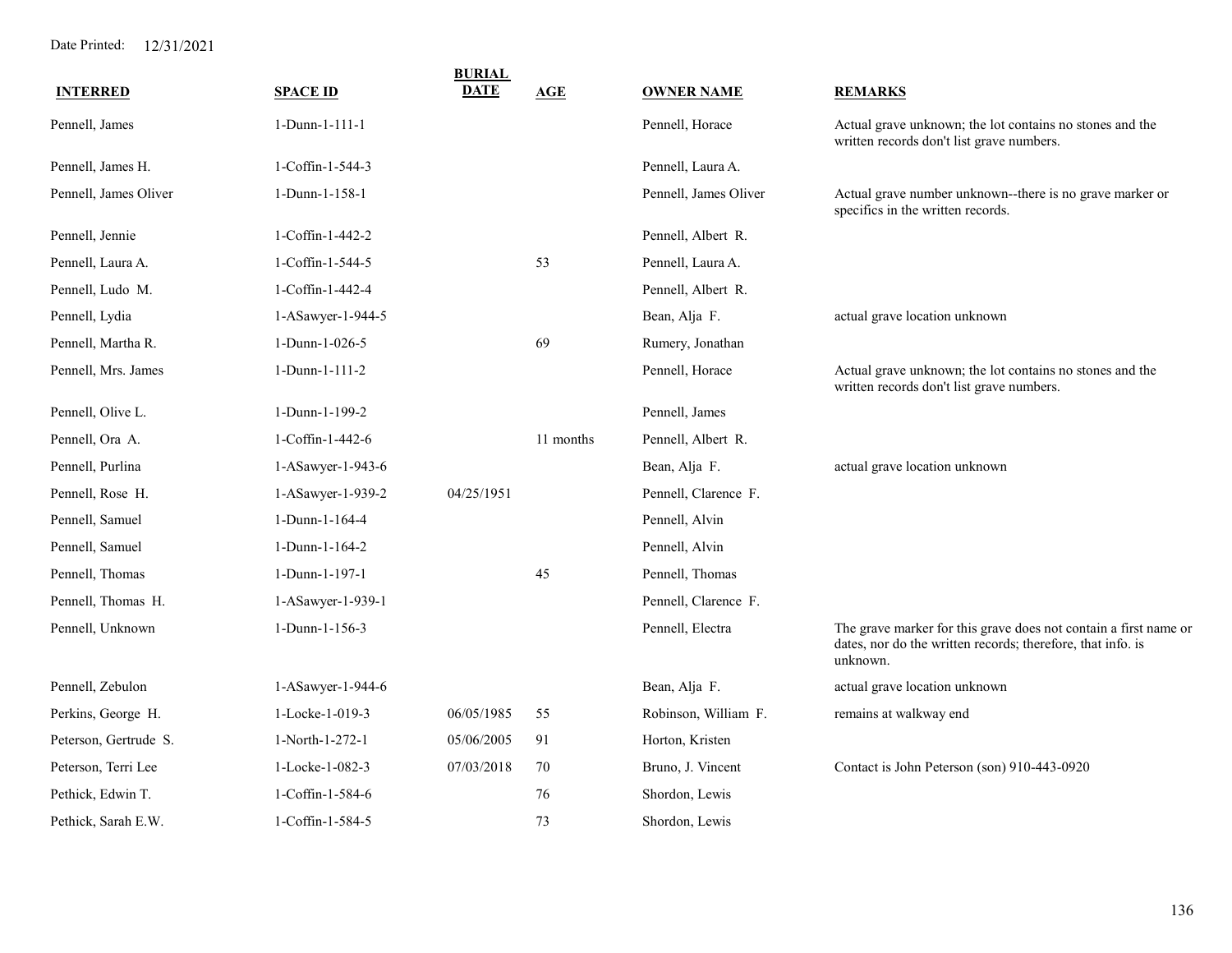|                      |                    | <b>BURIAL</b> |            |                        |                                                                                                                                                                                                                                                  |  |
|----------------------|--------------------|---------------|------------|------------------------|--------------------------------------------------------------------------------------------------------------------------------------------------------------------------------------------------------------------------------------------------|--|
| <b>INTERRED</b>      | <b>SPACE ID</b>    | <b>DATE</b>   | <b>AGE</b> | <b>OWNER NAME</b>      | <b>REMARKS</b>                                                                                                                                                                                                                                   |  |
| Philbrick, Louise    | 1-Dunn-1-267-4     |               |            | Gardner, Chester G.    | Relation to lot owner is uncertain.<br>Written records say she is buried with twin infants, Robert R. &<br>Richard M. Gardner, as well as with Randall L. Goodwin; it is<br>uncertain how they were all related, or if they were related at all. |  |
| Phillips, Carrie P.  | 1-Coffin-1-510-5   |               | 82         | Palmer, Alonzo         |                                                                                                                                                                                                                                                  |  |
| Phillips, Claude A.  | 1-Locke-1-098-4    | 07/09/1999    |            | Goodson, Maurice R. II |                                                                                                                                                                                                                                                  |  |
| Phillips, Helen E.   | 1-Locke-1-098-5    | 09/19/1979    | 56         | Goodson, Maurice R. II |                                                                                                                                                                                                                                                  |  |
| Phillips, Louise     | 1-Coffin-1-571-3   |               |            | Hanson, Donald A.      |                                                                                                                                                                                                                                                  |  |
| Phillips, Raymond L. | 1-North-1-387-1    | 11/29/1982    | 35         | Phillips, Stella       |                                                                                                                                                                                                                                                  |  |
| Phillips, Watson W.  | 1-Coffin-1-510-4   |               | 83         | Palmer, Alonzo         |                                                                                                                                                                                                                                                  |  |
| Pierce, Albertine D. | 1-Dunn-1-199-6     | 09/14/1969    |            | Pennell, James         |                                                                                                                                                                                                                                                  |  |
| Pierce, Barbara M.   | 1-Park-1-45-3      |               | 65         | Libby, Percy O.        |                                                                                                                                                                                                                                                  |  |
| Pierce, Beaulah      | 1-Locke-1-047-1    | 04/13/1965    | 69         | Pierce, Foster A.      |                                                                                                                                                                                                                                                  |  |
| Pierce, Foster A.    | 1-Locke-1-048-1    | 08/22/1969    | 86         | Pierce, Foster A.      |                                                                                                                                                                                                                                                  |  |
| Pierce, George E.    | 1-Park-1-45-4      | 09/19/2011    | 79         | Libby, Percy O.        |                                                                                                                                                                                                                                                  |  |
| Pierce, Ruth Luella  | 1-Dunn-1-199-5     | 04/16/1973    | 72         | Pennell, James         | She was the daughter of the lot owner's son-in-law, but she was<br>not the daughter of the lot owner's daughter; therefore, she was<br>not technically the lot owner's granddaughter.                                                            |  |
| Pike, Charles M.     | 1-Coffin-1-374-6   |               |            | Pike, George H.        |                                                                                                                                                                                                                                                  |  |
| Pike, Daniel         | 1-Dunn-1-113-1     |               | 63         | Pike, Daniel           |                                                                                                                                                                                                                                                  |  |
| Pike, George H.      | 1-Coffin-1-374-1   |               |            | Pike, George H.        |                                                                                                                                                                                                                                                  |  |
| Pike, Helen M.       | 1-Coffin-1-374-2   |               |            | Pike, George H.        |                                                                                                                                                                                                                                                  |  |
| Pike, Jane B.        | 1-Dunn-1-113-2     |               |            | Pike, Daniel           |                                                                                                                                                                                                                                                  |  |
| Pike, Mary           | 1-Coffin-1-374-5   |               |            | Pike, George H.        |                                                                                                                                                                                                                                                  |  |
| Pike, Rufus B.       | 1-Coffin-1-374-3   |               | 59         | Pike, George H.        |                                                                                                                                                                                                                                                  |  |
| Pinder, Bobbi Jo     | 1-Park-1-54-1      | 05/23/2000    |            | Pinder, Franklin       |                                                                                                                                                                                                                                                  |  |
| Pingree, Roger       | 1-Woodman-1-062N-1 | 05/12/2014    |            | Pingree, Cathy         | 2' from monument                                                                                                                                                                                                                                 |  |
| Pinkham, Alma H.     | 1-GSawyer-1-778-5  | 12/17/1971    | 89         | Pinkham, George A.     |                                                                                                                                                                                                                                                  |  |
| Pinkham, Andrew T.   | 1-Mmorial-1-093-5  | 04/28/1987    | 83         | Pinkham, Andrew T.     |                                                                                                                                                                                                                                                  |  |
| Pinkham, Baby        | 1-GSawyer-1-779-4  | 10/04/1950    | s/b        | Pinkham, Charles A.    | not sure if this is location of internment, no record was made of<br>which grave.                                                                                                                                                                |  |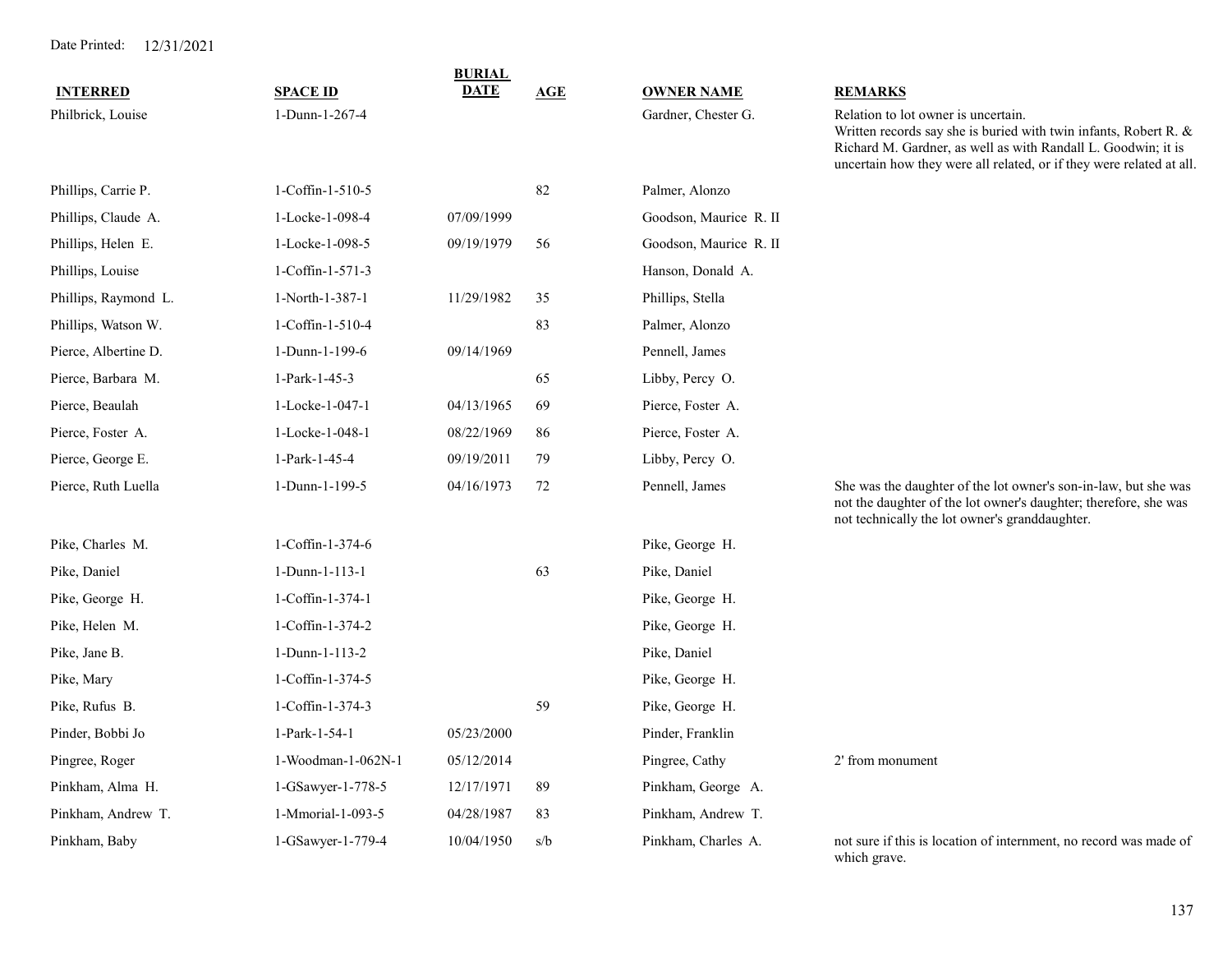| <b>INTERRED</b>            | <b>SPACE ID</b>   | <b>BURIAL</b><br><b>DATE</b> | AGE            | <b>OWNER NAME</b>       | <b>REMARKS</b>                                               |
|----------------------------|-------------------|------------------------------|----------------|-------------------------|--------------------------------------------------------------|
| Pinkham, Carl A.           | 1-Mmorial-1-037-1 | 11/14/1955                   | 24             | Pinkham, Phyllis W.     |                                                              |
| Pinkham, Cecil T.          | 1-Locke-1-042-3   | 11/29/2011                   | 92             | Pinkham, Cecil T.       |                                                              |
| Pinkham, Charles A.        | 1-GSawyer-1-779-6 |                              | 73             | Pinkham, Charles A.     |                                                              |
| Pinkham, Edna M.           | 1-GSawyer-1-779-5 | 12/07/1986                   | 78             | Pinkham, Charles A.     |                                                              |
| Pinkham, Eva K.            | 1-Mmorial-1-093-2 | 04/22/1975                   | 70             | Pinkham, Andrew T.      |                                                              |
| Pinkham, Evelyn            | 1-Park-1-77-4     | 07/13/1970                   | 56             | Pinkham, Maurice L.     |                                                              |
| Pinkham, George A.         | 1-GSawyer-1-778-4 |                              | 64             | Pinkham, George A.      |                                                              |
| Pinkham, James A.          | 1-Mmorial-1-037-2 | 05/11/1987                   | 80             | Pinkham, Phyllis W.     |                                                              |
| Pinkham, Lauren Raye       | 1-Locke-1-034-3   | 04/28/1993                   | 8 <sub>m</sub> | Pinkham, Donald A.      | Buried at the head of graves 3&6 beneath monument.           |
| Pinkham, Lloyd             | 1-GSawyer-1-778-3 |                              | 15             | Waterman, Marguerite A. |                                                              |
| Pinkham, Marian C.         | 1-GSawyer-1-778-6 |                              | 17             | Pinkham, George A.      |                                                              |
| Pinkham, Maurice L.        | 1-Park-1-77-3     | 06/14/1995                   | 86             | Pinkham, Maurice L.     |                                                              |
| Pinkham, Maurice T.        | 1-Locke-1-037-2   | 10/09/2008                   | 76             | Pinkham, Maurice T.     | 2' from monument                                             |
| Pinkham, Phyllis W.        | 1-Mmorial-1-037-3 | 08/31/2002                   | 88             | Pinkham, Phyllis W.     |                                                              |
| Pinkham, Richard A. "Dick" | 1-Mmorial-1-093-4 | 10/17/2014                   |                | Pinkham, Andrew T.      |                                                              |
| Pinkham, Robert A.         | 1-Mmorial-1-093-3 | 03/06/1956                   | 15             | Pinkham, Andrew T.      |                                                              |
| Pinkham, Ruth              | 1-Locke-1-042-2   | 07/06/1994                   | 75             | Pinkham, Cecil T.       |                                                              |
| Pinkham, Theodore C.       | 1-Locke-1-043-1   | 04/20/2006                   | 67             | Pinkham, Theodore C.    |                                                              |
| Pitts, Josiah              | 1-GSawyer-1-742-6 |                              |                | Pitts, Georgia H.       | unknown which grave, may be in lot#743, but records say #742 |
| Place, Belle C.            | 1-ASawyer-1-841-2 |                              |                | Place, Belle C.         | actual grave location unknown                                |
| Place, C.Wilson            | 1-ASawyer-1-841-3 |                              |                | Place, Belle C.         | no record of burial may not be buried here.                  |
| Plowman, Nellie M.         | 1-Dunn-1-196-6    |                              | 15             | Jose, Martin V.         |                                                              |
| Plowman, Oliver            | 1-Coffin-1-574-1  |                              |                | Chase, Charles E.       |                                                              |
| Plummer, Alice M.          | 1-ASawyer-1-955-2 | 04/29/1953                   | 77             | Plummer, Edwin T.       |                                                              |
| Plummer, Charles E.        | 1-ASawyer-1-955-4 |                              |                | Plummer, Edwin T.       |                                                              |
| Plummer, Donald E.         | 1-Mmorial-1-029-3 | 04/20/1983                   | 44             | Plummer, Eugene E.      |                                                              |
| Plummer, Doris A.          | 1-ASawyer-1-955-5 | 08/12/1991                   | 85             | Plummer, Edwin T.       |                                                              |
| Plummer, Edwin T.          | 1-ASawyer-1-955-6 |                              | 86             | Plummer, Edwin T.       |                                                              |
| Plummer, Edwin T. Jr.      | 1-ASawyer-1-954-1 | 10/23/1990                   | 75             | Plummer, Edwin T.       |                                                              |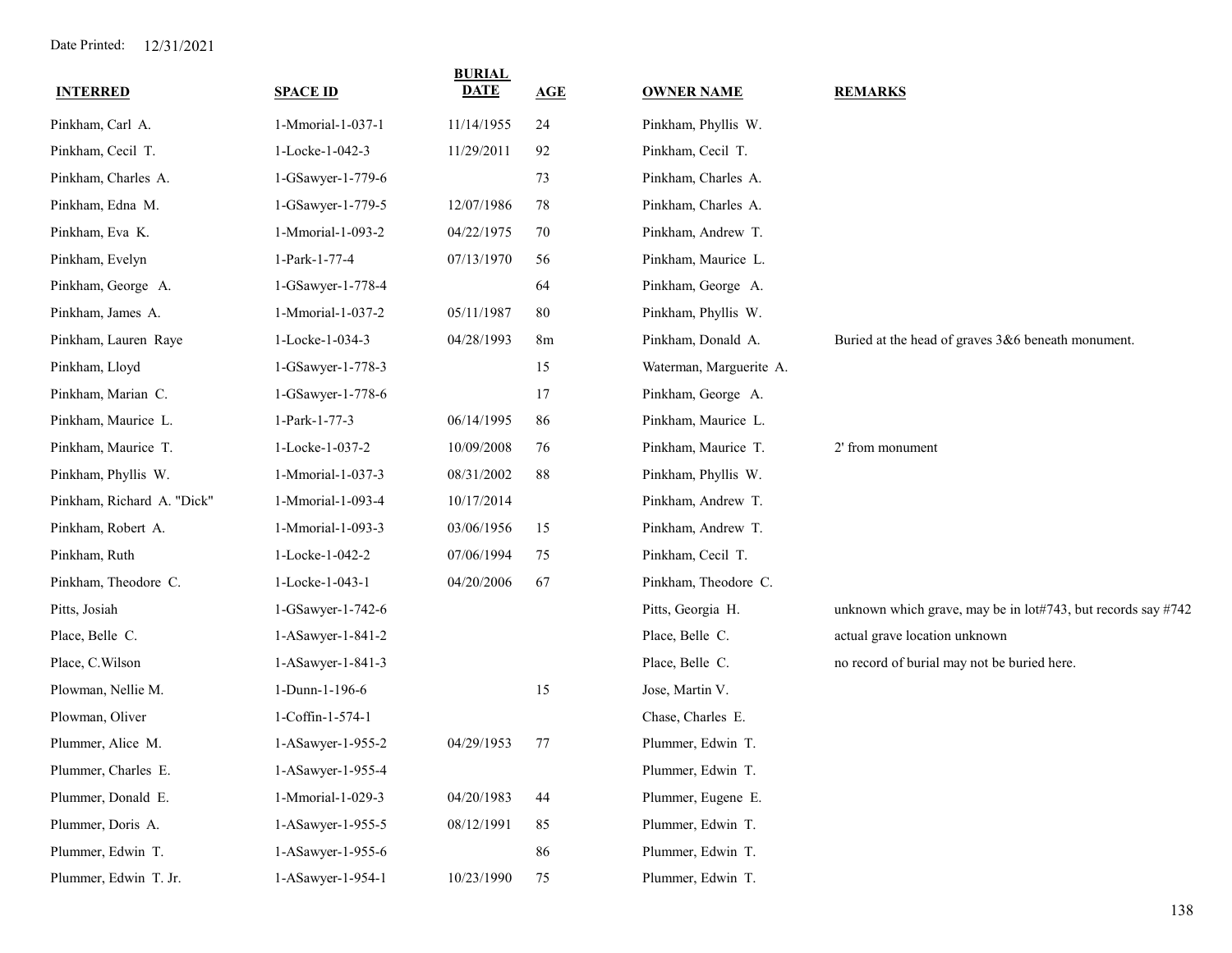| <b>INTERRED</b>            | <b>SPACE ID</b>    | <b>BURIAL</b><br><b>DATE</b> | AGE      | <b>OWNER NAME</b>          | <b>REMARKS</b>                                                                                                              |
|----------------------------|--------------------|------------------------------|----------|----------------------------|-----------------------------------------------------------------------------------------------------------------------------|
| Plummer, Eleanor           | 1-Mmorial-1-029-2  | 12/19/1953                   | 34       | Plummer, Eugene E.         |                                                                                                                             |
| Plummer, Elizabeth         | 1-ASawyer-1-954-6  | 06/22/1974                   |          | Plummer, Edwin T.          |                                                                                                                             |
| Plummer, Eugene E.         | 1-Mmorial-1-029-1  | 10/02/1995                   | 83       | Plummer, Eugene E.         |                                                                                                                             |
| Plummer, Guy C.            | 1-OldYard-1-330-2  |                              | 58       | Libby, Stephen F.          |                                                                                                                             |
| Plummer, Lucy B.           | 1-ASawyer-1-954-2  | 03/28/1952                   | 44       | Plummer, Edwin T.          |                                                                                                                             |
| Plummer, Madeline L.       | 1-Mmorial-1-104-2  | 08/18/2017                   | 93       | Plummer, Roger O.          |                                                                                                                             |
| Plummer, Mildrerd G.       | 1-OldYard-1-330-1  | 10/11/1982                   | 95       | Libby, Stephen F.          |                                                                                                                             |
| Plummer, Percy             | 1-Locke-1-087-1    | 07/10/1966                   | 70       | Plummer, Stella M.         |                                                                                                                             |
| Plummer, Richard F.        | 1-Mmorial-1-029-5  | 07/14/2017                   | 75       | Plummer, Eugene E.         |                                                                                                                             |
| Plummer, Roger O.          | 1-Mmorial-1-104-1  | 12/23/1971                   | 47       | Plummer, Roger O.          |                                                                                                                             |
| Plummer, Stella M.         | 1-Locke-1-086-1    | 05/28/1986                   | 89       | Plummer, Stella M.         |                                                                                                                             |
| Plummer, Wilbur L          | 1-North-1-088-1    | 08/21/2021                   | 81       | Owen, Lary W.              | Father of Larry Own wife                                                                                                    |
| Plummer, William E.        | 1-ASawyer-1-955-3  |                              |          | Plummer, Edwin T.          |                                                                                                                             |
| Poor, Edgar L.             | 1-Coffin-1-487-3   |                              | 75       | Poor, Sarah J.             | May or may not be buried here;<br>Name not on Stone;<br>Name is listed in written records;<br>Actual grave unknown          |
| Poor, Edith May            | 1-Coffin-1-487-5   |                              | 8 months | Poor, Sarah J.             | Actual grave unknown                                                                                                        |
| Poor, Leander              | 1-Coffin-1-487-1   |                              | 42       | Poor, Sarah J.             | Actual grave unknown                                                                                                        |
| Poor, Leander Jr.          | 1-Coffin-1-487-4   |                              | 29       | Poor, Sarah J.             | Actual grave unknown                                                                                                        |
| Poor, Sarah J.             | 1-Coffin-1-487-2   |                              |          | Poor, Sarah J.             | Actual grave unknown                                                                                                        |
| Popper, Dorothy            | 1-Coffin-1-622-2   | 04/21/2000                   | 80       | Greenwood, Laura M.        |                                                                                                                             |
| Poulin, Frank L.           | 1-Locke-1-156-3    | 07/17/1978                   | 79       | Poulin, Frank L.           |                                                                                                                             |
| Poulin, Lucy M.            | 1-Locke-1-156-2    | 10/05/1984                   | 78       | Poulin, Frank L.           |                                                                                                                             |
| Powers, Donald E.          | 1-Woodman-1-187N-1 | 05/21/2011                   | 75       | Powers, Ann                |                                                                                                                             |
| Preston, Floyd H.          | 1-North-1-205-1    | 01/05/1983                   | 68       | Preston, Philena           |                                                                                                                             |
| Preston, Floyd H.Jr."Skip" | 1-North-1-210-1    | 05/21/2011                   |          | Preston, Floyd H.Jr."Skip" | 1' from monument                                                                                                            |
| Preston, Philena           | 1-North-1-206-1    | 11/25/2006                   |          | Preston, Philena           |                                                                                                                             |
| Priest, Effie L.           | 1-Dunn-1-115-3     |                              | 63       | Priest, Levi J.            | There is a monument on grave $#1$ with the names of three<br>people; the third one, Doris Duross, is buried in grave #4--so |

says her burial card.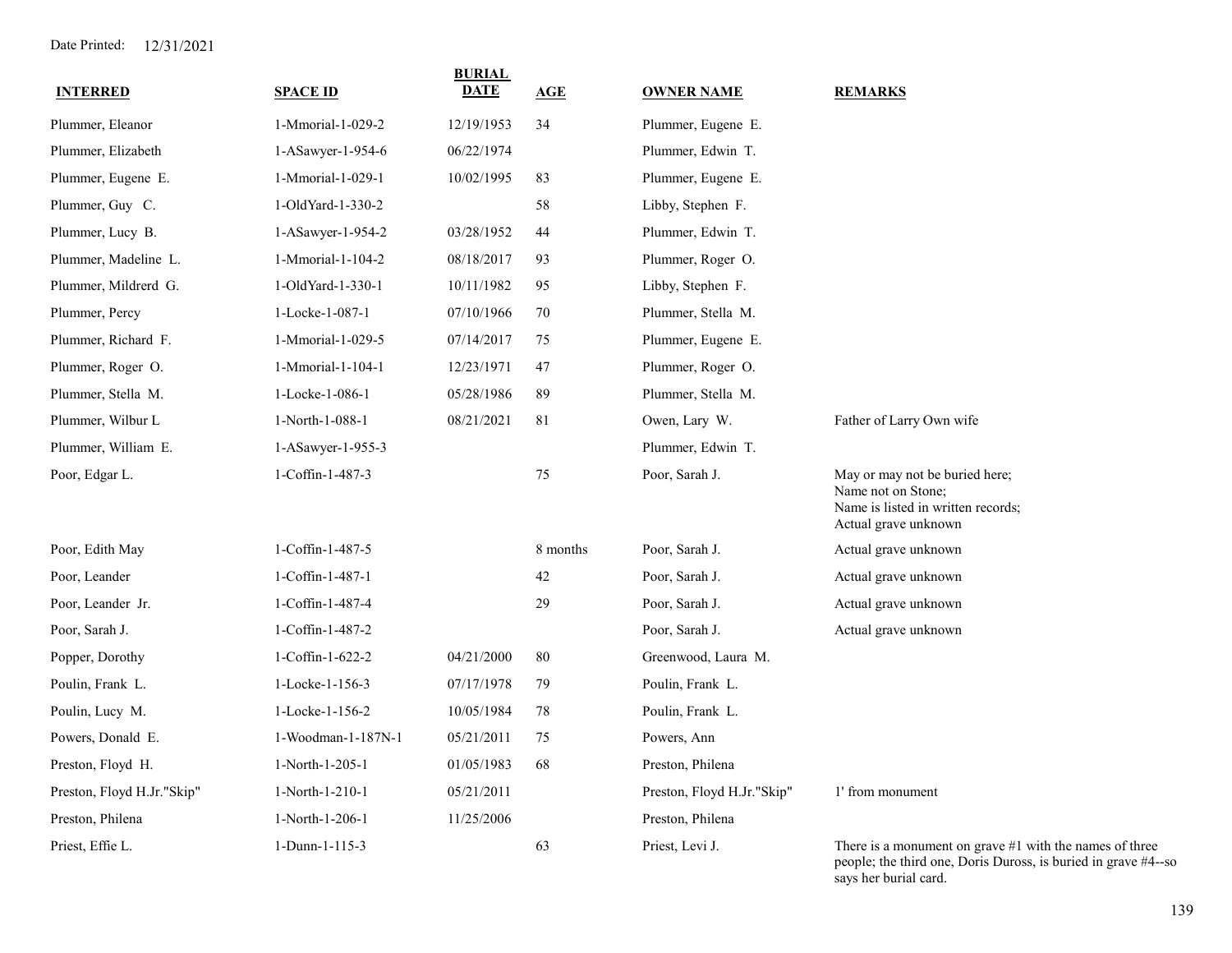| <b>SPACE ID</b>       | <b>BURIAL</b><br><b>DATE</b> | AGE | <b>OWNER NAME</b>     | <b>REMARKS</b>                                    |
|-----------------------|------------------------------|-----|-----------------------|---------------------------------------------------|
| 1-C-1-1-West 31-A     | 11/19/2021                   |     | Printy, Jennifer      | Family burialno charge as collumbarium internment |
| 1-North-1-265-1       | 06/20/1996                   | 30  | Van Tassel, Claude    |                                                   |
| 1-Mmorial-1-160-1     | 04/22/1981                   | 92  | Prior, Mildred B.     |                                                   |
| 1-Mmorial-1-160-2     |                              | 69  | Prior, Mildred B.     |                                                   |
| 1-North-1-266-1       | 10/12/2001                   | 41  | Van Tassel, Claude    |                                                   |
| 1-Mmorial-1-141-1     |                              | 54  | Dahlman, Helen F.     |                                                   |
| 1-Park-1-29-1         | 06/09/1967                   | 6   | Proctor, Robert       |                                                   |
| 1-Park-1-29-1         | 05/21/2021                   | 57  | Proctor, Robert       | Buried 2 ft from monument                         |
| 1-Park-1-29-3         | 05/09/1997                   | 6   | Proctor, Robert       |                                                   |
| 1-ASawyer-1-844-1     |                              |     | Provost, David B.     | actual grave location unknown                     |
| 1-ASawyer-1-844-2     |                              |     | Provost, David B.     | actual grave location unknown                     |
| 1-ASawyer-1-915-6     |                              | 50  | Quinn, Albert A.      |                                                   |
| 1-ASawyer-1-915-5     | 08/12/1965                   | 91  | Quinn, Albert A.      |                                                   |
| 1-ASawyer-1-915-4     |                              |     | Quinn, Albert A.      |                                                   |
| 1-Mmorial-1-121-2     | 05/15/1992                   | 84  | Quint, Vernard A.     |                                                   |
| 1-Mmorial-1-121-1     | 04/24/1975                   | 74  | Quint, Vernard A.     |                                                   |
| 1-North-1-133-1       | 10/19/1985                   | 74  | Ramsdell, Emily G.    |                                                   |
| 1-North-1-132-1       | 04/28/1994                   | 77  | Ramsdell, Emily G.    |                                                   |
| 1-Locke-1-154-2       | 05/14/1990                   | 69  | Ramsdell, James A.    |                                                   |
| 1-Locke-1-154-3       | 05/03/1993                   | 79  | Ramsdell, James A.    |                                                   |
| 1-North-1-116-1       | 10/15/2015                   | 58  | Ramsdell, Roberta     | 2' from monument                                  |
| 1-Mmorial-1-095-5     | 10/25/1982                   | 93  | Tibbetts, Charles S.  |                                                   |
| 1-Mmorial-1-095-4     | 05/01/2013                   | 85  | Tibbetts, Charles S.  |                                                   |
| 1-OldYard-1-310-2     |                              |     | Boothby, Frederick C. |                                                   |
| 1-OldYard-1-310-1     |                              | 79  | Boothby, Frederick C. |                                                   |
| 1-ASawyer-1-845-6     |                              |     | Libby, Stephen        |                                                   |
| 1-Mmorial-1-Pauper-04 | 02/04/1904                   | 75  | Buxton, Town of       |                                                   |
| 1-Park-1-51-2         | 04/24/2012                   | 63  | Randall, Kenneth      |                                                   |
| 1-North-1-111-1       | 11/18/2005                   | 78  | Randall, Ellsworth E. | remains placed with wife's in the foundation      |
|                       |                              |     |                       |                                                   |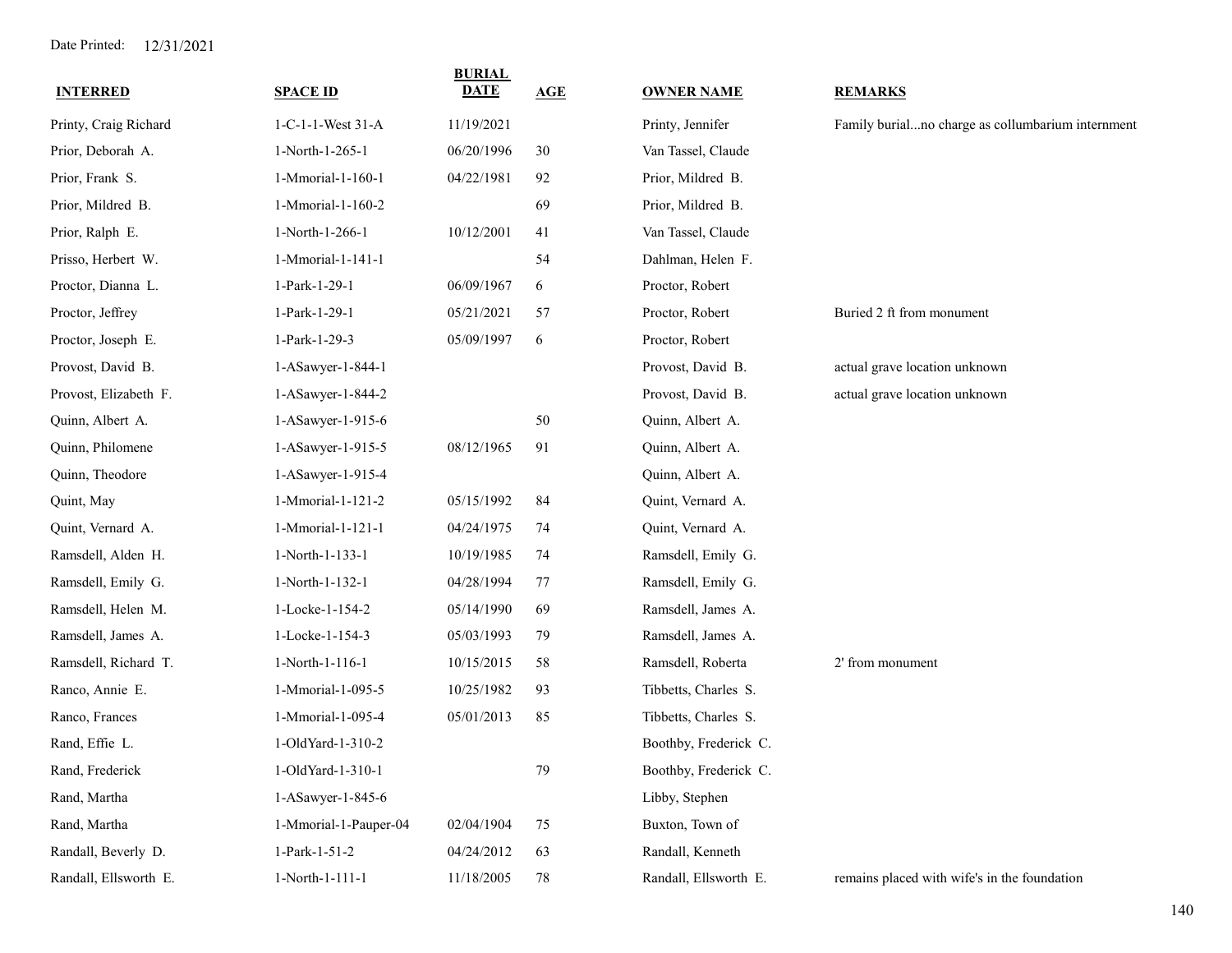| <b>INTERRED</b>       | <b>SPACE ID</b>   | <b>BURIAL</b><br>DATE | AGE | <b>OWNER NAME</b>     | <b>REMARKS</b>                                                                   |
|-----------------------|-------------------|-----------------------|-----|-----------------------|----------------------------------------------------------------------------------|
| Randall, Evelyn C.    | 1-Park-1-52-2     | 05/02/1994            | 79  | Randall, Ralph        |                                                                                  |
| Randall, Geraldine M. | 1-Park-1-60-2     | 05/06/1991            | 70  | Randall, Geraldine M. |                                                                                  |
| Randall, Hazel        | 1-North-1-111-1   | 07/19/2002            |     | Randall, Ellsworth E. | Remains were put into a sauna tube placed within the<br>foundation for monument. |
| Randall, Leon A.      | 1-Dunn-1-115-1    | 11/28/1950            |     | Priest, Levi J.       |                                                                                  |
| Randall, Mildred      | 1-Dunn-1-069-4    |                       |     | Lane, B. L. D.        |                                                                                  |
| Randall, Mildred S.   | 1-Dunn-1-115-2    |                       |     | Priest, Levi J.       |                                                                                  |
| Randall, Milton I.    | 1-Park-1-60-1     | 04/24/1978            | 62  | Randall, Geraldine M. |                                                                                  |
| Randall, Ralph        | 1-Park-1-52-1     | 05/04/1996            | 87  | Randall, Ralph        |                                                                                  |
| Randall, Shirley      | 1-Dunn-1-069-6    |                       |     | Lane, B. L. D.        |                                                                                  |
| Randall, Stephen E.   | 1-Park-1-52-3     | 11/13/2017            | 64  | Randall, Ralph        |                                                                                  |
| Randall, Sue Ellen    | 1-C-1-1-West 32-A | 08/13/2021            | 65  | Randall, Jeffery A    | No fee included in niche purchase                                                |
| Randall, Warren       | 1-Dunn-1-069-5    |                       |     | Lane, B. L. D.        |                                                                                  |
| Rankin, Abby L.       | 1-Coffin-1-499-4  |                       |     | Rankin, William H.    |                                                                                  |
| Rankin, Annie M.      | 1-ASawyer-1-849-2 |                       |     | Rankin, Samuel E.     |                                                                                  |
| Rankin, Betsey A.     | 1-Coffin-1-500-5  |                       |     | Rankin, John W.       |                                                                                  |
| Rankin, Eliza J.      | 1-Coffin-1-500-6  |                       |     | Rankin, John W.       |                                                                                  |
| Rankin, Elizabeth     | 1-ASawyer-1-849-5 | 04/19/1973            | 82  | Rankin, Samuel E.     |                                                                                  |
| Rankin, Ellen         | 1-Coffin-1-500-2  |                       |     | Rankin, John W.       | wife of John W. Rankin                                                           |
| Rankin, Eugene B.     | 1-ASawyer-1-849-1 |                       |     | Rankin, Samuel E.     | may be grave # 3                                                                 |
| Rankin, Eugene R.     | 1-Woodman-1-123-1 | 09/17/2014            |     | Rankin, Eugene R.     | 3' from monument                                                                 |
| Rankin, Eunice A.     | 1-Coffin-1-499-1  |                       |     | Rankin, William H.    |                                                                                  |
| Rankin, Francis C.    | 1-Coffin-1-500-4  |                       |     | Rankin, John W.       |                                                                                  |
| Rankin, Harry H.      | 1-Coffin-1-500-1  |                       |     | Rankin, John W.       | son of John W. Rankin                                                            |
| Rankin, John          | 1-Coffin-1-499-6  |                       |     | Rankin, William H.    |                                                                                  |
| Rankin, John A.       | 1-Coffin-1-499-1  |                       |     | Rankin, William H.    | son of William Rankin                                                            |
| Rankin, John L.       | 1-Coffin-1-455-4  |                       | 4m  | Rankin, John S.       |                                                                                  |
| Rankin, John S.       | 1-Coffin-1-455-3  |                       | 62  | Rankin, John S.       |                                                                                  |
| Rankin, John W.       | 1-Coffin-1-500-3  |                       |     | Rankin, John W.       |                                                                                  |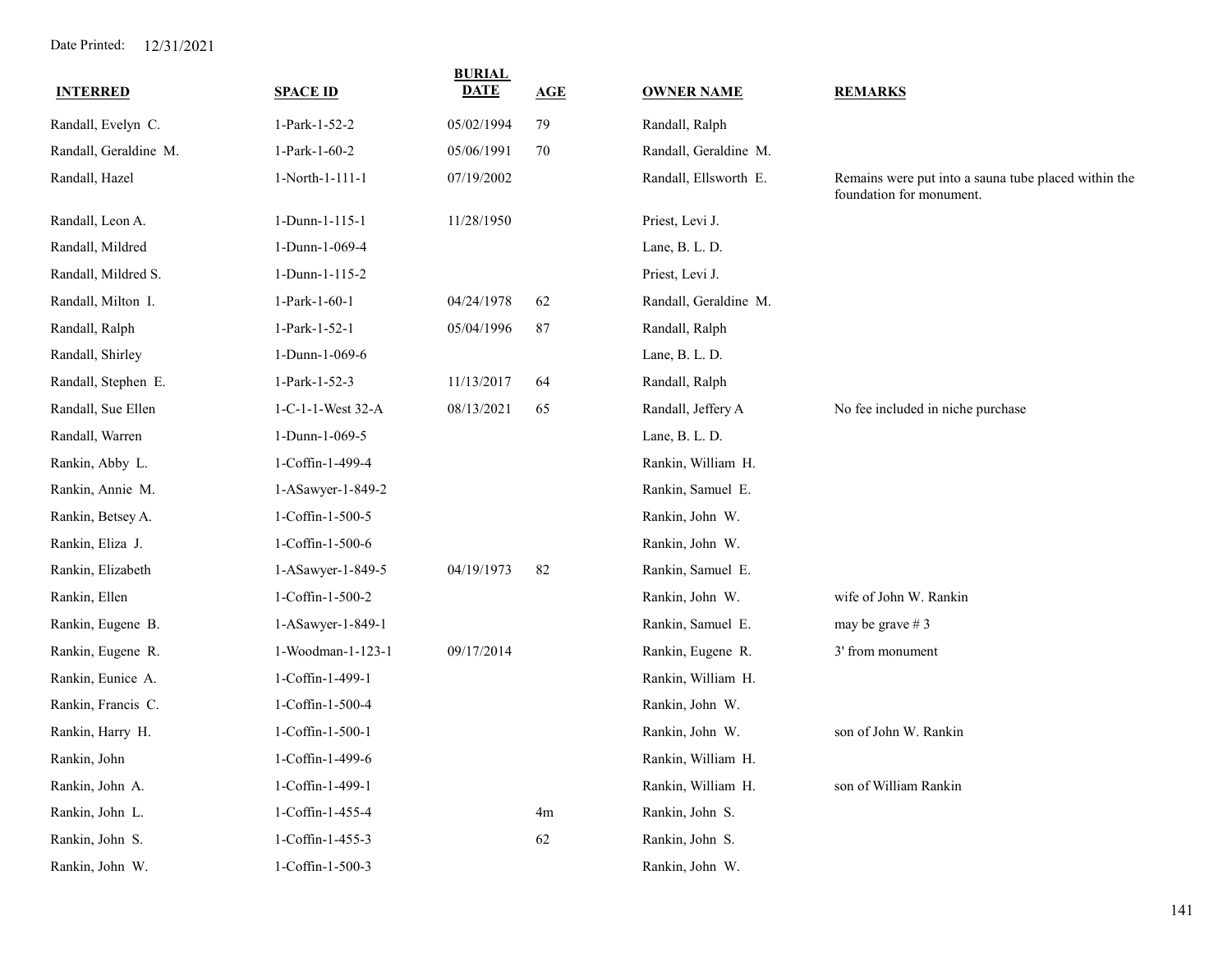| <b>INTERRED</b>      | <b>SPACE ID</b>    | <b>BURIAL</b><br><b>DATE</b> | <b>AGE</b>     | <b>OWNER NAME</b>     | <b>REMARKS</b>                |
|----------------------|--------------------|------------------------------|----------------|-----------------------|-------------------------------|
| Rankin, Josiah L.    | 1-Coffin-1-455-5   |                              |                | Rankin, John S.       |                               |
| Rankin, Mahitable    | 1-Coffin-1-455-2   |                              | 83             | Rankin, John S.       |                               |
| Rankin, Mary E.      | 1-Coffin-1-499-2   |                              |                | Rankin, William H.    | wife of William H. Rankin     |
| Rankin, Nelly        | 1-Coffin-1-499-5   |                              |                | Rankin, William H.    |                               |
| Rankin, Samuel E.    | 1-ASawyer-1-849-6  | 04/15/1946                   | 70             | Rankin, Samuel E.     |                               |
| Rankin, Samuel H.    | 1-Coffin-1-455-6   |                              | 4 <sub>m</sub> | Rankin, John S.       |                               |
| Rankin, Sewell L.    | 1-Coffin-1-499-4   |                              |                | Rankin, William H.    |                               |
| Rankin, Wilena V.    | 1-Woodman-1-123-2  | 09/28/2012                   | 93             | Rankin, Eugene R.     | 2' from monument              |
| Rankin, William H.   | 1-Coffin-1-499-3   |                              |                | Rankin, William H.    |                               |
| Raymond, Diane M.    | 1-Woodman-1-183N-1 | 06/10/2017                   | 55             | Raymond, Josephine L. | 4' from monument              |
| Raymond, Lee I.      | 1-Woodman-1-183N-1 | 09/19/2009                   | 75             | Raymond, Josephine L. | 3' from walkway               |
| Raynor, Marion E.    | 1-Locke-1-111-5    | 07/29/2005                   | 75             | Towns, Roberta S.     |                               |
| Raynor, Robert R. II | 1-Locke-1-111-5    | 06/23/2015                   | 56             | Towns, Roberta S.     |                               |
| Redlon, Amos         | 1-Coffin-1-406-1   |                              |                | Redlon, Nathan E.     |                               |
| Redlon, Charles      | 1-OldYard-1-348-4  |                              |                | Redlon, Ephriam       | actual grave location unknown |
| Redlon, Elizabeth M. | 1-Coffin-1-406-3   |                              |                | Redlon, Nathan E.     |                               |
| Redlon, Ephriam      | 1-OldYard-1-348-1  |                              |                | Redlon, Ephriam       | actual grave location unknown |
| Redlon, Hattie E.    | 1-OldYard-1-348-3  |                              | 17             | Redlon, Ephriam       |                               |
| Redlon, Jane W.      | 1-OldYard-1-348-2  |                              |                | Redlon, Ephriam       | actual grave location unknown |
| Redlon, Jonathan     | 1-Coffin-1-406-6   |                              |                | Redlon, Nathan E.     |                               |
| Redlon, Mary E.      | 1-Coffin-1-406-5   |                              |                | Redlon, Nathan E.     |                               |
| Redlon, Mary F.      | 1-Coffin-1-406-4   |                              |                | Redlon, Nathan E.     |                               |
| Redlon, Nathan E.    | 1-Coffin-1-406-2   |                              |                | Redlon, Nathan E.     |                               |
| Redlon, Olive W.     | 1-Dunn-1-107-2     |                              | 81             | Woodman, Tristram E.  |                               |
| Redlon, Sally E.     | 1-Coffin-1-406-2   |                              |                | Redlon, Nathan E.     |                               |
| Redlon, Unknown 1    | 1-OldYard-1-348-5  |                              |                | Redlon, Ephriam       |                               |
| Redlon, Unknown 2    | 1-OldYard-1-348-6  |                              |                | Redlon, Ephriam       |                               |
| Redman, Noel T.      | 1-Woodman-1-146S-2 | 09/14/2017                   |                | Cummings, Jane E.     |                               |
| Reed, Betsey S.      | 1-Coffin-1-450-6   |                              |                | Reed, Dawson W.       |                               |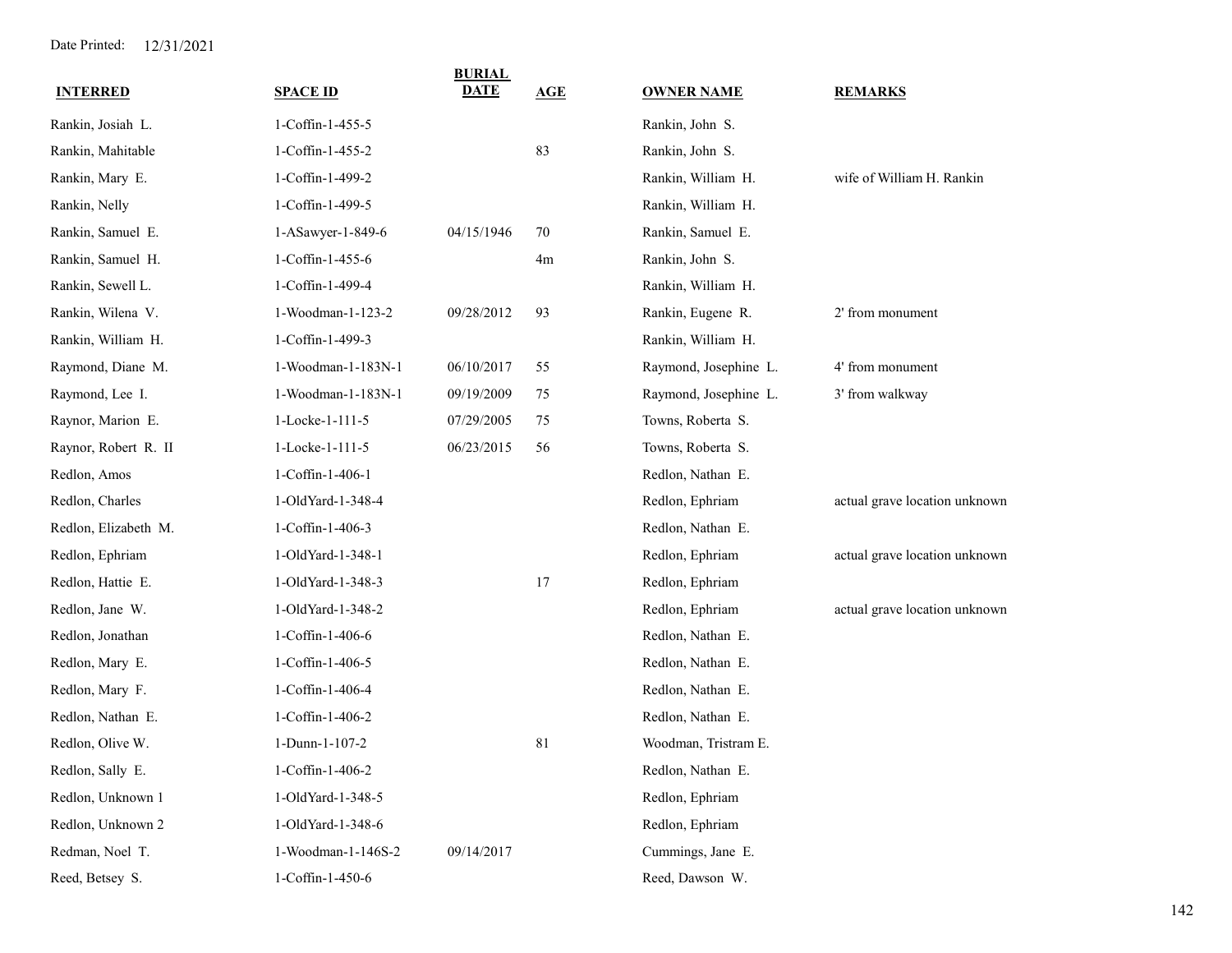| <b>INTERRED</b>           | <b>SPACE ID</b>    | <b>BURIAL</b><br>DATE | AGE    | <b>OWNER NAME</b>    | <b>REMARKS</b>                               |
|---------------------------|--------------------|-----------------------|--------|----------------------|----------------------------------------------|
| Reed, Brackett K.         | 1-Coffin-1-450-4   |                       |        | Reed, Dawson W.      |                                              |
| Reed, Charlotte B.        | 1-Coffin-1-450-3   |                       |        | Reed, Dawson W.      |                                              |
| Reed, Daniel M.           | 1-Coffin-1-451-1   |                       |        | Reed, Dawson W.      |                                              |
| Reed, Dawson W.           | 1-Coffin-1-450-1   |                       |        | Reed, Dawson W.      |                                              |
| Reed, Lucinda             | 1-Coffin-1-450-2   |                       |        | Reed, Dawson W.      |                                              |
| Reed, Margaret W.         | 1-Coffin-1-450-5   |                       |        | Reed, Dawson W.      |                                              |
| Reed, Nancy               | 1-Coffin-1-451-2   |                       |        | Reed, Dawson W.      |                                              |
| Reichert, Ilsi J.         | 1-Locke-1-175w-2   | 05/15/2014            |        | Reichert, Frank J.   |                                              |
| Reilly, Debra             | 1-Park-1-26-1      | 04/17/1998            |        | Thibideau, Steven S. | unsure of which grave remains were interred. |
| Reynolds, Borden H. "Bud" | 1-Locke-1-058-3    | 05/22/2015            | 80     | Lund, Kathleen E.    | center of grave                              |
| Reynolds, Calvin J.       | 1-Mmorial-1-2A-3   | 05/13/1993            | 76     | Reynolds, Leon N.    |                                              |
| Reynolds, Etta Mae        | 1-ASawyer-1-909-5  |                       | 81     | Berry, Uriah A.      |                                              |
| Reynolds, James O.        | 1-Locke-1-058-5    | 04/10/2006            | 82     | Lund, Kathleen E.    |                                              |
| Reynolds, Kathleen E.     | 1-Mmorial-1-2A-2   | 03/27/1962            | 64     | Reynolds, Leon N.    |                                              |
| Reynolds, Leon N.         | 1-Mmorial-1-2A-1   | 04/29/1971            | 81     | Reynolds, Leon N.    |                                              |
| Reynolds, Louise E.       | 1-Locke-1-058-5    | 07/24/2015            | 86     | Lund, Kathleen E.    |                                              |
| Reynolds, Shirley R.      | 1-Locke-1-058-3    | 05/16/1994            | 54     | Lund, Kathleen E.    |                                              |
| Reynolds, Sibyl L.        | 1-Locke-1-055-2    | 05/17/2004            | 83     | Reynolds, Sibyl L.   |                                              |
| Rhodes, Jessie E.         | 1-OldYard-1-324-2  |                       | 73     | Rhodes, Luther A.    |                                              |
| Rhodes, Luther A.         | 1-OldYard-1-324-1  | 04/23/1974            | $88\,$ | Rhodes, Luther A.    |                                              |
| Rice, Leroy E.            | 1-Locke-1-040-2    |                       | 27     | Betts, Helen E.      |                                              |
| Rice, Martha C.           | 1-Dunn-1-051-2     |                       | 93     | Berry, Stephen H.    |                                              |
| Richard, Lacy R.          | 1-Woodman-1-261N-2 | 11/21/2012            | 23     | Richard, Glen        |                                              |
| Richards, Adah E.         | 1-Mmorial-1-004-1  |                       | 52     | Richards, Earl U.B.  |                                              |
| Richards, Addaline        | 1-Dunn-1-290-5     |                       |        | Sawyer, Freeman      |                                              |
| Richards, Albion          | 1-Coffin-1-368-2   |                       |        | Richards, Charles A. | Actual grave unknown                         |
| Richards, Alvin           | 1-Coffin-1-369-6   |                       | 24     | Richards, Charles A. |                                              |
| Richards, Annie E.        | 1-OldYard-1-339-5  |                       | 50     | Richards, George W.  |                                              |
| Richards, Arlene O.       | 1-Mmorial-1-004-5  | 06/08/2003            | 88     | Richards, Earl U.B.  |                                              |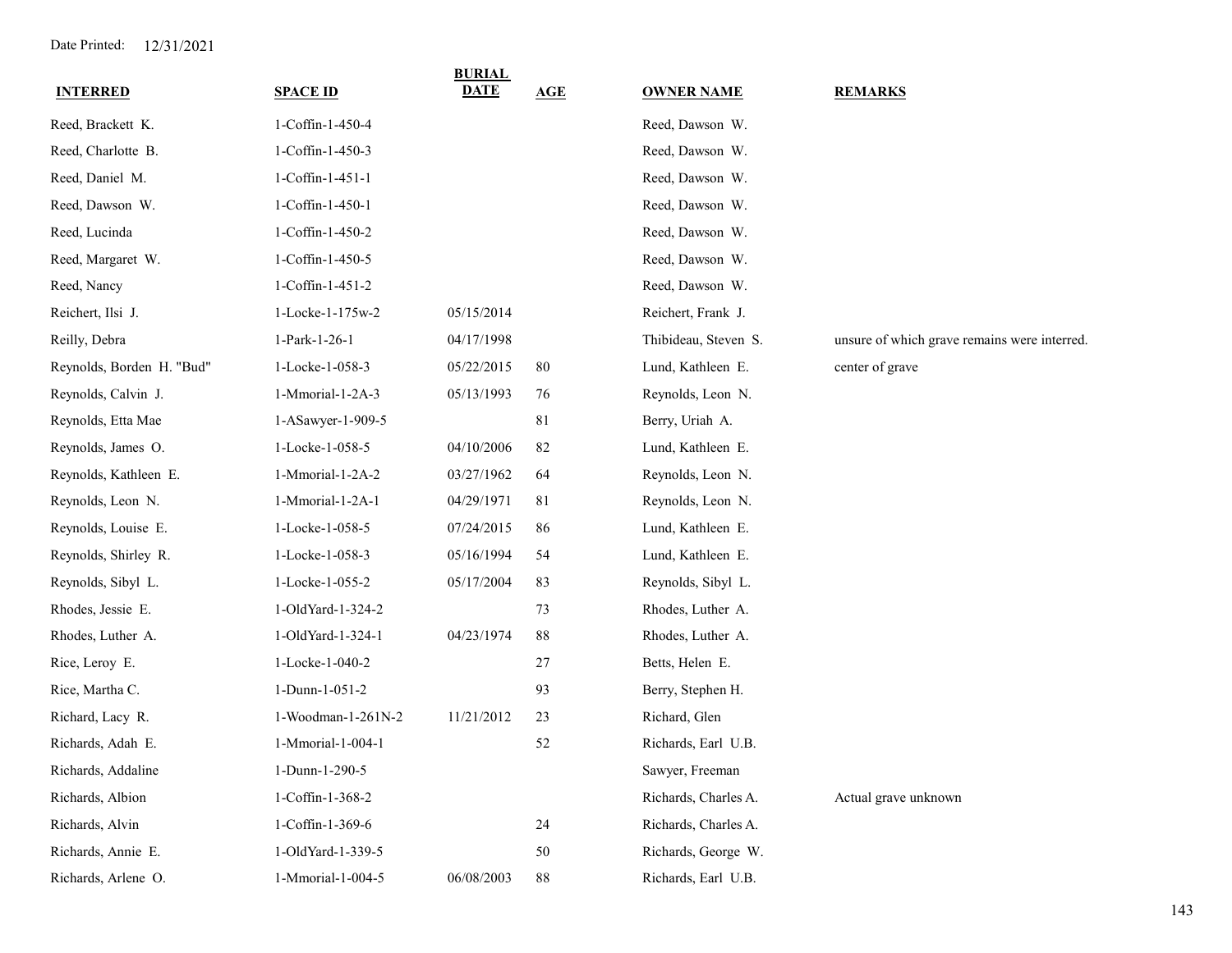| <b>INTERRED</b>         | <b>SPACE ID</b>   | <b>BURIAL</b><br><b>DATE</b> | AGE      | <b>OWNER NAME</b>       | <b>REMARKS</b>                                                                                                                                      |
|-------------------------|-------------------|------------------------------|----------|-------------------------|-----------------------------------------------------------------------------------------------------------------------------------------------------|
| Richards, Baby          | 1-Mmorial-1-004-3 | 11/01/1951                   |          | Richards, Earl U.B.     |                                                                                                                                                     |
| Richards, Burleigh M.   | 1-Dunn-1-301-4    |                              | 73       | Richards, Melvin O.     |                                                                                                                                                     |
| Richards, Charles A.    | 1-Dunn-1-300-1    |                              | 39       | Richards, Melvin O.     | Actual grave unknown; there is no grave marker or specification<br>in the written records.<br>He was either the brother or nephew of the lot owner. |
| Richards, Charles A.    | 1-Coffin-1-368-5  |                              | 60       | Richards, Charles A.    |                                                                                                                                                     |
| Richards, Cory          | 1-Locke-1-039-6   | 07/30/2018                   | 35       | Richards, Earl U.B. Jr. | Buried next to father John C Richards 6' from walkway<br>cremationC Poitras funeral home                                                            |
| Richards, Donald T.     | 1-Mmorial-1-109-1 | 05/20/2011                   | 77       | Richards, Donald T.     |                                                                                                                                                     |
| Richards, Earl U.B.     | 1-Mmorial-1-004-2 | 02/15/1974                   | 76       | Richards, Earl U.B.     |                                                                                                                                                     |
| Richards, Earl U.B. Jr. | 1-Locke-1-039-4   | 05/10/2017                   | 87       | Richards, Earl U.B. Jr. | 2' from marker                                                                                                                                      |
| Richards, Elwin O.      | 1-Dunn-1-301-3    |                              |          | Richards, Melvin O.     | Actual grave unknown; there is no grave marker or specification<br>in the written records.                                                          |
| Richards, Freeman       | 1-OldYard-1-339-3 |                              |          | Richards, George W.     |                                                                                                                                                     |
| Richards, George C.     | 1-Coffin-1-368-1  |                              |          | Richards, Charles A.    | Actual grave unknown                                                                                                                                |
| Richards, George H.     | 1-OldYard-1-339-6 | 04/19/1977                   | 82       | Richards, George W.     |                                                                                                                                                     |
| Richards, George M.     | 1-Coffin-1-369-1  |                              | 63       | Richards, Charles A.    |                                                                                                                                                     |
| Richards, George W.     | 1-OldYard-1-339-4 |                              |          | Richards, George W.     |                                                                                                                                                     |
| Richards, Hannah        | 1-Coffin-1-369-5  |                              | 76       | Richards, Charles A.    |                                                                                                                                                     |
| Richards, Infant        | 1-Coffin-1-368-3  |                              |          | Richards, Charles A.    |                                                                                                                                                     |
| Richards, John C.       | 1-Locke-1-039-6   | 07/06/2007                   | 42       | Richards, Earl U.B. Jr. | 3' from walkway                                                                                                                                     |
| Richards, Jonathan      | 1-Coffin-1-453-6  |                              | 83       | Richards, Eliakin       |                                                                                                                                                     |
| Richards, Joseph L.     | 1-Coffin-1-453-4  |                              | 22       | Richards, Eliakin       |                                                                                                                                                     |
| Richards, Lucy          | 1-Coffin-1-368-6  |                              | 9 months | Richards, Charles A.    |                                                                                                                                                     |
| Richards, Lucy J.       | 1-Coffin-1-369-2  |                              | 12       | Richards, Charles A.    | Actual grave unknown                                                                                                                                |
| Richards, Mary          | 1-Coffin-1-453-5  |                              | 72       | Richards, Eliakin       |                                                                                                                                                     |
| Richards, Melvin W.     | 1-Mmorial-1-004-4 | 04/22/2002                   | 77       | Richards, Earl U.B.     |                                                                                                                                                     |
| Richards, Melvin O.     | 1-Dunn-1-301-1    |                              |          | Richards, Melvin O.     | Actual grave unknown; there is no grave marker or specification<br>in the written records.                                                          |
| Richards, Robert W.     | 1-Woodman-1-001-1 | 05/13/2001                   | 69       | Richards, Robert W.     |                                                                                                                                                     |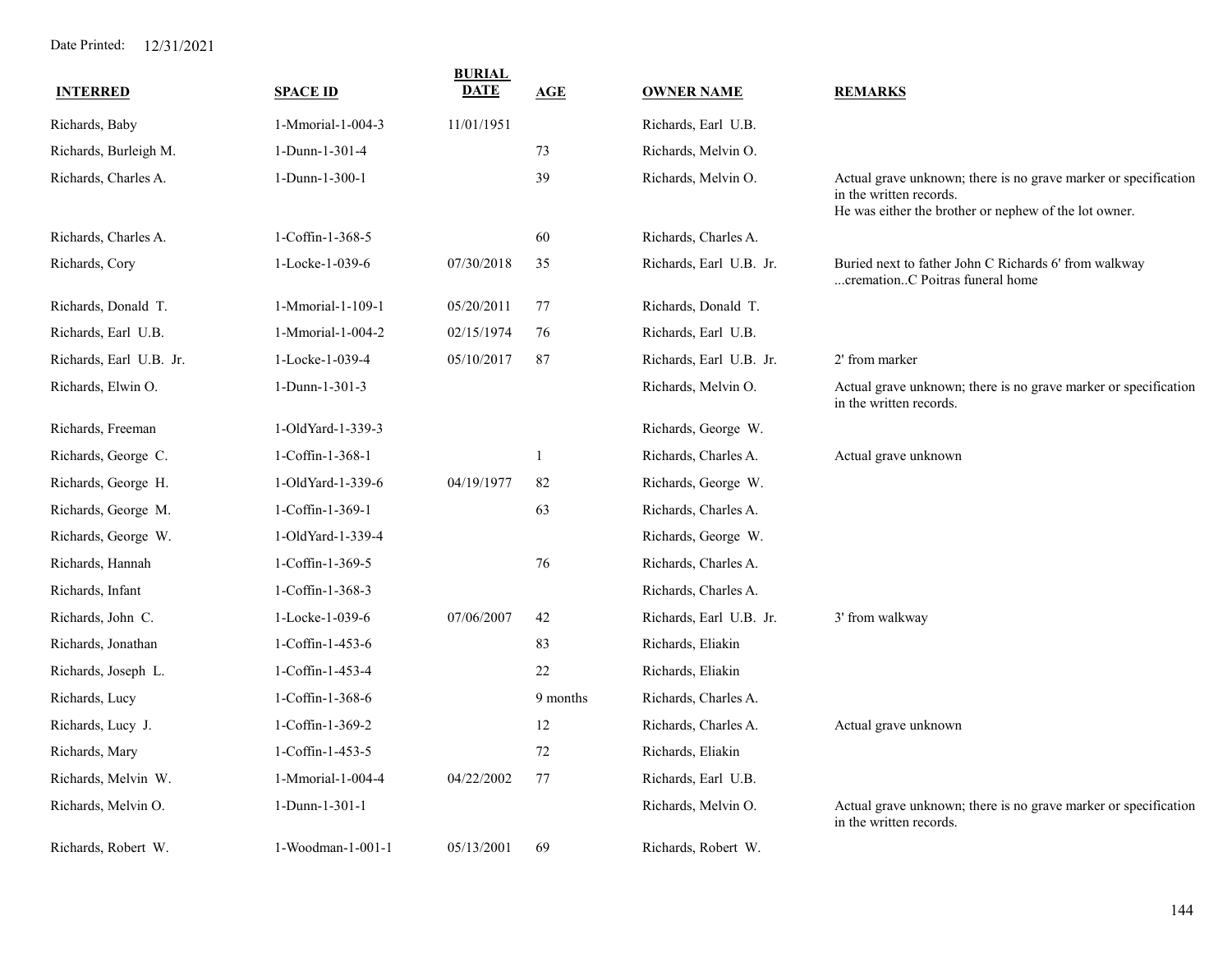| <b>INTERRED</b>             | <b>SPACE ID</b>    | <b>BURIAL</b><br><b>DATE</b> | AGE    | <b>OWNER NAME</b>    | <b>REMARKS</b>                                                                                                                                                       |
|-----------------------------|--------------------|------------------------------|--------|----------------------|----------------------------------------------------------------------------------------------------------------------------------------------------------------------|
| Richards, Rosie Bell        | 1-Dunn-1-301-2     |                              |        | Richards, Melvin O.  | Actual grave unknown; there is no grave marker or specification<br>in the written records.                                                                           |
| Richards, Ruth              | 1-Mmorial-1-109-2  | 05/08/2015                   | 82     | Richards, Donald T.  |                                                                                                                                                                      |
| Richards, Sarah F.          | 1-Coffin-1-453-3   |                              | 26     | Richards, Eliakin    |                                                                                                                                                                      |
| Richards, Susan E.          | 1-Coffin-1-368-4   |                              | 37     | Richards, Charles A. |                                                                                                                                                                      |
| Richards, U.S.              | 1-OldYard-1-339-1  |                              |        | Richards, George W.  |                                                                                                                                                                      |
| Richards, William           | 1-Coffin-1-369-4   |                              | 80     | Richards, Charles A. |                                                                                                                                                                      |
| Richards-Boucher, Mollie E. | 1-Coffin-1-369-3   |                              | 43     | Richards, Charles A. |                                                                                                                                                                      |
| Richardson, Effie M.        | 1-Dunn-1-173-3     | 01/09/1953                   |        | Cassin, George       |                                                                                                                                                                      |
| Richardson, Fred Grant      | 1-Dunn-1-173-4     |                              | 67     | Cassin, George       |                                                                                                                                                                      |
| Ricker, Andrew J.           | 1-ASawyer-1-961-6  | 04/28/1951                   | 85     | Ricker, Lydia A.     |                                                                                                                                                                      |
| Ricker, Emilia M.           | 1-ASawyer-1-961-5  | 09/15/1959                   | 80     | Ricker, Lydia A.     |                                                                                                                                                                      |
| Ricker, Florence L.         | 1-North-1-299-1    | 09/30/1993                   | 96     | Ricker, Florence L.  | 2-1/2 Feet from walkway.                                                                                                                                             |
| Ricker, Frank W.            | 1-North-1-300-1    | 09/16/1978                   | 80     | Ricker, Frank W.     |                                                                                                                                                                      |
| Ricker, John                | 1-ASawyer-1-961-3  |                              | 79     | Ricker, Lydia A.     |                                                                                                                                                                      |
| Ricker, Lester B.           | 1-ASawyer-1-961-1  |                              | $88\,$ | Ricker, Lydia A.     |                                                                                                                                                                      |
| Ricker, Lydia A.            | 1-ASawyer-1-960-3  |                              | 95     | Ricker, Lydia A.     |                                                                                                                                                                      |
| Ricker, Lydia A.            | 1-ASawyer-1-961-4  | 04/27/1972                   | 57     | Ricker, Lydia A.     |                                                                                                                                                                      |
| Ricker, Mary S.             | 1-ASawyer-1-961-2  |                              | 87     | Ricker, Lydia A.     |                                                                                                                                                                      |
| Rideout, Donald A.          | 1-Woodman-1-055N-1 | 07/03/2010                   | 51     | Rideout, Daniel S.   |                                                                                                                                                                      |
| Rideout, Joan M.            | 1-Woodman-1-054N-1 | 10/07/2016                   | 75     | Rideout, Joan M.     |                                                                                                                                                                      |
| Rideout, Searle M. Jr.      | 1-Woodman-1-054N-2 | 05/07/1996                   | 70     | Rideout, Joan M.     |                                                                                                                                                                      |
| Ridgeway, Ruth L            | 1-ASawyer-1-827-1  | 11/29/1978                   | 82     | Berry, Jennie S.     | place next to marker                                                                                                                                                 |
| Ridley, Mary                | 1-Coffin-1-588-4   |                              | 88     | Mckenney, Lewis      |                                                                                                                                                                      |
| Riggs, George C.            | 1-Dunn-1-283-2     |                              |        | Riggs, George C.     | Actual grave $#$ and lot $#$ uncertain; there are no grave markers or<br>specifics in the written records, and he owns both lots 283 &<br>282, both with no markers. |
| Riley, Almeda A.            | 1-Dunn-1-104-6     |                              |        | Chase, Susan S.      | Unknown if she's in grave $#5$ or 6; there is a double headstone<br>for her and her husband, Thomas.                                                                 |
| Riley, Earle W.             | 1-Park-1-67-1      | 05/26/1976                   | 78     | Riley, Earle W.      |                                                                                                                                                                      |
| Riley, Ida                  | 1-Coffin-1-366-4   |                              |        | Woodman, Elisha      |                                                                                                                                                                      |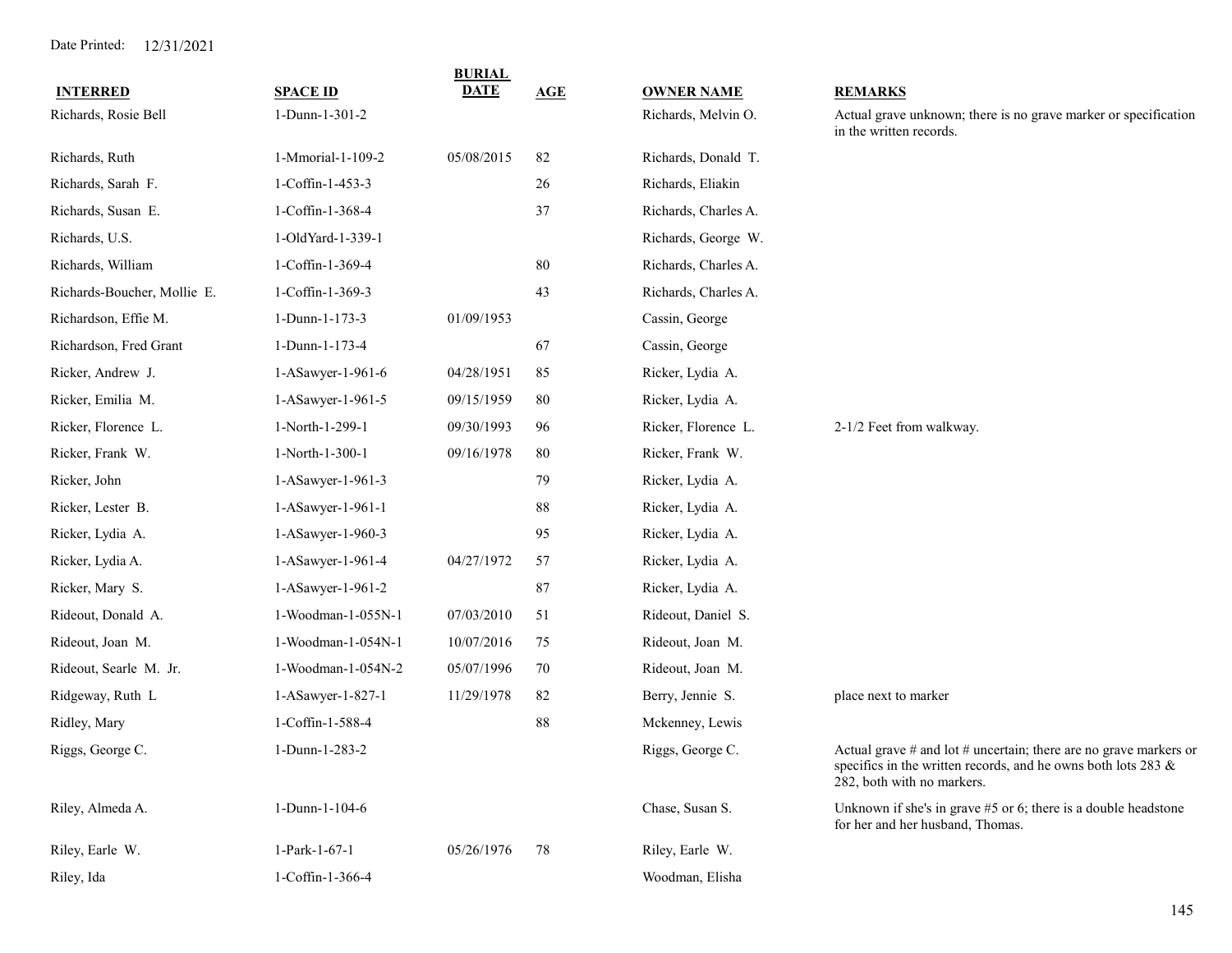| <b>INTERRED</b>            | <b>SPACE ID</b>    | <b>BURIAL</b><br><b>DATE</b> | AGE      | <b>OWNER NAME</b>          | <b>REMARKS</b>                                                                                                |
|----------------------------|--------------------|------------------------------|----------|----------------------------|---------------------------------------------------------------------------------------------------------------|
| Riley, Norma               | 1-Park-1-67-2      | 09/21/1985                   | 86       | Riley, Earle W.            |                                                                                                               |
| Riley, Philip W.           | 1-Park-1-67-4      | 11/01/2003                   | 76       | Riley, Earle W.            |                                                                                                               |
| Riley, Thomas H.           | 1-Dunn-1-104-5     |                              |          | Chase, Susan S.            | Unknown if he's in grave #5 or 6; there is a double headstone for<br>him and his wife, Almeda.                |
| Ripley, Dorcas A.          | 1-Dunn-1-141-4     |                              | 84       | Ripley, James              |                                                                                                               |
| Ripley, Hannah             | 1-Dunn-1-141-2     |                              | 76       | Ripley, James              |                                                                                                               |
| Ripley, James              | 1-Dunn-1-141-1     |                              | $75\,$   | Ripley, James              |                                                                                                               |
| Roberts, Albert L, Jr      | 1-North-1-309-1    | 05/08/1993                   | 56       | Lamb, Dorathy M.           |                                                                                                               |
| Roberts, Alonzo H.         | 1-Coffin-1-533-1   |                              |          | Roberts, Fannie L.         | actual grave location unknown                                                                                 |
| Roberts, Barbara T.        | 1-North-1-172-1    | 11/11/2006                   | 83       | Roberts, Raymond H.        |                                                                                                               |
| Roberts, Basil             | 1-Mmorial-1-049-1  | 08/29/1955                   | 59       | Roberts-Spalding, Alice H. |                                                                                                               |
| Roberts, Byron W.          | 1-Mmorial-1-073-5  | 08/29/1953                   | 17       | Roberts, Clayton G.        |                                                                                                               |
| Roberts, Clayton G.        | 1-Mmorial-1-073-3  | 12/08/1973                   | 67       | Roberts, Clayton G.        |                                                                                                               |
| Roberts, David B.          | 1-Mmorial-1-073-1  | 10/28/2010                   | 70       | Roberts, Clayton G.        |                                                                                                               |
| Roberts, Mildred V.        | 1-Mmorial-1-073-2  | 10/03/1980                   | 71       | Roberts, Clayton G.        |                                                                                                               |
| Roberts, Raymond H.        | 1-North-1-171-1    | 06/03/2005                   | 83       | Roberts, Raymond H.        |                                                                                                               |
| Roberts, Richard E.        | 1-Mmorial-1-073-4  | 11/02/1979                   | 53       | Roberts, Clayton G.        |                                                                                                               |
| Roberts, William C.        | 1-Mmorial-1-062-1  | 12/31/1958                   | 38       | Roberts, Jeanette A.       |                                                                                                               |
| Roberts-Spalding, Alice H. | 1-Mmorial-1-050-1  | 10/26/1996                   | 98       | Roberts-Spalding, Alice H. |                                                                                                               |
| Robinson, Albert C.        | 1-Coffin-1-454-6   |                              |          | Towle, Samuel              |                                                                                                               |
| Robinson, Bertha V.        | 1-Locke-1-091-1    | 04/21/1981                   | 89       | Robinson, Donald           |                                                                                                               |
| Robinson, Burleigh         | 1-GSawyer-1-806-4  | 04/21/1987                   | 83       | Robinson, Burleigh         |                                                                                                               |
| Robinson, Dale M.          | 1-Locke-1-091-1    | 08/13/2013                   | 90       | Robinson, Donald           |                                                                                                               |
| Robinson, Darrell D        | 1-Woodman-1-226N-1 | 09/03/2021                   | 53       | Robinson, D.               | Buried 2 ft from where monument would be                                                                      |
| Robinson, David G.         | 1-Locke-1-109-2    | 04/12/1999                   | 54       | Robinson, Mariha           |                                                                                                               |
| Robinson, David L.         | 1-GSawyer-1-806-6  |                              | 2        | Robinson, Burleigh         |                                                                                                               |
| Robinson, Dorothy Mae      | 1-Dunn-1-208-4     |                              | 4 months | Hanson, Edward B.          | Actual grave unknown--there is only a monument, no grave<br>markers or specifications in the written records. |
| Robinson, Elizabeth        | 1-GSawyer-1-806-5  | 04/23/1971                   | 69       | Robinson, Burleigh         |                                                                                                               |
| Robinson, Francis          | 1-Mmorial-1-083-2  | 09/12/2001                   | 68       | Robinson, Martha M.        |                                                                                                               |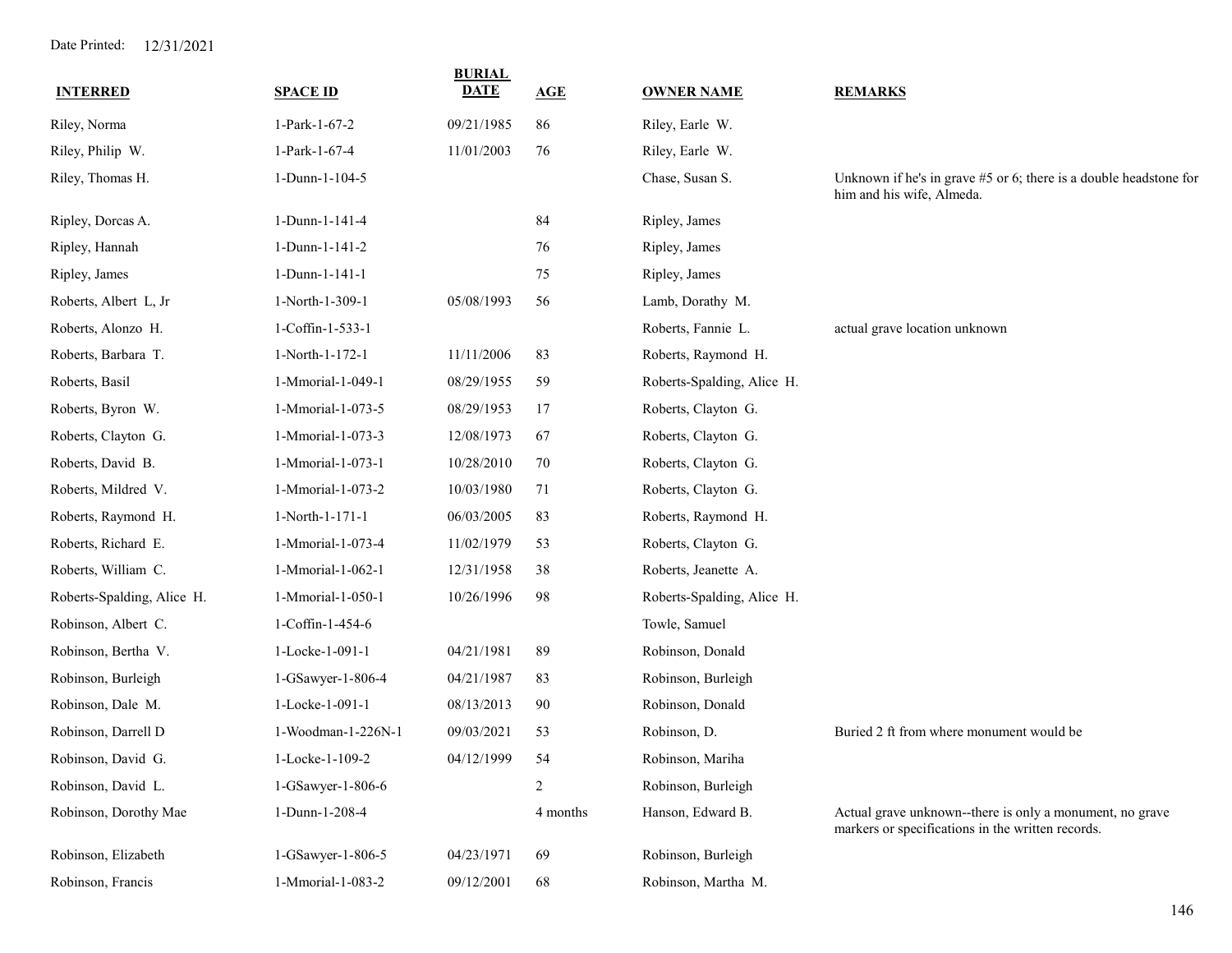| <b>INTERRED</b>            | <b>SPACE ID</b>    | <b>BURIAL</b><br><b>DATE</b> | <b>AGE</b>   | <b>OWNER NAME</b>     | <b>REMARKS</b>                                                                                                                              |
|----------------------------|--------------------|------------------------------|--------------|-----------------------|---------------------------------------------------------------------------------------------------------------------------------------------|
| Robinson, Harold L.        | 1-Locke-1-092-1    |                              | 71           | Robinson, Donald      |                                                                                                                                             |
| Robinson, James T.         | 1-Coffin-1-621-5   | 06/11/1968                   | 51           | Harriman, Charles     |                                                                                                                                             |
| Robinson, James T. Jr.     | 1-Coffin-1-621-4   |                              |              | Harriman, Charles     | actual grave location unknown                                                                                                               |
| Robinson, Jane             | 1-Locke-1-091-1    | 08/13/2013                   | 83           | Robinson, Donald      | beside vault                                                                                                                                |
| Robinson, Lorraine B.      | 1-Woodman-1-201S-1 | 09/05/2002                   | 70           | Robinson, Roger B.    | 2' from walkway                                                                                                                             |
| Robinson, Manfred L.       | 1-Mmorial-1-083-1  | 06/22/1957                   | 60           | Robinson, Martha M.   |                                                                                                                                             |
| Robinson, Martha M.        | 1-Mmorial-1-083-3  | 05/05/2000                   |              | Robinson, Martha M.   |                                                                                                                                             |
| Robinson, Rodney J.        | 1-Woodman-1-201S-2 | 04/18/2011                   | 53           | Robinson, Roger B.    | 3' from walkway                                                                                                                             |
| Robinson, Roger B.         | 1-Woodman-1-201S-1 | 05/14/2012                   | 81           | Robinson, Roger B.    | 4' from monument                                                                                                                            |
| Robinson, Walter H. "Bert" | 1-Locke-1-019-4    | 08/20/1980                   | 69           | Robinson, William F.  |                                                                                                                                             |
| Robinson, William F.       | 1-Locke-1-019-1    | 04/30/1993                   | 77           | Robinson, William F.  | 2'6" from walkway                                                                                                                           |
| Robinson, Zilpher A.       | 1-Locke-1-019-2    |                              |              | Robinson, William F.  | there is a note that ashes were spread, the cemetery does not<br>alow this, so unsure of where remains are. Burial was sometime<br>in 1997. |
| Rock, Willa Bea            | 1-North-1-389-1    | 05/01/1995                   | 82           | Rock, Willa Bea       |                                                                                                                                             |
| Rogers, Anna M.            | 1-Park-1-04-2      | 04/18/1976                   | 75           | Rogers, Maurice       |                                                                                                                                             |
| Rogers, Maurice            | 1-Park-1-04-1      | 08/21/1981                   | 76           | Rogers, Maurice       |                                                                                                                                             |
| Rogers, Richard S.         | 1-North-1-066-1    |                              |              | Rogers, Sandra D.     |                                                                                                                                             |
| Rolfe, Elizabeth B.        | 1-Mmorial-1-040-4  | 04/30/1984                   | 88           | Little, Harold G.     |                                                                                                                                             |
| Rollins, Harry             | 1-GSawyer-1-759-4  | 05/09/2014                   |              | Ohl, Louis E.         |                                                                                                                                             |
| Ronco, Carroll B.          | 1-Locke-1-200-3    | 05/14/2003                   | 88           | Ronco, Carroll B.     |                                                                                                                                             |
| Ronco, Muriel E.M.         | 1-Locke-1-200-2    | 05/11/1996                   | 77           | Ronco, Carroll B.     |                                                                                                                                             |
| Rosborough, Alexander      | 1-ASawyer-1-895-4  |                              |              | Rosborough, Alexander |                                                                                                                                             |
| Rosborough, Elizabeth      | 1-ASawyer-1-895-1  |                              | 73           | Rosborough, Alexander |                                                                                                                                             |
| Rosborough, Everett A.     | 1-ASawyer-1-895-3  |                              |              | Rosborough, Alexander |                                                                                                                                             |
| Rosborough, M. Graham      | 1-ASawyer-1-895-6  |                              | $\mathbf{1}$ | Rosborough, Alexander |                                                                                                                                             |
| Rosborough, Mrs            | 1-ASawyer-1-895-5  |                              |              | Rosborough, Alexander |                                                                                                                                             |
| Rosborough, Robert M.      | 1-ASawyer-1-895-2  | 05/02/1968                   | 87           | Rosborough, Alexander |                                                                                                                                             |
| Ross, Albert E.            | 1-Dunn-1-248-4     |                              | 71           | Warren, Thomas        |                                                                                                                                             |
| Ross, Catherene L.         | 1-Mmorial-1-111-4  | 05/05/1990                   | 102          | Sawyer, Laurence A.   |                                                                                                                                             |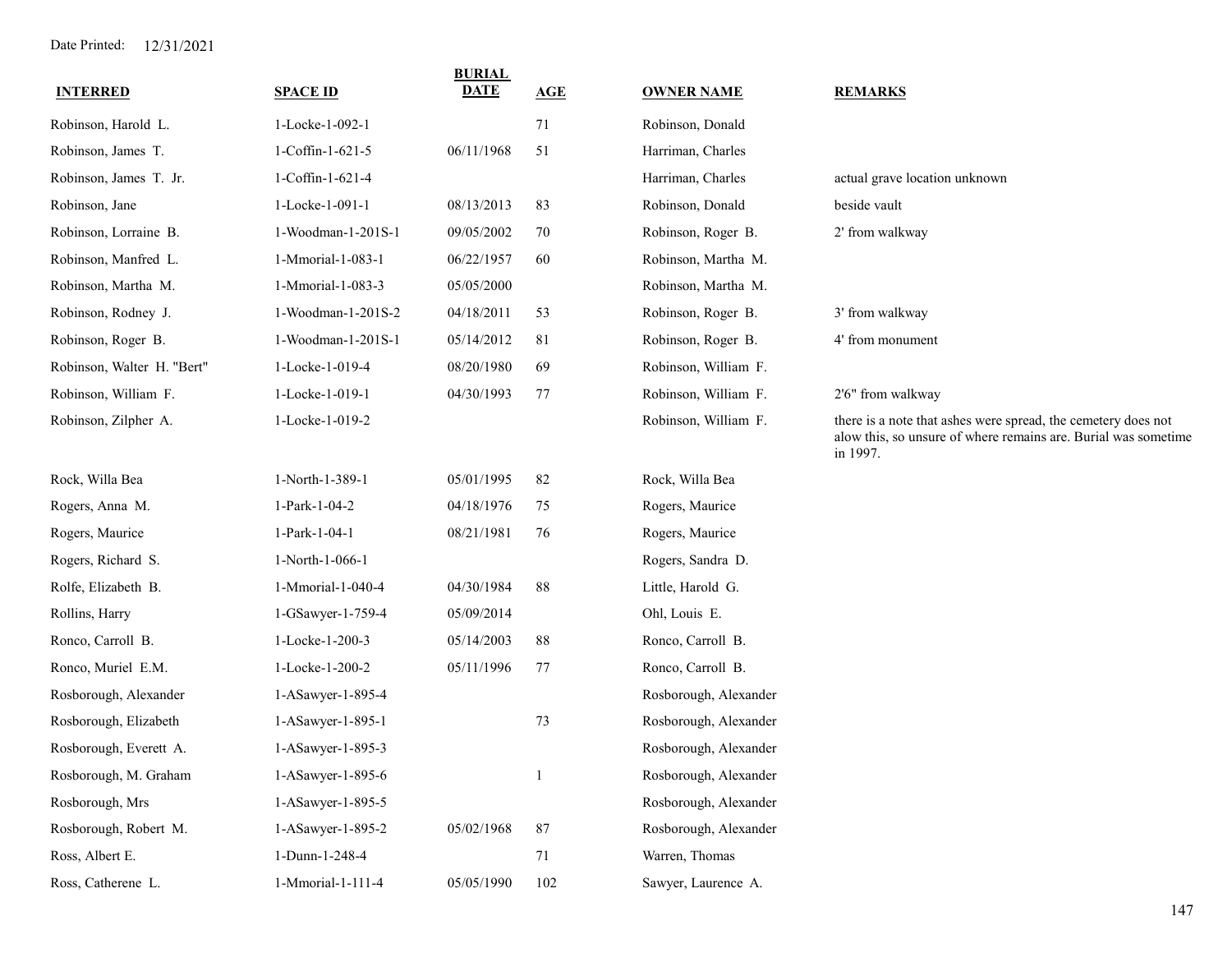| <b>INTERRED</b>            | <b>SPACE ID</b>   | <b>BURIAL</b><br><b>DATE</b> | AGE      | <b>OWNER NAME</b>          | <b>REMARKS</b>                                  |
|----------------------------|-------------------|------------------------------|----------|----------------------------|-------------------------------------------------|
| Ross, Fannie E.            | 1-Dunn-1-248-5    |                              | 71       | Warren, Thomas             |                                                 |
| Ross, John L.              | 1-Mmorial-1-111-6 | 05/03/2000                   | 82       | Sawyer, Laurence A.        |                                                 |
| Ross, June L.              | 1-Mmorial-1-111-5 | 11/30/1976                   | 55       | Sawyer, Laurence A.        |                                                 |
| Ross, Leahdine M.          | 1-Mmorial-1-131-5 | 04/30/1984                   | 64       | Junkins, Zeba              |                                                 |
| Ross, Lizzie A.            | 1-Dunn-1-248-3    |                              | 43       | Warren, Thomas             |                                                 |
| Ross, Onsville W.          | 1-Dunn-1-248-6    |                              |          | Warren, Thomas             |                                                 |
| Rossborough, Alden S.      | 1-Locke-1-170-1   | 05/06/1991                   | 76       | Rossborough, Alden S.      |                                                 |
| Rossborough, Alexander W.  | 1-Mmorial-1-8A-6  | 10/21/1974                   | 92       | Rossborough, Alexander W.  |                                                 |
| Rossborough, Emma Jane     | 1-Mmorial-1-8A-5  | 06/03/1974                   | 97       | Rossborough, Alexander W.  |                                                 |
| Rossborough, Percy Winford | 1-Coffin-1-419-3  |                              | 8 months | Rossborough, Samual Scott  |                                                 |
| Rossborough, Samual Scott  | 1-Coffin-1-419-1  |                              |          | Rossborough, Samual Scott  |                                                 |
| Rossborough, Vera M.       | 1-Locke-1-170-2   | 05/09/1987                   | 67       | Rossborough, Alden S.      |                                                 |
| Roubo, Glenda J.           | 1-Locke-1-186e-2  | 11/22/1995                   | 54       | Roubo, Glenda J.           |                                                 |
| Rounds, Alice F.           | 1-North-1-245-1   | 04/14/1979                   | 66       | Rounds, Mary E.            |                                                 |
| Rounds, Emma               | 1-Coffin-1-440-4  |                              |          | Hill, William Henry        |                                                 |
| Rounds, George S.          | 1-North-1-184-1   | 10/23/1989                   | 86       | Rounds, George S.          |                                                 |
| Rounds, Nettie             | 1-Mmorial-1-038-2 | 11/26/1968                   | 87       | Tripp, Hazel               |                                                 |
| Rounds, Thurston P.        | 1-Mmorial-1-038-3 | 08/19/1959                   | 79       | Tripp, Hazel               |                                                 |
| Roussin, Michael Paul      | 1-Locke-1-056-6   | 09/15/2011                   | 72       | Roussin, Simone R.         |                                                 |
| Roussin, Simone R.         | 1-Locke-1-056-2   | 07/12/1995                   | 89       | Roussin, Simone R.         |                                                 |
| Roussin, William T.        | 1-Locke-1-056-3   | 05/17/1988                   | 84       | Roussin, Simone R.         |                                                 |
| Rowe, Henry D.             | 1-ASawyer-1-850-4 |                              |          | Pease, Marthus B.          |                                                 |
| Rowe, Isabelle B. (Carrie) | 1-Mmorial-1-089-2 | 11/03/2010                   | 94       | Rowe, Isabelle B. (Carrie) |                                                 |
| Rowe, Lyman                | 1-Mmorial-1-089-1 | 04/26/1982                   | 66       | Rowe, Isabelle B. (Carrie) |                                                 |
| Rowe, Marthus P.           | 1-ASawyer-1-850-6 | 07/05/1994                   | 53       | Pease, Marthus B.          | reburial from Union Cemetery in Edgecomb, Maine |
| Rowe, Mary E.              | 1-ASawyer-1-850-5 | 10/04/1958                   | 69       | Pease, Marthus B.          |                                                 |
| Rowe, Sandra               | 1-Locke-1-040-1   | 06/14/1998                   | 49       | Betts, Helen E.            | moved from lot#39 Grave#3 in 2000.              |
| Rowell, Avis A.            | 1-Locke-1-189e-2  | 04/17/2006                   | 71       | Rowell, Gordon E.          |                                                 |
| Rowell, Gordon E.          | 1-Locke-1-189e-1  | 09/14/2015                   | 82       | Rowell, Gordon E.          |                                                 |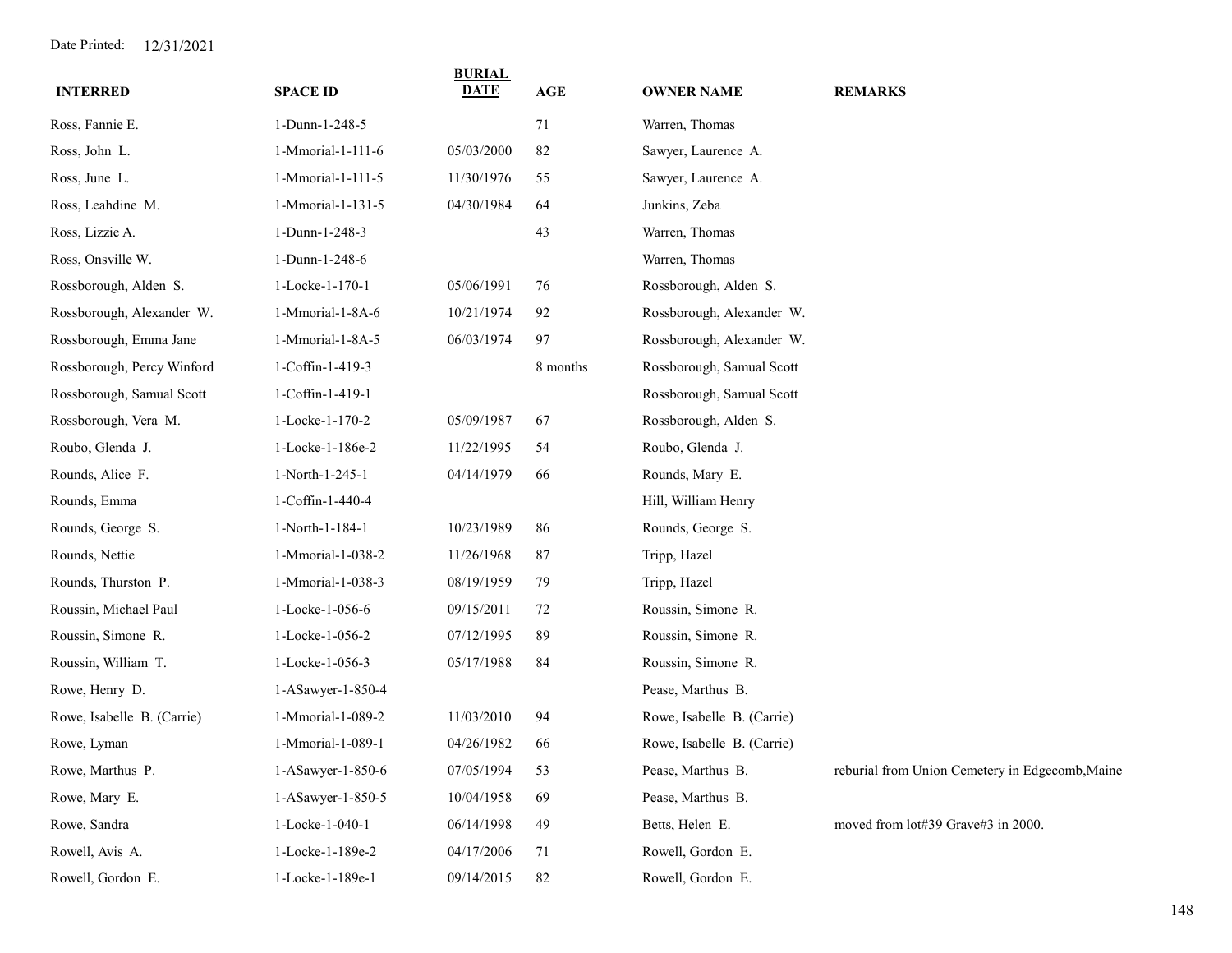| <b>INTERRED</b>     | <b>SPACE ID</b>   | <b>BURIAL</b><br><b>DATE</b> | AGE     | <b>OWNER NAME</b>     | <b>REMARKS</b>                                                                    |
|---------------------|-------------------|------------------------------|---------|-----------------------|-----------------------------------------------------------------------------------|
| Rowell, Harry E.    | 1-Mmorial-1-135-1 | 12/10/1975                   | 79      | Rowell, Mabel E.      |                                                                                   |
| Rowell, Jo-Ann      | 1-Locke-1-100-1   | 05/08/2021                   | 58      | Michaud, Jennifer     | Buried 2 ft from monument                                                         |
| Rowell, Mabel E.    | 1-Mmorial-1-135-2 | 12/05/1978                   | 78      | Rowell, Mabel E.      |                                                                                   |
| Roy, Azarie Charles | 1-Park-1-39-4     | 05/07/1982                   | 72      | Roy, Azarie Charles   |                                                                                   |
| Roy, Dorothy        | 1-Park-1-39-3     | 05/17/2002                   | 85      | Roy, Azarie Charles   |                                                                                   |
| Ruby, Richard K.    | 1-Locke-1-044-4   | 05/30/2014                   | 47      | Elwell, Sharon        |                                                                                   |
| Rumery, Aaron       | 1-Coffin-1-411-5  |                              |         | Mckenney, Lewis       |                                                                                   |
| Rumery, Alphia      | 1-Dunn-1-026-2    |                              | 73      | Rumery, Jonathan      | Actual grave unknown,<br>No head stone                                            |
| Rumery, George      | 1-Dunn-1-026-4    |                              | 6       | Rumery, Jonathan      | Actual grave unknown;<br>No head stone                                            |
| Rumery, Jacob       | 1-Dunn-1-082-1    |                              | 62      | Rumery, Jacob         | This grave site contains a head stone and a footstone with his<br>initials on it. |
| Rumery, Jerome      | 1-Dunn-1-026-3    |                              | 6       | Rumery, Jonathan      | Actual grave unknown;<br>No head stone                                            |
| Rumery, Jonathan    | 1-Dunn-1-026-1    |                              | 74      | Rumery, Jonathan      |                                                                                   |
| Rumery, Martha      | 1-Dunn-1-082-2    |                              | 52      | Rumery, Jacob         | This grave site contains a headstone and a footstone with her<br>intials on it.   |
| Rumery, Martha A.   | 1-Dunn-1-026-1    |                              | 24      | Rumery, Jonathan      |                                                                                   |
| Rumery, Mary        | 1-Coffin-1-411-4  |                              |         | Mckenney, Lewis       |                                                                                   |
| Runnells, Betsey L. | 1-OldYard-1-345-4 |                              | 69      | Chadbourne, William   |                                                                                   |
| Runnells, Isaac S.  | 1-OldYard-1-345-1 |                              | 69      | Chadbourne, William   |                                                                                   |
| Runnells, Sally L.  | 1-OldYard-1-345-2 |                              | 78      | Chadbourne, William   |                                                                                   |
| Runnells, Sarah F.  | 1-OldYard-1-345-5 |                              | 72      | Chadbourne, William   |                                                                                   |
| Russell, Ila W.     | 1-GSawyer-1-818-5 | 09/28/1990                   | 89      | Wilson, Eugene P.     |                                                                                   |
| Russell, May G.     | 1-Coffin-1-487-3  |                              |         | Poor, Sarah J.        | Actual grave unknown                                                              |
| Russell, Wallace E. | 1-GSawyer-1-818-4 | 05/06/1992                   | 90      | Wilson, Eugene P.     |                                                                                   |
| Ryder, Raymond V.   | 1-North-1-341-1   | 07/21/1987                   | 70      | Ryder, Raymond V.     |                                                                                   |
| Ryder, Winetta B.   | 1-North-1-340-1   | 12/07/2001                   |         | Ryder, Raymond V.     |                                                                                   |
| Saindon, Alfred L.  | 1-Coffin-1-577-1  |                              | 77      | Boardman-Weeks, Eliza |                                                                                   |
| Saindon, Brian      | 1-Mmorial-1-099-4 | 11/03/1968                   | $\,8\,$ | Hutchins, Pearl M.    |                                                                                   |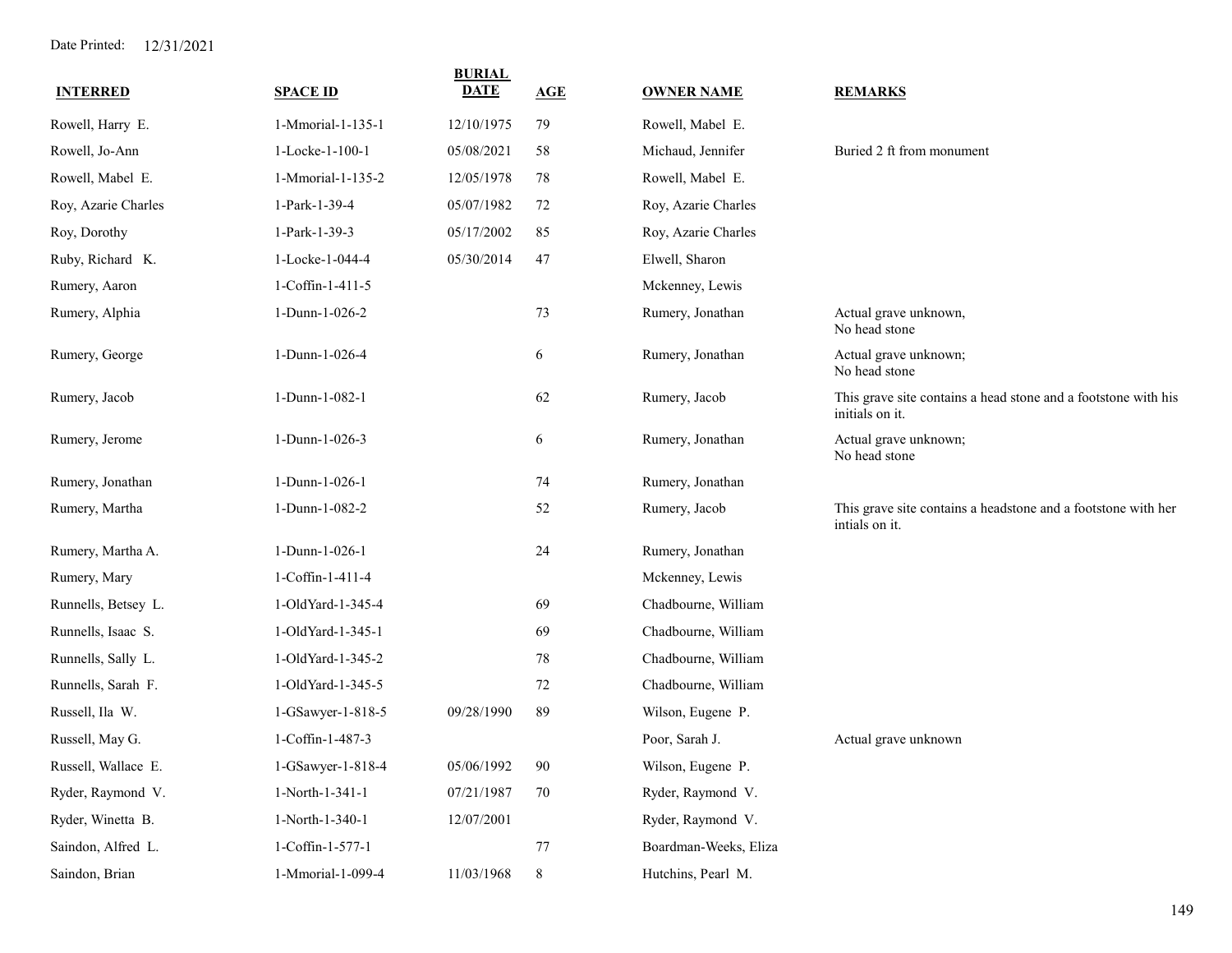| <b>INTERRED</b>           | <b>SPACE ID</b>     | <b>BURIAL</b><br><b>DATE</b> | <u>AGE</u>   | <b>OWNER NAME</b>          | <b>REMARKS</b>                                                                                                                    |
|---------------------------|---------------------|------------------------------|--------------|----------------------------|-----------------------------------------------------------------------------------------------------------------------------------|
| Saindon, Ella C.          | 1-Coffin-1-577-2    |                              | 51           | Boardman-Weeks, Eliza      |                                                                                                                                   |
| Saindon, Ethel            | 1-Mmorial-1-099-5   | 05/11/2017                   |              | Hutchins, Pearl M.         |                                                                                                                                   |
| Saindon, Linwood H.       | 1-Locke-1-006-6     | 07/16/2008                   | 43           | Saindon, Theodore N.       | !' from shrub                                                                                                                     |
| Saindon, Lorna M.         | 1-Coffin-1-577-3    |                              |              | Boardman-Weeks, Eliza      |                                                                                                                                   |
| Saindon, Theodore N.      | 1-Locke-1-006-1     | 05/03/1978                   | 65           | Saindon, Theodore N.       |                                                                                                                                   |
| Saindon, Theodore N. Jr.  | 1-Locke-1-006-2     | 06/17/1971                   | 22           | Saindon, Theodore N.       |                                                                                                                                   |
| Sakura-Fines, Amie-Leigh  | 1-North-1-210-1     | 08/24/2015                   | infant       | Preston, Floyd H.Jr."Skip" |                                                                                                                                   |
| Sampson, Annie R.         | 1-GSawyer-1-730-2   |                              | 81           | Owen, Herbert A.           |                                                                                                                                   |
| Sampson, George H.        | $1-GSawyer-1-730-1$ |                              | 81           | Owen, Herbert A.           | may be in grave $#3$                                                                                                              |
| Sanborn, Cordelia         | 1-Coffin-1-367-1    |                              | 69           | Sanborn, Cordelia          |                                                                                                                                   |
| Sanborn, Samuel L.        | 1-Coffin-1-367-2    |                              | 59           | Sanborn, Cordelia          |                                                                                                                                   |
| Sanderson, Mercy          | 1-Dunn-1-016-2      |                              | 76           | Sanderson, Nelson          |                                                                                                                                   |
| Sanderson, Nelson         | 1-Dunn-1-016-1      |                              | 68           | Sanderson, Nelson          |                                                                                                                                   |
| Sanderson, Nelson F.      | 1-Dunn-1-016-3      |                              | $\mathbf{1}$ | Sanderson, Nelson          |                                                                                                                                   |
| Sands, Christine          | 1-Locke-1-018-3     | 04/18/1998                   |              | Sands, Robert Leander Sr.  | 2' from monument                                                                                                                  |
| Sands, Emma E.            | 1-Coffin-1-444-4    |                              | 79           | Sands, Emma E.             |                                                                                                                                   |
| Sands, Florence M.        | 1-GSawyer-1-791-2   | 11/29/1950                   | 62           | Sands, Lester G.           |                                                                                                                                   |
| Sands, Frances C.         | 1-Park-1-01-3       |                              | 54           | Sands, Thomas P.           |                                                                                                                                   |
| Sands, Herbert G.         | 1-GSawyer-1-791-3   | 10/13/1979                   | 67           | Sands, Lester G.           |                                                                                                                                   |
| Sands, John D.            | 1-Dunn-1-029-1      |                              | 82           | Sands, John D.             |                                                                                                                                   |
| Sands, Lester G.          | 1-GSawyer-1-791-1   | 08/11/1963                   | 76           | Sands, Lester G.           |                                                                                                                                   |
| Sands, Mary               | 1-Dunn-1-029-2      |                              | $78\,$       | Sands, John D.             |                                                                                                                                   |
| Sands, Robert Leander Sr. | 1-Locke-1-018-3     | 04/18/1998                   |              | Sands, Robert Leander Sr.  |                                                                                                                                   |
| Sands, Thomas P.          | 1-Park-1-01-4       |                              | 67           | Sands, Thomas P.           |                                                                                                                                   |
| Sands, Thomas H.B.        | 1-Coffin-1-444-5    |                              | 49           | Sands, Emma E.             |                                                                                                                                   |
| Sargent, Bruce E.         | 1-Mmorial-1-126-1   | 07/27/1996                   | 54           | Sargent, Merton K.         |                                                                                                                                   |
| Sargent, Charles I.       | 1-Mmorial-1-126-3   | 02/04/1959                   | 64           | Sargent, Merton K.         |                                                                                                                                   |
| Sargent, Clinton          | 1-Coffin-1-484-2    | 12/06/1996                   | 65           | Dunnell, Henry             | His name appears on 1st wife's, Geneva Sargent, stone on grave<br>#2 of lot 483, but he also has his own grave marker here, lot # |

150

484, grave #2.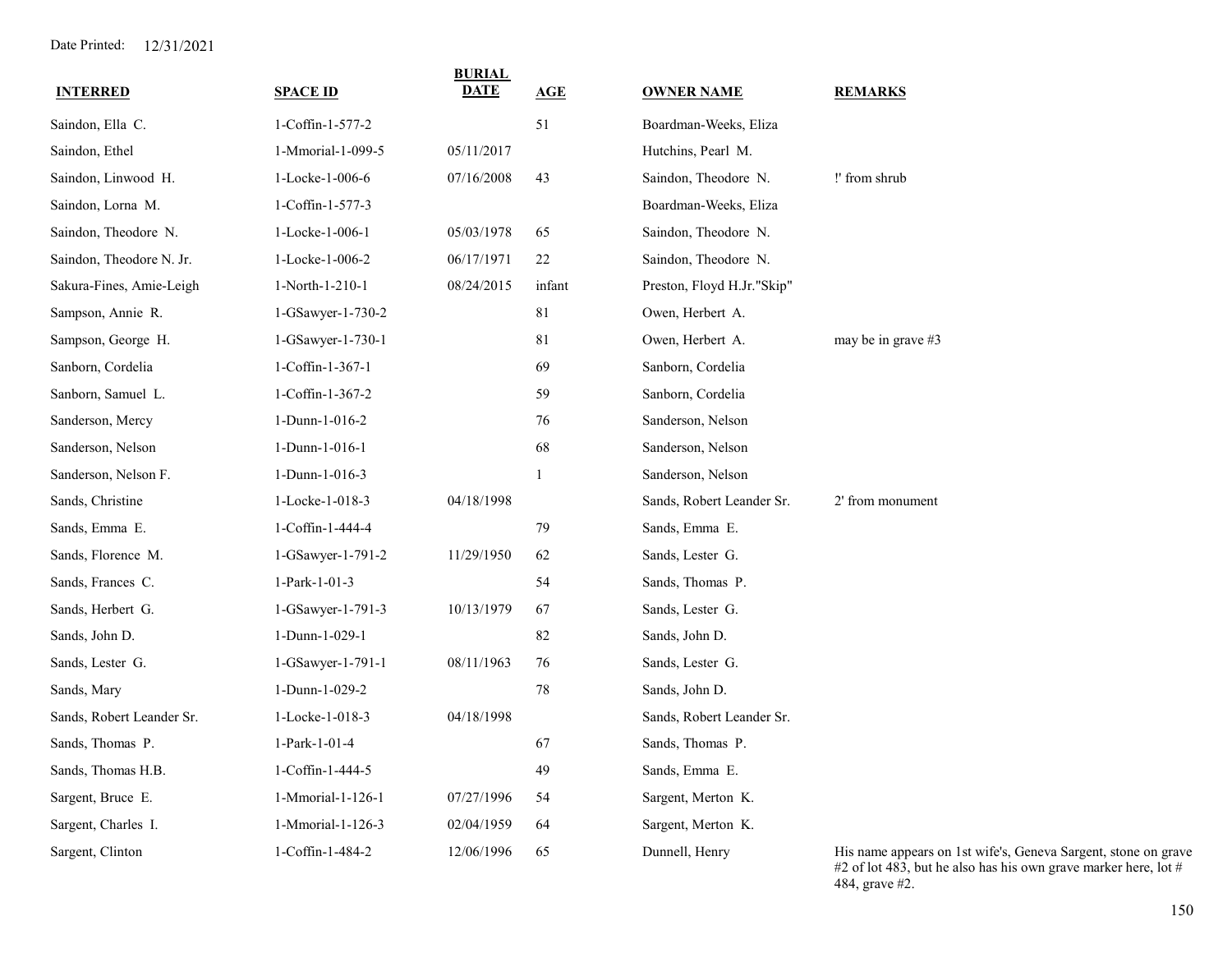| <b>INTERRED</b>              | <b>SPACE ID</b>    | <b>BURIAL</b><br><b>DATE</b> | <b>AGE</b>     | <b>OWNER NAME</b>     | <b>REMARKS</b>                                                                                                                         |
|------------------------------|--------------------|------------------------------|----------------|-----------------------|----------------------------------------------------------------------------------------------------------------------------------------|
| Sargent, Debra Anne          | 1-Coffin-1-483-3   | 11/26/1973                   | 17             | Dunnell, Henry        |                                                                                                                                        |
| Sargent, Dolores R.          | 1-GSawyer-1-815-4  | 12/17/1981                   | 70             | Sargent, James E.     |                                                                                                                                        |
| Sargent, Elizabeth I."Becky" | 1-Mmorial-1-125-2  | 11/04/1989                   | 74             | Sargent, Merton K.    |                                                                                                                                        |
| Sargent, Ernest Roy          | 1-Dunn-1-284-6     |                              | 68             | Sargent, Nathan A.    |                                                                                                                                        |
| Sargent, Eva M.              | 1-Mmorial-1-126-2  | 12/02/1984                   | 90             | Sargent, Merton K.    |                                                                                                                                        |
| Sargent, Geneva G.           | 1-Coffin-1-483-2   | 04/19/1973                   | 39             | Dunnell, Henry        |                                                                                                                                        |
| Sargent, Grace Augusta       | 1-Coffin-1-484-1   | 10/11/1984                   | 93             | Dunnell, Henry        | No grave marker--actual grave unknown                                                                                                  |
| Sargent, James E.            | 1-GSawyer-1-815-6  | 11/14/1990                   | 80             | Sargent, James E.     |                                                                                                                                        |
| Sargent, Jennie H.           | 1-Dunn-1-284-2     |                              |                | Sargent, Nathan A.    |                                                                                                                                        |
| Sargent, Kenneth R.          | 1-Dunn-1-284-5     |                              |                | Sargent, Nathan A.    | His reamains were lost at sea, not buried, but his name is on the<br>family monument as a memorial.                                    |
| Sargent, Lloyd H.            | 1-Mmorial-1-075-3  | 09/03/1956                   | 60             | Sargent, Lucy M.      |                                                                                                                                        |
| Sargent, Lucy M.             | 1-Mmorial-1-075-1  | 12/21/1993                   | 84             | Sargent, Lucy M.      |                                                                                                                                        |
| Sargent, Margie              | 1-GSawyer-1-815-5  |                              | 9              | Sargent, James E.     |                                                                                                                                        |
| Sargent, Merton K.           | 1-Mmorial-1-125-3  | 05/09/2003                   | 82             | Sargent, Merton K.    |                                                                                                                                        |
| Sargent, Nathan A.           | 1-Dunn-1-284-1     |                              |                | Sargent, Nathan A.    | Actual grave# unknown; there are no grave markers, and the<br>written records do not specify his grave#.                               |
| Sargent, Perley Sylvanus     | 1-Dunn-1-284-4     |                              | 81             | Sargent, Nathan A.    |                                                                                                                                        |
| Sargent, Robert L. Jr.       | 1-ASawyer-1-879-6  | 01/02/1948                   | 2              | Nason, Warren         | could be grave #4                                                                                                                      |
| Sargent, Sylvanus            | 1-Dunn-1-284-3     |                              |                | Sargent, Nathan A.    | Actual grave# unknown; there are no grave markers, and the<br>written records do not specify his grave#.                               |
| Sargent, Tom R.              | 1-Woodman-1-293S-1 | 11/21/1988                   | 21             | Sargent, Perley S. Jr |                                                                                                                                        |
| Sargent, Wayne E.            | 1-Mmorial-1-075-6  | 04/10/2006                   | 63             | Sargent, Lucy M.      | head of grave                                                                                                                          |
| Sasscer, Ella Austin         | 1-Dunn-1-276-4     |                              |                | Dyer, Richard         | Actual grave # & lot # (potentially lot 277) unknown due to<br>placement of the stones, and lack of specificity in written<br>records. |
| Saucier, Susan               | 1-Mmorial-1-087-3  | 04/19/1963                   | 15             | Atkinson, Kenneth E.  |                                                                                                                                        |
| Saunders, Dorothea           | 1-Locke-1-165-2    | 11/21/2007                   |                | Saunders, William L.  |                                                                                                                                        |
| Saunders, William A.         | 1-Locke-1-165-1    |                              | $\overline{c}$ | Saunders, William L.  |                                                                                                                                        |
| Saunders, William L.         | 1-Locke-1-165-3    |                              | 56             | Saunders, William L.  |                                                                                                                                        |
| Savage, Doris O.             | 1-Locke-1-070-1    | 08/12/2009                   |                | Bradbury, Cecil E.    |                                                                                                                                        |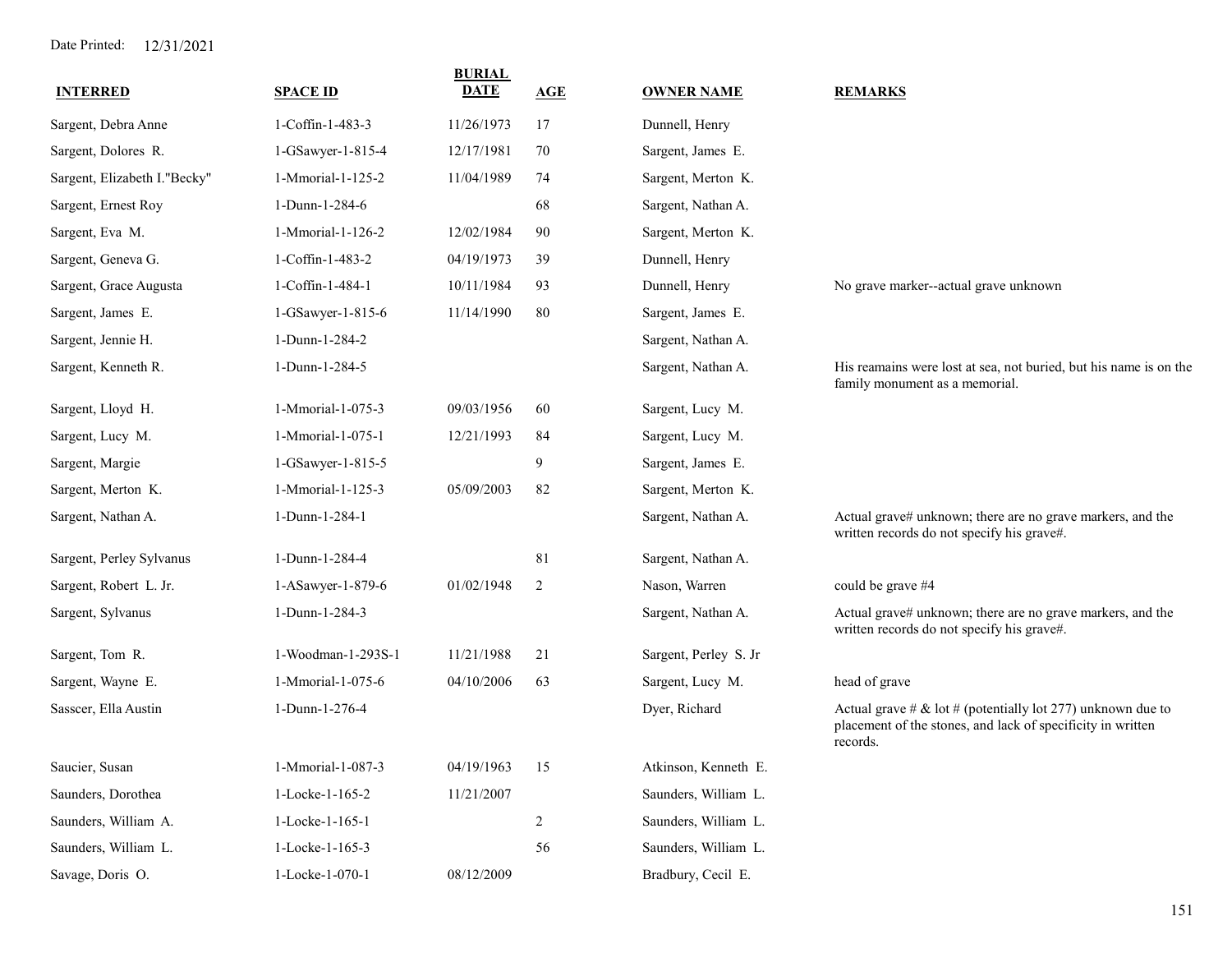| <b>INTERRED</b>    | <b>SPACE ID</b>   | <b>BURIAL</b><br><b>DATE</b> | <b>AGE</b> | <b>OWNER NAME</b>   | <b>REMARKS</b>                                                                                                                                                                                                                                  |
|--------------------|-------------------|------------------------------|------------|---------------------|-------------------------------------------------------------------------------------------------------------------------------------------------------------------------------------------------------------------------------------------------|
| Savasta, Santo J.  | 1-North-1-137-1   | 11/24/1980                   | 67         | Savasta, Joanne R.  |                                                                                                                                                                                                                                                 |
| Savory, Joyce      | 1-North-1-403-1   | 06/11/2012                   |            | Childs, Leighton M. |                                                                                                                                                                                                                                                 |
| Sawyer, "Darling"  | 1-Coffin-1-457-3  |                              |            | Sawyer, James L.    |                                                                                                                                                                                                                                                 |
| Sawyer, Abbie A.   | 1-Dunn-1-289-2    |                              |            | Sawyer, Freeman     | Actual grave unknown; there is no grave marker and her name is<br>not on the family monument; written records list her to have<br>been buried in either this lot or in the neighboring lot her<br>husband owns -- lot 290--where her family is. |
| Sawyer, Albert G.  | 1-ASawyer-1-896-4 |                              |            | Sawyer, George M.   | maybe grave #6                                                                                                                                                                                                                                  |
| Sawyer, Arthur T.  | 1-GSawyer-1-781-6 | 12/01/1970                   | 81         | Sawyer, George T.   |                                                                                                                                                                                                                                                 |
| Sawyer, Betsy      | 1-Dunn-1-060-6    |                              | 87         | Sawyer, William     |                                                                                                                                                                                                                                                 |
| Sawyer, Bridget    | 1-Mmorial-1-058-1 | 11/01/1995                   | 74         | Novell, Earl        |                                                                                                                                                                                                                                                 |
| Sawyer, Carrie B.  | 1-ASawyer-1-910-6 | 07/26/1993                   | 89         | Berry, Uriah A.     |                                                                                                                                                                                                                                                 |
| Sawyer, Charles L. | 1-Coffin-1-457-5  |                              | 79         | Sawyer, James L.    |                                                                                                                                                                                                                                                 |
| Sawyer, Charles O. | 1-ASawyer-1-855-1 |                              | 71         | Sawyer, Horace      |                                                                                                                                                                                                                                                 |
| Sawyer, Charles H. | 1-Dunn-1-060-3    |                              |            | Sawyer, William     | Actual grave unknown; there is no headstone; a monument is<br>there with his, his mother's and his father's info. displayed.                                                                                                                    |
| Sawyer, Cora B.    | 1-Coffin-1-457-4  |                              |            | Sawyer, James L.    |                                                                                                                                                                                                                                                 |
| Sawyer, Cyrus      | 1-Dunn-1-149-1    |                              | 54         | Sawyer, Cyrus       |                                                                                                                                                                                                                                                 |
| Sawyer, Cyrus E.   | 1-Dunn-1-149-4    |                              |            | Sawyer, Cyrus       |                                                                                                                                                                                                                                                 |
| Sawyer, Daisy P.   | 1-ASawyer-1-896-2 |                              |            | Sawyer, George M.   |                                                                                                                                                                                                                                                 |
| Sawyer, David      | 1-ASawyer-1-857-6 |                              |            | Sawyer, Horace      |                                                                                                                                                                                                                                                 |
| Sawyer, Eben       | 1-Dunn-1-289-3    |                              |            | Sawyer, Freeman     | Actual grave unknown; there is no grave marker and his name is<br>not on the family monument; written records list him to have<br>been buried in either this lot or in the neighboring lot his son<br>owns--lot 290.                            |
| Sawyer, Elizabeth  | 1-Dunn-1-149-2    |                              | 39         | Sawyer, Cyrus       |                                                                                                                                                                                                                                                 |
| Sawyer, Elmer F.   | 1-ASawyer-1-856-4 |                              |            | Sawyer, Horace      |                                                                                                                                                                                                                                                 |
| Sawyer, Emma L.    | 1-Mmorial-1-111-1 | 07/12/2003                   | 74         | Sawyer, Laurence A. |                                                                                                                                                                                                                                                 |
| Sawyer, Erastus    | 1-OldYard-1-340-1 |                              |            | Sawyer, Hannah M.   | may not be buried here                                                                                                                                                                                                                          |
| Sawyer, Ernest A.  | 1-ASawyer-1-909-6 | 11/26/1962                   | 80         | Berry, Uriah A.     |                                                                                                                                                                                                                                                 |
| Sawyer, Eunice     | 1-ASawyer-1-857-1 |                              |            | Sawyer, Horace      |                                                                                                                                                                                                                                                 |
| Sawyer, Frank N.   | 1-Dunn-1-030-5    |                              | 21         | Emery, Peter        |                                                                                                                                                                                                                                                 |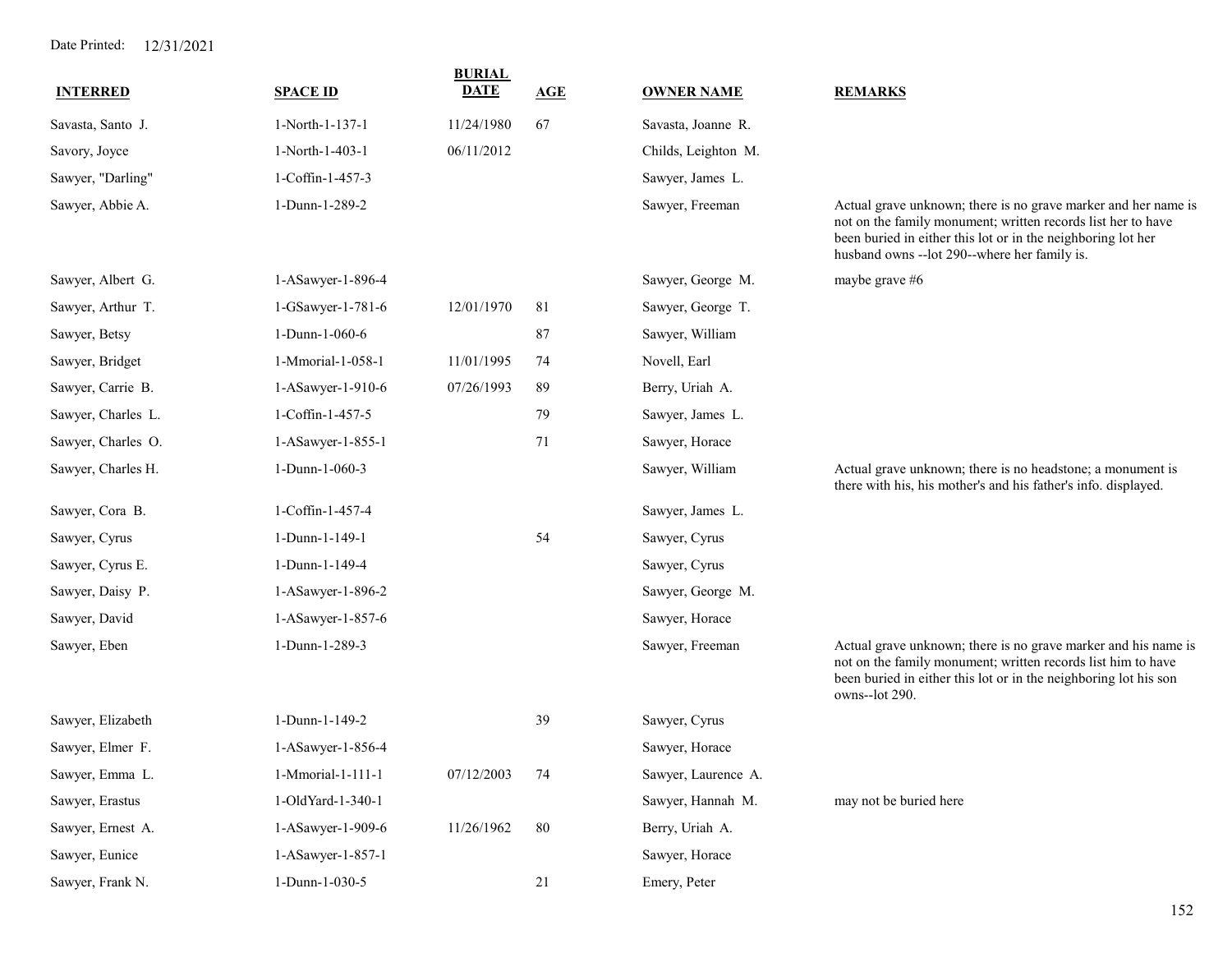|                       |                   | <b>BURIAL</b> |            |                        |                                                                                                                                                                                                                 |
|-----------------------|-------------------|---------------|------------|------------------------|-----------------------------------------------------------------------------------------------------------------------------------------------------------------------------------------------------------------|
| <b>INTERRED</b>       | <b>SPACE ID</b>   | <b>DATE</b>   | <b>AGE</b> | <b>OWNER NAME</b>      | <b>REMARKS</b>                                                                                                                                                                                                  |
| Sawyer, Frederick W.  | 1-ASawyer-1-855-6 |               |            | Sawyer, Horace         |                                                                                                                                                                                                                 |
| Sawyer, Freeman       | 1-Dunn-1-289-1    |               |            | Sawyer, Freeman        | Actual grave unknown; there is no grave marker and his name is<br>not on the family monument; written records list him to have<br>been buried in either this lot or in the neighboring lot he<br>owns--lot 290. |
| Sawyer, George A.     | 1-Coffin-1-456-3  |               | 31         | Sawyer-Smith, Annie E. |                                                                                                                                                                                                                 |
| Sawyer, George M.     | 1-ASawyer-1-896-1 | 03/17/1954    |            | Sawyer, George M.      |                                                                                                                                                                                                                 |
| Sawyer, George T.     | 1-GSawyer-1-781-4 |               | 84         | Sawyer, George T.      |                                                                                                                                                                                                                 |
| Sawyer, George E.     | 1-Dunn-1-198-3    |               |            | Sawyer, George E.      |                                                                                                                                                                                                                 |
| Sawyer, George E.     | 1-Mmorial-1-058-1 | 06/09/2018    | 97         | Novell, Earl           |                                                                                                                                                                                                                 |
| Sawyer, Georgia B.    | 1-Coffin-1-457-6  | 06/17/1951    | 75         | Sawyer, James L.       |                                                                                                                                                                                                                 |
| Sawyer, Georgia M.    | 1-Coffin-1-404-2  | 11/22/1972    | 80         | Milliken, George W.    |                                                                                                                                                                                                                 |
| Sawyer, Georgianna P. | 1-GSawyer-1-781-5 | 02/25/1959    | 97         | Sawyer, George T.      |                                                                                                                                                                                                                 |
| Sawyer, Gracia        | 1-ASawyer-1-857-3 |               |            | Sawyer, Horace         |                                                                                                                                                                                                                 |
| Sawyer, Hannah M.     | 1-OldYard-1-340-2 |               | 39         | Sawyer, Hannah M.      |                                                                                                                                                                                                                 |
| Sawyer, Harold D.     | 1-GSawyer-1-777-6 | 05/18/1978    | 83         | Sawyer, Harold D.      |                                                                                                                                                                                                                 |
| Sawyer, Harriet       | 1-GSawyer-1-777-5 | 10/22/1984    | 83         | Sawyer, Harold D.      |                                                                                                                                                                                                                 |
| Sawyer, Hattie E.     | 1-ASawyer-1-855-2 |               | 70         | Sawyer, Horace         |                                                                                                                                                                                                                 |
| Sawyer, Horace        | 1-ASawyer-1-855-4 |               | 84         | Sawyer, Horace         |                                                                                                                                                                                                                 |
| Sawyer, James L.      | 1-Coffin-1-457-1  |               |            | Sawyer, James L.       |                                                                                                                                                                                                                 |
| Sawyer, John          | 1-Dunn-1-038-2    |               | 52         | Sawyer, John           | Actual grave unknown--the written records list him as the lot<br>owner, and his wife is buried in this lot; therefore, it is assumed<br>that he is buried in the lot too.                                       |
| Sawyer, Kenneth E.    | 1-ASawyer-1-896-3 | 11/04/1987    | 90         | Sawyer, George M.      |                                                                                                                                                                                                                 |
| Sawyer, Keziah        | 1-Dunn-1-038-3    |               | 41         | Sawyer, John           |                                                                                                                                                                                                                 |
| Sawyer, Laurence A.   | 1-Mmorial-1-111-3 | 08/03/1958    | 62         | Sawyer, Laurence A.    |                                                                                                                                                                                                                 |
| Sawyer, Lelia M.      | 1-Dunn-1-198-4    |               |            | Sawyer, George E.      | She was the lot owner's 2nd wife.                                                                                                                                                                               |
| Sawyer, Lemuel        | 1-Dunn-1-163-5    |               | 87         | Sawyer, Lemuel         |                                                                                                                                                                                                                 |
| Sawyer, Lemuel        | 1-Dunn-1-163-1    |               | 73         | Sawyer, Lemuel         |                                                                                                                                                                                                                 |
| Sawyer, Lillian B.    | 1-Coffin-1-456-1  |               | 8          | Sawyer-Smith, Annie E. |                                                                                                                                                                                                                 |
| Sawyer, Lovey         | 1-Dunn-1-163-2    |               | $78\,$     | Sawyer, Lemuel         |                                                                                                                                                                                                                 |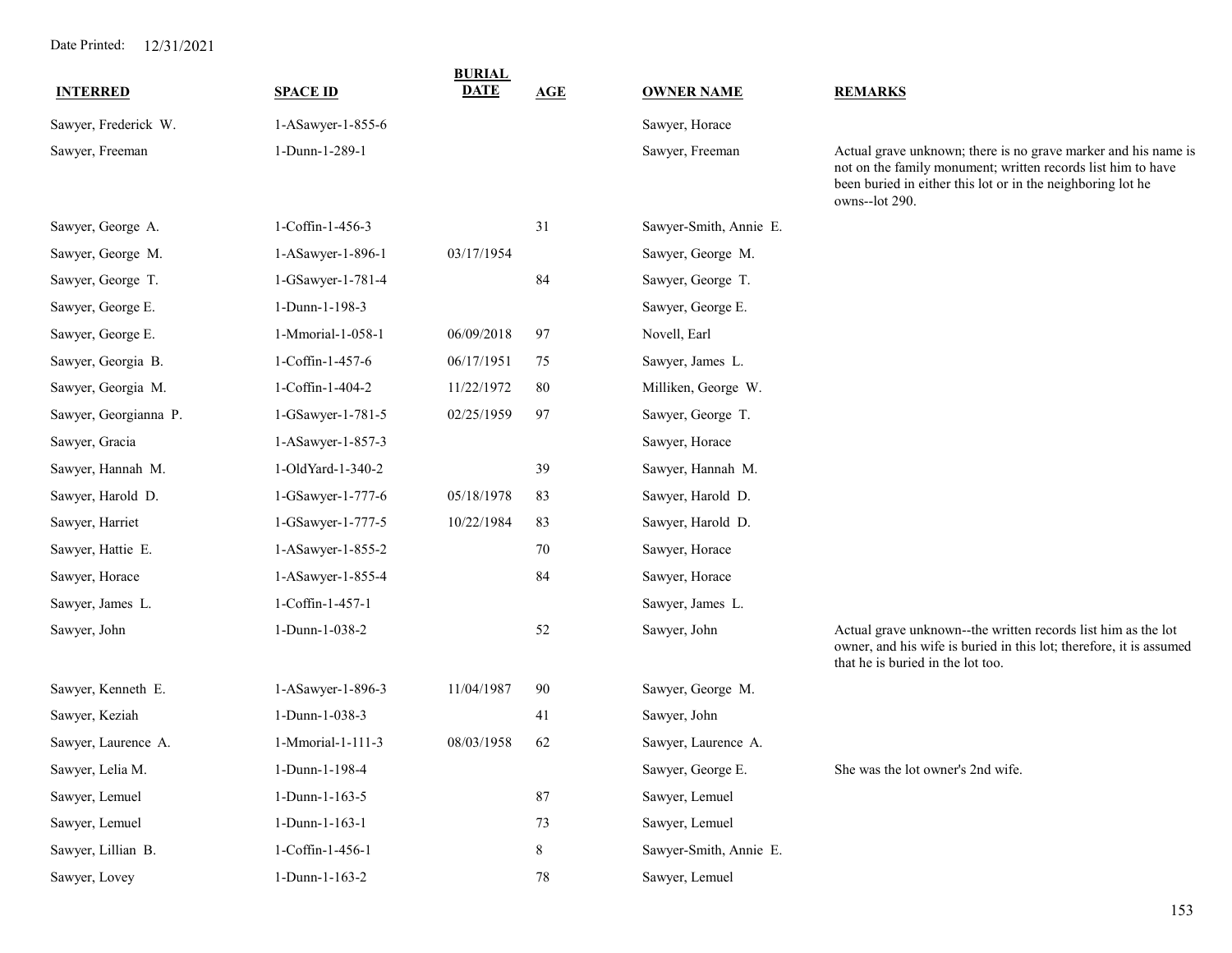| <b>INTERRED</b>        | <b>SPACE ID</b>    | <b>BURIAL</b><br><b>DATE</b> | AGE    | <b>OWNER NAME</b>      | <b>REMARKS</b>                                                                                                                             |
|------------------------|--------------------|------------------------------|--------|------------------------|--------------------------------------------------------------------------------------------------------------------------------------------|
| Sawyer, Lydia J.       | 1-ASawyer-1-855-5  |                              | 87     | Sawyer, Horace         |                                                                                                                                            |
| Sawyer, Margaret M.    | 1-Coffin-1-457-2   |                              |        | Sawyer, James L.       |                                                                                                                                            |
| Sawyer, Mary           | 1-ASawyer-1-857-5  |                              |        | Sawyer, Horace         |                                                                                                                                            |
| Sawyer, Mary           | 1-Dunn-1-060-2     |                              |        | Sawyer, William        | Actual grave unknown; there is no headstone; a monument is<br>there instead with her, her son and her husband's info. displayed.           |
| Sawyer, Mary E.        | 1-ASawyer-1-896-5  |                              |        | Sawyer, George M.      |                                                                                                                                            |
| Sawyer, Mary E.        | 1-OldYard-1-340-5  |                              | 1      | Sawyer, Hannah M.      |                                                                                                                                            |
| Sawyer, Mary W.        | 1-ASawyer-1-856-3  |                              |        | Sawyer, Horace         |                                                                                                                                            |
| Sawyer, Mary Ann       | 1-Dunn-1-163-6     |                              |        | Sawyer, Lemuel         |                                                                                                                                            |
| Sawyer, May Rachall    | 1-Dunn-1-149-5     | 05/17/1951                   |        | Sawyer, Cyrus          |                                                                                                                                            |
| Sawyer, Mildred        | 1-Mmorial-1-111-2  | 07/17/1975                   | 74     | Sawyer, Laurence A.    |                                                                                                                                            |
| Sawyer, Olive Eldora   | 1-Dunn-1-198-2     |                              |        | Sawyer, George E.      | She was the lot owner's 1st wife; her father owned lot 199,<br>which is joined with this lot by a shared family monument.                  |
| Sawyer, Ralph H.       | 1-Coffin-1-404-3   | 04/18/1969                   | 78     | Milliken, George W.    |                                                                                                                                            |
| Sawyer, Ralph E.       | 1-Dunn-1-198-1     |                              |        | Sawyer, George E.      |                                                                                                                                            |
| Sawyer, Samual         | 1-ASawyer-1-857-2  |                              |        | Sawyer, Horace         |                                                                                                                                            |
| Sawyer, Samuel P.      | 1-Dunn-1-030-3     |                              | $80\,$ | Emery, Peter           |                                                                                                                                            |
| Sawyer, Stephen        | 1-ASawyer-1-856-1  |                              |        | Sawyer, Horace         | actual grave location unknown                                                                                                              |
| Sawyer, William        | 1-Dunn-1-060-1     |                              |        | Sawyer, William        | Actual grave unknown; there is no headstone; a monument is<br>there with his info. displayed, along with his wife's and his son's<br>info. |
| Sawyer, William        | 1-ASawyer-1-857-4  |                              |        | Sawyer, Horace         |                                                                                                                                            |
| Sawyer, Winfred        | 1-ASawyer-1-910-4  | 04/16/1973                   | 66     | Berry, Uriah A.        |                                                                                                                                            |
| Sawyer, Zilpha Bella   | 1-Dunn-1-198-5     | 11/24/1990                   | 92     | Sawyer, George E.      |                                                                                                                                            |
| Sawyer Sr., William    | 1-Dunn-1-060-5     |                              | 74     | Sawyer, William        |                                                                                                                                            |
| Sawyer-Smith, Annie E. | 1-Coffin-1-456-2   |                              | 33     | Sawyer-Smith, Annie E. |                                                                                                                                            |
| Sayward, Martha S.     | 1-Dunn-1-037-3     |                              | 29     | Allen, Theodore S.     |                                                                                                                                            |
| Schildroth, Nathalie   | 1-Woodman-1-138N-2 | 06/12/2021                   | 87     | Schildroth, Nathalie   | 2 ft from stone                                                                                                                            |
| Schildroth, Wesley A.  | 1-Woodman-1-138N-1 |                              | 76     | Schildroth, Nathalie   |                                                                                                                                            |
| Schmelling, Rose       | 1-Locke-1-141-3    | 07/12/1968                   | 72     | Zimmerman, Lucy E.     |                                                                                                                                            |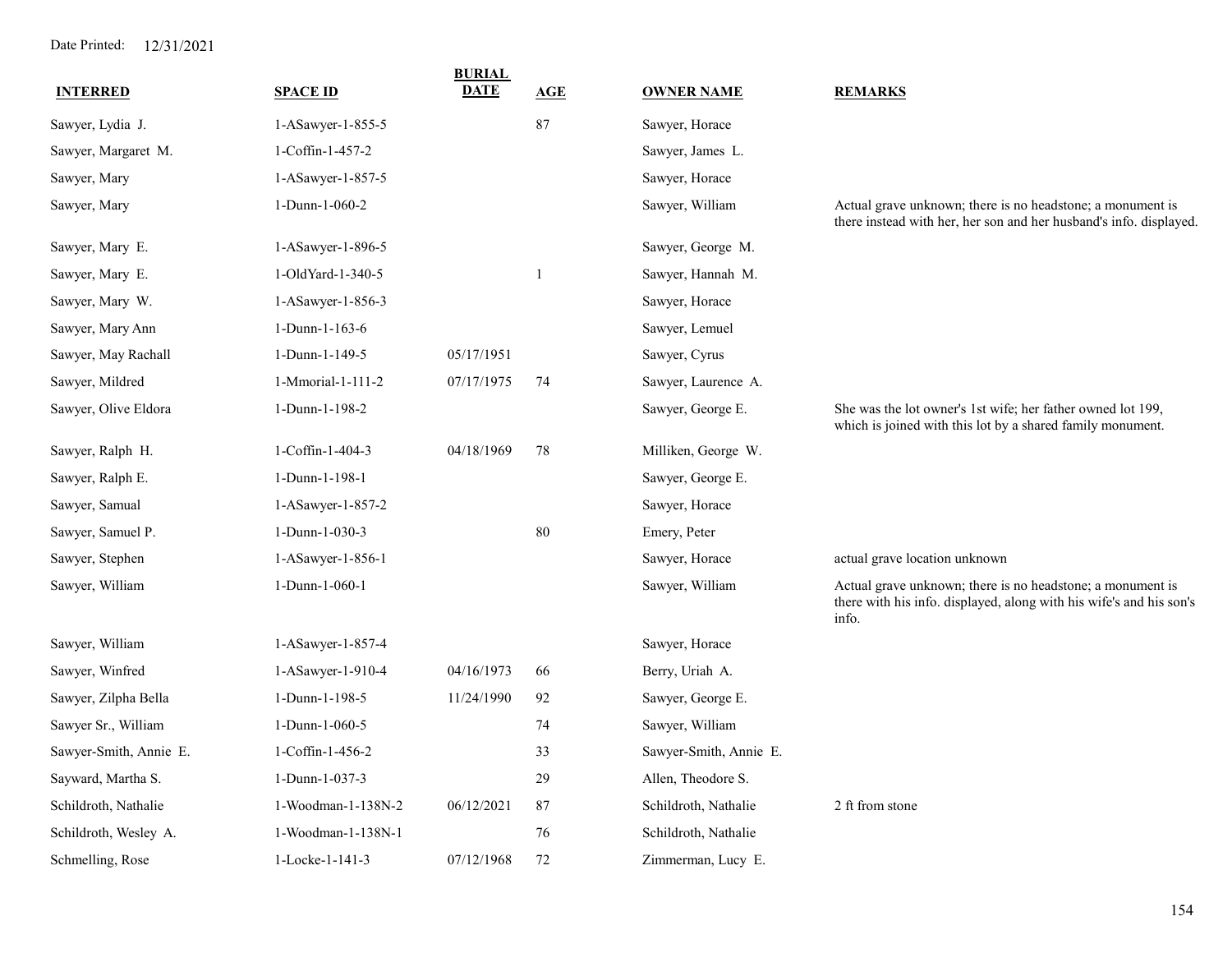| <b>INTERRED</b>       | <b>SPACE ID</b>    | <b>BURIAL</b><br><b>DATE</b> | AGE | <b>OWNER NAME</b>     | <b>REMARKS</b>                                                               |
|-----------------------|--------------------|------------------------------|-----|-----------------------|------------------------------------------------------------------------------|
| Schopen, Lori         | 1-Woodman-1-188N-2 | 10/10/2020                   | 60  | Schopen, Lori         |                                                                              |
| Schroeder, Wendy A.   | 1-Locke-1-074-1    | 04/25/1981                   | 6   | Schroeder, John       |                                                                              |
| Schute, Margaret      | 1-Dunn-1-224-1     |                              | 79  | Brooks, Margaret A.   |                                                                              |
| Scott, Ann            | 1-Dunn-1-258-2     |                              |     | Scott, James          | Actual grave unknown; there is no grave marker or written<br>specifications. |
| Scott, Earl W.        | 1-Locke-1-177w-1   | 03/29/2010                   | 62  | Scott, Janice R.      |                                                                              |
| Scott, Elizabeth P.   | 1-Dunn-1-154-4     |                              |     | Earl, William         |                                                                              |
| Scott, James          | 1-Dunn-1-258-6     |                              | 22  | Scott, James          |                                                                              |
| Scott, James          | 1-Dunn-1-258-1     |                              |     | Scott, James          | Actual grave unknown; there is no grave marker or written<br>specifications. |
| Scott, John           | 1-Dunn-1-123-3     |                              |     | Emery, James L.       | Graves $3 \& 4$ share a monument with the buried's info. on it.              |
| Scott, Lillian A.     | 1-North-1-255-1    | 08/28/1980                   | 48  | Savage, Doris O.      |                                                                              |
| Scott, Mary C.        | 1-Dunn-1-123-4     |                              |     | Emery, James L.       | Graves $3 \& 4$ share a monument with the buried's info. on it.              |
| Scott, William        | 1-Dunn-1-154-5     |                              |     | Earl, William         |                                                                              |
| Scribner, Abigail     | 1-Dunn-1-114-4     |                              | 77  | Scribner, William     |                                                                              |
| Scribner, Catherine   | 1-GSawyer-1-721-2  |                              | 61  | Scribner, S. Woodbury |                                                                              |
| Scribner, Lydia       | 1-Dunn-1-114-2     |                              | 89  | Scribner, William     |                                                                              |
| Scribner, Morrill     | 1-Dunn-1-114-3     |                              | 28  | Scribner, William     |                                                                              |
| Scribner, S. Woodbury | 1-GSawyer-1-721-3  |                              | 90  | Scribner, S. Woodbury |                                                                              |
| Scribner, William     | 1-Dunn-1-114-5     |                              | 88  | Scribner, William     |                                                                              |
| Seavey, Hannah B.     | 1-Dunn-1-029-3     |                              | 69  | Sands, John D.        |                                                                              |
| Seaward, Charles W.   | 1-Locke-1-024-1    | 07/23/1976                   | 75  | Seaward, Charles W.   |                                                                              |
| Seaward, Mary Card    | 1-Locke-1-024-2    | 04/12/1985                   | 87  | Seaward, Charles W.   |                                                                              |
| Shaffer, Charles      | 1-Woodman-1-119S-2 | 09/19/1998                   |     | Shaffer, Susan        | 2' from monument                                                             |
| Shaw, Ernest G.       | 1-Locke-1-068-1    | 09/23/1970                   | 66  | Shaw, Ernest G.       |                                                                              |
| Shaw, Louise B.       | 1-Locke-1-067-1    | 07/26/1983                   | 81  | Shaw, Ernest G.       |                                                                              |
| Shaw, Rose B.         | 1-Mmorial-1-034-2  | 10/10/1959                   | 61  | Shaw, George          |                                                                              |
| Shepard, Jennie B.    | 1-Mmorial-1-035-3  | 11/30/1957                   | 78  | Shepard, Mary B.      |                                                                              |
| Shepard, Mary B.      | 1-Mmorial-1-035-2  | 04/19/1956                   | 79  | Shepard, Mary B.      |                                                                              |
| Shepard, Samual B.    | 1-Mmorial-1-035-1  | 05/26/1960                   | 102 | Shepard, Mary B.      |                                                                              |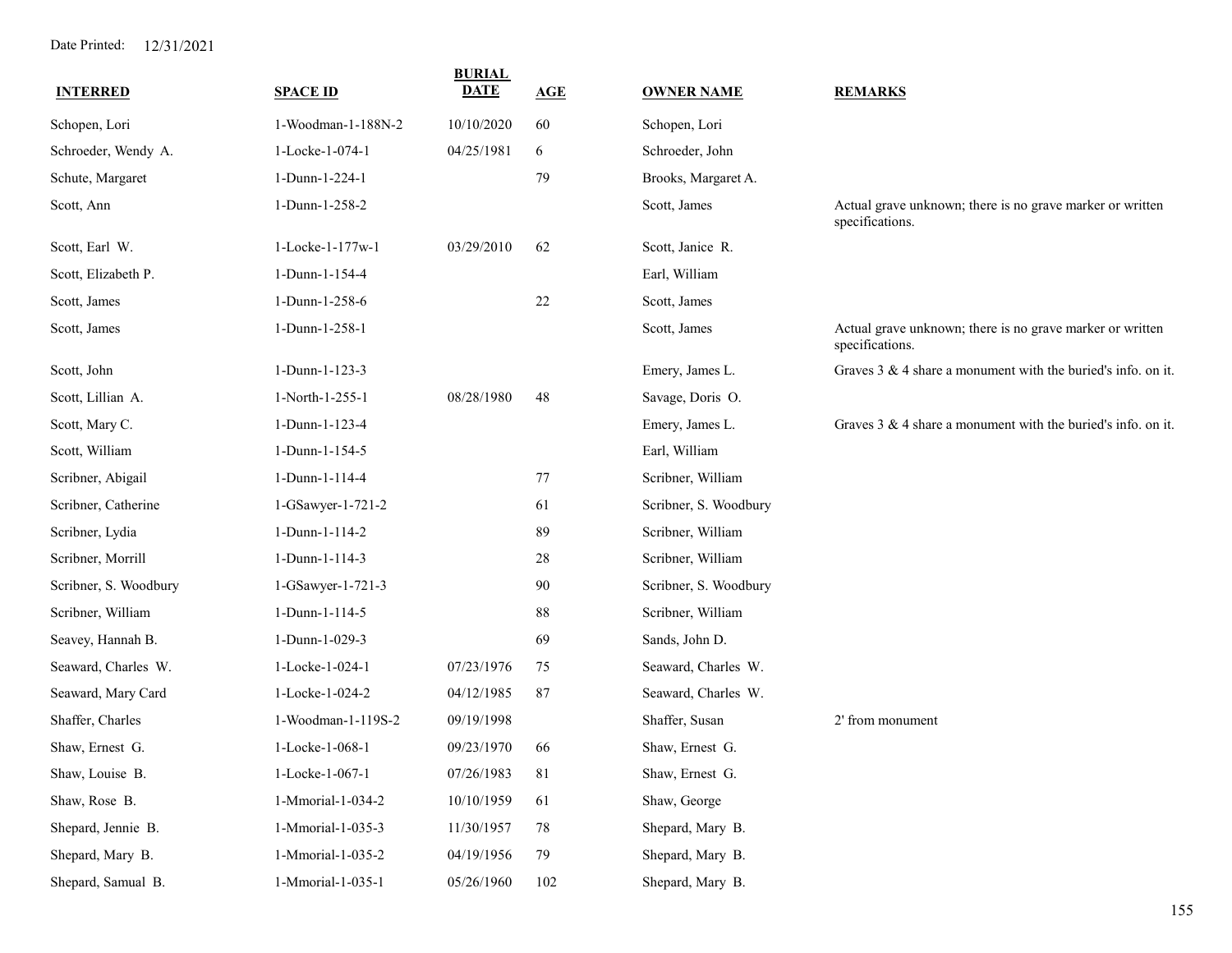| <b>INTERRED</b>              | <b>SPACE ID</b>     | <b>BURIAL</b><br>DATE | <b>AGE</b> | <b>OWNER NAME</b>   | <b>REMARKS</b>                                                                                                                                                                                                                           |
|------------------------------|---------------------|-----------------------|------------|---------------------|------------------------------------------------------------------------------------------------------------------------------------------------------------------------------------------------------------------------------------------|
| Shields, Frida               | 1-Mmorial-1-136-2   |                       |            | Shields, James      |                                                                                                                                                                                                                                          |
| Shordon, Ardelia L.          | 1-Coffin-1-584-2    |                       | 77         | Shordon, Lewis      |                                                                                                                                                                                                                                          |
| Shordon, Lewis               | 1-Coffin-1-584-3    |                       | 73         | Shordon, Lewis      |                                                                                                                                                                                                                                          |
| Shordon, Othniel B.          | 1-Coffin-1-583-1    |                       | 91         | Shordon, Othniel B. |                                                                                                                                                                                                                                          |
| Shordon, Raphel C.           | 1-Coffin-1-584-1    |                       |            | Shordon, Lewis      |                                                                                                                                                                                                                                          |
| Shordon, Rosebelle P.        | 1-Coffin-1-583-2    |                       | 85         | Shordon, Othniel B. |                                                                                                                                                                                                                                          |
| Short, "Fred" Alfred S.      | 1-Locke-1-008-1     | 10/28/2008            | 57         | Pease, Albert C.    | 3' from walkway                                                                                                                                                                                                                          |
| Shupe, Lynda                 | 1-Woodman-1-052S-2  | 06/06/2019            |            | Shupe, Kenneth      |                                                                                                                                                                                                                                          |
| Shute, Hannah                | 1-Dunn-1-138-6      |                       |            | Sweetser, James     | Actual grave unknown. She may or may not be buried here. She<br>has no grave marker, but her name is listed on the family<br>monument which was "erected in memory of parents and<br>grandparents" as well as siblings of the lot owner. |
| Shute, William               | 1-Dunn-1-138-6      |                       |            | Sweetser, James     | Actual grave unknown. He may or may not be buried here. He<br>has no grave marker, but his name is listed on the family<br>monument which was "erected in memory of parents and<br>grandparents" as well as siblings of the lot owner.   |
| Silva, Albert R.             | 1-North-1-290-1     | 06/12/2007            | 69         | Silva, Albert R.    |                                                                                                                                                                                                                                          |
| Silva, Linda                 | 1-North-1-290-1     | 10/01/2020            | $77$       | Silva, Albert R.    |                                                                                                                                                                                                                                          |
| Simpson, Harriet R.          | $1-GSawyer-1-707-2$ |                       |            | Simpson, Harriet R. |                                                                                                                                                                                                                                          |
| Simpson, Henry               | 1-GSawyer-1-707-1   |                       |            | Simpson, Harriet R. |                                                                                                                                                                                                                                          |
| Simpson, John H.             | 1-GSawyer-1-707-3   |                       |            | Simpson, Harriet R. |                                                                                                                                                                                                                                          |
| Simpson, Richard J.          | 1-North-1-333-1     | 04/27/2002            | 71         | Simpson, Shirley E. |                                                                                                                                                                                                                                          |
| Sjulander, Dagny H. "Farmor" | 1-Locke-1-195-2     | 04/24/1999            | 96         | Sjulander, Ellis A. |                                                                                                                                                                                                                                          |
| Sjulander, Ellis A.          | 1-Locke-1-195-1     | 11/15/1973            | 76         | Sjulander, Ellis A. |                                                                                                                                                                                                                                          |
| Skillins, Lorraine           | 1-North-1-082-1     | 09/05/1986            | 56         | Skillins, Walter F. |                                                                                                                                                                                                                                          |
| Skillins, Walter F.          | 1-North-1-081-1     | 05/12/1988            | 70         | Skillins, Walter F. |                                                                                                                                                                                                                                          |
| Small, Eva P.                | 1-Coffin-1-582-2    | 08/26/1994            | 85         | Meserve, Horace E.  |                                                                                                                                                                                                                                          |
| Small, Evelyn D.             | 1-North-1-093-1     | 09/18/1989            | 58         | Small, Robert L.    |                                                                                                                                                                                                                                          |
| Small, Guy A.                | 1-Coffin-1-582-1    |                       | 58         | Meserve, Horace E.  |                                                                                                                                                                                                                                          |
| Smith, Abigail               | 1-Dunn-1-011-2      |                       | 69         | Smith, Diamond      |                                                                                                                                                                                                                                          |
| Smith, Allen V.              | 1-Park-1-02-3       | 04/13/2010            | 78         | Wilbur, Melvin F.   |                                                                                                                                                                                                                                          |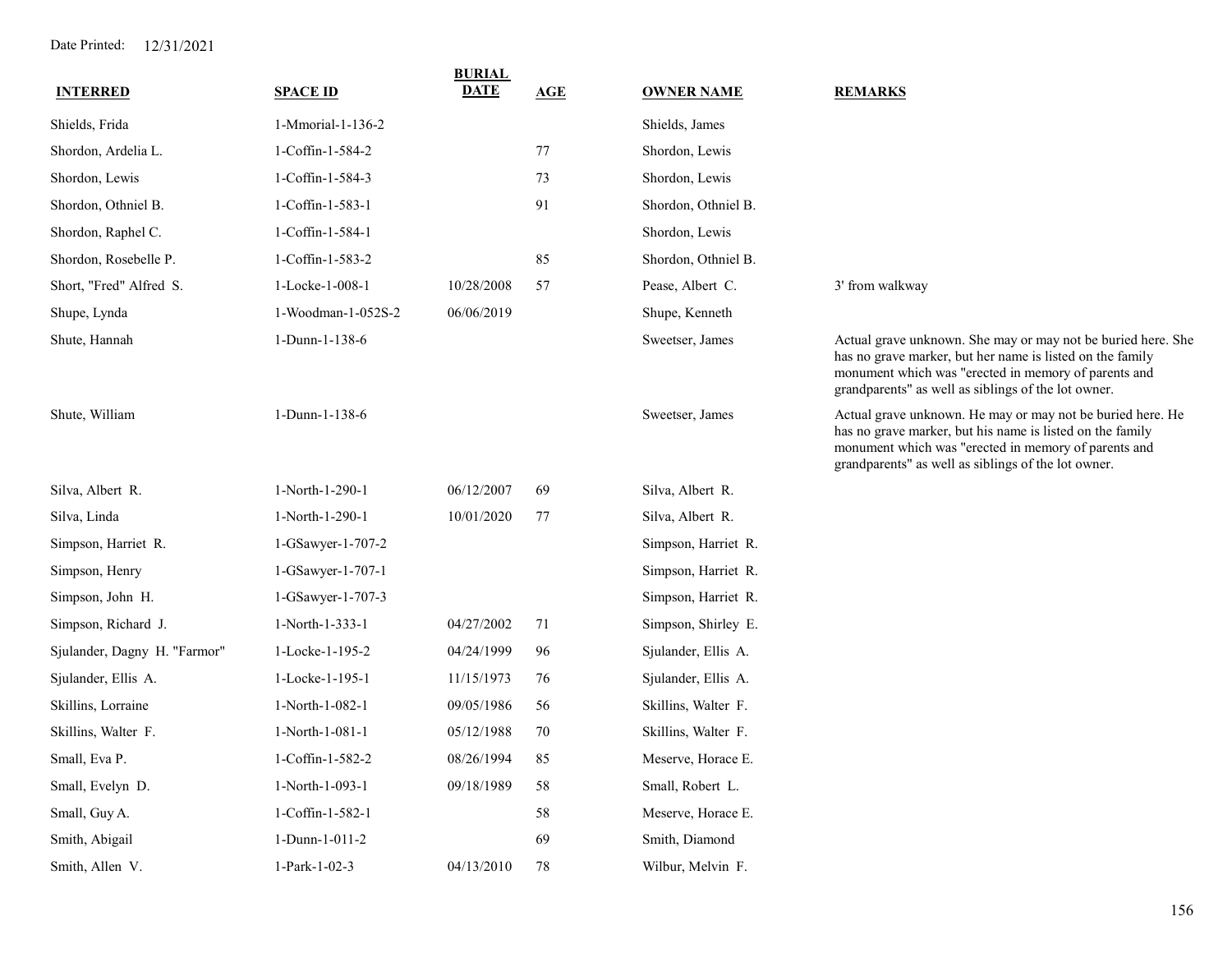| <b>INTERRED</b>     | <b>SPACE ID</b>    | <b>BURIAL</b><br><b>DATE</b> | AGE | <b>OWNER NAME</b>   | <b>REMARKS</b>                                                                                                                              |
|---------------------|--------------------|------------------------------|-----|---------------------|---------------------------------------------------------------------------------------------------------------------------------------------|
| Smith, Ann Margaret | 1-Locke-1-012-1    | 11/17/2010                   | 90  | Smith, Gordon A.    |                                                                                                                                             |
| Smith, Armond       | 1-Mmorial-1-075-6  | 05/20/2019                   | 61  | Sargent, Lucy M.    | Buried on top of Wayne Shepard                                                                                                              |
| Smith, Augusta      | 1-ASawyer-1-869-5  |                              |     | Leavitt, Jennie O.  |                                                                                                                                             |
| Smith, Barbara A.   | 1-Woodman-1-298S-2 | 09/21/2016                   | 84  | Smith, Barbara A.   | grave#1                                                                                                                                     |
| Smith, Bernice E.   | 1-Park-1-72-3      | 07/24/2007                   |     | Grant, Harry L.     | 2' from monument                                                                                                                            |
| Smith, Carrie May   | 1-Mmorial-1-026-2  | 06/16/1957                   | 78  | Smith, Sewell F.    |                                                                                                                                             |
| Smith, Cecil B.     | 1-ASawyer-1-948-1  |                              |     | Smith, Chester C.   |                                                                                                                                             |
| Smith, Charles F.   | 1-Woodman-1-298S-1 | 09/17/2001                   | 70  | Smith, Barbara A.   | records say"in path near lot #299" what that means is unknown<br>at this time! Actually Grave#2                                             |
| Smith, Charlotte H. | 1-OldYard-1-342-3  |                              | 52  | Bell, Annie M.      |                                                                                                                                             |
| Smith, Chester C.   | 1-ASawyer-1-948-3  | 07/14/1955                   | 81  | Smith, Chester C.   |                                                                                                                                             |
| Smith, Chester G.   | 1-Locke-1-055-1    | 07/08/1978                   | 65  | Reynolds, Sibyl L.  |                                                                                                                                             |
| Smith, Clara M      | 1-OldYard-1-353-6  |                              | 53  | Atkinson, Orenda A. |                                                                                                                                             |
| Smith, Constance    | 1-Mmorial-1-036-2  | 05/10/2019                   | 84  | Pinkham, Phyllis W. |                                                                                                                                             |
| Smith, Dana F.      | 1-Mmorial-1-115-3  | 03/13/1952                   | 5h  | Grace, Fred E.      |                                                                                                                                             |
| Smith, Dana M.      | 1-OldYard-1-353-5  |                              | 29  | Atkinson, Orenda A. |                                                                                                                                             |
| Smith, Daniel L.    | 1-ASawyer-1-869-1  |                              |     | Leavitt, Jennie O.  | actual grave location unknown                                                                                                               |
| Smith, Daniel O.    | 1-ASawyer-1-869-4  |                              |     | Leavitt, Jennie O.  | actual grave location unknown                                                                                                               |
| Smith, Diamond      | 1-Dunn-1-011-1     |                              | 83  | Smith, Diamond      |                                                                                                                                             |
| Smith, Ellsworth B. | 1-Coffin-1-463-4   | 04/10/1979                   | 66  | Harmon, Artemas     |                                                                                                                                             |
| Smith, Emily J.     | 1-Dunn-1-011-4     |                              | 90  | Smith, Diamond      |                                                                                                                                             |
| Smith, Erwin L.     | 1-Mmorial-1-075-4  | 06/13/2009                   |     | Sargent, Lucy M.    | 2' from head of grave                                                                                                                       |
| Smith, Eva A.       | 1-ASawyer-1-948-2  | 09/06/1953                   | 75  | Smith, Chester C.   |                                                                                                                                             |
| Smith, Frank N.     | 1-Mmorial-1-036-1  | 10/21/1989                   | 60  | Pinkham, Phyllis W. |                                                                                                                                             |
| Smith, Georgette    | 1-Mmorial-1-075-4  | 08/23/2021                   | 84  | Sargent, Lucy M.    | Buried 4 ft from monument                                                                                                                   |
| Smith, Gordon A.    | 1-Locke-1-012-1    | 09/27/1991                   | 68  | Smith, Gordon A.    | Monument end of grave                                                                                                                       |
| Smith, Harry E.     | 1-OldYard-1-342-4  |                              |     | Bell, Annie M.      |                                                                                                                                             |
| Smith, Helen Dyer   | 1-Dunn-1-283-4     |                              |     | Riggs, George C.    | Actual grave $#$ and lot $#$ uncertain; there are no grave markers or<br>specifics in the written records, and the lot owner owns both lots |

283 & 282, both with no markers.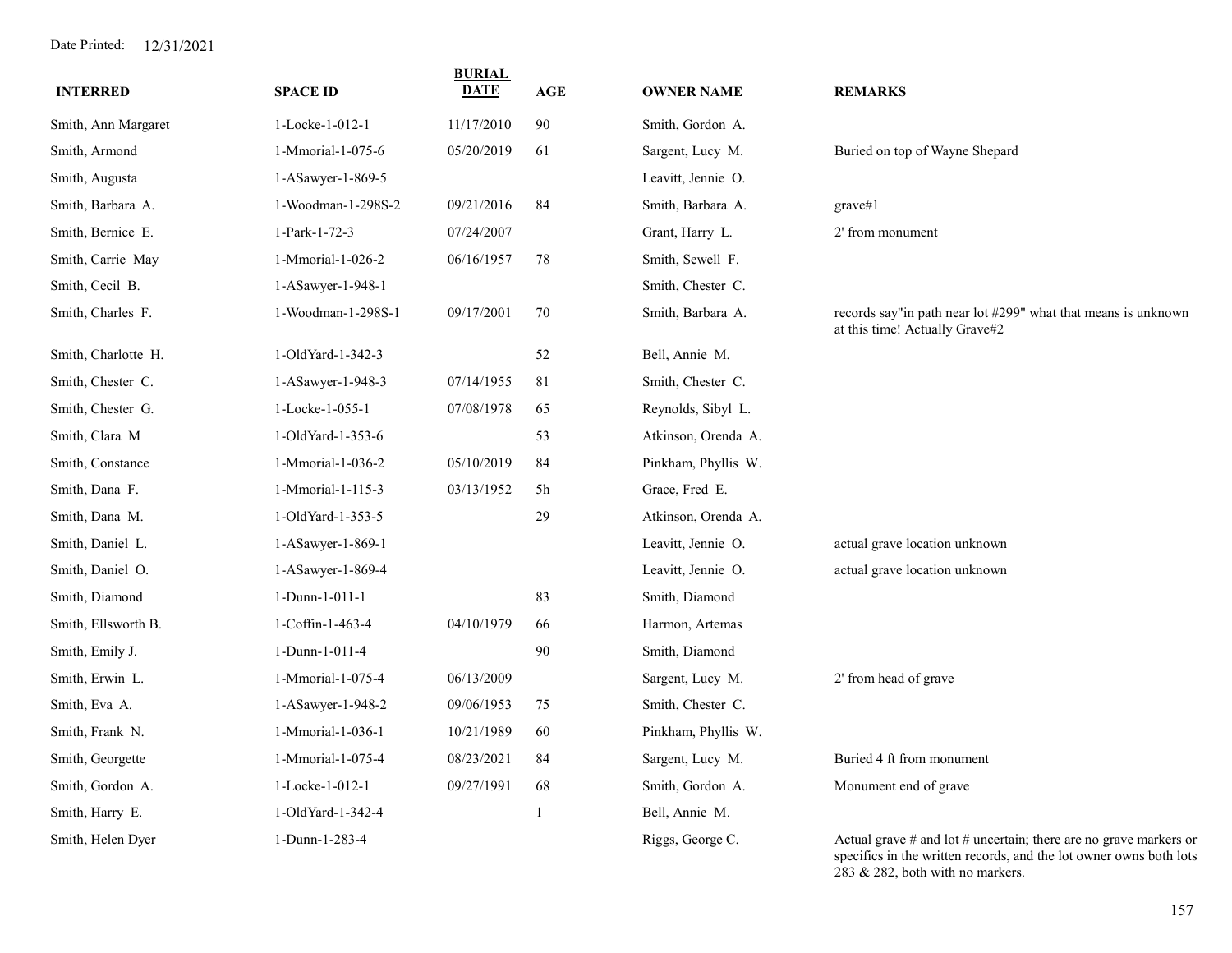| <b>INTERRED</b>       | <b>SPACE ID</b>    | <b>BURIAL</b><br><b>DATE</b> | AGE    | <b>OWNER NAME</b>      | <b>REMARKS</b>                                                                                                                                                                  |
|-----------------------|--------------------|------------------------------|--------|------------------------|---------------------------------------------------------------------------------------------------------------------------------------------------------------------------------|
| Smith, Irene          | 1-GSawyer-1-821-5  | 05/26/2001                   | 80     | Towle, Merton W.       |                                                                                                                                                                                 |
| Smith, John H.        | 1-Coffin-1-527-3   |                              |        | Walsh, Thomas J.       |                                                                                                                                                                                 |
| Smith, John V.        | 1-North-1-034-1    | 05/20/2005                   | 65     | Allen, Mildred H.      |                                                                                                                                                                                 |
| Smith, Laura M.       | 1-GSawyer-1-819-5  | 04/19/1973                   | 96     | Smith, Lorenzo         |                                                                                                                                                                                 |
| Smith, Lillian M.     | 1-North-1-202-1    | 05/22/2016                   |        | Smith, Lillian M.      |                                                                                                                                                                                 |
| Smith, Lorenzo        | 1-GSawyer-1-819-6  |                              |        | Smith, Lorenzo         |                                                                                                                                                                                 |
| Smith, Mary J.        | 1-ASawyer-1-869-3  |                              |        | Leavitt, Jennie O.     | actual grave location unknown                                                                                                                                                   |
| Smith, Maud Parker    | 1-Coffin-1-463-5   | 05/19/2012                   | 102    | Harmon, Artemas        |                                                                                                                                                                                 |
| Smith, Nathaniel      | 1-ASawyer-1-869-6  |                              |        | Leavitt, Jennie O.     | actual grave location unknown                                                                                                                                                   |
| Smith, Nora Archibald | 1-Dunn-1-283-3     |                              |        | Riggs, George C.       | Actual grave $#$ and lot $#$ uncertain; there are no grave markers or<br>specifics in the written records, and the lot owner owns both lots<br>283 & 282, both with no markers. |
| Smith, Polly          | 1-ASawyer-1-869-2  |                              |        | Leavitt, Jennie O.     |                                                                                                                                                                                 |
| Smith, Raymond A.     | 1-Park-1-72-4      | 06/27/2015                   | 84     | Grant, Harry L.        |                                                                                                                                                                                 |
| Smith, Richard E.     | 1-Coffin-1-463-4   | 08/13/2018                   | 79     | Harmon, Artemas        | Richard buried between father Elsworth grave #4 and mother<br>Maude grave #52 ft from footstones.                                                                               |
| Smith, Robert A.      | 1-Mmorial-1-075-2  | 06/18/1969                   | 2      | Sargent, Lucy M.       |                                                                                                                                                                                 |
| Smith, Robert M.      | 1-North-1-201-1    | 05/19/2002                   |        | Smith, Lillian M.      |                                                                                                                                                                                 |
| Smith, Sally B.       | 1-Dunn-1-072-6     |                              | $78\,$ | Coffin, Charles Little |                                                                                                                                                                                 |
| Smith, Sam H.         | 1-OldYard-1-342-5  |                              | 44     | Bell, Annie M.         |                                                                                                                                                                                 |
| Smith, Sewell F.      | 1-Mmorial-1-026-1  | 02/11/1957                   | 78     | Smith, Sewell F.       |                                                                                                                                                                                 |
| Smith, Stanton B.     | 1-GSawyer-1-821-6  | 08/13/2003                   | 83     | Towle, Merton W.       |                                                                                                                                                                                 |
| Smith, Tina A.        | 1-Woodman-1-188S-1 |                              |        | Burris, Dale           | Internment at a later date Burial paid for on 08/17/2006                                                                                                                        |
| Smith, Walter E.      | 1-OldYard-1-342-6  |                              |        | Bell, Annie M.         |                                                                                                                                                                                 |
| Smith, Walter I.      | 1-Mmorial-1-3A-3   | 02/15/1958                   |        | Smith, Walter I.       |                                                                                                                                                                                 |
| Smith, William W.     | 1-Dunn-1-011-3     |                              | 66     | Smith, Diamond         |                                                                                                                                                                                 |
| Snell, Henry A.       | 1-GSawyer-1-763-1  | 09/22/1986                   | 92     | Snell, Henry A.        |                                                                                                                                                                                 |
| Snell, Infant         | 1-GSawyer-1-763-3  |                              |        | Snell, Henry A.        | actual location unknown                                                                                                                                                         |
| Snell, John E.        | 1-GSawyer-1-763-5  | 11/17/2007                   | 79     | Snell, Henry A.        |                                                                                                                                                                                 |
| Snell, Paul           | 1-GSawyer-1-763-3  |                              |        | Snell, Henry A.        |                                                                                                                                                                                 |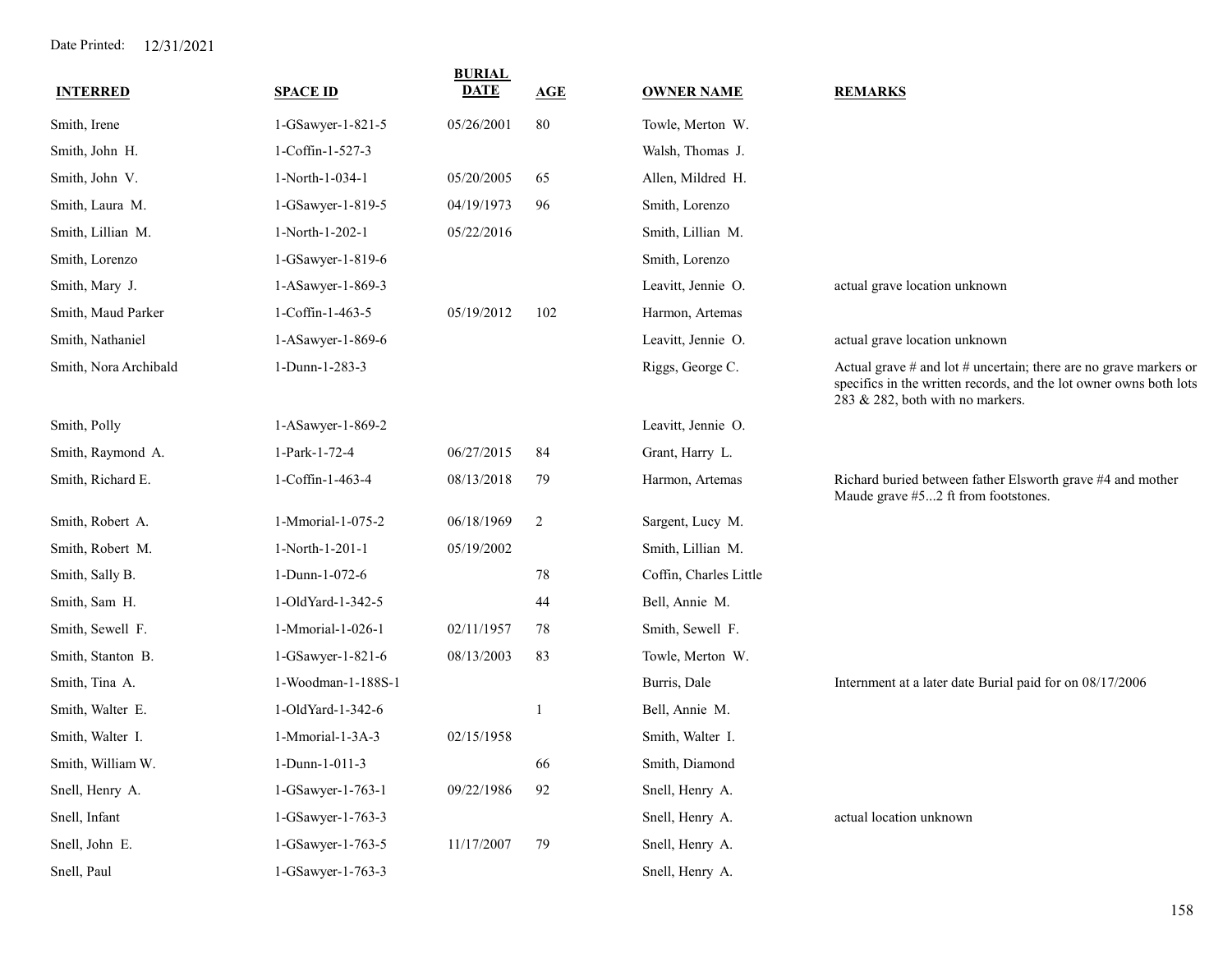| <b>INTERRED</b>       | <b>SPACE ID</b>   | <b>BURIAL</b><br><b>DATE</b> | AGE            | <b>OWNER NAME</b>   | <b>REMARKS</b>                                                                                                      |
|-----------------------|-------------------|------------------------------|----------------|---------------------|---------------------------------------------------------------------------------------------------------------------|
| Snell, Ruth E.        | 1-GSawyer-1-763-2 | 04/21/1992                   | 96             | Snell, Henry A.     |                                                                                                                     |
| Snyder, Barbara       | 1-Locke-1-210-2   | 04/19/1974                   |                | Snyder, Lawrence    |                                                                                                                     |
| Snyder, James         | 1-Park-1-92-1     | 04/17/1962                   | 82             | Snyder, Rose        |                                                                                                                     |
| Snyder, Lawrence      | 1-Locke-1-210-3   | 04/30/1982                   | 68             | Snyder, Lawrence    |                                                                                                                     |
| Snyder, Rose          | 1-Park-1-91-1     | 12/05/1967                   | 84             | Snyder, Rose        |                                                                                                                     |
| Solak, Barbara Anne   | 1-Locke-1-029-1   | 05/01/2009                   |                | Solak, Norman       |                                                                                                                     |
| Soule, Arthur W.      | 1-GSawyer-1-792-1 | 04/29/1951                   | 81             | Soule, Arthur W.    |                                                                                                                     |
| Soule, Donald W.      | 1-GSawyer-1-792-6 | 04/22/1975                   | 74             | Soule, Arthur W.    |                                                                                                                     |
| Soule, Edna A.        | 1-GSawyer-1-792-3 | 08/08/1967                   | 70             | Soule, Arthur W.    |                                                                                                                     |
| Soule, Ellen          | 1-GSawyer-1-803-2 | 06/12/2001                   | 90             | Soule, Irving D.    |                                                                                                                     |
| Soule, Evelyn         | 1-GSawyer-1-817-2 | 12/13/1996                   | 93             | Soule, Harry M.     |                                                                                                                     |
| Soule, Harry M.       | 1-GSawyer-1-817-4 | 09/10/1957                   | 84             | Soule, Harry M.     |                                                                                                                     |
| Soule, Harry M. Jr    | 1-GSawyer-1-817-1 | 04/26/1972                   | 59             | Soule, Harry M.     |                                                                                                                     |
| Soule, Irving D.      | 1-GSawyer-1-803-3 | 06/17/1984                   | 81             | Soule, Irving D.    |                                                                                                                     |
| Soule, Lillian M.     | 1-GSawyer-1-792-2 | 04/14/1954                   | 84             | Soule, Arthur W.    |                                                                                                                     |
| Soule, Margaret E.    | 1-GSawyer-1-817-5 |                              |                | Soule, Harry M.     |                                                                                                                     |
| Soule, Stanley P.     | 1-GSawyer-1-803-1 |                              |                | Soule, Irving D.    |                                                                                                                     |
| Southwick, Charles A. | 1-Locke-1-196-1   | 05/02/1974                   | 70             | Southwick, Julia A. |                                                                                                                     |
| Southwick, Earl R.    | 1-Mmorial-1-152-3 | 09/06/1990                   | 32             | Walsh, Carolyn A.   |                                                                                                                     |
| Southwick, Julia A.   | 1-Locke-1-196-1   |                              | 81             | Southwick, Julia A. | 1/3 of remains were put on top of lot,<br>1/3 are in Lynn, Massachusetts.<br>1/3 are in England<br>sometime in 1990 |
| Spencer, Abbie J.     | 1-Dunn-1-037-4    |                              | 73             | Allen, Theodore S.  |                                                                                                                     |
| Spencer, Florence J.  | 1-OldYard-1-350-6 |                              | 16             | Spencer, Joseph     |                                                                                                                     |
| Spencer, Frank W.     | 1-OldYard-1-350-4 |                              | 7 <sub>m</sub> | Spencer, Joseph     |                                                                                                                     |
| Spencer, George E.    | 1-Dunn-1-083-3    |                              | $\,$ $\,$      | Spencer, William    |                                                                                                                     |
| Spencer, Georgieanna  | 1-OldYard-1-350-2 |                              | 31             | Spencer, Joseph     |                                                                                                                     |
| Spencer, James        | 1-Dunn-1-068-1    |                              |                | Spencer, James      |                                                                                                                     |
| Spencer, James A.     | 1-OldYard-1-350-5 |                              | 12d            | Spencer, Joseph     |                                                                                                                     |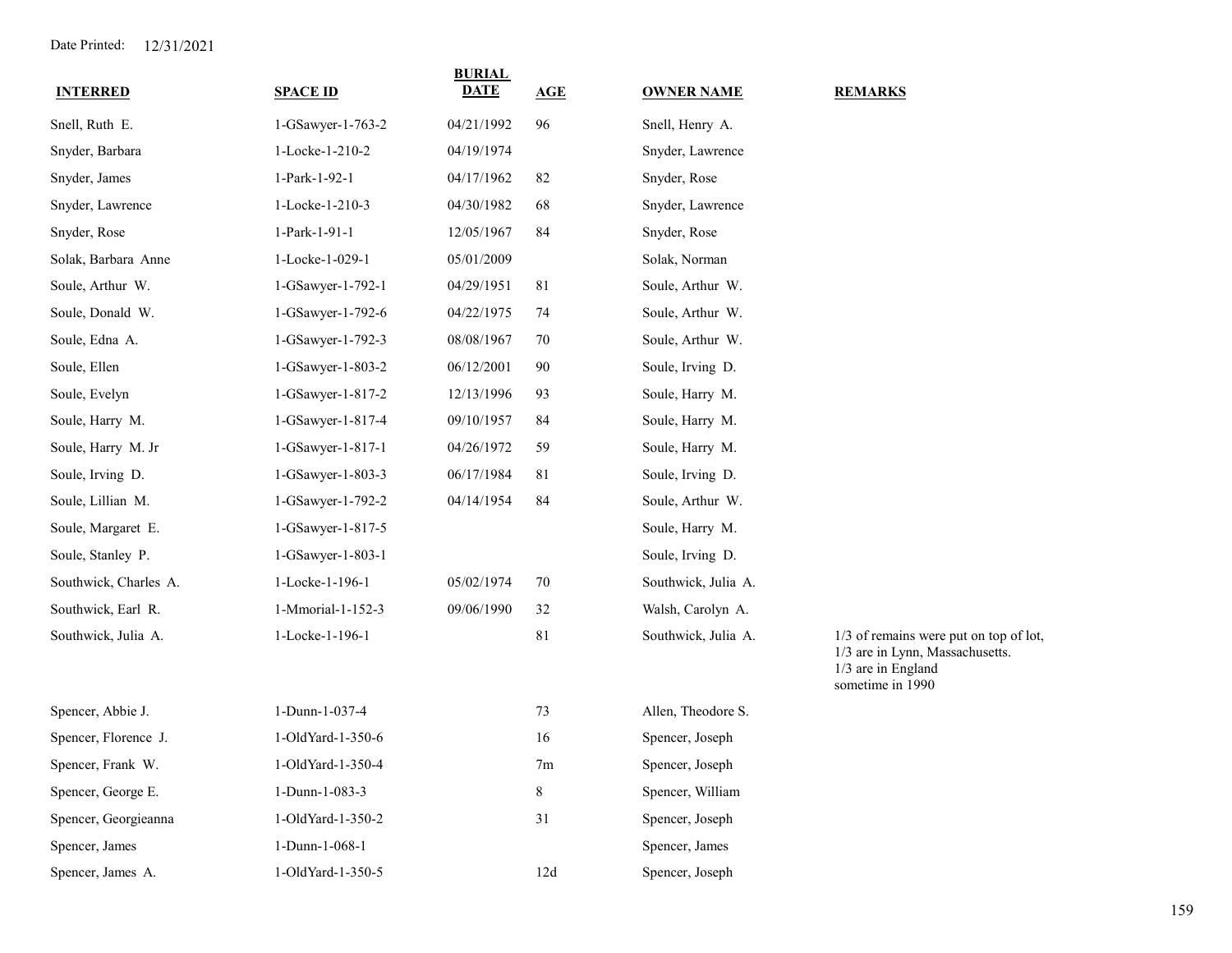| <b>INTERRED</b>       | <b>SPACE ID</b>   | <b>BURIAL</b><br>DATE | AGE    | <b>OWNER NAME</b>         | <b>REMARKS</b>                                                                                                                                                 |
|-----------------------|-------------------|-----------------------|--------|---------------------------|----------------------------------------------------------------------------------------------------------------------------------------------------------------|
| Spencer, Joseph       | 1-OldYard-1-350-1 |                       | $70\,$ | Spencer, Joseph           |                                                                                                                                                                |
| Spencer, Lucie May    | 1-OldYard-1-350-3 |                       | 3      | Spencer, Joseph           |                                                                                                                                                                |
| Spencer, Sally        | 1-Dunn-1-068-2    |                       | 43     | Spencer, James            |                                                                                                                                                                |
| Spencer, Sarah        | 1-Dunn-1-068-3    |                       | 81     | Spencer, James            |                                                                                                                                                                |
| Spillar, Robert       | 1-Coffin-1-598-3  | 06/13/2011            | 66     | Spillar, Susan            | 2 ft. from monument                                                                                                                                            |
| Spillar, Susan        | 1-Coffin-1-598-2  | 10/17/2013            | 72     | Spillar, Robert           |                                                                                                                                                                |
| Spoffard, Winnifred   | 1-Park-1-03-3     | 08/08/2018            | 95     | Lester, George W.         | Cremation 2 ft from stone                                                                                                                                      |
| Spofford, Abby        | 1-OldYard-1-326-2 |                       |        | Spofford, S. Frank        |                                                                                                                                                                |
| Spofford, Benj. W.    | 1-Dunn-1-085-1    |                       | 68     | Spofford, Benj. W.        |                                                                                                                                                                |
| Spofford, Benjamin F. | 1-OldYard-1-327-1 |                       | 68     | Spofford, S. Frank        |                                                                                                                                                                |
| Spofford, Carrie      | 1-OldYard-1-326-6 |                       |        | Spofford, S. Frank        |                                                                                                                                                                |
| Spofford, Carrie H.   | 1-OldYard-1-329-4 |                       | 40     | Dunnell, Benjamin F.      |                                                                                                                                                                |
| Spofford, Hugh L.     | 1-OldYard-1-327-3 |                       | 19     | Spofford, S. Frank        |                                                                                                                                                                |
| Spofford, Isabel      | 1-OldYard-1-326-5 |                       |        | Spofford, S. Frank        |                                                                                                                                                                |
| Spofford, Juanita     | 1-OldYard-1-327-2 | 11/04/1978            | 77     | Spofford, S. Frank        |                                                                                                                                                                |
| Spofford, Milton      | 1-OldYard-1-326-4 |                       |        | Spofford, S. Frank        |                                                                                                                                                                |
| Spofford, Myra Belle  | 1-OldYard-1-326-3 |                       |        | Spofford, S. Frank        |                                                                                                                                                                |
| Spofford, Robert E.   | 1-OldYard-1-327-4 | 11/08/2006            | 81     | Spofford, S. Frank        | 2' from monument                                                                                                                                               |
| Spofford, Ruth B.     | 1-Dunn-1-085-2    |                       | 76     | Spofford, Benj. W.        |                                                                                                                                                                |
| Spofford, S. Frank    | 1-OldYard-1-326-1 |                       |        | Spofford, S. Frank        |                                                                                                                                                                |
| Spraker, Audrey R.    | 1-Locke-1-026-5   | 06/19/2003            | 83     | Cole, Philip              | edge of grave #4, 2' from Marker                                                                                                                               |
| Spraker, Dexter R.    | 1-Locke-1-026-4   | 07/06/2006            | 96     | Cole, Philip              | 2' from marker                                                                                                                                                 |
| Sprunt, Bonnie J.     | 1-Coffin-1-419-2  | 09/27/2003            | 59     | Rossborough, Samual Scott | 1' from monument                                                                                                                                               |
| St.Clair, Ruth W.     | 1-GSawyer-1-817-6 | 10/17/1990            | 84     | Soule, Harry M.           |                                                                                                                                                                |
| Stack, Donald K.      | 1-Locke-1-094-1   | 05/05/1973            | 54     | Stack, Doris E.           | Letter on file from daughter Patricia Stack that her and<br>husbhand Steven Stack can be buried on lot along with other<br>children of Doris and Donald Stack. |
| Stack, Doris E.       | 1-Locke-1-094-2   | 08/07/2010            | 89     | Stack, Doris E.           |                                                                                                                                                                |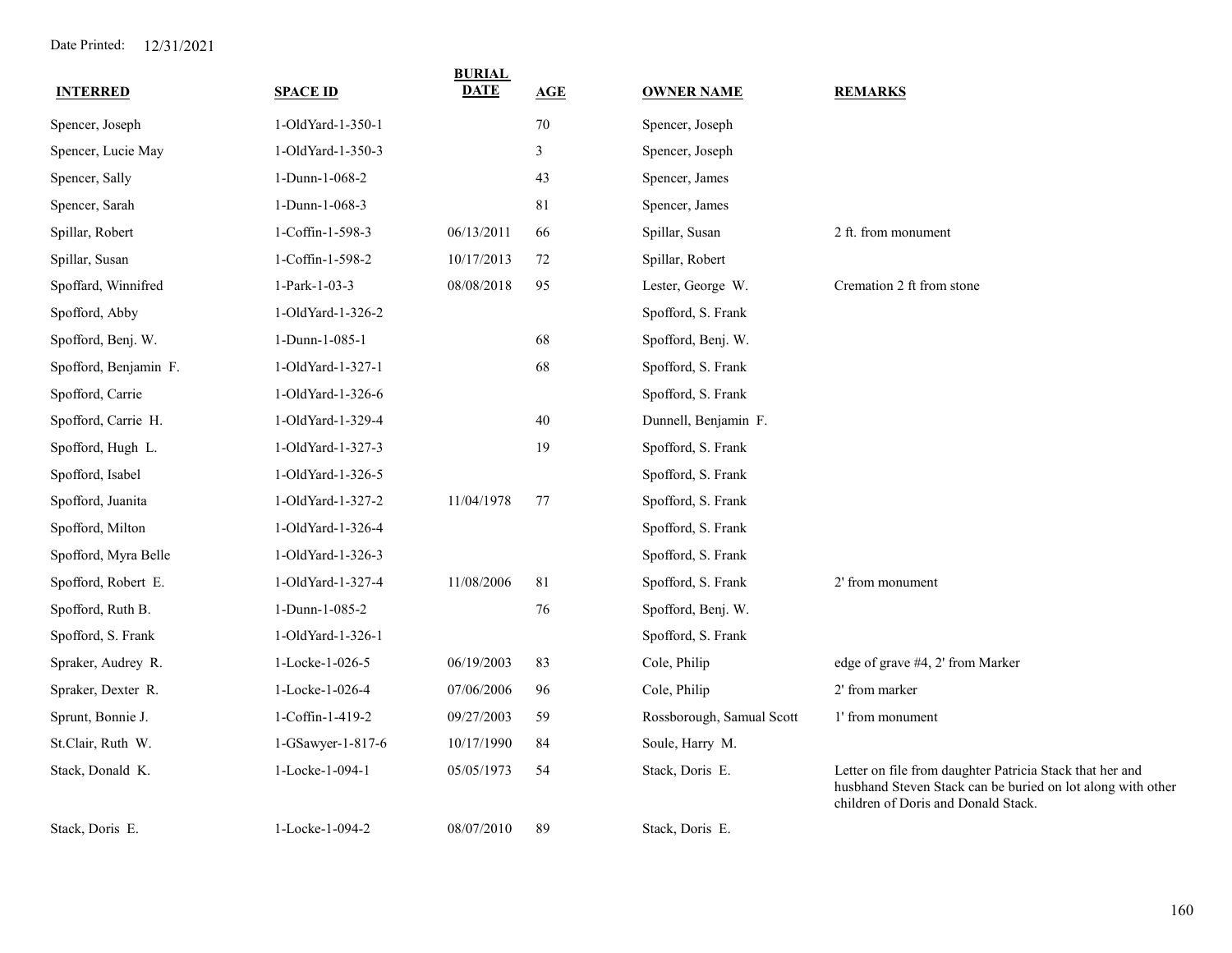|                           |                    | <b>BURIAL</b> |     |                      |                                                                                                                                                                                                                                      |
|---------------------------|--------------------|---------------|-----|----------------------|--------------------------------------------------------------------------------------------------------------------------------------------------------------------------------------------------------------------------------------|
| <b>INTERRED</b>           | <b>SPACE ID</b>    | DATE          | AGE | <b>OWNER NAME</b>    | <b>REMARKS</b>                                                                                                                                                                                                                       |
| Stanley, Alice V.         | 1-North-1-004-1    |               |     | Stanley, Robert G.   | No record of burial found, buried in either 1999 or 2000 when<br>records were not kept by Superintendent Scott Cressey! the<br>family burial plan has Alice going into lot, there is a body<br>there, S.B.C.A. hopes it to be Alice! |
| Stanley, Bernice H.       | 1-Mmorial-1-046-2  | 09/03/2004    | 102 | Stanley, Bernice H.  |                                                                                                                                                                                                                                      |
| Stanley, Caroline E.      | 1-ASawyer-1-936-4  |               |     | Whitten, Charles T.  | actual grave location unknown                                                                                                                                                                                                        |
| Stanley, Florence E.      | 1-North-1-038-1    |               | 76  | Stanley, Robert G.   |                                                                                                                                                                                                                                      |
| Stanley, Fred E.          | 1-ASawyer-1-937-4  |               | 71  | Stanley, Fred E.     |                                                                                                                                                                                                                                      |
| Stanley, Gordon S.        | 1-North-1-003-1    | 05/13/2003    | 78  | Stanley, Robert G.   |                                                                                                                                                                                                                                      |
| Stanley, Lizzy            | 1-ASawyer-1-937-5  |               |     | Stanley, Fred E.     |                                                                                                                                                                                                                                      |
| Stanley, Nancy E.         | 1-North-1-037-1    | 07/15/1981    | 30  | Stanley, Robert G.   | Reburial, moved from lot#937 in the A.Sawyer Section.                                                                                                                                                                                |
| Stanley, V.Leslie         | 1-Mmorial-1-046-1  | 09/29/1986    | 85  | Stanley, Bernice H.  |                                                                                                                                                                                                                                      |
| Staples, Charlotte        | 1-Locke-1-197-3    | 11/09/1974    | 87  | Billings, Elliot M.  |                                                                                                                                                                                                                                      |
| Stapleton, Edwin D.       | 1-Park-1-85-1      | 07/01/1996    | 65  | Stapleton, Edwin D.  | 2' from monument                                                                                                                                                                                                                     |
| Stapleton, Helen A.       | 1-Park-1-85-1      | 10/05/1993    | 77  | Stapleton, Edwin D.  |                                                                                                                                                                                                                                      |
| Steadman, Charles F.      | 1-Mmorial-1-053-2  | 04/15/1976    | 77  | Steadman, Charles F. |                                                                                                                                                                                                                                      |
| Steadman, Virginia        | 1-Mmorial-1-053-1  | 07/10/1973    | 76  | Steadman, Charles F. |                                                                                                                                                                                                                                      |
| Stebbins, Lawrence J.     | 1-North-1-091-1    | 05/16/1993    | 59  | Small, Robert L.     |                                                                                                                                                                                                                                      |
| Stebbins, Margaret M.     | 1-North-1-092-1    | 05/15/1985    | 92  | Small, Robert L.     |                                                                                                                                                                                                                                      |
| Steeves, Judy Ann         | 1-Mmorial-1-017-1  | 07/30/1957    |     | Deering, Raymond G.  | at the foot of grave #1                                                                                                                                                                                                              |
| Steeves, Kathleen L.      | 1-Woodman-1-091N-1 | 12/16/2015    | 85  | Steeves, Noble       |                                                                                                                                                                                                                                      |
| Steeves, Noble            | 1-Woodman-1-091N-2 | 05/05/2017    | 88  | Steeves, Noble       |                                                                                                                                                                                                                                      |
| Steinbruck, Jeannette E.  | 1-Park-1-37-2      | 09/02/1989    | 64  | Mason, Barbara       |                                                                                                                                                                                                                                      |
| Stevens, Allen P.         | 1-GSawyer-1-787-3  |               |     | Stevens, Florence A. |                                                                                                                                                                                                                                      |
| Stevens, Donald F.        | 1-Coffin-1-461-4   |               |     | Stevens, Wm Clifford | Remains are in the Saco River; name is on the stone.                                                                                                                                                                                 |
| Stevens, Elsie Arlene     | 1-Coffin-1-461-5   | 12/06/1988    | 77  | Stevens, Wm Clifford |                                                                                                                                                                                                                                      |
| Stevens, Elva A.          | 1-ASawyer-1-871-5  |               | 73  | Stevens, Nathaniel   |                                                                                                                                                                                                                                      |
| Stevens, Francis W.       | 1-Coffin-1-461-6   | 05/09/1974    | 65  | Stevens, Wm Clifford |                                                                                                                                                                                                                                      |
| Stevens, Frank B.         | 1-ASawyer-1-871-4  |               | 71  | Stevens, Nathaniel   |                                                                                                                                                                                                                                      |
| Stevens, George Nathaniel | 1-ASawyer-1-871-6  | 08/02/1977    | 71  | Stevens, Nathaniel   |                                                                                                                                                                                                                                      |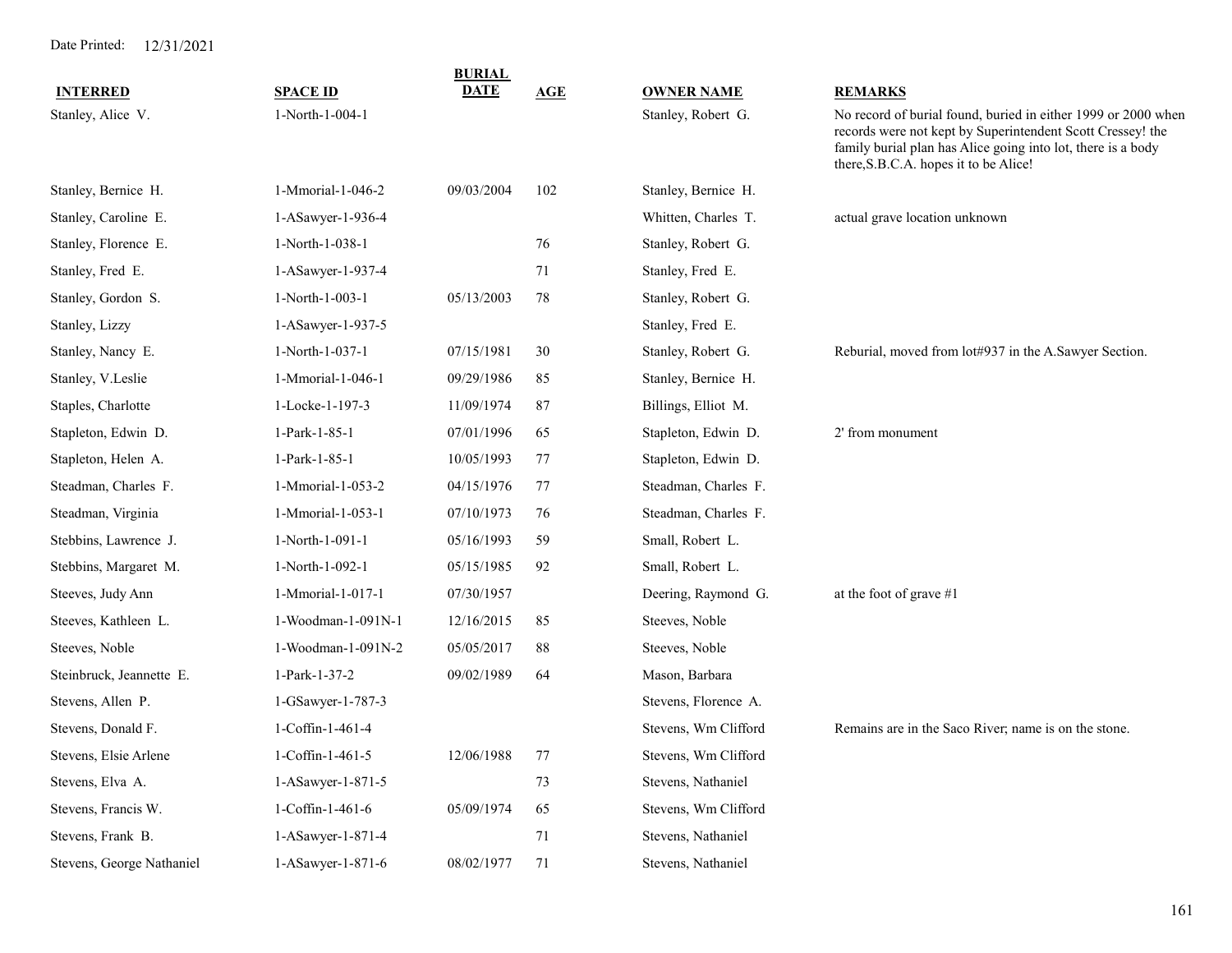| <b>INTERRED</b>         | <b>SPACE ID</b>     | <b>BURIAL</b><br>DATE | AGE    | <b>OWNER NAME</b>        | <b>REMARKS</b>                                                                                                       |
|-------------------------|---------------------|-----------------------|--------|--------------------------|----------------------------------------------------------------------------------------------------------------------|
| Stevens, Hannah         | $1-ASawyer-1-872-2$ |                       |        | Stevens, Nathaniel       |                                                                                                                      |
| Stevens, Ivory          | 1-ASawyer-1-871-3   |                       |        | Stevens, Nathaniel       |                                                                                                                      |
| Stevens, Ivory Edwin    | 1-ASawyer-1-872-4   | 05/12/1988            | 78     | Stevens, Nathaniel       |                                                                                                                      |
| Stevens, Marguerite     | 1-Coffin-1-461-2    |                       | $\tau$ | Stevens, Wm Clifford     |                                                                                                                      |
| Stevens, Nathaniel      | 1-ASawyer-1-872-3   |                       |        | Stevens, Nathaniel       |                                                                                                                      |
| Stevens, Sarah E.       | 1-Dunn-1-079-6      |                       |        | Jose, Mark Emery         | This is the only grave on the island with a headstone, though it<br>appears to have been placed at or near her feet. |
| Stevens, Wm Clifford    | 1-Coffin-1-461-3    |                       |        | Stevens, Wm Clifford     |                                                                                                                      |
| Stickney, Helen Maria   | 1-Dunn-1-070-3      |                       | 28     | Chase, B. F.             |                                                                                                                      |
| Stilphen, Margary       | 1-Woodman-1-046N-2  | 08/23/2021            | 87     | Stilphen, Margary        | Buried 2 ft from monument                                                                                            |
| Stilphen, William F.    | 1-Woodman-1-046N-1  | 04/23/1986            | 53     | Stilphen, Margary        |                                                                                                                      |
| Stoddard, Beverly       | 1-Mmorial-1-147-5   | 07/02/2015            | 73     | Grady, William A.        |                                                                                                                      |
| Stoddard, Caroline H.   | 1-GSawyer-1-775-4   |                       |        | Peavey, Harry H.         |                                                                                                                      |
| Stone, Forrest M.       | 1-North-1-344-1     | 04/23/1982            | 77     | Stone, Wilbur H.         |                                                                                                                      |
| Stone, Tamara Lynn      | 1-Locke-1-005-6     | 08/16/1993            | 18d    | Aiken, Mrs. Edwin        |                                                                                                                      |
| Stone, Wilbur H.        | 1-North-1-345-1     | 06/21/1993            | 91     | Stone, Wilbur H.         |                                                                                                                      |
| Stonier, James E.       | 1-Locke-1-088-1     |                       | 69     | Libby, Geraldine Stonier |                                                                                                                      |
| Straw, Clifton D.       | 1-North-1-305-1     | 06/23/1978            | 62     | Straw, Clifton D.        |                                                                                                                      |
| Straw, Laura P.         | 1-Mmorial-1-5A-2    | 05/17/1987            | 89     | Straw, Luther F.         |                                                                                                                      |
| Straw, Luther F.        | 1-Mmorial-1-5A-1    | 04/20/1981            | 86     | Straw, Luther F.         |                                                                                                                      |
| Straw-Merrifield, Pearl | 1-North-1-306-1     | 05/15/2006            | 88     | Straw-Merrifield, Pearl  |                                                                                                                      |
| Strom, Adolph           | 1-GSawyer-1-801-3   | 07/30/1987            | 51     | Strom, Perly E.          |                                                                                                                      |
| Strom, Alvah E.         | 1-GSawyer-1-800-4   | 05/18/1956            | 38     | Strom, Perly E.          |                                                                                                                      |
| Strom, Annie M.         | 1-GSawyer-1-800-6   |                       | 22     | Strom, Perly E.          |                                                                                                                      |
| Strom, Dora M.          | 1-GSawyer-1-801-5   | 03/16/1963            | 68     | Strom, Perly E.          |                                                                                                                      |
| Strom, Eldora M.        | 1-GSawyer-1-800-5   |                       | 34     | Strom, Perly E.          |                                                                                                                      |
| Strom, Ernest R.        | 1-GSawyer-1-801-4   |                       | 27     | Strom, Perly E.          |                                                                                                                      |
| Strom, Perly E.         | 1-GSawyer-1-801-6   | 01/03/1957            | 67     | Strom, Perly E.          |                                                                                                                      |
| Strout, Albion P.       | 1-Dunn-1-077-1      |                       | 79     | Strout, Albion P.        |                                                                                                                      |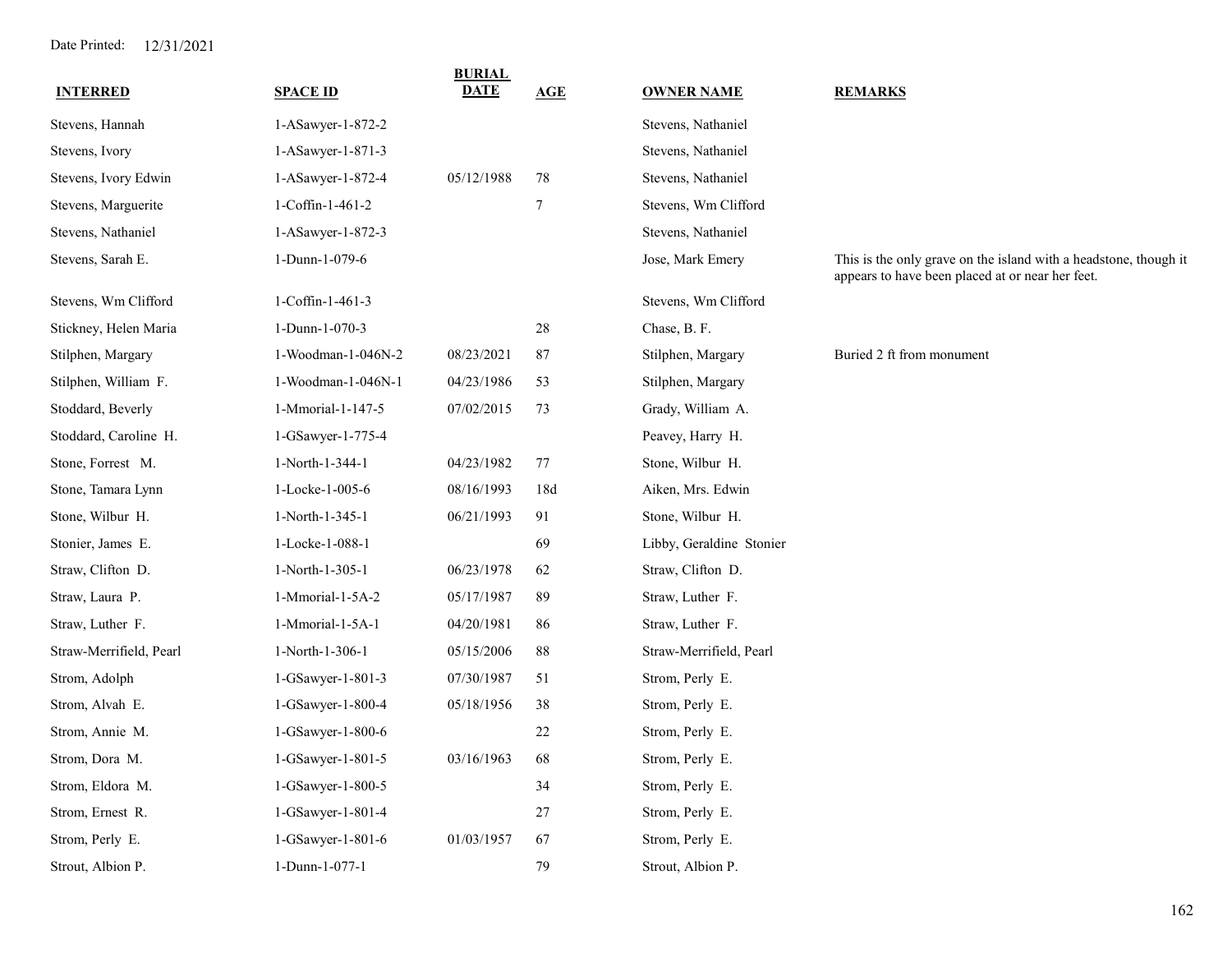| <b>INTERRED</b>         | <b>SPACE ID</b>             | <b>BURIAL</b><br><b>DATE</b> | <b>AGE</b> | <b>OWNER NAME</b>      | <b>REMARKS</b>                                                                                                                                                                                                                         |
|-------------------------|-----------------------------|------------------------------|------------|------------------------|----------------------------------------------------------------------------------------------------------------------------------------------------------------------------------------------------------------------------------------|
| Strout, Faye V.         | 1-Mmorial-1-105-6           | 11/29/1982                   | 84         | Butts, Virgie          |                                                                                                                                                                                                                                        |
| Stuart, Abbie E.        | 1-GSawyer-1-737-4           | 05/11/1998                   | 74         | Bodge, Edward W.       | 2' from headstone                                                                                                                                                                                                                      |
| Stuart, Carrie M.       | 1-GSawyer-1-784-5           |                              |            | Stuart, Newton G.      |                                                                                                                                                                                                                                        |
| Stuart, H. Spencer      | 1-GSawyer-1-737-5           | 07/19/2012                   | 94         | Bodge, Edward W.       |                                                                                                                                                                                                                                        |
| Stuart, Newton G.       | 1-GSawyer-1-784-4           | 11/12/1953                   | 80         | Stuart, Newton G.      |                                                                                                                                                                                                                                        |
| Suhr, Guida M.          | 1-Park-1-05-3               | 06/07/1995                   | 71         | Emery, Richard B.      | 2' from walkway                                                                                                                                                                                                                        |
| Sullivan, John F.       | 1-Park-1-07-1               | 04/10/1976                   | 58         | Sullivan, Margarite R. |                                                                                                                                                                                                                                        |
| Sullivan, Margarite R.  | 1-Park-1-07-2               |                              | 78         | Sullivan, Margarite R. | Not interred on this lot, Ashes were spread, Marker on this lot.                                                                                                                                                                       |
| Surette, Laura G.       | $1 - \text{Locke-1-182w-1}$ | 10/24/2016                   | 44         | Campbell, Margaret     |                                                                                                                                                                                                                                        |
| Surette, Leonard S.     | 1-Locke-1-182w-1            | 10/24/2016                   |            | Campbell, Margaret     |                                                                                                                                                                                                                                        |
| Sutherland, Albertie M. | 1-Dunn-1-060-4              |                              |            | Sawyer, William        |                                                                                                                                                                                                                                        |
| Swan, Edmund C.         | 1-Coffin-1-546-4            |                              |            | Cressey, Sarah J.      |                                                                                                                                                                                                                                        |
| Swan, Elmer L.          | 1-Coffin-1-546-5            | 11/25/1983                   | 69         | Cressey, Sarah J.      |                                                                                                                                                                                                                                        |
| Swasey, Elizabeth S.    | 1-ASawyer-1-891-2           |                              |            | Moore, Annie S.        |                                                                                                                                                                                                                                        |
| Swasey, George S.       | 1-ASawyer-1-891-3           |                              |            | Moore, Annie S.        |                                                                                                                                                                                                                                        |
| Swasey, Maria L.        | 1-ASawyer-1-891-1           |                              |            | Moore, Annie S.        |                                                                                                                                                                                                                                        |
| Sweat, Susan A.         | 1-Dunn-1-012-3              |                              | 84         | Sweat M.D., William    |                                                                                                                                                                                                                                        |
| Sweat M.D., William     | 1-Dunn-1-012-1              |                              | 85         | Sweat M.D., William    |                                                                                                                                                                                                                                        |
| Sweetser, Charles       | 1-Dunn-1-138-3              |                              |            | Sweetser, James        | Actual grave unknown. He may or may not be buried here. He<br>has no grave marker, but his name is listed on the family<br>monument which was "erected in memory of parents and<br>grandparents" as well as siblings of the lot owner. |
| Sweetser, Dorcas P.     | 1-Dunn-1-138-2              |                              | 87         | Sweetser, James        |                                                                                                                                                                                                                                        |
| Sweetser, Edward        | 1-Dunn-1-138-4              |                              |            | Sweetser, James        | Actual grave unknown. He may or may not be buried here. He<br>has no grave marker, but his name is listed on the family<br>monument which was "erected in memory of parents and<br>grandparents" as well as siblings of the lot owner. |
| Sweetser, Elizabeth S.  | 1-Dunn-1-138-4              |                              |            | Sweetser, James        | Actual grave unknown. She may or may not be buried here. She<br>has no grave marker, but his name is listed on the family<br>monument which was "erected in memory of parents and                                                      |

grandparents" as well as siblings of the lot owner.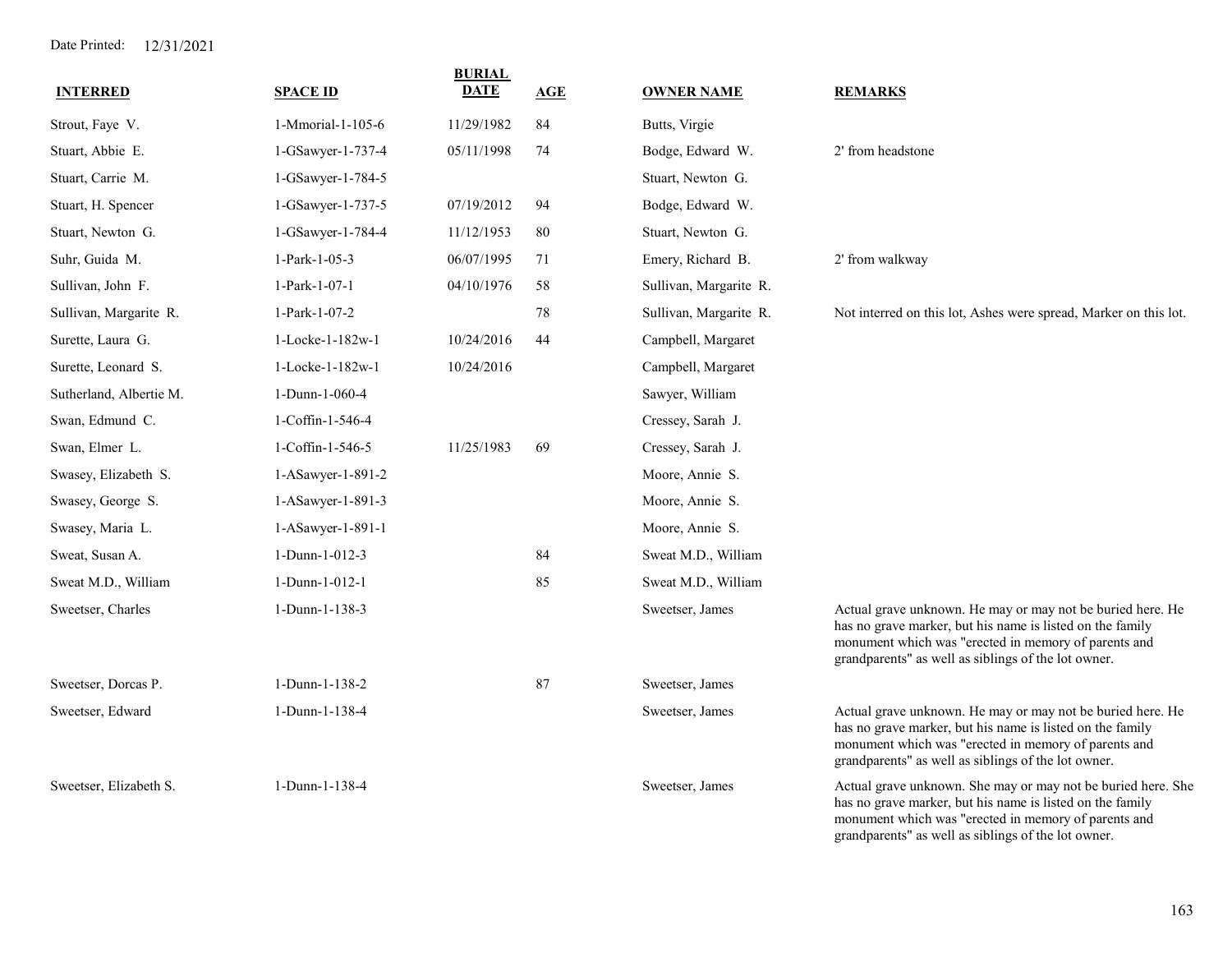|                        |                  | <b>BURIAL</b> |            |                   |                                                                                                                                                                                                                                          |
|------------------------|------------------|---------------|------------|-------------------|------------------------------------------------------------------------------------------------------------------------------------------------------------------------------------------------------------------------------------------|
| <b>INTERRED</b>        | <b>SPACE ID</b>  | <b>DATE</b>   | <b>AGE</b> | <b>OWNER NAME</b> | <b>REMARKS</b>                                                                                                                                                                                                                           |
| Sweetser, Elliot       | 1-Dunn-1-138-3   |               |            | Sweetser, James   | Actual grave unknown. He may or may not be buried here. He<br>has no grave marker, but his name is listed on the family<br>monument which was "erected in memory of parents and<br>grandparents" as well as siblings of the lot owner.   |
| Sweetser, James        | 1-Dunn-1-138-1   |               | 83         | Sweetser, James   |                                                                                                                                                                                                                                          |
| Sweetser, John         | 1-Dunn-1-139-4   |               |            | Sweetser, James   | Actual grave unknown; he may or may not be buried here. He<br>has no grave marker, but his name appears on the family<br>monument and in the written records.                                                                            |
| Sweetser, Joseph       | 1-Dunn-1-139-4   |               | $80\,$     | Sweetser, James   | Actual grave unknown; he may or may not be buried here. He<br>has no grave marker, but his name appears on the family<br>monument and in the written records.                                                                            |
| Sweetser, Major A.     | $1-Dunn-1-103-3$ |               | 22         | Sweetser, Sally   |                                                                                                                                                                                                                                          |
| Sweetser, Mary         | $1-Dunn-1-139-1$ |               | 54         | Sweetser, James   | Actual grave unknown. The grave marker reads,"Wm. Sweetser<br>& wife," and it is assumed that it is his first wife, whom<br>mothered the majority of his children, that is buried with him,<br>but it could be any of his 3 wives.       |
| Sweetser, Mary S.      | $1-Dunn-1-138-3$ |               |            | Sweetser, James   | Actual grave unknown. She may or may not be buried here. She<br>has no grave marker, but her name is listed on the family<br>monument which was "erected in memory of parents and<br>grandparents" as well as siblings of the lot owner. |
| Sweetser, Rebecca      | 1-Dunn-1-139-2   |               | 47         | Sweetser, James   | Actual grave unknown; she may or may not be buried here--she<br>has no grave marker, but her name is listed on the family<br>monument and in the written records.                                                                        |
| Sweetser, Samuel       | 1-Dunn-1-138-4   |               |            | Sweetser, James   | Actual grave unknown. He may or may not be buried here. He<br>has no grave marker, but his name is listed on the family<br>monument which was "erected in memory of parents and<br>grandparents" as well as siblings of the lot owner.   |
| Sweetser, Sarah        | $1-Dunn-1-103-2$ |               | 78         | Sweetser, Sally   |                                                                                                                                                                                                                                          |
| Sweetser, Sarah        | 1-Dunn-1-139-2   |               |            | Sweetser, James   | Actual grave unknown; she may or may not be buried here--she<br>has no grave marker, but her name is listed on the family<br>monument and in the written records.                                                                        |
| Sweetser, Susannah     | $1-Dunn-1-138-5$ |               |            | Sweetser, James   | Actual grave unknown. She may or may not be buried here. She<br>has no grave marker, but her name is listed on the family<br>monument which was "erected in memory of parents and<br>grandparents" as well as siblings of the lot owner. |
| Sweetser, Wigglesworth | $1-Dunn-1-138-5$ |               |            | Sweetser, James   | Actual grave unknown. He may or may not be buried here, for<br>he died at sea. He has no grave marker, but his name is listed on<br>the family monument which was "erected in memory of parents                                          |

and grandparents" as well as siblings of the lot owner.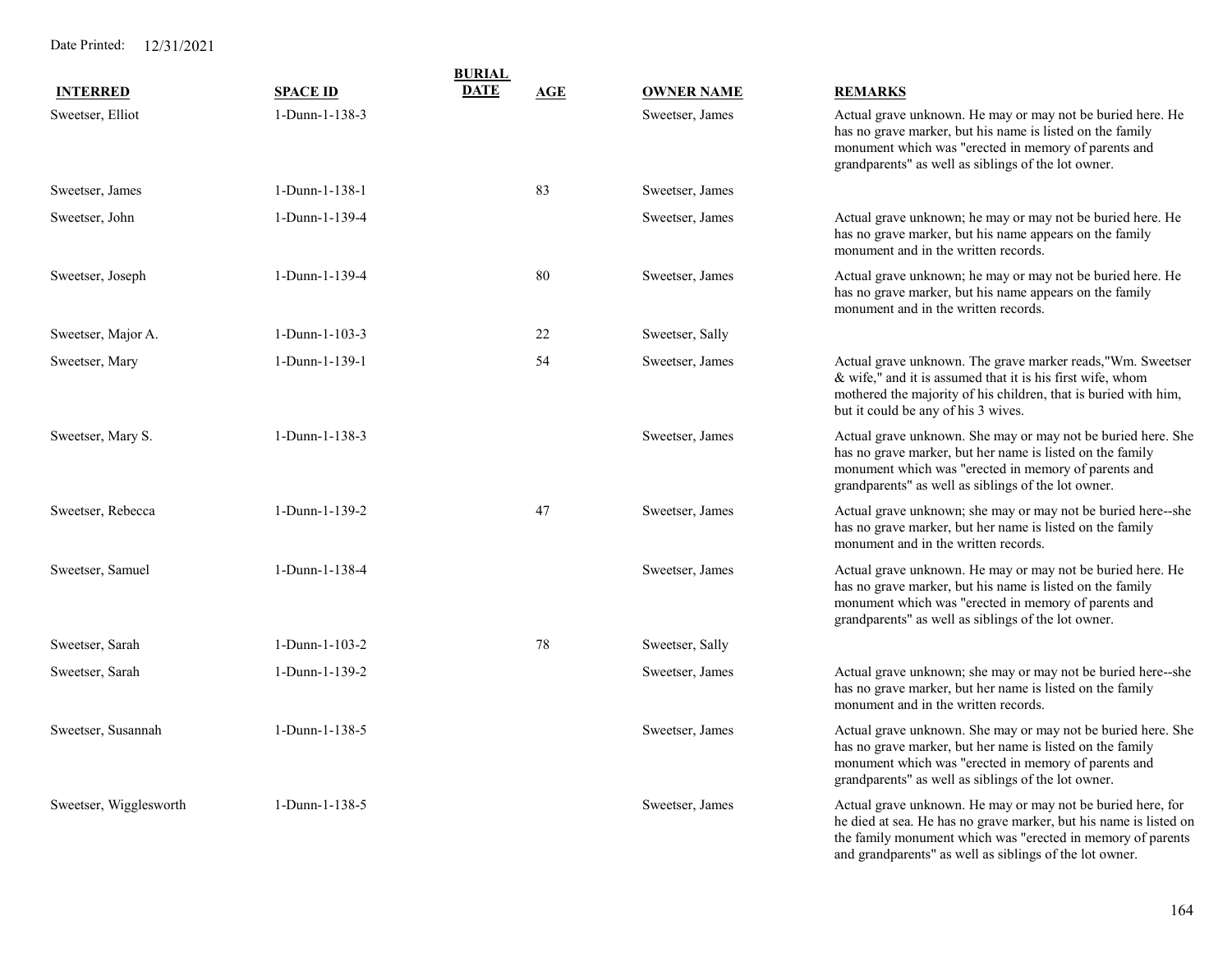| <b>INTERRED</b>        | <b>SPACE ID</b>         | BURIAL<br><b>DATE</b> | AGE | <b>OWNER NAME</b>  | <u>REMARKS</u>                                                                                                                                                            |
|------------------------|-------------------------|-----------------------|-----|--------------------|---------------------------------------------------------------------------------------------------------------------------------------------------------------------------|
| Sweetser, Wigglesworth | 1-Dunn-1-139-6          |                       |     | Sweetser, James    | May or may not be buried here, for he drowned in the saco river,<br>but this grave contains a stone with his initials and reads, "who<br>drowned in the saco river 1811." |
| Sweetser, William      | 1-Dunn-1-139-1          |                       | 79  | Sweetser, James    |                                                                                                                                                                           |
| Sweetser, William      | 1-Dunn-1-103-1          |                       | 68  | Sweetser, Sally    |                                                                                                                                                                           |
| Sweetser Jr., William  | 1-Dunn-1-139-3          |                       | 69  | Sweetser, James    | Actual grave unknown; he may or may not be buried here. He<br>has no grave marker, but his name appears on the family<br>monument and in the written records.             |
| Swenson, Kirk J.       | 1-North-1-160-1         | 06/12/2001            | 39  | Swenson, Kirk J.   |                                                                                                                                                                           |
| Swett, Anna C.         | 1-Dunn-1-228-3          |                       | 23  | Kimball, Rachel B. |                                                                                                                                                                           |
| Swett, Hannah G.       | 1-Dunn-1-042-3          |                       |     | Paine, Henry       | Headstone has a spot for a second name, and grave #4 has no<br>headstone; therefore it is assumed that her husband may be<br>buried in grave#4, but it is uncertain.      |
| Swett, Harold          | 1-ASawyer-1-932-5       |                       | 66  | Swett, Sara B.     |                                                                                                                                                                           |
| Swett, Leslie V.       | 1-ASawyer-1-932-3       |                       |     | Swett, Sara B.     | actual grave location unknown                                                                                                                                             |
| Swett, Sadie           | 1-ASawyer-1-932-6       |                       |     | Swett, Sara B.     |                                                                                                                                                                           |
| Swett, Sara B.         | 1-ASawyer-1-932-2       |                       |     | Swett, Sara B.     |                                                                                                                                                                           |
| Swift, Claire C.       | 1-GSawyer-1-804-2       |                       | 86  | Swift, Claire C.   |                                                                                                                                                                           |
| Swift, Edgar J.        | 1-GSawyer-1-804-1       |                       |     | Swift, Claire C.   | May be in grave #3                                                                                                                                                        |
| Sylvester, Eugene J.   | 1-North-1-353-1         | 04/08/1976            | 72  | Sylvester, Lois G. | First Burial in North Section.                                                                                                                                            |
| Sylvester, Lois G.     | 1-North-1-352-1         | 10/11/2001            | 82  | Sylvester, Lois G. |                                                                                                                                                                           |
| Taggart, William F.    | 1-Dunn-1-094-4          |                       |     | Taggart, Daniel    |                                                                                                                                                                           |
| Tapley, Helen          | 1-Park-1-79-3           | 05/31/2002            |     | Atkinson, Robert   | 2'from monument                                                                                                                                                           |
| Tapley, Russell E.     | 1-Park-1-79-4           | 05/14/1998            | 84  | Atkinson, Robert   | 2' from monument                                                                                                                                                          |
| Tarbox, Alice J.       | $1$ -Coffin- $1$ -675-2 |                       |     | Tarbox, Frank L.   |                                                                                                                                                                           |
| Tarbox, Charles Alvah  | 1-Dunn-1-297-6          |                       | 39  | Tarbox, Thomas     |                                                                                                                                                                           |
| Tarbox, Charles H.     | 1-Dunn-1-298-3          |                       | 32  | Tarbox, Thomas     |                                                                                                                                                                           |
| Tarbox, Earl C.        | 1-Coffin-1-675-6        |                       | 2d  | Tarbox, Frank L.   |                                                                                                                                                                           |
| Tarbox, Elida E.       | 1-Dunn-1-297-5          |                       |     | Tarbox, Thomas     |                                                                                                                                                                           |
| Tarbox, Eliza M.       | 1-Dunn-1-298-2          |                       | 68  | Tarbox, Thomas     |                                                                                                                                                                           |
| Tarbox, Esther M.      | 1-ASawyer-1-928-2       | 09/23/1992            | 96  | Tarbox, Raymond    |                                                                                                                                                                           |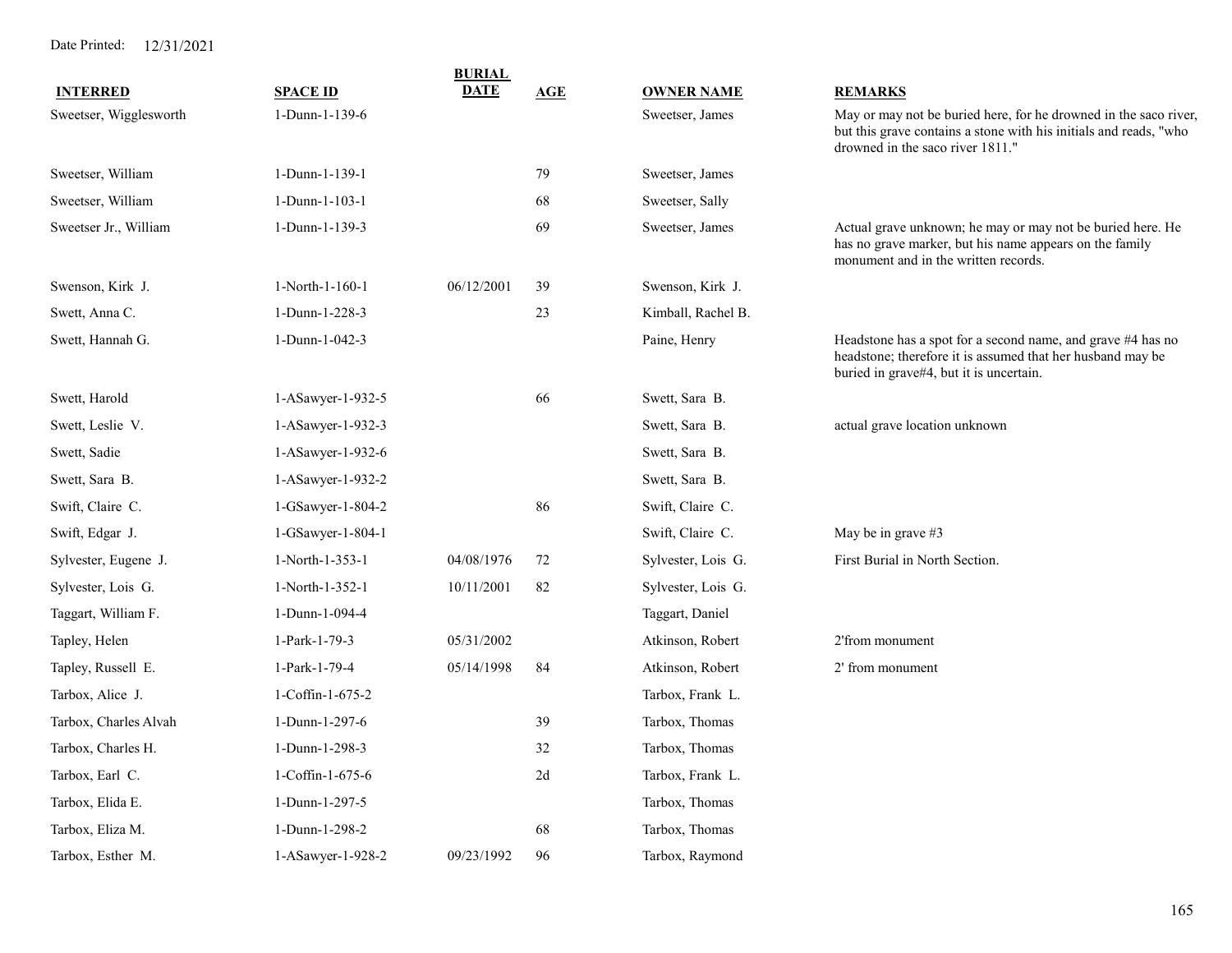| <b>INTERRED</b>          | <b>SPACE ID</b>   | <b>BURIAL</b><br><b>DATE</b> | <u>AGE</u>   | <b>OWNER NAME</b>     | <b>REMARKS</b>                                                                                                                                                                                              |
|--------------------------|-------------------|------------------------------|--------------|-----------------------|-------------------------------------------------------------------------------------------------------------------------------------------------------------------------------------------------------------|
|                          |                   |                              |              |                       |                                                                                                                                                                                                             |
| Tarbox, Florence R.      | 1-GSawyer-1-745-3 |                              | 66           | Bradbury, Adelbert L. |                                                                                                                                                                                                             |
| Tarbox, Frank L.         | 1-Coffin-1-675-1  |                              | 81           | Tarbox, Frank L.      |                                                                                                                                                                                                             |
| Tarbox, Grace            | 1-GSawyer-1-745-2 | 04/16/1973                   | 85           | Bradbury, Adelbert L. |                                                                                                                                                                                                             |
| Tarbox, Hattie M.        | 1-Dunn-1-297-3    |                              | 5 months     | Tarbox, Thomas        | Actual grave # unknown, but her name does appear on the<br>monument on the side facing her parents graves; therefore it is<br>assumed she is in one of the unmarked graves (3 or 4) next to<br>her parents. |
| Tarbox, Jeffrey T.       | 1-Mmorial-1-015-3 | 07/07/1970                   | $\mathbf{1}$ | Woodman, Harry B.     |                                                                                                                                                                                                             |
| Tarbox, Joanna "Joan D." | 1-Dunn-1-297-2    |                              | 83           | Tarbox, Thomas        |                                                                                                                                                                                                             |
| Tarbox, John M.          | 1-Dunn-1-297-1    |                              | 75           | Tarbox, Thomas        |                                                                                                                                                                                                             |
| Tarbox, Joseph J.        | 1-Locke-1-004-4   | 05/07/2013                   | 86           | Nield, Freeland L.    |                                                                                                                                                                                                             |
| Tarbox, Lewis L.         | 1-Coffin-1-675-5  |                              | 2d           | Tarbox, Frank L.      |                                                                                                                                                                                                             |
| Tarbox, Percy S.         | 1-GSawyer-1-745-1 |                              |              | Bradbury, Adelbert L. |                                                                                                                                                                                                             |
| Tarbox, Priscilla        | 1-Locke-1-004-5   | 05/13/2017                   |              | Nield, Freeland L.    |                                                                                                                                                                                                             |
| Tarbox, Raymond          | 1-ASawyer-1-928-1 |                              | 74           | Tarbox, Raymond       |                                                                                                                                                                                                             |
| Tarbox, Ruth V.          | 1-Coffin-1-675-3  | 10/12/1994                   | 100          | Tarbox, Frank L.      |                                                                                                                                                                                                             |
| Tarbox, Sammie N.        | 1-Dunn-1-297-4    |                              | 5 mos.       | Tarbox, Thomas        | Actual grave # unknown, but his name does appear on the<br>monument on the side facing his parents' graves; therefore it is<br>assumed he is in one of the unmarked graves (3 or 4) next to his<br>parents. |
| Tarbox, Sarah M.         | 1-Dunn-1-298-6    |                              | 70           | Tarbox, Thomas        | Actual grave # unknown; her name is on the monument, but she<br>has no grave marker. It is assumed that she is in either grave 4 or<br>5, next to her husband, T. Frank Tarbox.                             |
| Tarbox, T. Frank         | 1-Dunn-1-298-5    |                              | 32           | Tarbox, Thomas        |                                                                                                                                                                                                             |
| Tarbox, Thomas           | 1-Dunn-1-298-1    |                              | 83           | Tarbox, Thomas        |                                                                                                                                                                                                             |
| Tarbox, Thomas A.        | 1-GSawyer-1-717-1 | 04/28/2006                   | 80           | Eaton, William H.     |                                                                                                                                                                                                             |
| Tarbox, Unknown 1        | 1-ASawyer-1-928-5 |                              |              | Tarbox, Raymond       | actual grave location unknown,                                                                                                                                                                              |
| Tarbox, Unknown 2        | 1-ASawyer-1-928-6 |                              |              | Tarbox, Raymond       | actual grave location unknown.                                                                                                                                                                              |
| Tarbox, William P.       | 1-Locke-1-008-5   | 09/30/2006                   | 39           | Pease, Albert C.      | 2' from walkway                                                                                                                                                                                             |
| Tardiff, Glenola E.      | 1-Woodman-1-101-2 | 04/28/1998                   |              | Tardiff, Glenola E.   | 1 1/2 feet from monument                                                                                                                                                                                    |
| Tasker, Basil C. Jr.     | 1-Locke-1-125-4   | 05/07/2015                   | 84           | Tasker, Basil C. Jr.  |                                                                                                                                                                                                             |
| Tasker, Phyllis L.       | 1-Locke-1-125-5   | 09/29/2001                   | 69           | Tasker, Basil C. Jr.  |                                                                                                                                                                                                             |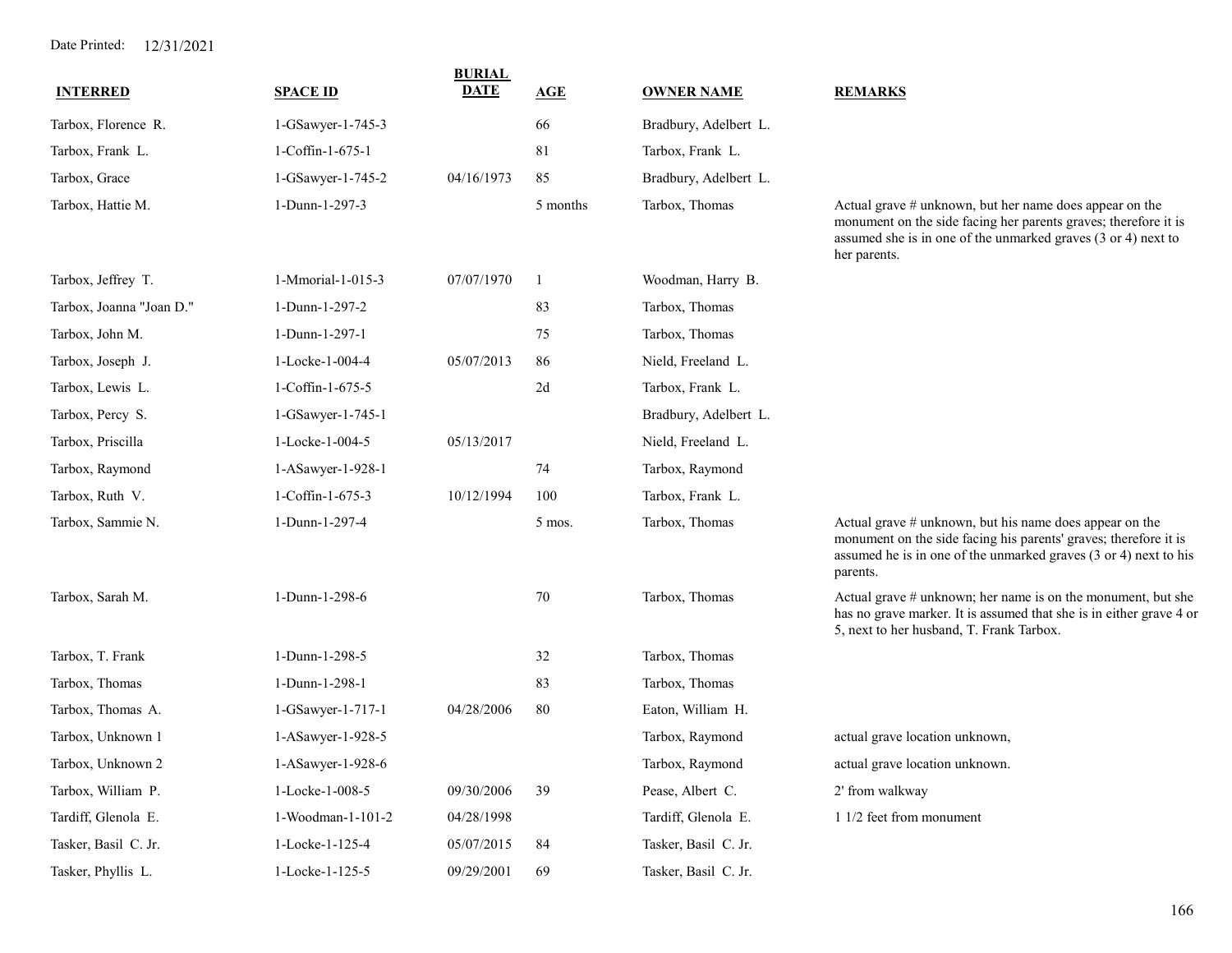| <b>INTERRED</b>        | <b>SPACE ID</b>    | <b>BURIAL</b><br><b>DATE</b> | AGE | <b>OWNER NAME</b>        | <b>REMARKS</b>                                                                                |
|------------------------|--------------------|------------------------------|-----|--------------------------|-----------------------------------------------------------------------------------------------|
| Taylor, Emily C.       | 1-OldYard-1-324-5  |                              |     | Rhodes, Luther A.        |                                                                                               |
| Taylor, Harold K.      | 1-OldYard-1-324-4  |                              | 64  | Rhodes, Luther A.        | could be grave #6                                                                             |
| Thacher, Jane D. de M. | 1-Dunn-1-201-2     |                              | 74  | Van Antwerp, Lucy Savage |                                                                                               |
| Thacher, Julia Anna    | 1-Dunn-1-201-3     |                              |     | Van Antwerp, Lucy Savage |                                                                                               |
| Thibault, Margaret M.  | 1-Woodman-1-061N-1 | 04/24/1995                   | 76  | Thibault, Paul R.        |                                                                                               |
| Thibault, Paul R.      | 1-Woodman-1-061N-2 | 08/19/1993                   | 77  | Thibault, Paul R.        |                                                                                               |
| Thibeault, Evelyn A.   | 1-ASawyer-1-947-3  | 07/23/1958                   | 85  | Gallant, Marcia A.       |                                                                                               |
| Thomas, Calvin R.      | 1-Locke-1-149w-1   | 08/26/1980                   | 18  | Thomas, Frances E.       |                                                                                               |
| Thomas, Emma R.        | 1-Locke-1-027-3    | 12/01/1973                   | 73  | Thomas, William E.       |                                                                                               |
| Thomas, Frances E.     | 1-Locke-1-149w-2   | 09/02/1989                   | 63  | Thomas, Frances E.       |                                                                                               |
| Thomas, Mary E.        | 1-Locke-1-027-2    | 11/02/2010                   | 87  | Thomas, William E.       |                                                                                               |
| Thomas, William E.     | 1-Locke-1-027-1    | 05/19/2011                   | 92  | Thomas, William E.       |                                                                                               |
| Thompson, Alvin C.     | 1-GSawyer-1-796-4  | 01/03/1954                   | 69  | Thompson, Alvin C.       |                                                                                               |
| Thompson, Carrie S.    | 1-GSawyer-1-796-2  | 04/11/1973                   | 79  | Thompson, Alvin C.       |                                                                                               |
| Thompson, Celia M.     | 1-GSawyer-1-796-5  | 11/22/1946                   | 62  | Thompson, Alvin C.       |                                                                                               |
| Thompson, Charles C.   | 1-GSawyer-1-793-4  |                              | 63  | Thompson, Charles C.     | may be grave $# 6$                                                                            |
| Thompson, Clarence W.  | 1-GSawyer-1-796-6  | 06/04/1947                   | 43  | Thompson, Alvin C.       |                                                                                               |
| Thompson, Cyrus C.     | 1-Dunn-1-209-1     |                              |     | Thompson, Cyrus C.       | Actual grave unknown-- there are no grave markers or<br>specificatins in the written records. |
| Thompson, Doris        | 1-GSawyer-1-796-3  | 04/11/1973                   | 59  | Thompson, Alvin C.       |                                                                                               |
| Thompson, Ezra         | 1-Dunn-1-255-1     |                              | 54  | Thompson, Sarah C.       |                                                                                               |
| Thompson, George H.    | 1-GSawyer-1-796-1  | 07/15/1947                   | 64  | Thompson, Alvin C.       |                                                                                               |
| Thompson, Gloria E.    | 1-North-1-190-1    | 04/24/1985                   | 59  | Cassidy, Cheryl A.       |                                                                                               |
| Thompson, Leslie Gene  | 1-Woodman-1-263S-2 | 11/19/2021                   | 49  | Thompson, Beth           | buried 2 ft from where monument would be set                                                  |
| Thompson, Myrtle H.    | 1-GSawyer-1-793-5  |                              | 78  | Thompson, Charles C.     |                                                                                               |
| Thompson, Nellie       | 1-Coffin-1-532-6   |                              |     | Pease, Charles A.        |                                                                                               |
| Thompson, Olive S.     | 1-Dunn-1-209-2     |                              |     | Thompson, Cyrus C.       | Actual grave unknown-- there are no grave markers or<br>specificatins in the written records. |
| Thompson, Sarah C.     | 1-Dunn-1-255-2     |                              | 77  | Thompson, Sarah C.       |                                                                                               |
| Thompson, William J.   | 1-North-1-056-1    | 04/19/1990                   | 50  | Thompson, William J.     |                                                                                               |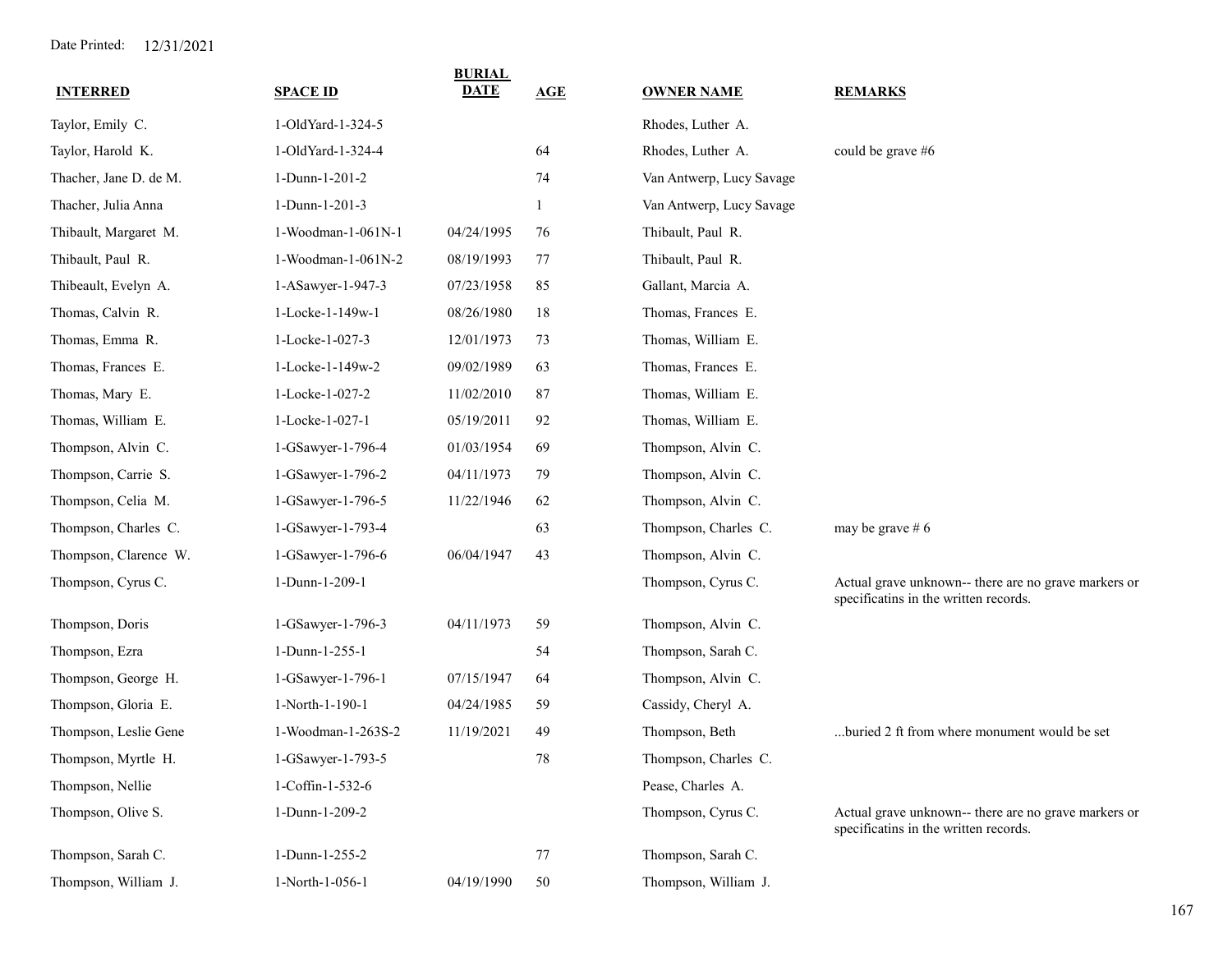| <b>INTERRED</b>       | <b>SPACE ID</b>   | <b>BURIAL</b><br><b>DATE</b> | AGE        | <b>OWNER NAME</b>    | <b>REMARKS</b>                                                                                   |
|-----------------------|-------------------|------------------------------|------------|----------------------|--------------------------------------------------------------------------------------------------|
| Tibbetts, Charles S.  | 1-Mmorial-1-095-2 | 05/02/1964                   | 44         | Tibbetts, Charles S. |                                                                                                  |
| Tibbetts, Chas B.     | 1-Coffin-1-420-2  |                              |            | Garland, Laurence    | Actual grave unknown;<br>Death date unknown                                                      |
| Tibbetts, Doris       | 1-ASawyer-1-951-6 |                              |            | Tibbetts, Leon       | actual grave location unknown                                                                    |
| Tibbetts, Eleanor M.  | 1-Mmorial-1-095-1 | 05/22/1988                   | 62         | Tibbetts, Charles S. |                                                                                                  |
| Tibbetts, Everett     | 1-Coffin-1-420-4  |                              |            | Garland, Laurence    | Actual grave unknown;<br>Death date unknown                                                      |
| Tibbetts, Frances E.  | 1-Coffin-1-420-3  |                              | 90 & 9 mo. | Garland, Laurence    | Actual grave unknown                                                                             |
| Tibbetts, Herta K.    | 1-North-1-073-1   | 06/04/2013                   |            | Tibbetts, Richard F. |                                                                                                  |
| Tibbetts, John C.     | 1-Mmorial-1-095-3 |                              | 12         | Tibbetts, Charles S. |                                                                                                  |
| Tibbetts, John E.     | 1-Coffin-1-422-4  |                              |            | Bradeen, Howard C.   |                                                                                                  |
| Tibbetts, Lewis       | 1-Coffin-1-420-5  |                              |            | Garland, Laurence    | Actual grave unknown;<br>Death date unknown                                                      |
| Tibbetts, Richard F.  | 1-North-1-073-1   | 12/26/1996                   | 65         | Tibbetts, Richard F. |                                                                                                  |
| Tibbetts, Russell P.  | 1-Coffin-1-421-3  |                              |            | Garland, Laurence    | Death date unknown                                                                               |
| Tilley, Howard J.     | 1-Coffin-1-367-6  |                              |            | Sanborn, Cordelia    |                                                                                                  |
| Tilley, Lizzie J.     | 1-Coffin-1-367-5  |                              |            | Sanborn, Cordelia    |                                                                                                  |
| Tilley, William R.    | 1-Coffin-1-367-4  |                              |            | Sanborn, Cordelia    |                                                                                                  |
| Tillson, Patricia W.  | 1-Woodman-1-014-4 | 10/24/2020                   | 95         | Tillson, Patrick L.  | Paid \$725 weekend cremationm. Buried 2 ft from monument.                                        |
| Tillson, Bonny J.     | 1-Woodman-1-014-2 | 05/07/2005                   | 50         | Tillson, Patrick L.  |                                                                                                  |
| Tillson, LeRoy S. Jr. | 1-Woodman-1-014-3 | 07/11/2007                   | 75         | Tillson, Patrick L.  | reburial, Moved from Maine Veterans Cemetery in Augusta.                                         |
| Towle, Alfred G.      | 1-Coffin-1-454-3  |                              | 33         | Towle, Samuel        |                                                                                                  |
| Towle, Amos L.        | 1-ASawyer-1-862-5 |                              | 64         | Towle, Lizzie May    |                                                                                                  |
| Towle, Angeline J.    | 1-Coffin-1-554-5  |                              | 73         | Towle, Newton E.     |                                                                                                  |
| Towle, Annie          | 1-Dunn-1-272-2    |                              | 87         | Towle, Simon         | Actual grave # unknown due to no grave marker and lack of<br>specificity in the written records. |
| Towle, Arthur L.      | 1-ASawyer-1-862-6 | 05/04/1971                   | 67         | Towle, Lizzie May    |                                                                                                  |
| Towle, Arthur E.      | 1-Dunn-1-040-1    |                              | $48\,$     | Towle, Stephen       |                                                                                                  |
| Towle, Carrie C.      | 1-Coffin-1-490-1  |                              | $72\,$     | Towle, Edwin         | No exact burial information;<br>No stone marker                                                  |
| Towle, Charles H.     | 1-ASawyer-1-866-1 |                              |            | Towle, Clara         | actual grave location unknown.                                                                   |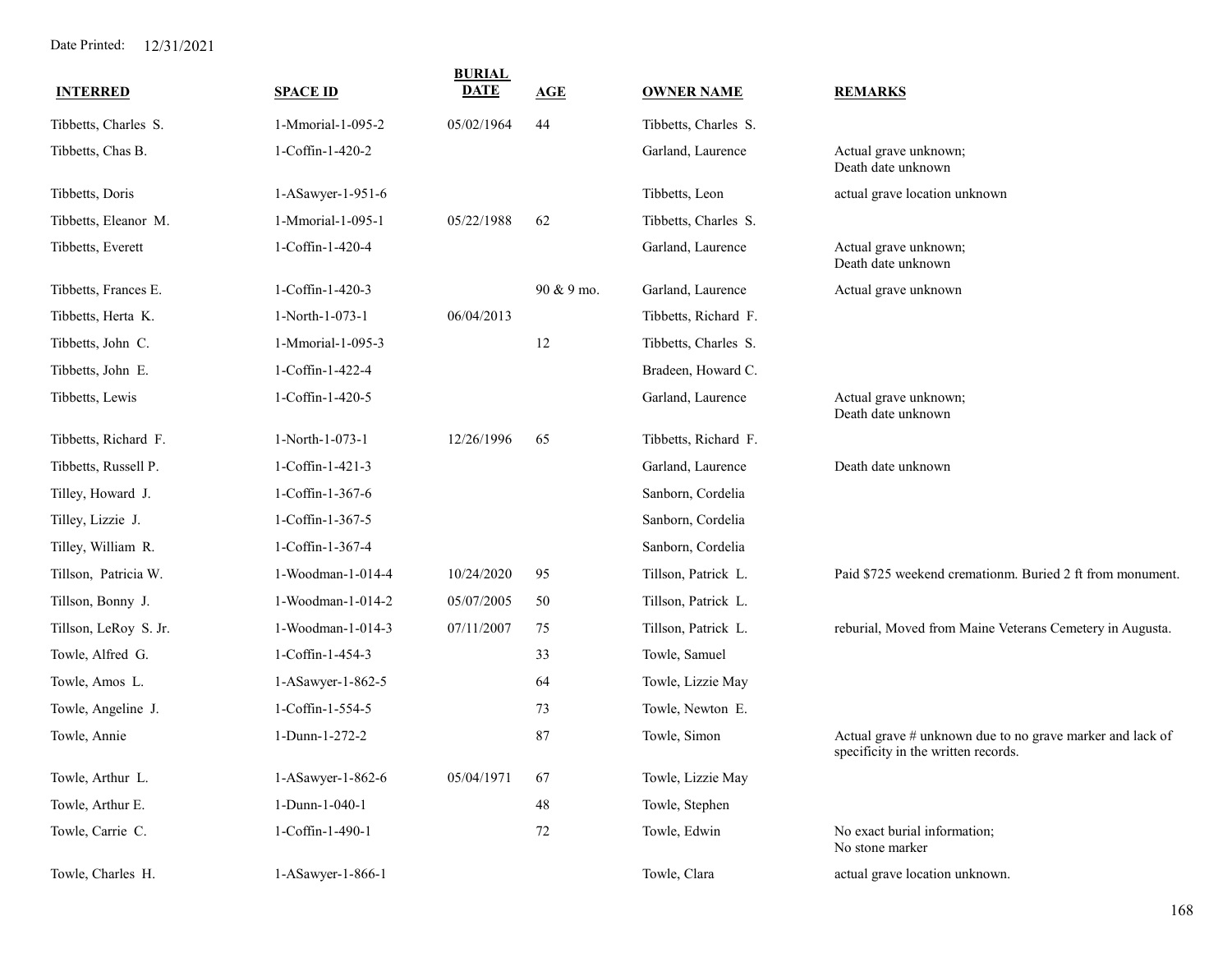| <b>INTERRED</b>          | <b>SPACE ID</b>   | <b>BURIAL</b><br><b>DATE</b> | AGE     | <b>OWNER NAME</b> | <b>REMARKS</b>                                                                                                                              |
|--------------------------|-------------------|------------------------------|---------|-------------------|---------------------------------------------------------------------------------------------------------------------------------------------|
| Towle, Child             | 1-Coffin-1-490-3  |                              |         | Towle, Edwin      | No exact burial information;<br>No stone marker                                                                                             |
| Towle, Clara             | 1-ASawyer-1-866-2 |                              |         | Towle, Clara      | actual grave location unknown.                                                                                                              |
| Towle, Cora May          | 1-Dunn-1-039-2    |                              | 11 mos. | Towle, Stephen    |                                                                                                                                             |
| Towle, David M.          | 1-GSawyer-1-821-4 | 05/14/2005                   |         | Towle, Merton W.  |                                                                                                                                             |
| Towle, Dorris W.         | 1-GSawyer-1-703-1 |                              |         | Towle, Fannie E.  | grave location unknown                                                                                                                      |
| Towle, Edwin             | 1-Coffin-1-490-4  |                              |         | Towle, Edwin      |                                                                                                                                             |
| Towle, Ellen             | 1-Dunn-1-233-2    |                              | 46      | Towle, James      |                                                                                                                                             |
| Towle, Elliot B.         | 1-GSawyer-1-820-3 | 06/03/2008                   | 77      | Towle, Merton W.  |                                                                                                                                             |
| Towle, Emma L.           | 1-Dunn-1-039-1    |                              | $72\,$  | Towle, Stephen    |                                                                                                                                             |
| Towle, Everett E.        | 1-Coffin-1-490-2  |                              | 62      | Towle, Edwin      | No exact burial information;<br>No stone marker                                                                                             |
| Towle, Everett L.        | 1-GSawyer-1-820-5 | 09/29/2017                   | 83      | Towle, Merton W.  |                                                                                                                                             |
| Towle, Fannie            | 1-Dunn-1-040-2    |                              | 27      | Towle, Stephen    |                                                                                                                                             |
| Towle, Fannie E.         | 1-GSawyer-1-703-3 |                              | 83      | Towle, Fannie E.  |                                                                                                                                             |
| Towle, George S.         | 1-Dunn-1-040-3    |                              | 11      | Towle, Stephen    |                                                                                                                                             |
| Towle, Harry E.          | 1-Coffin-1-528-1  |                              |         | Locke, S.J.       |                                                                                                                                             |
| Towle, Hattie            | 1-Coffin-1-490-5  |                              |         | Towle, Edwin      |                                                                                                                                             |
| Towle, Isaac H.          | 1-Dunn-1-265-3    |                              |         | Towle, Isaac H.   | Actual grave unknown; there is no grave marker, but the written<br>records say he is in this lot somewhere.                                 |
| Towle, James             | 1-Dunn-1-233-1    |                              |         | Towle, James      | Actual grave unknown; the written records list him as having<br>been buried somewhere in this lot, but there is no grave marker<br>for him. |
| Towle, Joanna            | 1-Dunn-1-265-4    |                              | 63      | Towle, Isaac H.   |                                                                                                                                             |
| Towle, John H.           | 1-Dunn-1-177-1    |                              | 46      | Towle, John H.    |                                                                                                                                             |
| Towle, Joseph F.         | 1-Dunn-1-145-4    |                              |         | Towle, Simon      |                                                                                                                                             |
| Towle, Leonard C.        | 1-GSawyer-1-703-2 |                              |         | Towle, Fannie E.  |                                                                                                                                             |
| Towle, Lizzie May        | 1-ASawyer-1-862-4 |                              |         | Towle, Lizzie May | no burial records found. may not be here!                                                                                                   |
| Towle, Lt. Newton E. Jr. | 1-Coffin-1-554-2  |                              |         | Towle, Newton E.  |                                                                                                                                             |
| Towle, Lucy              | 1-Dunn-1-039-3    |                              | 71      | Towle, Stephen    |                                                                                                                                             |
| Towle, Lydia A.          | 1-Dunn-1-177-2    |                              |         | Towle, John H.    |                                                                                                                                             |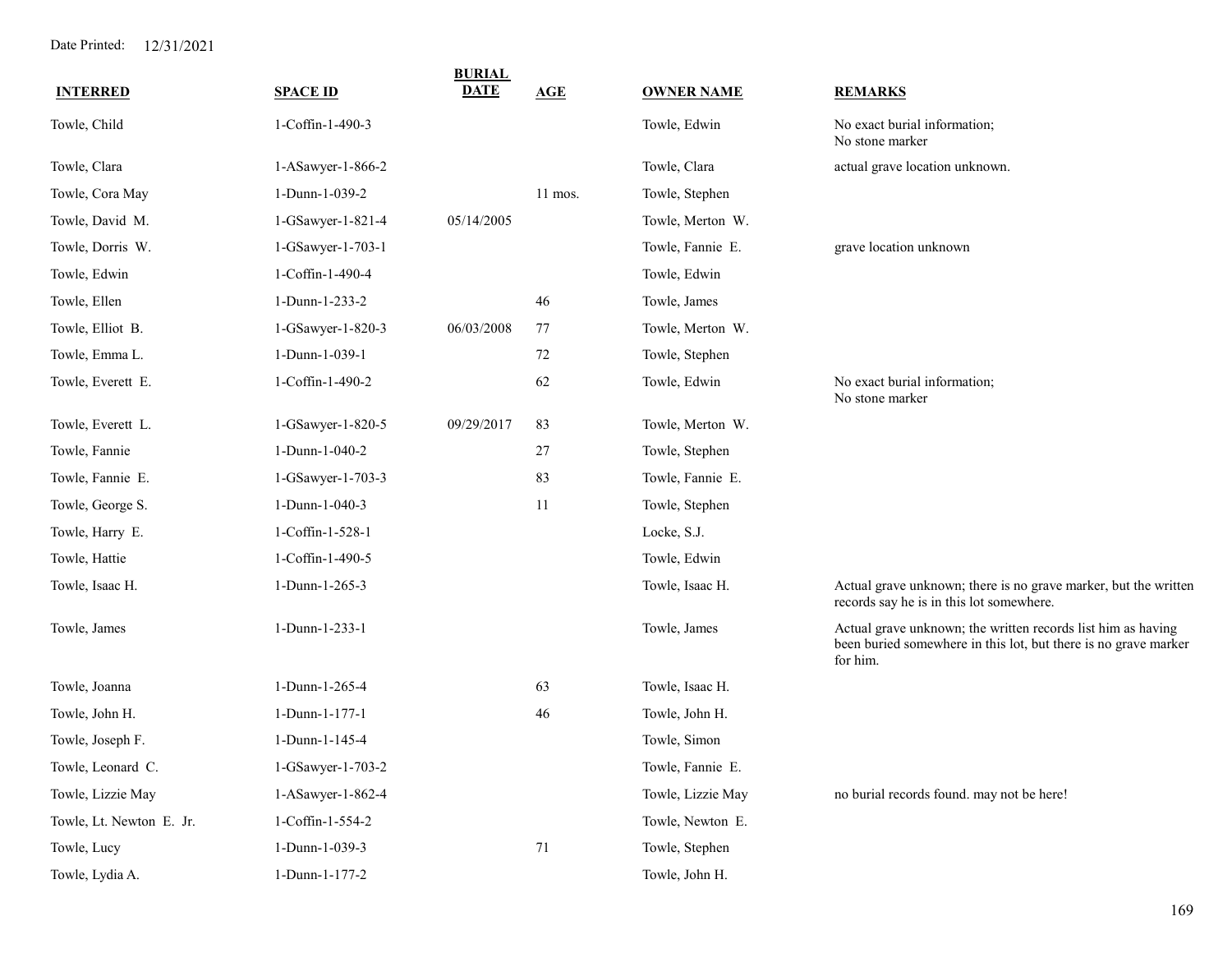| <b>INTERRED</b>           | <b>SPACE ID</b>   | <b>BURIAL</b><br><b>DATE</b> | AGE | <b>OWNER NAME</b>    | <b>REMARKS</b>                                                                                   |
|---------------------------|-------------------|------------------------------|-----|----------------------|--------------------------------------------------------------------------------------------------|
| Towle, Martha J.          | 1-Dunn-1-145-3    |                              |     | Towle, Simon         |                                                                                                  |
| Towle, Mary L.            | 1-Coffin-1-528-2  |                              | 64  | Locke, S.J.          |                                                                                                  |
| Towle, Merton W.          | 1-GSawyer-1-821-2 | 04/29/1995                   | 97  | Towle, Merton W.     |                                                                                                  |
| Towle, Mildred B. "Irene" | 1-GSawyer-1-821-1 | 04/28/1989                   | 91  | Towle, Merton W.     |                                                                                                  |
| Towle, Newton E.          | 1-Coffin-1-554-4  |                              | 69  | Towle, Newton E.     |                                                                                                  |
| Towle, Samuel             | 1-Dunn-1-272-1    |                              | 89  | Towle, Simon         | Actual grave # unknown due to no grave marker and lack of<br>specificity in the written records. |
| Towle, Samuel             | 1-Coffin-1-454-1  |                              | 67  | Towle, Samuel        | may not be buried here no data                                                                   |
| Towle, Sarah A.           | 1-Dunn-1-145-2    |                              |     | Towle, Simon         |                                                                                                  |
| Towle, Shirley            | 1-GSawyer-1-820-6 | 09/26/2009                   | 83  | Towle, Merton W.     |                                                                                                  |
| Towle, Simon              | 1-Dunn-1-272-3    |                              | 75  | Towle, Simon         | Actual grave # unknown due to no grave marker and lack of<br>specificity in the written records. |
| Towle, Stephen            | 1-Dunn-1-039-4    |                              | 79  | Towle, Stephen       |                                                                                                  |
| Towle, William E.         | 1-Coffin-1-547-2  |                              | 35  | Hicks, Angie F.      |                                                                                                  |
| Towle, Winnie M.          | 1-GSawyer-1-703-1 |                              |     | Towle, Fannie E.     | grave location unknown                                                                           |
| Towne, Sarah E.           | 1-Dunn-1-013-3    |                              | 46  | Harmon, Nathan       |                                                                                                  |
| Towns, Frances R.         | 1-Locke-1-111-1   | 05/17/1976                   | 52  | Towns, Roberta S.    |                                                                                                  |
| Townsend, Abigail         | 1-OldYard-1-337-2 |                              | 78  | Townsend, Charles    |                                                                                                  |
| Townsend, Allan T.        | 1-ASawyer-1-949-3 |                              | 53  | Townsend, Chester A. | Family buried remains here in 1991, not Authorized by<br>Superintendent.                         |
|                           |                   |                              |     |                      | not sure where cremains are buried.                                                              |
| Townsend, Almira          | 1-ASawyer-1-906-1 |                              | 62  | Townsend, Frank      |                                                                                                  |
| Townsend, Alvah J.        | 1-OldYard-1-336-3 |                              | 22  | Townsend, John L.    |                                                                                                  |
| Townsend, Alvin           | 1-OldYard-1-336-1 |                              | 86  | Townsend, John L.    |                                                                                                  |
| Townsend, Carol A.        | 1-ASawyer-1-902-3 | 08/13/1982                   | 73  | Mckenney, A.B.       |                                                                                                  |
| Townsend, Carrie P.       | 1-Coffin-1-685-2  |                              |     | Lear, Warren         |                                                                                                  |
| Townsend, Charles         | 1-OldYard-1-337-5 |                              | 91  | Townsend, Charles    |                                                                                                  |
| Townsend, Chester A.      | 1-ASawyer-1-949-1 |                              | 47  | Townsend, Chester A. |                                                                                                  |
| Townsend, D. Edwin        | 1-OldYard-1-337-3 |                              | 87  | Townsend, Charles    |                                                                                                  |
| Townsend, David M.        | 1-Woodman-1-003-1 | 06/26/2007                   | 78  | Bryant, Wallace C.   |                                                                                                  |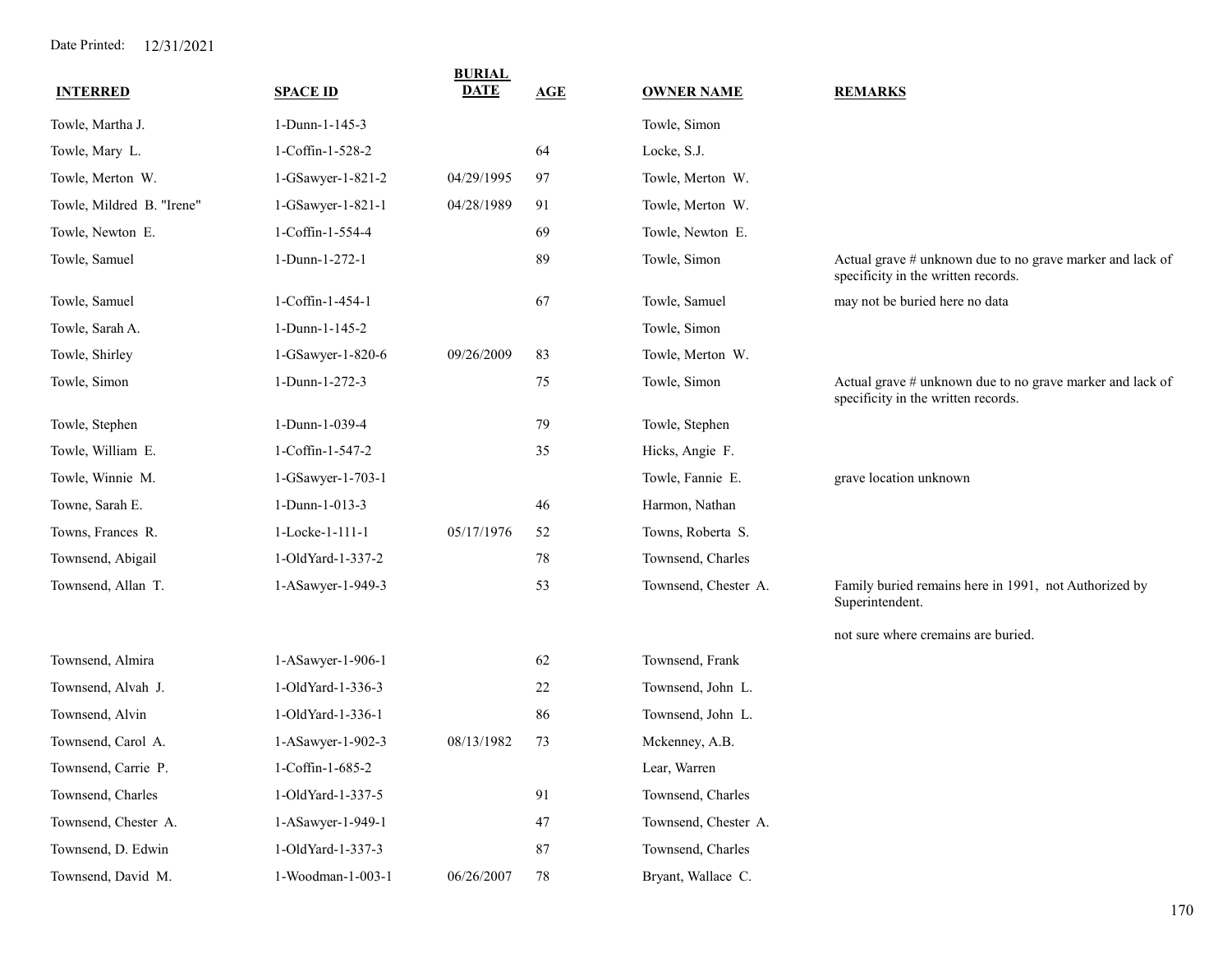| <b>INTERRED</b>          | <b>SPACE ID</b>    | <b>BURIAL</b><br><b>DATE</b> | AGE | <b>OWNER NAME</b>      | <b>REMARKS</b>                                        |
|--------------------------|--------------------|------------------------------|-----|------------------------|-------------------------------------------------------|
| Townsend, Eleanor A.     | 1-ASawyer-1-949-5  | 10/11/1982                   | 68  | Townsend, Chester A.   |                                                       |
| Townsend, Elizabeth      | 1-OldYard-1-336-2  |                              | 75  | Townsend, John L.      |                                                       |
| Townsend, Erlon Lawrence | 1-ASawyer-1-908-1  | 05/31/2014                   |     | Townsend, Lawrence R.  |                                                       |
| Townsend, Ethel M.       | 1-ASawyer-1-949-2  |                              | 35  | Townsend, Chester A.   |                                                       |
| Townsend, Frank          | 1-ASawyer-1-906-2  |                              | 74  | Townsend, Frank        |                                                       |
| Townsend, Hannah R.      | 1-OldYard-1-337-4  |                              | 88  | Townsend, Charles      |                                                       |
| Townsend, Horace W.      | 1-OldYard-1-336-4  |                              | 57  | Townsend, John L.      |                                                       |
| Townsend, Infant         | 1-ASawyer-1-908-6  |                              |     | Townsend, Lawrence R.  | actual grave unknown                                  |
| Townsend, Jacob          | 1-OldYard-1-337-1  |                              | 81  | Townsend, Charles      |                                                       |
| Townsend, Jacob F.       | 1-ASawyer-1-906-3  |                              | 69  | Townsend, Frank        | unknown if both parents are buried in this one grave. |
| Townsend, John L.        | 1-OldYard-1-336-6  |                              |     | Townsend, John L.      | no record of burial may not be buried here            |
| Townsend, Laura J.       | 1-Park-1-30-4      | 10/08/1982                   |     | Gross, Gary            |                                                       |
| Townsend, Lawrence R.    | 1-ASawyer-1-908-4  | 04/27/1992                   | 78  | Townsend, Lawrence R.  |                                                       |
| Townsend, Louis A.       | 1-Coffin-1-685-1   |                              | 80  | Lear, Warren           |                                                       |
| Townsend, Mary S.        | 1-ASawyer-1-906-3  |                              | 75  | Townsend, Frank        |                                                       |
| Townsend, Maude E.       | 1-ASawyer-1-902-2  |                              | 67  | Mckenney, A.B.         |                                                       |
| Townsend, Norman         | 1-Locke-1-138-2    | 07/15/1968                   | 61  | Howe, Henry W. Jr.     |                                                       |
| Townsend, Olive          | 1-Woodman-1-003-2  | 04/22/1994                   | 62  | Bryant, Wallace C.     |                                                       |
| Townsend, Raymond        | 1-Locke-1-138-2    | 07/11/1994                   | 67  | Howe, Henry W. Jr.     | end away from walkway.                                |
| Townsend, Robert S.      | 1-OldYard-1-336-5  |                              |     | Townsend, John L.      |                                                       |
| Townsend, Ruth F.        | 1-ASawyer-1-908-5  | 05/05/2003                   | 89  | Townsend, Lawrence R.  |                                                       |
| Townsend, Stephen A.     | 1-Woodman-1-002-4  | 05/21/2007                   | 53  | Bryant, Wallace C.     |                                                       |
| Townsend, Wayne K.       | 1-ASawyer-1-908-6  |                              |     | Townsend, Lawrence R.  | actual grave unknown                                  |
| Townsend, William S.     | 1-ASawyer-1-902-1  |                              | 93  | Mckenney, A.B.         |                                                       |
| Tozier, Harold G.        | 1-Locke-1-113-4    | 06/20/1994                   | 78  | Cole, Leslie A.        |                                                       |
| Tracy, Barbara           | 1-Woodman-1-108S-2 | 07/14/2020                   |     | Tracy, Barbara         | Pd \$1,100 for burial fee                             |
| Tracy, Chloe M.          | 1-Woodman-1-230N-1 | 11/08/2013                   |     | Paulser, Julie         |                                                       |
| Tradewell, William S.    | 1-OldYard-1-F-4    |                              |     | Frothingham, George B. | actual grave location unknown                         |
| Trafton, George E.       | 1-North-1-316-1    | 06/12/1992                   | 88  | Trafton, Pauline B.    |                                                       |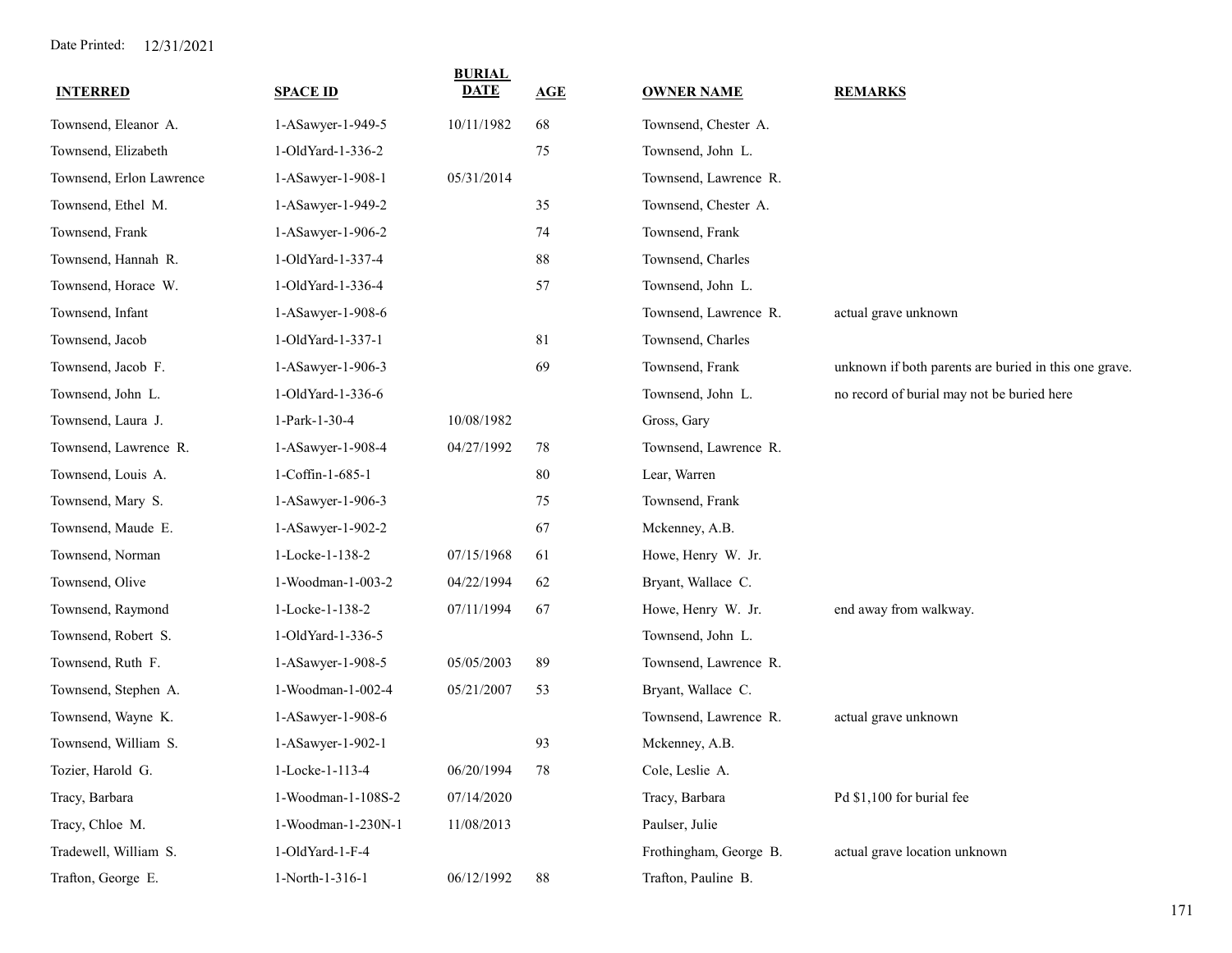| <b>INTERRED</b>       | <b>SPACE ID</b>   | <b>BURIAL</b><br>DATE | AGE | <b>OWNER NAME</b>     | <b>REMARKS</b>                                                |
|-----------------------|-------------------|-----------------------|-----|-----------------------|---------------------------------------------------------------|
| Trafton, Pauline B.   | 1-North-1-315-1   | 07/02/1977            | 69  | Trafton, Pauline B.   |                                                               |
| Trask, Henry M.       | 1-GSawyer-1-701-4 | 04/25/2009            |     | Mckenney, Charles H.  |                                                               |
| Trask, Lucy M.        | 1-GSawyer-1-701-5 | 08/15/1976            | 92  | Mckenney, Charles H.  |                                                               |
| Treadwell, Frances E. | 1-Coffin-1-483-6  |                       | 57  | Dunnell, Henry        |                                                               |
| Treadwell, Helen      | 1-Locke-1-016-2   | 06/28/2018            | 99  | Treadwell, William    |                                                               |
| Treadwell, William    | 1-Locke-1-016-1   | 08/26/2009            | 92  | Treadwell, William    |                                                               |
| Tripp, Abbie J.       | 1-GSawyer-1-766-5 | 02/24/1953            | 76  | Tripp, Forrest W.     |                                                               |
| Tripp, Agnes P.       | 1-Park-1-17-3     | 06/04/1990            | 74  | Littlefield, Oscar M. | Interred at the monument                                      |
| Tripp, Baby           | 1-Mmorial-1-023-1 |                       |     | Tripp, Millard        |                                                               |
| Tripp, Cora C.        | 1-GSawyer-1-765-2 | 05/17/1982            | 84  | Tripp, Nelson A.      |                                                               |
| Tripp, Curtis W.      | 1-Park-1-18-4     |                       | 66  | Tripp, Lloyd          |                                                               |
| Tripp, David B.       | 1-GSawyer-1-704-1 |                       | 69  | Tripp, David B.       | actual grave location unknown                                 |
| Tripp, David L.       | 1-Park-1-18-4     | 05/24/2019            | 77  | Tripp, Lloyd          | Buried on top of Curtis Tripp in grave 4\$600 paid for burial |
| Tripp, Edwin F.       | 1-Park-1-17-3     | 06/14/1969            | 56  | Littlefield, Oscar M. |                                                               |
| Tripp, Forrest W.     | 1-GSawyer-1-766-6 |                       |     | Tripp, Forrest W.     |                                                               |
| Tripp, George A.      | 1-GSawyer-1-765-6 |                       |     | Tripp, Nelson A.      |                                                               |
| Tripp, Gertrude K.    | 1-Mmorial-1-023-3 |                       | 53  | Tripp, Millard        |                                                               |
| Tripp, Hattie         | 1-GSawyer-1-704-2 |                       | 87  | Tripp, David B.       | actual grave location unknown                                 |
| Tripp, Hazel          | 1-Mmorial-1-038-1 | 05/07/1999            | 87  | Tripp, Hazel          |                                                               |
| Tripp, Infant         | 1-GSawyer-1-765-3 |                       |     | Tripp, Nelson A.      | not sure of which grave 3 is most probable                    |
| Tripp, Infant         | 1-GSawyer-1-704-3 |                       |     | Tripp, David B.       | No record of burial.                                          |
| Tripp, Iva L.         | 1-Park-1-18-2     | 05/16/2016            | 96  | Tripp, Lloyd          |                                                               |
| Tripp, Leslie L.      | 1-GSawyer-1-766-3 |                       |     | Tripp, Forrest W.     | no record of burial.                                          |
| Tripp, Lloyd          | 1-Park-1-18-1     | 09/19/1976            | 61  | Tripp, Lloyd          |                                                               |
| Tripp, Marcia B.      | 1-GSawyer-1-766-2 |                       |     | Tripp, Forrest W.     | unknown grave # probably#2                                    |
| Tripp, Mary E.        | 1-GSawyer-1-765-5 | 01/18/1957            | 84  | Tripp, Nelson A.      |                                                               |
| Tripp, Millard        | 1-Mmorial-1-023-2 | 11/16/1968            | 65  | Tripp, Millard        |                                                               |
| Tripp, Millard A. Jr. | 1-North-1-013-1   | 05/11/2013            |     | Tripp, Millard A. Jr. |                                                               |
| Tripp, Nelson A.      | 1-GSawyer-1-765-1 | 05/02/1986            | 85  | Tripp, Nelson A.      |                                                               |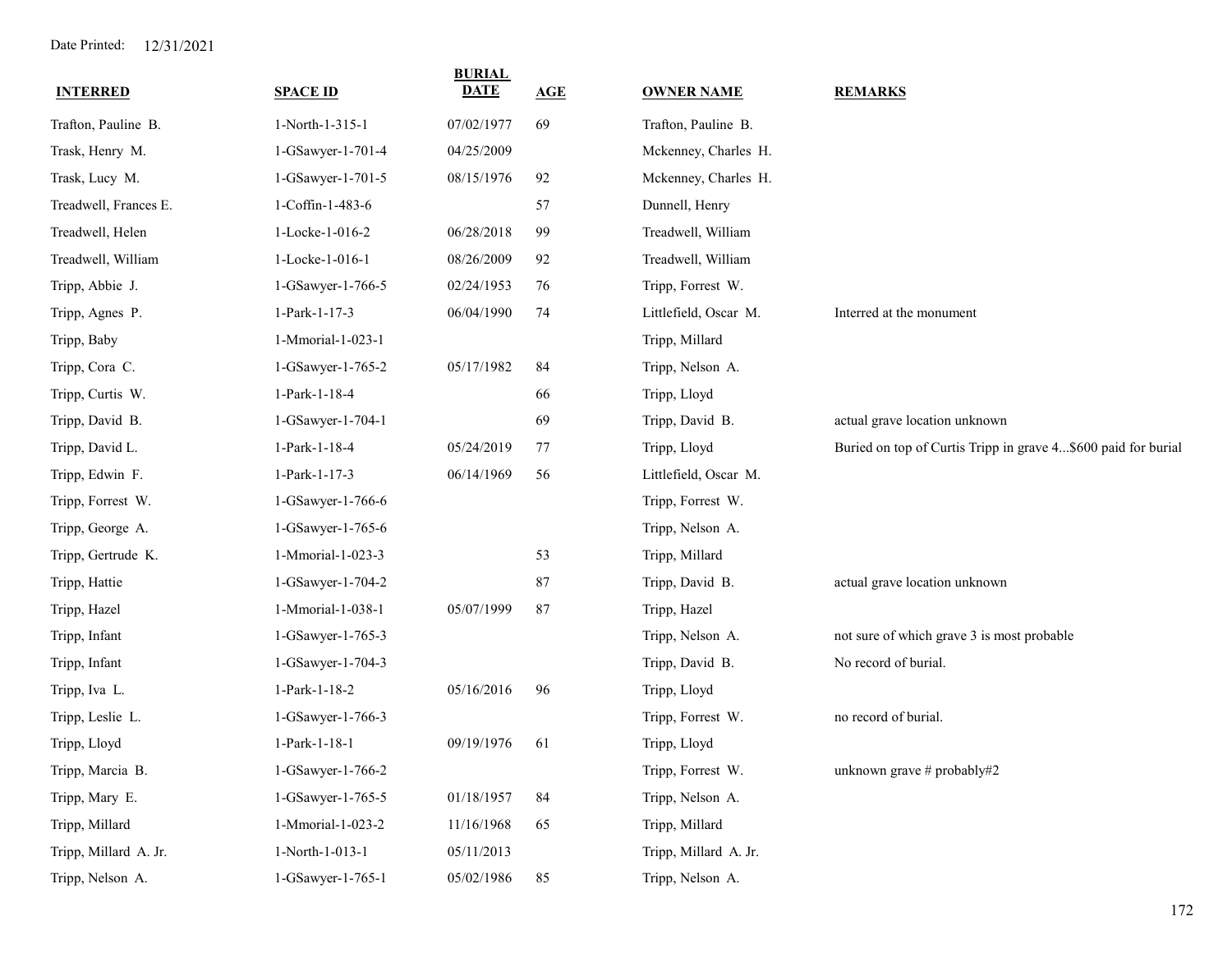| <b>INTERRED</b>         | <b>SPACE ID</b>   | <b>BURIAL</b><br><b>DATE</b> | <b>AGE</b> | <b>OWNER NAME</b>       | <b>REMARKS</b>                                                                                |
|-------------------------|-------------------|------------------------------|------------|-------------------------|-----------------------------------------------------------------------------------------------|
| Tripp, Ronald           | 1-North-1-027-1   | 04/20/2012                   | 82         | Tripp, Millard A. Jr.   |                                                                                               |
| Tripp, Ruth             | 1-North-1-178-1   | 05/15/2019                   | 82         | Tripp, Forrest          |                                                                                               |
| Tripp, Scott F.         | 1-Park-1-17-4     | 07/03/1979                   | 17         | Littlefield, Oscar M.   |                                                                                               |
| Tripp, Theresa B.       | 1-North-1-014-1   | 03/16/2010                   | 83         | Tripp, Millard A. Jr.   |                                                                                               |
| Trombly, Marjorie V.    | 1-ASawyer-1-957-6 | 05/21/2001                   | 79         | Dennett, Florine F.     |                                                                                               |
| Truscott, Arnold W.     | $1-Dunn-1-211-6$  |                              |            | Truscott, Isaac N.      | Actual grave unknown; there are no grave markers or specifics<br>in the written records.      |
| Truscott, George H.     | 1-Dunn-1-211-3    |                              |            | Truscott, Isaac N.      | Actual grave unknown; there are no grave markers or specifics<br>in the written records.      |
| Truscott, George Hollis | 1-Dunn-1-212-6    |                              | 79         | Truscott, George Hollis | He is also memorialized on his family's monument in the<br>neighboring lot, #211.             |
| Truscott, Hannah        | 1-Dunn-1-211-2    |                              |            | Truscott, Isaac N.      | Actual grave unknown; there are no grave markers or specifics<br>in the written records.      |
| Truscott, Isaac D.      | 1-Dunn-1-211-5    |                              | Infant     | Truscott, Isaac N.      | Actual grave unknown; there are no grave markers or specifics<br>in the written records.      |
| Truscott, Isaac N.      | 1-Dunn-1-211-1    |                              |            | Truscott, Isaac N.      | Actual grave unknown; there are no grave markers or specifics<br>in the written records.      |
| Truscott, Martha E.     | 1-Dunn-1-212-5    |                              | 90         | Truscott, George Hollis | She is also memorialized on her husband's family monument in<br>the neighboring lot, $#211$ . |
| Truscott, May T.        | 1-Dunn-1-211-4    |                              |            | Truscott, Isaac N.      | Actual grave unknown; there are no grave markers or specifics<br>in the written records.      |
| Tufts, Gordon E.        | 1-Coffin-1-680-4  |                              |            | Tufts, William G.       |                                                                                               |
| Tufts, Harris O.        | 1-Coffin-1-680-5  |                              |            | Tufts, William G.       |                                                                                               |
| Tufts, Inez E.          | 1-Coffin-1-680-2  |                              |            | Tufts, William G.       |                                                                                               |
| Tufts, Louise F.        | 1-Coffin-1-680-3  |                              |            | Tufts, William G.       |                                                                                               |
| Tufts, Nellie F.        | 1-OldYard-1-347-5 |                              | 24         | Cassin, Olive C.        | wife of Will Tufts lot #680                                                                   |
| Tufts, William G.       | 1-Coffin-1-680-1  |                              |            | Tufts, William G.       |                                                                                               |
| Turgeon, James          | 1-North-1-250-1   | 08/09/2019                   |            | Bickford, Barbara       | Buried on same lot as Sandra Bickfiord  cremation 2 ft from<br>stone                          |
| Turgeon, Roland A. Sr.  | 1-Locke-1-131-3   | 04/23/2016                   |            | Dunnell, Raymond M.     |                                                                                               |
| Turgeon, Virginia A.    | 1-Locke-1-131-3   | 04/23/2016                   |            | Dunnell, Raymond M.     |                                                                                               |
| Turner, Edwin           | 1-Dunn-1-099-5    |                              |            | Dennett, Otis T.        |                                                                                               |
| Turner, Eliza M.        | 1-Dunn-1-099-4    |                              |            | Dennett, Otis T.        |                                                                                               |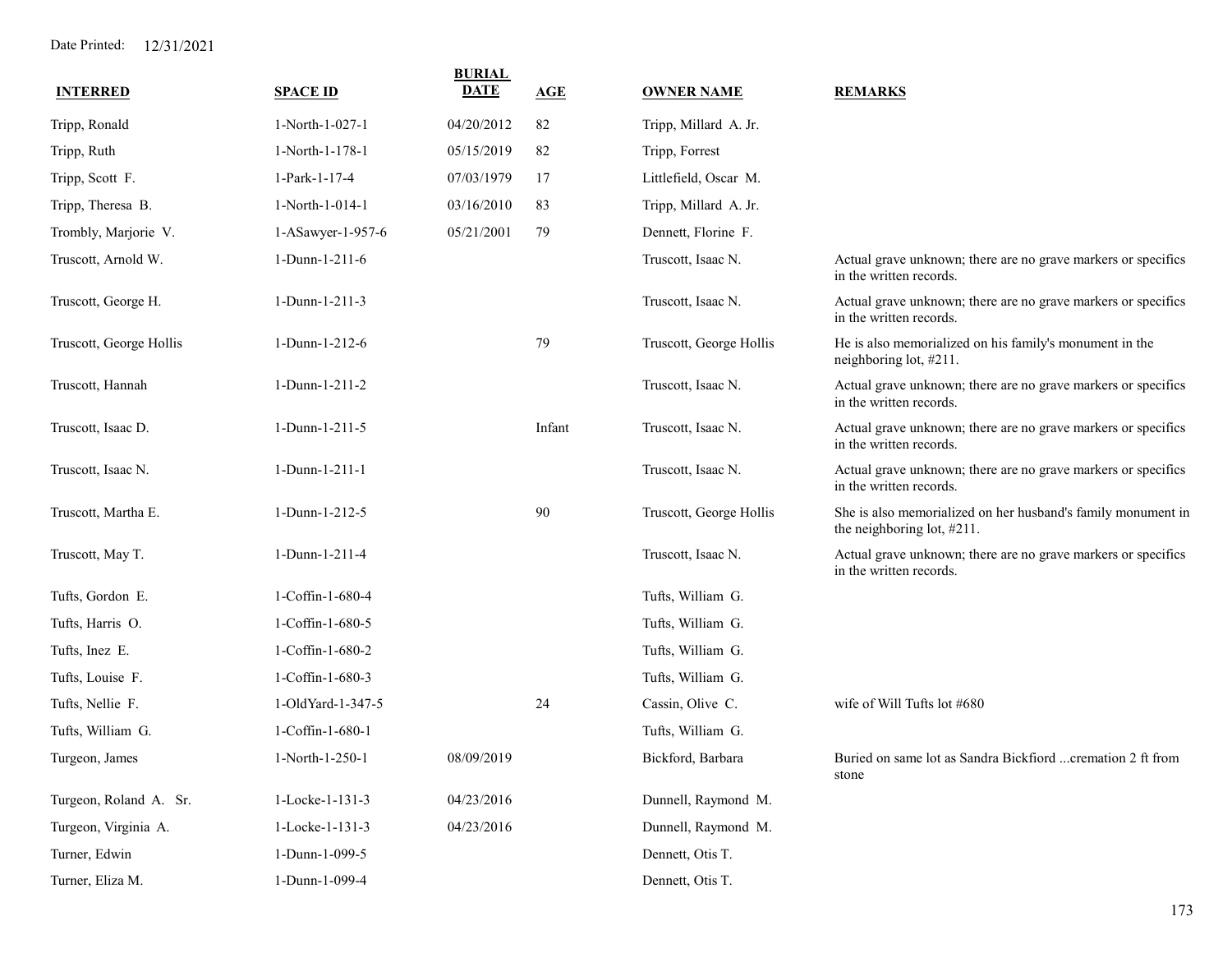| <b>INTERRED</b>           | <b>SPACE ID</b>    | <b>BURIAL</b><br><b>DATE</b> | AGE | <b>OWNER NAME</b>    | <b>REMARKS</b>                                          |
|---------------------------|--------------------|------------------------------|-----|----------------------|---------------------------------------------------------|
| Turner, Francis           | 1-Park-1-49-2      |                              |     | Turner, Francis      |                                                         |
| Turner, Margeret          | 1-Locke-1-160-3    | 05/25/1995                   |     | Grant, Guy R.        |                                                         |
| Turner, Ralph W.          | 1-Park-1-49-1      | 10/30/1970                   | 65  | Turner, Francis      |                                                         |
| Turner, Ralph William Jr. | 1-Park-1-49-3      | 04/26/2014                   |     | Turner, Francis      | foot of grave                                           |
| Tweedie, George           | 1-North-1-147-1    | 05/19/2001                   |     | Tweedie, George      |                                                         |
| Tweedie, Gwendolyn        | 1-North-1-147-1    | 10/08/2001                   | 78  | Tweedie, George      |                                                         |
| Tweedie, Linda L.         | 1-Woodman-1-091S-2 | 05/15/2020                   | 77  | Tweedie, Clarence A. |                                                         |
| Twombly, Charles E.       | 1-GSawyer-1-793-2  | 10/21/1940                   |     | Twombly, Chesney     |                                                         |
| Twombly, Chesney          | 1-GSawyer-1-793-3  | 10/31/1997                   | 79  | Twombly, Chesney     |                                                         |
| Twombly, Fred S.          | 1-Coffin-1-492-1   |                              | 87  | Dunnell, Samual L.   |                                                         |
| Twombly, Gertrude A.      | 1-Coffin-1-492-2   |                              | 76  | Dunnell, Samual L.   |                                                         |
| Twombly, Josephine M.     | 1-GSawyer-1-793-2  | 10/21/1940                   | 19  | Twombly, Chesney     |                                                         |
| Twombly, Perley E.        | 1-GSawyer-1-731-6  |                              | 63  | Dyer, Edward T.      |                                                         |
| Twomey, Mariel            | 1-Mmorial-1-103-3  | 09/18/1996                   |     | Mooers, Harold       |                                                         |
| Tyler, Baby Boy           | 1-Coffin-1-447-2   |                              |     | Anderson, Mary E.    |                                                         |
| Tyler, Fred D.            | 1-Coffin-1-488-2   |                              |     | Tyler, Fred D.       |                                                         |
| Tyler, George             | 1-Dunn-1-271-1     |                              |     | Tyler, Melissa       |                                                         |
| Tyler, Harriet A.         | 1-Coffin-1-488-3   |                              | 75  | Tyler, Fred D.       |                                                         |
| Tyler, Harry R.           | 1-Mmorial-1-039-6  | 05/31/1995                   | 83  | Tyler, Harry R.      |                                                         |
| Tyler, Melissa            | 1-Dunn-1-271-2     |                              |     | Tyler, Melissa       |                                                         |
| Tyler, Melvena A.         | 1-Mmorial-1-039-2  | 02/04/1954                   | 72  | Tyler, Harry R.      |                                                         |
| Tyler, Sumner             | 1-Mmorial-1-039-3  | 11/27/1959                   | 86  | Tyler, Harry R.      |                                                         |
| Unknown, Baby             | 1-OldYard-1-321-1  |                              |     | Eaton, Isaac W.      | no record of a burial. there is a monument saying baby. |
| Usher, Doris A.           | 1-Locke-1-030-1    | 06/20/1982                   | 67  | Bradbury, James F.   | Buried in the center of lots 1 & 2                      |
| Usher, Ellen B.           | 1-GSawyer-1-688-1  |                              |     | Usher, Ellen B.      |                                                         |
| Usher, Isaac L.           | 1-GSawyer-1-688-6  |                              | 64  | Usher, Ellen B.      |                                                         |
| Usher, Leila              | 1-GSawyer-1-688-3  |                              |     | Usher, Ellen B.      |                                                         |
| Usher, Roland             | 1-Locke-1-030-2    | 05/02/1998                   | 88  | Bradbury, James F.   | Buried at center of graves 2&3                          |
| Usher, Susannah C.        | 1-GSawyer-1-688-5  |                              | 55  | Usher, Ellen B.      |                                                         |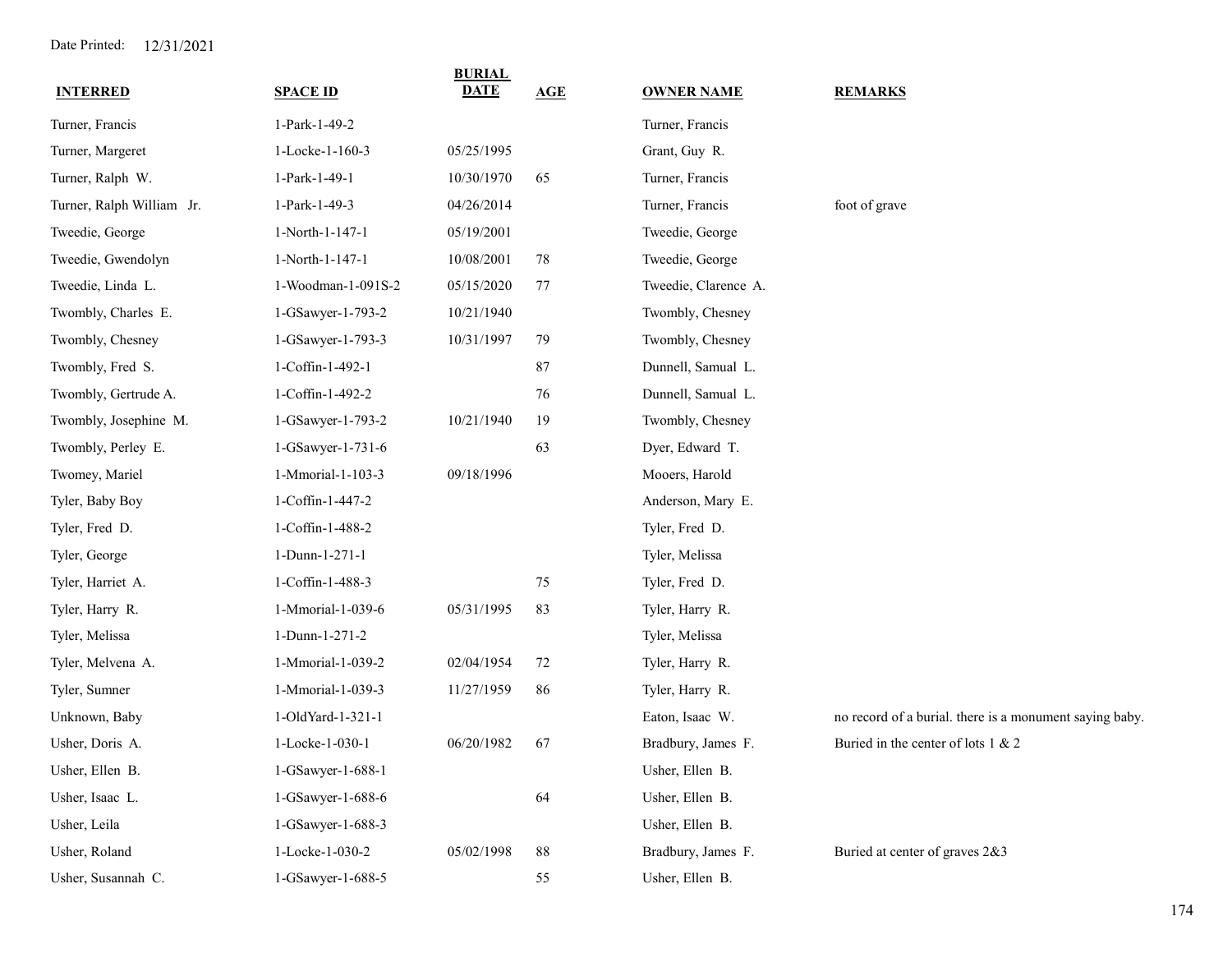| <b>INTERRED</b>          | <b>SPACE ID</b>   | <b>BURIAL</b><br><b>DATE</b> | AGE | <b>OWNER NAME</b>    | <b>REMARKS</b>                                    |
|--------------------------|-------------------|------------------------------|-----|----------------------|---------------------------------------------------|
| Usher, Susannah C.       | 1-GSawyer-1-688-2 |                              |     | Usher, Ellen B.      |                                                   |
| Ustic, Joan              | 1-Coffin-1-620-1  |                              |     | Virgie, Lillian M.   | actual grave location unknown                     |
| Vachon, Marguerite       | 1-Mmorial-1-087-6 | 10/15/2013                   | 86  | Atkinson, Kenneth E. |                                                   |
| Vail, Sylvia D.          | 1-Mmorial-1-029-5 | 07/14/2017                   | 77  | Plummer, Eugene E.   |                                                   |
| Van Alstyne, Harriett E. | 1-Mmorial-1-162-2 | 07/15/1976                   | 89  | Pelleteir, Mark H.   |                                                   |
| Van Tassel, Claude       | 1-North-1-197-1   | 04/28/2009                   |     | Van Tassel, Claude   | 3' from walkway                                   |
| VanDine, Frank           | 1-North-1-179-1   | 06/18/1992                   | 70  | VanDine, Frank       |                                                   |
| VanDine, Marjorie        | 1-North-1-181-1   | 08/04/1992                   | 42  | VanDine, Marjorie    |                                                   |
| VanDine, Pauline R.      | 1-North-1-180-1   | 05/11/1991                   | 69  | VanDine, Frank       |                                                   |
| VanDine, Richard A.      | 1-North-1-183-1   | 11/14/1983                   | 34  | VanDine, Cheryl      |                                                   |
| Veazie, George L.        | 1-Coffin-1-575-4  |                              | 48  | Veazie, Sarah J.     |                                                   |
| Veazie, Jennie S.        | 1-Coffin-1-575-5  |                              | 69  | Veazie, Sarah J.     |                                                   |
| Veazie, Ralph K.         | 1-Coffin-1-575-1  |                              | 58  | Veazie, Sarah J.     |                                                   |
| Veazie, Sarah J.         | 1-Coffin-1-575-2  |                              |     | Veazie, Sarah J.     | no data may not be buried here                    |
| Vedine, Lawrence M.      | 1-Locke-1-125-5   | 05/25/1991                   | 91  | Tasker, Basil C. Jr. |                                                   |
| Vetterline, Kenneth      | 1-Locke-1-023-6   | 05/22/1998                   |     | Emmons, James M.     | Remains are between Donna Papa's and Rose Emmons. |
| Virgie, Joseph E.        | 1-Coffin-1-620-6  |                              | 57  | Virgie, Lillian M.   |                                                   |
| Virgie, Lillian M.       | 1-Coffin-1-620-5  |                              |     | Virgie, Lillian M.   |                                                   |
| Virgin, Alice G.         | 1-Coffin-1-487-6  |                              | 54  | Poor, Sarah J.       |                                                   |
| Wales, Delton M.         | 1-Woodman-1-309-1 | 06/02/2006                   | 70  | Wales, Delton M.     |                                                   |
| Wales, Janice L.         | 1-Woodman-1-309-2 | 11/21/2014                   | 75  | Wales, Delton M.     |                                                   |
| Wales, R. Erwin          | 1-North-1-115-1   | 12/16/2006                   | 75  | Wales, R. Erwin      |                                                   |
| Walker, Annie            | 1-Mmorial-1-061-2 | 11/01/1968                   | 84  | Walker, Lawrence N.  |                                                   |
| Walker, Clarence         | 1-ASawyer-1-948-5 | 10/27/1999                   | 89  | Smith, Chester C.    |                                                   |
| Walker, Joan A.          | 1-Locke-1-096-5   | 10/07/2011                   | 74  | Bernier, Leo A.      |                                                   |
| Walker, Lawrence N.      | 1-Mmorial-1-061-1 | 08/17/1966                   | 79  | Walker, Lawrence N.  |                                                   |
| Walker, Mignon H.        | 1-Mmorial-1-2A-5  | 10/19/2010                   | 82  | Reynolds, Leon N.    |                                                   |
| Walker, Norman C.        | 1-Locke-1-137-3   | 05/20/1990                   | 67  | Walker, Norman C.    |                                                   |
| Walker, Norman C. Jr.    | 1-Locke-1-137-1   | 12/06/1966                   | 19  | Walker, Norman C.    |                                                   |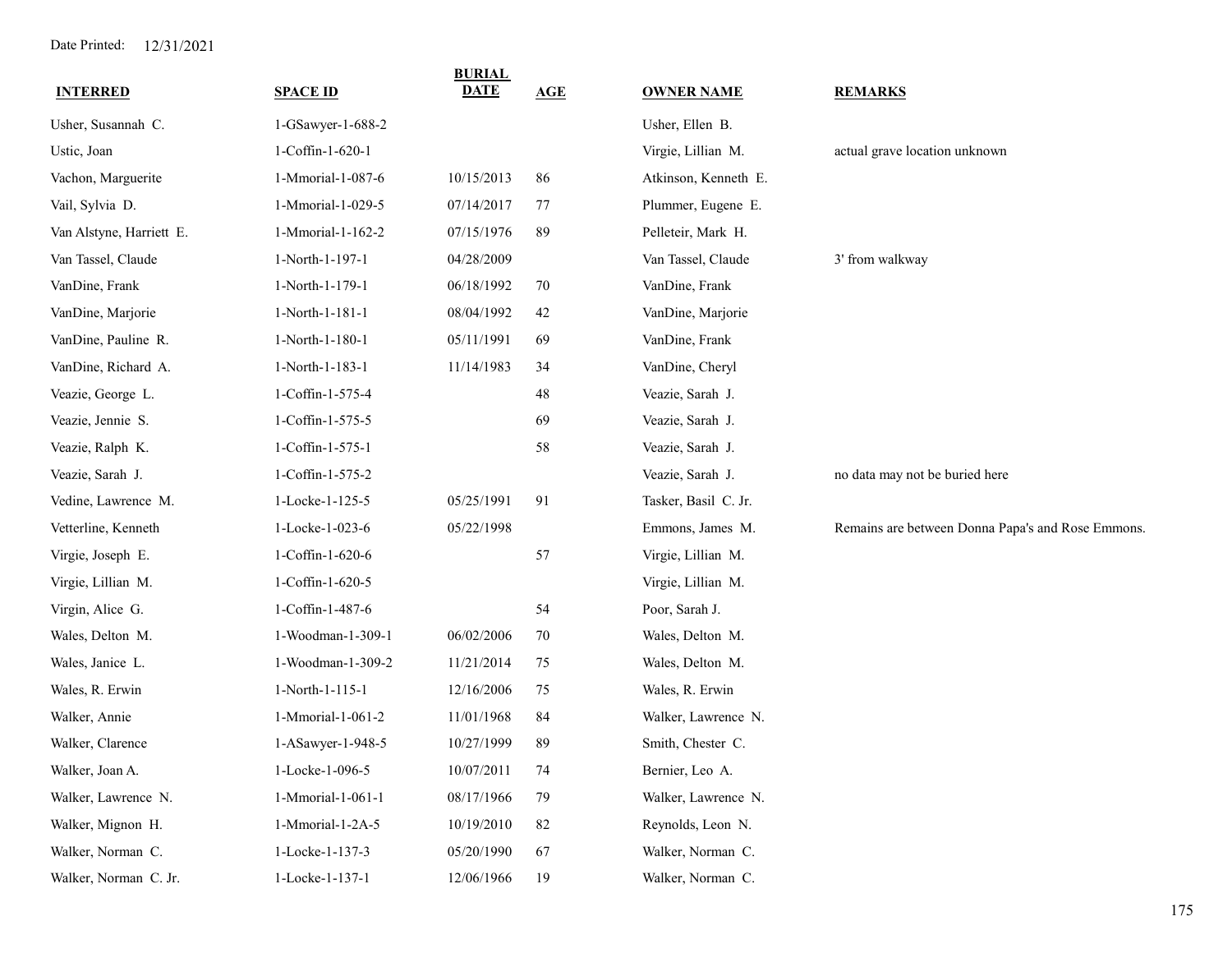| <b>INTERRED</b>          | <b>SPACE ID</b>   | <b>BURIAL</b><br><b>DATE</b> | <u>AGE</u> | <b>OWNER NAME</b>     | <b>REMARKS</b>                                                                                                                                                                                                                                 |
|--------------------------|-------------------|------------------------------|------------|-----------------------|------------------------------------------------------------------------------------------------------------------------------------------------------------------------------------------------------------------------------------------------|
| Walker, Percy W.         | 1-Locke-1-096-6   | 10/19/2009                   | 73         | Bernier, Leo A.       |                                                                                                                                                                                                                                                |
| Walker, Richard J.       | 1-Locke-1-143-3   | 06/07/1989                   | 65         | Moulton, Josephine    |                                                                                                                                                                                                                                                |
| Walker, Rita S.B.        | 1-ASawyer-1-948-6 | 04/28/1994                   | 82         | Smith, Chester C.     |                                                                                                                                                                                                                                                |
| Wallace, Alice I.        | 1-Dunn-1-266-3    |                              | 75         | Junkins, Merton A.    | She was falsely listed in the written records as having been<br>buried in grave #2, but that is wrong due to an oversight of an<br>infant in grave#1, which bumps the written records<br>documentaion of graves $1 \& 2$ burials up a grave #. |
| Wallace, Arthur W.       | 1-Dunn-1-242-1    |                              | Infant     | Wallace, Harold E.    | The 2 infants buried here were twin brothers; the relation to the<br>lot owners is unknown as of 10-4-2011.                                                                                                                                    |
| Wallace, Caroline        | 1-Dunn-1-242-2    |                              | 60         | Wallace, Harold E.    |                                                                                                                                                                                                                                                |
| Wallace, Clifford        | 1-Dunn-1-270-1    |                              |            | Wallace, Clifford     |                                                                                                                                                                                                                                                |
| Wallace, E. Violetta     | 1-Dunn-1-270-4    | 04/28/1990                   | 80         | Wallace, Clifford     |                                                                                                                                                                                                                                                |
| Wallace, Everett V.      | 1-Mmorial-1-008-1 | 07/10/1999                   | 86         | Wallace, Everett V.   |                                                                                                                                                                                                                                                |
| Wallace, Florence M.     | 1-North-1-215-1   | 07/24/2002                   | 69         | Wallace, James H. Jr. | reburial, brought up from Massachusetts.                                                                                                                                                                                                       |
| Wallace, Harold E.       | 1-Dunn-1-242-5    | 07/26/1981                   | 63         | Wallace, Harold E.    | Ashes were not buried; a portion of them were spread on the lot,<br>and it is unknown, as of 10-4-2011, if anyone is buried in grave<br>5.                                                                                                     |
| Wallace, Harry E.        | 1-ASawyer-1-921-3 |                              | 75         | Wallace, Harry E.     |                                                                                                                                                                                                                                                |
| Wallace, Harry J.        | 1-Mmorial-1-008-3 | 05/11/2016                   | 72         | Wallace, Everett V.   |                                                                                                                                                                                                                                                |
| Wallace, Imagene L.      | 1-Mmorial-1-008-2 |                              | 34         | Wallace, Everett V.   |                                                                                                                                                                                                                                                |
| Wallace, Isla            | 1-ASawyer-1-921-2 | 05/03/1969                   | 81         | Wallace, Harry E.     |                                                                                                                                                                                                                                                |
| Wallace, James Harvey    | 1-North-1-215-1   | 10/06/2021                   | 93         | Wallace, James H. Jr. | Family arranged for burialJames Wallace Jr is contactpaid<br>\$600.00                                                                                                                                                                          |
| Wallace, John C.         | 1-Dunn-1-270-3    |                              |            | Wallace, Clifford     |                                                                                                                                                                                                                                                |
| Wallace, John H.         | 1-Dunn-1-242-1    |                              | Infant     | Wallace, Harold E.    | The 2 infants buried here were twin brothers; the relation to the<br>lot owners is unknown as of 10-4-2011.                                                                                                                                    |
| Wallace, Joseph F.       | 1-Dunn-1-266-2    |                              | 60         | Junkins, Merton A.    | He was falsely listed in the written records as having been<br>buried in grave #1, but that is wrong due to an oversight of an<br>infant in grave#1, which bumps the written records<br>documentaion of graves #1 & #2 burials up a grave #.   |
| Wallace, Leslie Wethebee | 1-Dunn-1-270-6    |                              | 2 days     | Wallace, Clifford     |                                                                                                                                                                                                                                                |
| Wallace, Lillie E.       | 1-Coffin-1-552-3  |                              | 16         | Palmer, Cyrus T.      |                                                                                                                                                                                                                                                |
| Wallace, Linwood E.      | 1-Dunn-1-270-5    |                              |            | Wallace, Clifford     |                                                                                                                                                                                                                                                |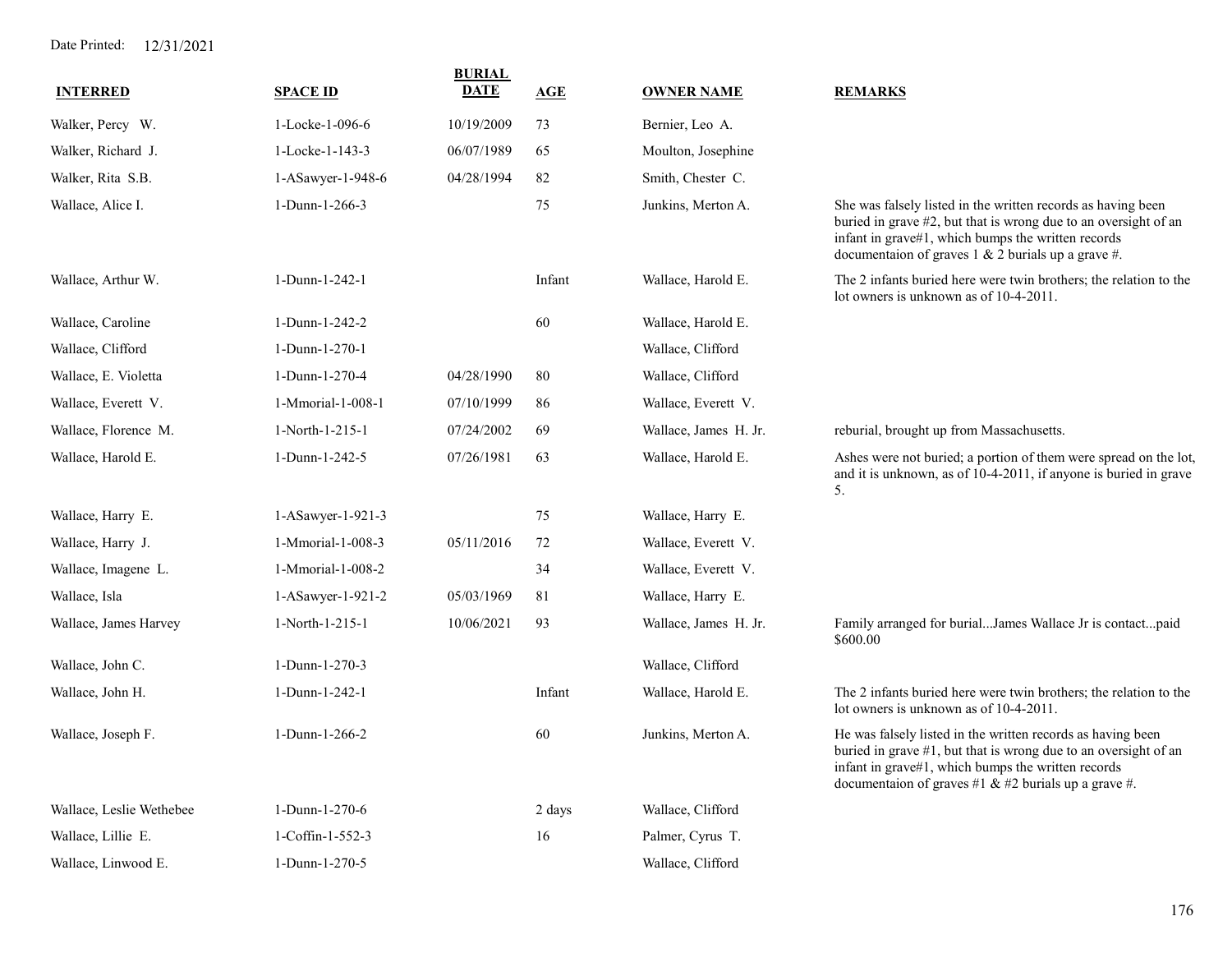| <b>INTERRED</b>        | <b>SPACE ID</b>       | <b>BURIAL</b><br><b>DATE</b> | <b>AGE</b> | <b>OWNER NAME</b>            | <b>REMARKS</b>                                                                                                       |
|------------------------|-----------------------|------------------------------|------------|------------------------------|----------------------------------------------------------------------------------------------------------------------|
| Wallace, Lucinda Pease | 1-Dunn-1-270-2        |                              | 80         | Wallace, Clifford            |                                                                                                                      |
| Wallace, Paul E.       | 1-ASawyer-1-921-4     |                              |            | Wallace, Harry E.            | actual grave location unknown                                                                                        |
| Wallace, Pearl H.      | 1-ASawyer-1-921-5     |                              |            | Wallace, Harry E.            | actual grave location unknown                                                                                        |
| Walsh, Carolyn A.      | 1-Mmorial-1-152-5     | 05/19/2017                   |            | Walsh, Carolyn A.            |                                                                                                                      |
| Walsh, Douglas M.      | 1-Coffin-1-527-2      | 08/09/2002                   | 44         | Walsh, Thomas J.             |                                                                                                                      |
| Walsh, Ella B.         | 1-Woodman-1-262N-2    | 04/08/2010                   | 75         | Walsh, Clayton               |                                                                                                                      |
| Walsh, Herbert M.      | 1-Coffin-1-527-6      |                              | 32         | Walsh, Thomas J.             |                                                                                                                      |
| Walsh, Lillian M.      | 1-Coffin-1-527-5      | 06/06/1973                   | 74         | Walsh, Thomas J.             |                                                                                                                      |
| Walsh, Richard C.      | 1-Woodman-1-262S-1    | 08/14/2009                   | 54         | Walsh, Richard C. Jr.        |                                                                                                                      |
| Walsh, Richard C. Jr.  | 1-Woodman-1-263S-1    | 08/28/2010                   | 33         | Presby, Jessica              |                                                                                                                      |
| Walsh, Theresa A.      | 1-Woodman-1-262S-2    | 03/20/2010                   | 54         | Walsh, Richard C. Jr.        |                                                                                                                      |
| Walsh, Thomas J.       | 1-Coffin-1-527-4      |                              | 73         | Walsh, Thomas J.             |                                                                                                                      |
| Walsh, Thomas E."Bud"  | 1-Mmorial-1-152-6     | 05/09/1996                   | 68         | Walsh, Carolyn A.            |                                                                                                                      |
| Walton, Annie L.       | 1-Locke-1-083-2       | 03/11/1965                   | 60         | Boothby-Peterson, Ruth "Norm |                                                                                                                      |
| Warchol, George J      | 1-Locke-1-080-1       | 08/01/2020                   | 83         | Warchol, Scott               | Piad \$1400 Saturday burial included in check was \$360 for<br>foundation for military marker for total of \$1760.00 |
| Ward, Eda E.           | 1-ASawyer-1-824-5     |                              |            | Harmon, John H.              | unknown if she is buried here, Name is on stone                                                                      |
| Ward, Harmon P.        | 1-ASawyer-1-824-5     |                              |            | Harmon, John H.              | no record of burial name is on stone                                                                                 |
| Ward, Helen A.         | 1-Park-1-65-2         | 10/06/1969                   | 81         | Norman, James W.             |                                                                                                                      |
| Ward, Houghton S.      | 1-ASawyer-1-825-5     |                              |            | Harmon, John H.              |                                                                                                                      |
| Ward, John C.          | 1-Park-1-65-1         | 05/06/1972                   | 88         | Norman, James W.             |                                                                                                                      |
| Ward, Margaret         | 1-ASawyer-1-825-4     |                              |            | Harmon, John H.              |                                                                                                                      |
| Ward, Melvin N.        | 1-ASawyer-1-824-6     |                              | 33         | Harmon, John H.              | there is a note in records that ashes were removed in September<br>1948.                                             |
| Ward, Merrill C.       | 1-ASawyer-1-825-6     |                              | 90         | Harmon, John H.              |                                                                                                                      |
| Ward, Phebe            | 1-Mmorial-1-Pauper-03 | 01/23/1901                   | 88         | Buxton, Town of              |                                                                                                                      |
| Ward, Richard H.       | 1-ASawyer-1-824-5     |                              |            | Harmon, John H.              | unknown if he was buried here, name is on stone.                                                                     |
| Ward, Richard R. Jr.   | 1-Woodman-1-250N-1    | 10/11/2014                   |            | Ward, Dorothy J.             | 2' from walkway                                                                                                      |
| Warner, Linda Mae      | 1-Locke-1-099-1       | 10/20/1988                   | 43         | Warner, William G.           |                                                                                                                      |
| Warr, Annie M.         | 1-ASawyer-1-930-2     | 02/17/1953                   |            | Warr, Thomas                 |                                                                                                                      |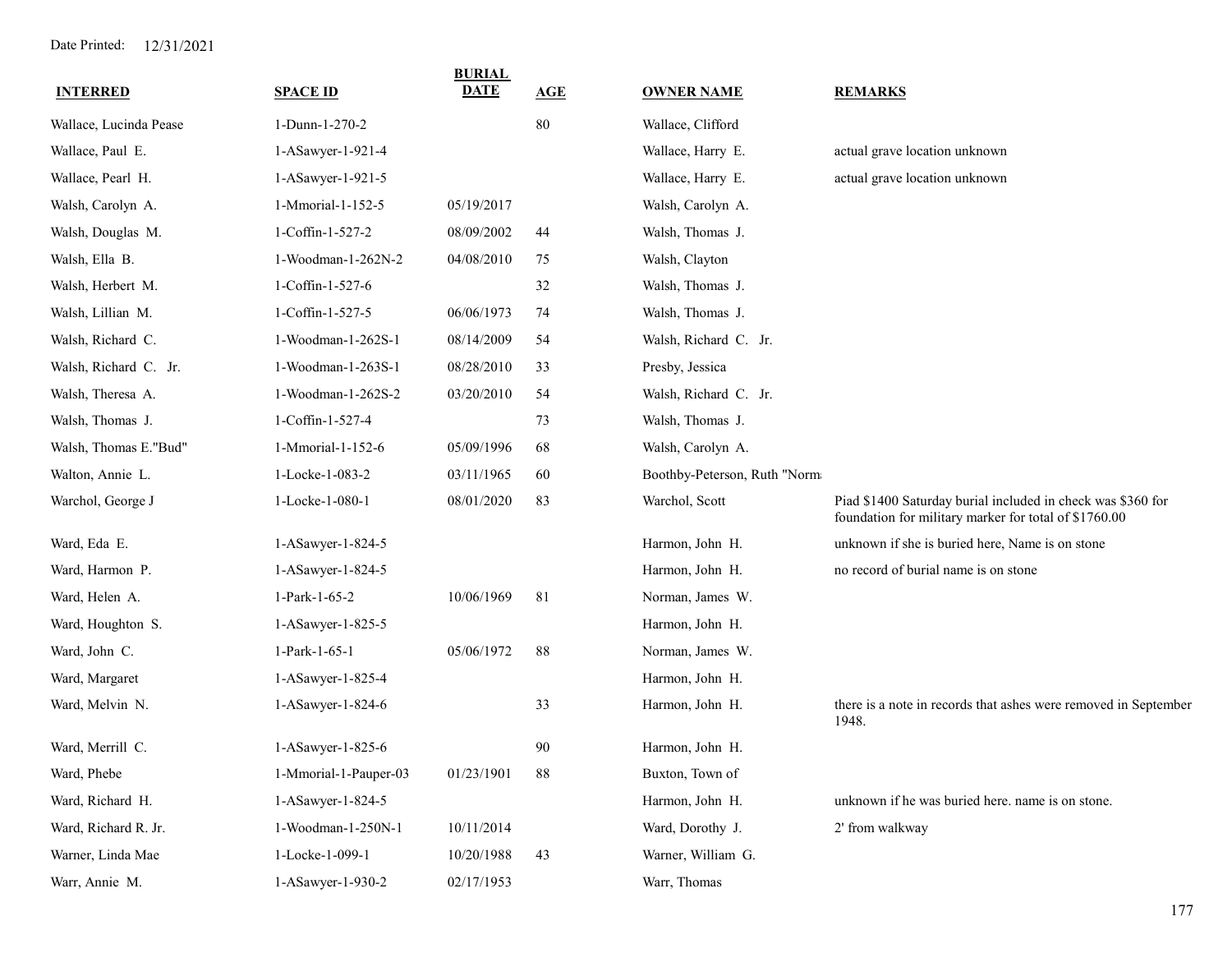| <b>INTERRED</b>         | <b>SPACE ID</b>     | <b>BURIAL</b><br><b>DATE</b> | AGE | <b>OWNER NAME</b>       | <b>REMARKS</b>                                                                                   |
|-------------------------|---------------------|------------------------------|-----|-------------------------|--------------------------------------------------------------------------------------------------|
| Warr, Thomas            | 1-ASawyer-1-930-1   |                              |     | Warr, Thomas            |                                                                                                  |
| Warren, Abbie H.        | 1-Dunn-1-248-2      |                              | 77  | Warren, Thomas          |                                                                                                  |
| Warren, Emeline M.      | 1-Dunn-1-175-2      |                              | 46  | Warren, Francis L.      |                                                                                                  |
| Warren, Emma A.         | 1-ASawyer-1-858-6   |                              | 63  | Warren, Emma A.         |                                                                                                  |
| Warren, Emmie M.        | 1-Dunn-1-175-3      |                              | 17  | Warren, Francis L.      |                                                                                                  |
| Warren, Eunice          | 1-ASawyer-1-893-4   |                              |     | Warren, Stephen         | actual grave location unknown                                                                    |
| Warren, Francis L.      | $1-Dunn-1-175-1$    |                              | 61  | Warren, Francis L.      |                                                                                                  |
| Warren, Isabella L.     | 1-Dunn-1-175-5      |                              | 20  | Warren, Francis L.      |                                                                                                  |
| Warren, Israel          | 1-ASawyer-1-858-4   |                              |     | Warren, Emma A.         |                                                                                                  |
| Warren, J. Walter       | 1-Dunn-1-175-4      |                              | 18  | Warren, Francis L.      |                                                                                                  |
| Warren, John F.         | 1-Dunn-1-062-6      |                              | 24  | Warren, Mary P.         |                                                                                                  |
| Warren, Lovina          | 1-ASawyer-1-893-5   |                              |     | Warren, Stephen         | actual grave location unknown                                                                    |
| Warren, Mary P.         | 1-Dunn-1-062-4      |                              | 65  | Warren, Mary P.         |                                                                                                  |
| Warren, Mrs. Joseph     | 1-Dunn-1-254-1      |                              |     | Warren, Joseph          | Actual grave unknown; there are no stones on the lot, and the<br>written records lack specifics. |
| Warren, Olive           | $1-ASawyer-1-858-5$ |                              |     | Warren, Emma A.         |                                                                                                  |
| Warren, Stephen         | 1-ASawyer-1-893-6   |                              |     | Warren, Stephen         | actual grave location unknown                                                                    |
| Warren, Thomas          | 1-Dunn-1-248-1      |                              | 60  | Warren, Thomas          |                                                                                                  |
| Waterhouse, Hiram       | 1-Dunn-1-095-6      |                              | 49  | Waterhouse, Hiram       |                                                                                                  |
| Waterman, Cecil W.      | 1-GSawyer-1-778-1   | 04/17/1985                   | 77  | Waterman, Marguerite A. |                                                                                                  |
| Waterman, Charles O.    | $1-GSawyer-1-707-6$ |                              |     | Simpson, Harriet R.     |                                                                                                  |
| Waterman, Harriet E.    | 1-GSawyer-1-707-4   |                              |     | Simpson, Harriet R.     |                                                                                                  |
| Waterman, Jean          | 1-Mmorial-1-017-6   | 05/27/1990                   | 52  | Deering, Raymond G.     | Center of grave                                                                                  |
| Waterman, Lucy          | 1-GSawyer-1-707-5   |                              |     | Simpson, Harriet R.     |                                                                                                  |
| Waterman, Lunette G.    | 1-GSawyer-1-792-5   | 06/17/1980                   | 81  | Soule, Arthur W.        |                                                                                                  |
| Waterman, Marguerite A. | 1-GSawyer-1-778-2   | 04/23/1999                   |     | Waterman, Marguerite A. |                                                                                                  |
| Waterman, Merton C.     | 1-North-1-127-1     | 06/17/2009                   | 84  | Waterman, Merton C.     |                                                                                                  |
| Waterman, Nancy Mae     | 1-North-1-126-1     | 07/12/2014                   | 80  | Waterman, Merton C.     |                                                                                                  |
| Waters, James F.        | 1-ASawyer-1-823-3   | 06/03/2016                   | 82  | Waters, James F.        |                                                                                                  |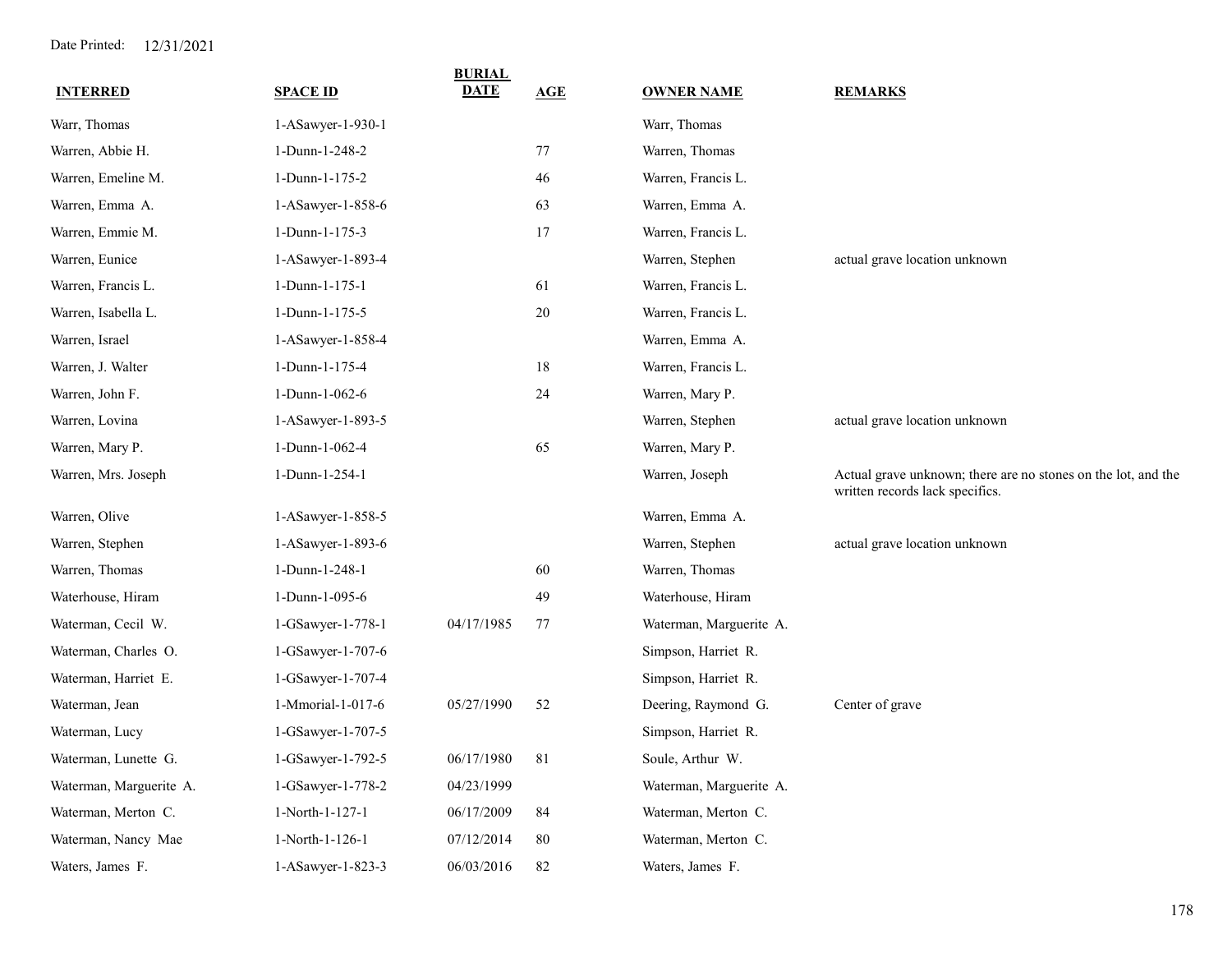| <b>INTERRED</b>         | <b>SPACE ID</b>   | <b>BURIAL</b><br><b>DATE</b> | AGE | <b>OWNER NAME</b>       | <b>REMARKS</b>                                                                                                                                     |
|-------------------------|-------------------|------------------------------|-----|-------------------------|----------------------------------------------------------------------------------------------------------------------------------------------------|
| Waters, James F. Jr     | 1-ASawyer-1-823-1 | 04/27/1999                   | 40  | Waters, James F.        |                                                                                                                                                    |
| Waters, Priscilla D.    | 1-ASawyer-1-823-2 | 07/29/1996                   | 64  | Waters, James F.        |                                                                                                                                                    |
| Watson, Almira Tolford  | 1-Dunn-1-251-2    |                              |     | Watson, Stephen Marion  | Actual grave numbers are unknown due to the stones facing<br>south instead of east.                                                                |
| Watson, Ann Lizzie      | 1-Dunn-1-250-6    |                              |     | Watson, Ephraim Andrews |                                                                                                                                                    |
| Watson, Elizabeth       | 1-Dunn-1-249-2    |                              |     | Watson, Stephen         | Actual grave unknown; there is no grave marker or written<br>specifications recorded.                                                              |
| Watson, Elizabeth       | 1-OldYard-1-362-2 |                              |     | Watson, George          | actual grave unknown                                                                                                                               |
| Watson, Ephraim Andrews | 1-Dunn-1-250-1    |                              |     | Watson, Ephraim Andrews |                                                                                                                                                    |
| Watson, Eunice H.       | 1-Dunn-1-280-5    |                              |     | Hill, Herbert H.        |                                                                                                                                                    |
| Watson, Frank S.        | 1-OldYard-1-362-4 |                              | 77  | Watson, George          |                                                                                                                                                    |
| Watson, Fred Chick      | 1-Dunn-1-250-5    |                              |     | Watson, Ephraim Andrews |                                                                                                                                                    |
| Watson, Genette         | 1-Dunn-1-250-3    |                              | 77  | Watson, Ephraim Andrews |                                                                                                                                                    |
| Watson, George          | 1-OldYard-1-362-1 |                              |     | Watson, George          | no record of burial                                                                                                                                |
| Watson, Georgianna      | 1-Dunn-1-250-2    |                              |     | Watson, Ephraim Andrews |                                                                                                                                                    |
| Watson, Isabelle M.     | 1-OldYard-1-362-3 |                              | 71  | Watson, George          |                                                                                                                                                    |
| Watson, Mary H.         | 1-Dunn-1-213-5    |                              |     | Came, Nathan M.         |                                                                                                                                                    |
| Watson, Mary L.         | 1-Dunn-1-251-3    |                              |     | Watson, Stephen Marion  | Actual grave numbers are unknown due to the stones facing<br>south instead of east.                                                                |
| Watson, Sarah E.        | 1-Dunn-1-249-4    |                              |     | Watson, Stephen         | Actual grave unknown; there is no grave marker or written<br>specifications recorded.                                                              |
| Watson, Sarah M.        | 1-Dunn-1-249-3    |                              |     | Watson, Stephen         | Actual grave unknown; there is no grave marker or written<br>specifications recorded.                                                              |
| Watson, Stephen         | 1-Dunn-1-249-1    |                              |     | Watson, Stephen         | Actual grave unknown; there is no grave marker or written<br>specifications recorded.                                                              |
| Watson, Stephen M.      | 1-Dunn-1-250-4    |                              |     | Watson, Ephraim Andrews |                                                                                                                                                    |
| Watson, Stephen Marion  | 1-Dunn-1-251-1    |                              |     | Watson, Stephen Marion  | Actual grave numbers are unknown due to the stones facing<br>south instead of east.                                                                |
| Watson, William         | 1-Dunn-1-280-6    |                              |     | Hill, Herbert H.        | Actual grave unknown--He does not have a stone in the lot, but<br>the written records list him as having been buried in this lot near<br>his wife. |
| Webb, Gerturde          | 1-Mmorial-1-127-6 | 06/13/2020                   | 94  | Butler, Gertrude C.     |                                                                                                                                                    |
| Weeks, Carl N.          | 1-Mmorial-1-150-2 | 10/02/1990                   | 91  | Weeks, Carl N.          | 2' From monument.                                                                                                                                  |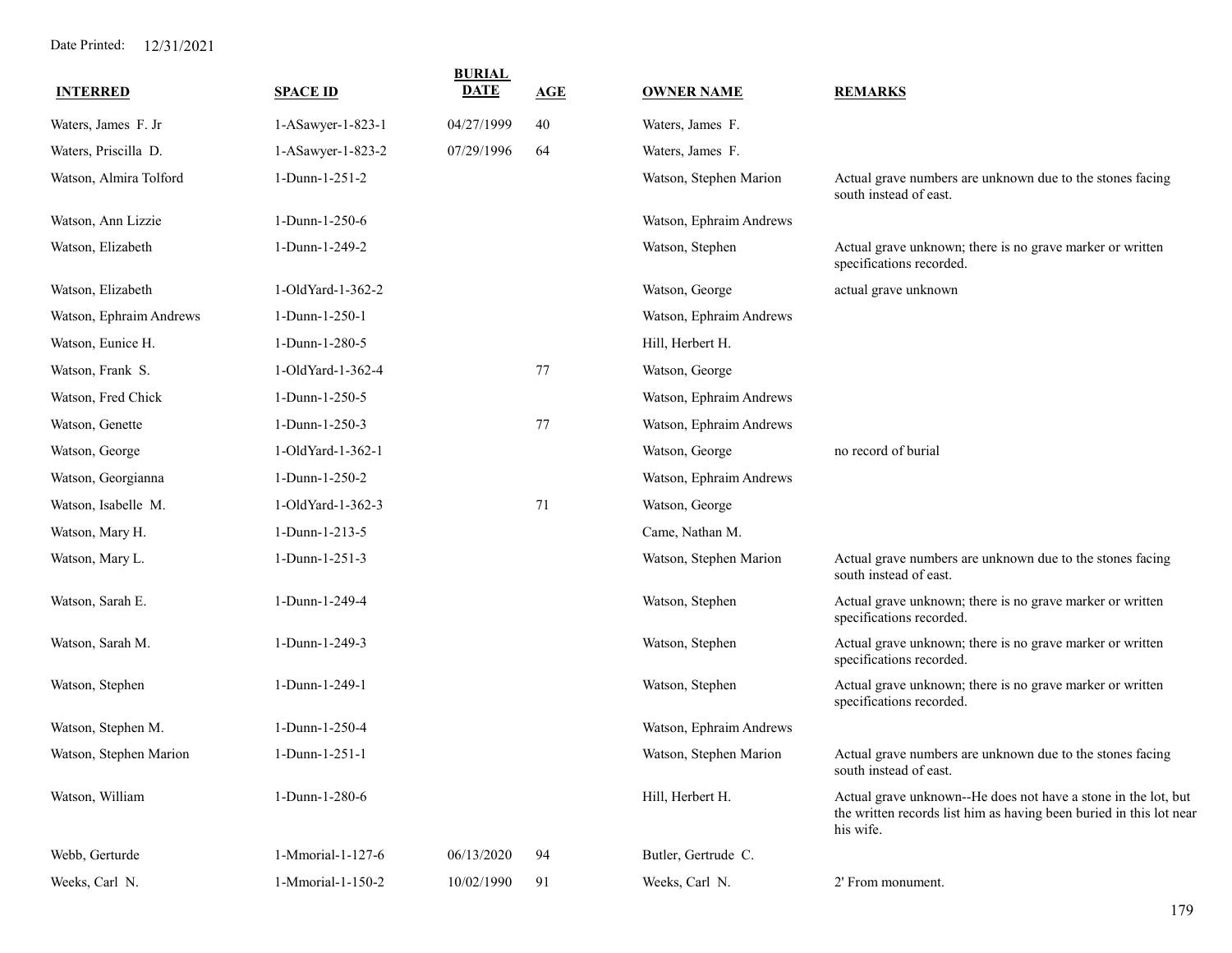| <b>INTERRED</b>               | <b>SPACE ID</b>   | <b>BURIAL</b><br><b>DATE</b> | AGE | <b>OWNER NAME</b>    | <b>REMARKS</b>                                                  |
|-------------------------------|-------------------|------------------------------|-----|----------------------|-----------------------------------------------------------------|
| Weeks, Doris E.               | 1-Mmorial-1-150-3 | 10/12/1978                   | 77  | Weeks, Carl N.       |                                                                 |
| Weeks, Myrtle L.              | 1-Mmorial-1-150-1 |                              | 93  | Weeks, Carl N.       |                                                                 |
| Weeman, Arthur G.             | 1-GSawyer-1-805-2 | 06/15/1965                   | 81  | Weeman, Arthur G.    |                                                                 |
| Weeman, Ellis F.              | 1-Locke-1-028-6   | 07/26/1989                   | 86  | Weeman, Robert V.    |                                                                 |
| Weeman, Elmer G.              | 1-Locke-1-198-1   | 04/29/1986                   | 73  | Weeman, Elmer G.     |                                                                 |
| Weeman, Estelle               | 1-Locke-1-059-3   | 06/19/2021                   | 79  | Canning, Kelly A.    | Buried 2 ft from bench                                          |
| Weeman, Ethel Mae             | 1-GSawyer-1-805-3 | 05/01/1972                   | 76  | Weeman, Arthur G.    |                                                                 |
| Weeman, Isabell F.            | 1-Coffin-1-580-2  |                              | 42  | Weeman, Isabell F.   |                                                                 |
| Weeman, Leland A.             | 1-GSawyer-1-805-1 |                              | 20  | Weeman, Arthur G.    |                                                                 |
| Weeman, Ronald E.             | 1-Locke-1-028-1   | 04/29/1985                   | 26  | Weeman, Robert V.    |                                                                 |
| Weeman, Sarah E."Betty"       | 1-Locke-1-198-2   | 05/03/1999                   | 85  | Weeman, Elmer G.     |                                                                 |
| Weeman, Teresa M.             | 1-Locke-1-028-5   | 10/30/1987                   | 86  | Weeman, Robert V.    |                                                                 |
| Weeman, Wesley D.             | 1-GSawyer-1-805-4 |                              | 76  | Weeman, Arthur G.    |                                                                 |
| Weideman, Katherine M.        | 1-Locke-1-116-3   | 05/07/1984                   | 85  | Eskildson, Henry D.  |                                                                 |
| Welch, Thomas H.              | 1-North-1-260-1   | 06/01/1998                   | 58  | Link, Doris E.       |                                                                 |
| Wentworth, Agnes H.           | 1-Mmorial-1-121-3 | 04/21/1955                   |     | Quint, Vernard A.    | Removed from St.Josephs Cemetery.                               |
| West, William C.              | 1-GSawyer-1-729-6 |                              |     | Berry, Elizabeth     | grave # unknown                                                 |
| West (Deering), Marguerite N. | 1-Park-1-59-2     | 08/05/2000                   | 87  | Deering, Carl A.     |                                                                 |
| Wetherford, Baby              | 1-Coffin-1-502-4  | 06/13/1951                   |     | Leavitt, Ralph C.    | Grandchild of owners; buried at foot of Ralph C. Leavitt, owner |
| Wetherford, Pauline B.        | 1-Coffin-1-502-6  | 07/12/1996                   |     | Leavitt, Ralph C.    |                                                                 |
| Weymouth, Calvin R.           | 1-GSawyer-1-802-1 |                              |     | Weymouth, Calvin R.  |                                                                 |
| Weymouth, Emma L.             | 1-GSawyer-1-718-3 |                              |     | Weymouth, Frank      |                                                                 |
| Weymouth, Frank               | 1-GSawyer-1-718-1 |                              | 76  | Weymouth, Frank      |                                                                 |
| Weymouth, Myra G.             | 1-GSawyer-1-802-2 |                              | 85  | Weymouth, Calvin R.  |                                                                 |
| Weymouth, Susan               | 1-GSawyer-1-718-2 |                              | 61  | Weymouth, Frank      |                                                                 |
| Wheeler, Sarah                | 1-GSawyer-1-744-1 |                              | 61  | Woods, Winniford     |                                                                 |
| Wheelock, Olive M.            | 1-North-1-267-1   | 08/31/1996                   |     | Wheelock, William A. |                                                                 |
| Wheelock, William A.          | 1-North-1-268-1   | 06/18/2003                   | 90  | Wheelock, William A. |                                                                 |
| White, Edwin C.               | 1-Locke-1-117-3   | 05/12/2011                   |     | White, Edwin C.      |                                                                 |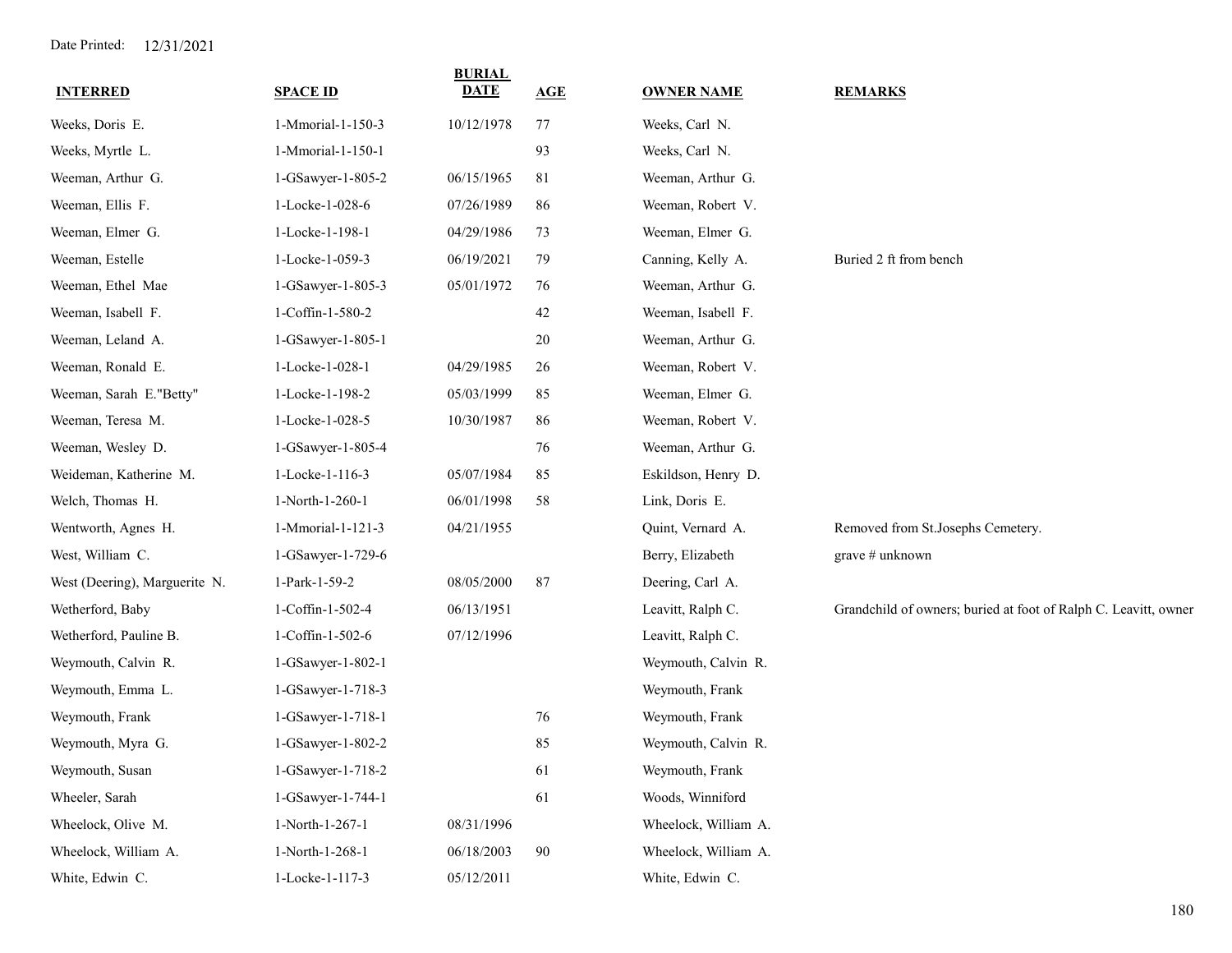| <b>INTERRED</b>          | <b>SPACE ID</b>    | <b>BURIAL</b><br><b>DATE</b> | AGE | <b>OWNER NAME</b>     | <b>REMARKS</b>                                                    |
|--------------------------|--------------------|------------------------------|-----|-----------------------|-------------------------------------------------------------------|
| Whitehead, Ray E.        | 1-Mmorial-1-042-1  | 04/02/1967                   | 70  | Whitehead, Ray E.     |                                                                   |
| Whittaker, Arthur        | 1-GSawyer-1-759-3  | 06/13/1973                   | 77  | Ohl, Louis E.         |                                                                   |
| Whittaker, Bella M.      | 1-GSawyer-1-758-2  | 09/15/1973                   | 98  | Whittaker, William G. |                                                                   |
| Whittaker, Katherine L.  | 1-Locke-1-021-2    | 05/22/1992                   | 89  | Whittaker, William E. |                                                                   |
| Whittaker, William E.    | 1-Locke-1-021-3    | 05/10/1994                   | 95  | Whittaker, William E. |                                                                   |
| Whittaker, William G.    | 1-GSawyer-1-758-1  |                              | 82  | Whittaker, William G. |                                                                   |
| Whitten, Alphonsorine E. | 1-ASawyer-1-936-2  |                              |     | Whitten, Charles T.   | actual grave location unknown                                     |
| Whitten, Avis            | 1-ASawyer-1-938-2  | 05/10/2013                   | 86  | Whitten, Richard H.   |                                                                   |
| Whitten, Baby            | 1-ASawyer-1-938-3  | 04/21/1949                   |     | Whitten, Richard H.   |                                                                   |
| Whitten, Bertha          | 1-GSawyer-1-811-2  | 06/01/1995                   | 80  | Whitten, Elmer W.     |                                                                   |
| Whitten, Charles T.      | 1-ASawyer-1-936-1  |                              |     | Whitten, Charles T.   |                                                                   |
| Whitten, Chester O.      | 1-GSawyer-1-810-1  | 05/22/1971                   | 67  | Whitten, Winslow E.   |                                                                   |
| Whitten, Cora A.         | 1-Mmorial-1-123-2  | 10/25/1967                   | 56  | Whitten, Fordest H.   |                                                                   |
| Whitten, David P.        | 1-Woodman-1-296S-1 | 06/02/2015                   |     | Whitten, David P.     |                                                                   |
| Whitten, Elaine M.       | 1-Mmorial-1-123-1  |                              | 10  | Whitten, Fordest H.   |                                                                   |
| Whitten, Elizabeth E.    | 1-ASawyer-1-936-2  |                              |     | Whitten, Charles T.   | this may be Alphonsorine, there is a marker here that says Lizzie |
| Whitten, Ellen M.        | 1-ASawyer-1-936-3  |                              |     | Whitten, Charles T.   | actual grave location unknown                                     |
| Whitten, Elmer W.        | 1-GSawyer-1-811-3  | 05/03/1994                   | 91  | Whitten, Elmer W.     |                                                                   |
| Whitten, Eunice E.       | 1-Coffin-1-590-5   |                              |     | Wildes, J.H.          | actual grave location unknown                                     |
| Whitten, Fordest H.      | 1-Mmorial-1-123-3  | 12/01/1979                   | 70  | Whitten, Fordest H.   |                                                                   |
| Whitten, Jacob E.        | 1-Coffin-1-590-4   |                              |     | Wildes, J.H.          | actual grave location unknown                                     |
| Whitten, James C.        | 1-Mmorial-1-123-2  |                              | 60  | Whitten, Fordest H.   | at the foot of Cora Whitten. buried in 1999                       |
| Whitten, Mary            | 1-Dunn-1-290-2     |                              |     | Sawyer, Freeman       |                                                                   |
| Whitten, Mary E.         | 1-Dunn-1-290-3     |                              |     | Sawyer, Freeman       |                                                                   |
| Whitten, Milan E.        | 1-GSawyer-1-811-1  | 11/03/1966                   | 21  | Whitten, Elmer W.     |                                                                   |
| Whitten, Myrtle M.       | 1-GSawyer-1-810-2  | 08/06/2004                   | 91  | Whitten, Winslow E.   |                                                                   |
| Whitten, Richard D.      | 1-ASawyer-1-938-4  | 09/01/1993                   | 45  | Whitten, Richard H.   |                                                                   |
| Whitten, Richard H.      | 1-ASawyer-1-938-1  | 12/02/1990                   | 70  | Whitten, Richard H.   |                                                                   |
| Whitten, Richard H. Jr   | 1-ASawyer-1-936-5  |                              |     | Whitten, Charles T.   | actual grave location unknown                                     |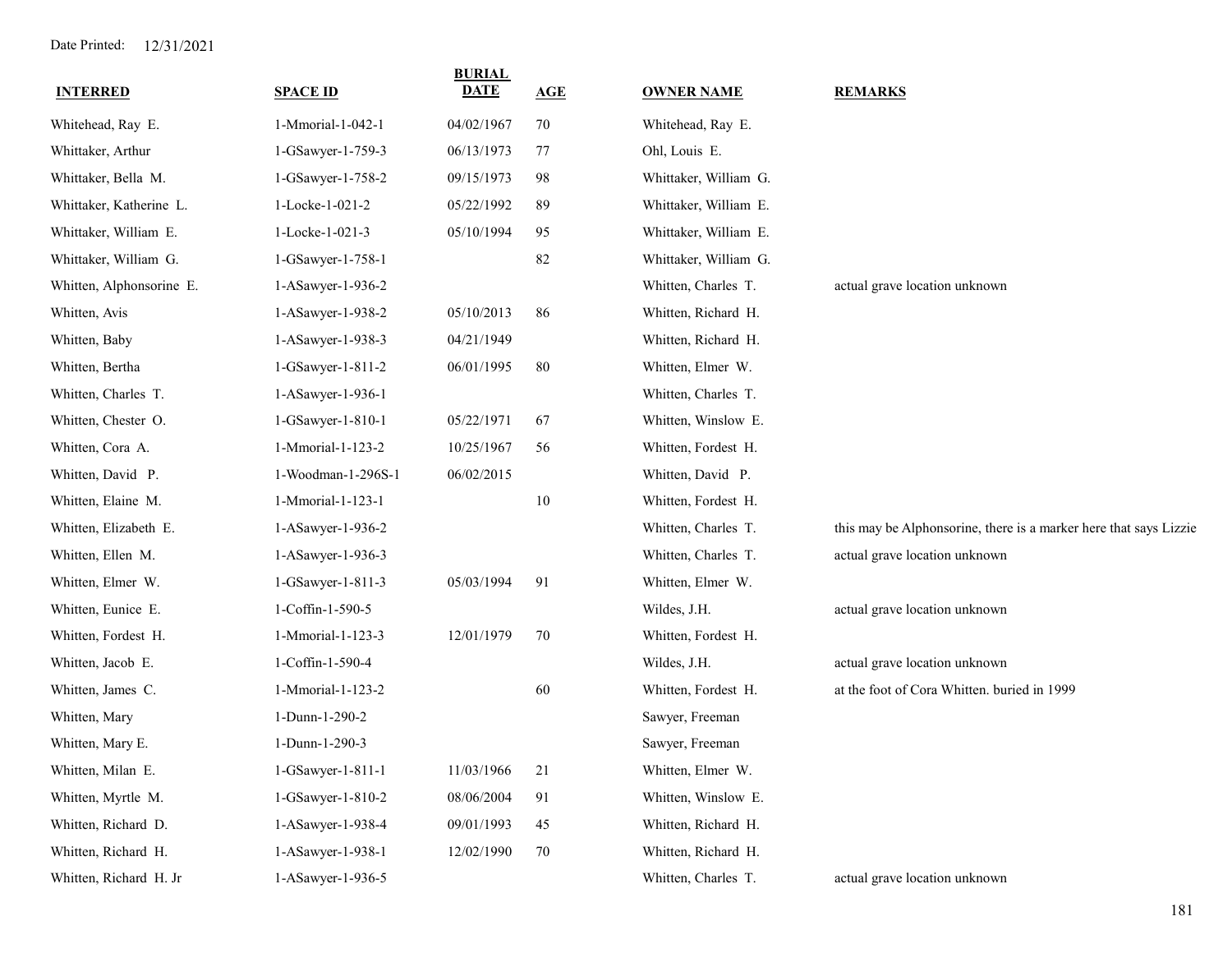| <b>INTERRED</b>         | <b>SPACE ID</b>    | <b>BURIAL</b><br><b>DATE</b> | AGE | <b>OWNER NAME</b>       | <b>REMARKS</b>                                                                                                                                                                |
|-------------------------|--------------------|------------------------------|-----|-------------------------|-------------------------------------------------------------------------------------------------------------------------------------------------------------------------------|
| Whitten, Suzanne L.     | 1-ASawyer-1-938-5  | 11/02/2004                   | 48  | Whitten, Richard H.     |                                                                                                                                                                               |
| Whitten, Thomas         | 1-Dunn-1-290-6     |                              |     | Sawyer, Freeman         |                                                                                                                                                                               |
| Whitten, William E.     | 1-ASawyer-1-936-6  |                              | 69  | Whitten, Charles T.     | actual grave location unknown                                                                                                                                                 |
| Whitten, Winslow E.     | 1-GSawyer-1-810-3  | 05/09/1968                   | 62  | Whitten, Winslow E.     |                                                                                                                                                                               |
| whitzell, infant 1      | 1-Park-1-84-1      | 11/28/1969                   |     | Whitzell, John J.       |                                                                                                                                                                               |
| whitzell, Infant 2      | 1-Park-1-84-1      | 11/28/1969                   |     | Whitzell, John J.       |                                                                                                                                                                               |
| Wiese, Angie M.         | 1-Coffin-1-671-2   |                              | 66  | Swett, Sara B.          |                                                                                                                                                                               |
| Wiese, Arthur F.        | 1-Coffin-1-671-5   | 11/25/1990                   | 87  | Swett, Sara B.          | remains placed at headstone                                                                                                                                                   |
| Wiese, Coreen F.        | 1-Woodman-1-118S-1 | 05/19/2007                   | 15  | Wiese, Wesley J.        |                                                                                                                                                                               |
| Wiggin, Agnes I.        | 1-GSawyer-1-751-2  | 04/27/2004                   | 95  | Wiggin, David E.        |                                                                                                                                                                               |
| Wiggin, Agnes M.        | 1-GSawyer-1-757-2  |                              |     | Wiggin, William         |                                                                                                                                                                               |
| Wiggin, Clifford W.     | 1-GSawyer-1-757-6  | 07/12/1996                   | 69  | Wiggin, William         |                                                                                                                                                                               |
| Wiggin, David E.        | 1-GSawyer-1-751-3  |                              | 59  | Wiggin, David E.        |                                                                                                                                                                               |
| Wiggin, David E. Jr.    | 1-Locke-1-053-1    | 05/16/2008                   | 79  | Clark, Arnold L.        |                                                                                                                                                                               |
| Wiggin, Florence Arlene | 1-GSawyer-1-757-5  | 01/15/1982                   | 78  | Wiggin, William         |                                                                                                                                                                               |
| Wiggin, Harry Lee       | 1-GSawyer-1-757-4  | 07/24/1971                   | 70  | Wiggin, William         |                                                                                                                                                                               |
| Wiggin, Kate Douglas    | 1-Dunn-1-283-1     |                              |     | Riggs, George C.        | Actual grave $#$ and lot $#$ uncertain; there are no grave markers or<br>specifics in the written records, and her husband owns both lots<br>283 & 282, both with no markers. |
| Wiggin, William         | 1-GSawyer-1-757-1  | 03/14/1951                   | 82  | Wiggin, William         |                                                                                                                                                                               |
| Wight, Joseph Franklin  | 1-Dunn-1-243-6     |                              |     | Dunn, Moses             |                                                                                                                                                                               |
| Wigley, Hilda E.        | 1-Park-1-06-2      | 08/20/2012                   | 101 | Wigley, Hilda E.        |                                                                                                                                                                               |
| Wigley, Kenneth L.      | 1-Park-1-06-1      | 07/25/1974                   | 58  | Wigley, Hilda E.        |                                                                                                                                                                               |
| Wilbur, Melvin F.       | 1-Park-1-02-1      | 04/23/1979                   | 89  | Wilbur, Melvin F.       |                                                                                                                                                                               |
| Wilbur, Mildred         | 1-Park-1-02-2      | 12/03/1985                   | 88  | Wilbur, Melvin F.       |                                                                                                                                                                               |
| Wilder, Emma            | 1-Dunn-1-200-2     |                              | 30  | Bradbury, Gibeon E. Jr. |                                                                                                                                                                               |
| Wilder, James M.        | 1-Dunn-1-200-1     |                              | 72  | Bradbury, Gibeon E. Jr. |                                                                                                                                                                               |
| Wildes, Angelina M.     | 1-North-1-385-1    | 08/24/2021                   |     | Wildes, Fred E.         | Buried 4 ft from monument                                                                                                                                                     |
| Wildes, Francis L.      | 1-Coffin-1-590-1   |                              |     | Wildes, J.H.            | actual grave location unknown                                                                                                                                                 |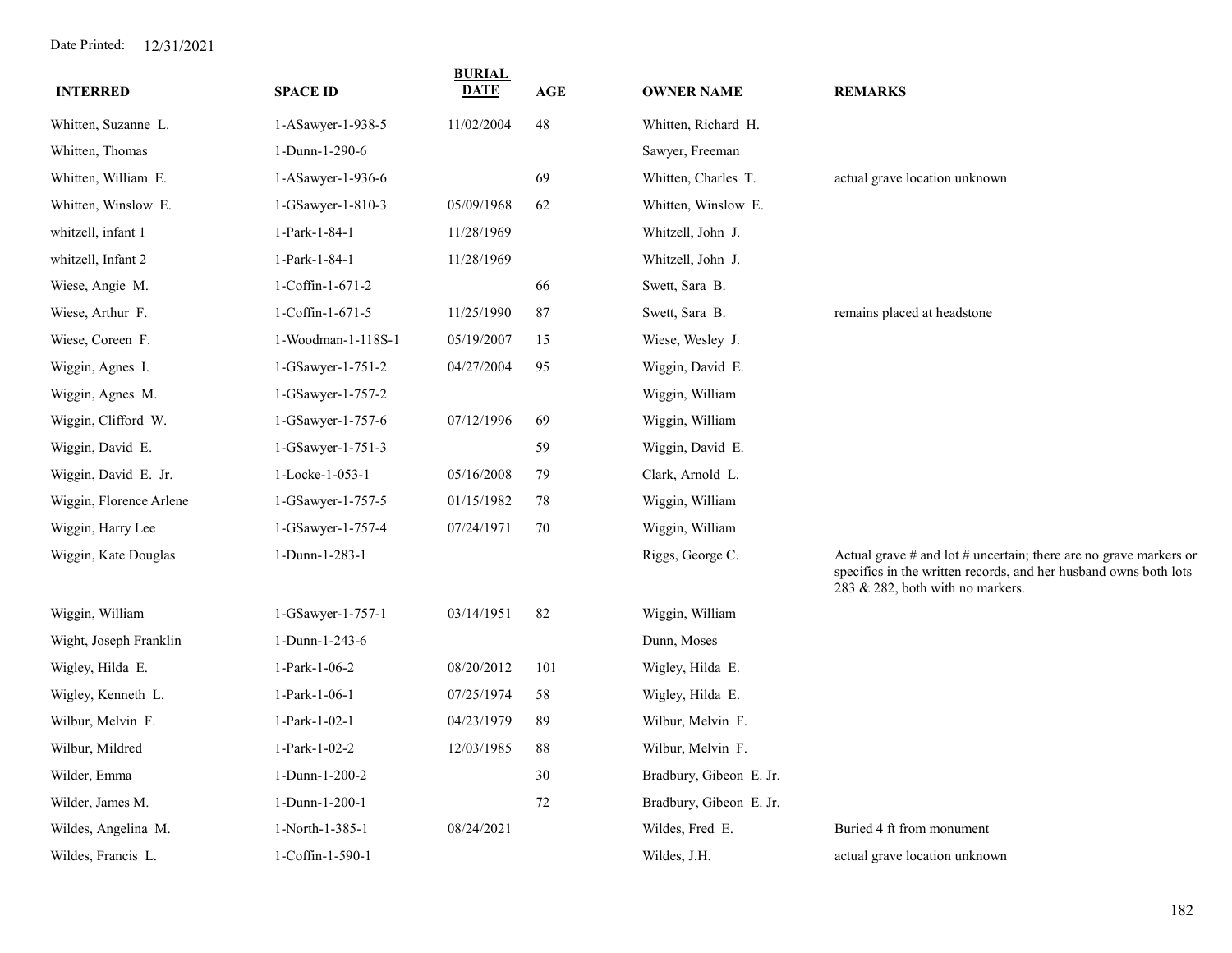| <b>INTERRED</b>     | <b>SPACE ID</b>   | <b>BURIAL</b><br><b>DATE</b> | AGE | <b>OWNER NAME</b>   | <b>REMARKS</b>                                                                                                                                    |
|---------------------|-------------------|------------------------------|-----|---------------------|---------------------------------------------------------------------------------------------------------------------------------------------------|
| Wildes, Fred E.     | 1-North-1-385-1   | 07/08/2010                   |     | Wildes, Fred E.     | Prepaid burial expense for Angelina Wildes for cremation burial<br>of \$600 to happen in 2021 received for Dolbt Blais and Segee<br>Funeral Home. |
| Wildes, Fred H.     | 1-Locke-1-173-3   | 07/20/1972                   | 83  | Wildes, Lillian B.  |                                                                                                                                                   |
| Wildes, Jennie B.   | 1-Coffin-1-625-6  |                              |     | Wildes, John H.     |                                                                                                                                                   |
| Wildes, John H.     | 1-Coffin-1-625-4  |                              |     | Wildes, John H.     |                                                                                                                                                   |
| Wildes, John H. Jr. | 1-Coffin-1-625-5  |                              |     | Wildes, John H.     |                                                                                                                                                   |
| Wildes, Lillian B.  | 1-Locke-1-173-2   | 11/07/1976                   | 84  | Wildes, Lillian B.  |                                                                                                                                                   |
| Wildes, Mary E.     | 1-Coffin-1-590-2  |                              |     | Wildes, J.H.        | actual grave location unknown                                                                                                                     |
| Wiley, Arthur G.    | 1-GSawyer-1-767-4 | 05/01/1953                   | 79  | Wiley, Arthur G.    |                                                                                                                                                   |
| Wiley, Nellie       | 1-GSawyer-1-767-5 |                              | 66  | Wiley, Arthur G.    |                                                                                                                                                   |
| Williams, Elise B.  | 1-Park-1-57-2     | 10/04/1990                   | 93  | Williams, Harold V. |                                                                                                                                                   |
| Williams, Harold V. | 1-Park-1-57-1     | 04/12/1978                   | 80  | Williams, Harold V. |                                                                                                                                                   |
| Willis, Sarah A.    | 1-GSawyer-1-736-2 |                              | 89  | Elden, Frank        |                                                                                                                                                   |
| Wills, Corinne B.   | 1-Locke-1-114-2   | 11/18/1987                   | 60  | Wills, Emery V.     |                                                                                                                                                   |
| Wills, Emery V.     | 1-Locke-1-114-3   | 05/23/2014                   |     | Wills, Emery V.     |                                                                                                                                                   |
| Wills, James R.     | 1-Locke-1-114-5   | 08/29/1983                   |     | Wills, Emery V.     | incased in cement by cemetery                                                                                                                     |
| Wills, Jerome       | 1-Locke-1-114-1   | 10/16/1986                   | 36  | Wills, Emery V.     |                                                                                                                                                   |
| Wills, Robert E.    | 1-Locke-1-114-4   |                              | 22  | Wills, Emery V.     |                                                                                                                                                   |
| Wilson, Alvah E.    | 1-GSawyer-1-818-3 |                              | 61  | Wilson, Eugene P.   |                                                                                                                                                   |
| Wilson, Clara E.    | 1-Coffin-1-632-2  |                              |     | Wilson, Eva         |                                                                                                                                                   |
| Wilson, Eugene P.   | 1-GSawyer-1-818-1 | 03/28/1951                   | 76  | Wilson, Eugene P.   |                                                                                                                                                   |
| Wilson, Eunice P.   | 1-GSawyer-1-818-2 | 05/06/1974                   | 94  | Wilson, Eugene P.   |                                                                                                                                                   |
| Wilson, Eva         | 1-Coffin-1-632-3  |                              | 38  | Wilson, Eva         |                                                                                                                                                   |
| Wilson, Francena S. | 1-GSawyer-1-734-2 |                              |     | Bartlett, Rankin    |                                                                                                                                                   |
| Wilson, Frances L.  | 1-Coffin-1-632-5  | 12/14/1984                   | 77  | Wilson, Eva         |                                                                                                                                                   |
| Wilson, George I.   | 1-Coffin-1-669-3  | 12/22/2006                   | 94  | Wilson, George I.   |                                                                                                                                                   |
| Wilson, Gleason R.  | 1-GSawyer-1-734-3 |                              |     | Bartlett, Rankin    | May be in grave# 1                                                                                                                                |
| Wilson, Henry J.    | 1-Locke-1-037-3   | 09/12/1985                   | 74  | Pinkham, Maurice T. |                                                                                                                                                   |
| Wilson, John        | 1-Coffin-1-632-1  |                              |     | Wilson, Eva         |                                                                                                                                                   |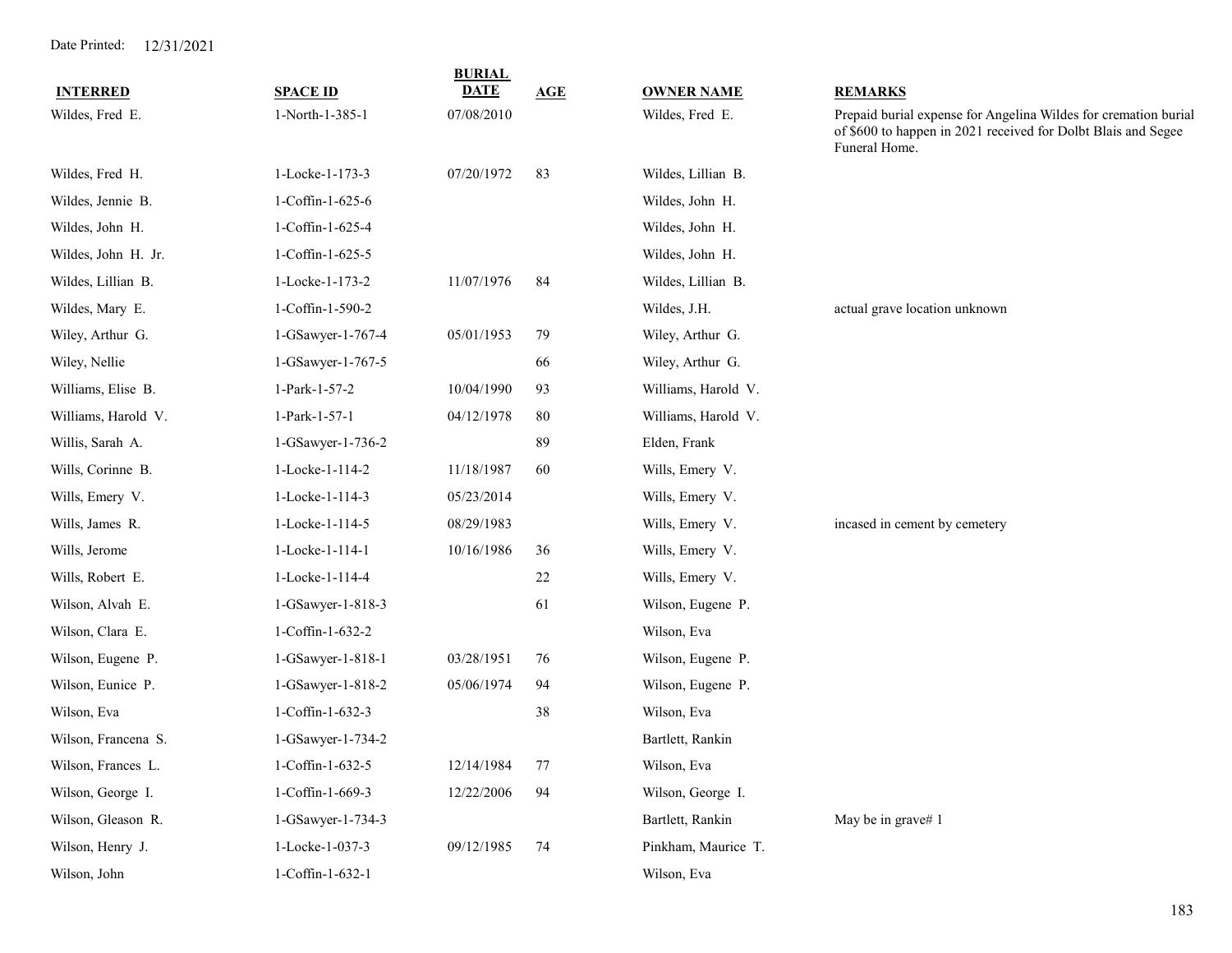| <b>INTERRED</b>         | <b>SPACE ID</b>   | <b>BURIAL</b><br><b>DATE</b> | AGE | <b>OWNER NAME</b>   | <b>REMARKS</b>                                                                                                          |
|-------------------------|-------------------|------------------------------|-----|---------------------|-------------------------------------------------------------------------------------------------------------------------|
| Wilson, Josephine       | 1-GSawyer-1-818-6 | 05/18/1998                   | 84  | Wilson, Eugene P.   |                                                                                                                         |
| Wilson, Mary E.         | 1-Locke-1-037-2   | 11/13/2004                   | 95  | Pinkham, Maurice T. | 2' from foot marker                                                                                                     |
| Wilson, Rosa Mae        | 1-Coffin-1-669-2  | 04/21/1994                   | 82  | Wilson, George I.   |                                                                                                                         |
| Wilson, Roscoe A.       | 1-Coffin-1-632-6  |                              | 65  | Wilson, Eva         |                                                                                                                         |
| Wilson, Willis          | 1-North-1-247-1   | 05/10/2017                   | 87  | Wilson, Willis      |                                                                                                                         |
| Witham/Meserve, Miranda | 1-OldYard-1-320-2 |                              | 49  | Eaton, Isaac W.     |                                                                                                                         |
| Witt, Charlotte         | 1-Park-1-38-2     | 04/21/1979                   | 88  | Witt, Daniel B.     |                                                                                                                         |
| Witt, Daniel B.         | 1-Park-1-38-1     | 06/15/2002                   |     | Witt, Daniel B.     |                                                                                                                         |
| Witt, Gustave C.        | 1-Coffin-1-671-6  |                              | 67  | Swett, Sara B.      |                                                                                                                         |
| Witt, Reba C.           | 1-Coffin-1-671-3  | 09/14/1968                   | 69  | Swett, Sara B.      |                                                                                                                         |
| Wood, Alton B.          | 1-Mmorial-1-148-4 | 04/17/1985                   | 85  | Wood, Alton B. Jr.  |                                                                                                                         |
| Wood, Alton B. Jr.      | 1-Mmorial-1-148-1 | 09/04/1979                   | 52  | Wood, Alton B. Jr.  |                                                                                                                         |
| Wood, Anthony J.        | 1-Locke-1-179e-2  | 05/22/1982                   | 19  | Wood, Donald A.     |                                                                                                                         |
| Wood, clyde             | 1-Mmorial-1-148-6 | 05/07/2018                   | 86  | Wood, Alton B. Jr.  | memorial 148-6                                                                                                          |
| Wood, Donald A.         | 1-Locke-1-179e-1  | 09/28/1998                   | 70  | Wood, Donald A.     |                                                                                                                         |
| Wood, Eli               | 1-ASawyer-1-900-4 |                              |     | Boothby, Mabel E.   | maybe grave #6                                                                                                          |
| Wood, Elsie             | 1-Mmorial-1-148-2 | 04/12/1963                   | 53  | Wood, Alton B. Jr.  |                                                                                                                         |
| Wood, Gordon L.         | 1-Mmorial-1-148-3 | 04/24/1978                   | 43  | Wood, Alton B. Jr.  |                                                                                                                         |
| Wood, Hannah            | 1-ASawyer-1-900-5 |                              |     | Boothby, Mabel E.   |                                                                                                                         |
| Wood, Martha            | 1-Locke-1-179e-3  | 05/09/1999                   | 73  | Wood, Donald A.     |                                                                                                                         |
| Wood, Richard           | 1-Mmorial-1-021-1 |                              |     | Ward, Richard       |                                                                                                                         |
| Wood, Robert A.         | 1-Mmorial-1-021-2 | 12/14/1948                   | 19  | Ward, Richard       |                                                                                                                         |
| Wood, Zebulon           | 1-ASawyer-1-900-6 |                              |     | Boothby, Mabel E.   | maybe grave #4                                                                                                          |
| Woodman, A. S.          | 1-Dunn-1-053-2    |                              |     | Woodman, Joseph     | Actual grave unknown; her husband is listed in the records book<br>as the lot owner, and her son is buried in grave #3. |
| Woodman, Abbie L.       | 1-GSawyer-1-709-5 |                              |     | Palmer, Georgia A.  |                                                                                                                         |
| Woodman, Alan G.        | 1-Mmorial-1-015-4 | 04/27/2002                   | 44  | Woodman, Harry B.   |                                                                                                                         |
| Woodman, Albert H.      | 1-Dunn-1-285-3    |                              |     | Woodman, Elisha     | Unsure if he's in grave 3 or 4; there is no grave marker or<br>written specifics.                                       |
| Woodman, Albert L.      | 1-Dunn-1-053-3    |                              | 23  | Woodman, Joseph     |                                                                                                                         |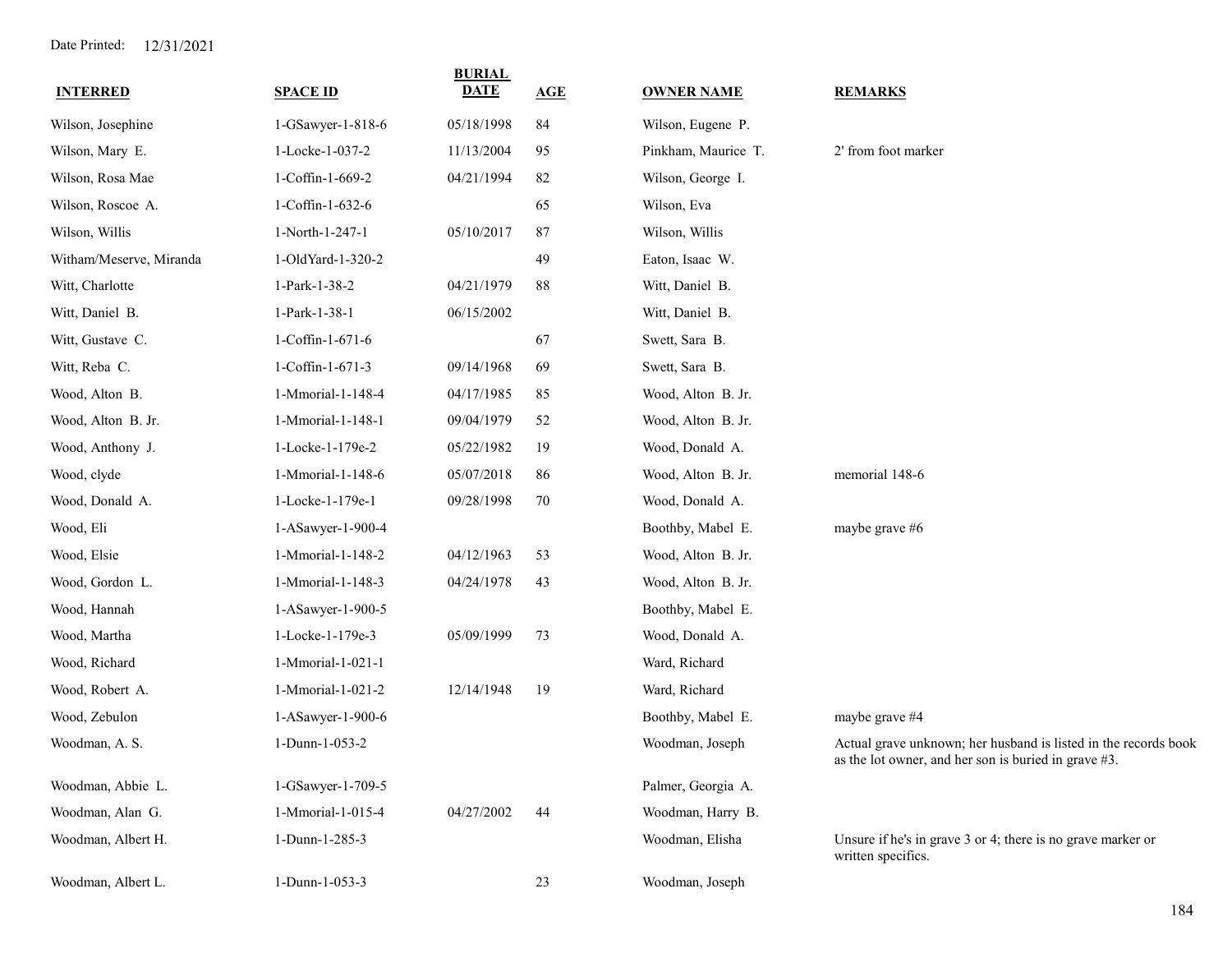| <b>INTERRED</b>    | <b>SPACE ID</b>   | <b>BURIAL</b><br><b>DATE</b> | AGE | <b>OWNER NAME</b>    | <b>REMARKS</b>                                                                                                 |
|--------------------|-------------------|------------------------------|-----|----------------------|----------------------------------------------------------------------------------------------------------------|
| Woodman, Albert L. | 1-Dunn-1-052-2    |                              | 23  | Woodman, Elisha A.   | Stone appears to be in middle of graves #1 $\&$ 2; uncertain if he's<br>in grave $#1$ or 2.                    |
| Woodman, Amos      | 1-Dunn-1-073-4    |                              | 83  | Chick., Andrew C.    |                                                                                                                |
| Woodman, Atsuko    | 1-Mmorial-1-015-4 | 05/16/2001                   |     | Woodman, Harry B.    |                                                                                                                |
| Woodman, Charles   | 1-Coffin-1-366-1  |                              |     | Woodman, Elisha      |                                                                                                                |
| Woodman, Charlotte | 1-Dunn-1-093-2    |                              |     | Woodman, Cyrus       |                                                                                                                |
| Woodman, Cyrus     | 1-Dunn-1-093-1    |                              |     | Woodman, Cyrus       | This grave has a headstone and a footstone; the foot stone<br>contains his initials.<br>(Documented 8-25-2011) |
| Woodman, Cyrus     | 1-Dunn-1-285-4    |                              |     | Woodman, Elisha      | Unsure if he's in grave 3 or 4; there is no grave marker or<br>written specifics.                              |
| Woodman, Dorcas S. | 1-ASawyer-1-897-3 |                              |     | Elden, John W.       |                                                                                                                |
| Woodman, Elisha    | 1-Coffin-1-366-3  |                              | 77  | Woodman, Elisha      |                                                                                                                |
| Woodman, Elisha    | 1-Dunn-1-285-1    |                              | 82  | Woodman, Elisha      |                                                                                                                |
| Woodman, Elisha A. | 1-Dunn-1-052-5    |                              | 65  | Woodman, Elisha A.   |                                                                                                                |
| Woodman, Elizabeth | 1-Coffin-1-366-2  |                              | 67  | Woodman, Elisha      |                                                                                                                |
| Woodman, Elmira F. | 1-Coffin-1-681-3  |                              |     | Harmon, Stephen      |                                                                                                                |
| Woodman, Emma P.   | 1-GSawyer-1-706-2 |                              |     | Woodman, Emma P.     |                                                                                                                |
| Woodman, Eugene S. | 1-Mmorial-1-015-6 | 07/06/2006                   | 46  | Woodman, Harry B.    |                                                                                                                |
| Woodman, Eunice S. | 1-Dunn-1-056-6    |                              | 73  | Woodman, Nathan H.   |                                                                                                                |
| Woodman, Evelyn    | 1-GSawyer-1-709-4 |                              | 93  | Palmer, Georgia A.   |                                                                                                                |
| Woodman, Frances   | 1-Coffin-1-418-2  |                              | 59  | Fellows, John        | No monument,<br>No grave marker,<br>Burial records book shows in grave<br>#2                                   |
| Woodman, Harry B.  | 1-Mmorial-1-015-1 | 11/09/1975                   | 83  | Woodman, Harry B.    |                                                                                                                |
| Woodman, Harry E.  | 1-GSawyer-1-706-4 |                              |     | Woodman, Emma P.     |                                                                                                                |
| Woodman, Henry B.  | 1-Dunn-1-052-3    |                              | 19  | Woodman, Elisha A.   |                                                                                                                |
| Woodman, Hiram W.  | 1-Dunn-1-107-3    |                              | 74  | Woodman, Tristram E. |                                                                                                                |
| Woodman, James     | 1-GSawyer-1-706-3 |                              |     | Woodman, Emma P.     |                                                                                                                |
| Woodman, John      | 1-ASawyer-1-897-3 |                              |     | Elden, John W.       |                                                                                                                |
| Woodman, John G.   | 1-Dunn-1-148-1    |                              |     | Woodman, John G.     | Actual grave unknown; there is no grave mareker, and the<br>written records don't specify his grave number.    |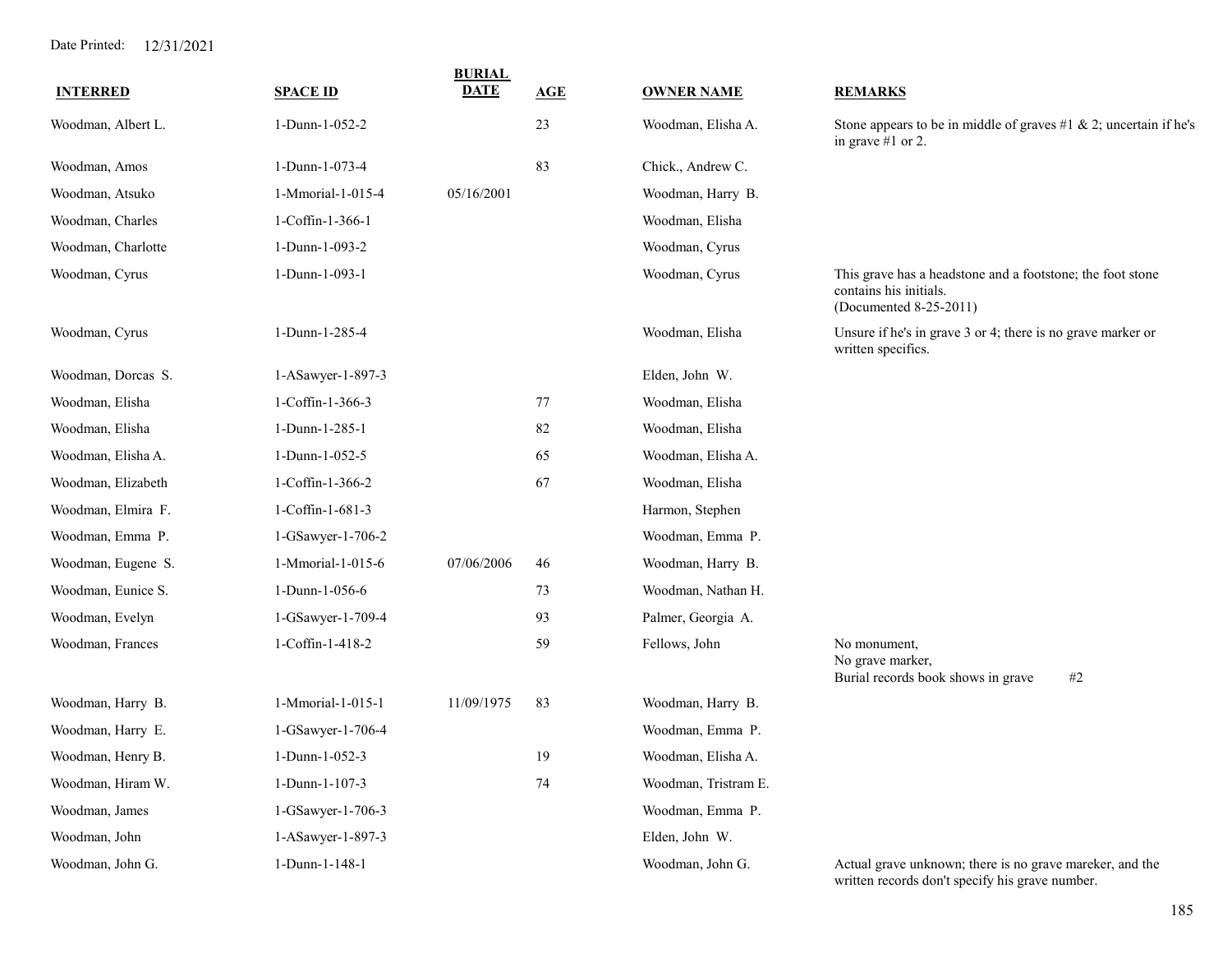| <b>INTERRED</b>       | <b>SPACE ID</b>   | <b>BURIAL</b><br><b>DATE</b> | AGE            | <b>OWNER NAME</b>    | <b>REMARKS</b>                                                                                               |
|-----------------------|-------------------|------------------------------|----------------|----------------------|--------------------------------------------------------------------------------------------------------------|
| Woodman, Joseph       | 1-Dunn-1-053-1    |                              |                | Woodman, Joseph      | Actual grave unknown; he's listed as the lot owner in the records<br>book and his son is buried in grave #3. |
| Woodman, Lilles       | 1-Dunn-1-052-4    |                              | 60             | Woodman, Elisha A.   |                                                                                                              |
| Woodman, Mary         | 1-Dunn-1-093-3    |                              |                | Woodman, Cyrus       |                                                                                                              |
| Woodman, Mary         | 1-Dunn-1-148-2    |                              |                | Woodman, John G.     |                                                                                                              |
| Woodman, Mary         | 1-Dunn-1-073-5    |                              | 86             | Chick., Andrew C.    |                                                                                                              |
| Woodman, Mary A.      | 1-Dunn-1-107-4    |                              | 76             | Woodman, Tristram E. |                                                                                                              |
| Woodman, Mildred G.   | 1-Mmorial-1-015-2 | 08/14/1987                   | 86             | Woodman, Harry B.    |                                                                                                              |
| Woodman, Nathan H.    | 1-Dunn-1-056-5    |                              | 67             | Woodman, Nathan H.   |                                                                                                              |
| Woodman, Percy E.     | 1-GSawyer-1-709-6 |                              | 83             | Palmer, Georgia A.   |                                                                                                              |
| Woodman, Philip S.    | 1-Mmorial-1-015-5 | 06/22/1985                   | 65             | Woodman, Harry B.    |                                                                                                              |
| Woodman, Sarah H.     | 1-GSawyer-1-708-5 |                              |                | Palmer, Georgia A.   |                                                                                                              |
| Woodman, Susan        | 1-Dunn-1-285-2    |                              |                | Woodman, Elisha      |                                                                                                              |
| Woodman, Susan F.     | 1-Mmorial-1-015-6 |                              | $\overline{c}$ | Woodman, Harry B.    | is in walkway beside grave#6,                                                                                |
| Woodman, Tristram E.  | 1-Dunn-1-107-5    |                              | 43             | Woodman, Tristram E. |                                                                                                              |
| Woodman, William F.   | 1-GSawyer-1-708-4 |                              |                | Palmer, Georgia A.   |                                                                                                              |
| Woods, Charles E.     | 1-Mmorial-1-074-6 |                              | 55             | Woods, Charles E.    |                                                                                                              |
| Woods, Matilda E.     | 1-Mmorial-1-074-5 | 09/12/1979                   | 70             | Woods, Charles E.    |                                                                                                              |
| Woods, Millie M.      | 1-GSawyer-1-744-4 |                              |                | Woods, Winniford     | no record of burial, marker in place                                                                         |
| Woods, Willis M.      | 1-GSawyer-1-744-6 |                              |                | Woods, Winniford     |                                                                                                              |
| Woods, Winniford      | 1-GSawyer-1-744-5 |                              | 100            | Woods, Winniford     |                                                                                                              |
| Woodside, Albion K.P. | 1-OldYard-1-349-3 |                              | 5              | Woodside, Hugh M.    |                                                                                                              |
| Woodside, Baby        | 1-OldYard-1-349-4 |                              |                | Woodside, Hugh M.    |                                                                                                              |
| Woodside, Hugh M.     | 1-OldYard-1-349-1 |                              | 64             | Woodside, Hugh M.    |                                                                                                              |
| Woodside, Maggie B.   | 1-OldYard-1-349-5 |                              |                | Woodside, Hugh M.    |                                                                                                              |
| Woodside, Patience D. | 1-OldYard-1-349-2 |                              |                | Woodside, Hugh M.    | no record of burial                                                                                          |
| Woodsum, Annie Ella   | 1-Coffin-1-503-5  |                              | 88             | Woodsum, Jabez L.    |                                                                                                              |
| Woodsum, Jabez L.     | 1-Coffin-1-503-2  |                              |                | Woodsum, Jabez L.    | Actual grave unknown                                                                                         |
| Woodsum, Lawrence E.  | 1-Coffin-1-503-3  |                              |                | Woodsum, Jabez L.    | Actual grave unknown                                                                                         |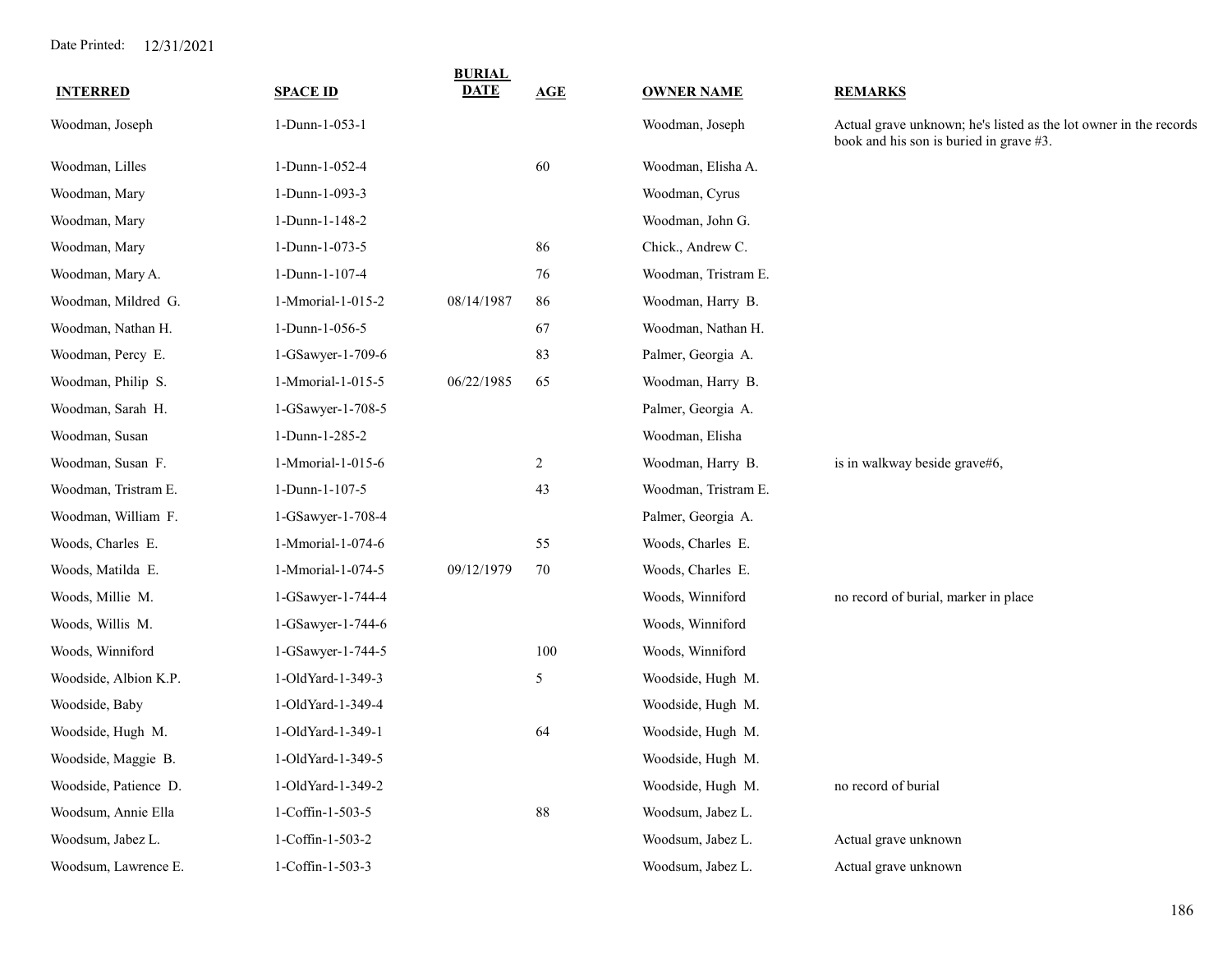| <b>INTERRED</b>        | <b>SPACE ID</b>    | <b>BURIAL</b><br><b>DATE</b> | AGE | <b>OWNER NAME</b>    | <b>REMARKS</b>                 |
|------------------------|--------------------|------------------------------|-----|----------------------|--------------------------------|
| Woodsum, Mildred F.    | 1-Coffin-1-503-6   | 09/04/1984                   | 79  | Woodsum, Jabez L.    |                                |
| Woodsum, Nettie A.     | 1-Coffin-1-503-1   |                              |     | Woodsum, Jabez L.    | Actual grave unknown           |
| Woodward, Alice G.     | 1-Locke-1-147-2    | 11/23/1973                   | 63  | Woodward, Erwin      |                                |
| Woodward, Althea       | 1-Locke-1-147-3    | 11/15/1996                   |     | Woodward, Erwin      |                                |
| Woodward, Arlene R.    | 1-Locke-1-153w-2   | 05/17/2005                   | 83  | Woodward, Arlene R.  |                                |
| Woodward, Byron C.     | 1-Locke-1-153w-1   | 04/13/1981                   | 66  | Woodward, Arlene R.  |                                |
| Woodward, Edith Mea    | 1-Mmorial-1-022-2  | 07/07/1960                   | 75  | Woodward, Maurice A. |                                |
| Woodward, Erwin        | 1-Locke-1-147-1    | 08/15/2006                   | 95  | Woodward, Erwin      |                                |
| Woodward, Maurice A.   | 1-Mmorial-1-022-1  | 12/06/1960                   | 84  | Woodward, Maurice A. |                                |
| Woodward, Thelma       | 1-Mmorial-1-022-3  |                              |     | Woodward, Maurice A. |                                |
| Wormell, Nancy         | 1-ASawyer-1-863-4  |                              | 81  | Wormell, Nancy       | actual grave location unknown  |
| Worster, Adelaide S    | 1-Mmorial-1-070-1  | 12/23/1975                   | 66  | Appleby, Katie L.    |                                |
| Wright, Charles S.     | 1-Park-1-61-3      | 05/20/1995                   | 77  | Wright, Charles S.   |                                |
| Wright, Edith "Virgie" | 1-Park-1-61-4      | 10/11/2008                   | 90  | Wright, Charles S.   |                                |
| Wright, Patricia       | 1-Woodman-1-109S-1 | 08/20/2021                   | 64  | Tracy, Barbara       | Buried 2 ft from head of grave |
| Wright, Richard L.     | 1-Mmorial-1-162-1  | 07/17/1962                   | 64  | Pelleteir, Mark H.   |                                |
| Yates, Ella May        | 1-Dunn-1-176-3     |                              | 80  | Towle, John H.       |                                |
| Yates, Helene M.       | 1-Park-1-96-1      | 07/25/2007                   |     | Lowenborg, Jane      | left side of monument          |
| Yates, Leroy           | 1-Dunn-1-176-4     |                              |     | Towle, John H.       |                                |
| Yates, Mary A.         | 1-Dunn-1-176-5     |                              |     | Towle, John H.       |                                |
| York, Della Kay        | 1-Woodman-1-212N-2 | 10/27/2017                   | 57  | York, Dennis         |                                |
| York, Ina Maude        | 1-GSawyer-1-788-2  | 08/19/1960                   |     | York, Ina Maude      |                                |
| York, Martha M.        | 1-North-1-301-1    | 03/27/1985                   | 69  | York, William E.     |                                |
| York, William E.       | 1-North-1-302-1    | 04/21/1998                   | 96  | York, William E.     |                                |
| Youland, Paul D.       | 1-Locke-1-081-3    | 05/07/1988                   | 33  | Youland, Patricia M. |                                |
| Youland, Ruth Ann      | 1-Locke-1-081-6    | 08/16/2017                   | 62  | Youland, Patricia M. |                                |
| Young, Carl K.         | 1-Mmorial-1-091-1  | 07/10/1995                   | 77  | Young, Carl K.       |                                |
| Young, Edna A.         | 1-Mmorial-1-091-2  | 05/19/2005                   | 82  | Young, Carl K.       |                                |
| Young, Elmer E. Jr     | 1-North-1-192-1    | 05/03/2002                   |     | Young, Elmer E. Jr   |                                |